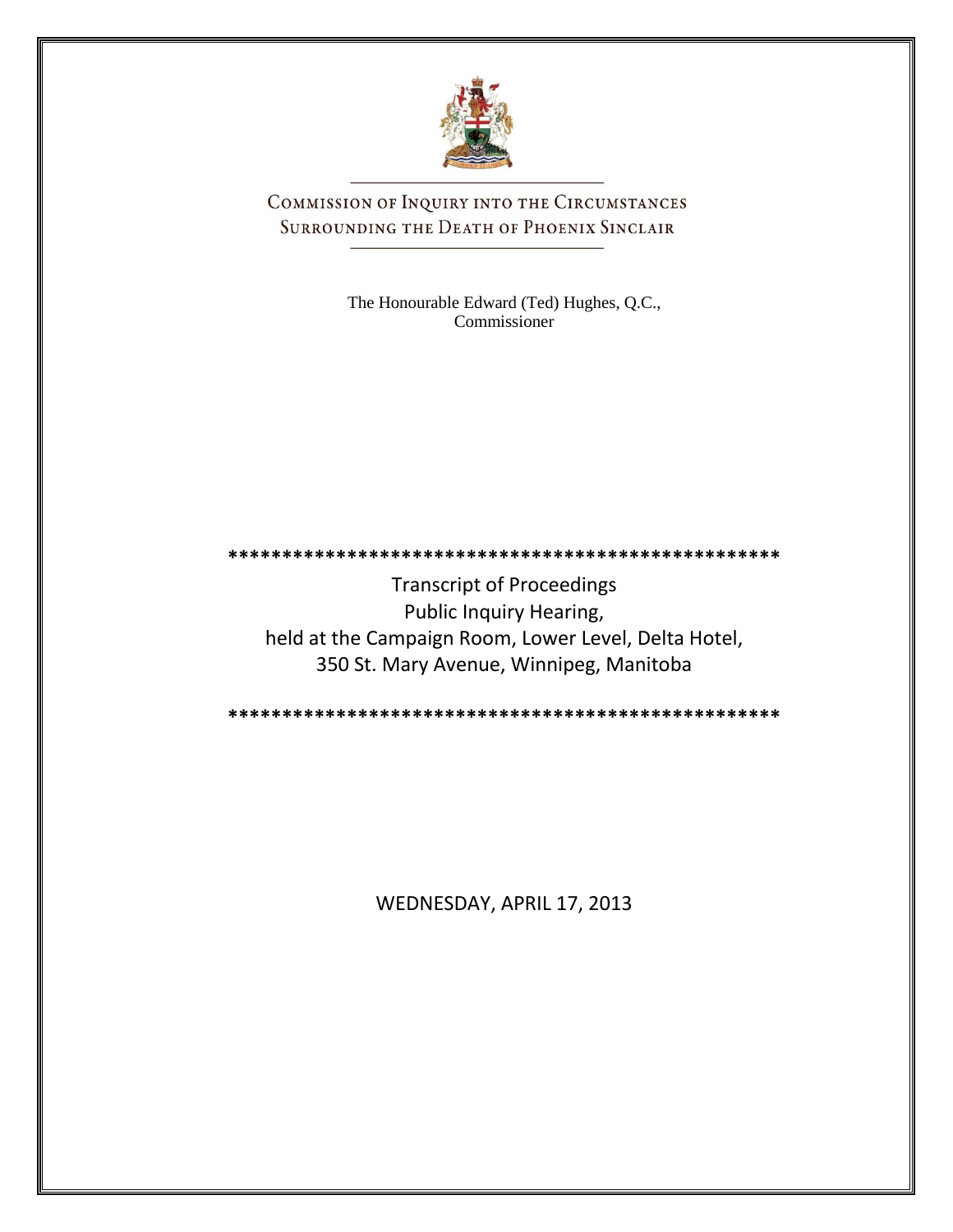## **APPEARANCES**

**MS. S. WALSH,** Commission Counsel **MR. D. OLSON,** Senior Associate Counsel **MS. K. MCCANDLESS, Associate Commission Counsel MR. R. MASCARENHAS,** Associate Commission Counsel

**MR. G. MCKINNON** and **MR. S. PAUL,** for Department of Family Services and Labour

**MR. T. RAY,** for Manitoba Government and General Employees Union

**MS. L. HARRIS,** for General Child and Family Services Authority.

**MR. H. COCHRANE,** for First Nations of Northern Manitoba Child and Family Services Authority First Nations of Southern Manitoba Child and Family Services Authority Child and Family All Nation Coordinated Response Network

**MR. H. KHAN,** for Intertribal Child and Family Services

**MR. J. GINDIN** and **MR. G. DERWIN,** for Mr. Nelson Draper Steve Sinclair and Ms. Kimberly-Ann Edwards

**MR. N. SAUNDERS,** for Assembly of Manitoba Chiefs and Southern Chiefs Organization Inc.

**MS. B. BOWLEY,** for Ms. Diva Faria

**MR. W. GANGE,** for DOE #3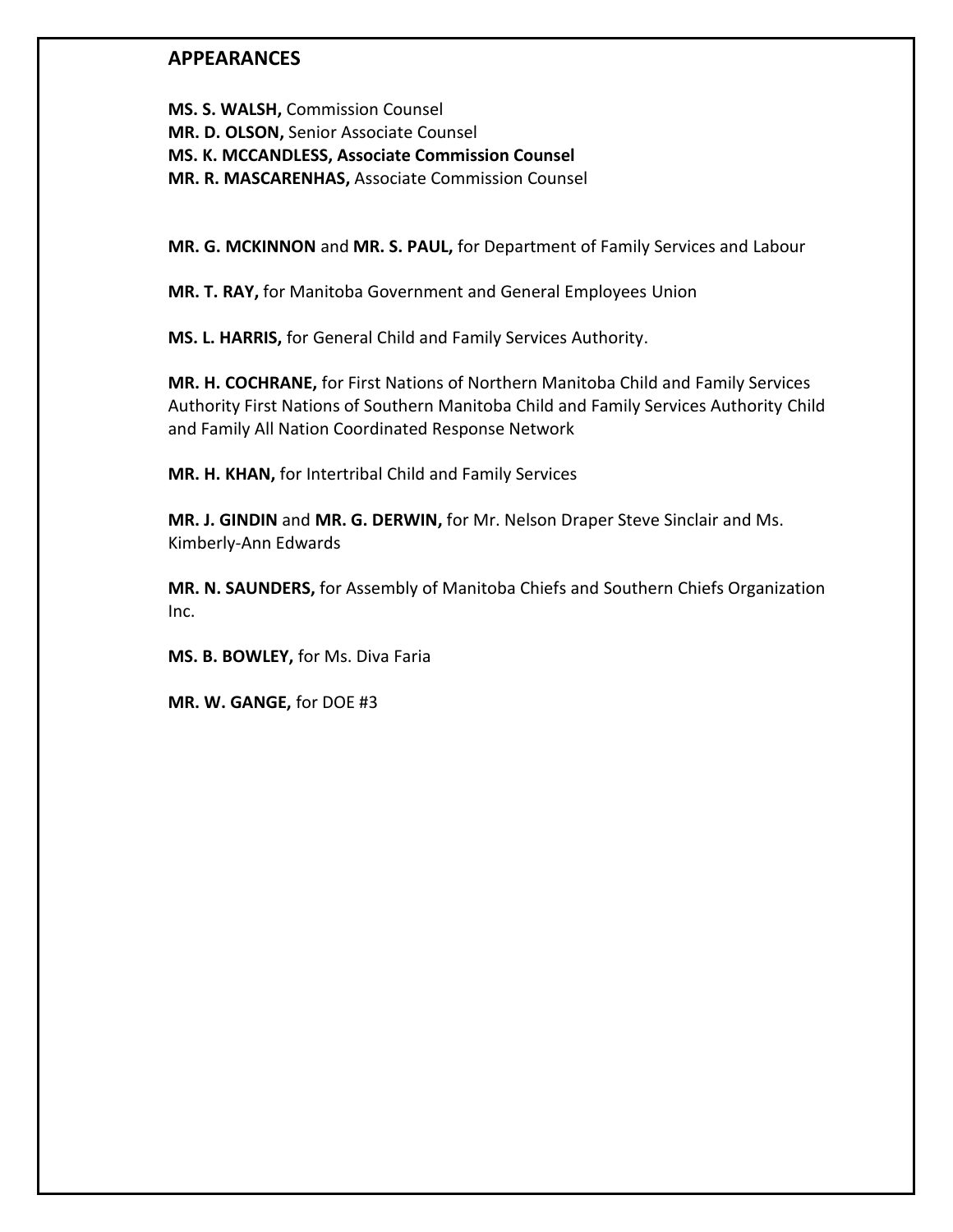## **INDEX**

|                   |                                                                                                                          |                                                               | Page                                   |
|-------------------|--------------------------------------------------------------------------------------------------------------------------|---------------------------------------------------------------|----------------------------------------|
| PROCEEDINGS       |                                                                                                                          |                                                               | 1                                      |
| <b>WITNESSES:</b> |                                                                                                                          |                                                               |                                        |
| AMANDA MCKAY      |                                                                                                                          |                                                               |                                        |
|                   | Direct Examination<br>Cross-Examination                                                                                  | (McCandless)<br>(Gindin)                                      | 2<br>27                                |
|                   | RANDOLPH WILLIAM MURDOCK                                                                                                 |                                                               |                                        |
|                   | Direct Examination<br>Cross-Examination<br>Cross-Examination<br>Cross-Examination<br>Cross-Examination                   | (Olson)<br>(Gindin)<br>(Ray)<br>(Gange)<br>(Khan)             | 40<br>83<br>98<br>101<br>108           |
| PROCEEDINGS       |                                                                                                                          |                                                               | 111                                    |
|                   | SHIRLEY COCHRANE                                                                                                         |                                                               |                                        |
|                   | Direct Examination<br>Cross-Examination<br>Cross-Examination<br>Cross-Examination<br>Cross-Examination<br>Re-Examination | (Olson)<br>(Gindin)<br>(Paul)<br>(Gange)<br>(Khan)<br>(Olson) | 112<br>148<br>160<br>162<br>169<br>174 |
|                   | JEREMY ROULETTE                                                                                                          |                                                               |                                        |
|                   | Direct Examination<br>Cross-Examination<br>Cross-Examination                                                             | (Olson)<br>(Paul)<br>(Cochrane)                               | 176<br>190<br>197                      |
|                   | ALANA SMITH BROWNLEE                                                                                                     |                                                               |                                        |
|                   | Cross-Examination<br>Cross-Examination<br>Cross-Examination<br>Re-Examination                                            | (Gindin)<br>(Ray)<br>(McKinnon)<br>(Walsh)                    | 202<br>214<br>248<br>252               |
|                   |                                                                                                                          |                                                               |                                        |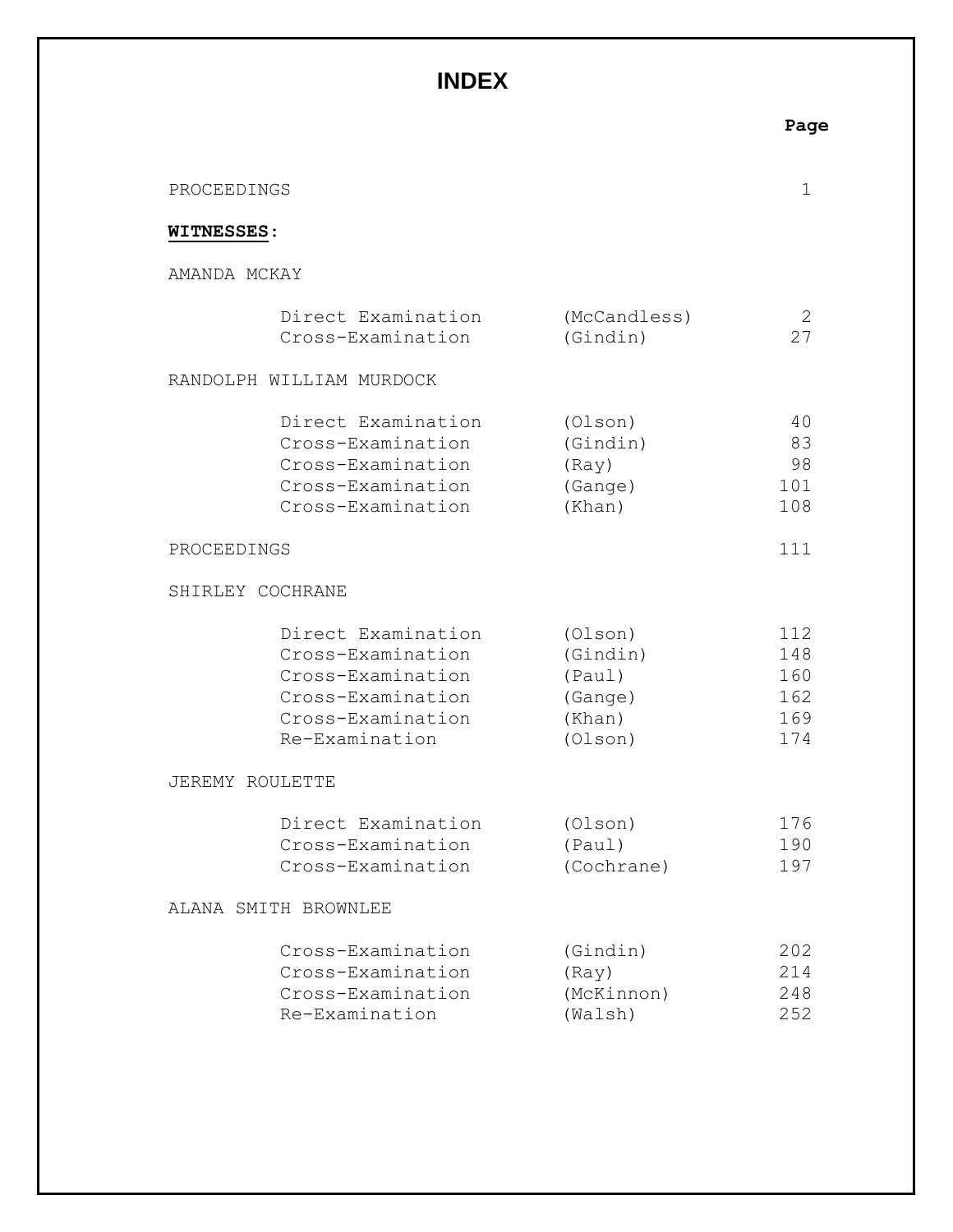| PROCEEDINGS |
|-------------|
|-------------|

Pril 17, 2013

1 APRIL 17, 2013 2 PROCEEDINGS CONTINUED FROM APRIL 16, 2013 3 4 THE COMMISSIONER: Good morning. 5 MS. MCCANDLESS: Madam Clerk, has the witness 6 been sworn? 7 THE CLERK: If you could just stand up for a 8 moment. Is it your choice to swear on the Bible or affirm 9 without the Bible? 10 THE WITNESS: With the Bible. 11 THE CLERK: Okay, just take the Bible in your 12 right hand then. And state your full name to the court. 13 THE WITNESS: My name is Amanda McKay. 14 THE CLERK: And just spell me your first name. 15 THE WITNESS: A-M-A-N-D-A. 16 THE CLERK: And your last name please. 17 THE WITNESS: M-C-K-A-Y. 18 THE CLERK: Thank you. 19 20 **AMANDA MCKAY,** sworn, testified as 21 follows: 22 23 THE CLERK: Thank you. If you could just speak 24 up for us, that would be great. 25 MS. MCCANDLESS: Thank you.

 $- 1 -$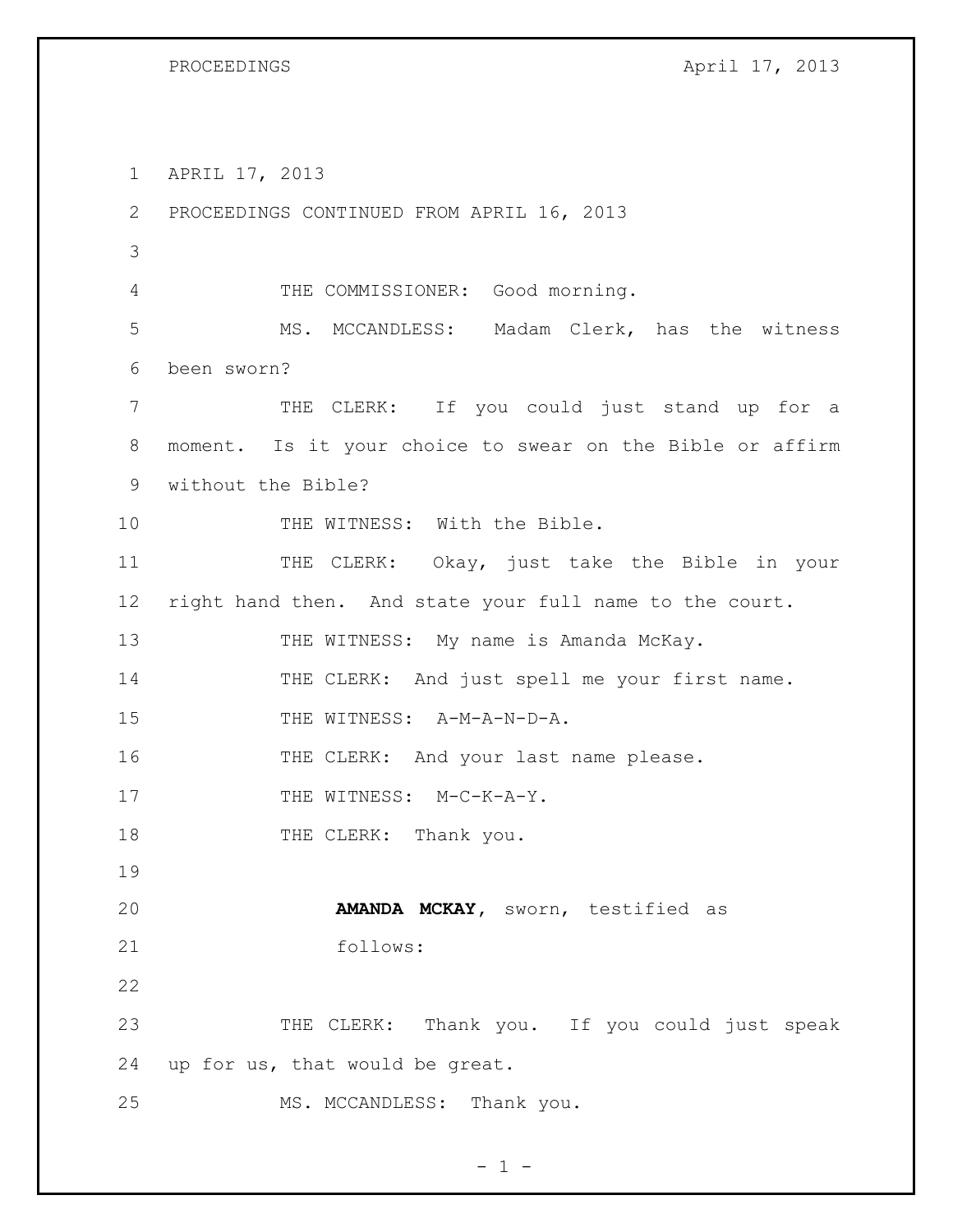DIRECT EXAMINATION BY MS. MCCANDLESS: Q Good morning, Ms. McKay. A Good morning. Q Just before we begin, I wanted to point out there is a document in front of you, it's a witness key. It identifies certain witnesses who are not to be referred to by name in this inquiry so should you need to mention any of those names throughout your testimony, just refer to the key and use the pseudonyms. A Okay. MS. MCCANDLESS: Can we move the t.v. screen, please? 13 THE CLERK: Is that better? UNIDENTIFIED PERSON: If you could. 15 THE CLERK: (Inaudible.) UNIDENTIFIED PERSON: Yeah. 17 THE CLERK: Okay. How's that? That's okay. Can you see this? Okay? Is that okay. Okay. BY MS. MCCANDLESS: Q Ms. McKay, how old are you? A Thirty-one. Q You live in Winnipeg? A Yes. Q Have you lived in Winnipeg all of your life?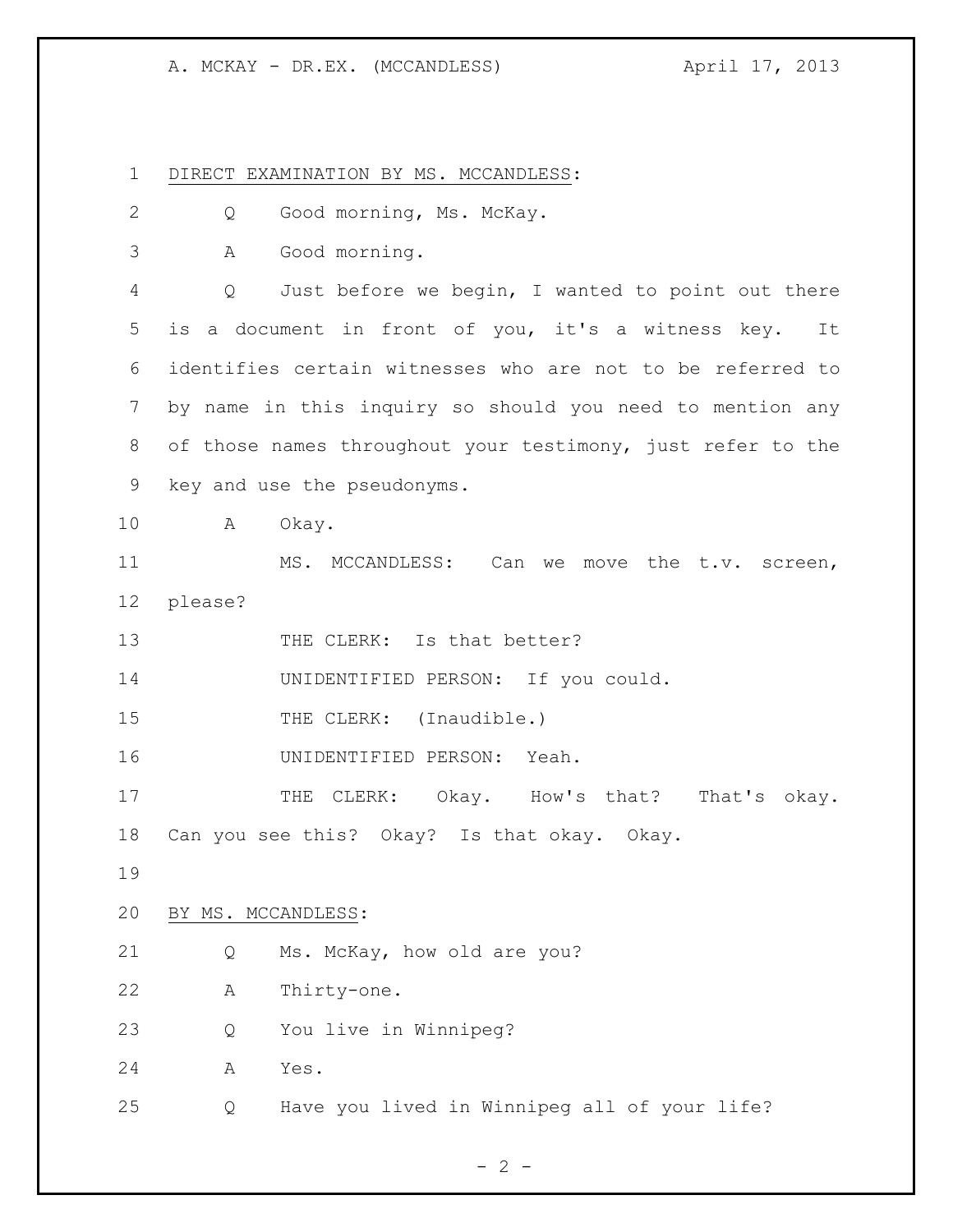A No. Q For most of your life? A Most of it. Q Where else have you lived? A In Pine Creek. Q Maybe you can just speak up a little bit. It's hard to hear you. A In Pine Creek. Q When did you live in Pine Creek? A '96 to '98. Q Any other time you've been living in Winnipeg; is that correct? A Yeah. Q You're related to Karl Wesley McKay? A Yes. Q How are you related to him? A He is my uncle. Q Your mother is Mr. McKay's sister? A Yes. Q I understand your sister -- one of your siblings is Ashley Roulette? A Yes. Q And Lisa Bruce is one of your cousins? A Yes. Q Growing up, did you spend much time with Mr.

- 3 -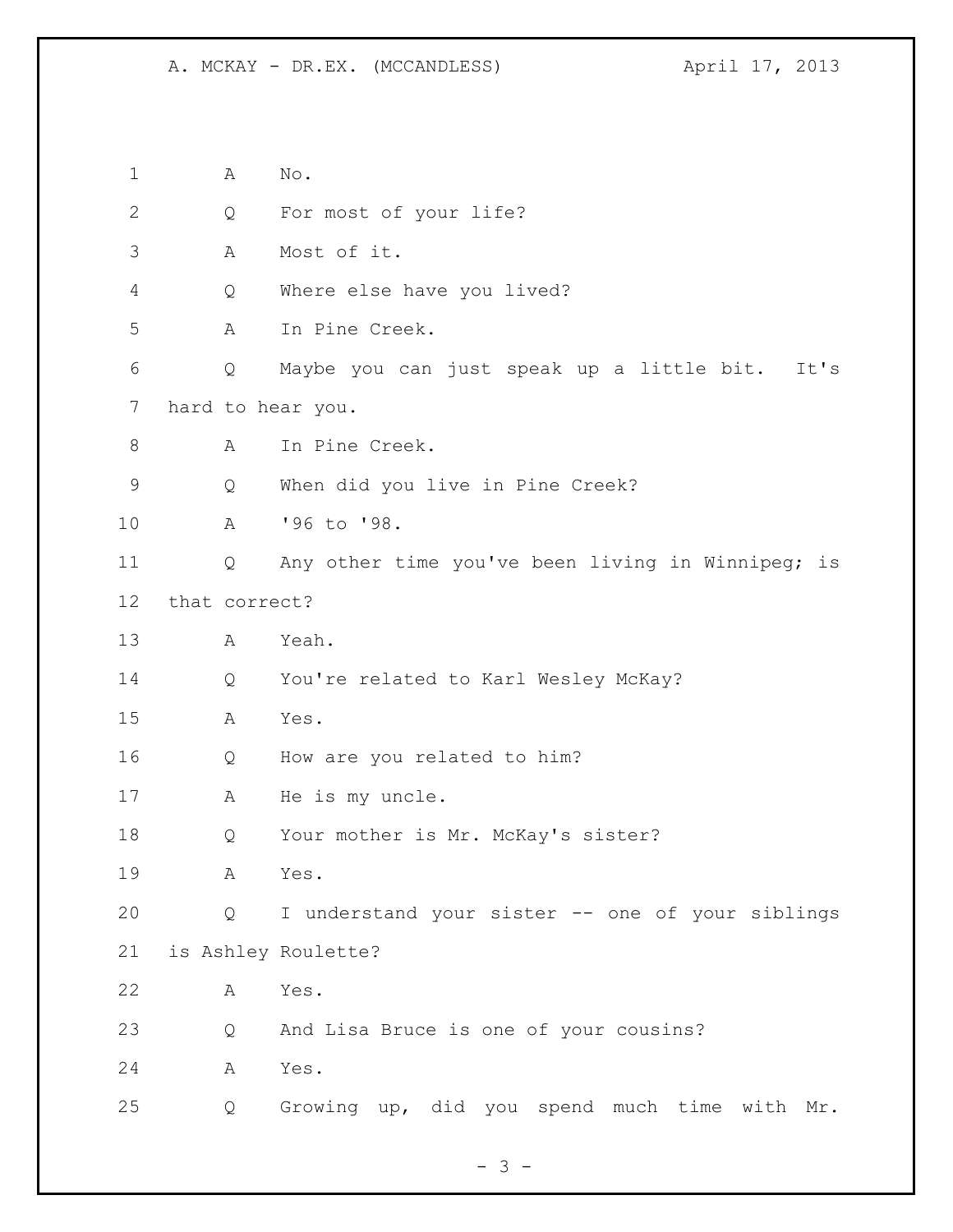McKay? A No. Q How often would you see him? A Maybe three or four times a year. Q What did you know about him growing up? A That he was a truck driver. Q We've heard evidence that Mr. McKay was violent towards women and children. Was that something you knew growing up? A Not children. I've never known him to be violent with children. Q You knew him to be violent towards women? A Yes. Q Was that something you saw or something you had heard about? A I had heard. Q How did Mr. McKay treat you when you were growing up? A Just like an uncle. We would rough house and play and tease and stuff like that. Q Was he a good uncle or a ... A He was an all right uncle. Q Did he ever babysit you when you were growing up? A No. Q Did he babysit any of your siblings?

 $- 4 -$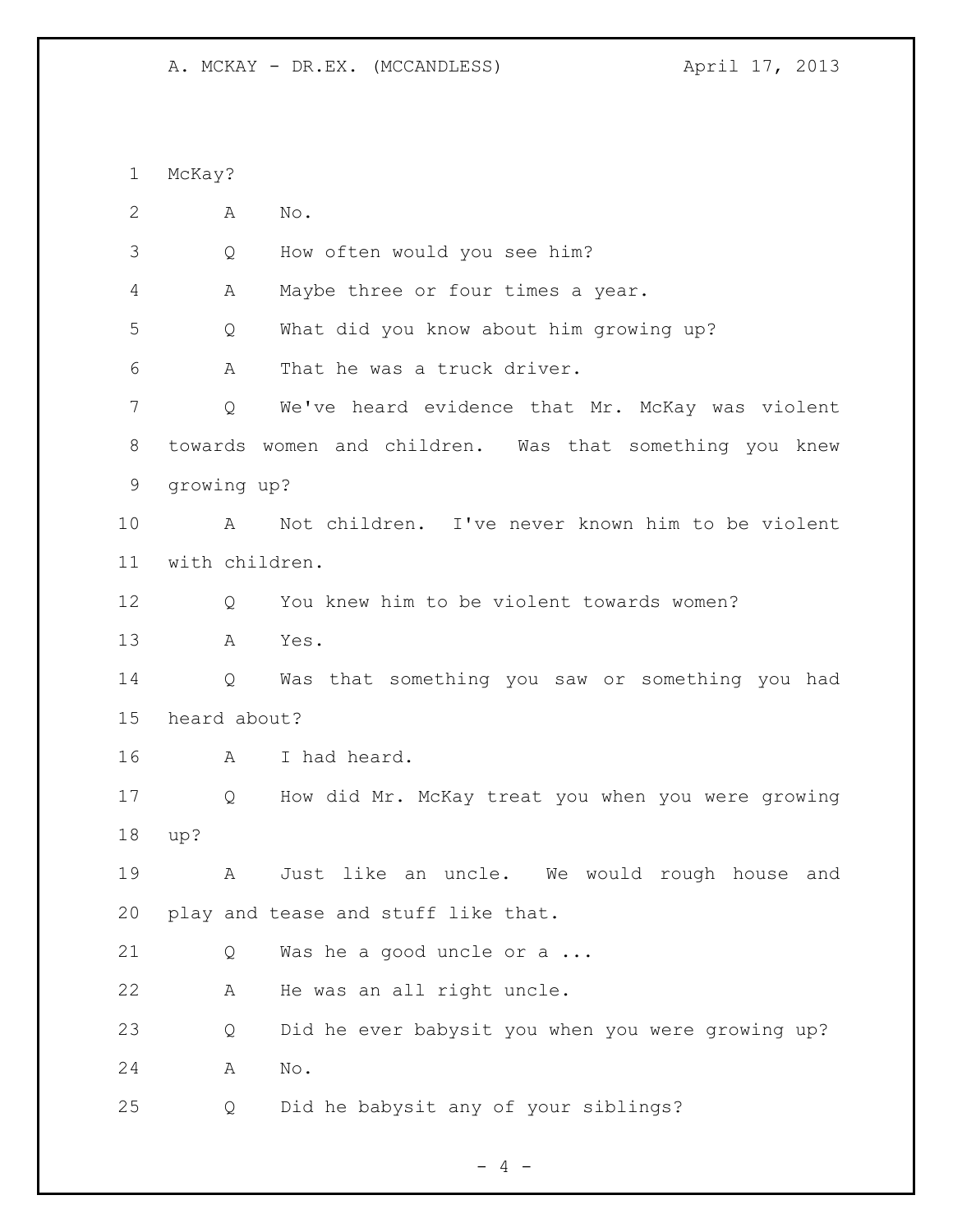1 A Not that I can remember. Q So it's possible, you just don't recall? A Yeah. Q Later on in life did Mr. McKay ever live with you? A Yes, he did. Q And when was that? 8 A At the end of 2002, beginning of 2003. Q For how long did he stay with you? A For less than a year. A couple of months. Q Was he living in an apartment with you? A Yes. Q Was he in a relationship with Samantha Kematch at that time? A No. Q Were you close with Mr. McKay around that time? A Not really because he was still always on the road. Q When you say on the road, you mean? A Truck driving. Q And at some point you moved to an apartment complex on McGee? A Yes. Q In Winnipeg? What was the address of the apartment complex?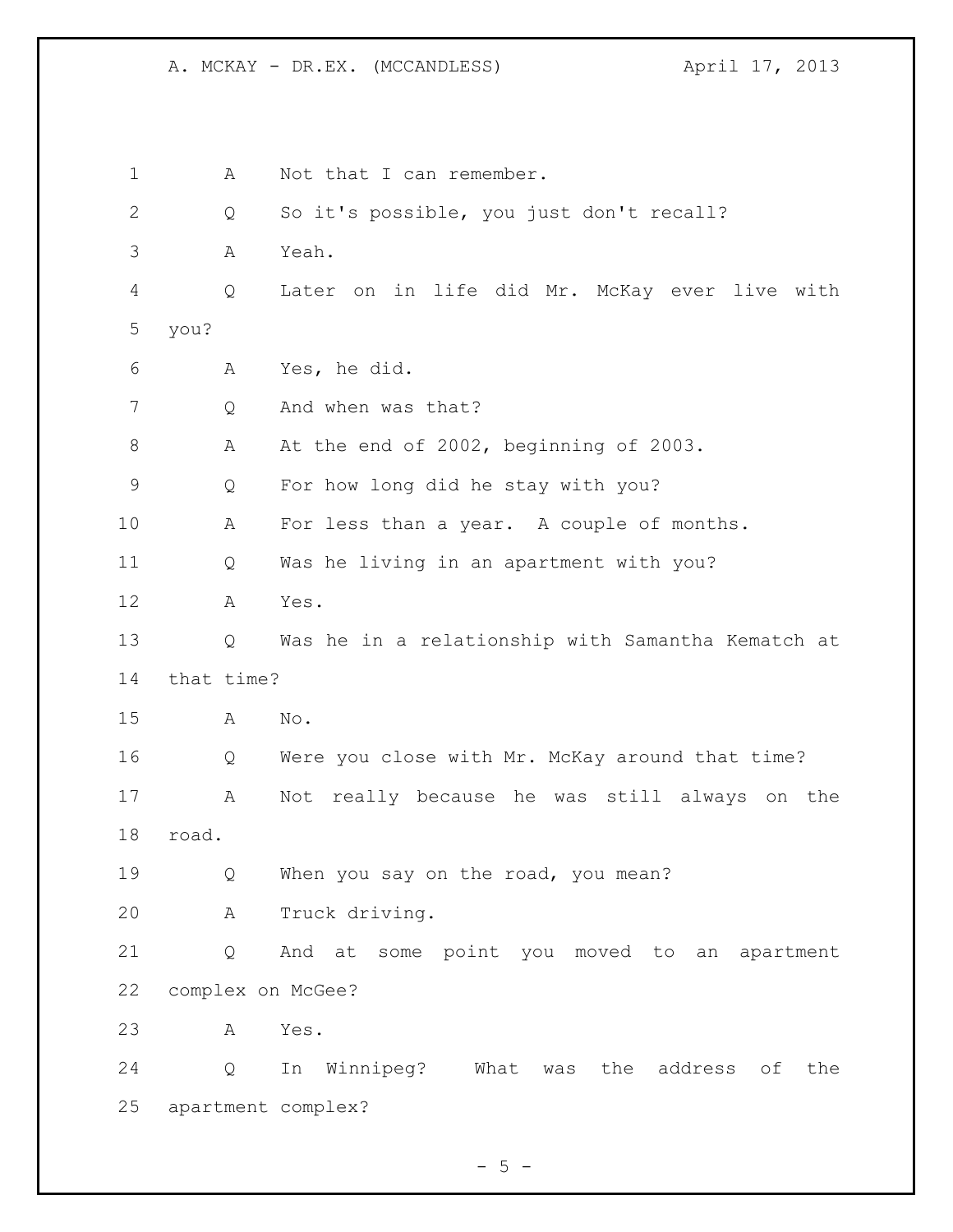1 A 747.

Q When did you move there?

A Beginning of 2004.

 Q And I understand you kept that apartment into 2006?

A Yes.

 Q So by my math, you moved into McGee around 2004 and you would have been roughly 22 years old at the time?

A Yeah.

 Q Now, I'm, I'm just going to be asking you about the period from 2004 to 2006 as it relates to McGee. Did you stay in the apartment consistently during that time?

A No.

Q Did you stay somewhere else?

 A Yeah. In the summertime I would go out to Pine Creek.

 Q Did you live in that apartment complex at the same time as Mr. McKay?

A Yes.

Q Did you move in before or after him?

21 A After.

Q Where was your apartment?

A On the third floor.

Q And Mr. McKay's was on the first floor?

A Yes.

 $- 6 -$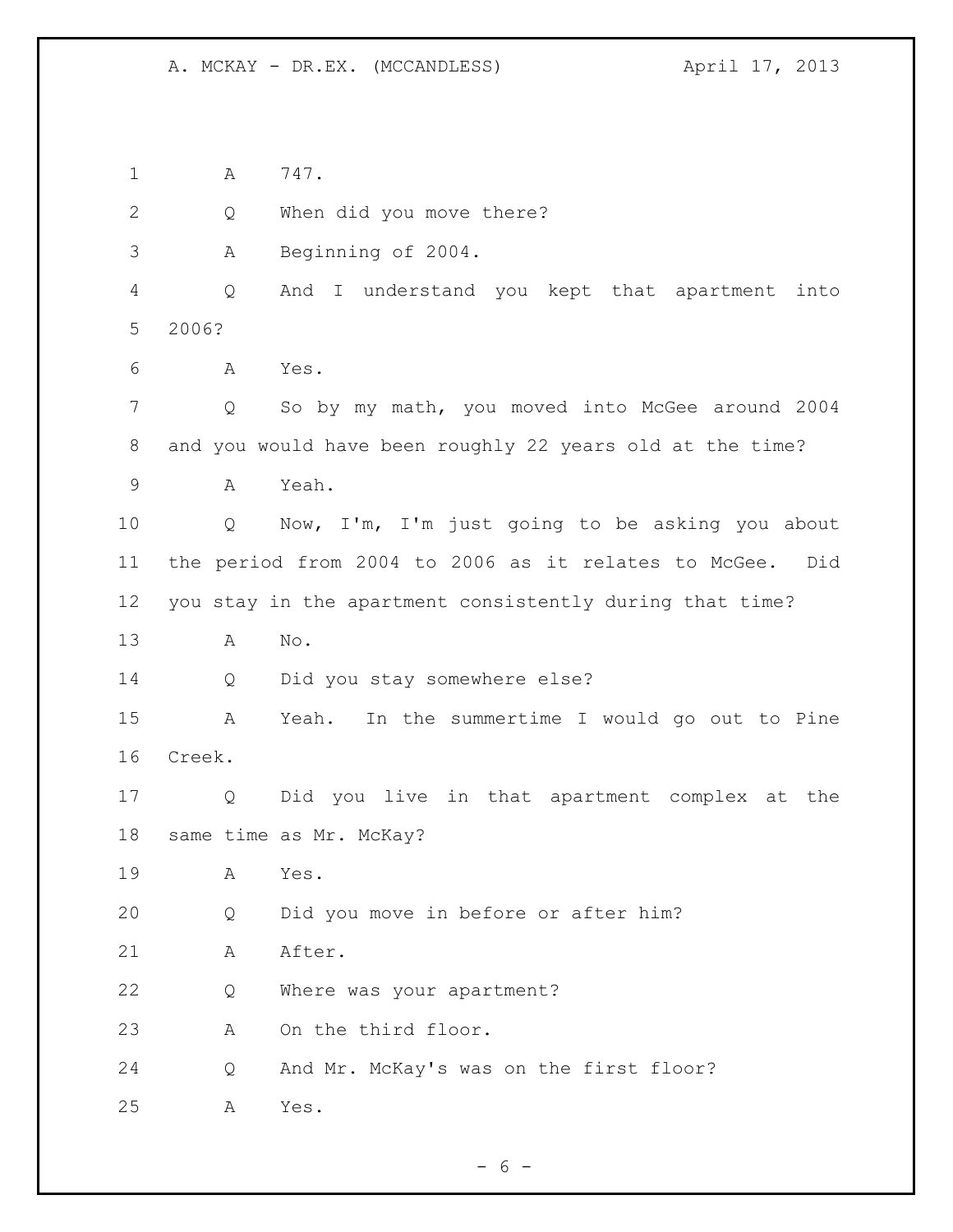| 1            | Q                  | When you moved in was Ms. Kematch living there?   |
|--------------|--------------------|---------------------------------------------------|
| $\mathbf{2}$ | A                  | I don't think so.                                 |
| 3            | Q                  | Had you met Samantha Kematch before you lived in  |
| 4            | McGee?             |                                                   |
| 5            | Α                  | No.                                               |
| 6            | Q                  | Were you ever friends with Ms. Kematch's mother?  |
| 7            | Α                  | I was friends with her mother, yeah.              |
| 8            | Q                  | Did you ever meet Ms. Kematch through her mother? |
| 9            | Α                  | No.                                               |
| 10           | Q                  | At some point you did meet Ms. Kematch?           |
| 11           | A                  | Yeah, when she was with my uncle.                 |
| 12           | Q                  | Okay. And when you say with, do you mean when     |
| 13           | she moved in or -- |                                                   |
| 14           | A                  | Yeah, when she moved in.                          |
| 15           | Q                  | -- when they were dating?                         |
| 16           | Α                  | When she moved in.                                |
| 17           | Q                  | And do you recall roughly when that was she moved |
| 18           | in?                |                                                   |
| 19           | Α                  | No.                                               |
| 20           | Q                  | And that was into McGee?                          |
| 21           | Α                  | Yeah.                                             |
| 22           | Q                  | What was your impression of Ms. Kematch when you  |
| 23           | first met her?     |                                                   |
| 24           | A                  | I thought she was an okay person because she was, |
| 25           | like, my age.      |                                                   |

- 7 -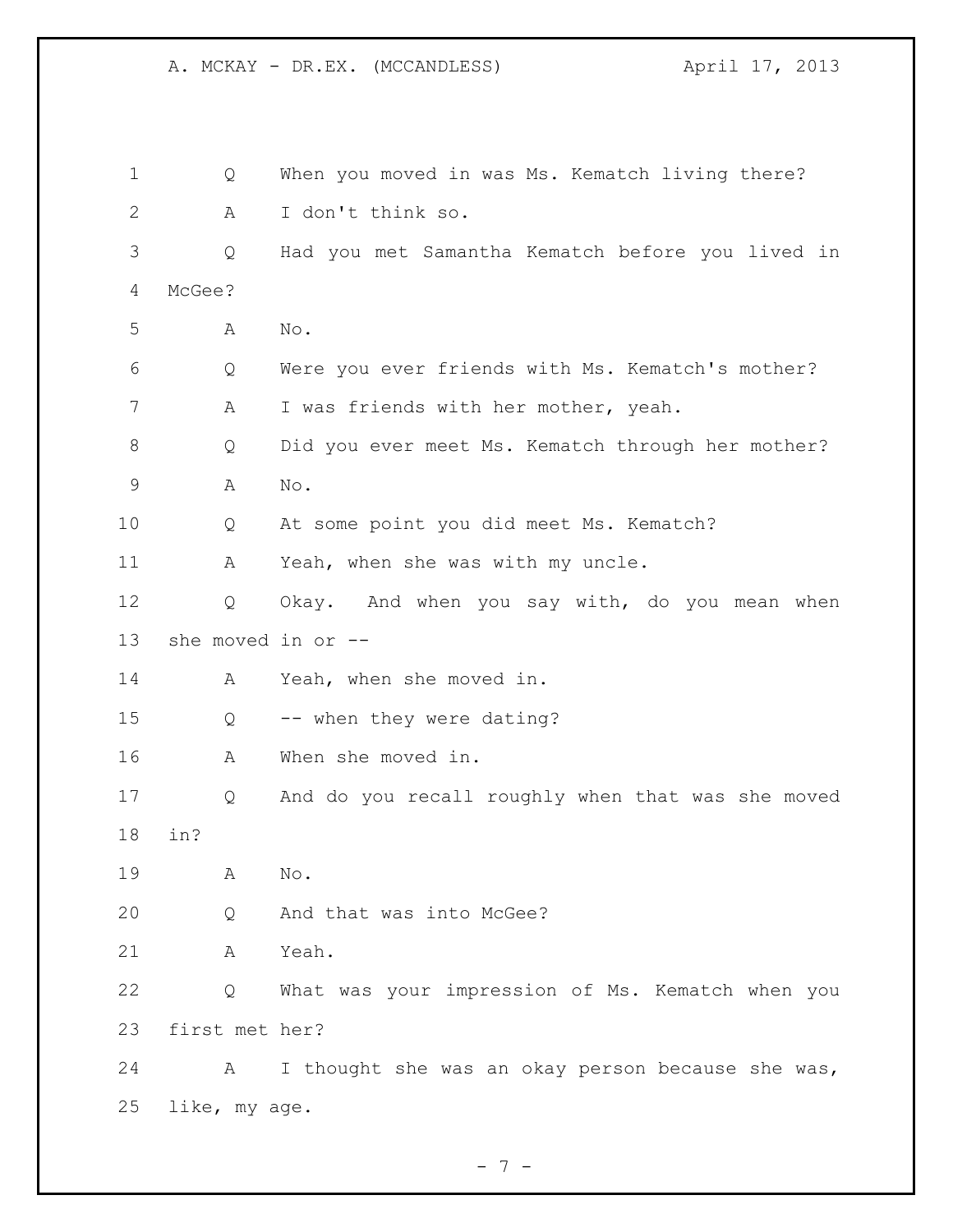| $\mathbf 1$ | Q     | And around the time you met Ms. Kematch, did you            |
|-------------|-------|-------------------------------------------------------------|
| 2           |       | meet Phoenix Sinclair?                                      |
| 3           | Α     | Not right away.                                             |
| 4           | Q     | Did you meet Phoenix at some point?                         |
| 5           | Α     | Yeah.                                                       |
| 6           | Q     | And when was that?                                          |
| 7           | Α     | A couple of months after I moved in, so about --            |
| 8           |       | I think it was -- I can't even remember but it was in 2004. |
| 9           | Q     | Okay, was it the early part of 2004?                        |
| 10          | A     | Yeah.                                                       |
| 11          | Q     | Where was Phoenix living at the time?                       |
| 12          | Α     | She was living with Sam.                                    |
| 13          | Q     | And Mr. McKay in the apartment or --                        |
| 14          | A     | Yeah.                                                       |
| 15          | Q     | -- somewhere else?                                          |
| 16          | A     | In the apartment.                                           |
| 17          | Q     | Now, you lived in the same building as them.<br>How         |
| 18          |       | often did you see them? And when I say them I mean Ms.      |
| 19          |       | McKay and Mr. Kematch (sic).                                |
| 20          | Α     | Every day.                                                  |
| 21          | Q     | Or -- every day?                                            |
| 22          | А     | I seen them every day.                                      |
| 23          | Q     | And what kind of interactions did you have with             |
| 24          | them? |                                                             |
| 25          | Α     | Just would go and visit them, see how they were             |

- 8 -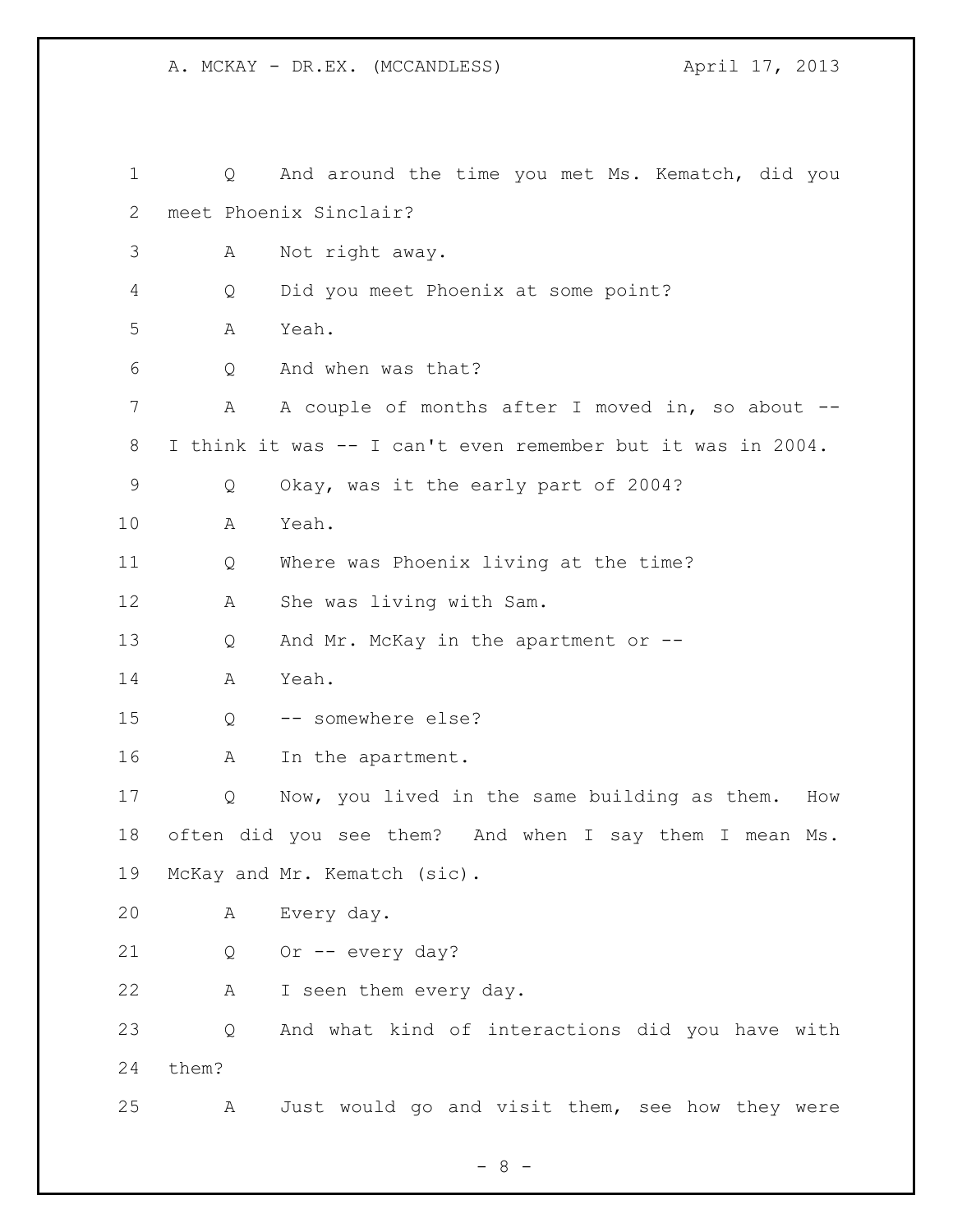doing. See how the -- how Phoenix was doing. You know, just keep them company. Q Would you go to their apartment? A Yes, I would. Q Roughly how long were your visits? A Half an hour to an hour a day. Q Did you ever do any babysitting for them? A Yes. Q And was that babysitting of Phoenix? A Yes. Q Was that in your apartment or in their apartment? A Sometimes their apartment, sometimes mine. Q And did you see them this often for the time that you moved in until you would have left for Pine Creek? A Yes. Q And do you recall when it was you, you moved to Pine Creek for the summer? A It would be like usually the beginning of July I would leave and I would come back at the end of August. Q What was Phoenix like when you first met her? A Phoenix was a normal kid, she would play and she was happy. She spoke. Q What did she look like? A She looked healthy. Q What did her hair look like?

- 9 -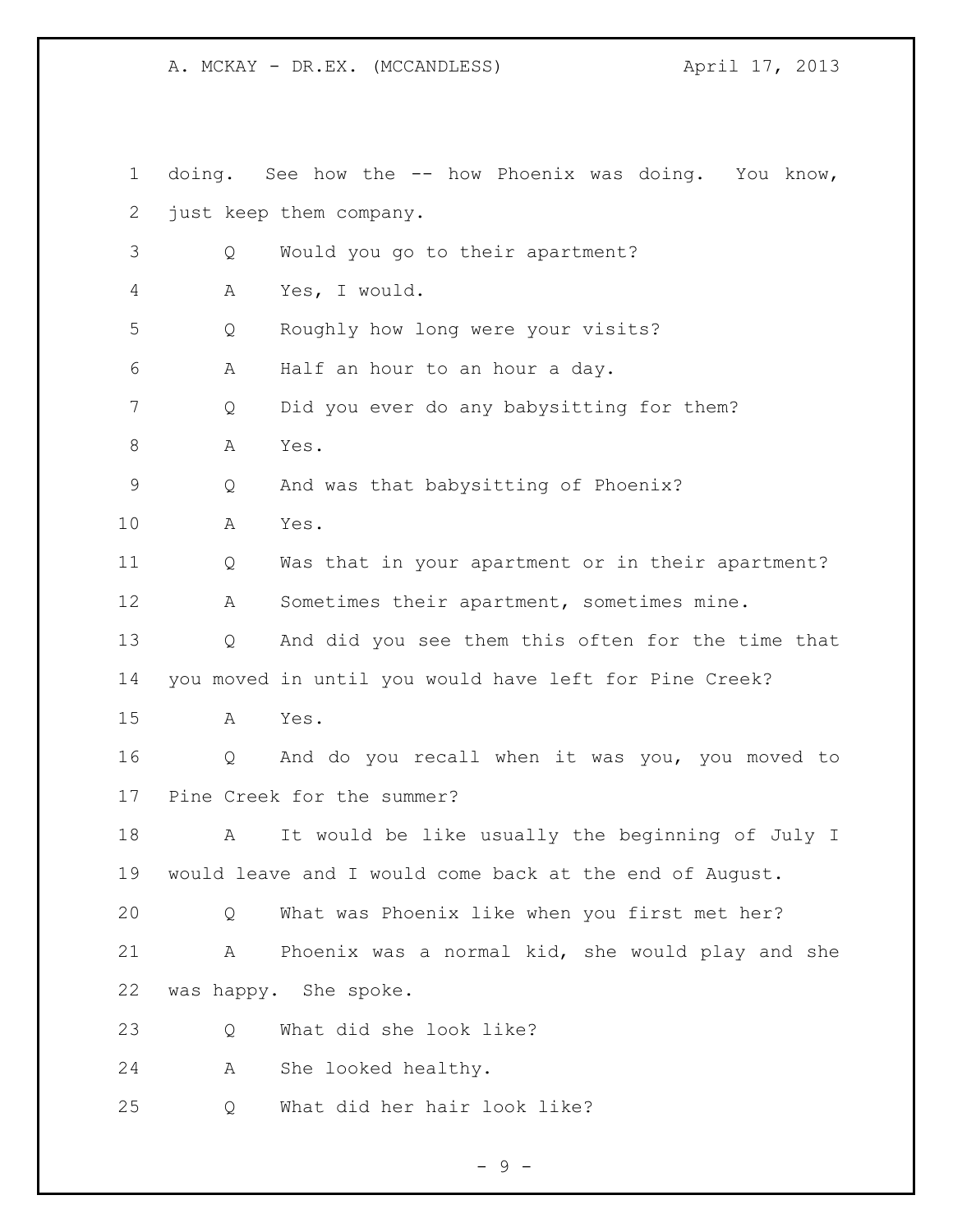1 A I can't remember. Q What was her weight, was it healthy weight when you first met her? A Yes. Q And around the time that you lived in the apartment complex on McGee and, and visited with Mr. McKay and Ms. Kematch, how often would you see Phoenix? 8 A I would see her every day, too. Q Did you ever babysit Phoenix with anyone else present? A I did but I can't remember who it was. Q Was it your cousin, Lisa Bruce, perhaps? A I don't know if it was Lisa or I don't know if it was DOE #4. Q Okay. And do you remember how many times it was that you babysat Phoenix with someone else there? A Just the once. Q How did Ms. Kematch act towards Phoenix when you first started getting to know them? A When I first started getting to know them, she was like a parent, like if she punished her she would put her in the corner or she would put her in the bedroom. Q And when you say like a parent perhaps you could explain what you, what you mean. A I don't know, just she wasn't like mean, she

 $- 10 -$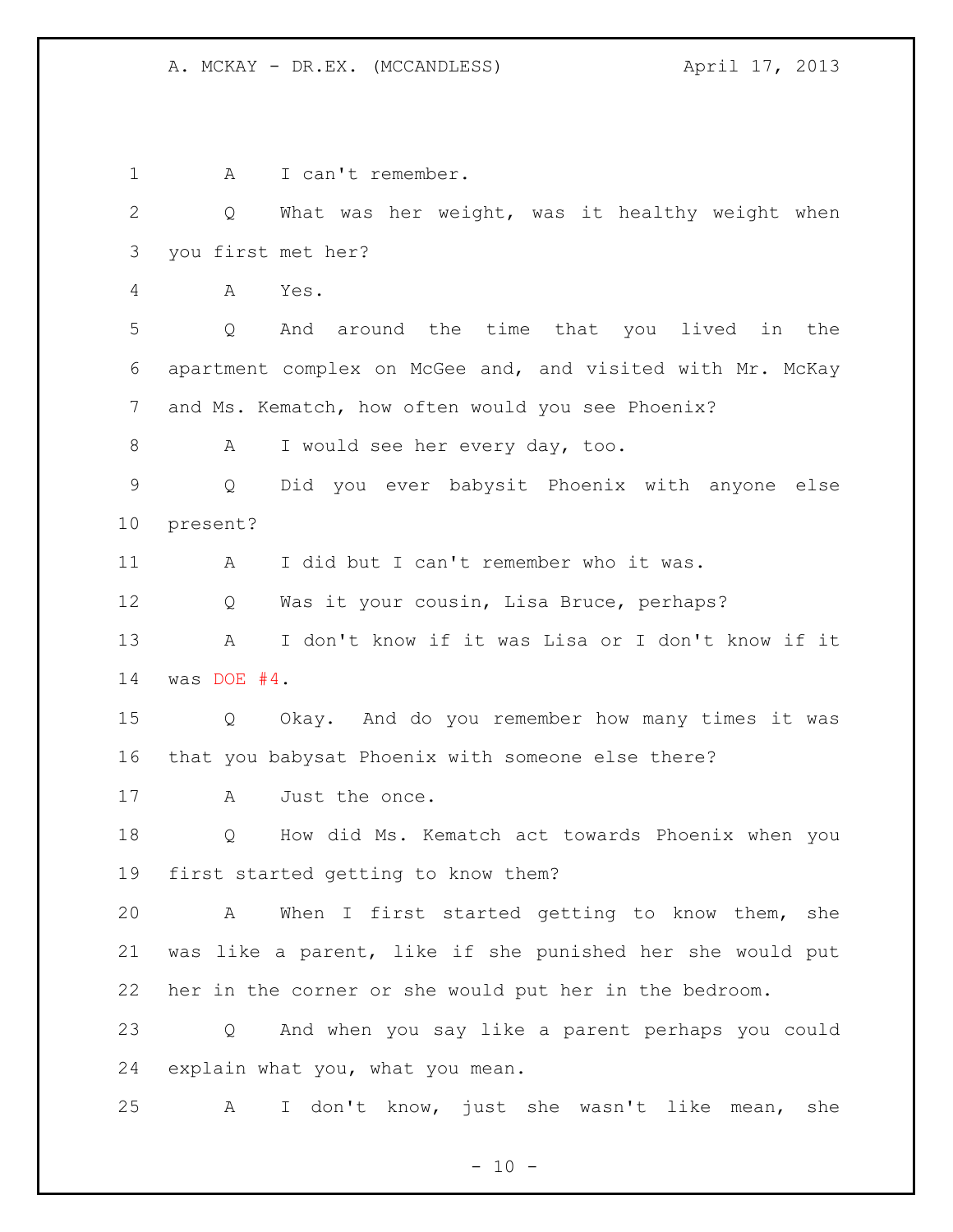didn't -- she wasn't distant, she was close to her. Q So when you first saw them together was there anything about their interactions that caused you any concern? A Not in the beginning. Q Did that change over time? A It did but I didn't really see it. Q Okay. Perhaps you could tell the Commission what changes you saw. A Like she would yell at her for nothing. You know, Phoenix, Phoenix changed a lot because she wouldn't talk anymore. She wouldn't even look at me sometimes. Q And do you recall when you started to see these changes? A No, I can't remember. Q The Commission has heard evidence that Ms. Kematch had a baby at the end of November of 2004. Do you know if those changes occurred before or after that baby was born? A I think it was after she was born. Q You had mentioned, when you first saw Ms. Kematch interact with Phoenix she was like a parent, how would you describe her after you started to see those changes? What was her parenting style? A Just distant like she didn't care.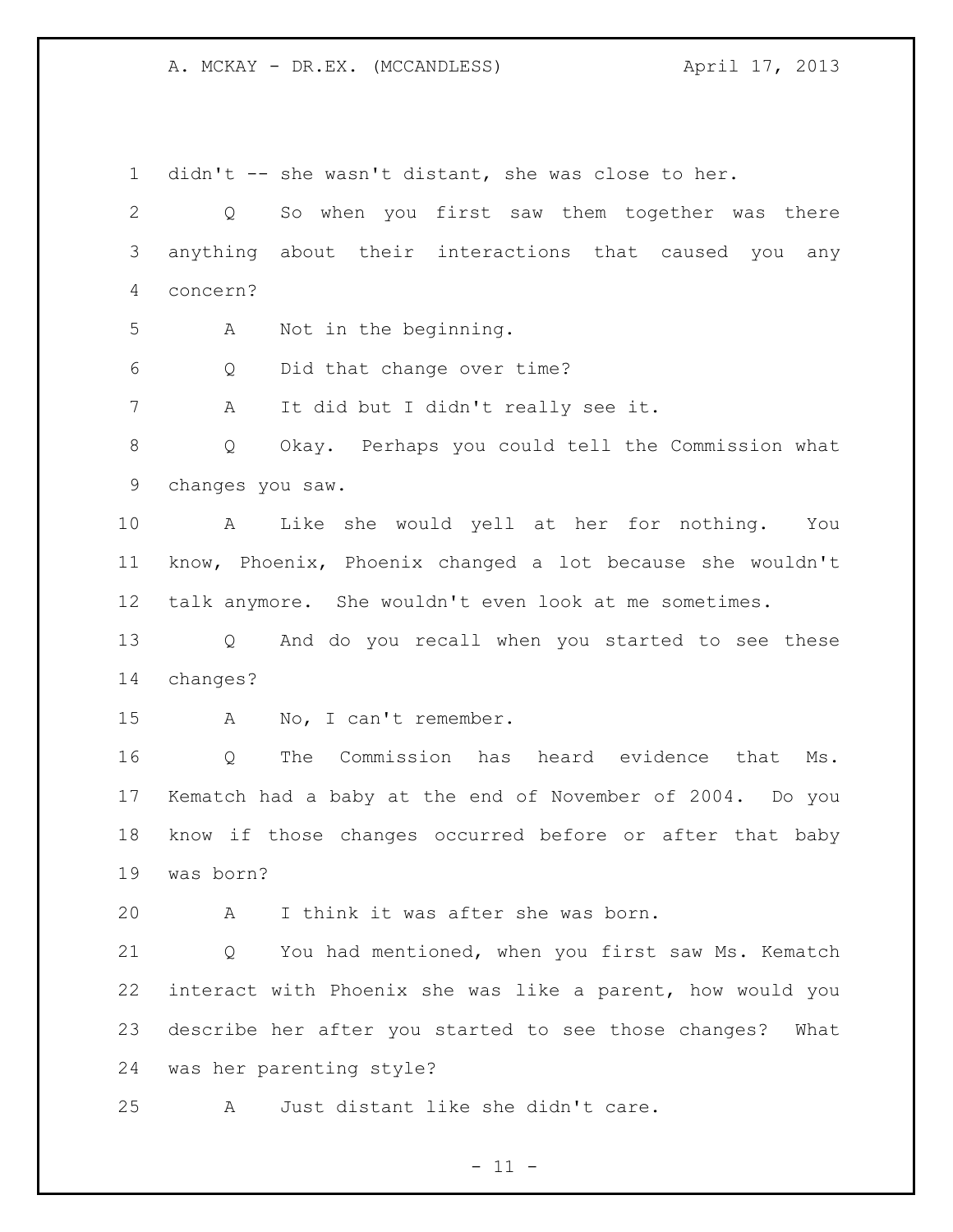Q Did you ever see Ms. Kematch yelling at Phoenix? A Yes. Q What types of things did you hear her say? A Just would tell her not to do that or leave the 5 baby alone, quit touching that and ... Q Did you ever see Ms. Kematch hit Phoenix? A No. Q Did you have an opportunity to see Mr. McKay interacting with Phoenix? A I did once in awhile but he wouldn't really interact with her. Q Do you mean he was -- 13 A Just was distant from her. Q Did you see him with Phoenix as often as you saw Phoenix with her mother or less often? A Less. Q Did you ever see Mr. McKay yell at Phoenix? A Yes. Q And what did you hear him say? A Basically the same things as Sam, like don't touch it, leave it alone. Q Did you ever see Mr. McKay hit Phoenix? A No. Q Did you ever see him be rough with Phoenix? A No.

 $- 12 -$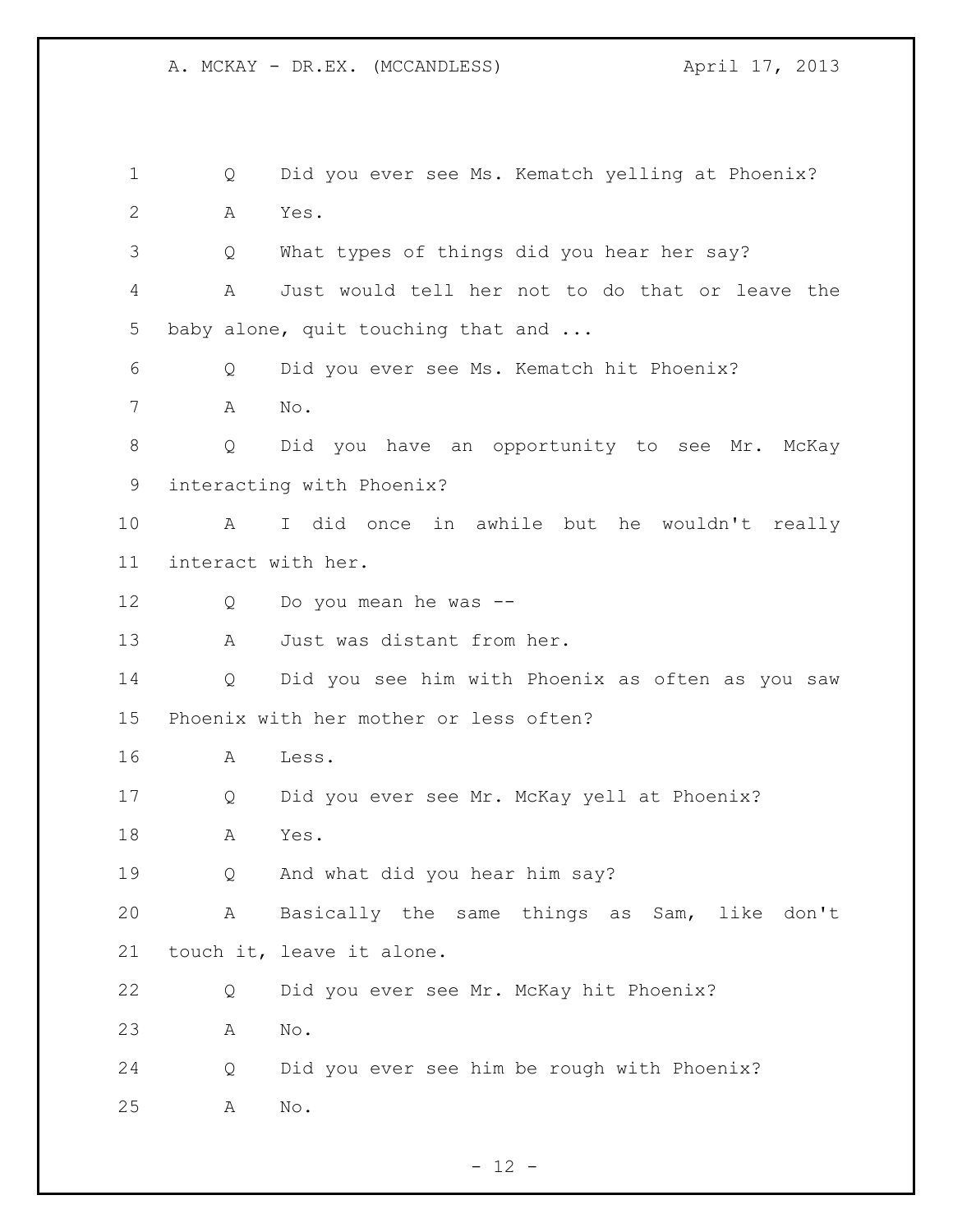| $\mathbf 1$  |                    | Q Did you ever see anything about Phoenix's       |
|--------------|--------------------|---------------------------------------------------|
| $\mathbf{2}$ |                    | appearance that caused you concern?               |
| 3            | A                  | One day when I went to visit she had a bruise on  |
| 4            |                    | her, on her face and --                           |
| 5            | Q                  | On what side of her face?                         |
| 6            | A                  | I can't remember. I don't know.                   |
| 7            |                    | THE COMMISSIONER: What was it, on her face?       |
| $8\,$        |                    | THE WITNESS: It was, like, her cheekbone, like    |
| 9            | under her eye.     |                                                   |
| 10           |                    | THE COMMISSIONER: Was what?                       |
| 11           |                    | THE WITNESS: A bruise.                            |
| 12           |                    | THE COMMISSIONER: A bruise. Okay.                 |
| 13           |                    | THE WITNESS: A bruise.                            |
| 14           |                    |                                                   |
| 15           | BY MS. MCCANDLESS: |                                                   |
| 16           | Q                  | How -- what size was the bruise?                  |
| 17           | A                  | What size was it? I don't know.                   |
| 18           | Q                  | Would you describe it as large or small or        |
| 19           | А                  | Medium, maybe.                                    |
| 20           | Q                  | And was there more than one occasion that you saw |
| 21           |                    | Phoenix with a bruise?                            |
| 22           | A                  | No.                                               |
| 23           | Q                  | So you saw her one time with a bruise?            |
| 24           | Α                  | Yeah.                                             |
| 25           | Q                  | Do you recall roughly when that was?              |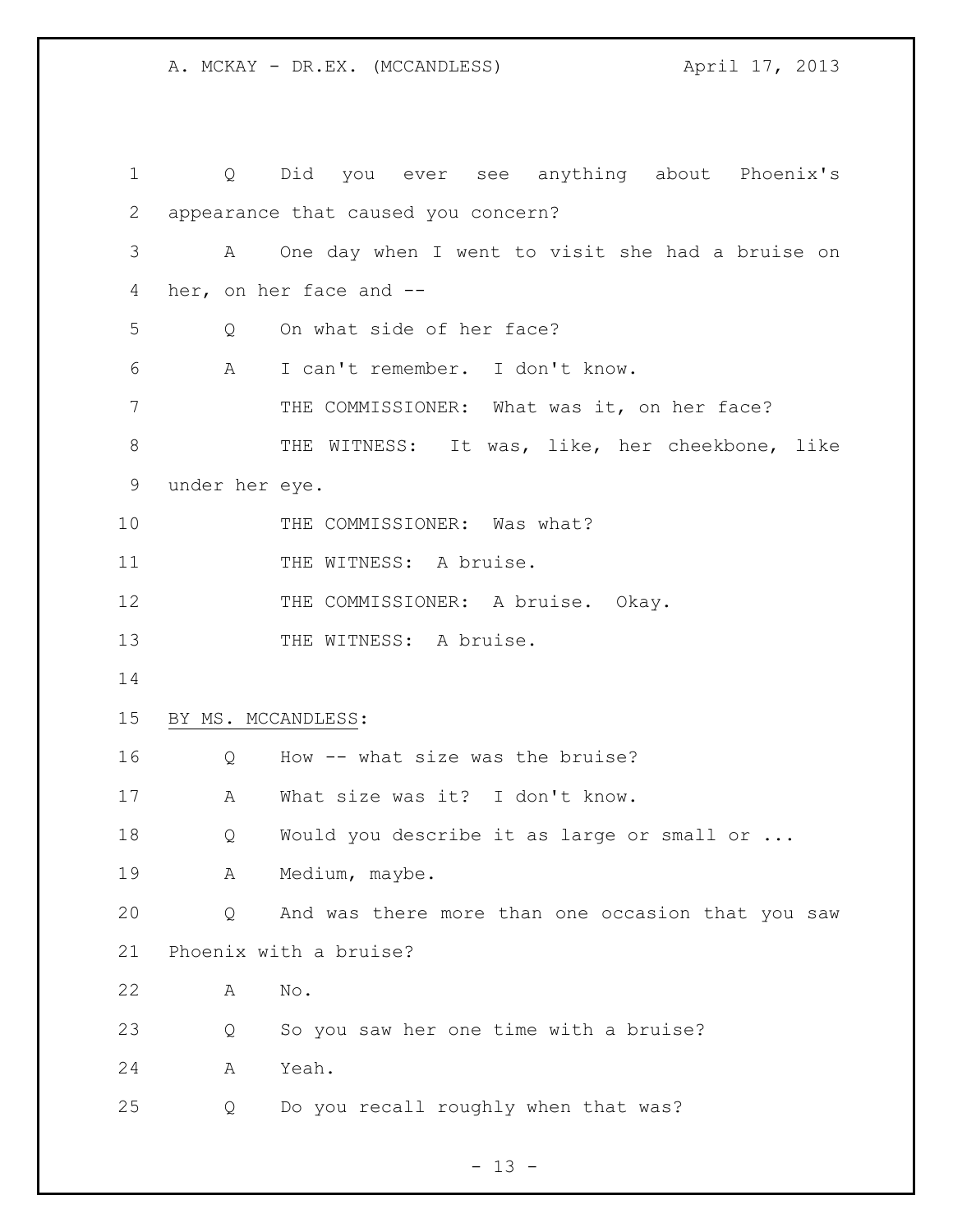A No, I don't. Q Do you know if it was before or after the baby was born? A I think it was after she was born. Q When you saw that bruise did you ask anyone about it? A Yes, I did. Q Can you tell -- A I -- Q -- the Commission what happened? 11 A -- asked them what happened to her face and they told me she slipped in the tub. Q When you say you asked them, who did you ask? A Karl and Samantha. Q And they told you she had slipped and fallen in the tub? A Yeah. Q What did you think when you heard that explanation? A I thought it was kind of fishy so I asked to take Phoenix for awhile so -- and when I took Phoenix upstairs I asked her what happened to her face and she told me the same thing, that she slipped in the tub. Q Was anyone else, else with you at the time -- A I can't remember if it was Lisa or DOE #4.

 $- 14 -$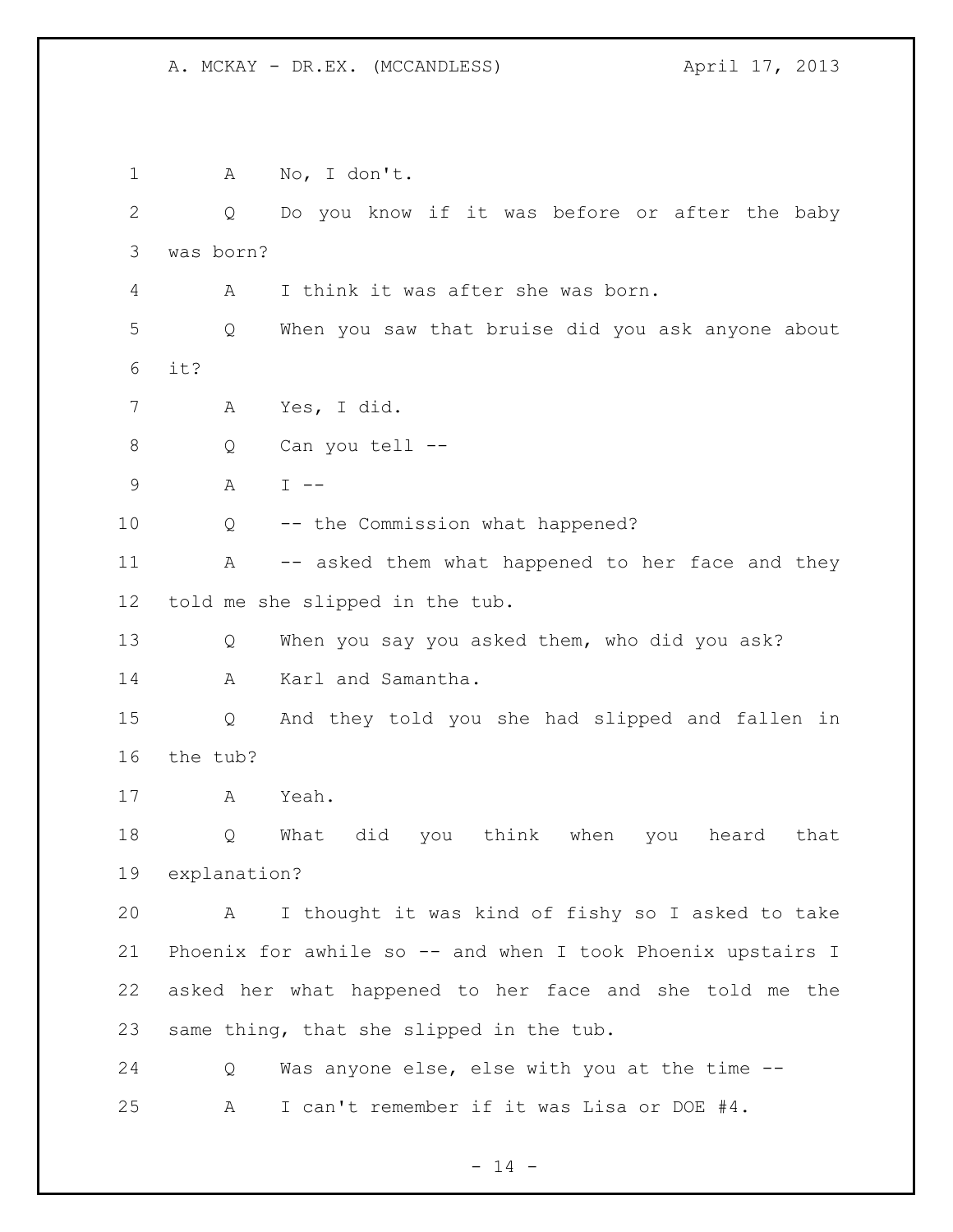1 Q There was someone with you on that day? A Yeah. Q And did that person come with you up to your apartment? A Yes. Q Did you talk to that person about what you had seen that day? A No. Q Did you ever talk to anyone about what you had seen on Phoenix's face? A No. Q Did you ever talk to Lisa Bruce about anything that you had seen on Phoenix? A I don't know if it was Lisa. Q You did talk to someone? A Yeah. Well, because they were in my apartment so they seen the bruise, too. Q Did you ever discuss with this person the possibility that Phoenix was being abused? A No, I didn't. Q Did Lisa Bruce ever tell you that she had phoned CFS with concerns she had about Phoenix? A No, she never told me. Q Now, I'm just going to take you back a little bit. You had mentioned that you would regularly go to Ms.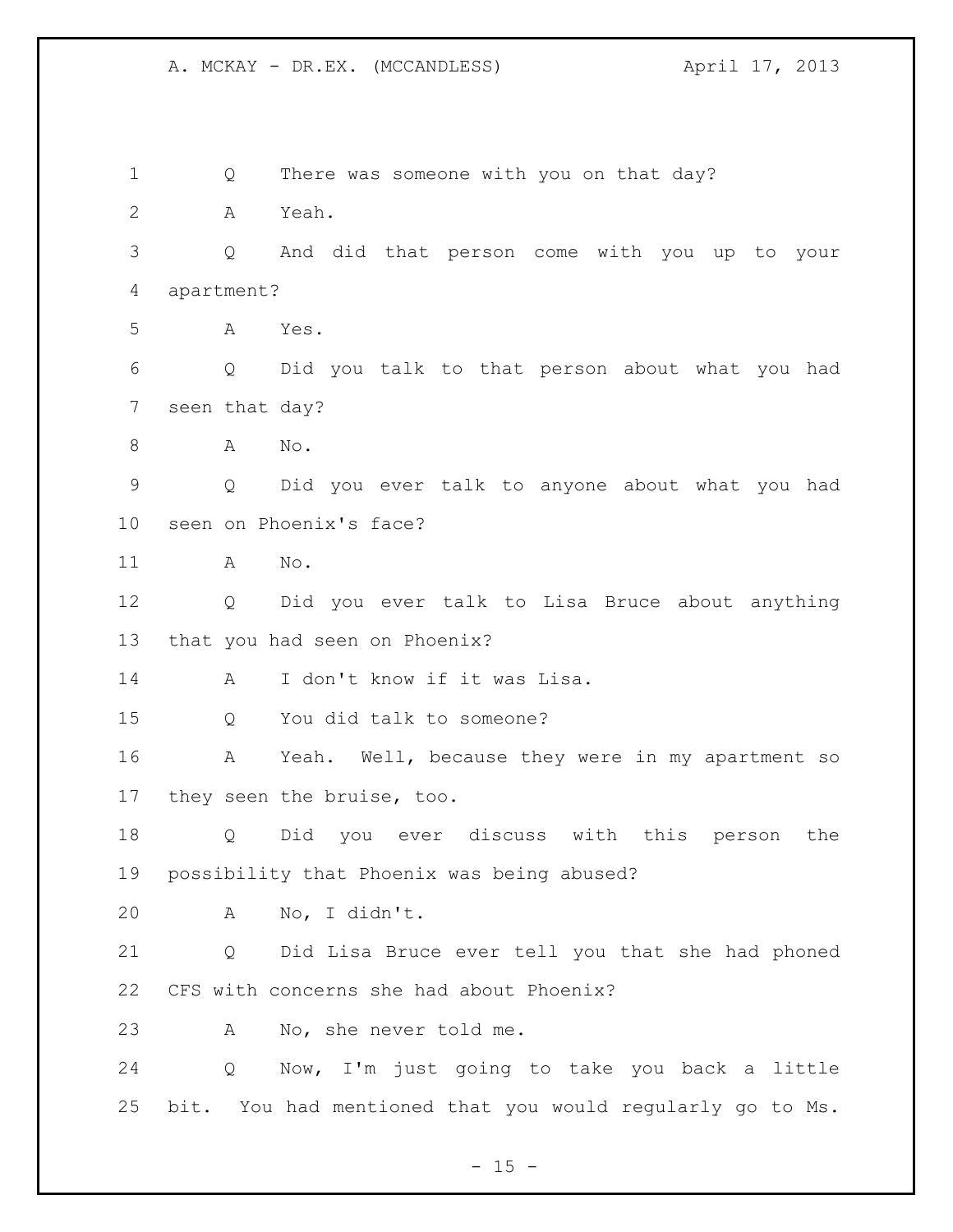Kematch and Mr. McKay's apartment and Phoenix was there when you went? A Yes. Q Where would you typically see Phoenix when you went into that apartment? A She would either be in the living-room on the floor, watching t.v., or if she was being punished she would be in the corner or in the bedroom. Q And was this always the case throughout 2004 and into 2005 or did that change at some point? 11 A It was pretty much all through. Q So you mentioned that you had seen Phoenix outside of the bedroom in that apartment? A Yes. Q And she would be watching t.v.? A Um-hum. Q Did she talk to you when you came into the apartment? A No. Q Did she seem happy when you would see her? A In the beginning, yeah, she did. 22 Q And do you see how either Ms. -- Mr. McKay or Ms., Ms. Kematch disciplined Phoenix during those visits? A No. Q Did you ever see Phoenix in the bathroom?

 $- 16 -$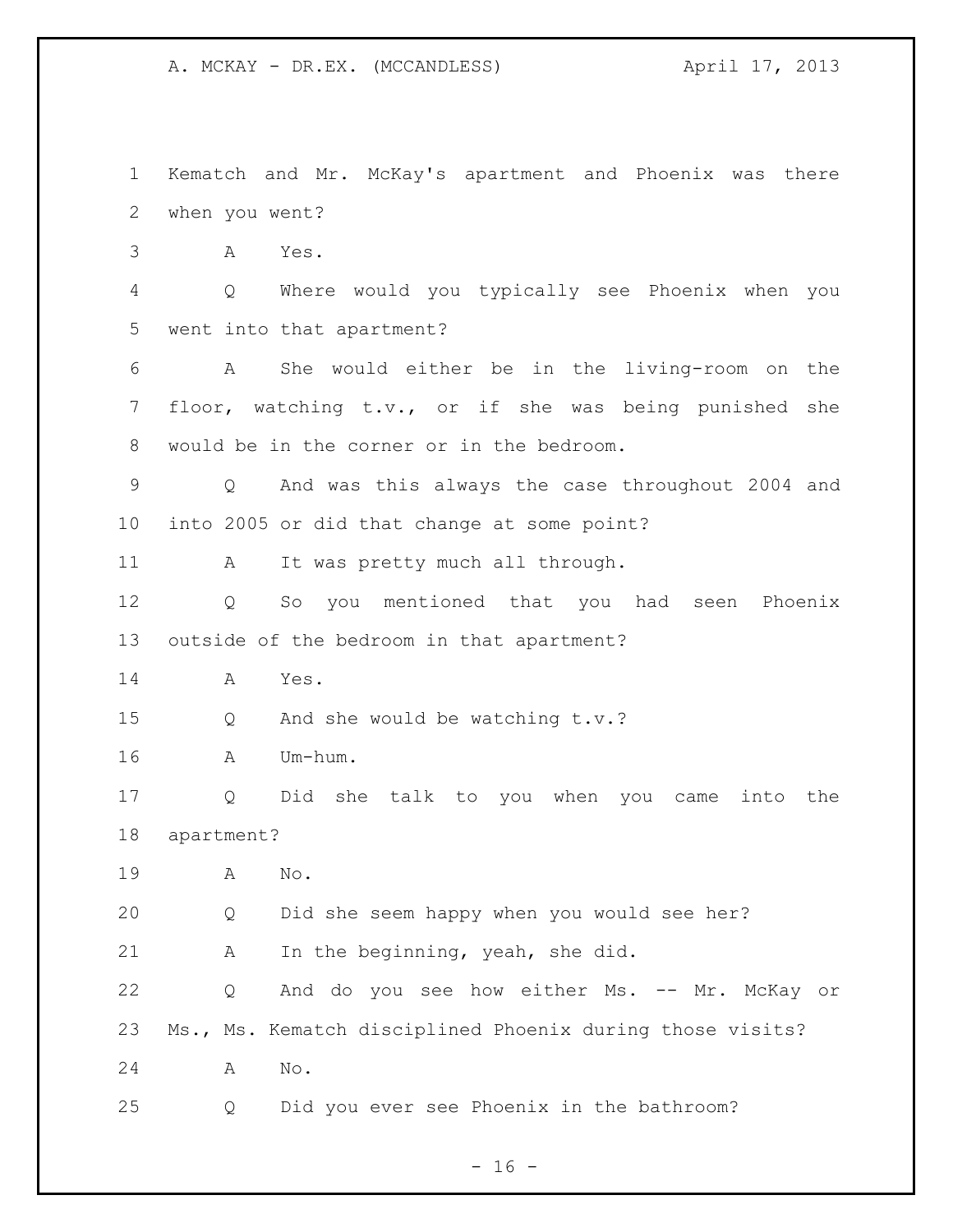1 A I seen her in the bathroom once, yes. Q Can you tell the Commissioner what you saw? A I walked in and I asked where Phoenix was, they said she was on the toilet and I asked why. And they said because she peed herself so they were making her sit there all day. Q What did you think when you had heard that? 8 A I didn't know what to think. Q Did you ever talk to Ms. Kematch or Mr. McKay about their discipline techniques? A No. Q Did Phoenix ever tell you anything that concerned you? A No. Q Now, you first saw Phoenix sometime in early 2004; correct? A Yes. Q Do you know when it was the last time you saw her? A The last time I saw her was when they moved to Fisher River. Q Did you know, at the time, they were moving away? A Did I know they were moving? Q Yes. A They had told me before they left, yeah.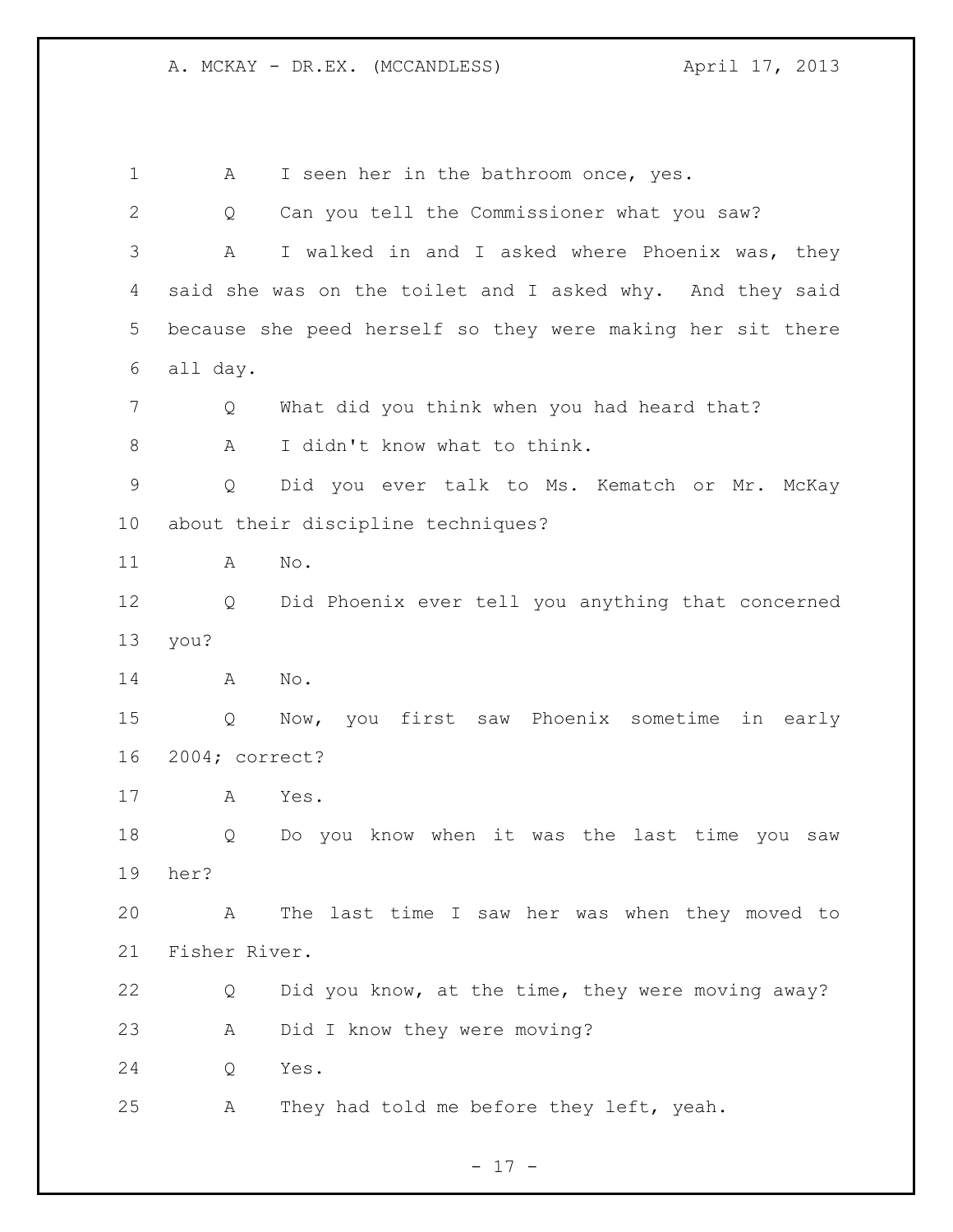Q Where did you see her? A She was -- they were all getting in the car and leaving. Q So you saw them as they were leaving for Fisher River? A Yes. Q What did Phoenix look like that day? 8 A I can't remember. Q Did you have an opportunity to see Ms. Kematch interacting with the baby that was born at the end of November of 2004? A Yes. Q How did she act towards that child? A She was, like, attached to her, cuddling and kissing, just really close to her. Q Did you see her act like that to Phoenix? A No. Q Did you have an opportunity to see Mr. McKay interacting with the baby? A No. Q Now, you mentioned that you saw Mr. McKay and Ms. Kematch right before they left for Fisher River. A Yes. Q Did you ask them why they were leaving? A No, I didn't.

- 18 -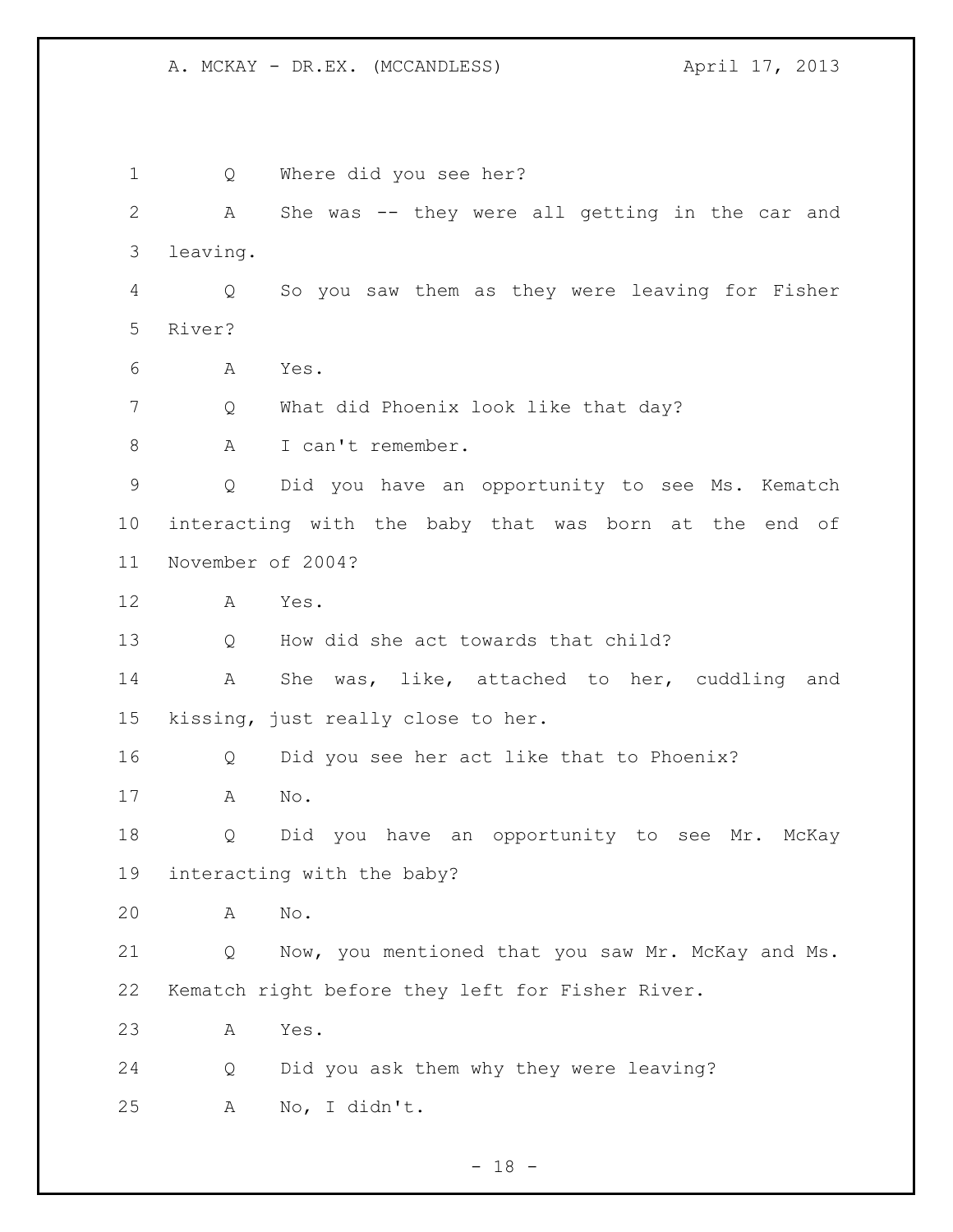Q Now, at some point in 2005 you went up to Pine Creek for the summer? A Yes, I did. Q Did you keep your apartment on McGee after you left? A Yes. Q And was it your sister, Ashley Roulette, who stayed in the apartment that summer? A Yes, she did. 10 THE COMMISSIONER: Who was that? 11 MS. MCCANDLESS: Ashley Roulette. BY MS. MCCANDLESS: Q After Mr. McKay and Ms. Kematch moved up to Fisher River, did you keep in contact with them? A Yes, I did. Q Did you ever go up to Fisher River? A No. Q So what kind of contact did you keep? A It was e-mail messenger. Q Did you ever use a webcam? A Yes. Q And did you have contact with Ms. Kematch or Mr. McKay, or both of them? A Just Ms. Kematch.

- 19 -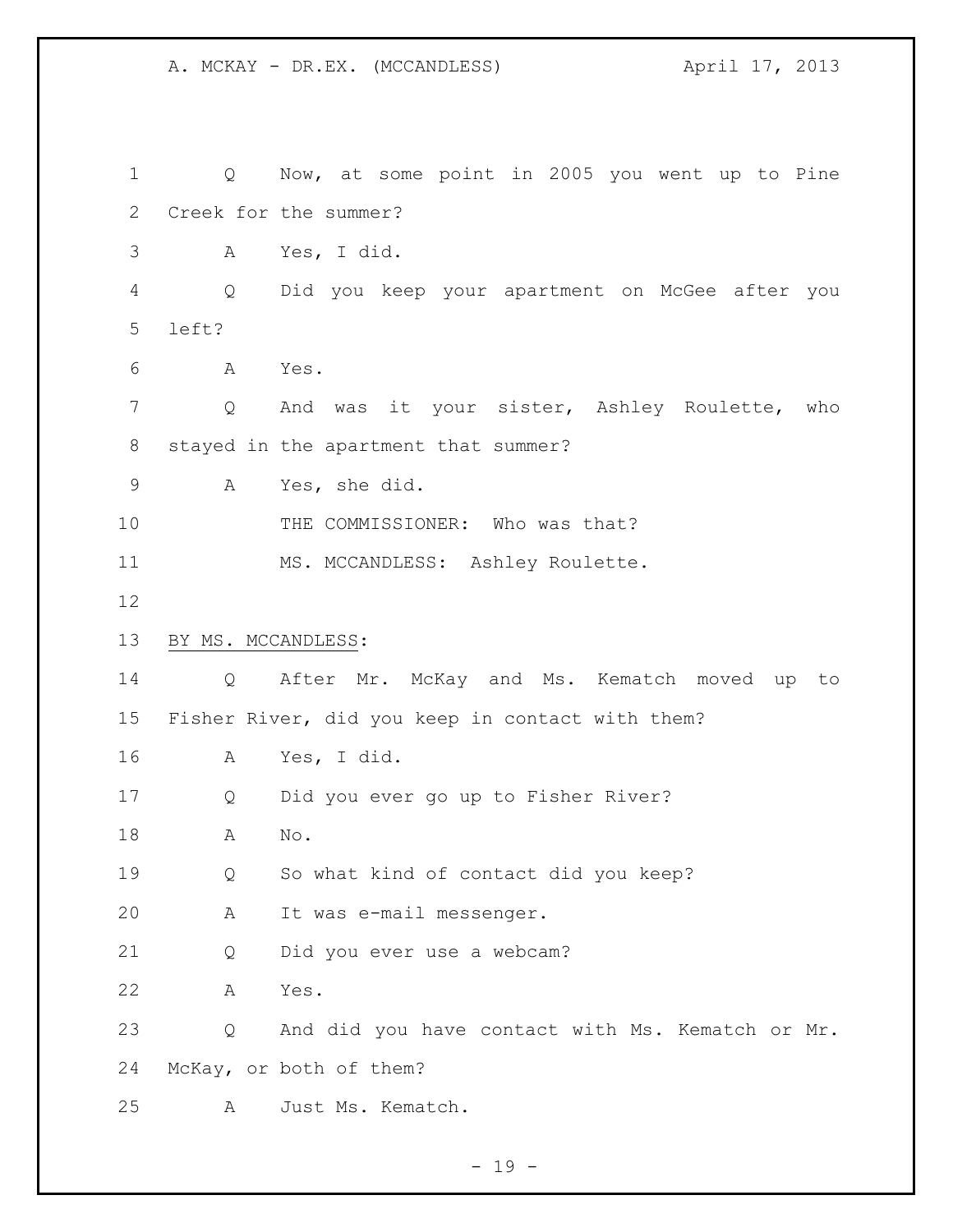Q So you mentioned some of those interactions were via webcam? A Yes. Q Did you ever see Phoenix over the webcam? A Yeah, I would see her playing in the background. Q How clearly could you see her? A Not really clearly. Q Were you able to see what she looked like at that time? A No. Q Did you ever talk to Phoenix during those chats? A No. Q Did you ever ask Ms. Kematch about Phoenix during your communications with her? A No. Q Now, I understand that at some point that summer Mr. McKay asked if Ms. Kematch could stay in your apartment on McGee? A Yes. Q How did that come about? A Well, he had to go and drive truck again so he just asked me if she can stay at my place because I wasn't home anyways. Q Did you ask Mr. McKay about Phoenix in that conversation?

 $- 20 -$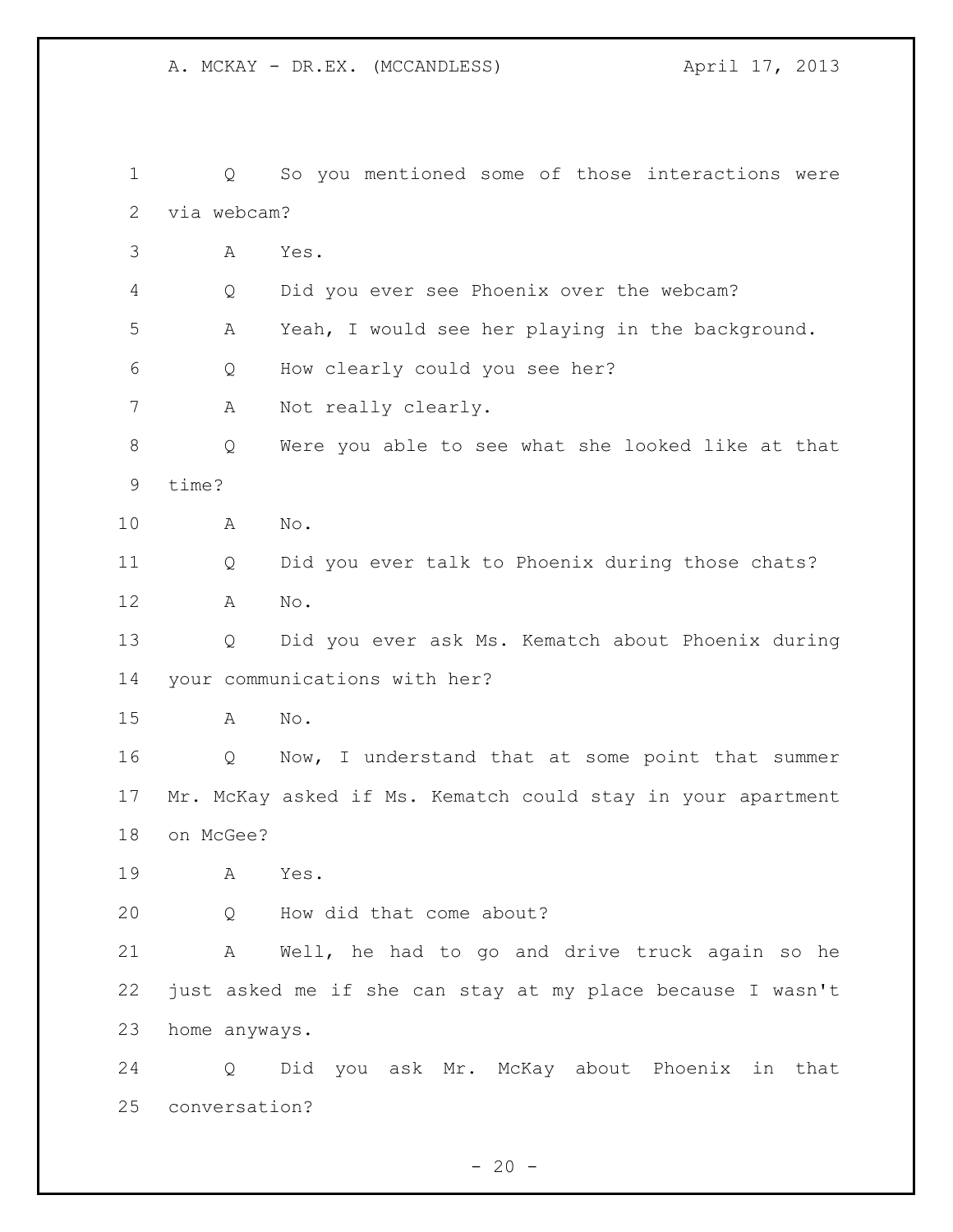A No, I didn't. Q Did you ask him who would be coming with Ms. Kematch? A No, I didn't. Q Did you move back to your apartment on McGee at some point? A Yes. 8 O When was that? A The beginning of September. Q Of 2005? A Yes. Q Was Ms. Kematch still living in your apartment by then? A No. Q Did you see Ms. Kematch again, after you moved back to Winnipeg? A No, not until baby girl's first birthday. Q Did you ever see Ms. Kematch in Pine Creek? 19 A Oh, yeah, yeah. She came out there at the end of August for her auntie's funeral. 21 O Who came with her? A Her -- my uncle and baby girl. Q Did you ask about Phoenix? A Yes, I did. Q And what was the response?

 $- 21 -$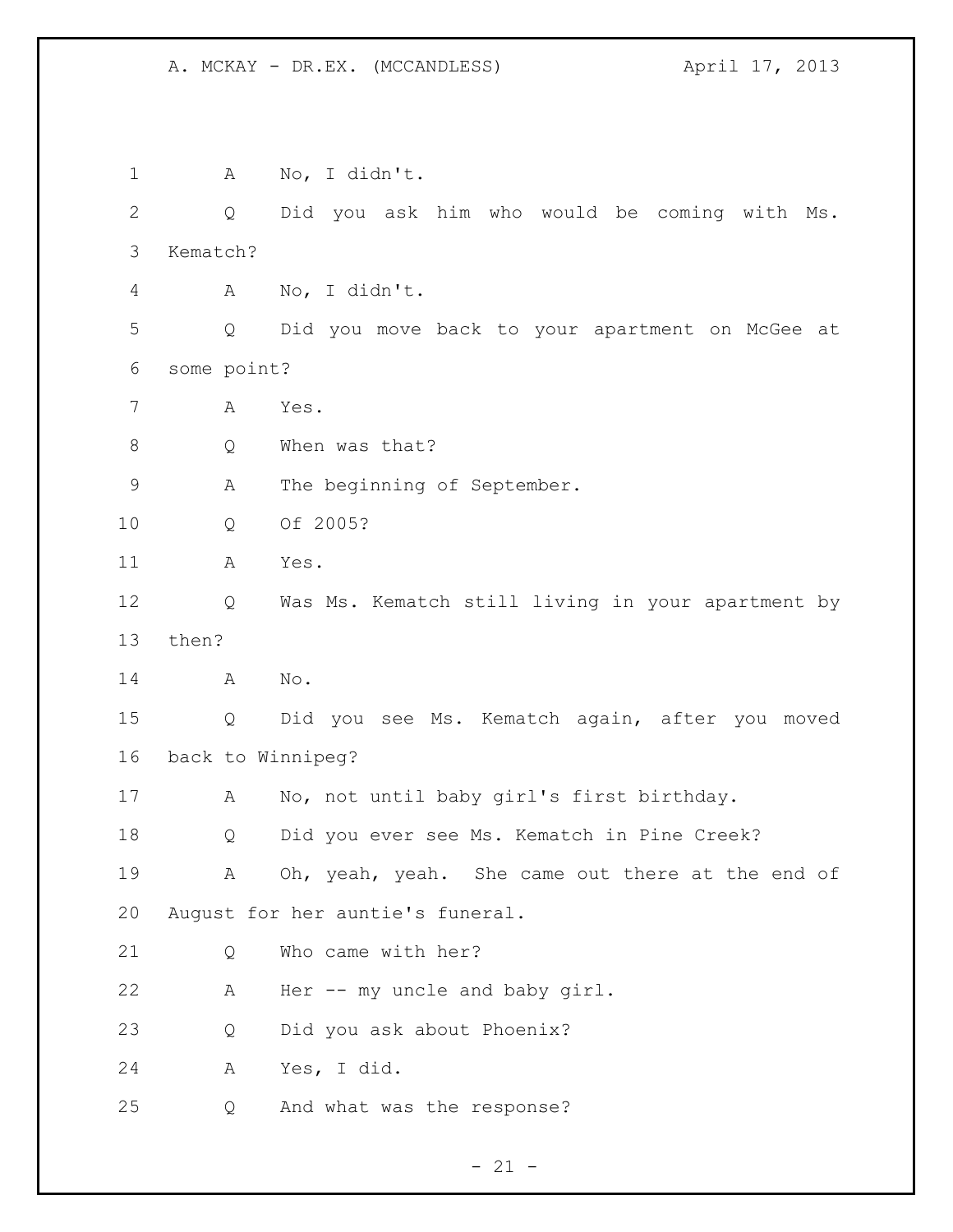A They told me that she was living in Ontario with her dad. Q And when you say they, who told you that? A Sam and Karl. Q Did you know who Phoenix's dad was? A No. Q Did you see Ms. Kematch and Mr. McKay again, after that? A It was baby girl's first birthday. Q So that would have been sometime in November, 2005? A Yes. 13 THE COMMISSIONER: November 2005, that's when they told you where Phoenix was? 15 THE WITNESS: No, that was in August, 2005 they told me. 17 THE COMMISSIONER: It was August? 18 THE WITNESS: Yeah. 19 THE COMMISSIONER: And, and what happened in November? 21 THE WITNESS: That's when I seen them again, after I seen them in August. BY MS. MCCANDLESS: Q Who was with them that day?

 $- 22 -$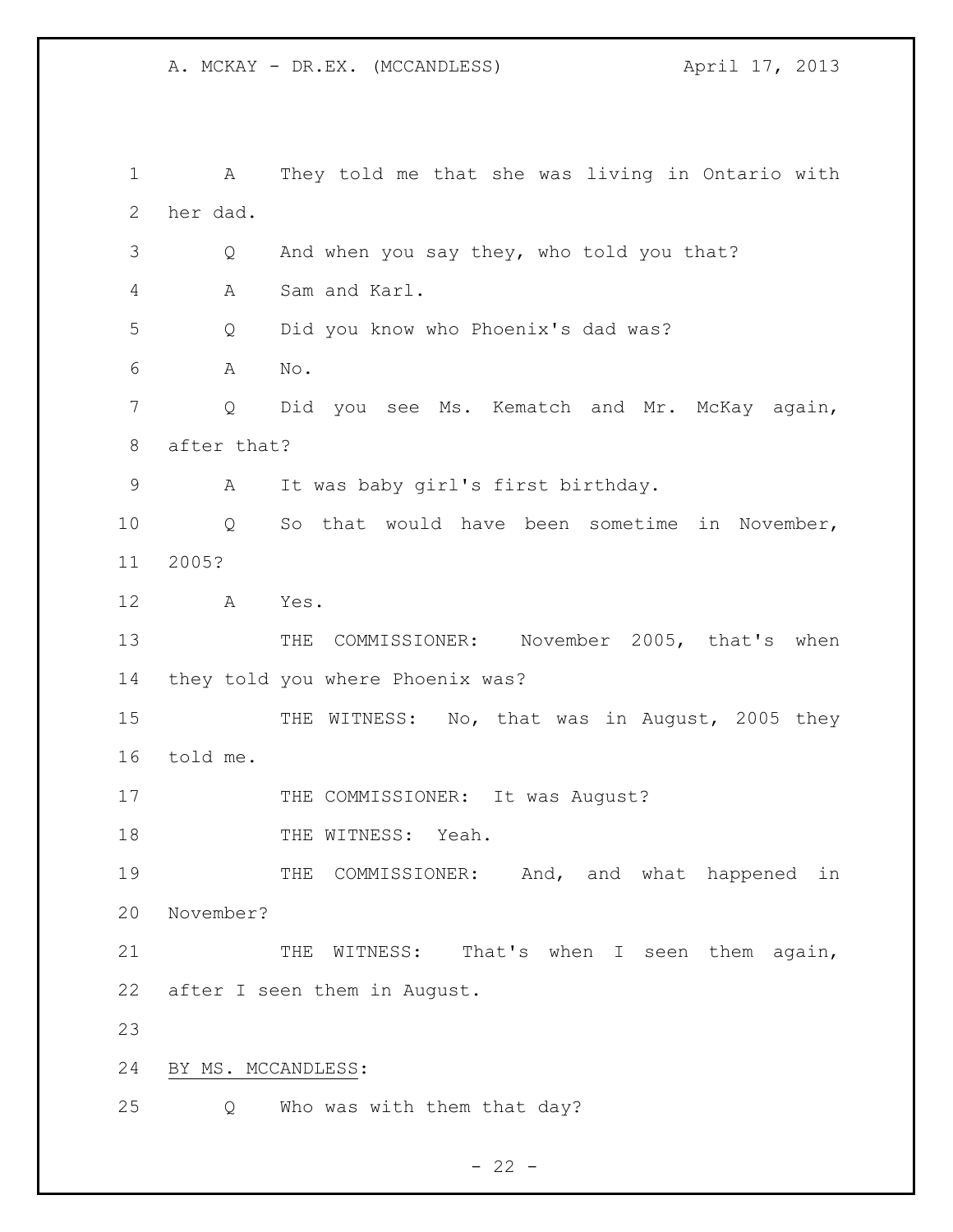1 A There was a bunch of people. Q Did they bring -- was it, was it a party at someone's place? A It was a party at my grandma's place. Q And who came with Mr. McKay and Ms. Kematch? A Their friend and her kids. There was my grandma, myself, my son and his sister. Q And it was the baby girl's birthday so presumably the baby girl was there, as well? A Yeah. Q Did you ask about Phoenix that day? A No, I didn't. Q Did you hear anyone ask about Phoenix? 14 A My grandma asked about her. Q Okay. Who did she ask? A Pardon? Q Who did she ask? 18 A She asked both of them. Q Okay. A Karl and Sam. Q And what did they say? A They told her the same thing, that she was living with her dad. Q Did Mr. McKay and Ms. Kematch move back to 747 McGee at some point?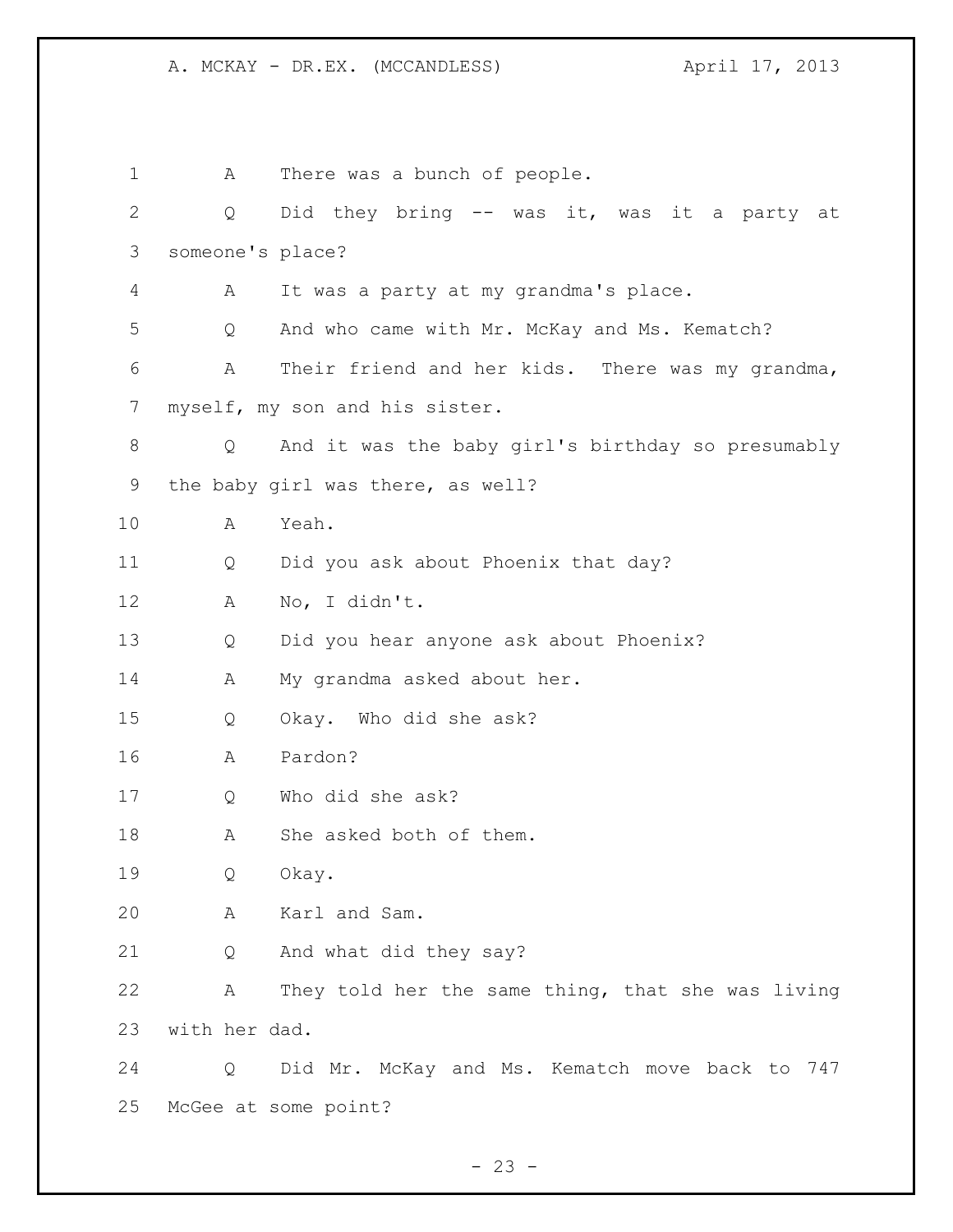A Yes, they did. 2 Q Do you recall when that was? A January of 2006. Q Did they have a new baby with them at the time? A Yes. Q Did you spend time with them after they moved back? 8 A Yes. Q How often would you see them? A Every day. Q Did you ever ask about Phoenix? A No. Q Did you notice any change in Ms. Kematch's behaviour after she moved back to McGee? A Yeah, she was quiet, she was distant. Q What about Mr. McKay, what was he like after he moved back? 18 A He was sick all the time. 19 THE COMMISSIONER: He was what? 20 THE WITNESS: Sick. BY MS. MCCANDLESS: Q Now, I understand that you were with Mr. McKay the day that he was arrested? A Yes.

 $- 24 -$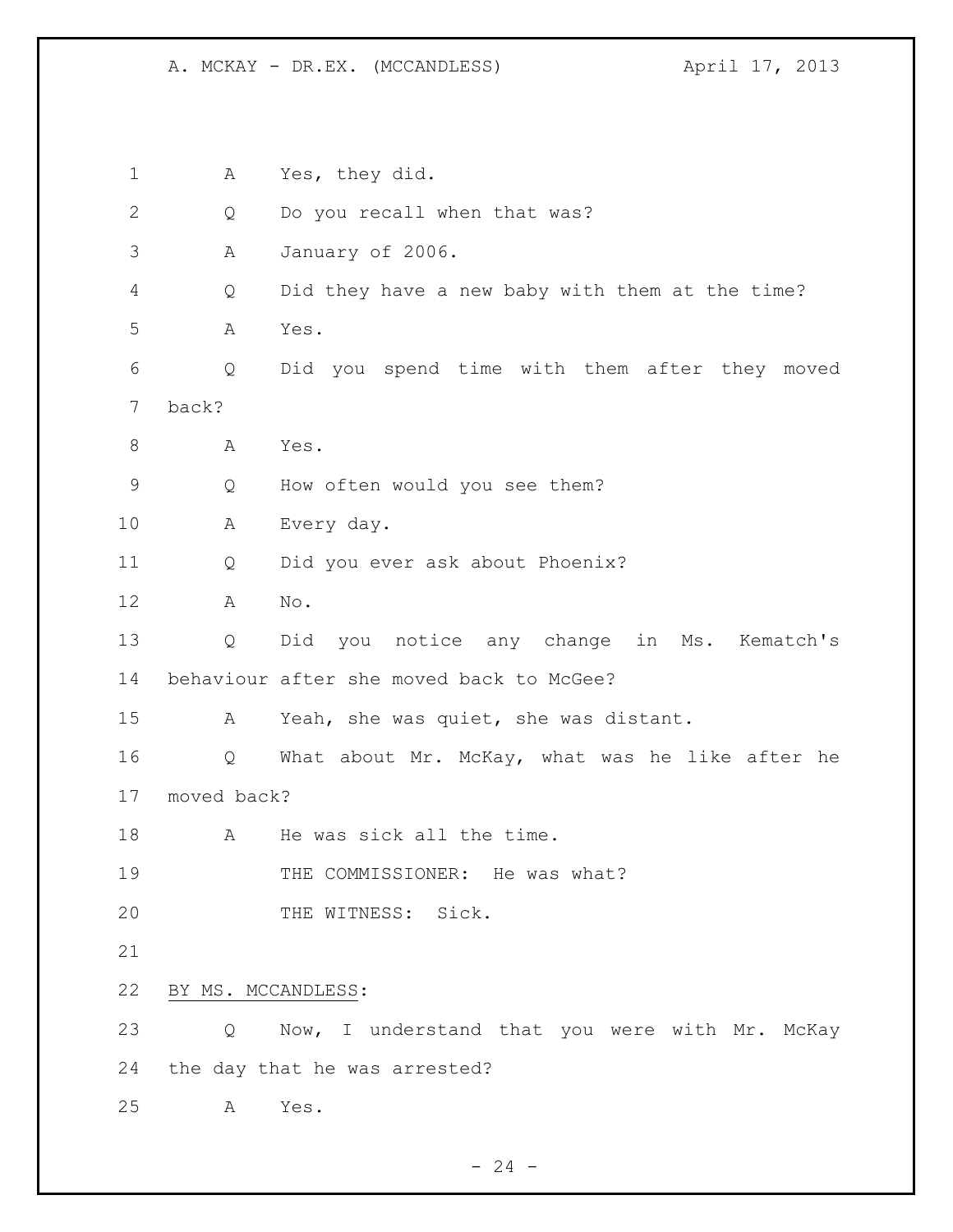1 Q What can you tell me about that day? 2 A The whole day? Q Mr. McKay, who was in your apartment that day? A There was my Uncle Karl, and my son and baby girl. Q So Mr. McKay was in your apartment? A Yes. 8 Q At some point the RCMP came to your door? A Yeah. Q And had Mr. McKay mentioned anything to you, that day, that made you think he was being investigated? A Just stuff about cars not moving for a couple of days, that were parked in the parking lot. Q Do you know what his impression was? A No. Q Did he tell you he thought he was being watched or anything like that? A He, he knew somebody was being watched but he never said himself. Q Did you ever ask him? A No. Q Now, when the RCMP came to your door did they ask for Mr. McKay? A Yes. Q What did you tell them?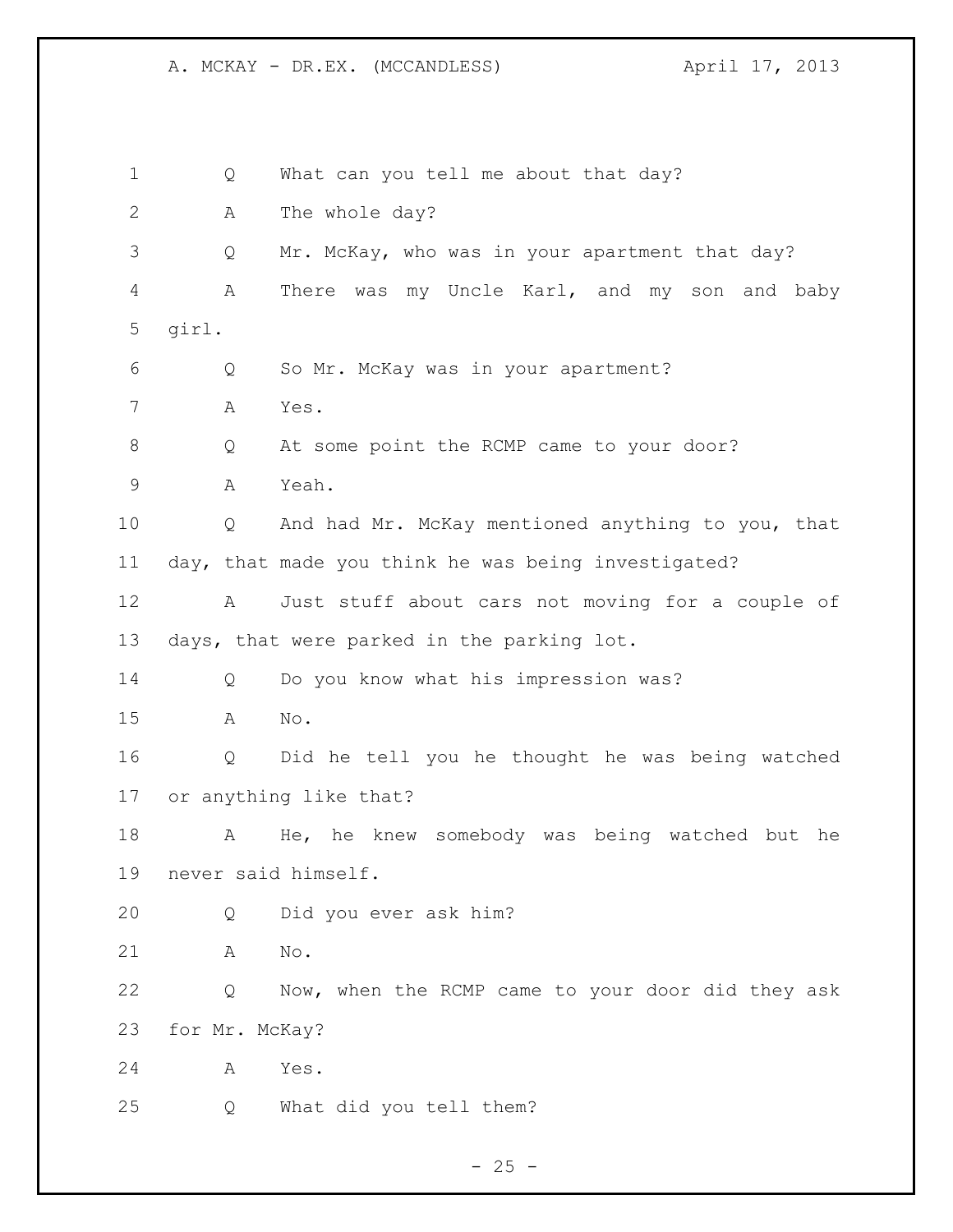1 A I told them he wasn't there. Q Why was that? A Why? Q Yes. A Because I was protecting my uncle. I didn't know why they wanted him. Q At some point did you let them in? 8 A Yes. Q And at that time was Mr. McKay arrested? A Yes. Q What did you think when you first heard about what Mr. McKay and Ms. Kematch were accused of doing to Phoenix? A I was in shock, disbelief. Q Why was that? A Because I don't -- I didn't think they could do something like that. Q At any point during the time you spent with Phoenix did you suspect she was being abused by Ms. Kematch? A No. Q Did you suspect she was being abused by Mr. McKay? A No. Q Did you ever suspect that she was afraid of Mr.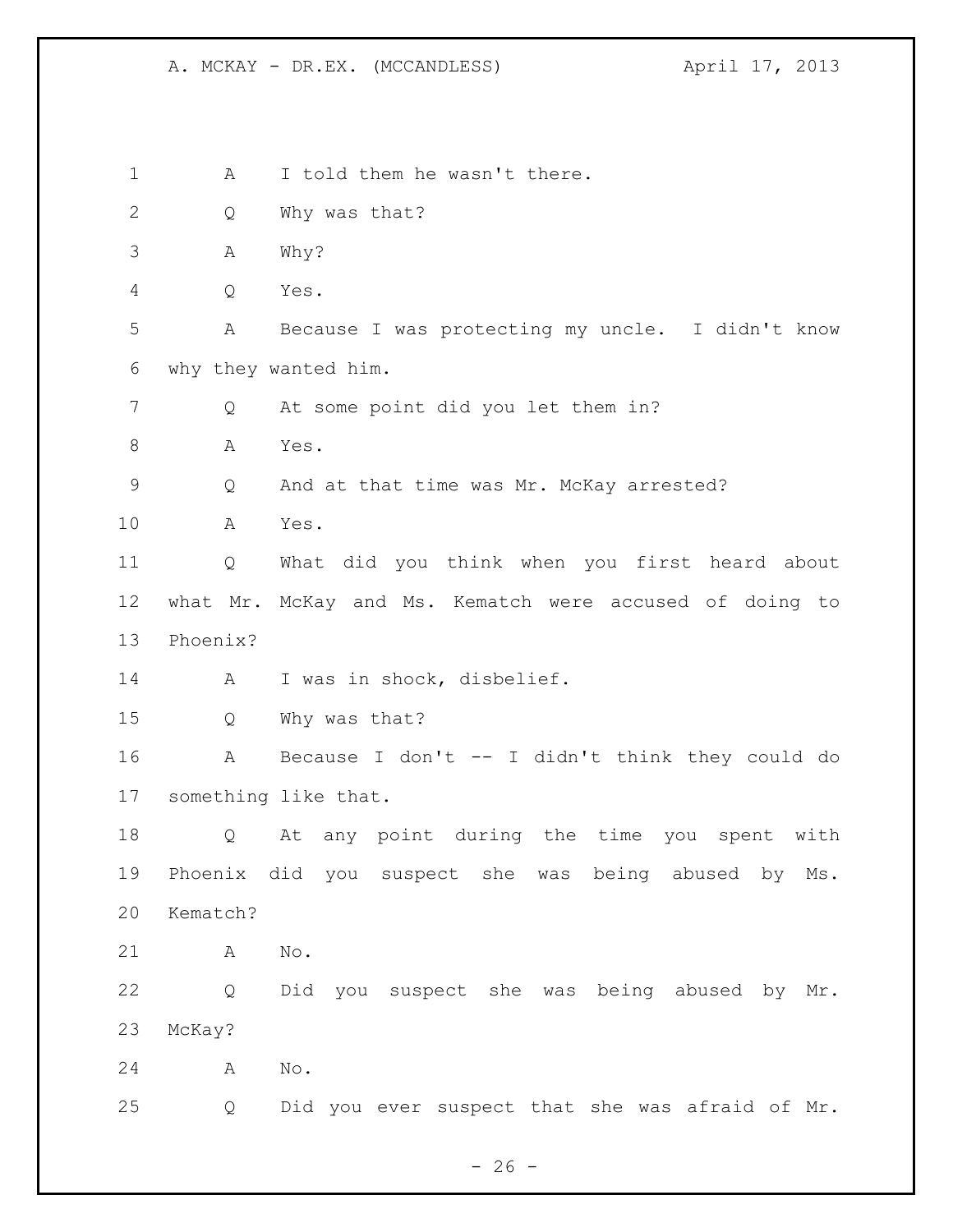A. MCKAY - DR.EX. (MCCANDLESS) April 17, 2013 A. MCKAY - CR-EX. (GINDIN) McKay? A Like I thought she was afraid. Q Did you ever ask her about that? A No. Q Did you ever suspect that Phoenix was afraid of Ms. Kematch? A No, I didn't expect. Q Was there ever anything you saw that made you consider contacting the police? A No. Q Did you ever see anything that made you consider contacting CFS? A No. Q So you never contacted CFS about anything you saw? A No. MS. MCCANDLESS: Those are my questions for this witness, Mr. Commissioner. 19 THE COMMISSIONER: Thank you. Mr. Gindin, please. MR. GINDIN: Thank you. CROSS-EXAMINATION BY MR. GINDIN: Q Ms. McKay, my name is Jeff Gindin, I represent Kim Edwards and Steve Sinclair. One of your cousins is

 $- 27 -$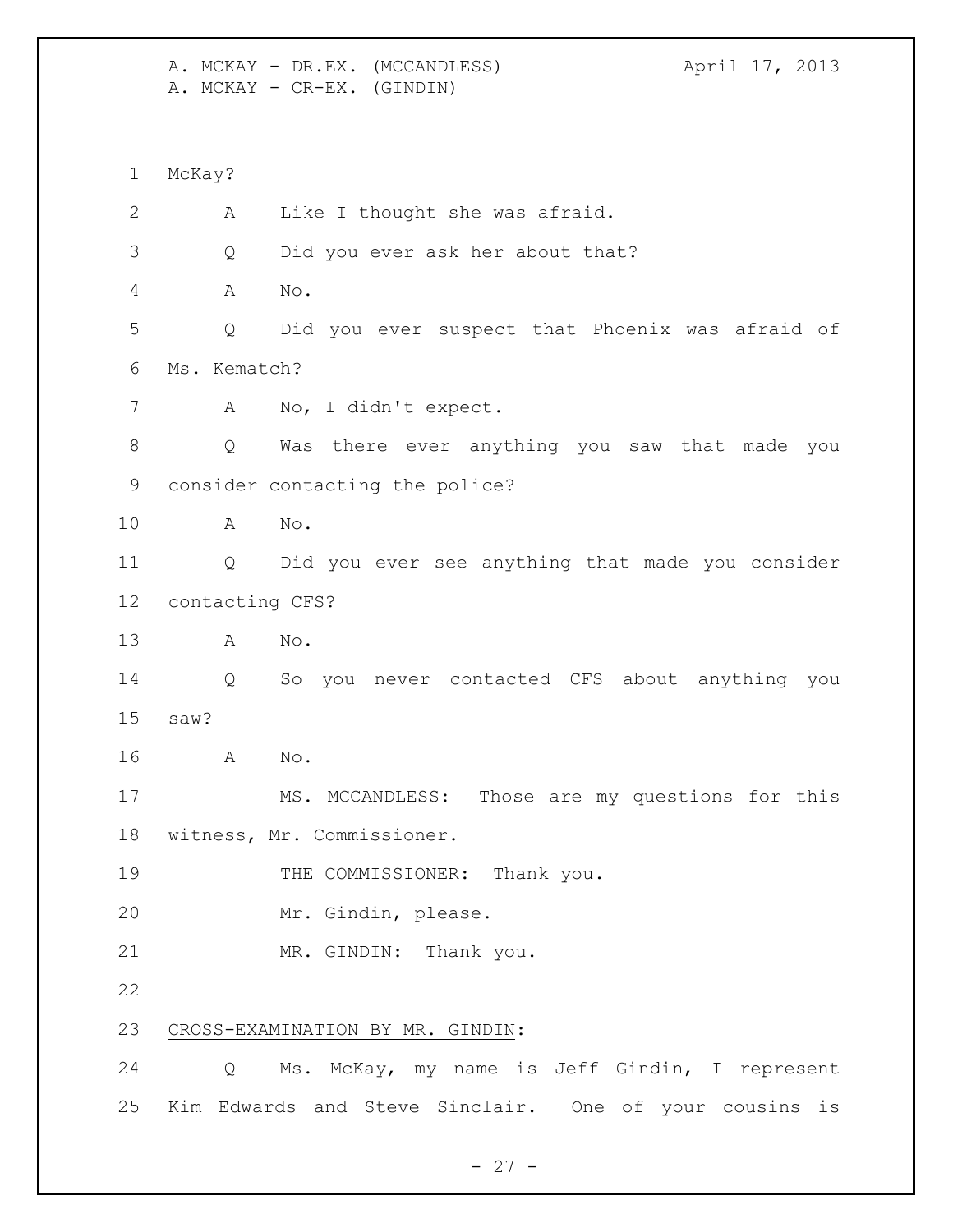A. MCKAY - CR-EX. (GINDIN)  $\overline{A}$  april 17, 2013

 Lisa Bruce? A Yes. Q And she testified earlier, as you probably know. A Yeah. Q Now, have you known her since she was small? A Yes. Q And do you have a fairly close relationship? 8 A Not really. Q Not really? How often do you see her? A Now? Q In the last number of years, for example? A Every one -- like once a month or so. Q Okay. And if we go back to 2004, 2005, that period, how often did you see her then? A Every day. Q And were you ever with her when -- in Phoenix's presence? 18 A I can't remember. Q Some of the things about that period of time would be difficult to remember because it's eight or nine years ago now? A Yes. Q Okay. So you're trying to do the best you can to remember things like dates and things that, that happened; right?

 $- 28 -$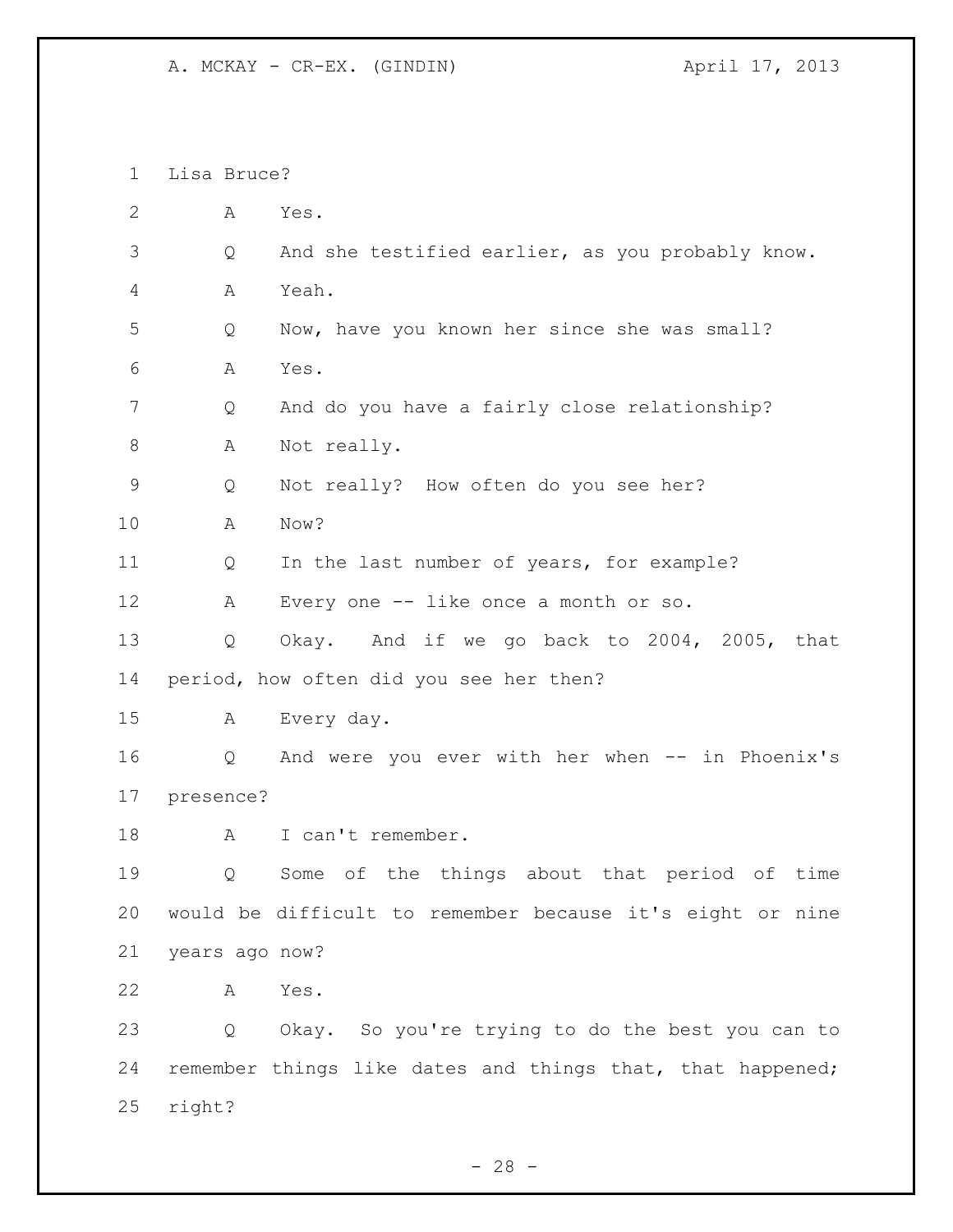A Yes. Q And you would agree that there are some things that you can't really remember? A Yeah. Q You told us that when you first met Phoenix that she was treated fairly well by her mother, Samantha? A Yes, she was. Q Pretty much normal? A Yeah. Q You noticed that after Samantha had her baby -- 11 A Um-hum. 12 Q -- things changed? A Yeah. Q She wasn't as focused on Phoenix as before? A No. Q She was distant? A Yeah. Q And was more involved with the baby than with Phoenix? A Yes. Q So it would appear that perhaps Phoenix was being neglected? A Um-hum. Q Right? And when you would go there, particularly after the baby was born, Phoenix was often in the bedroom?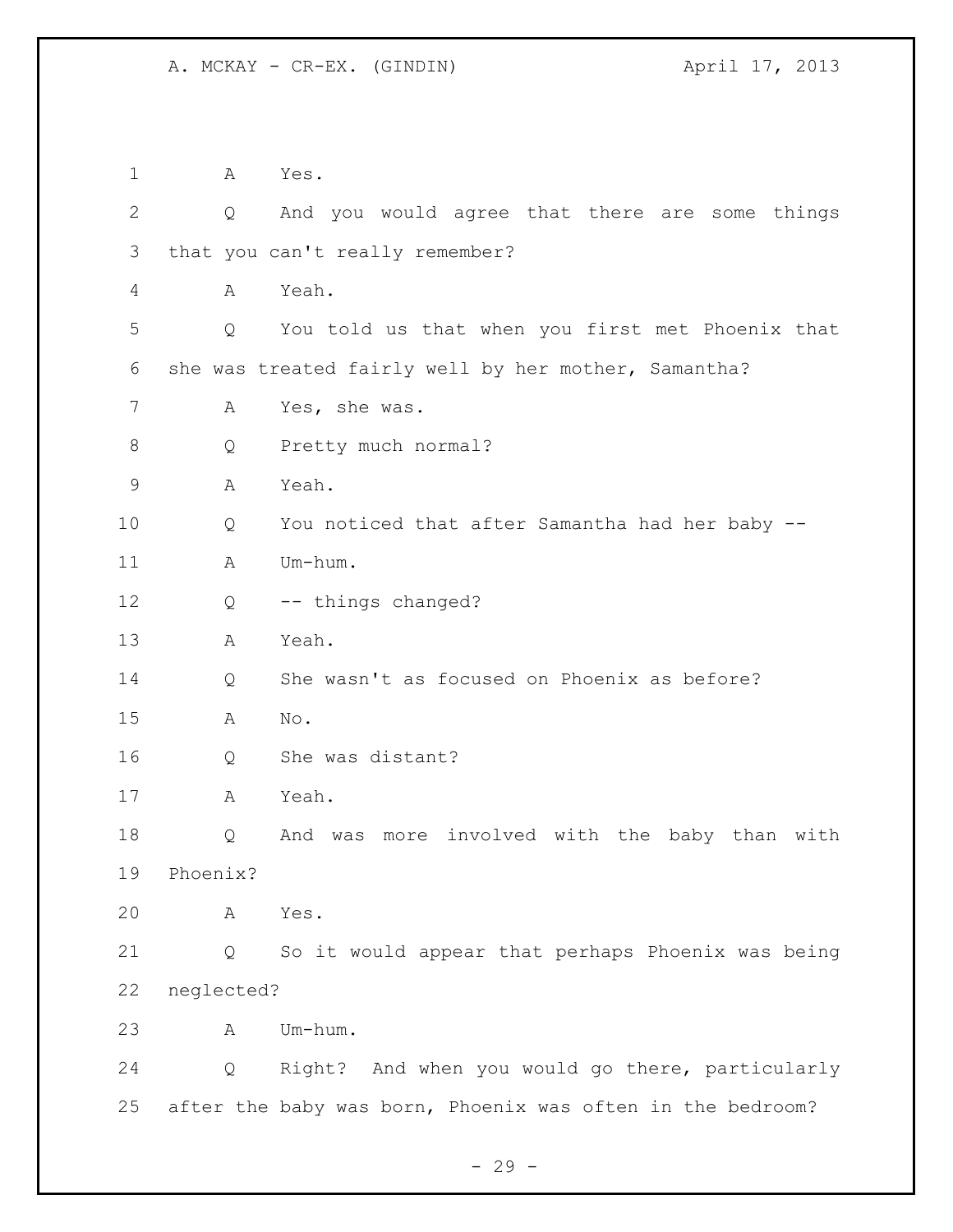A Yes. Q Okay. Did you notice whether there was a lock on the bedroom? A No. Q You can't recall either way? A No. Q After the baby was born, you did notice some things that caused you concern, namely the bruise on Phoenix's face? A Yes. Q Right? And it was concerning enough that you asked about it? A Yes. Q Right? And when you asked about it, was that in the presence of both Wes McKay and Samantha? A Yeah, I asked both of them. Q And do you recall if Phoenix was present when you asked that question? A No. Q So she wasn't there, it was just the two of them? A Yeah. Q And when you asked them, do you recall how you asked them? Did you say I saw bruises? A Yeah, I just -- like well, I just asked them what happened to her face.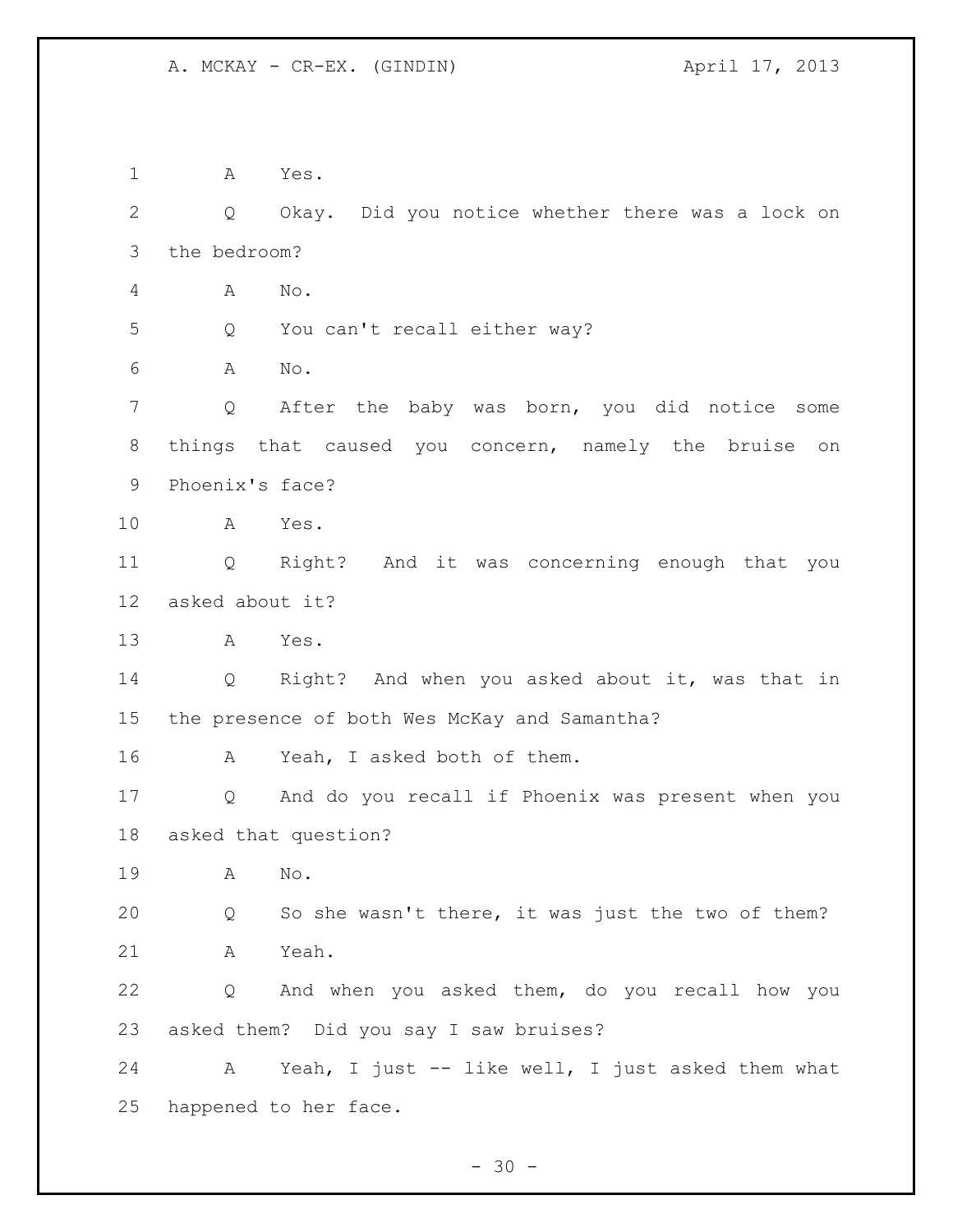A. MCKAY - CR-EX. (GINDIN) April 17, 2013

1 Q And was it Wes who answered? A It was Sam. Q Okay. Do you recall how she -- what she said? A She just said, ah, she slipped in the tub, kind of attitude. Q You found the explanation fishy? A Yeah. 8 Q Yeah. And, of course, if it was a fishy explanation that would mean that something else likely happened? 11 A Um-hum. Q Which could be abuse. Right? A Yes. Q So there were some things that you observed that could very well have been signs of abuse of Phoenix? A Could have been. Q Yeah. You, we know, didn't call CFS. A No. Q Or the police? A No. Q Wes is your uncle? A Yes. Q And you've told us that you were pretty close to him? Right? A Yeah, yeah.

 $- 31 -$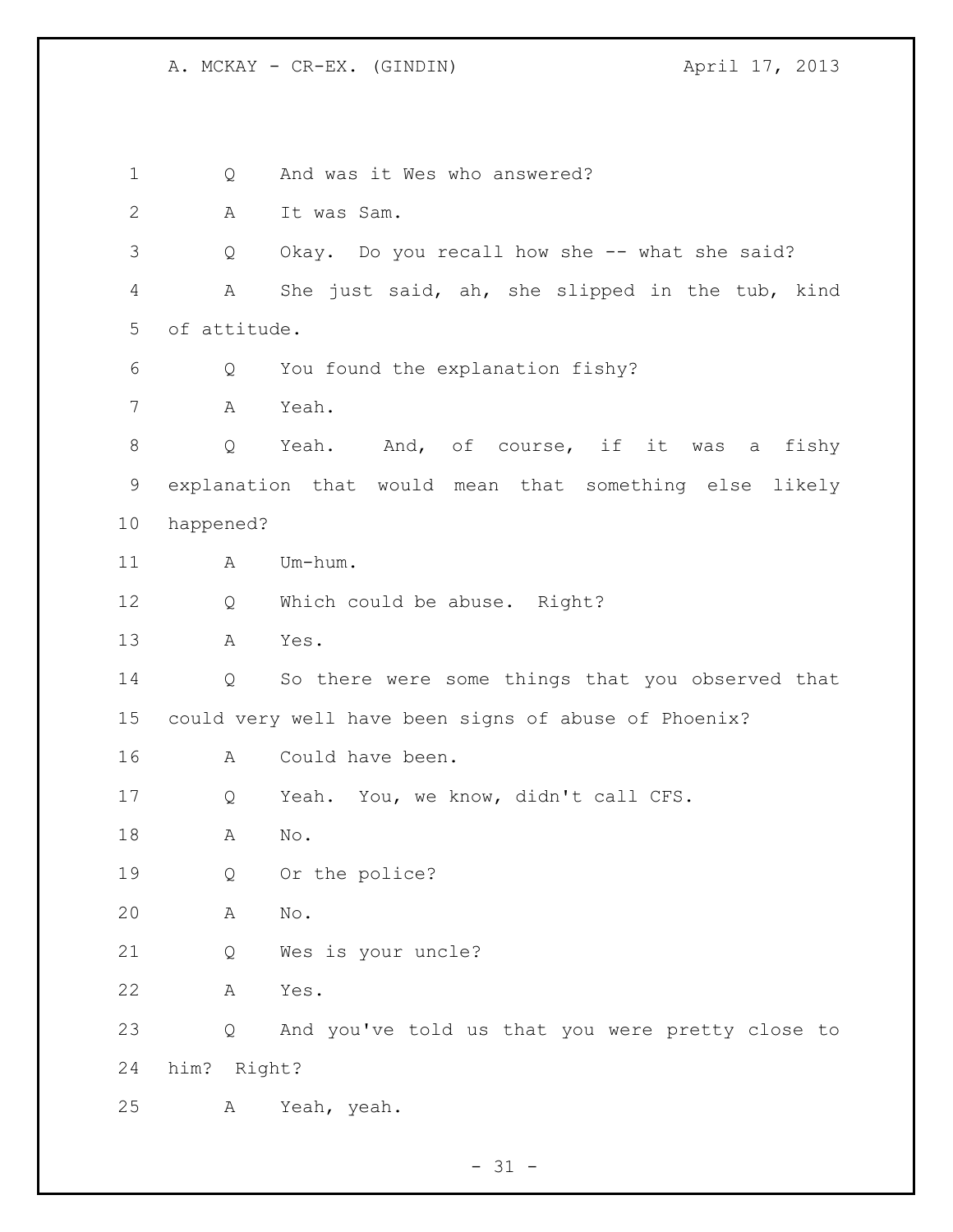Q That would make it, I presume, more difficult to make a call? A It wouldn't have made it more difficult. Q No? You didn't care about the fact that -- A I wouldn't have cared if he was my uncle. Q So then what was the reason you didn't call? A Because, like I said, I asked -- I took Phoenix and I asked her, myself, what happened and she told me she slipped in the tub so I figured okay, well, you know, I had a three -- a two, three year old -- I had a three year old boy at the time, so I knew that accidents happen. Q But when the police came looking for Wes, you told them he wasn't even there? A Yes. Q So you were protective of your uncle. A Well, because I didn't know what was going on. Q So you lied to the police? A Yes. Q And that's not something you would do for just anybody, I presume it was because he was your uncle? A Well, I didn't know what was going on, I didn't know why they were looking for him in the first place. Q So rather than telling them he was there, you just simply told them, the police, that he wasn't there? A Yes, I told them he wasn't there.

 $- 32 -$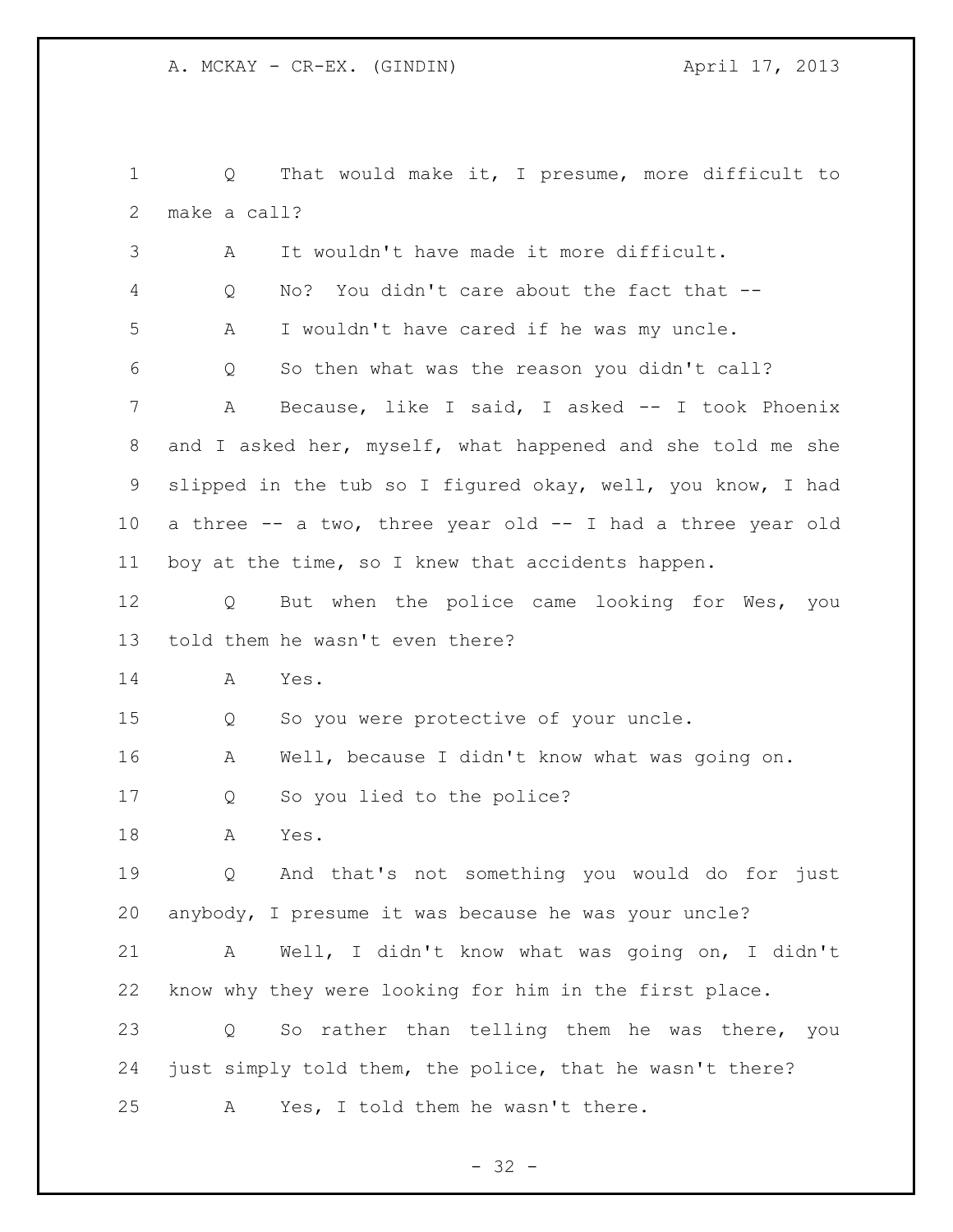| 1           | Q | I think your explanation was you<br>And<br>were             |
|-------------|---|-------------------------------------------------------------|
| 2           |   | protecting your uncle and that's obviously a factor because |
| 3           |   | he was someone you knew and was related to you. Right?      |
| 4           | А | Yeah, I guess.                                              |
| 5           | Q | Well, those were your words, you were protecting            |
| 6           |   | your uncle, that's why you told them that he wasn't there.  |
| 7           | A | Yeah, well, I would have protected anybody if I             |
| 8           |   | didn't know why they were coming for them.                  |
| $\mathsf 9$ | Q | Oh. So you would have lied to the police even               |
| $10 \,$     |   | for a stranger, is that --                                  |
| 11          | A | Yeah.                                                       |
| 12          |   | Q -- your evidence? You told us that you<br>saw             |
| 13          |   | Phoenix as they were moving to go to Fisher River.          |
| 14          | A | Yes.                                                        |
| 15          | Q | Was that in a vehicle?                                      |
| 16          | A | Yes.                                                        |
| 17          | Q | And who else was there?                                     |
| 18          | Α | There was Samantha, there was my uncle, there was           |
| 19          |   | baby girl and DOE 1 and 2.                                  |
| 20          | Q | Okay. And was Phoenix in the back seat?                     |
| 21          | Α | Yes.                                                        |
| 22          | Q | And do you recall whether she had a hat on?                 |
| 23          | Α | A hat?                                                      |
| 24          | Q | A hat.                                                      |
| 25          | Α | I can't remember.                                           |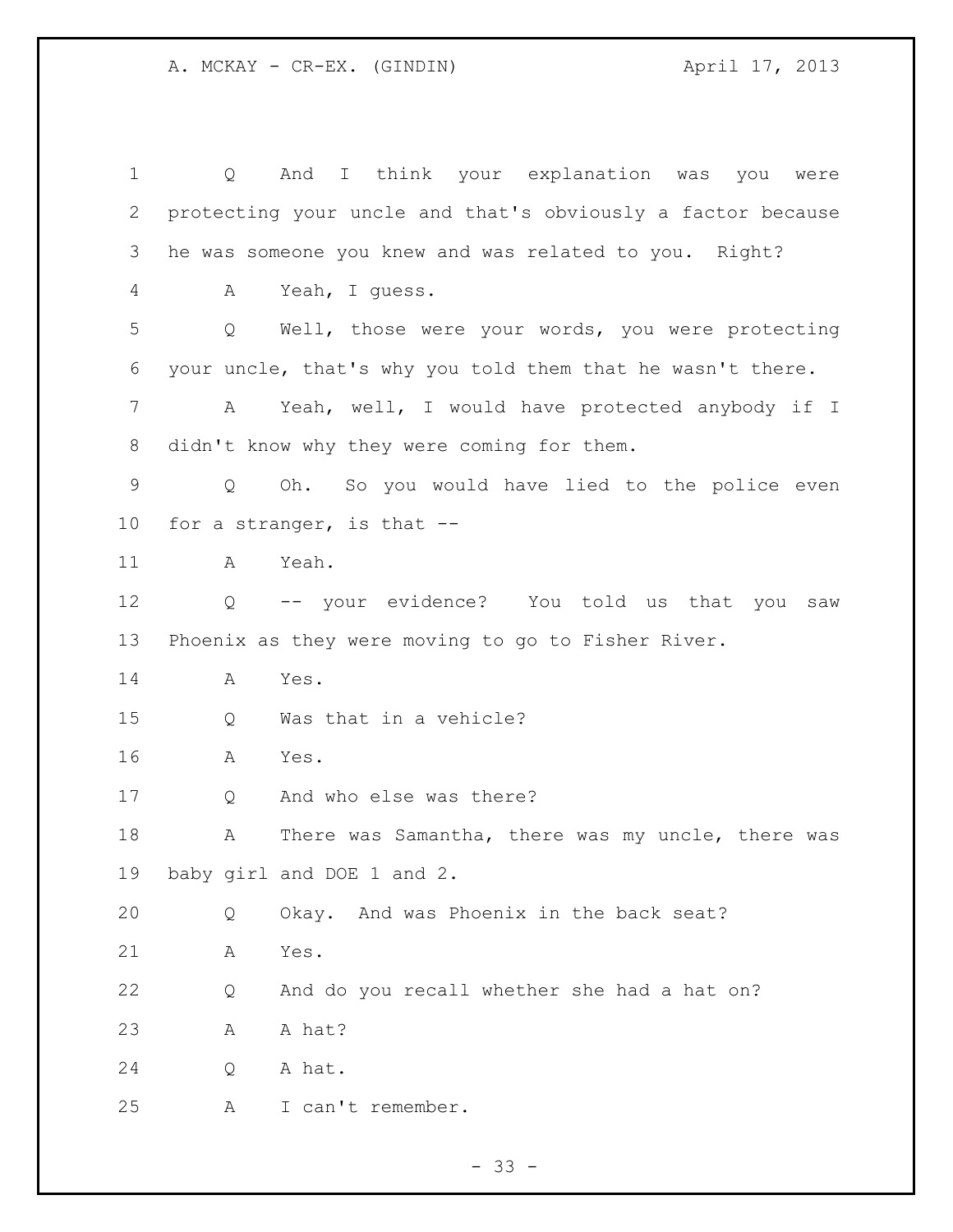1 Q You often saw her with a hat on. A Yes. Q Right? So that may have been the case, you're not sure? A Yeah. Q And were you paying any particular attention to Phoenix that particular time when they were leaving for Fisher River? A No. Q And you were there because you were simply saying goodbye to these people, is that -- A Yeah. 13 Q -- pretty much it? And so you've told us that there was a difference between the way Samantha treated Phoenix and her other child? A Um-hum. Q Particularly after the other child came along? A Yes. Q Now, you've told us that Wes was pretty distant from Phoenix when you observed him with her? A Yes. Q Did you ever ask him about that? A No. Q You were talking about the time that you kept in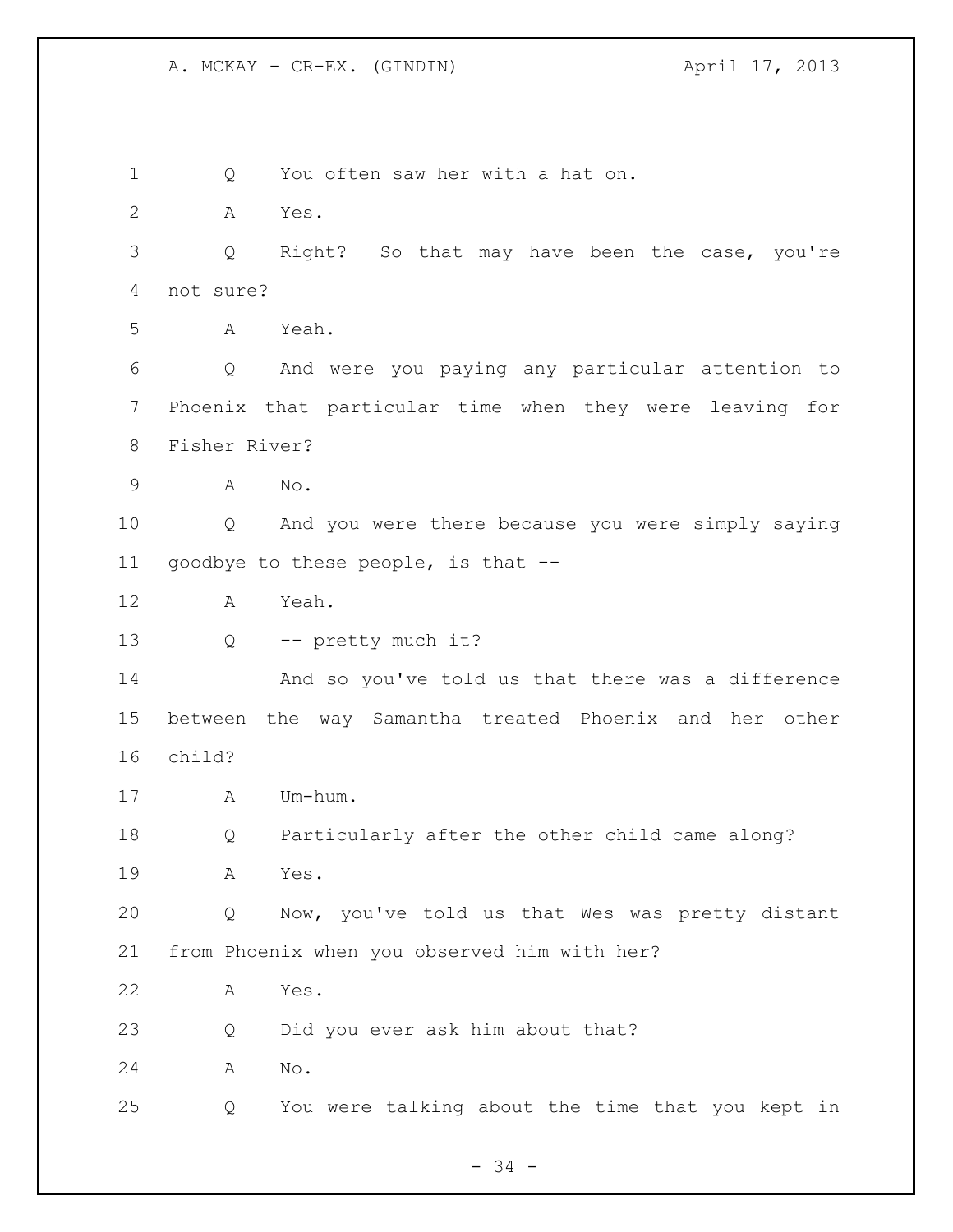A. MCKAY - CR-EX. (GINDIN)  $\overline{A}$  (April 17, 2013

| $\mathbf 1$ |                                                             | contact with Samantha, after they went to Fisher River and  |  |  |
|-------------|-------------------------------------------------------------|-------------------------------------------------------------|--|--|
| 2           |                                                             | you said you did that by way of the computer?               |  |  |
| 3           | Α                                                           | Yes.                                                        |  |  |
| 4           | Q                                                           | Through webcam, and you would observe Samantha.             |  |  |
| 5           | Α                                                           | Um-hum.                                                     |  |  |
| 6           | Q                                                           | Correct?                                                    |  |  |
| 7           | Α                                                           | Yes.                                                        |  |  |
| 8           | Q                                                           | She was basically the one that you were talking             |  |  |
| 9           | to?                                                         |                                                             |  |  |
| 10          | А                                                           | Yeah.                                                       |  |  |
| 11          | Q                                                           | And this wasn't the situation then where, where             |  |  |
| 12          | Samantha would bring Phoenix right beside her to the screen |                                                             |  |  |
| 13          |                                                             | so that you could talk to both of them or see both of them? |  |  |
| 14          | Α                                                           | $\mathrm{No}$ .                                             |  |  |
| 15          | Q                                                           | It didn't -- it wasn't that way?                            |  |  |
| 16          | Α                                                           | No.                                                         |  |  |
| 17          | Q                                                           | She never brought Phoenix to --                             |  |  |
| 18          | Α                                                           | No.                                                         |  |  |
| 19          | Q                                                           | -- be seen by you?                                          |  |  |
| 20          | Α                                                           | $\mathbb{N} \circ$ .                                        |  |  |
| 21          | Q                                                           | You just saw her in the background?                         |  |  |
| 22          | Α                                                           | Yes.                                                        |  |  |
| 23          | Q                                                           | And you couldn't tell us, today, whether she had            |  |  |
| 24          | bruises or not?                                             |                                                             |  |  |
| 25          | Α                                                           | No.                                                         |  |  |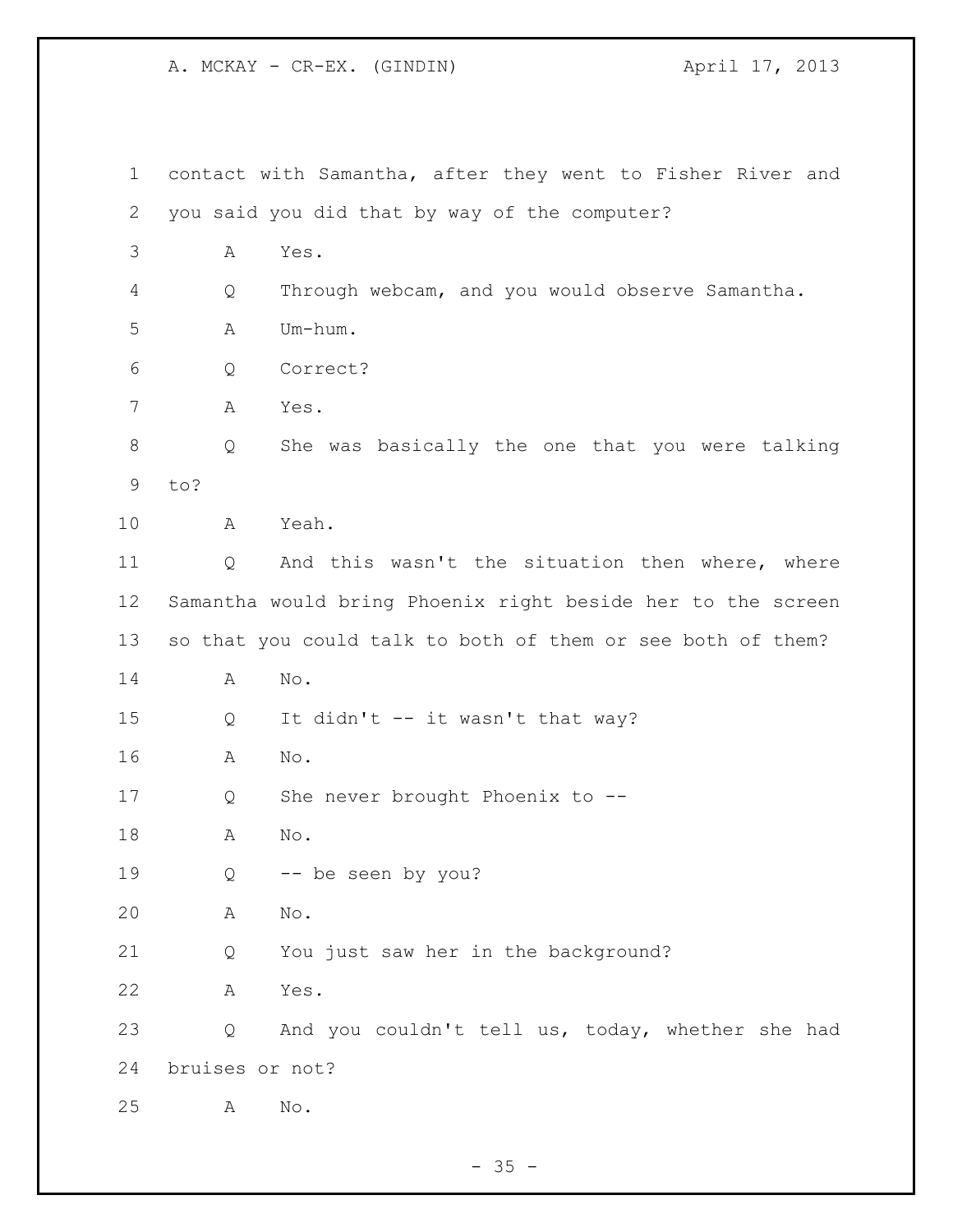A. MCKAY - CR-EX. (GINDIN) 4pril 17, 2013

 Q And you told us, as well, that you went to a birthday party in November of '05. A Yes. Q Which would be the first year birthday of the baby girl? A Yes. 7 Q Right? Now, where was that again? 8 A It was at my grandma's? Q In Winnipeg? A Yes. Q And so this was a party? A Yeah. Q Right? This was a celebration; correct? A Yes. Q And there's lots of people there? A Um-hum. Q And they were all happy? A Yes. Q And celebrating. A Yes. Q Correct? A Yes. Q This was in November of 2005; right? A Yes. Q And your grandma was the one who asked about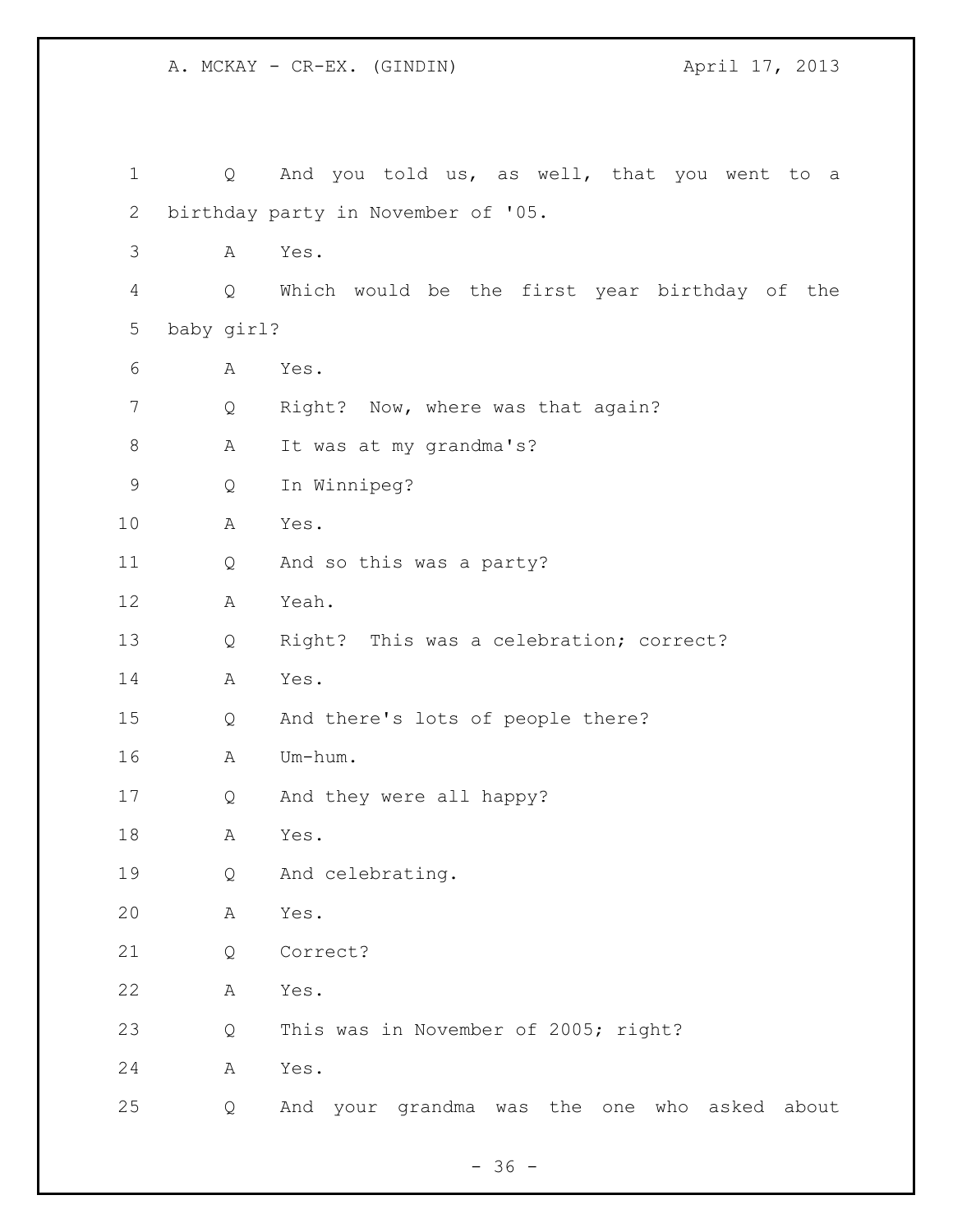A. MCKAY - CR-EX. (GINDIN)  $\overline{A}$  april 17, 2013

 Phoenix? A Yes. Q And was it Wes who answered or Samantha? A I can't remember. Q But someone answered. A Yeah. Q In a jovial way because this was a party that Phoenix was off with her dad in Ontario? A Yes. Q Now, in January of '06 you told us that they moved back to Winnipeg, and I, I think you meant Samantha. And -- 13 A Well, they moved back into McGee. 14 Q Yeah. On, on McGee, that's correct. And by they you meant Samantha? A Samantha and -- Q And your uncle? A Yes. Q Wesley Karl McKay. And, and how many children? A They had two. Q They had two very small children? A Yes. Q But, of course, they didn't have Phoenix? A No. Q And you never asked about Phoenix?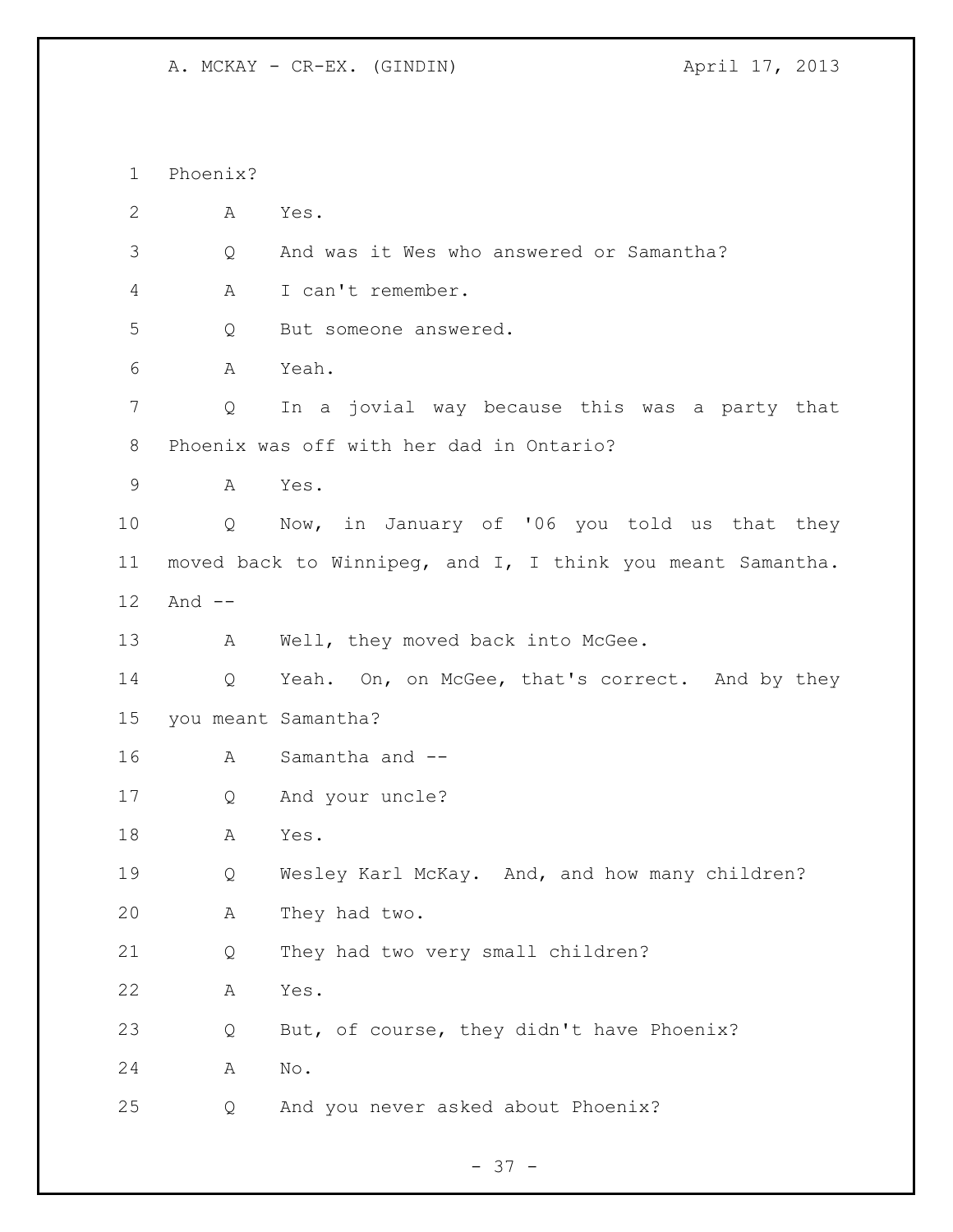1 A No, not after. Q Now, that's when you noticed that Sam was quiet and distant? A Yes. Q And when you found out why the police arrested Wes you were shocked? A Um-hum. Q Because it's a pretty hard thing for anybody to believe that happened? A Yeah. Q Right? Now, your cousin, Lisa Bruce, testified that she saw a number of things that disturbed her, including a bruise and, and some aggressive treatment along the way whenever she was there. A Um-hum. Q And told us that she had discussed those things bothering her a little bit with some people and one of the people she said she talked to was her mother, at some point. And I believe she told us that she may have mentioned it to you, as well, there were some things that kind of bothered her that she observed. Is that something that you recall or you don't recall? A I can't remember. Q Okay. So you're not saying it didn't happen? A It could have.

- 38 -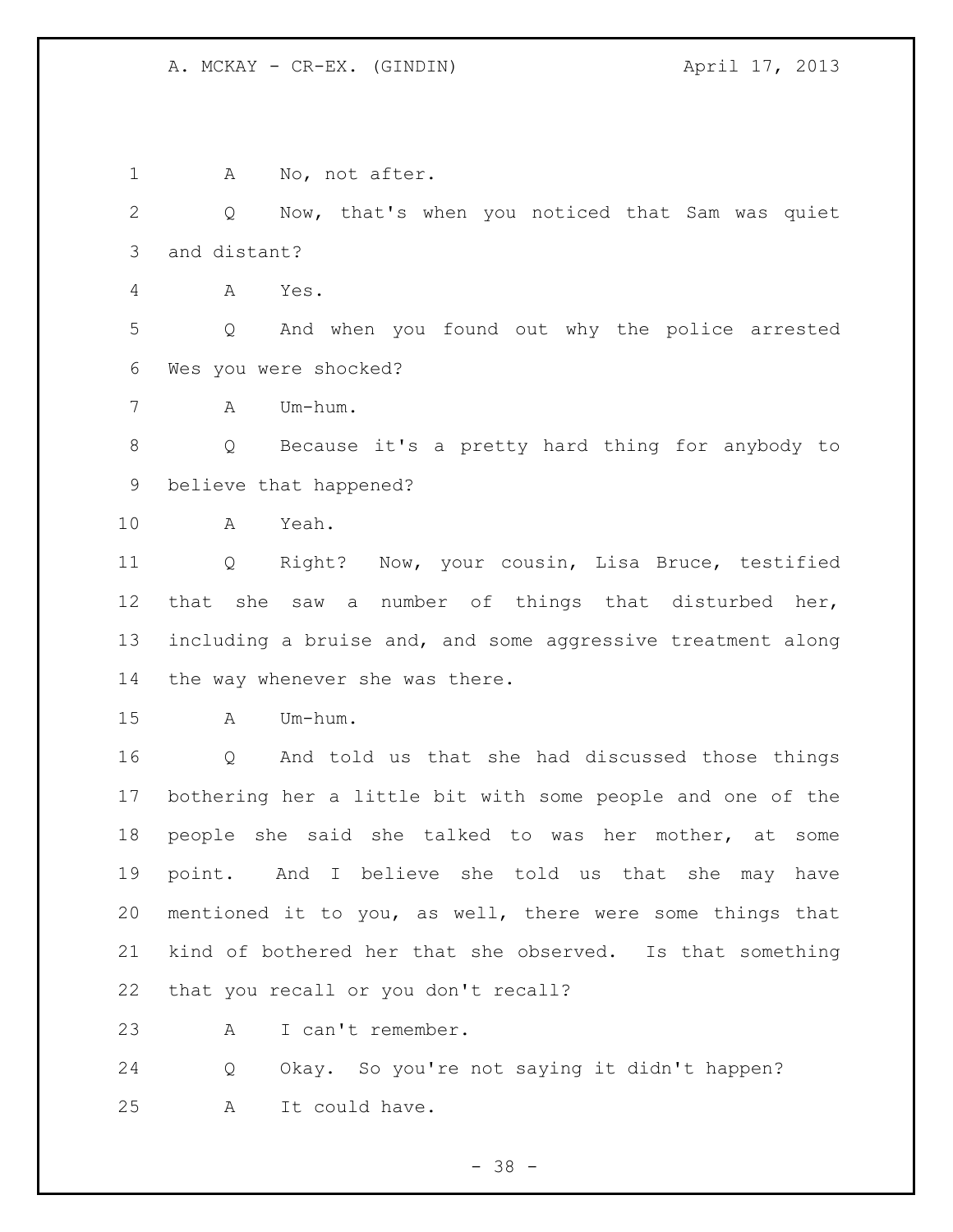A. MCKAY - CR-EX. (GINDIN)  $\overline{A}$  april 17, 2013

 Q And Lisa came here and told us that. A Yeah, it could have because like ... Q You just can't remember that? A Yeah. MR. GINDIN: Okay, thank you. MR. PAUL: Nothing, Mr. Commissioner. THE COMMISSIONER: All right. And no further questions, I take it. Re-examination? MS. MCCANDLESS: No re-examination, Mr. Commissioner. Thank you, Ms. McKay. 11 THE COMMISSIONER: Thank you, witness, for coming. (WITNESS EXCUSED) 16 THE COMMISSIONER: All right, do you want to -- I agree we should -- we can go ahead with the next witness unless you want a break. MS. MCCANDLESS: We're ready to go ahead with the next witness. 21 THE COMMISSIONER: Okay, we'll carry on for half an hour, before we break. THE CLERK: Is it your choice to swear on the Bible or affirm without the Bible? THE WITNESS: I'll swear on the Bible.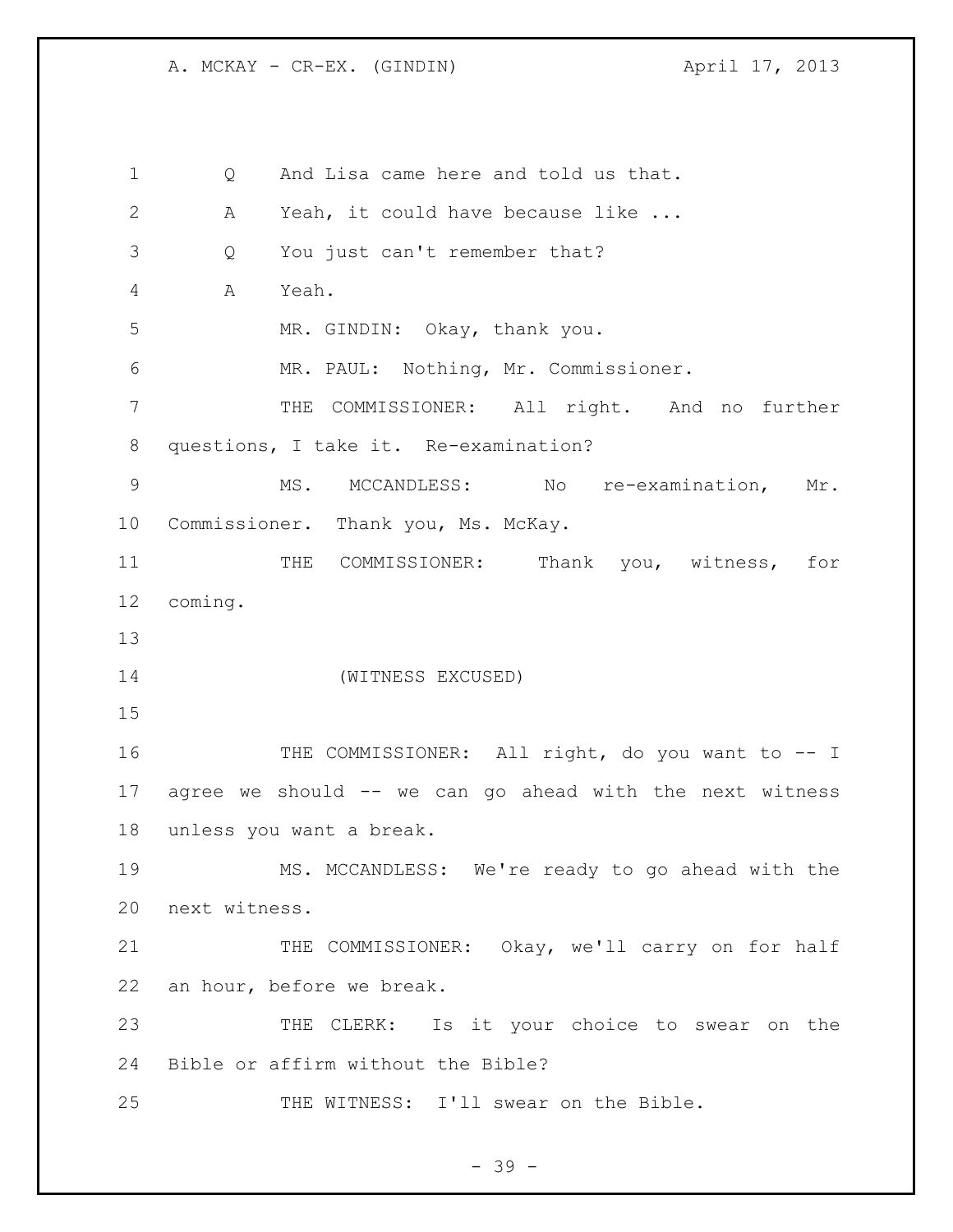THE CLERK: Okay. Just take the Bible in your right hand. State your full name to the court. THE WITNESS: Randolph William Murdock. THE CLERK: And just spell me your first name, please. THE WITNESS: R-A-N-D-O-L-P-H. 7 THE CLERK: And your middle name? 8 THE WITNESS: William, W-I-L-L-I-A-M. 9 THE CLERK: And your last name? 10 THE WITNESS: Murdock, M-U-R-D-O-C-K. 11 THE CLERK: Thank you. **RANDOLPH WILLIAM MURDOCK,** sworn, 14 testified as follows: 16 THE CLERK: Thank you, you may be seated. DIRECT EXAMINATION BY MR. OLSON: Q Good morning, Mr. Murdock. A Good morning. Q I understand that you're the quality assurance person with Intertribal Child and Family Services? A Yes, I am. Q That's the position that you hold today? A Yes.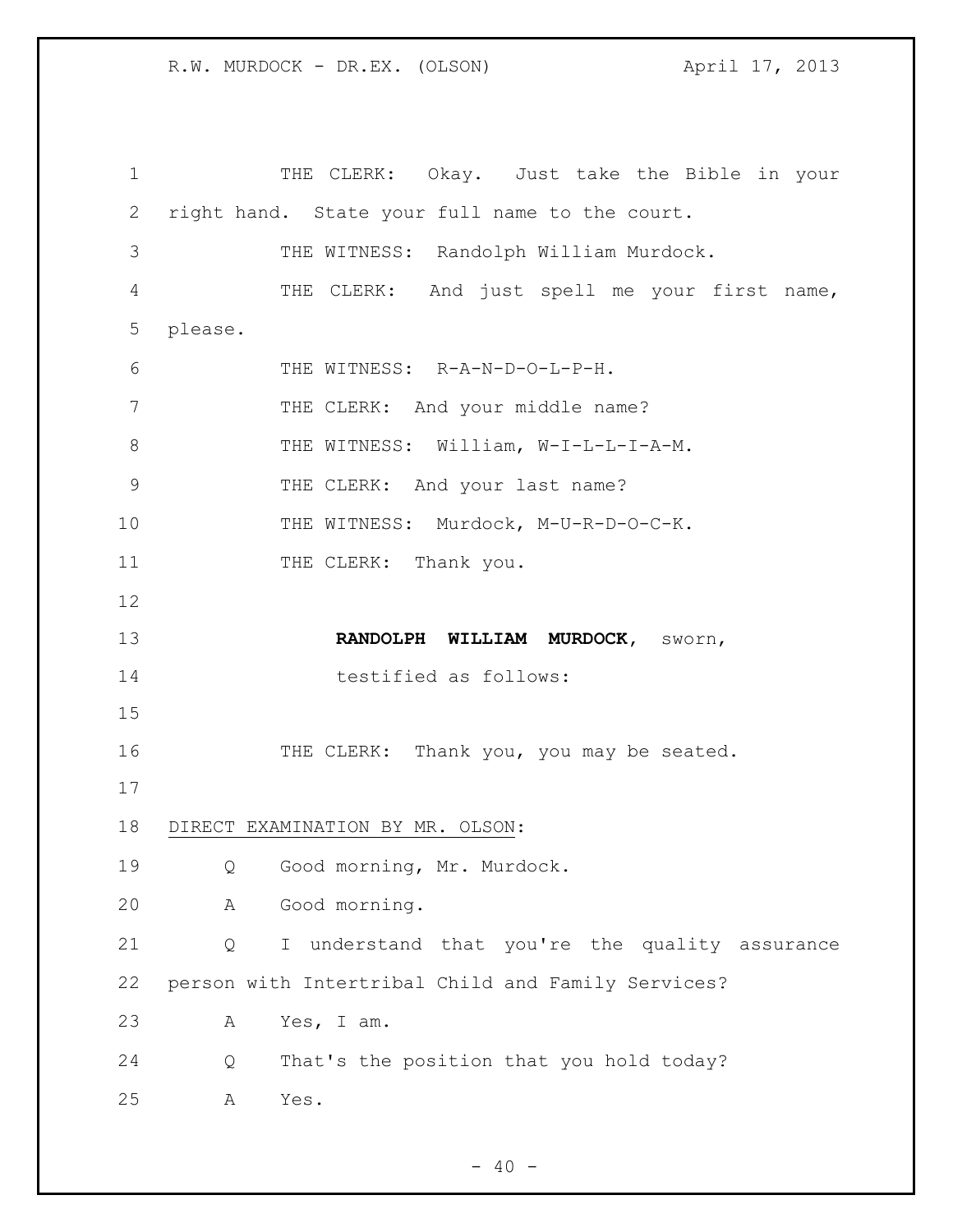| $\mathbf 1$ | Q                                              | Before I get into what you currently do, I want        |  |  |  |  |
|-------------|------------------------------------------------|--------------------------------------------------------|--|--|--|--|
| 2           | to                                             | ask you, first of all, about your educational          |  |  |  |  |
| 3           |                                                | background. So if you would, just take us through your |  |  |  |  |
| 4           | educational background, up until today's date. |                                                        |  |  |  |  |
| 5           | Α                                              | Okay. I have my Bachelor of Social Work.               |  |  |  |  |
| 6           | Q                                              | Okay. And where was that obtained from?                |  |  |  |  |
| 7           | Α                                              | University of Manitoba.                                |  |  |  |  |
| 8           | Q                                              | Okay.                                                  |  |  |  |  |
| 9           | Α                                              | I have human justice.                                  |  |  |  |  |
| 10          | Q                                              | Sorry, a what?                                         |  |  |  |  |
| 11          | Α                                              | Human justice certificate.                             |  |  |  |  |
| 12          | Q                                              | From where?                                            |  |  |  |  |
| 13          | Α                                              | BU.                                                    |  |  |  |  |
| 14          | Q                                              | When $--$                                              |  |  |  |  |
| 15          | А                                              | Brandon University.                                    |  |  |  |  |
| 16          | Q                                              | -- when was that obtained?                             |  |  |  |  |
| 17          | А                                              | When was that? '96, '97.                               |  |  |  |  |
| 18          | Q                                              | When was your BSW obtained?                            |  |  |  |  |
| 19          | Α                                              | October 2011.                                          |  |  |  |  |
| 20          | Q                                              | Okay. And --                                           |  |  |  |  |
| 21          | Α                                              | Also I have Indian Social Work.                        |  |  |  |  |
| 22          | Q                                              | That's out of Saskatchewan?                            |  |  |  |  |
| 23          | Α                                              | Yes, it is.                                            |  |  |  |  |
| 24          | Q                                              | And<br>that's called<br>Indian<br>Social<br>Work<br>an |  |  |  |  |
| 25          | diploma?                                       |                                                        |  |  |  |  |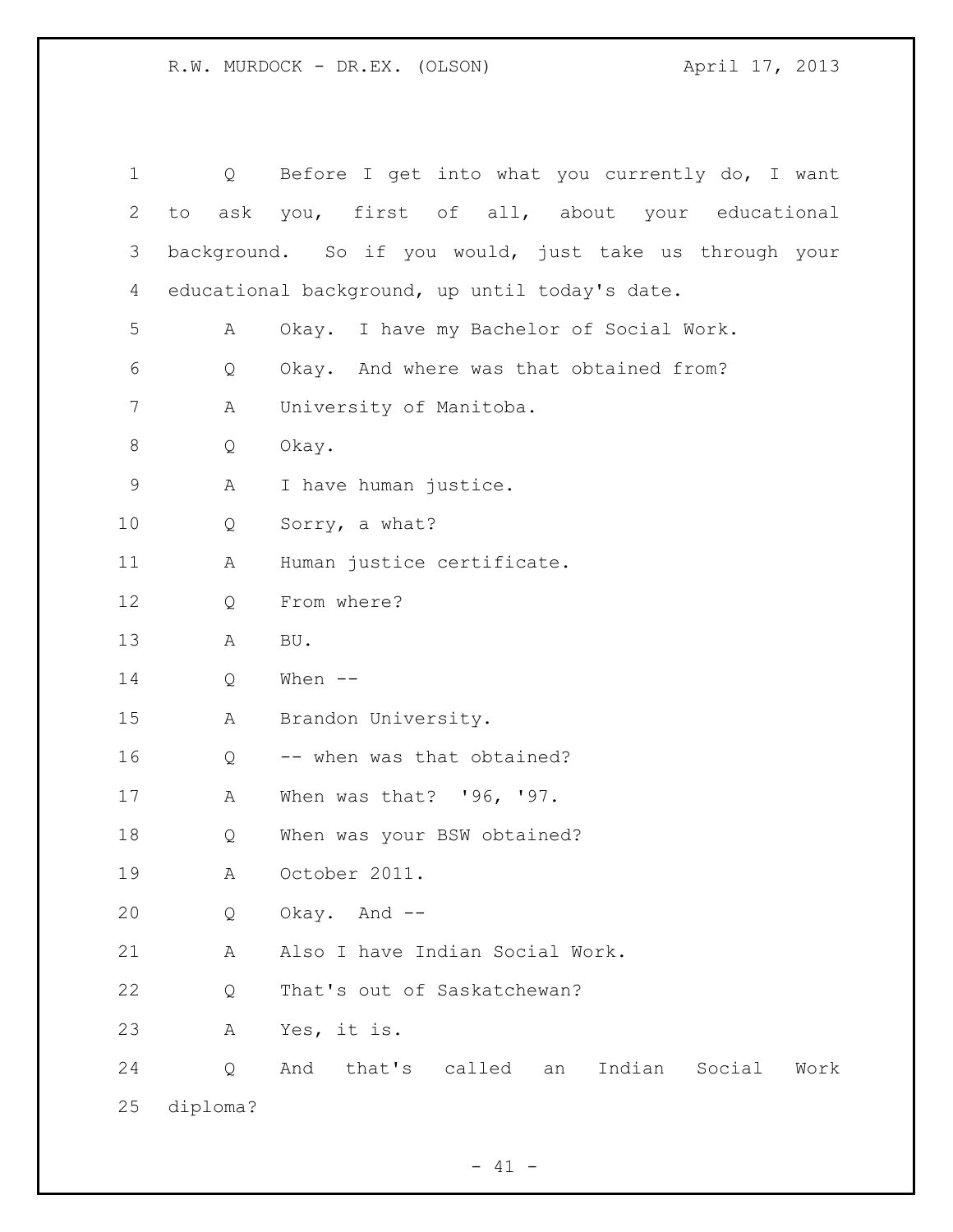A Yes. Q When did you obtain that? A '84, '87. Q And is there any other formal education that you've received? A I got a certificate in counseling from U of M. Q And when was that? 8 A 1990. Q Okay. When did you start working in child welfare? A In 1981. Q What position did you hold? A Family Service worker. 14 O Where was that? A In Fisher River. Q Okay. And we heard yesterday a family service worker was essentially a social worker, did everything from adoptions, to intakes, protection files. Would that be the same sort of thing you did at the time? A Yeah, that's correct. 21 THE COMMISSIONER: And what period did you start that? 23 THE WITNESS: 1981. 24 THE COMMISSIONER: '81. 25 THE WITNESS: Yeah.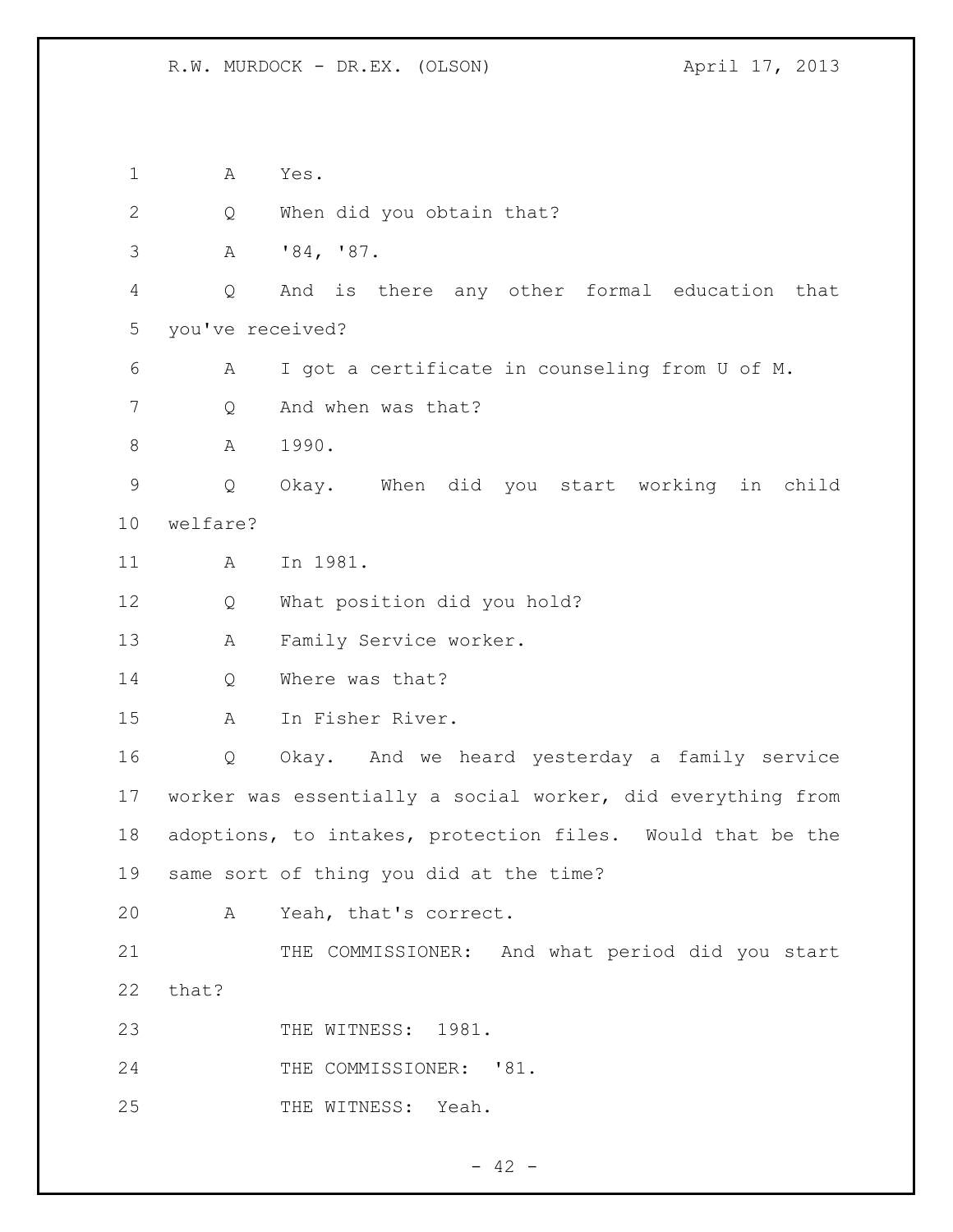BY MR. OLSON: Q Now, you were -- that was in Fisher River, you said? A Yes. Q With Intertribal Child, Intertribal Child and Family Services? A Yes, it was. Q Okay. And who did you report to at that time? A I can't remember my, my supervisor. Q Okay. Wasn't Ms. Cochrane, Shirley Cochrane? 11 A I'm not too sure. Q Okay. After that I understand you became a program coordinator. Is that right? A Yes. Q That was in 2005? A Yes, it was. Q Can you tell me what that position involved? A I oversee -- oversaw the agency in regards to that we were adhering and compliance with Manitoba provincial standards and also in regards to the Child and Family Services Act and also to Intertribal Child and Family Services policies and procedures. Q Now, when you say -- and I'm not sure if the mike is picking you up that well, I see Madam Reporter sort of shaking her head a bit. I wonder if you can maybe talk a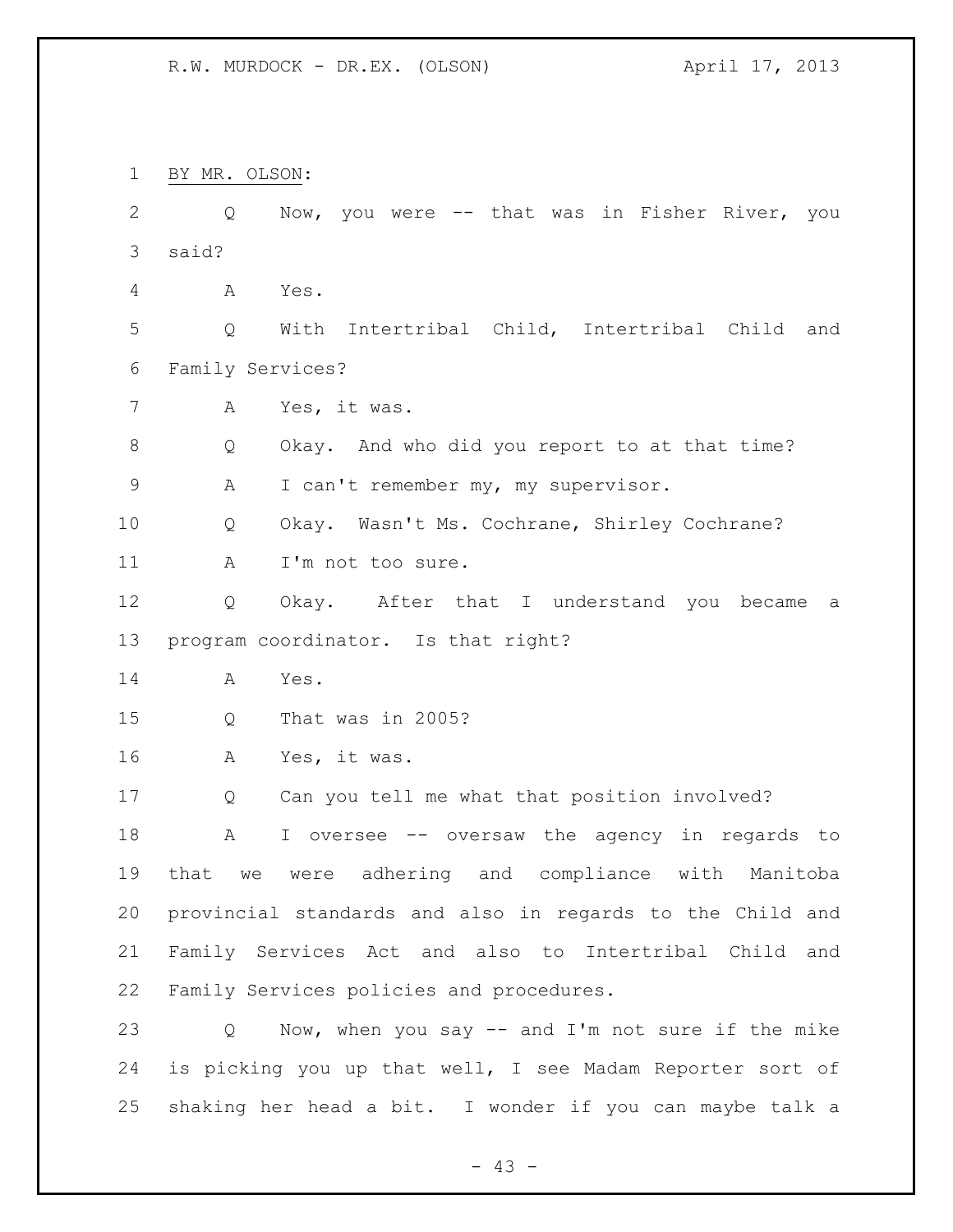little slower and -- a little slower and just try to talk a little clearer if you could. A Okay. I am nervous, yeah. Q I understand. We will take it slow and, and just try to talk a little clearer if you, if you could. A Okay, I will. THE COMMISSIONER: Just take as much time as you need, witness. 9 THE WITNESS: Okay. BY MR. OLSON: Q So you said you oversaw four offices, and you, you were ensuring that they were adhering, first of all, to the standards of the Child and Family Services Act. That's one of the things you said? A Yes, I did. Q Which standards were those? 18 A Manitoba provincial standards. Q Okay. Do you know which ones in particular? We've heard there are a number of standards that were floating around. There were the -- A '99, I think. Q 1999 standards? Okay. And how is it you, you would ensure that the offices were adhering to those standards?

 $-44 -$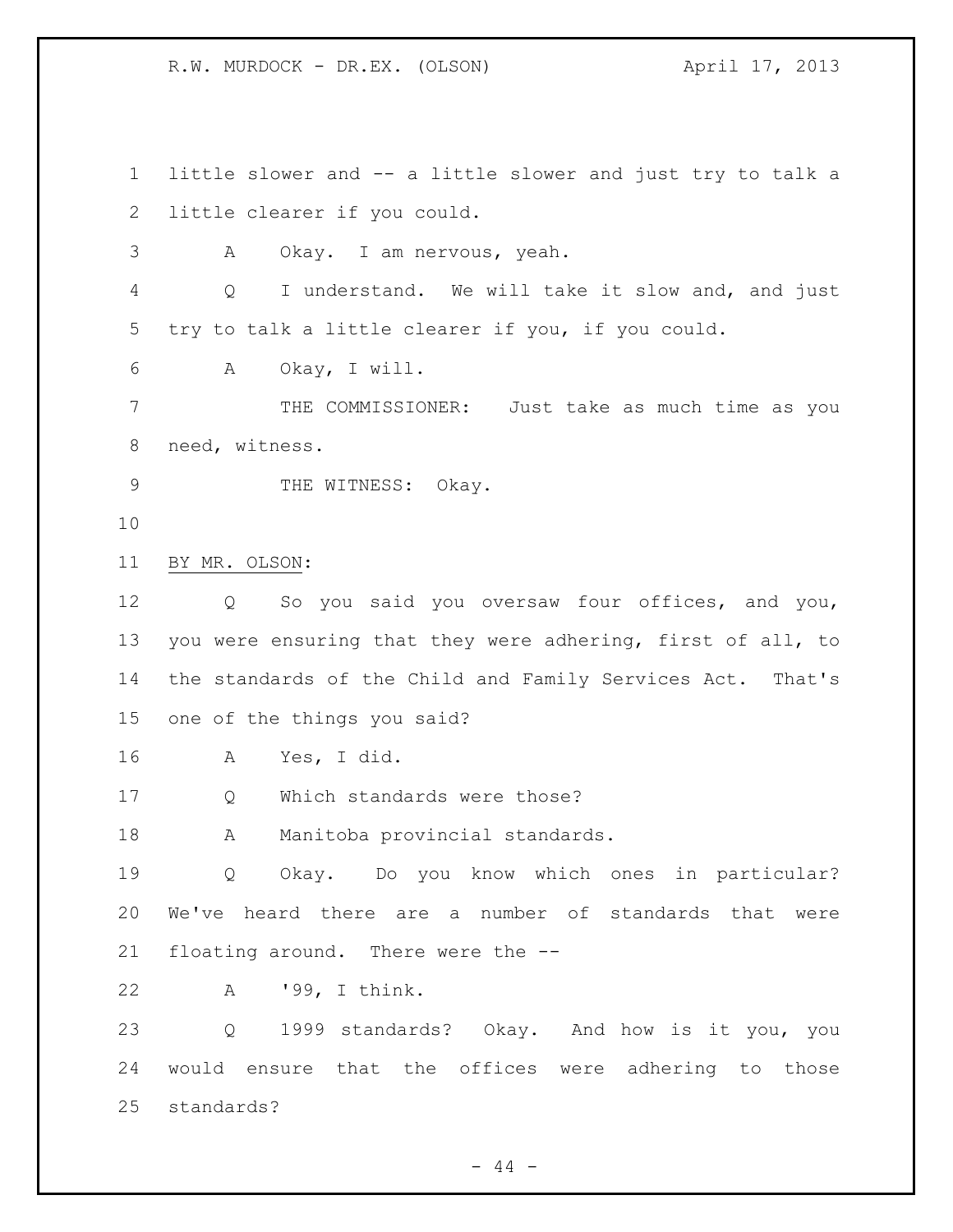1 A They had hard copies.

 Q Okay. So having hard copies in the, in the offices?

A Yes.

 Q And would you do training on the standards for workers or? How is it you would ensure compliance? Or adherence?

8 A Now or before?

Q Before, in 2005.

 A Well, most of the workers that was working for the agency all went to training at some authority or the province.

 Q But you, yourself, would you do any training of workers?

 A We would just review the policies at office in regards to, like, standards or Child and Family Services Act we would review.

 Q Okay. So what you're describing sounds like a bit of an auditing function, you would go into the office and look at the standards that they're complying with?

 A At times you could sit down and talk about (inaudible) with the standards, like in a group, four or five, so that would be all understood and what we were working with in regards to Child and Family Services Act and also the provincials and standards.

 $- 45 -$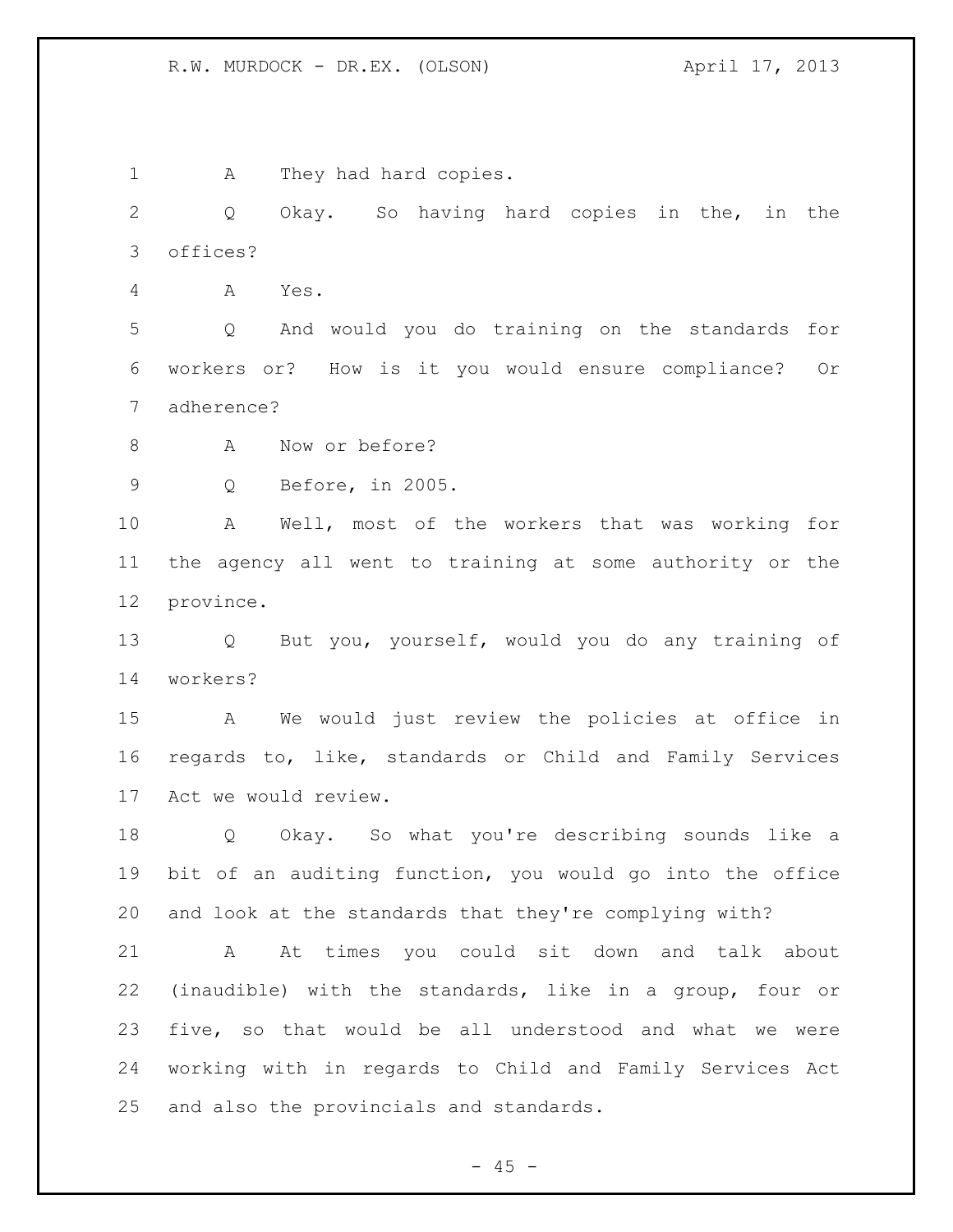Q So let me see if I have that. You would sit down with a group of four or five workers and review the standards that they were working with? A Yes. Q And see if it was in compliance with the standards? A Right. Q And if it wasn't in compliance you would educate 9 those workers as to what they would -- they should be doing? A We would talk about it and try to come up with the correct answer and if we didn't have the correct answer we would ask a lawyer. Q I see. Okay. Now, you talked about offices and there being four offices; is that right? A Yes. Q And now we know there's one office in Fisher River, where are the other offices? A Dakota Tipi. Q Dakota Tipi? A Yeah. Winnipeg. Q Winnipeg office. A Kinonjeoshtegon, and Fisher River. Q Okay. THE CLERK: (Inaudible.)

 $- 46 -$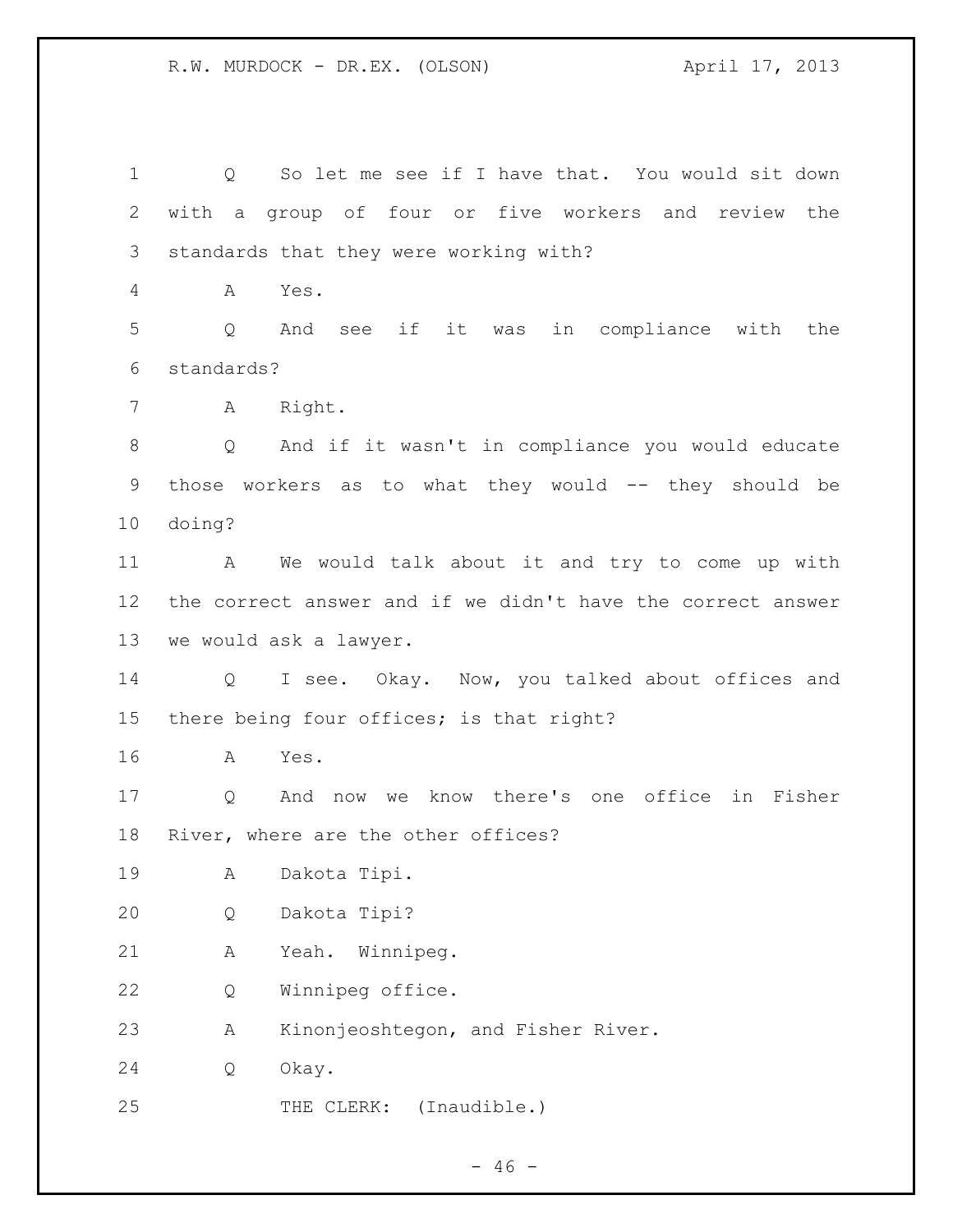1 MR. OLSON: I'll let you... 2 THE WITNESS: Jackhead. MR. OLSON: Jackhead. THE CLERK: Actually, I need to know what you said earlier. THE WITNESS: Kinonjeoshtegon. THE CLERK: I'll get the spelling later. BY MR. OLSON: Q So can you tell me about those four different offices? Would you travel between them doing the same sort of -- providing the same sort of service? A Yes. Q How many people did the Fisher River office service? A How many people did they service? Q Right. In terms of population? A Well, there's probably about 1700 on the, the band list. Q Did you say 1700? A On the band list, yes. Q Okay. And what about -- now Winnipeg would be different but how many people would be serviced by the Winnipeg office? A Well, I'm not too sure.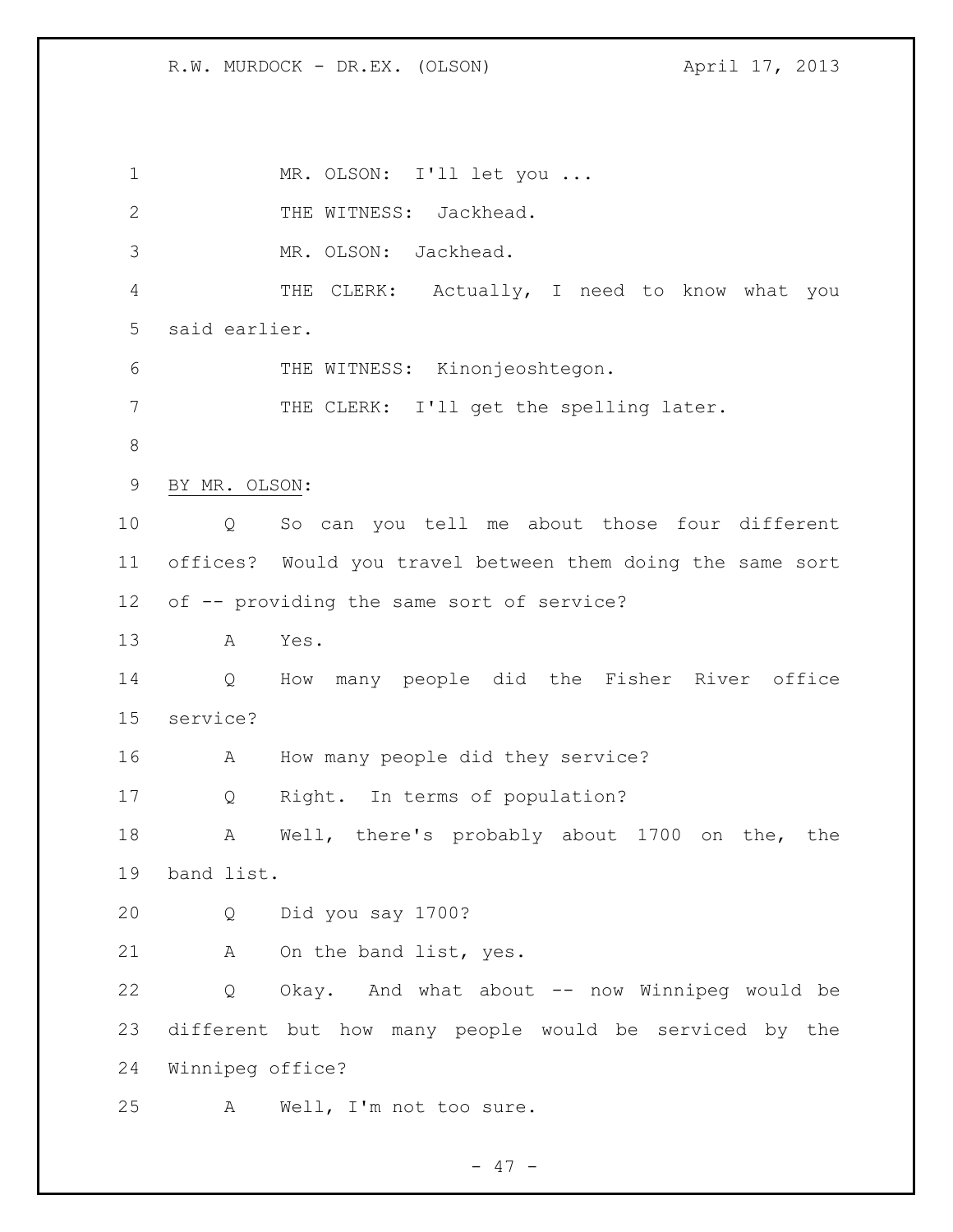| 1  | Q                                       | Okay. And Jackhead?                                     |  |  |  |
|----|-----------------------------------------|---------------------------------------------------------|--|--|--|
| 2  | A                                       | I'm not too sure on their, on their band                |  |  |  |
| 3  | population.                             |                                                         |  |  |  |
| 4  | Q                                       | Is it a smaller band than Fisher River?                 |  |  |  |
| 5  | Α                                       | Yes, it is.                                             |  |  |  |
| 6  | Q                                       | Okay. And I'm sorry I've forgotten the other,           |  |  |  |
| 7  |                                         | the other ban you mentioned.                            |  |  |  |
| 8  | Α                                       | Dakota Tipi.                                            |  |  |  |
| 9  | What's the population there?<br>Q       |                                                         |  |  |  |
| 10 | I'm not too sure.<br>Α                  |                                                         |  |  |  |
| 11 | It's quite small though, isn't it?<br>Q |                                                         |  |  |  |
| 12 | А                                       | Yes, it is small.                                       |  |  |  |
| 13 | Q                                       | Does about 500 band members sound about right?          |  |  |  |
| 14 | Α                                       | Around there.                                           |  |  |  |
| 15 | Q                                       | Would you, as a program coordinator, do any sort        |  |  |  |
| 16 |                                         | of random auditing?                                     |  |  |  |
| 17 | A                                       | Yes, I would.                                           |  |  |  |
| 18 | Q                                       | Okay, what did that involve?                            |  |  |  |
| 19 |                                         | A What did that involve? Oh, at times I would go        |  |  |  |
| 20 |                                         | to an office and I would -- we would take two files per |  |  |  |
| 21 | worker and I would review.              |                                                         |  |  |  |
| 22 | Q                                       | You would select the files, yourself?                   |  |  |  |
| 23 | A                                       | At random, yeah.                                        |  |  |  |
| 24 | Q                                       | Okay. And when you saw review, would you look           |  |  |  |
| 25 | through the file cover to cover?        |                                                         |  |  |  |

- 48 -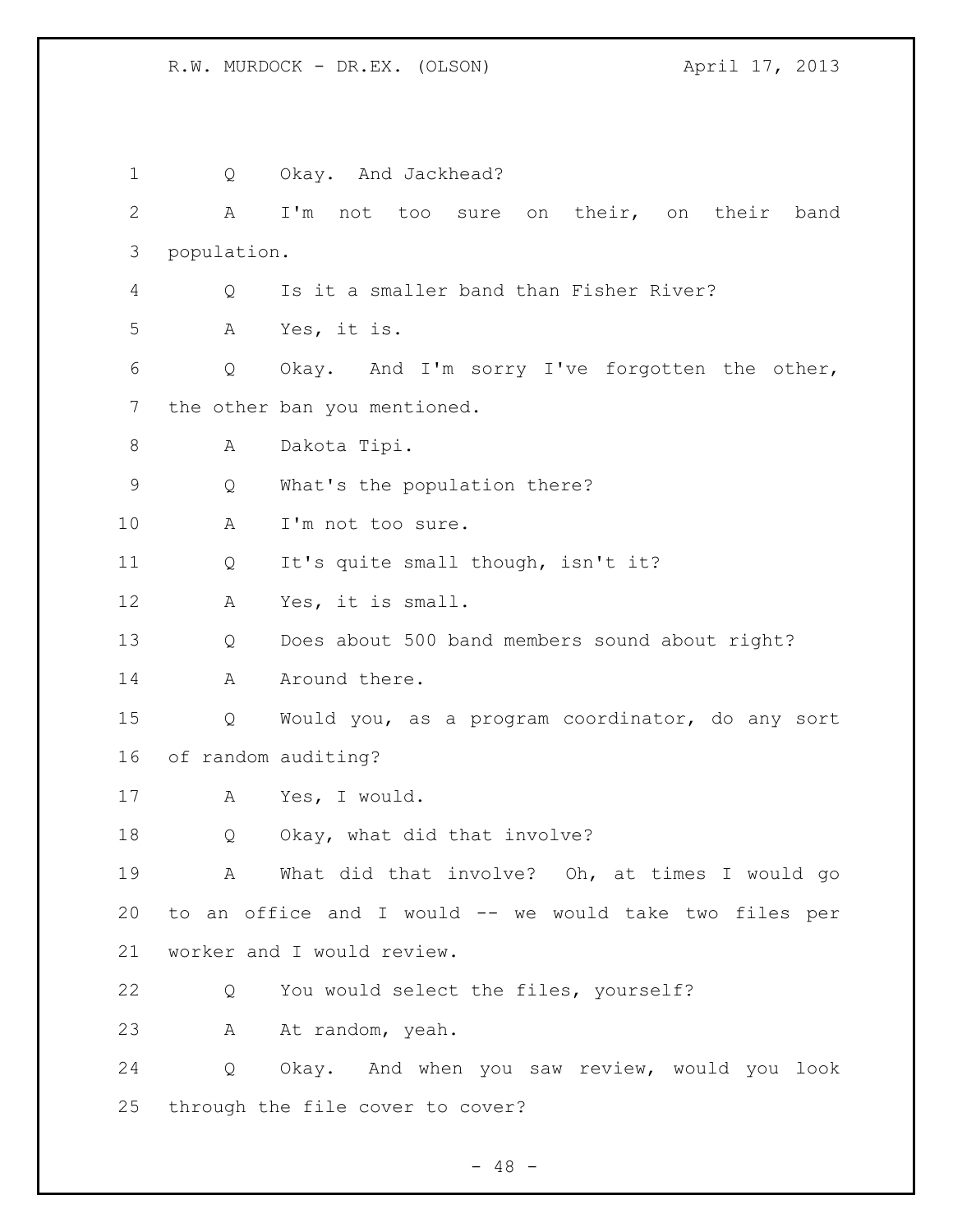A Yes, I would look through the file. Q Okay. And we know that there were -- there was a CFSIS system and a paper file. Would you look at both or was it just the paper file? A Paper file. Q Did the, the four offices that fell under the Fisher River umbrella, did they all use paper files primarily at that time? A Yes. Q Now, at some point your title changed to quality assurance. Do you recall when that was? A It just slipped my mind. No. Q But you were performing, I take it, the same job, essentially, as you, you did as program manager, just a different title? A Pretty well the same role and responsibilities however with this one it is more identifying like -- identifying correct mechanisms to measure the quantity, quality, effectiveness and efficiency of the, of the services of the agencies. Q So that's a slightly different job description then than, than a program coordinator? A Yeah, it is a bit different. Q Are there -- were there different tools put in place for you to use to perform that job?

- 49 -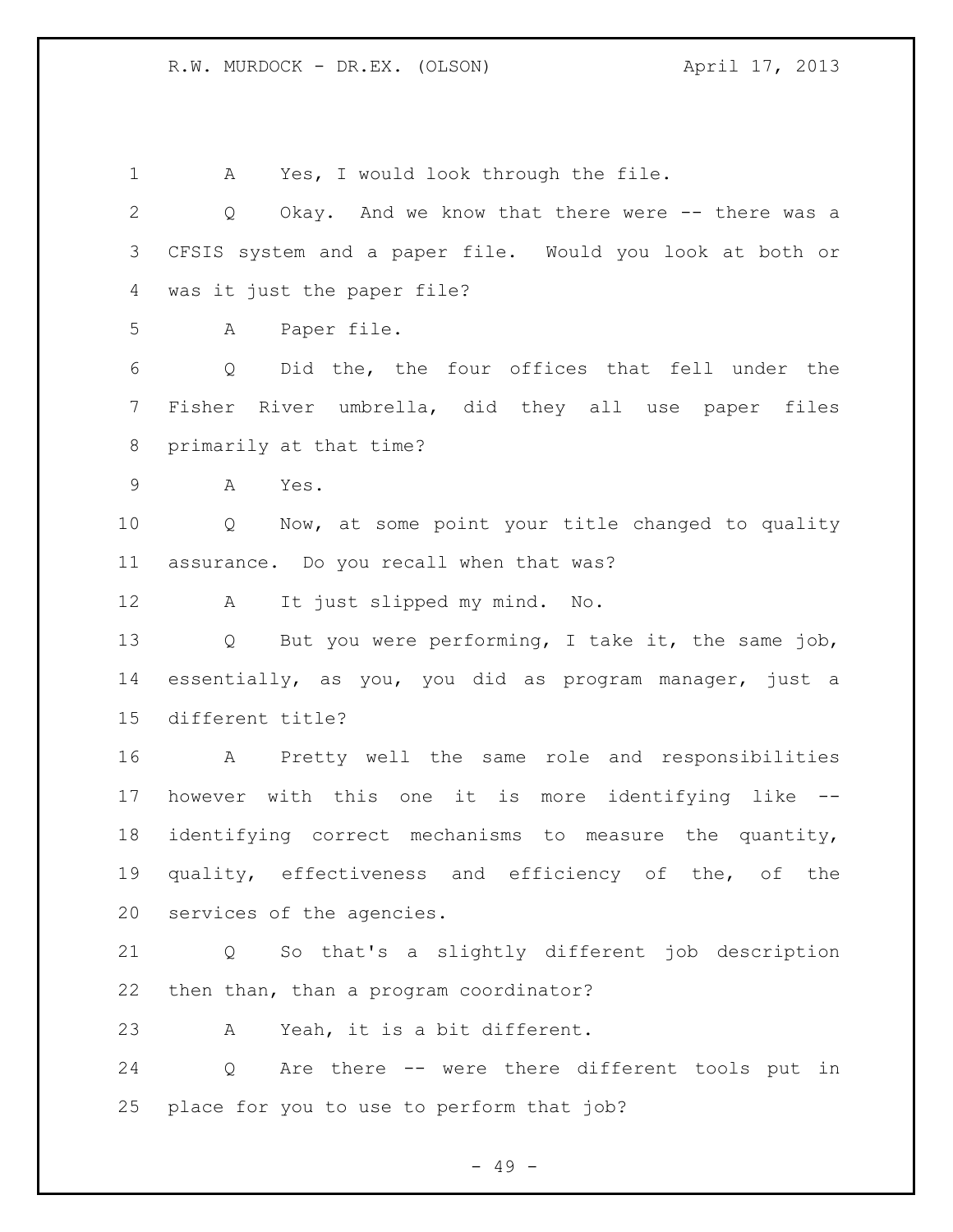A Yeah, they were working on templates for quality assurance.

Q Sorry, I missed that.

 A There's templates that we use to evaluate the programs.

Q Okay, and who provides the templates?

 A Right now we're getting them from Southern Authority.

 Q Okay. So the Southern Authority provides you with templates that you use to evaluate the programs and services that are being provided by the agency?

A That's correct.

 Q Did you receive any training for that specifically to deliver that?

A No.

 Q No. You -- but you received the templates, obviously.

A Right.

 Q I want to talk to you specifically about your involvement in this case. You had very brief involvement in 2005 and this was while you were a program coordinator. Do you have a recollection of your involvement independent of your notes?

 A My memory of that event is pretty vague. I would have to refer to my notes.

 $-50 -$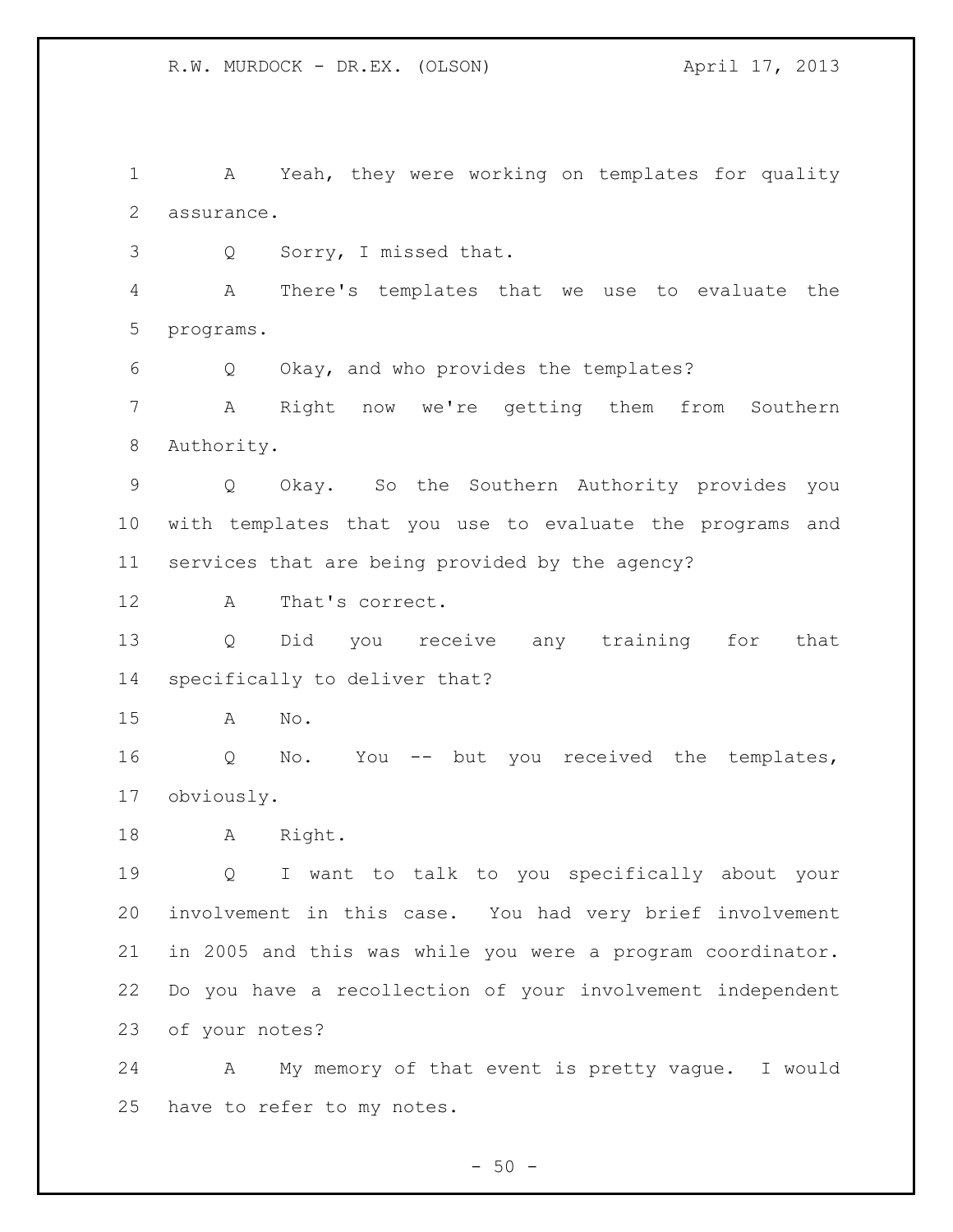Q Okay. Let's look at your notes. Start at page 34633. This is from Commission disclosure 1660. 3 MR. KHAN: Sorry, Mr. Olson. And, and, Mr. Murdock, just to let you know, it's also on the screen, I've provided a book in case you wanted a hard copy but the documents will also appear on the screen beside you. BY MR. OLSON: Q So I'll go through this with you, it says on March -- so these -- if you could please, just identify what we're looking at here. A It is my contact note from March 6th, 2006. Q And it's signed at the bottom by you? 14 A I can't see my signature. Q Can you scroll? A All right. Yes, it is. Q Okay. So this is the note you took. Was this written while -- at the same time that the phone call that it's documenting was being made or received or was it made -- taken after the phone call? A I did my notes on a little scrap paper. Q On scrap paper and then you typed them out after? A I tried. Then I wrote -- transcribed them to a computer. Q Was that all done in a fairly short period of

 $- 51 -$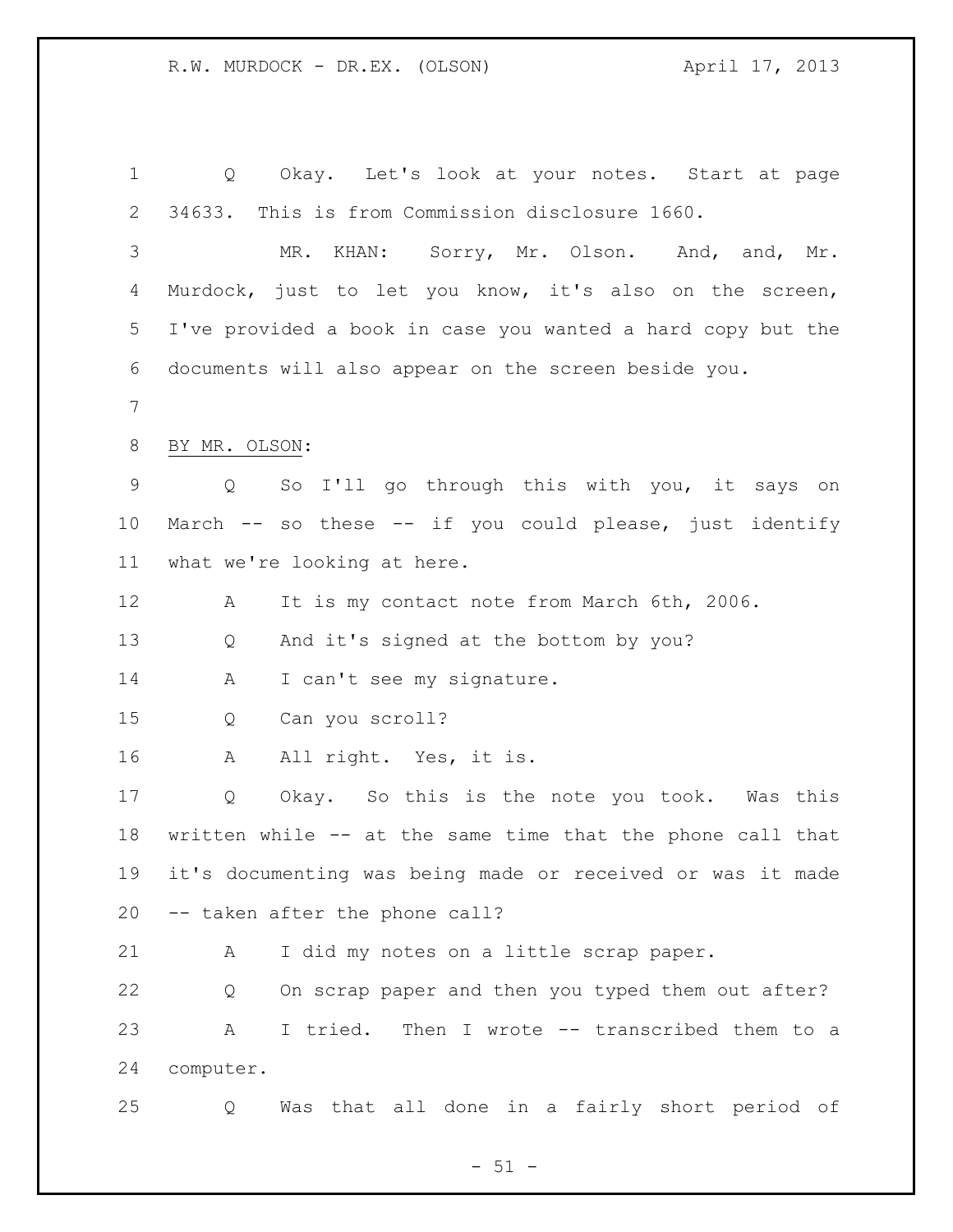time? A Right after. Q Right after. Okay. So this is recording a call, March 6, 2006, Monday, at 11:50 a.m. It says: "Phone call from DOE #3 (of) Winnipeg, Manitoba. Phone number." And you wrote a phone number down. **"Her two sons (we have) DOE #2 and**  DOE #1 made a gruesome disclosure 14 to her. They witnessed physical abuse to a five year old female. They called it choking the chicken. Who was choking the chicken? According to DOE #3 her 19 son said it was Carl Wesley McKay. The two boys also said Carl Wesley McKay threw the five year (old) 22 girl down the stairs ... the fall down the stairs broke her skull open."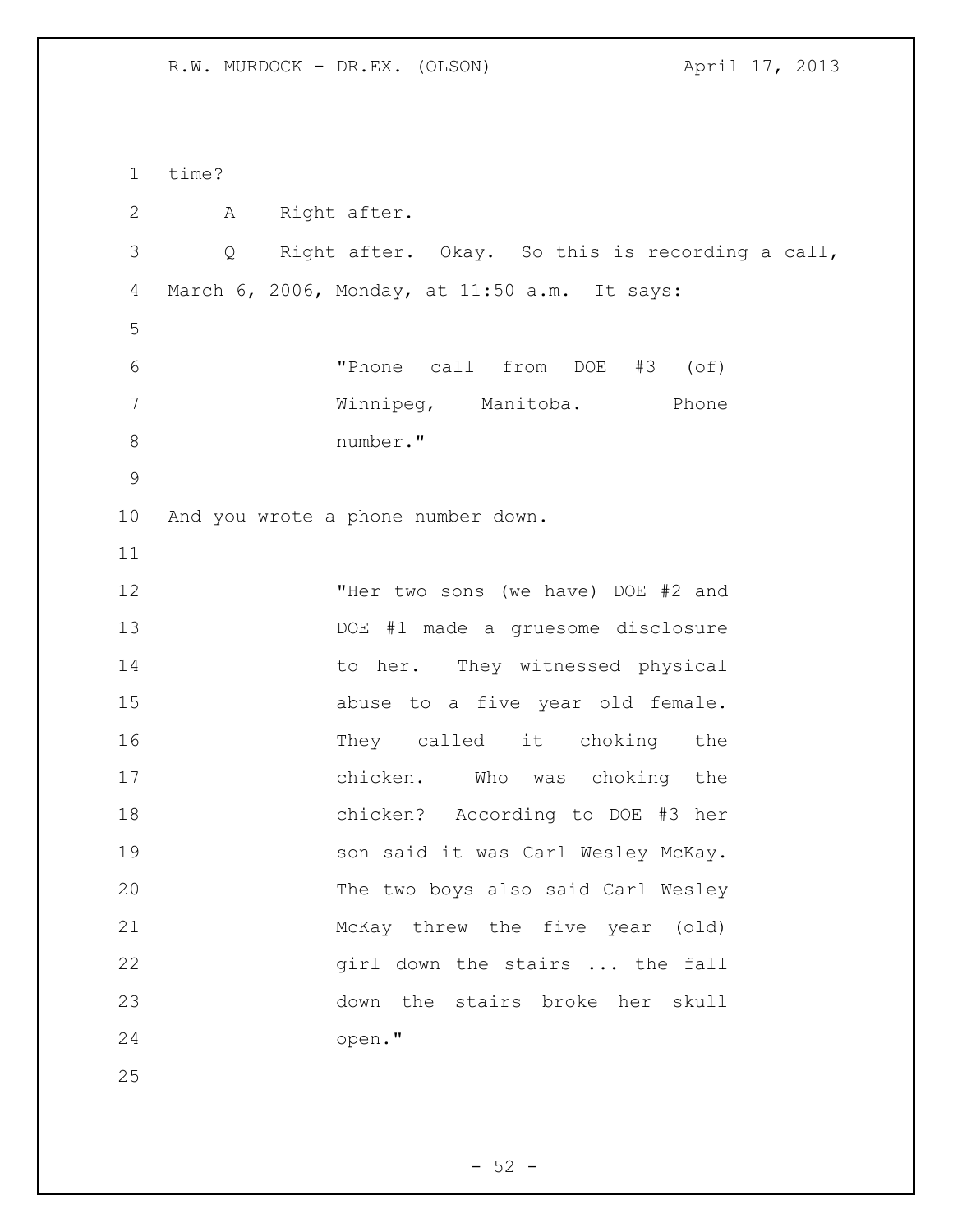| $\mathbf 1$ | Now that, that is a pretty gruesome disclosure.                      |  |  |  |  |
|-------------|----------------------------------------------------------------------|--|--|--|--|
| 2           | Had you received calls like that in the past?                        |  |  |  |  |
| 3           | No.<br>Α                                                             |  |  |  |  |
| 4           | Okay. I would think someone like that you would<br>Q                 |  |  |  |  |
| 5           | tend to remember. Do you have an independent recollection            |  |  |  |  |
| 6           | of that, of this part of the phone call?                             |  |  |  |  |
| 7           | Yes, I do.<br>A                                                      |  |  |  |  |
| 8           | And is it, is it, is it in accordance with what<br>$Q_{-}$           |  |  |  |  |
| 9           | you've written here?                                                 |  |  |  |  |
| 10          | Yes, it is.<br>A                                                     |  |  |  |  |
| 11          | So the next thing you write is: "When did this<br>Q                  |  |  |  |  |
| 12          | incident take place?" Is that your question to the caller?           |  |  |  |  |
| 13          | Yes, it is my question.<br>A                                         |  |  |  |  |
| 14          | And her answer is: "It was in August 2005."<br>Q                     |  |  |  |  |
| 15          | Yeah.<br>Α                                                           |  |  |  |  |
| 16          | So that's, that's what she told you?<br>Q                            |  |  |  |  |
| 17          | That's what she told me.<br>A                                        |  |  |  |  |
| 18          | Are these notes verbatim?<br>Q                                       |  |  |  |  |
| 19          | Yes, I would (inaudible) forward.<br>A                               |  |  |  |  |
| 20          | Okay. So you've tried to record everything that<br>$Q \qquad \qquad$ |  |  |  |  |
| 21          | was said?                                                            |  |  |  |  |
| 22          | A<br>Yes.                                                            |  |  |  |  |
| 23          | Q Okay. You go on: "The two boys said the five                       |  |  |  |  |
| 24          | year old female was buried in the back yard." You ask:               |  |  |  |  |
| 25          | "What house did this happen at? According to the boys, it            |  |  |  |  |

- 53 -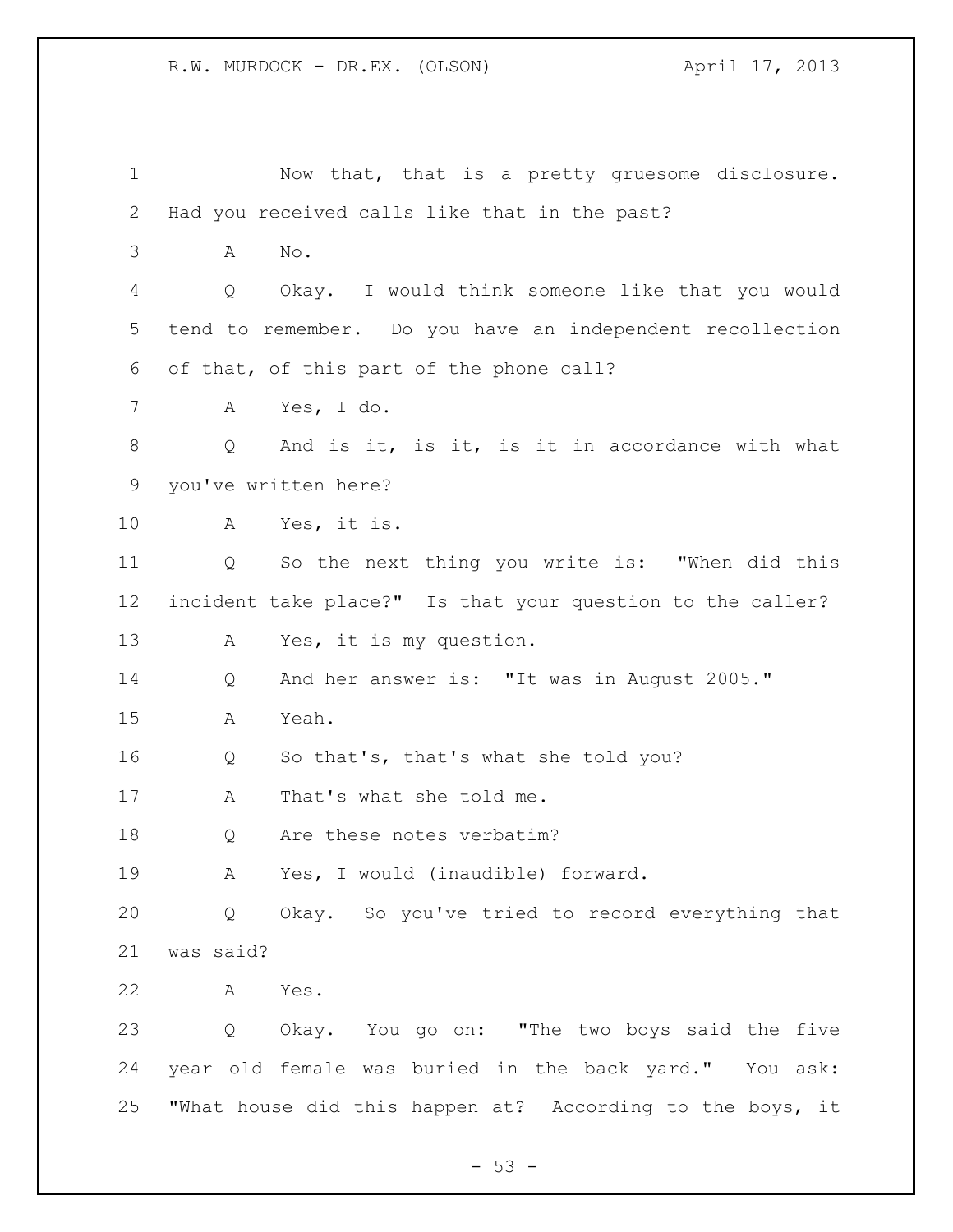is the house across from" -- and the name is redacted. Were these names familiar to you at this time, the names Wesley McKay or the names of the DOEs? A Not, not all of them. Q Okay. Which -- without identifying the DOEs, which names would have been familiar to you? Was Wesley McKay familiar? A No. Q Okay. Was the name of the house? A Yes. Q So you knew whose house they were talking about? A Yes. Q Okay. And were any of the DOEs familiar to you? A No. Q You go on: "Did the boys witness where the grave is? DOE #3 said the boys 19 are aware of the location. The five year old girl was a daughter to Carl's common-law, Samantha Kematch. What was her name? DOE #3 said she did not know the name of the 25 five year old female.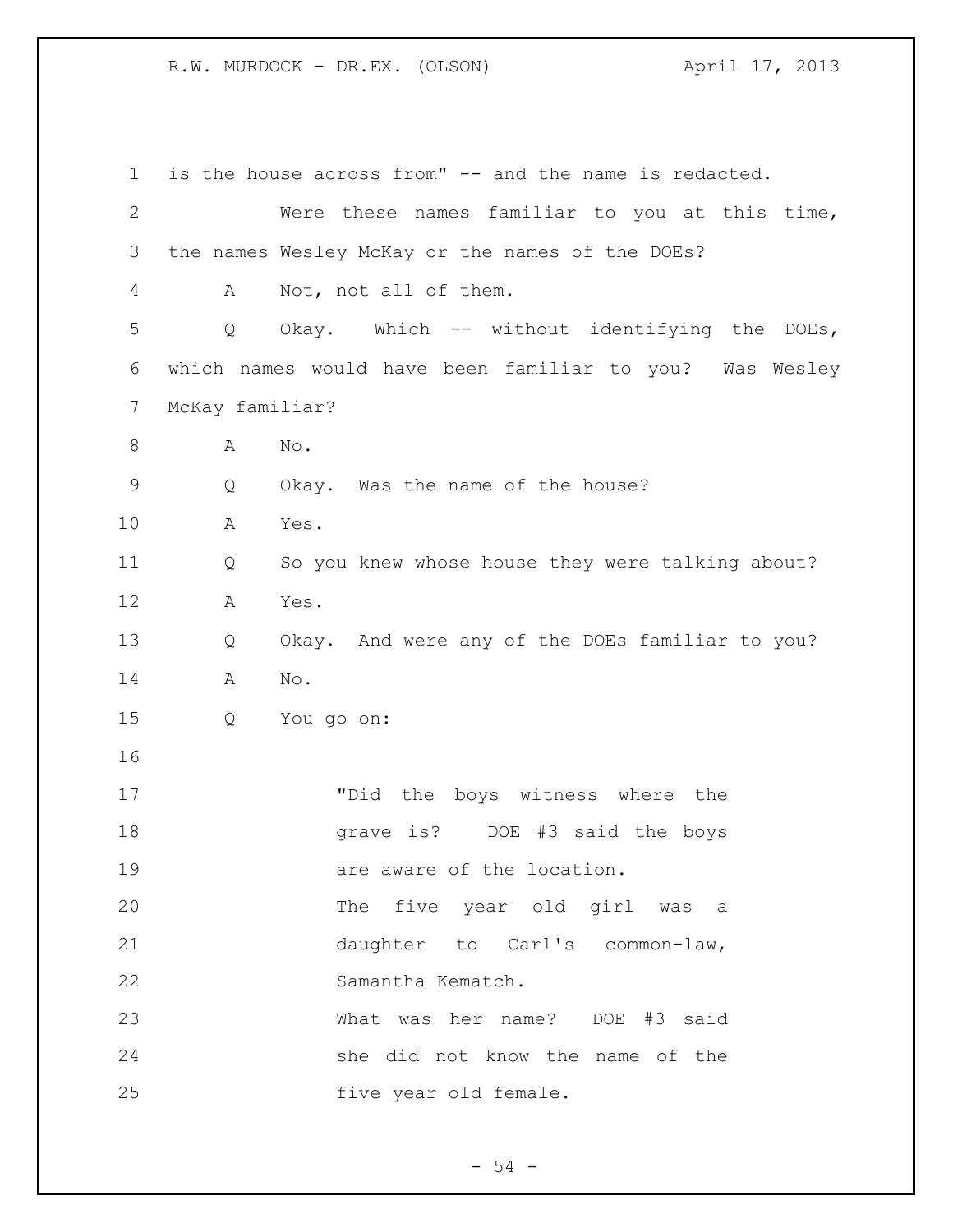1 What is the name of your sons, date of births?" So that's the question you asked DOE #3. DOE #2 date of birth, DOE #1 date of birth. "The boys are 13 and 15 years old states DOE #3." And, "the boys said she was a rat." So, in other words the boys are calling their mom a rat for telling that her -- this information? A Yes. Q Okay. And you write: "I acknowledged that she is taking the proper steps to address this situation. End of conversation." As recorded by Randy Murdock and then you sign it. And then, when you go on, there's an asterisk, and it looks like you've written an addendum note. It says: "DOE #3 did state she called the agency regarding her concerns," question mark, question mark. It says March 8th, 2000 -- it's difficult to make out, I'm assuming it's a six. R. Murdock. And then there's some, some scribbling. Do you know why you made that note? A This phone call did bother me and it was -- kept on, kept on going over and over in my head. And I was trying to make sure that everything was documented and put on this contact note. And I did. Q So --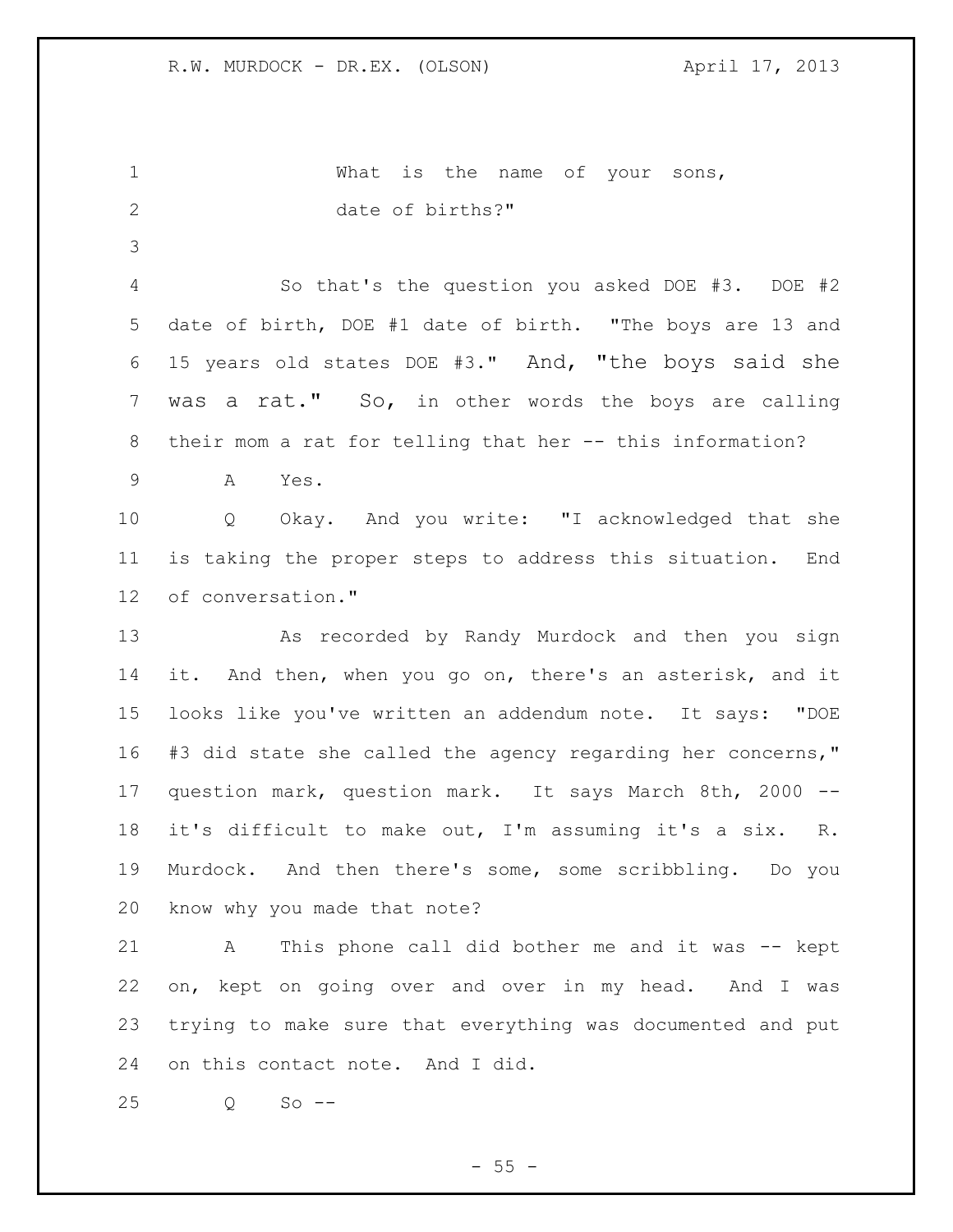A So that she did state that she did call an agency regarding her concern. Had called at a agency or the agency. Q Okay. She -- did she say the agency? A I wasn't too sure. Q You weren't sure -- 7 A It was either a agency -- Q -- if she said a or the agency, okay. But it was bothering you because you didn't include that initially in your -- in what you wrote down? 11 A I didn't remember that. Q Okay. And you -- you're saying you went back and thought more about it and you wanted to make sure you, you put it on your note because that's what she said? A That's correct. Q Okay. And what is it about that that bothered you? A Well, it was the whole phone call. Not something that I experienced before -- Q Okay. 21 A -- or heard about before. Q But in particular, like what was the significance about that last bit, that addendum? A Well, I just wanted to make sure that it was on file because I felt that if -- I thought it was very

 $-56 -$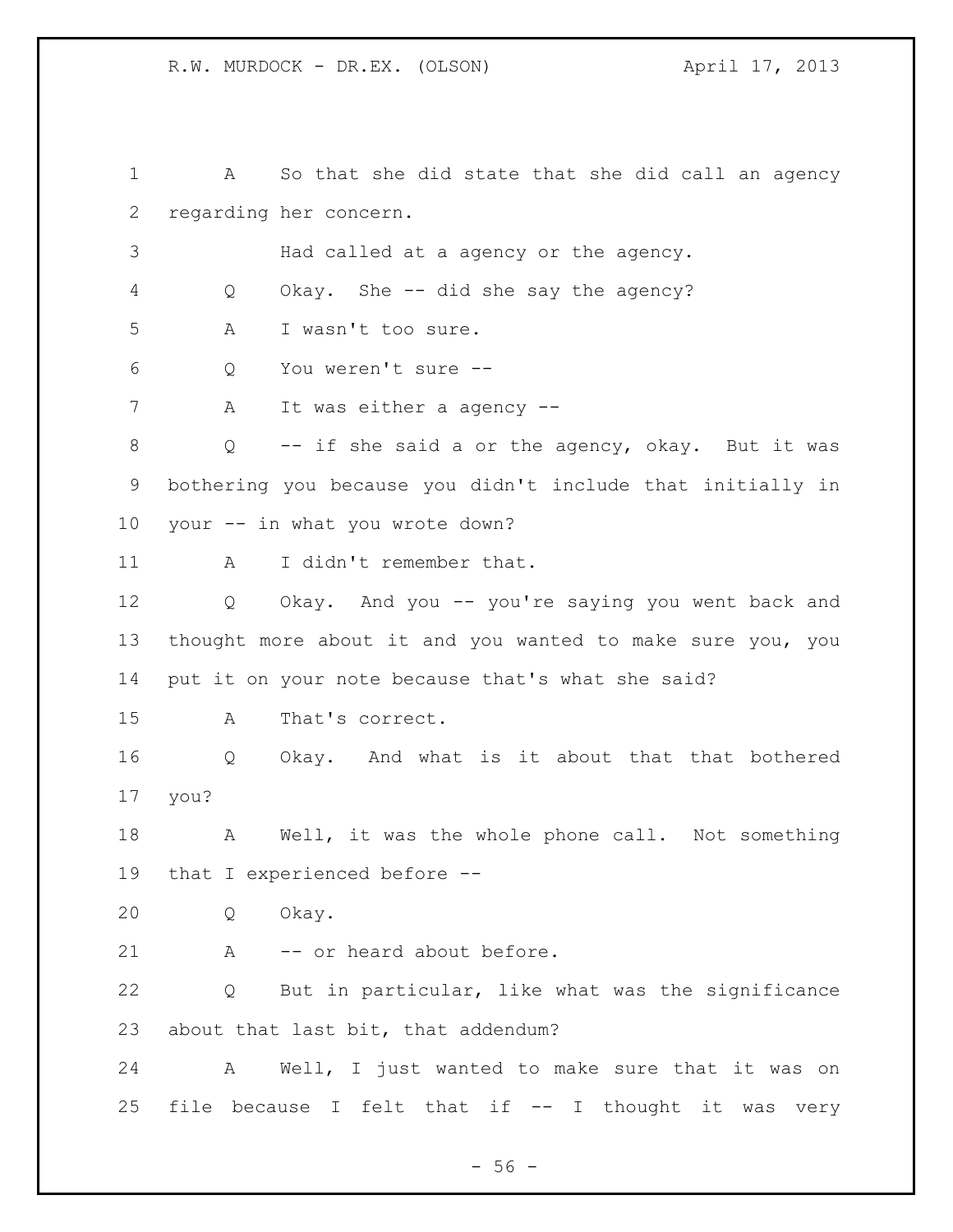important that I marked it down. Q What did you understand her to be telling you when she reported this? A That she called a agency or the agency. Q Okay. So, in other words, she may have called ICFS before or some other agency about this, this abuse? A That's correct. Q Okay. And did you explore with her, during this phone call, anything else about that? A No, I didn't.

 Q Okay. Was there was any reason why you didn't go further into that, like when did you call or who did you talk to?

A No, I felt I had enough information.

 Q How long was the total call, are you able to say? A No, not even 10 minutes.

 Q Okay. So let's -- I just want to walk you through this. This call you have recorded at 11:50 a.m. 19 Your next note is at page three -- sorry, it's the next page -- 34634 and you'll see it's March 6, 2006, Monday, 12:00 p.m. So 10 minutes later. So I take it you would have basically had your phone call with DOE #3, taken it down in note form, typed it up and then made your phone call as recorded in this next note. Does that sound right? A Yes.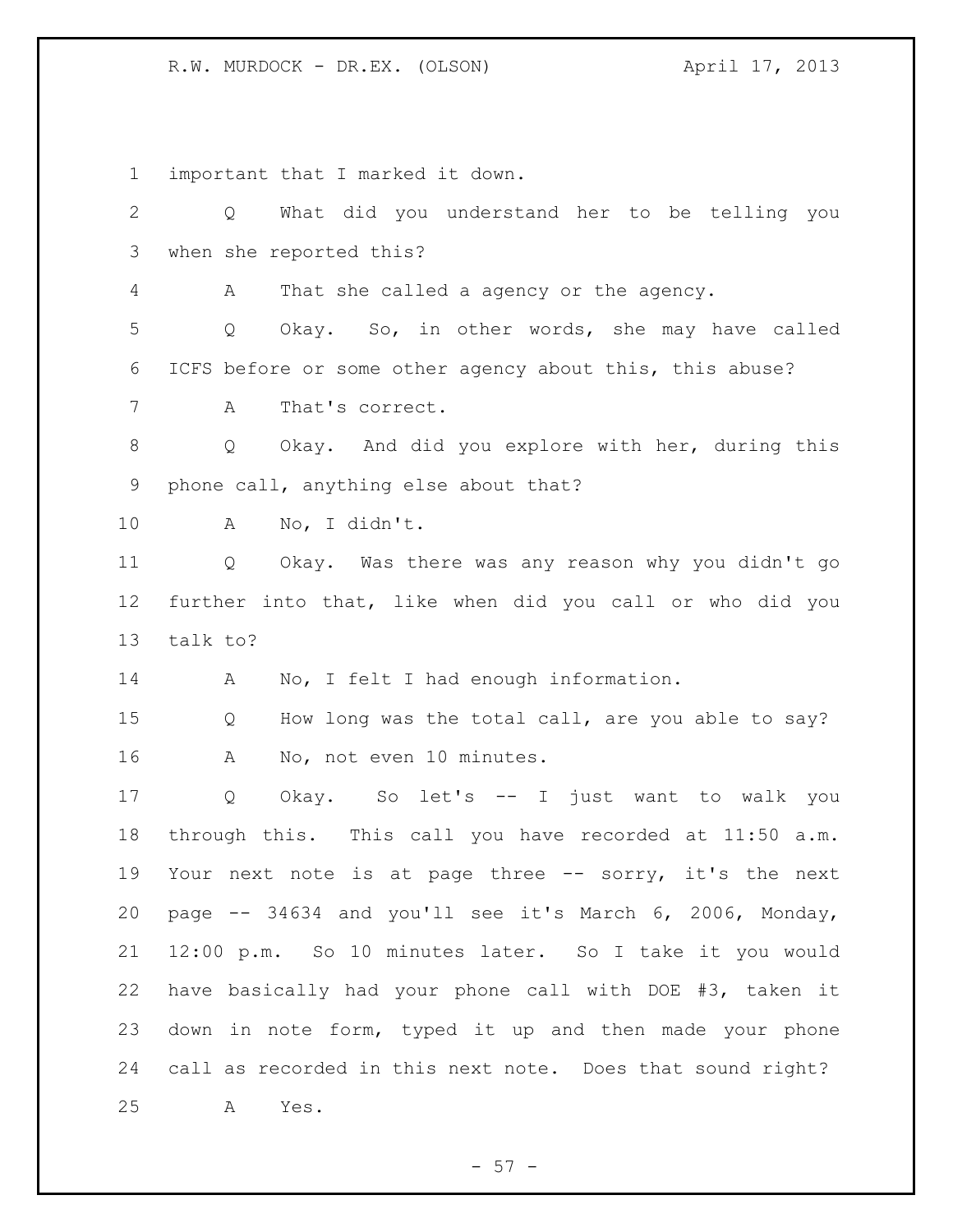1 Q Okay. And this next note is, is your note, your signature is on the bottom? A Yes, that's my signature. Q So this -- and this note you're calling Shirley Cochrane, who is the executive director, we're going to hear from her after you. She was your immediate superior; is that right? A Yes, she is my immediate superior. Q You call her, you say: "Worker informed Director of the **phone call from DOE #3 and the**  contents of the report. 14 Consult: Report to RCMP, Fisher Branch Detachment, or Winnipeg Police Service." What does that mean, "Consult: Report to RCMP Fisher Branch"? A I just wanted to make sure that I was doing the appropriate procedure and process. Q Okay. So you were consulting her to ask her what should I do? A Just to confirm what I -- I thought my thought process might be.

 $-58 -$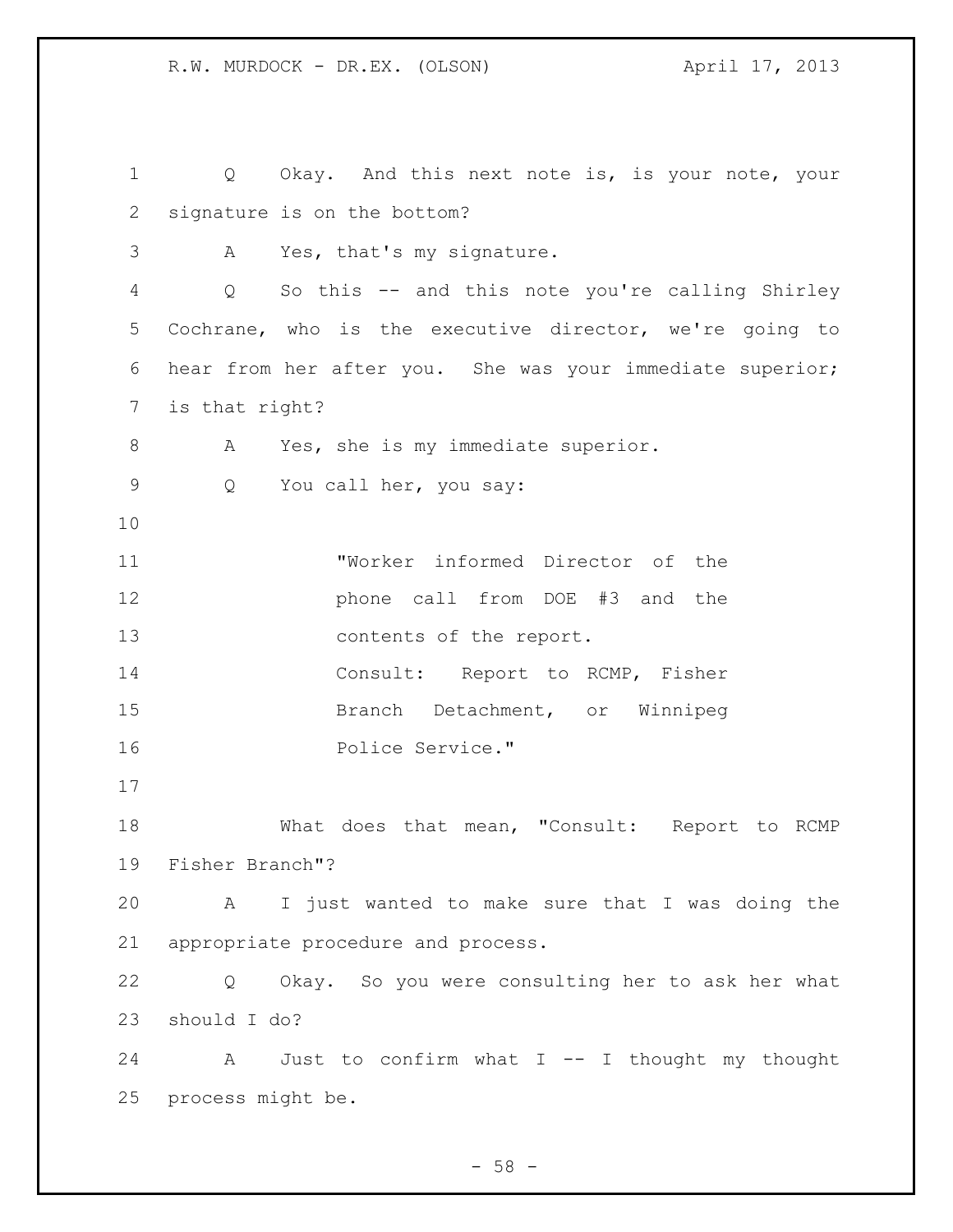Q Okay. Was your plan already to contact police? A Yes, it was. Q And you just wanted her to confirm that was the right way to handle it? A That's correct. Q Okay. And I take it she confirmed that you should call the police? A Yes. Q And status of case? This is, you say or you write: "Is (agency) the agency involved with this family? Why would DOE #3 report to Fisher River ICFS?" Whose questions are those? A That's not really a question, that's just my writing. I just was questioning myself. Q Okay. Did you have this conversation with Ms. Cochrane? 17 A I can't recall. Q You can't recall that specifically? I mean, that -- it seems, it seems to me that would be a pretty important thing, you know, if -- did our agency have some involvement with this? I mean, that's something that would have been foremost on your mind, wouldn't it? A Yes, it would. Q So wouldn't you, as, as the worker now dealing with this situation, want to make sure that you were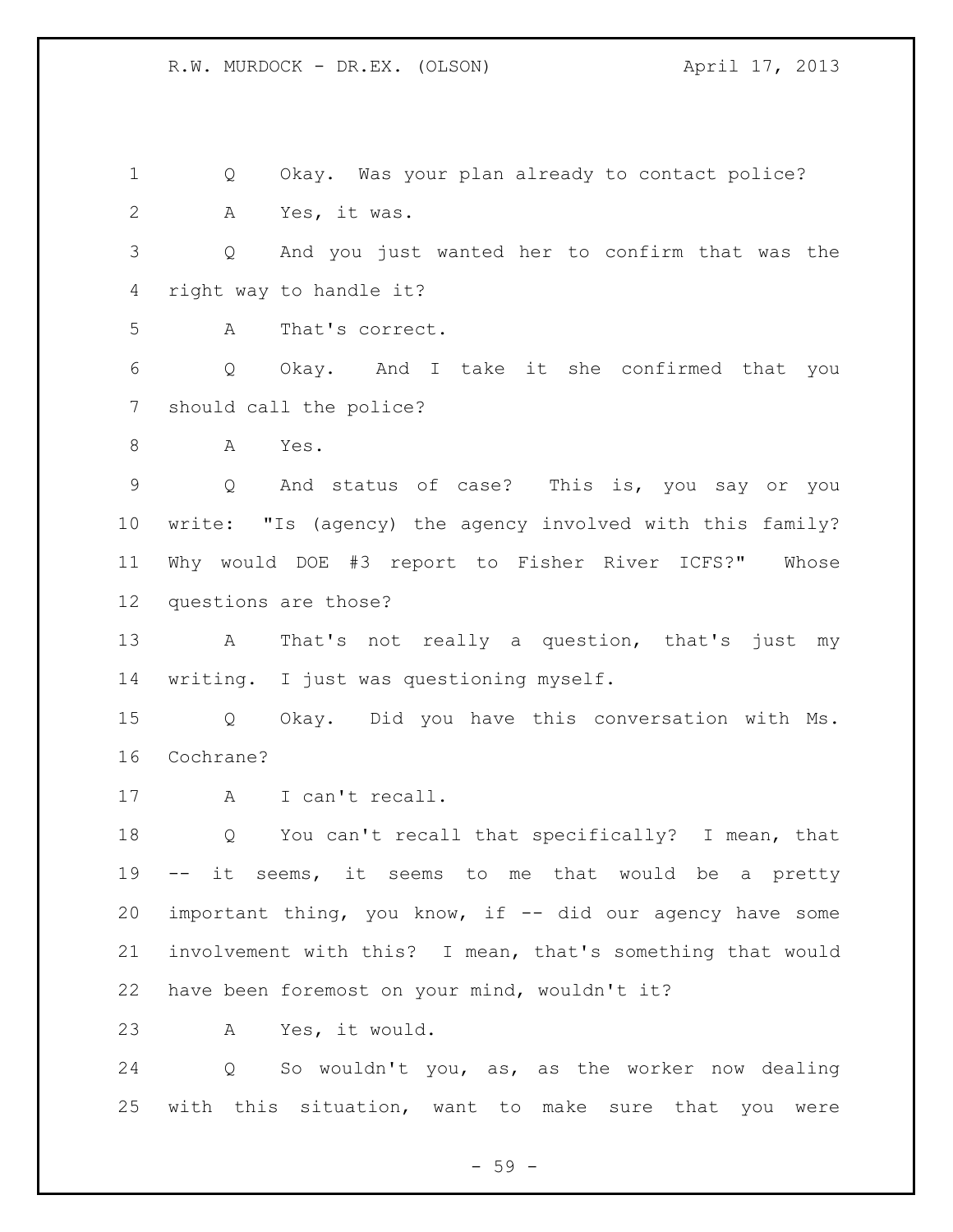discussing it with your superior? A I probably could have but I'm not too sure. Q But you're -- but you don't remember at this point? A No. Q Okay. With these questions being written here, what, what did you intend to do to answer these questions or did you have an intention? A Pardon me? Q Did you formulate an intention in your mind as to how you're going to address these questions? A No, I didn't but I know that what steps I had to do to -- in order to, in order to get this situation addressed, and that is to call the (inaudible) police. Q Okay, so that was your first step, was to call the police? A Right. Q You wrote down: "Alleged abuse took place on Fisher River Cree Nation." That's information you're providing to Ms. Cochrane, I take it? A Yes. Q And then: "Process: Report to Winnipeg Police Service." That's your plan, you signed it. And then there's an asterisk: "Intake worker: Clemene Hornbrook is not in at this time, so I took the call."

 $- 60 -$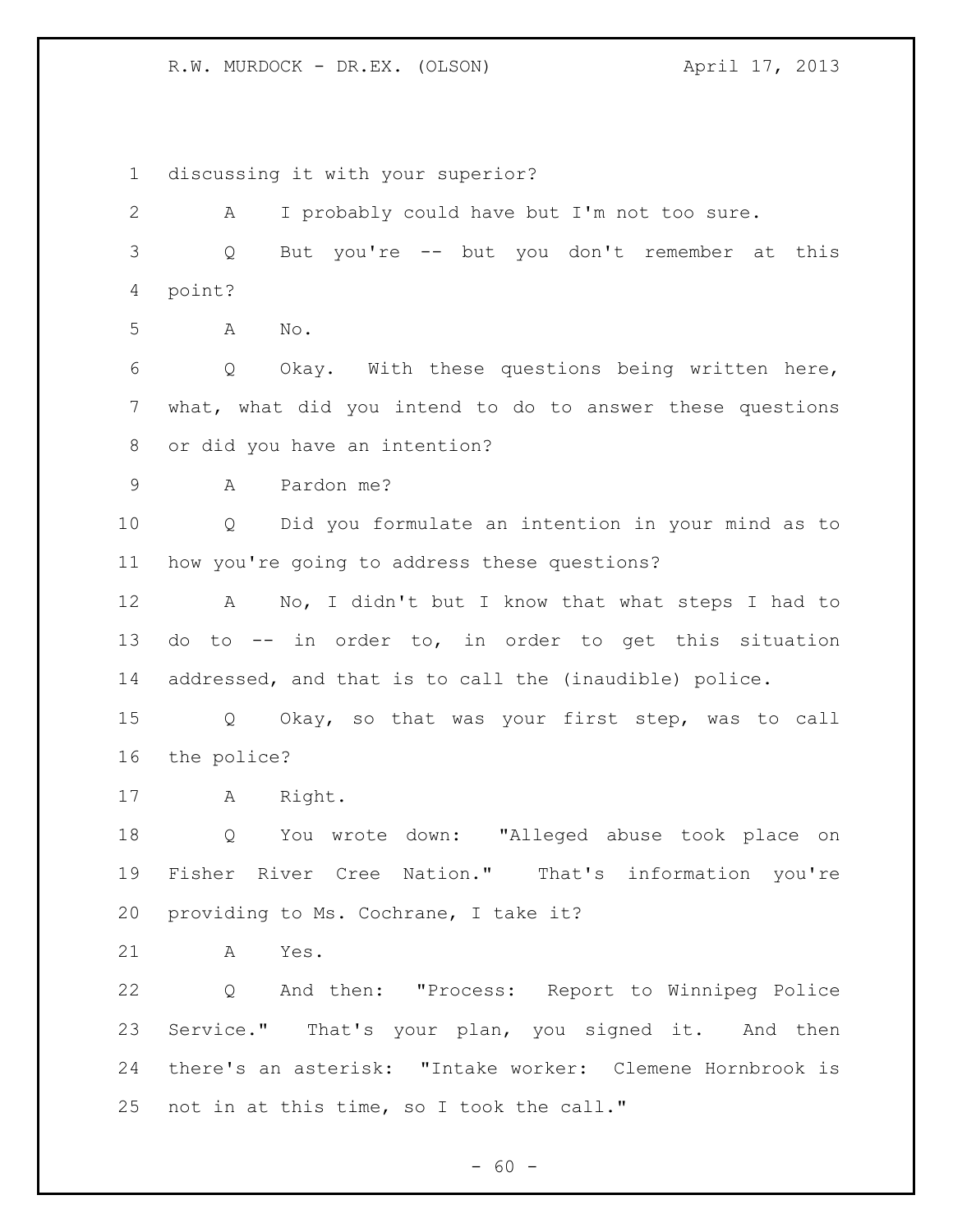My understanding of that is you just happened to be, I think it was -- was it in the Winnipeg office where this call came in? A Yes, it was at Winnipeg Regional office. Q Okay, so you happened to be in the Winnipeg office when DOE #3 called in? A That's correct. Q And you heard the phone ring and you were the person to pick up the phone? A Yes. Q Because the policy, I think, is -- you said there was some sort of a policy about a ringing phone or is -- was there a policy in the office? A No, I guess I just felt that all, all phone calls 15 coming to the agency are very important, that we must answer them. Q Okay. And so this asterisk here is just to indicate the reason you took the call as opposed to the intake worker is that -- A That's correct, yeah. Q -- she wasn't in. A Yeah. Q Okay. THE COMMISSIONER: Does the Winnipeg office and the Fisher River office have separate phone numbers?

 $- 61 -$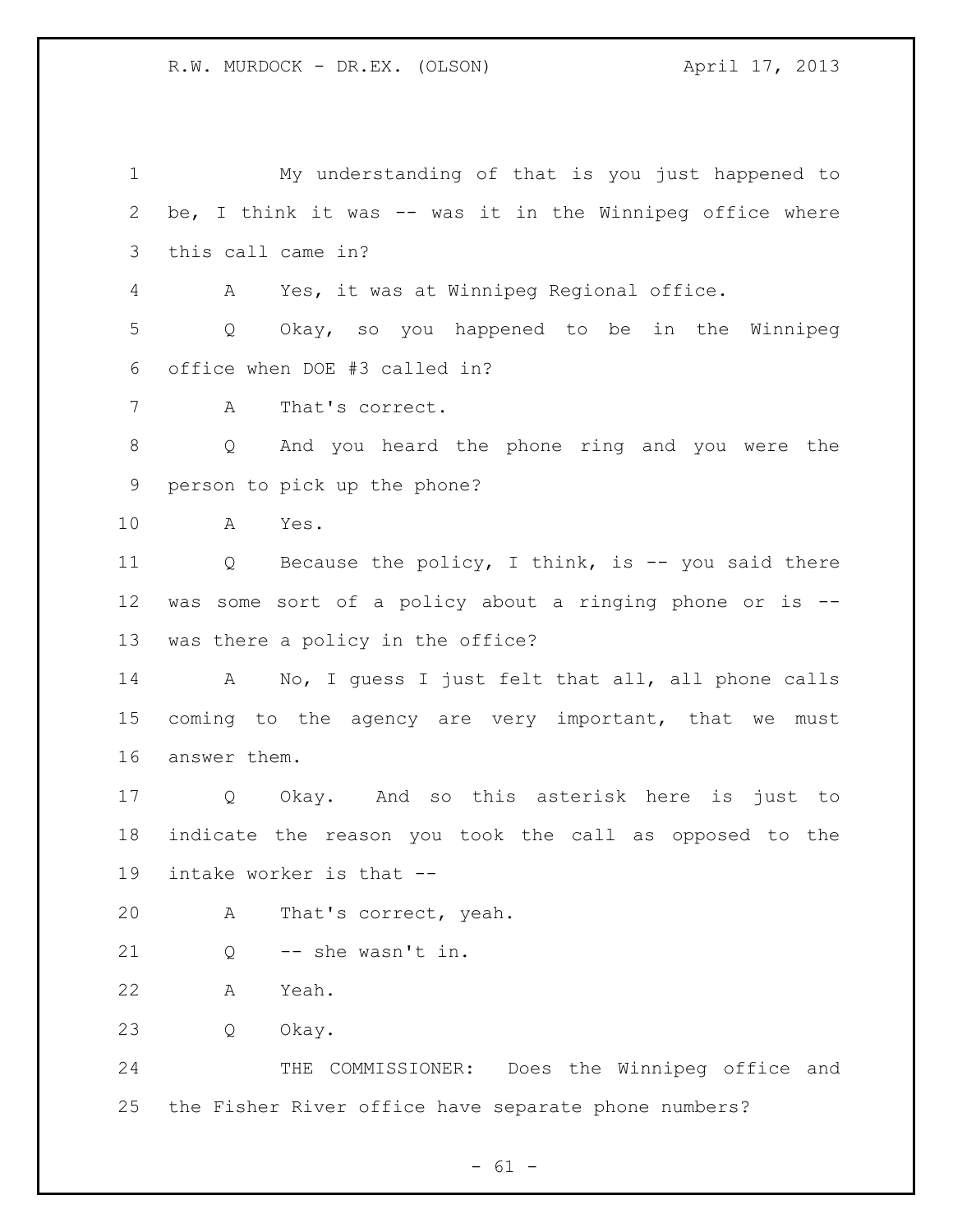1 THE WITNESS: Yes, we do. THE COMMISSIONER: Okay. And, and this call came into the Winnipeg number? THE WITNESS: Yeah. Yes, that's where it came to. THE COMMISSIONER: Is that where you're usually located? 8 THE WITNESS: No, I, I'm not -- no, I don't. I kind of go to the very -- different offices. 10 THE COMMISSIONER: Right. 11 THE WITNESS: I just happened to be there that day. 13 THE COMMISSIONER: Thank you. BY MR. OLSON: Q And I know you said you documented pretty much your whole conversation with DOE #3. Did you ask her at all why she was calling the Winnipeg office or Fisher River -- A No, I didn't. Q -- or -- A No, I did not, no. Q Okay. And you didn't ask her before which office she, which office she called? A No.

 $- 62 -$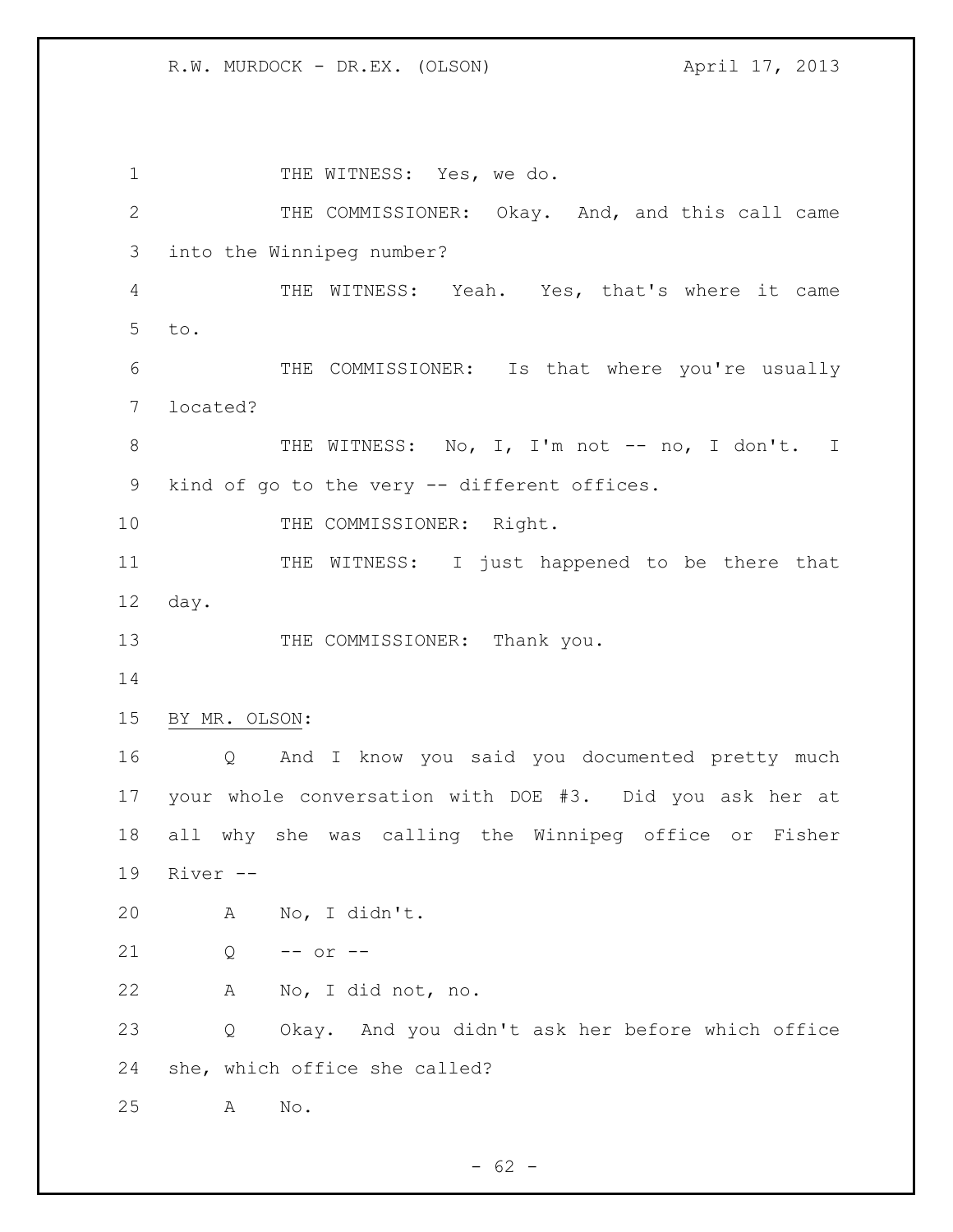Q Okay. The number for Fisher River, Winnipeg office, how would one go about obtaining that? And that -- I'm talking about in 2005. A How would someone get, get hold of the number? Q Yeah. A It would probably be on the MTS directory. Q So you could phone information and say I need the number for the Fisher River CFS, they might give you the Winnipeg office? A Or they could call, I guess, each office in Winnipeg, they would probably get the number to Fisher River. Q Okay. Let's turn to page 34635. This is a note, same day, March 6, 2006, again signed by you. If you just scroll down just a bit. Your signature is there. And this is 12:40. So about half an hour since you were on the phone with Ms. Cochrane. You write: "Phone call to Winnipeg Police Service." You have a phone number. You spoke with an

 operator of Winnipeg Police, gave her that information from your contact note as quotes from DOE #3. So what are you saying there, you gave her the information that DOE #3 gave you about the disclosure?

A Yes.

Q Okay. "Was this information given to the RCMP?"

 $- 63 -$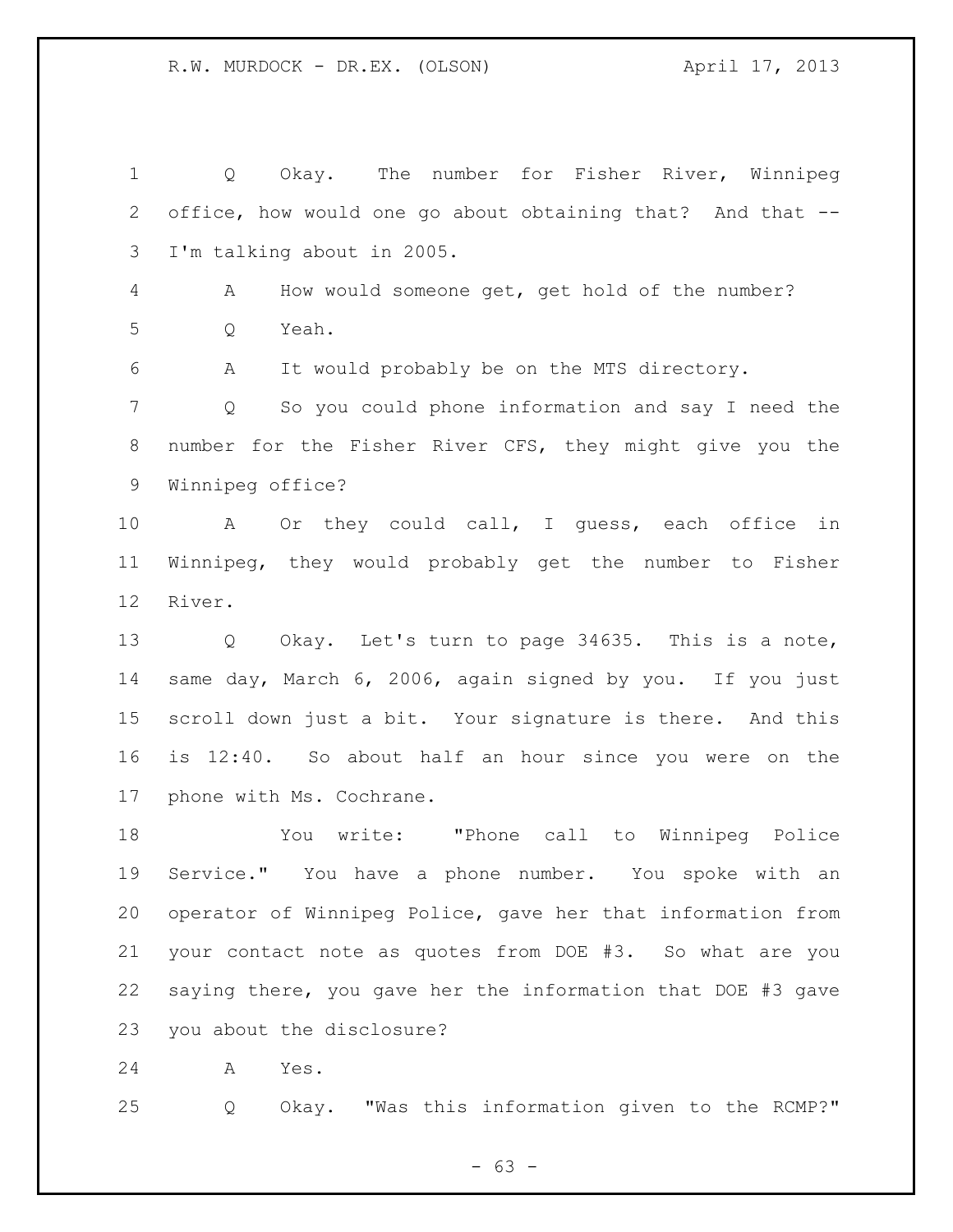Is that what the operator is asking you? Wants to know if you told the --

A Yes.

|  | RCMP? |
|--|-------|
|  |       |

A Yeah.

 Q Okay. And your response was you received the information at 11:50 a.m. "This is my only call to the nearest Police Detachment."

A Yes.

 Q Okay. Several questions were asked. DOE #3 would be the ex-common-law partner of Karl Wesley McKay, to your knowledge. "Where did this take place? According to DOE #3 it took place on the Fisher River Cree Nation."

 So you're just sharing your information with the operator at this point?

A That's correct.

 Q The operator says a car would be dispatched to DOE #3's home. She asked for your name, the address of the agency and your contact phone number. You provide that and that was the end of your phone call with this particular person.

A Yes, it was.

 Q Okay. Did they leave you with a number to contact the police again at or do any follow up? A I can't recall.

- 64 -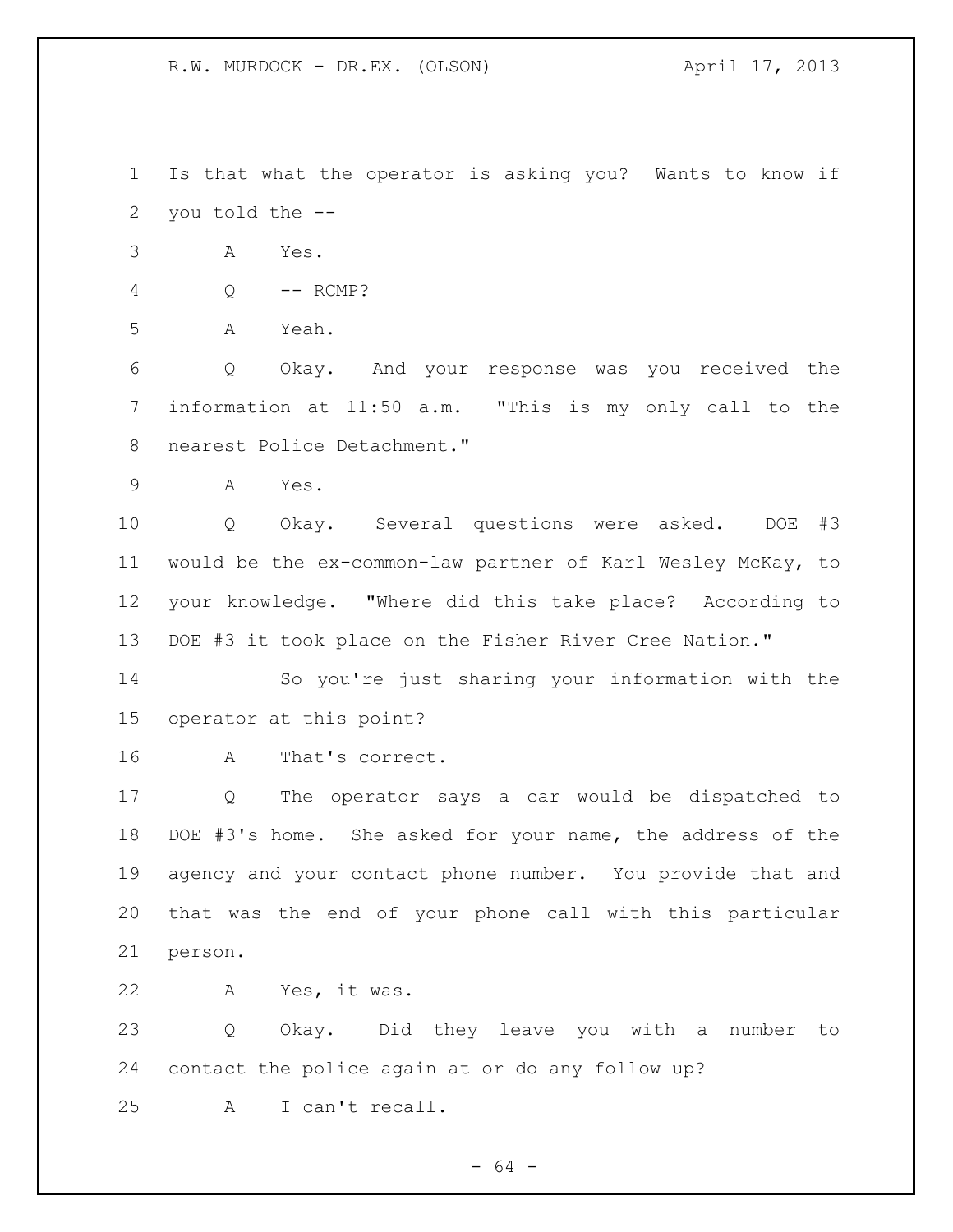Q After hanging up from this call, what was your plan with respect to the next steps on this matter? A I can't -- my memory is vague of what the sequence of what I did that day. Q Okay. So let's go to your next note, which is at page 34636. And if we can scroll to the bottom, just to see your signature. There it is. Top of the note is dated 8 March 7, 2006, Tuesday. So we're at -- we're the next day, 8:36 a.m. So would that -- for you, would that be first thing in the morning? A Yes, it would be. Q So this would have been the first thing you attended to? A Yes. Q You called the Winnipeg Police Service and introduced yourself to the operator. You explain your reason for calling. So what was your reason for calling, do you remember? A I just called to make sure that there was follow -- immediate follow up to this -- to my phone call. Q You wanted to make sure the police were doing

something about it?

A That's correct.

 Q At that point had you -- you were taking this as a serious call not a -- it wasn't -- a serious disclosure?

 $- 65 -$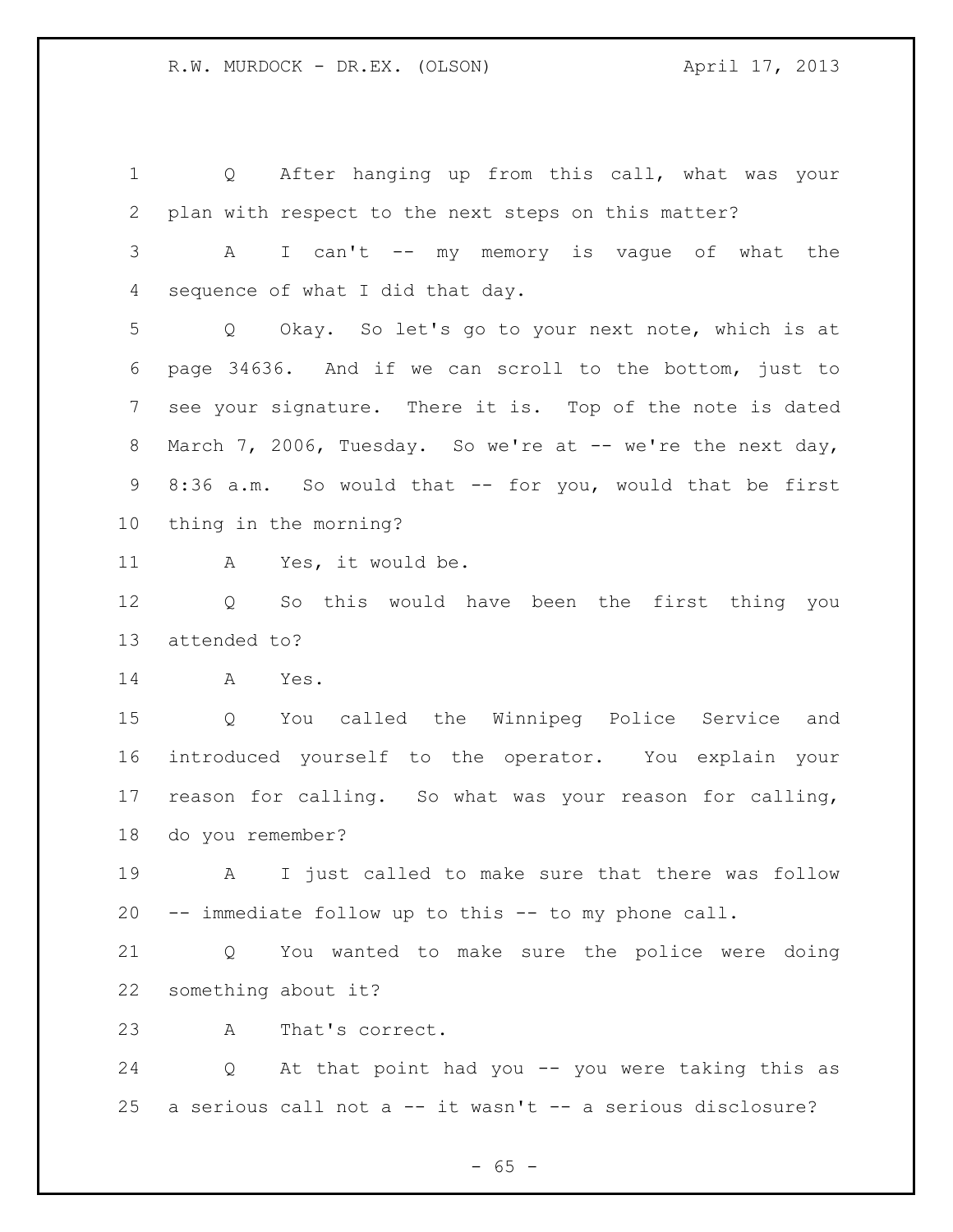1 A It was serious to me.

 Q You were directed to District 3, given a phone number, and you were to speak with the sergeant. I take it that was the end of that call?

A Yes.

 Q And 8:37 a.m. you phoned District 3, you speak with the sergeant. He reviews the information. You don't say which information that is but I take it, it's the information about the disclosure DOE #3 gave you?

A Yes, that's what it's about.

 Q Okay. He asked if I spoke with the police officers that followed up with the file. You said you haven't had any other contact. You gave him the report number, reason for calling, hoping to validate the concern for possibly abuse in this household. Why did you use the word abuse in this case?

 A That was the first information that was provided to me.

 Q Okay. But my understanding was that you were told that the five year old girl was buried somewhere?

A Yes, and then it turned to something different.

 Q "Information can be forwarded to the agency that is responsible for these band members." What does that mean?

A Meaning that if there were band members at Fisher

 $- 66 -$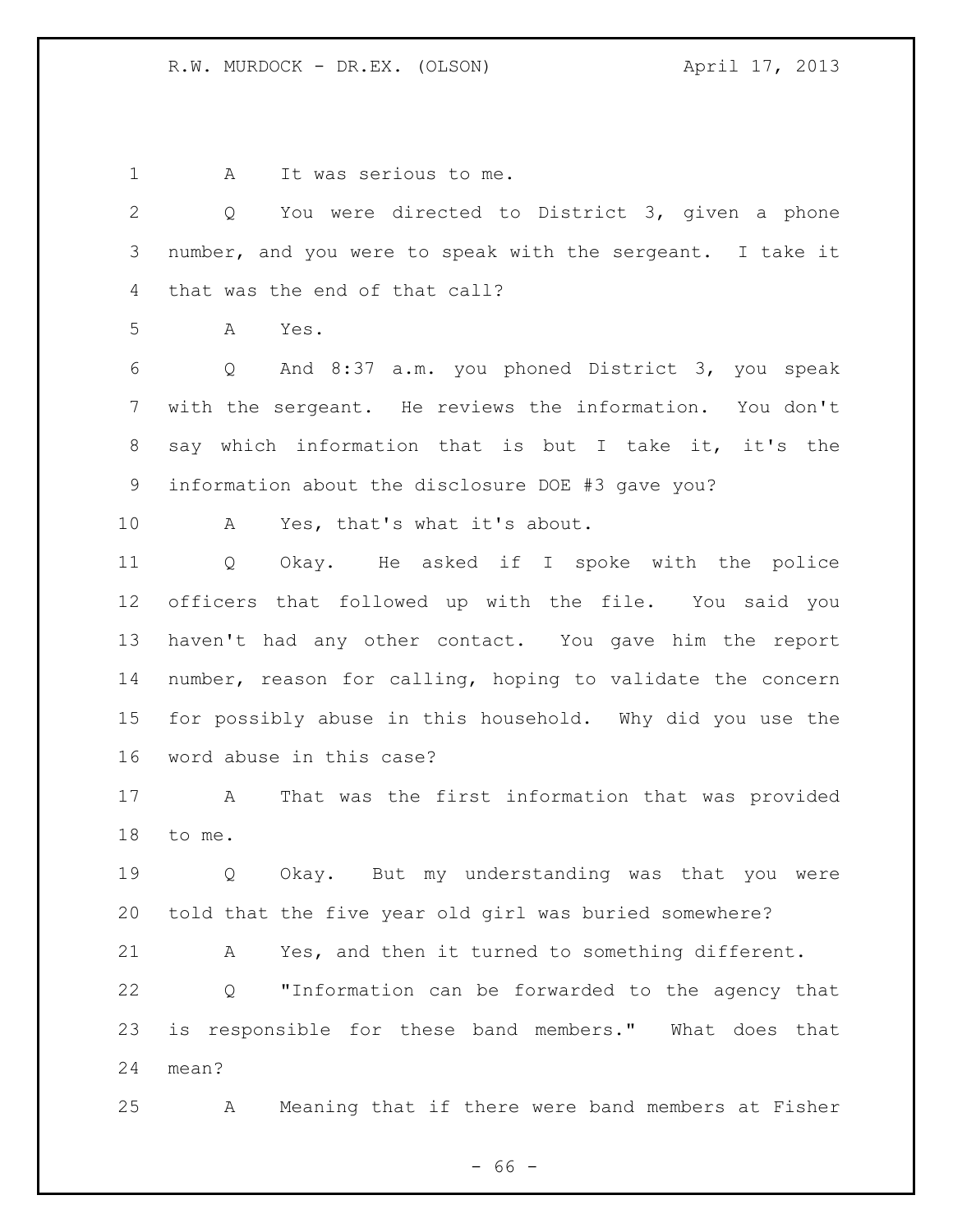River, if need be, they required further service, it could be referred back to Fisher River. Q Okay. Were, were you, were you, in other words, volunteering to provide that information? A To them. If they needed, like if they needed family services or abuse. Q Okay. This -- in other words, you were offering to provide help, if you could? A Right. Q "He informed me that the file was referred to RCMP Serious Crimes Unit. He gave me a phone number **...** They would direct me to a person, Sergeant Bert Clarke, end of contact." 18 And the next note is at page 34639. Again, this is Tuesday -- THE COMMISSIONER: Are you skipping over 3738? I only ask that because they're in the file I've been given. MR. OLSON: Oh, those probably aren't in the right order then. Chronologically, the next note -- THE COMMISSIONER: One is three, nine.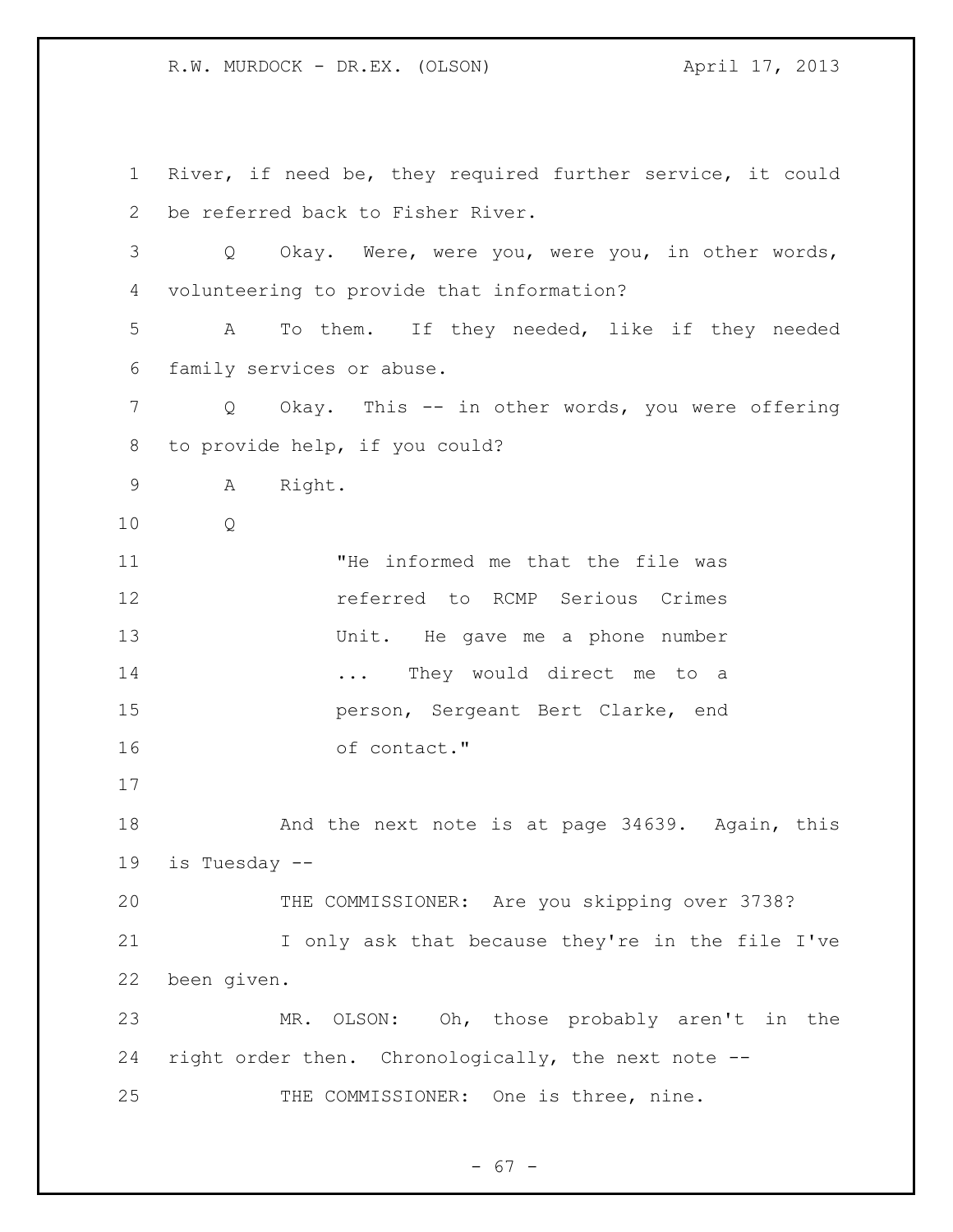1 MR. OLSON: 34639. THE COMMISSIONER: And the last one you referred to was 34636. MR. OLSON: That's right. THE COMMISSIONER: And now we're going to three, nine? 7 MR. OLSON: Three, nine. 8 THE COMMISSIONER: All right. BY MR. OLSON: Q So this note is also March 7, 2006, Tuesday, at 2:12 p.m. It says you have a: "Phone call from Constable Baker, RCMP. I informed him that Wpg CFS did close a file on March 9, 2005. 17 17 It was a protection file. The assigned worker was (Chris) Christopher (Zalevich) Zalevick." And you have a phone number. Do you know how you came up with that information? A I did a prior contact check on CFSIS. Q Okay. From which office?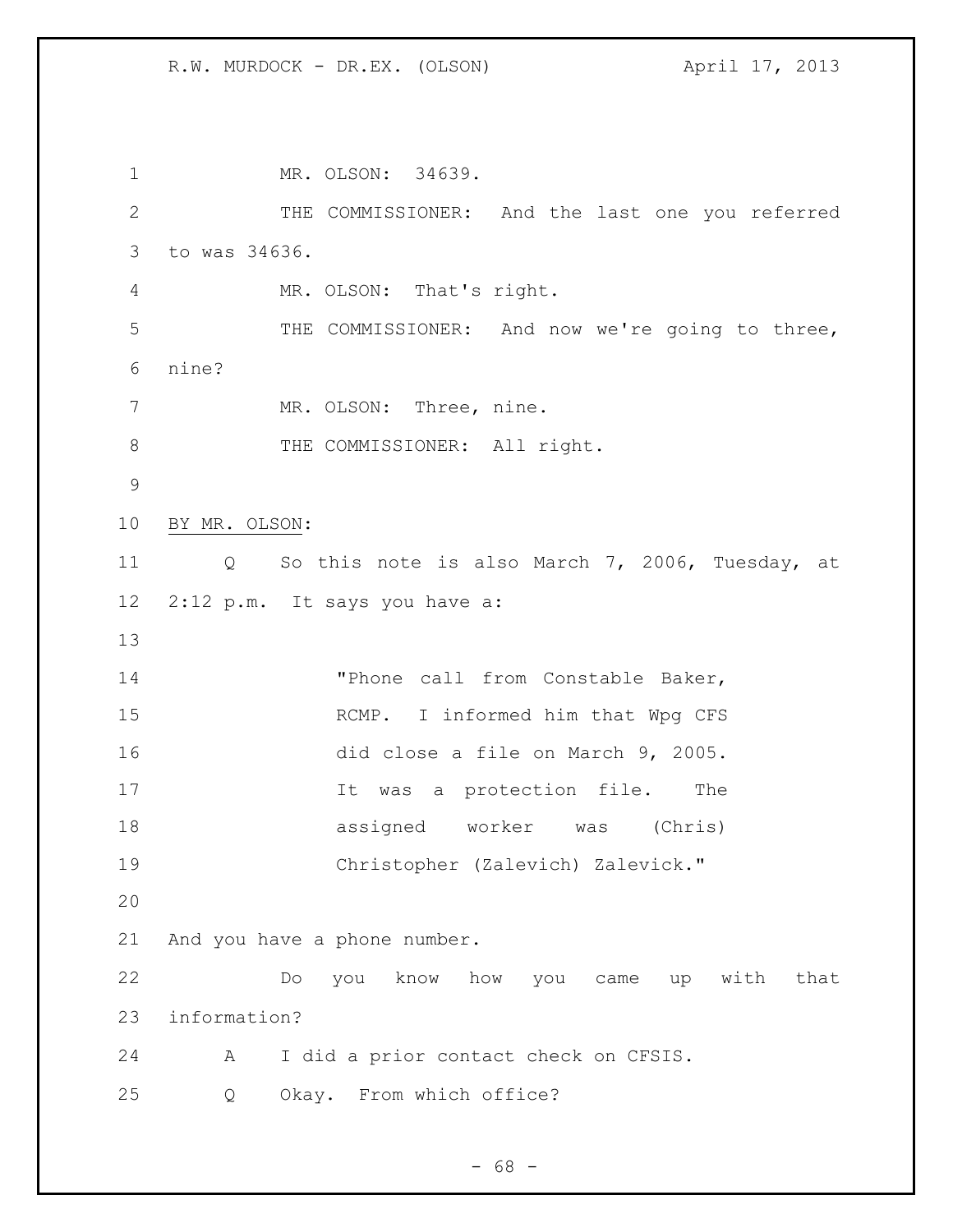A From the outreach office in Winnipeg. Q Winnipeg. During this whole period of time were you working out of the Winnipeg office? A No. You mean, during this time of this last -- Q This -- these -- this event. A Yes, I was, yes. Q Okay. Normally -- I can't recall if I asked you at the beginning but do you normally reside in Fisher River? A Yes, I reside in Fisher River. Q Okay. So you were able to do a prior contact check and it showed that Mr. Zalevich had the last contact with this file in Winnipeg? A Yes. Q You go on to say: "Also, there were several sealed files with Cree Nation CFS. No contact person given to him. The **phone** number for Cree Nation Caring Agency." And you have the phone number. Were you able to review any of those files or you just  $-$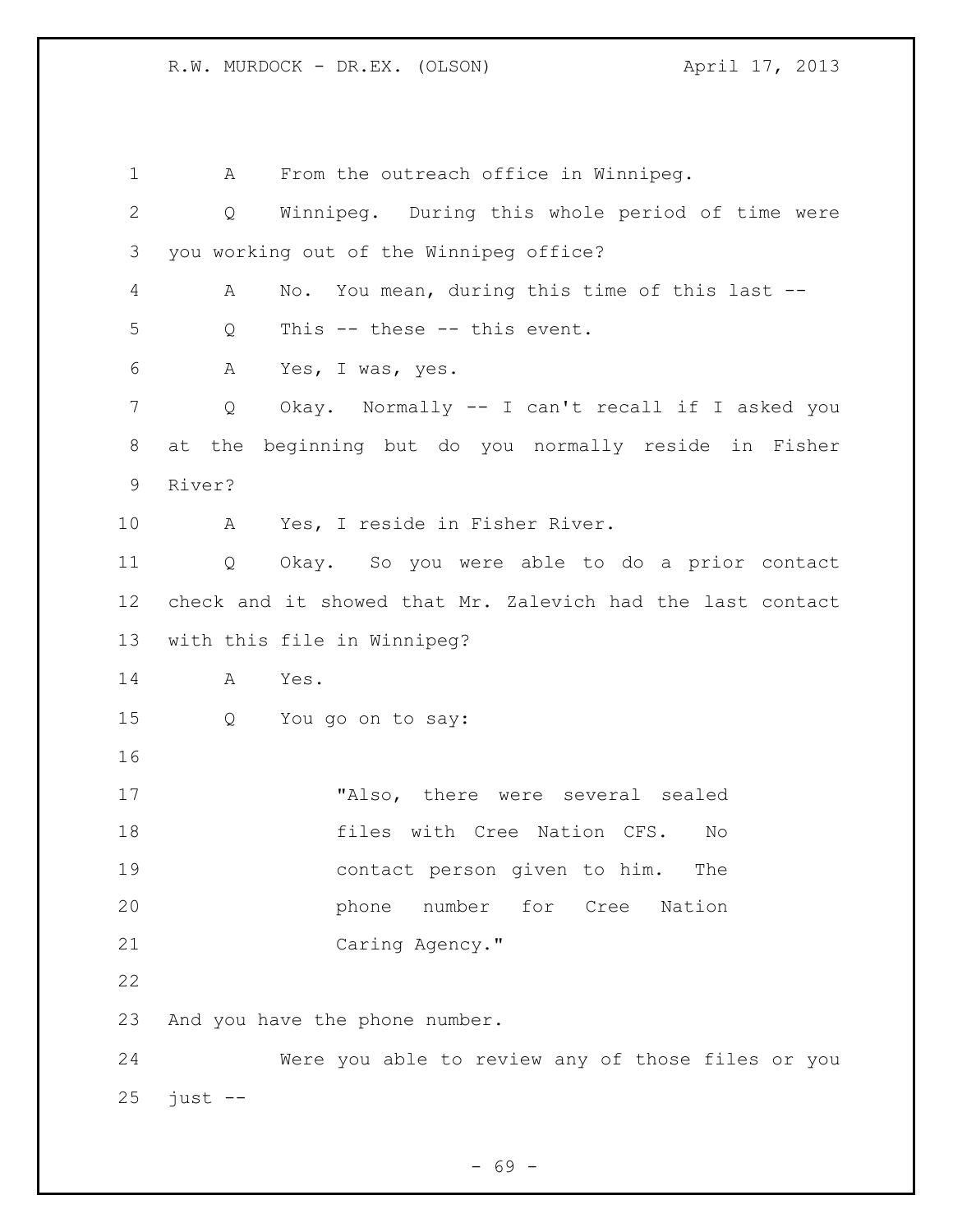A No. Q -- see that they existed? Okay. When you did the prior contact check, do you recall who you searched? A I, I would have searched a case reference. Q What was the case reference? A Samantha. 8 Q Samantha Kematch? A Yeah. Q It says -- you go on to say: 12 TACCording to Constable Baker, DOE #3 did make several calls to the agency to follow up with this alleged abuse. I could not acknowledge the statement for I am not aware of this file. I did ask if the RCMP Detachment made a direct referral to the agency. The supervisor's name was given to him, Madeline Bird. End of my contact with Cst. Baker of RCMP Serious Crimes Unit." So, at this point, Constable Baker is, is telling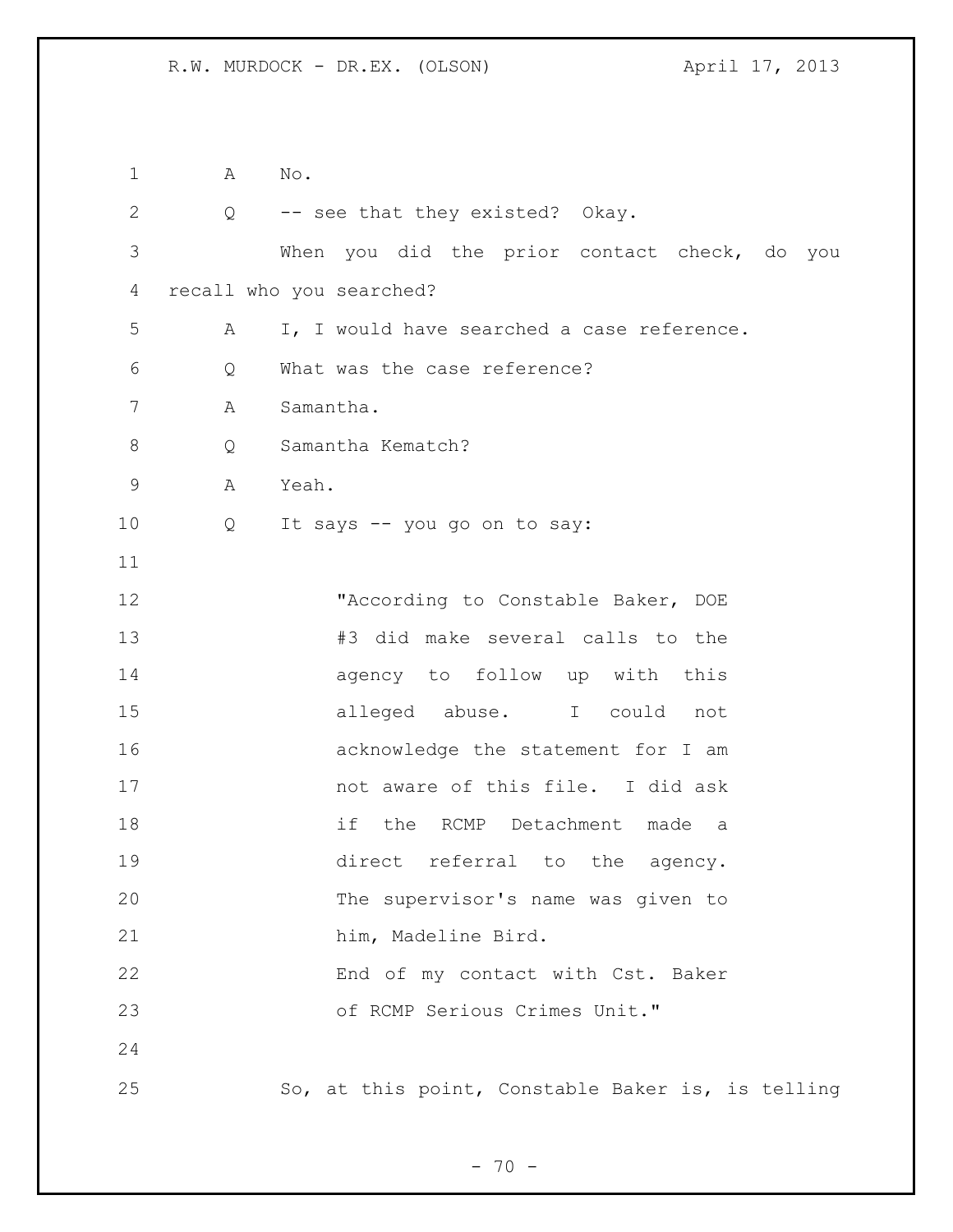you that DOE #3, as reported to the RCMP, that she made several calls to the agency to follow up with the alleged abuse. What did you understand that to mean? A That she called an agency. Q Did he -- was he saying -- was your understanding of what he was saying was that DOE #3 was saying that she had called ICFS to follow up on the abuse? A I'm not too sure but I'm -- I guess my understanding was that she, she called an agency and I couldn't confirm that. Q Okay. Had you, at this point, gone through ICFS' files to see what contact they -- A No, I didn't. 14 Q -- your agency had? A No. Q You hadn't at that point? A No. Q And had you alerted anyone else in the agency about this -- A No. Q -- this happening? No? Okay. And I -- the interesting thing is the addendum on your, your initial note we looked at this morning, was made, it appears to be on March 8th, 2006. Do you want to go back to 34633? Is that right, is that March 8th, 2006?

 $- 71 -$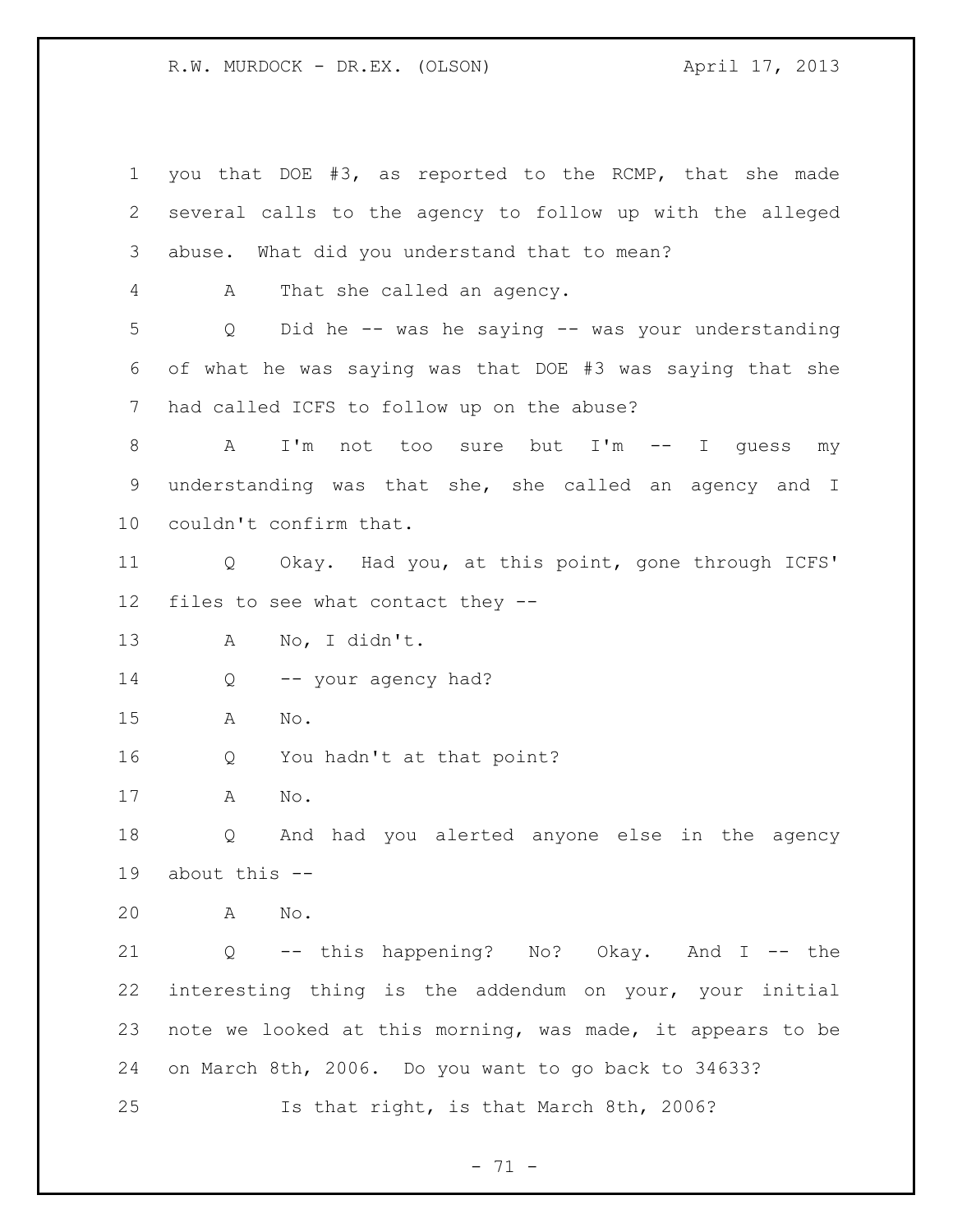A Looks like it.

| $\overline{2}$ | So you're putting, after, after you speak with<br>Q         |
|----------------|-------------------------------------------------------------|
| 3              | the constable and, and he talks about DOE #3 telling him    |
| 4              | that she's made several calls to follow up about this       |
| 5              | alleged abuse you go back and write on your initial note    |
| 6              | that she told you something similar. Is that right?         |
| $7\phantom{.}$ | No. This is -- again, like I said before, it<br>$\mathbb A$ |
| 8              | was, it was just something that kept on coming back in my   |
| $\mathsf 9$    | mind and, and I'm quite sure she said that in my call with  |
| 10             | her.                                                        |
| 11             | Q Let's go to your next note which is at page               |
| 12             | 34640. Your signature is at the bottom there, this, this    |
| 13             | note is dated March 10, 2006. It says: "Approx. 1:20 p.m.   |
| 14             | Office visit by Serious (crimes) Crime Unit, Cst. Janet     |
| 15             | Cole." Was this a scheduled visit?                          |
| 16             | No, it wasn't.<br>A                                         |
| 17             | Okay. Did you know that it was going to happen?<br>Q        |
| 18             | No.<br>A                                                    |
| 19             | Okay. So nobody in the agency, as far as you<br>Q           |
| 20             | know, was aware of it?                                      |
| 21             | No.<br>Α                                                    |
| 22             | Okay. By this time had you alerted others in the<br>Q       |
| 23             | agency about this issue?                                    |
| 24             | $\mathop{\rm No}\nolimits$ .<br>Α                           |
| 25             | Had you done a file review to see if the agency<br>Q        |
|                |                                                             |

- 72 -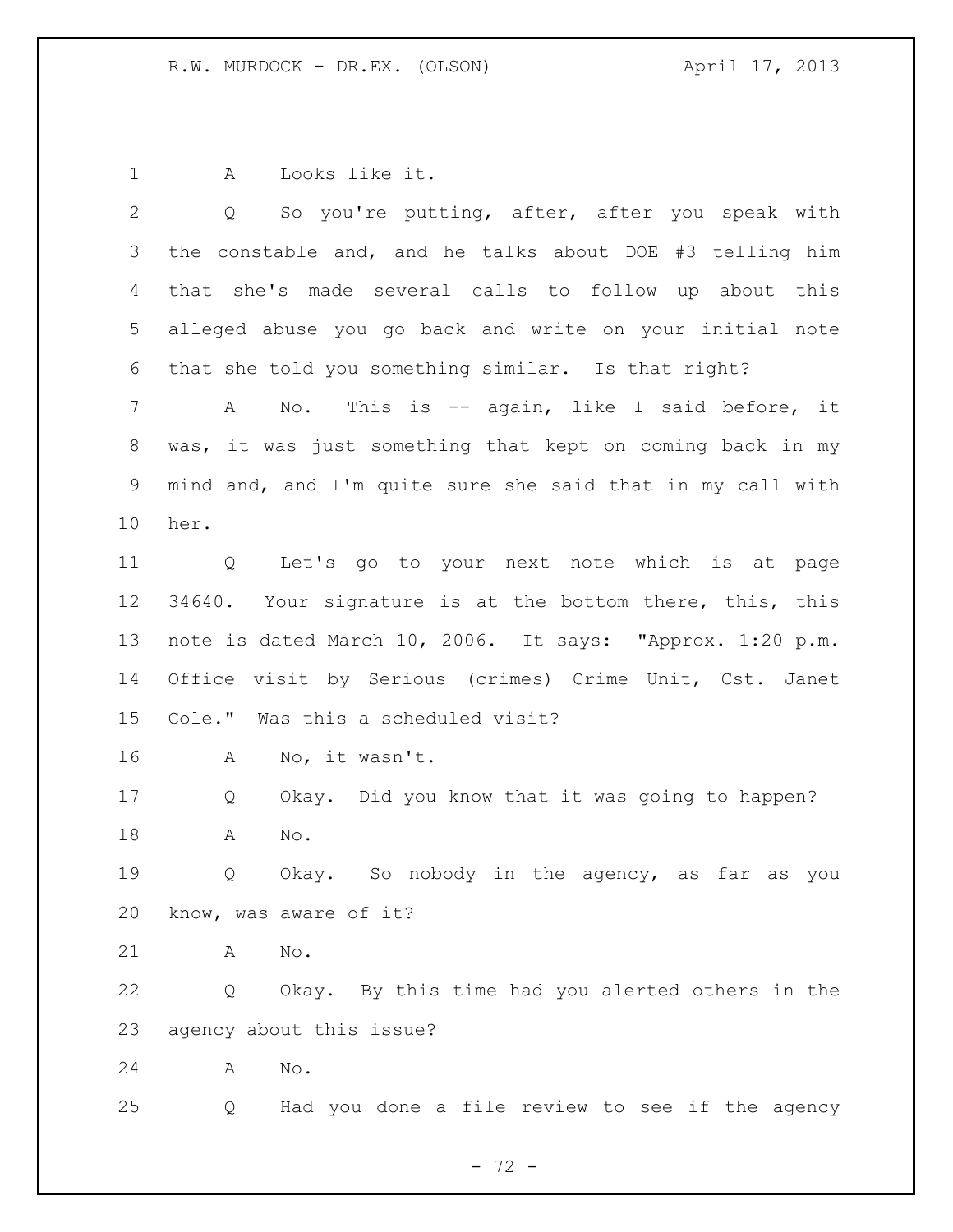had any contact with this family? A No. Q Okay. Was there a reason why you hadn't done that at this point? A No, I don't have a reason. Q Okay. Wouldn't you -- it just strikes me as a bit odd that you wouldn't want to know, based on what DOE #3 is saying, whether there had been contact by the agency. Is there -- was there any, any explanation for that that you have? 11 A No, I don't have an explanation on that. Q Okay. So the constable has an office visit. It says: 15 "No introductions by the Cst. 16 She re-affirmed my involvement. 17 She asked if I received any 18 further phone calls from anyone." You say: "No, I did not receive any phone calls. She questions the agency's involvement with the either McKay, or Kematch.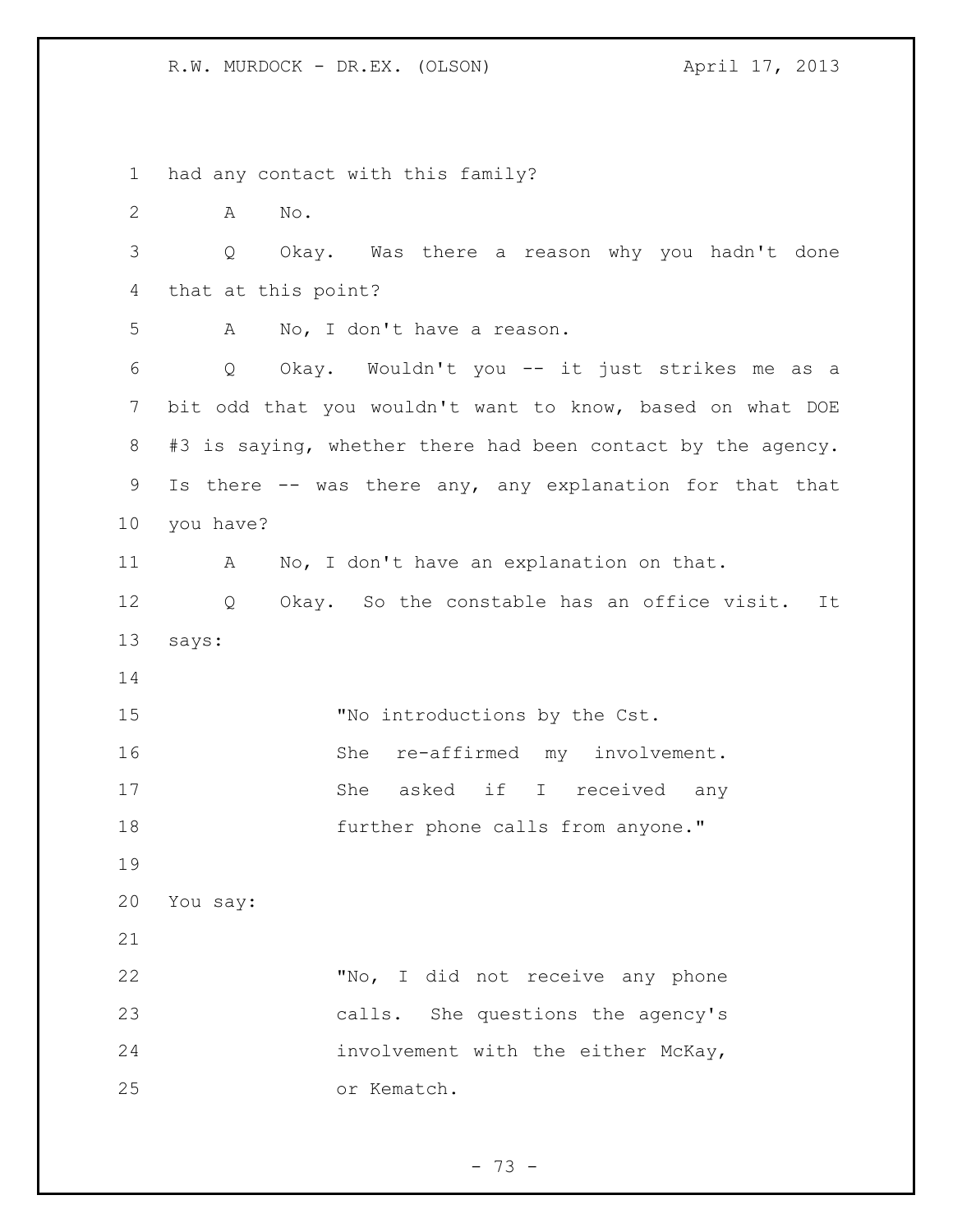| 1            |                 | Brief service  worker assisted               |
|--------------|-----------------|----------------------------------------------|
| $\mathbf{2}$ |                 | Pequis CFS, the RCMP<br>in<br>the            |
| 3            |                 | removal of two boys from<br>a a              |
| 4            |                 | residence which is located on the            |
| 5            |                 | Fisher River Cree Nation. Do you             |
| 6            |                 | think it is possible that contact            |
| 7            |                 | notes were miss placed; if the               |
| $8\,$        |                 | agency had any contact with these            |
| $\mathsf 9$  |                 | people, or other people?                     |
| 10           |                 |                                              |
| 11           |                 | Is that Constable Cole asking that question? |
| 12           | A               | Well, it had been, it had been misplaced.    |
| 13           | Q               | Notes being misplaced.                       |
| 14           | Α               | Yeah, that was (inaudible).                  |
| 15           | Q               | Okay. And so,                                |
| 16           |                 |                                              |
| 17           |                 | "All contacts with clients are to            |
| 18           |                 | be documented and placed on file             |
| 19           |                 | protocol.<br>as<br>per<br>agency             |
| 20           |                 | Conclusion. I was asked to notify            |
| 21           |                 | the RCMP if I receive any phone              |
| 22           |                 | call."                                       |
| 23           |                 |                                              |
| 24           |                 | Do you recall how long this visit was with   |
| 25           | Constable Cole? |                                              |

- 74 -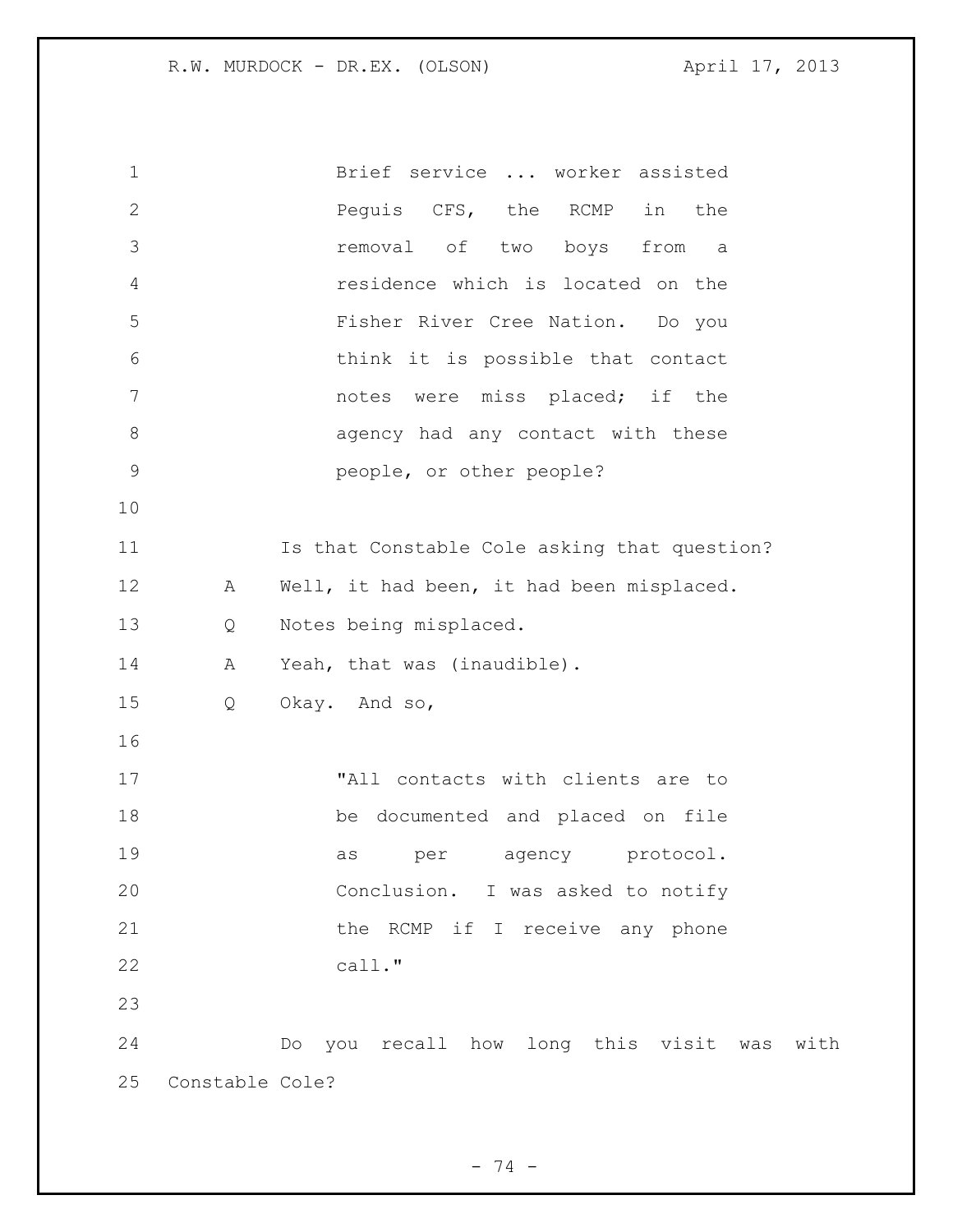1 A Maybe half an hour. Q Do you recall what it is she did? Did she go through files or did she ... A She just questioned me on my involvement and my statement. Q Okay. Did she question any of the staff? A I don't know. Q Why was she asking about contact notes or do you know? A I don't know. Q You don't know what the issue was? Okay, if we could just go back for a minute to 34637. 14 THE COMMISSIONER: Well, just before we do, put, put 640 up there again, please. I didn't understand, witness, this, in the, "Brief service ... worker assisted **Pequis CFS, the RCMP** in the **removal** of two boys from a residence which is located on the 22 Fisher River Cree Nation." What's that telling us? 25 THE WITNESS: That --

 $- 75 -$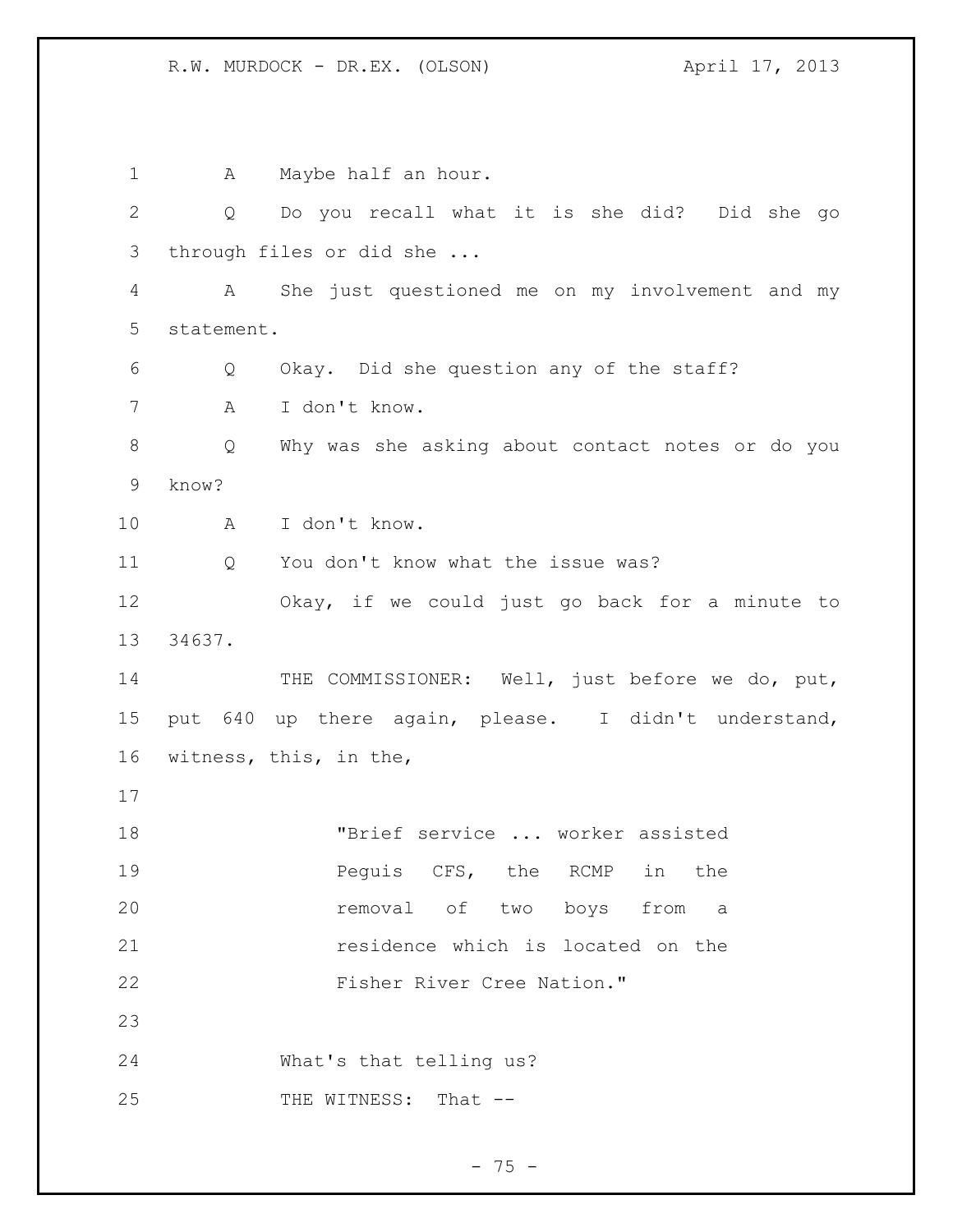1 THE COMMISSIONER: What does -- THE WITNESS: Fisher River assisted in remove -- THE COMMISSIONER: What does brief service mean? THE WITNESS: Something -- a service that could be done within maybe a day or so. THE COMMISSIONER: And where did this information come from? MR. OLSON: Mr. Commissioner, I think I may be able to clarify that with the two pages that I skipped over before. 12 THE COMMISSIONER: Oh, all right. 13 MR. OLSON: I'll take you there now. 14 THE COMMISSIONER: All right. MR. OLSON: If I may. 34637. BY MR. OLSON: Q So this, this, this is going back to the March 7, 2006 timeframe, 9:00 a.m. -- 9:40 a.m., phone call to RCMP, Sergeant Bert Clarke. He transfers your call to Sergeant Baker in this call. You introduce yourself. "Reason for calling - trying to 25 validate the alleged abuse,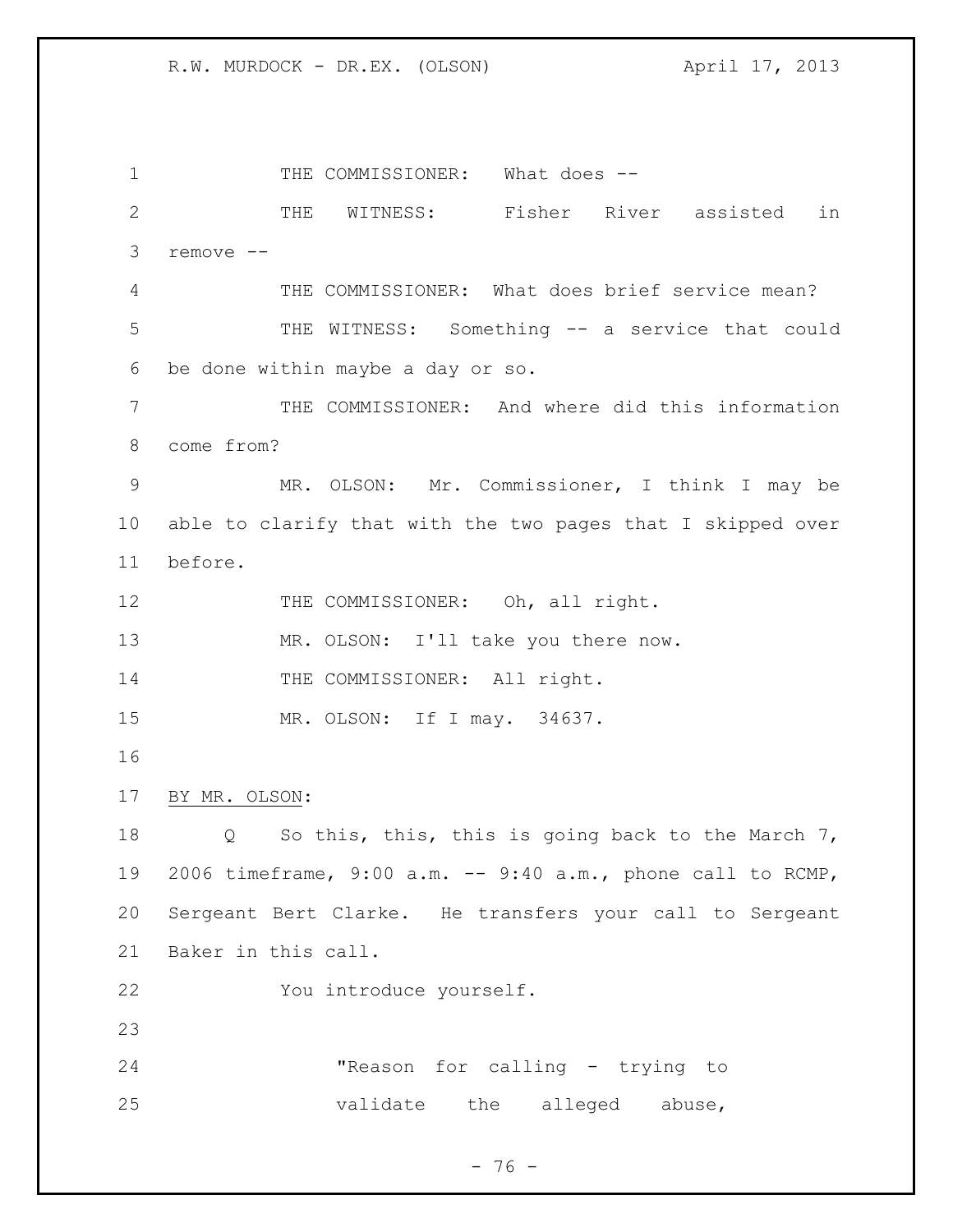| $\mathbf 1$    |                  | possible death of a female child.             |
|----------------|------------------|-----------------------------------------------|
| $\mathbf{2}$   |                  | They are currently interviewing               |
| 3              |                  | the two boys. The parents are                 |
| $\overline{4}$ |                  | from Norway House. I am unsure of             |
| 5              |                  | their Band.                                   |
| 6              |                  | However, if the abuse<br>is                   |
| $\overline{7}$ |                  | validated, then the agency                    |
| $\,8\,$        |                  | responsible should be informed to             |
| $\mathcal{G}$  |                  | follow up with the family.                    |
| 10             |                  | Either parent/s are not<br>Band               |
| 11             |                  | members of Fisher River Cree                  |
| 12             |                  | nation.                                       |
| 13             |                  | Constable Baker would call the                |
| 14             |                  | agency in about forty-five minutes            |
| 15             |                  | or so.                                        |
| 16             |                  | End of contact."                              |
| 17             |                  |                                               |
| 18             |                  | So this -- that's the discussion you had with |
| 19             | Constable Baker? |                                               |
| 20             | A                | Yes.                                          |
| 21             | Q                | Okay. Please scroll the page up.              |
| 22             |                  | I think the other way. Up further.            |
| 23             |                  | THE CLERK: From the bottom?                   |
| 24             |                  | MR. OLSON: Yeah, towards the bottom of the    |
| 25             | page.            |                                               |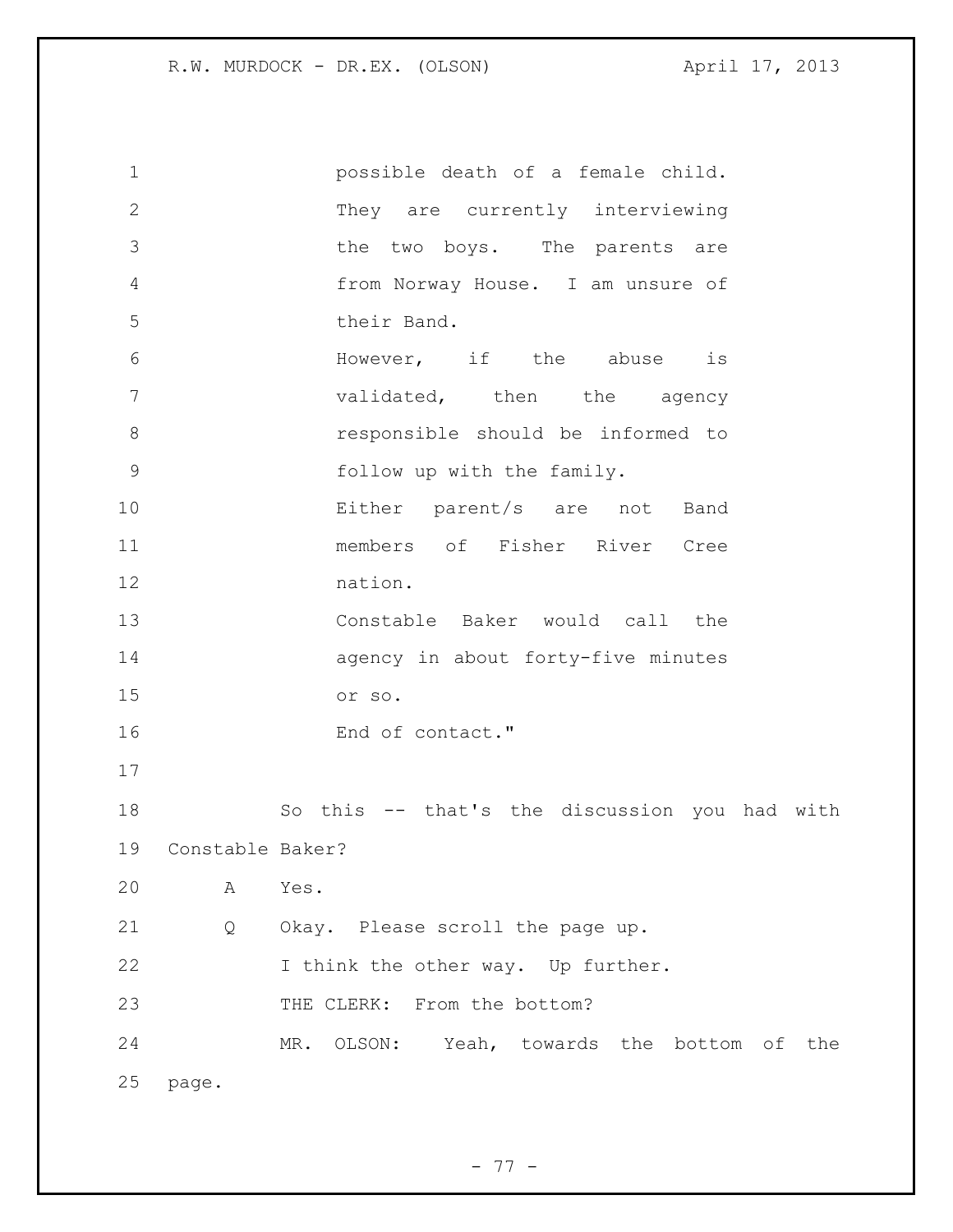BY MR. OLSON:

 Q "Phone call 9:56 a.m., March 7, 2006, Tuesday. Contacted Fisher River Cree Nation ... Shirley Cochrane band clerk." Now, that's the other Shirley Cochrane, not the Shirley Cochrane we're going to hear from tomorrow. A Yes, that is correct. Q "Wesley McKay, DOB: Jan. 1, 1980." What's that referring to? A You mean the name? 14 Q No, this, this phone call here. A I was trying to verify if he was a band member of Fisher Cree Nation. Q Okay, so you're, you're doing a big of digging, yourself, to find out who Wesley McKay was? A That's correct. Q Shirley, the band clerk, the person that would know, is telling you he is not a registered member of the Fisher River but she'll do a further search and call you back? That's what she's saying to you here? A Yes. Q Okay. And so if we go to the next page, which is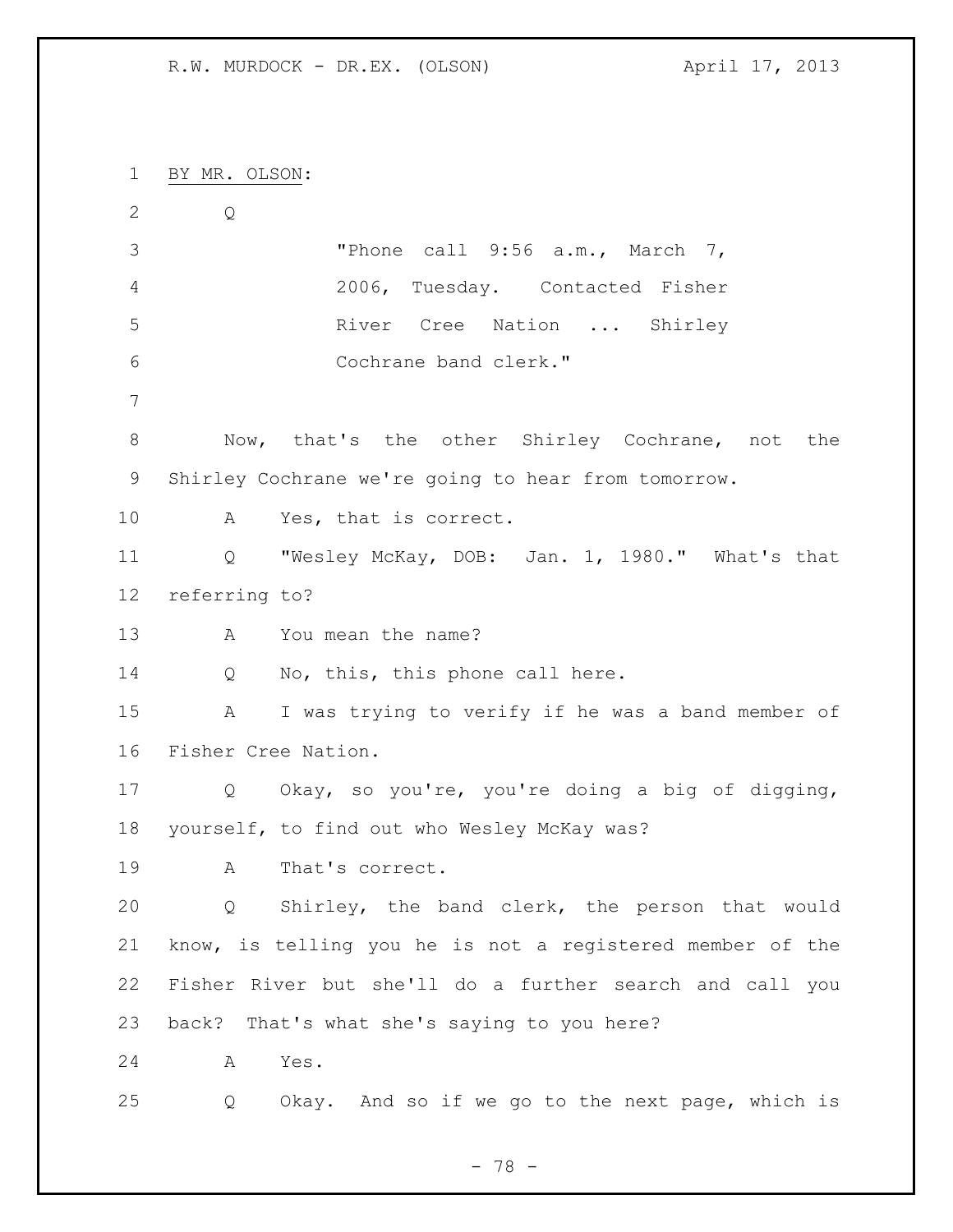34638. Again, this is March 7, 2006, 1:02 p.m., and here this is the, the important note that I missed before, this is your phone call to Constable Baker, at 1:02 p.m. He's with the serious crimes unit. It says: "I left a message on his voice mail that ICFS did not have an open file. The information which is being **given** to him is the data base CFSIS. WPG CFS did have prior contact 13 with this family. 14 Cst. Baker can call me at 927 ..." Et cetera. If we scroll towards the bottom of the page, it says: "1:06 p.m. Phone call from Cst. Baker ... Cst. Baker asked for more information such as DOB, name of child. Any previous contact with agencies. I would call him later hopefully with the information."

- 79 -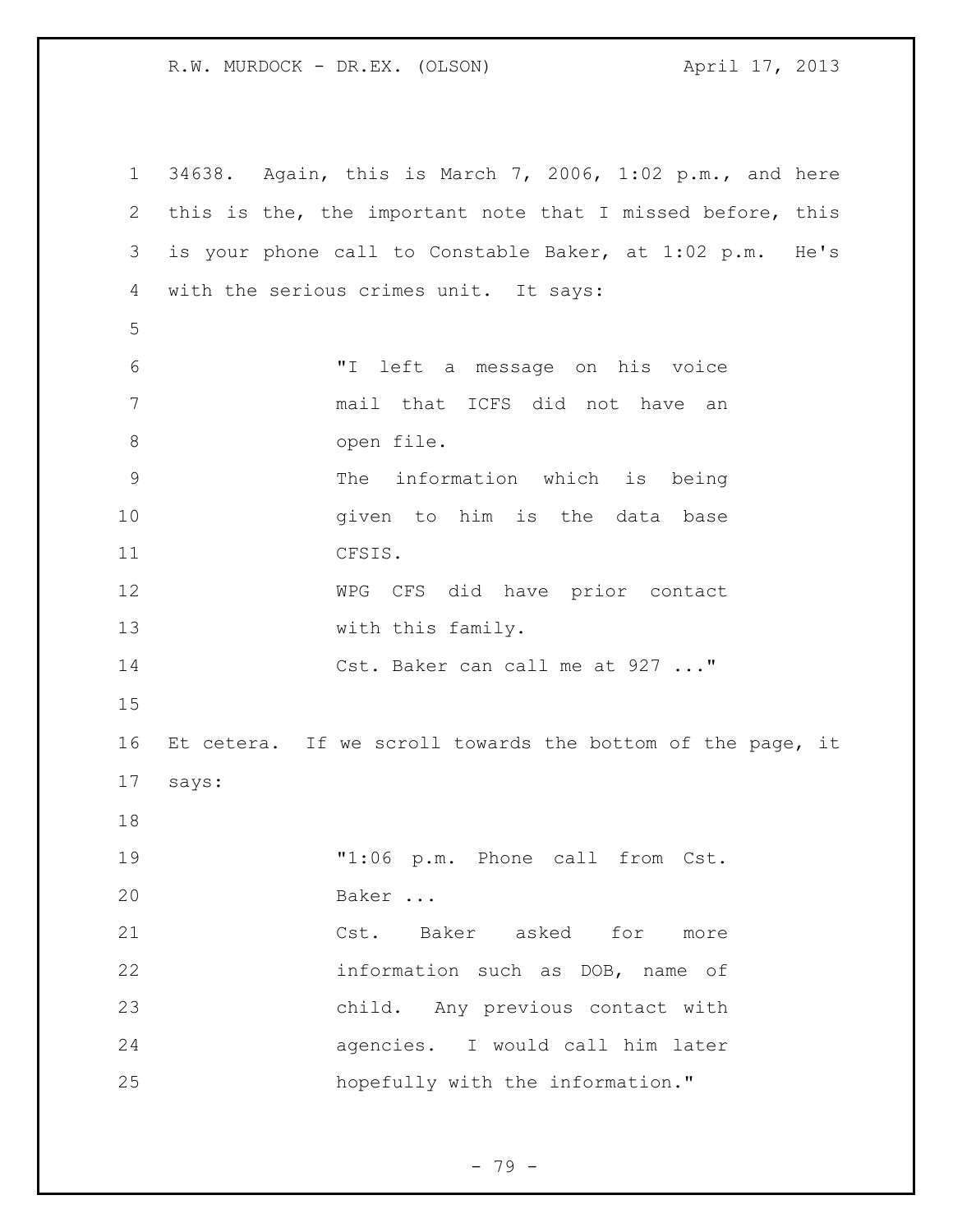Then it says you left some -- a message with some more information, he returned your call. Now, my understanding is you did do some searches at that time. A Yes, I did. Q Okay. And you became aware of the contact with the family, the July 12th contact with the family? A Yes, I did. Q Can we scroll to the next page, please, three, nine? I think we already reviewed that one. And so the Commissioner was asking you before what that -- 13 THE COMMISSIONER: On 34640. BY MR. OLSON: Q What the reference to "Brief service ... worker assisted Peguis CFS" referred to. Do you see that on the page? A Yes, I do. Q And so what, what does that refer to? A Means I checked to see if (inaudible) had any involvement with that particular family. Q Okay. 24 A And this is what I came up with, a brief service when they assisted Peguis to remove the boys from the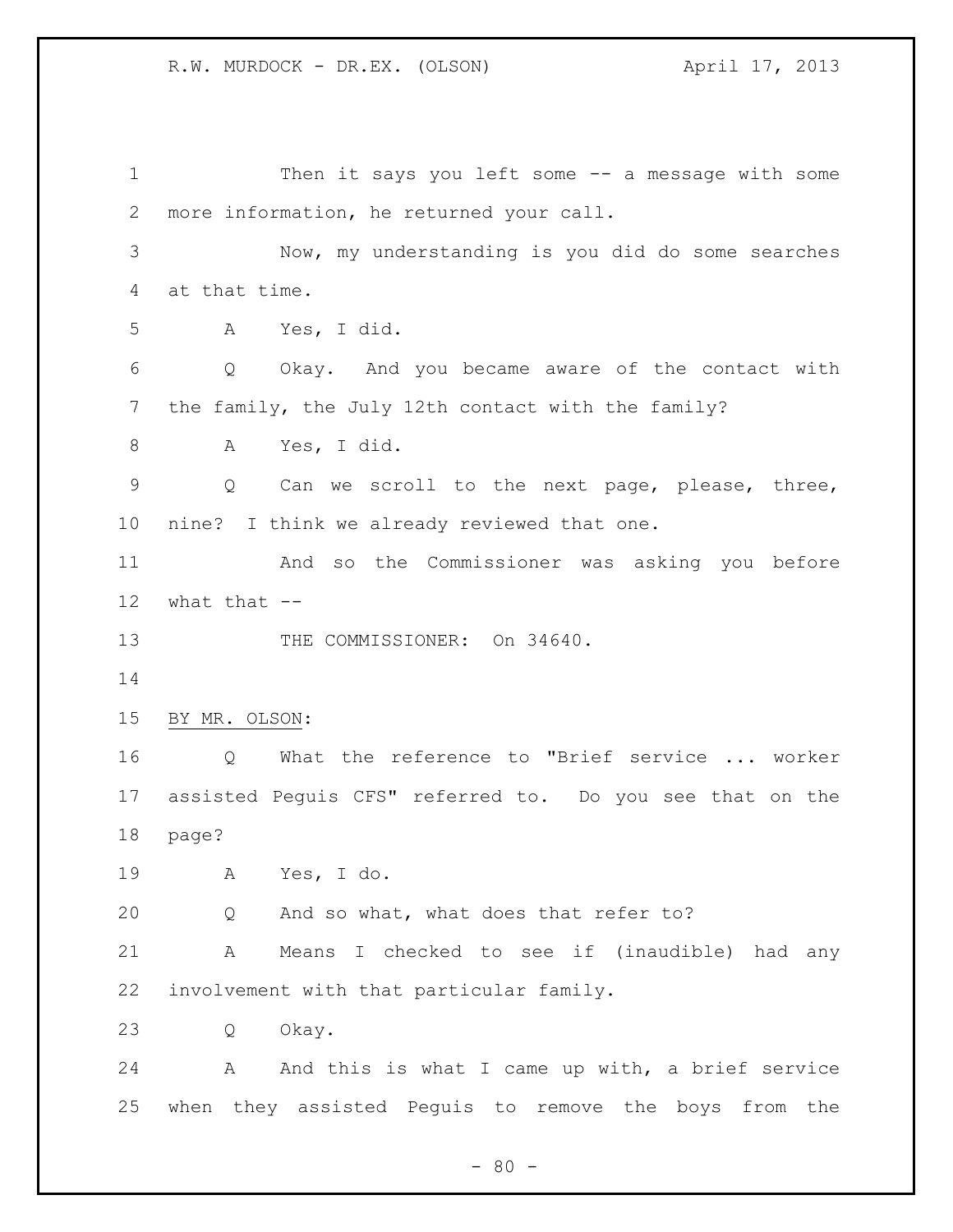residence and helped them get back to the City of Winnipeg. Q Okay. And just to put this in context, that was -- we heard from Madeline Bird and Violet Sinclair yesterday -- A Right. Q -- about that, that situation in July of bringing DOEs 1 and 2 back to Winnipeg, that's what that's referring to? A Yes, it is. Q Okay. Thank you. Finally, I want to take you to page 34605. This is a document I understand you prepared on May 24, 2006. Your signature is -- appears at the bottom of the page. Do you recall preparing this document? A Yes, I do. Q Do you recall why you prepared it? A I was instructed to review the file. Q Okay. And who gave you those instructions? 18 A The executive director. Q Okay. And so this is called an overview of the brief services file, Wesley McKay, DOE #3, as reviewed on May 24, 2006. And this essentially goes through the, the contact that you were aware of that ICFS had with this family. Is that, is that right? A Yes, yes. Q At the bottom, in bold, you write:

 $- 81 -$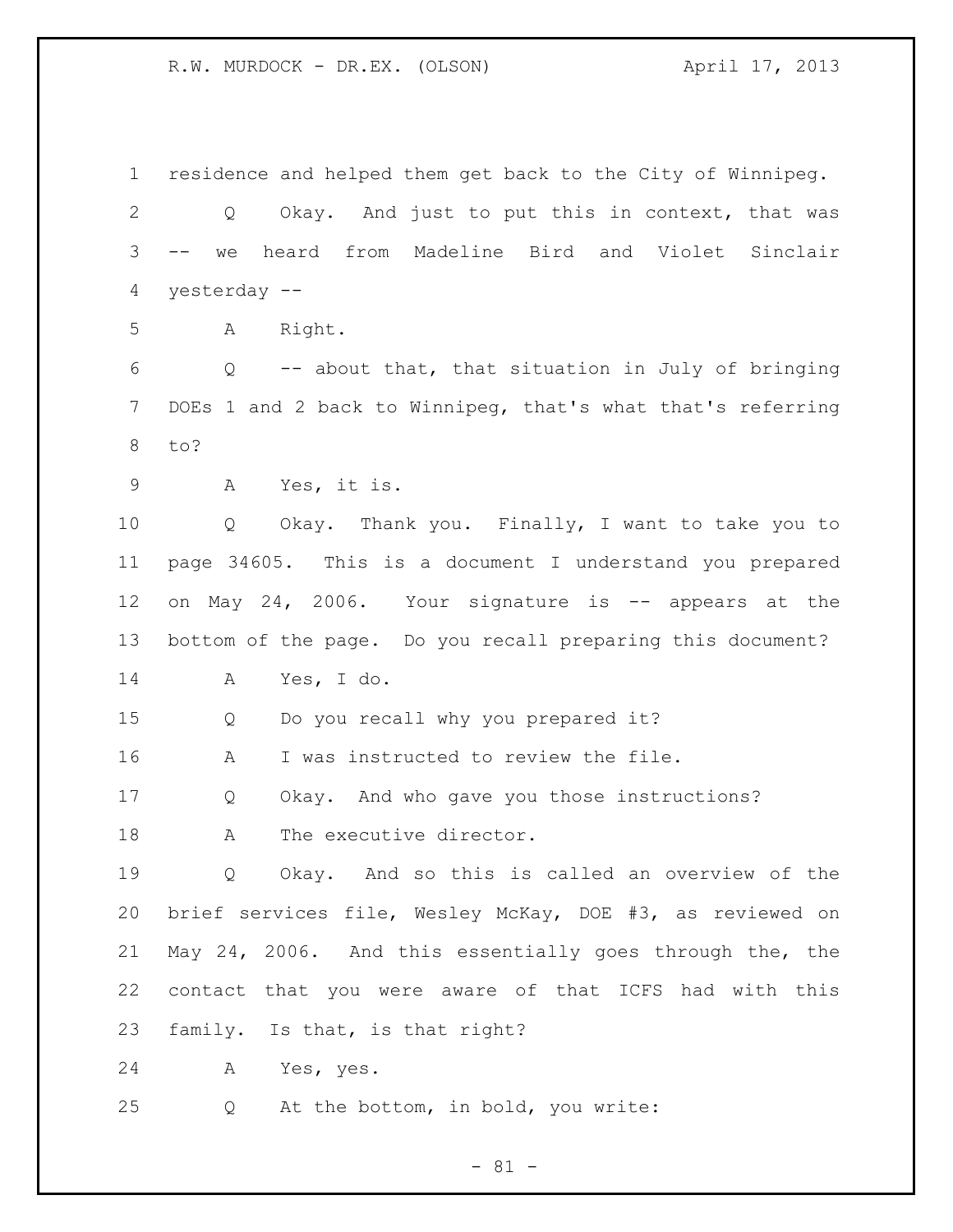"I did not find, nor locate any other written contacts, or referrals from DOE #3 until she made the report on an abused child to Randolph Murdock, Winnipeg Outreach on March 6th, 2006." First of all, why did you bold that particular paragraph? A Just to -- I tend to highlight stuff that I want to -- I need to remember. Q Okay. What did you do in terms of searching for any other contact? If anything? A I just reviewed the file that, that brief service file. Q The brief service file? A Yeah. Q Did you speak with any of the workers involved? A No, I did not. Q Okay. Did you speak to the receptionist who may have taken calls? A No, I didn't. Q Did you speak with anyone at all? A No. Q Just -- so it's just the file reviews?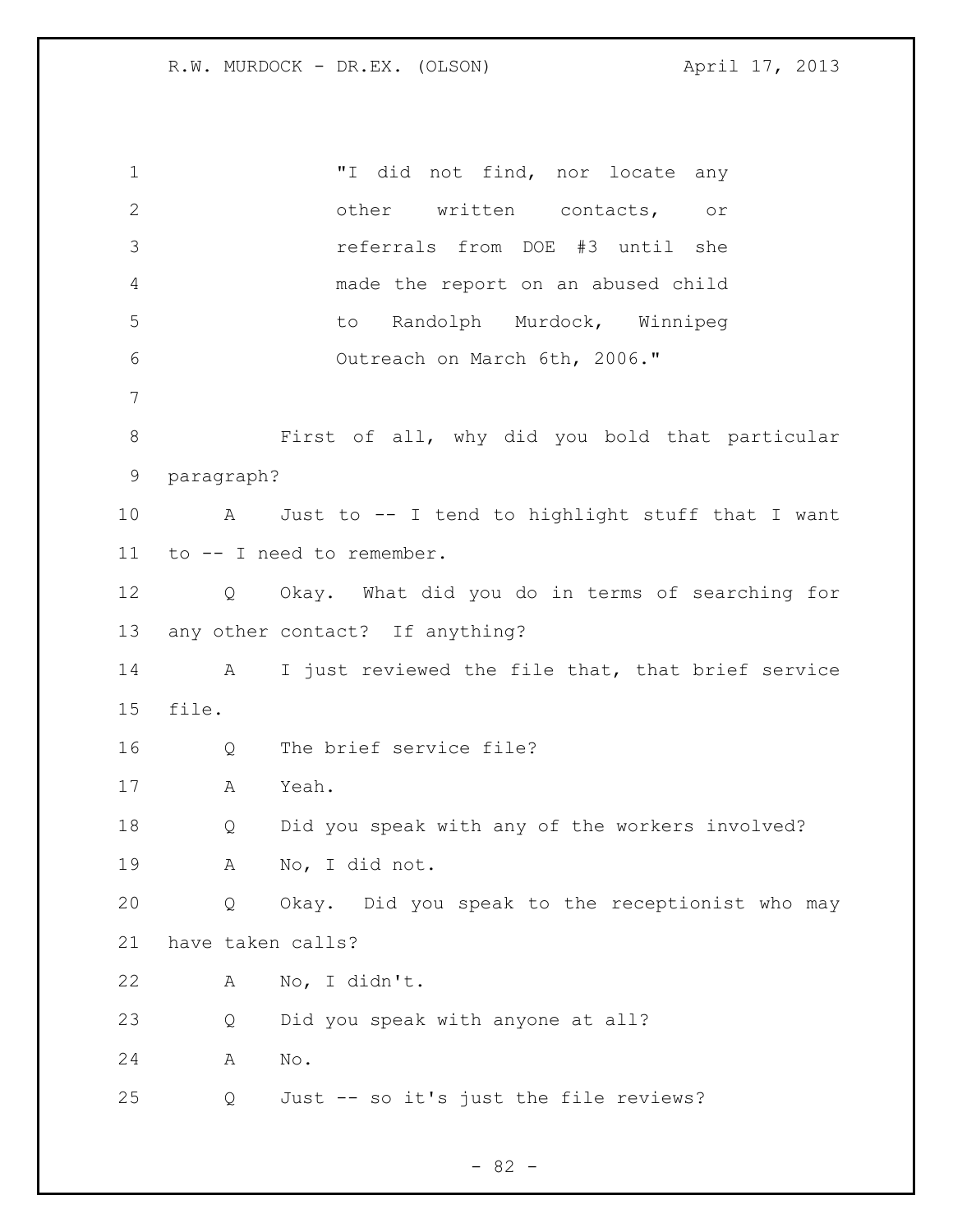R.W. MURDOCK - DR.EX. (OLSON) April 17, 2013 R.W. MURDOCK - CR-EX. (GINDIN)

 A Yes. MR. OLSON: Thank you, those are my questions. THE COMMISSIONER: All right. I assume there will be some questions from the counsel. All right, we'll take our 15 minute mid-morning break now. (BRIEF RECESS) 9 THE COMMISSIONER: Mr. Gindin, please. 10 MR. GINDIN: Thank you. CROSS-EXAMINATION BY MR. GINDIN: Q Mr. Murdock, my name is Jeff Gindin, I represent Kim Edwards and Steve Sinclair. A Morning. Q Now, I understand that you told us that you were a program coordinator in 2005; right? 18 A That's correct. Q And that would be in Fisher River? A That would be Fisher River. Q Now, I was a little unclear as to exactly what that meant and what you actually did so just bear with me. You talked about the fact that you were concerned with whether the people working for you were complying with standards. Is that a fair description of what you were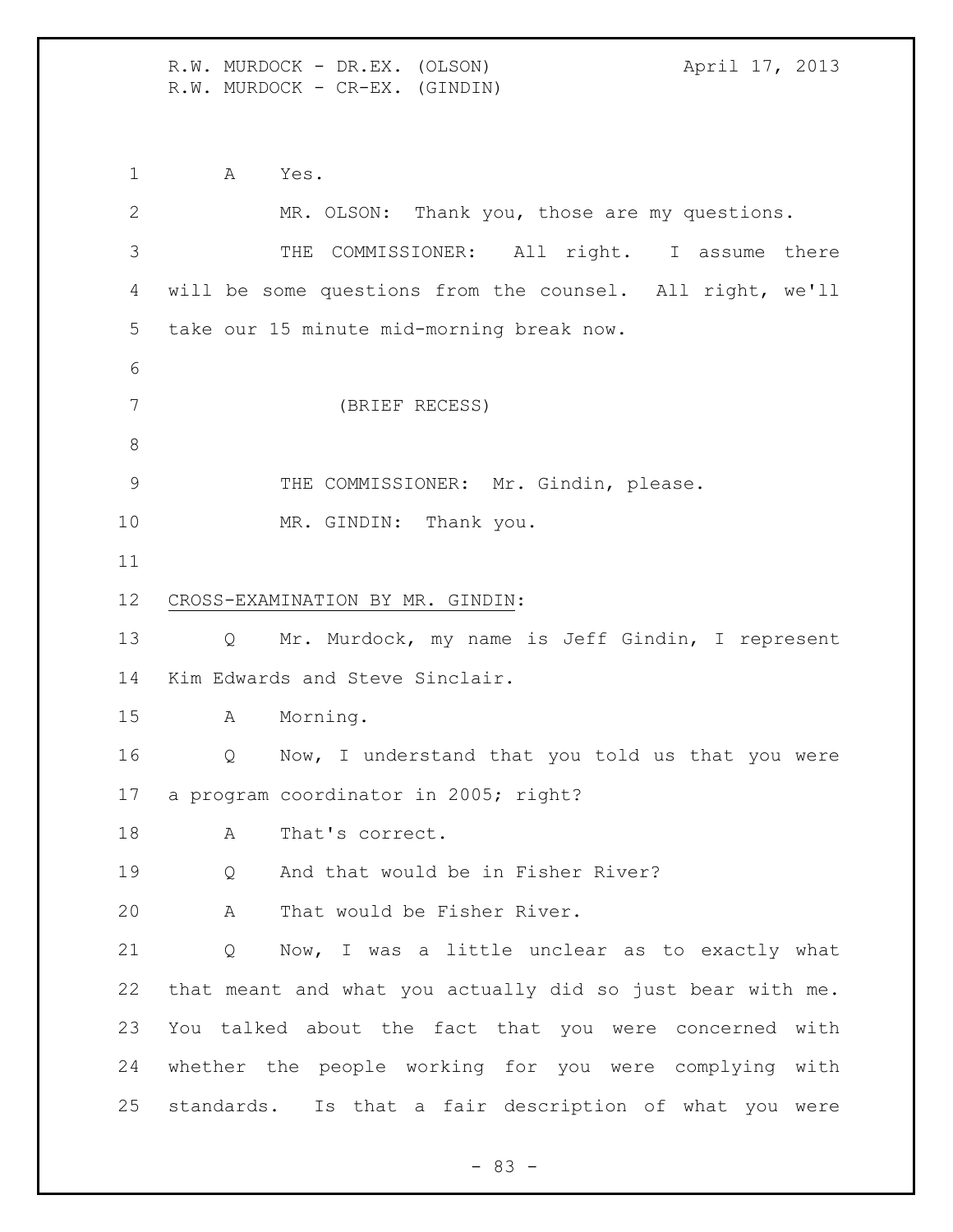doing?

2 A Could you repeat that?

 Q You were trying to ensure that the social workers that were working up in Fisher River and these other offices that you've mentioned, were complying with the proper standards and policies?

A That's correct.

 Q And how did you make sure that they were, what did you do to make sure that they were?

 A In regards to service to families there was a checklist that, that I had -- that I did in regards to what should be on the file. And also I checked the standards to make sure that they were doing the proper intakes and that they were in compliance with all the necessary data that had to be input into the IM. And also in regards to the assessment, to make sure that they were documenting assessments in the proper fashion and service provision to make sure that they had the proper documentation.

 Q Are you, are you referring to some notes there? A Just so I'm accurate in my head, I put -- have it in my head and I, I just put it on a piece of paper so that we all have a -- it's just something I wanted to keep track of myself.

 Q So you have a couple of notes written down on a piece of paper?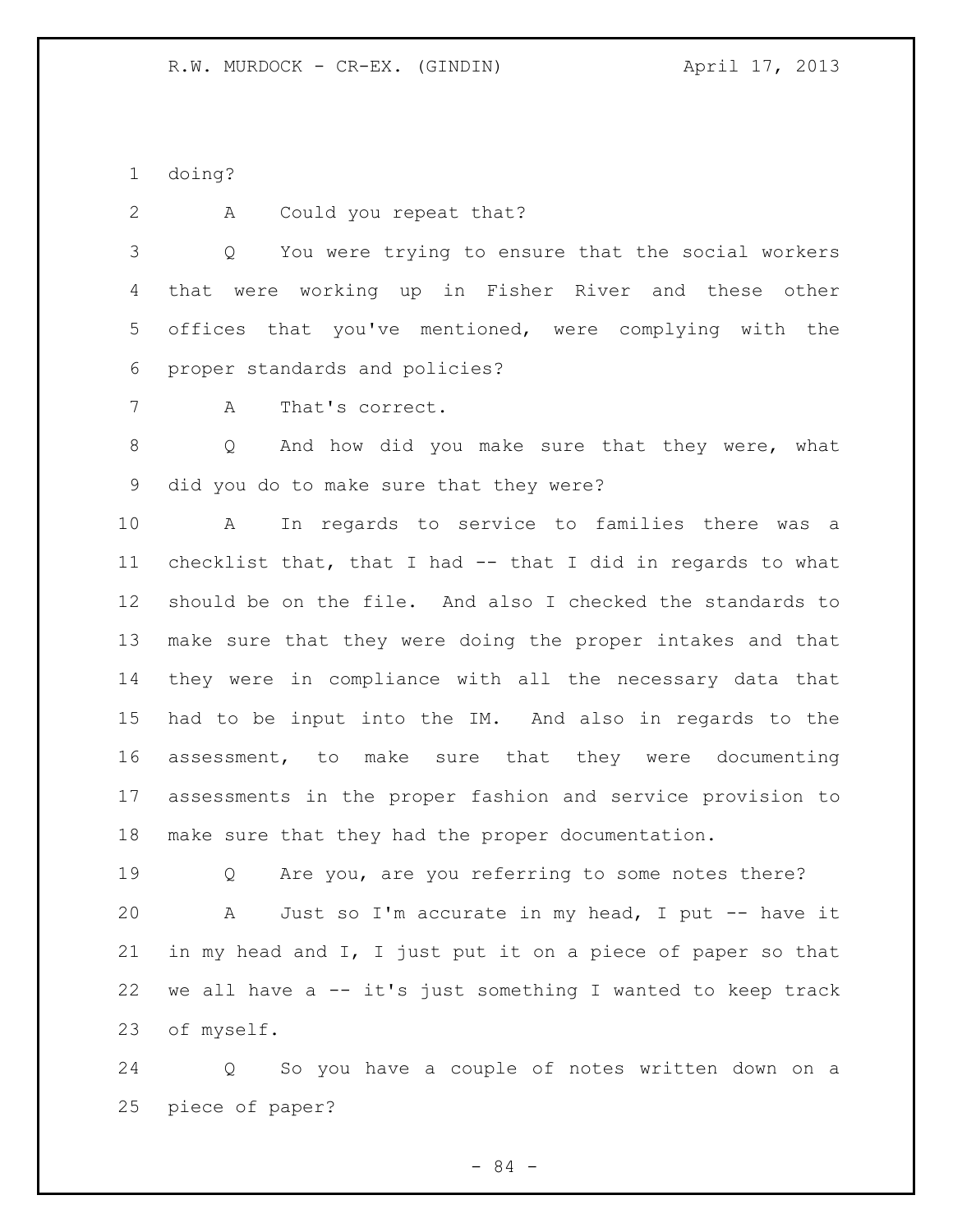A It's just something I just, just awhile ago in regards to -- it's in regards to planning, just to make sure that they have a proper plan in place. Q Okay. So, first of all, I take it you made yourself familiar with the standards yourself. A Yes, I did. Q Right? And you had some documentation, like a checklist of things that you wanted to make sure were being done; is that right? 10 A That's correct, yes. Q Okay. And where did you get that checklist from? A It was always in -- it was all on file and I just, I just continued to use what the agency had. Q And is that the same type of document that you had been using for many years? A Yes. Q And is that something that was given to you by the agency, or by counsel, or where did that come? 19 A From the agency. Q Okay. So you, you made yourself familiar with standards and policies and that kind of thing and then your job was to make sure that the people working up there were following these procedures and, and policies; correct? A Yeah, that's correct. Q And how did you -- what did you do to make sure

 $- 85 -$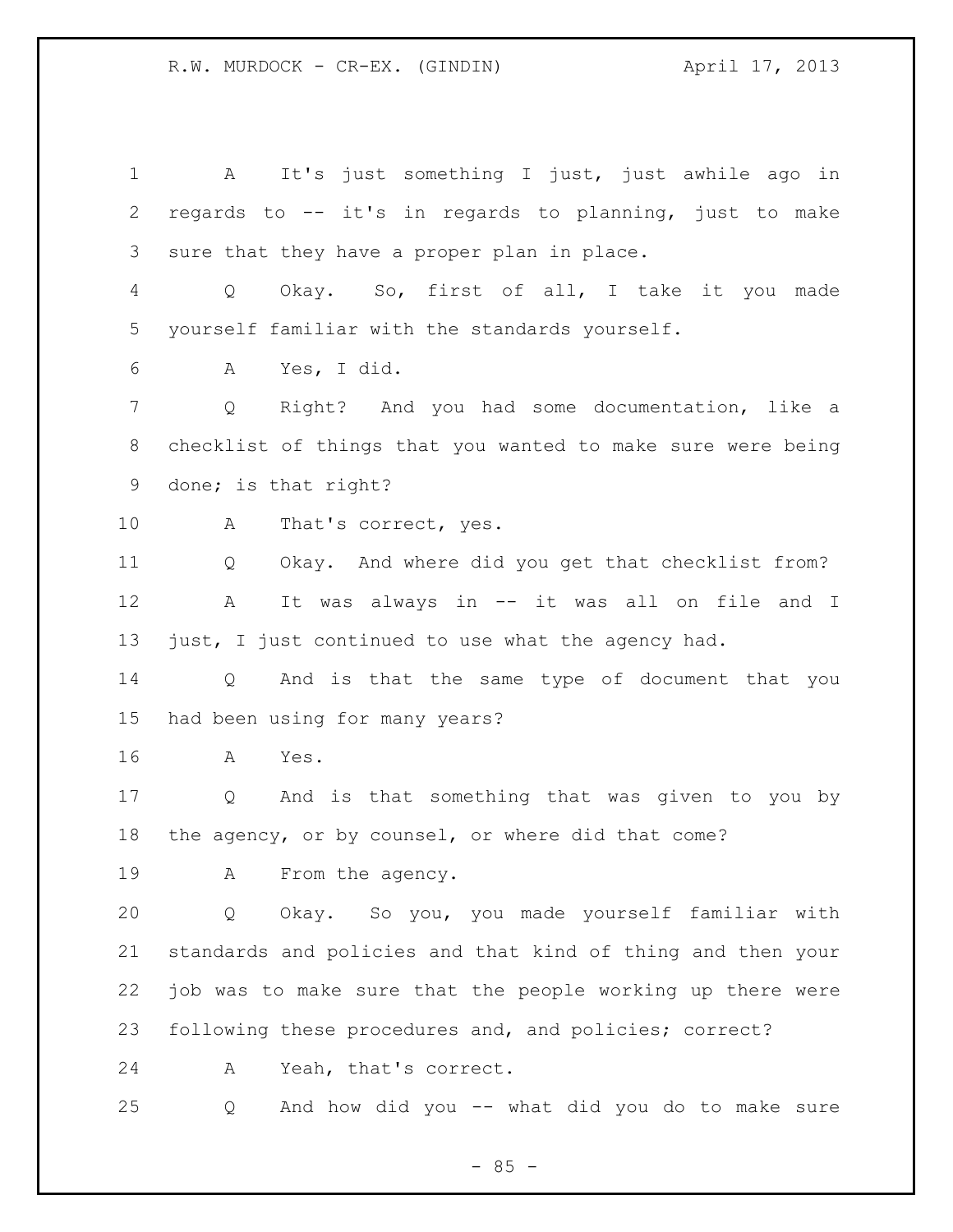that they were? Did you meet with them individually? A I would actually view the files and I would always write, write up my report and I would give my superior. And I was also -- I would talk to the family service workers as to where they're -- they needed to improve or what they had to have on file. Q And how many, how many workers were you in charge of overseeing, altogether, at that time, in 2005? A That would be around 10, 10, 11. Q And those 10 or 11 were spread out over the four offices you told us about? A Yes. Q I see. And so you would meet with them, individually, at different times? A Yes. Q And you would review some of the files that they had? 18 A That's correct. Q Not all of them but just random, a random selection. A Yes. Q Is that right? A Yes. Q And when you did that, did you make notes of, of those meetings and your observations?

 $-86 -$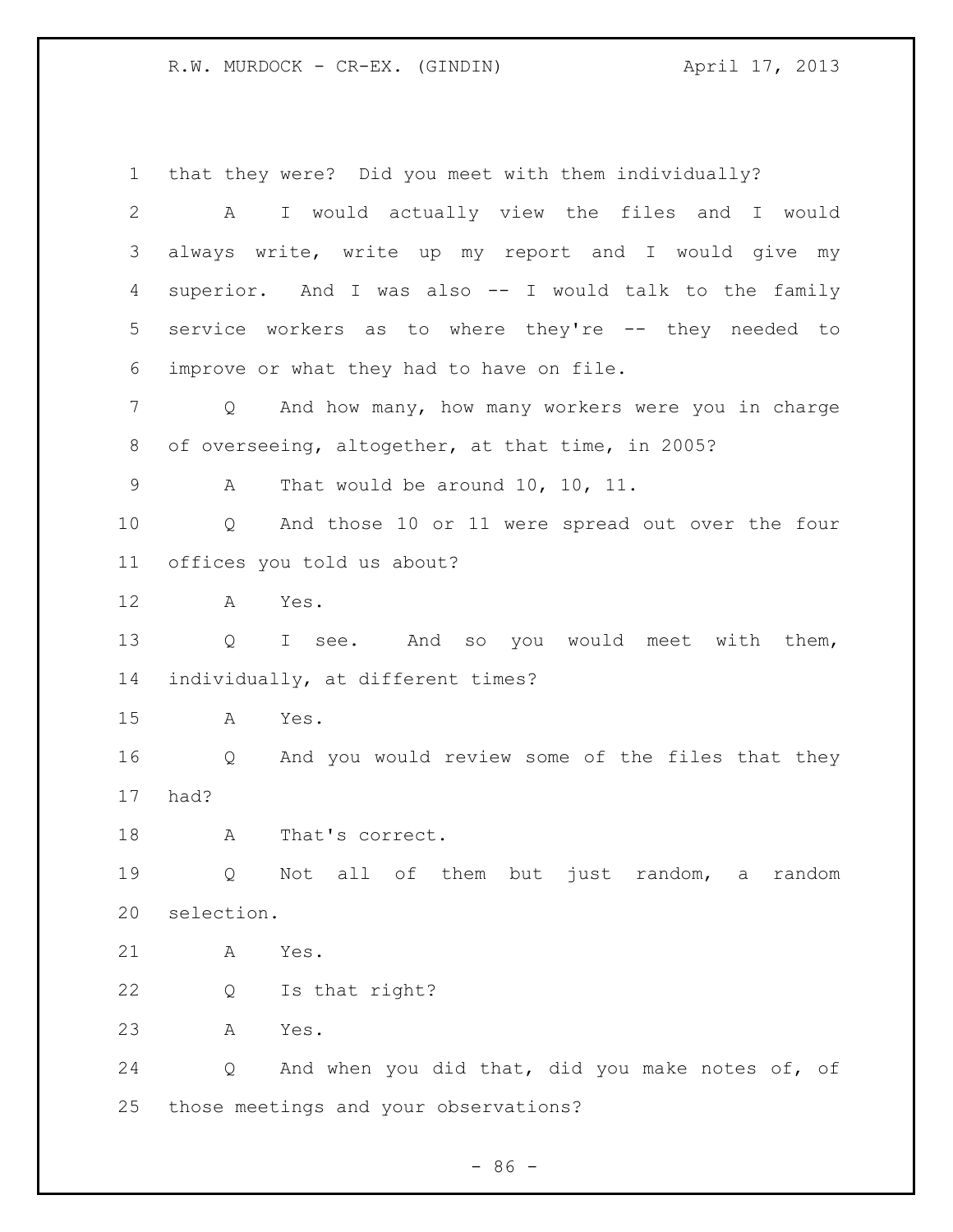| 1            | А                    | I would write up my written report and I would              |
|--------------|----------------------|-------------------------------------------------------------|
| $\mathbf{2}$ |                      | give it to my, my superior.                                 |
| 3            | Q                    | Okay.                                                       |
| 4            | Α                    | My supervisor.                                              |
| 5            | Q                    | So you would make notes of these discussions you            |
| 6            |                      | had and give those notes over to your supervisor?           |
| 7            | A                    | That is correct.                                            |
| 8            | Q                    | Is that right? And, and for how many years were             |
| 9            |                      | you doing that very thing?                                  |
| 10           | Α                    | From 2000, I think 2005.                                    |
| 11           | Q                    | And you're still doing that?                                |
| 12           | Α                    | In some capacity, yes. It's -- I'm still doing              |
| 13           |                      | the same thing, for quality assurance.                      |
| 14           | Q                    | Okay. And if you came across something that                 |
| 15           |                      | wasn't being handled properly or in compliance with some of |
| 16           |                      | these standards, what would you do?                         |
| 17           | A                    | I always give that information to the director.             |
| 18           | Q                    | So you would make a note of that, too.                      |
| 19           | A                    | That's correct.                                             |
| 20           | Q                    | Do you recall whether, in 2005, you came across             |
| 21           |                      | any examples of anyone not complying with the standards?    |
| 22           | $\mathrm{No}$ .<br>Α |                                                             |
| 23           | Q                    | You don't recall you --                                     |
| 24           | A                    | I can't recall at all.                                      |
| 25           | Q                    | That may have been the case but you are not able            |

- 87 -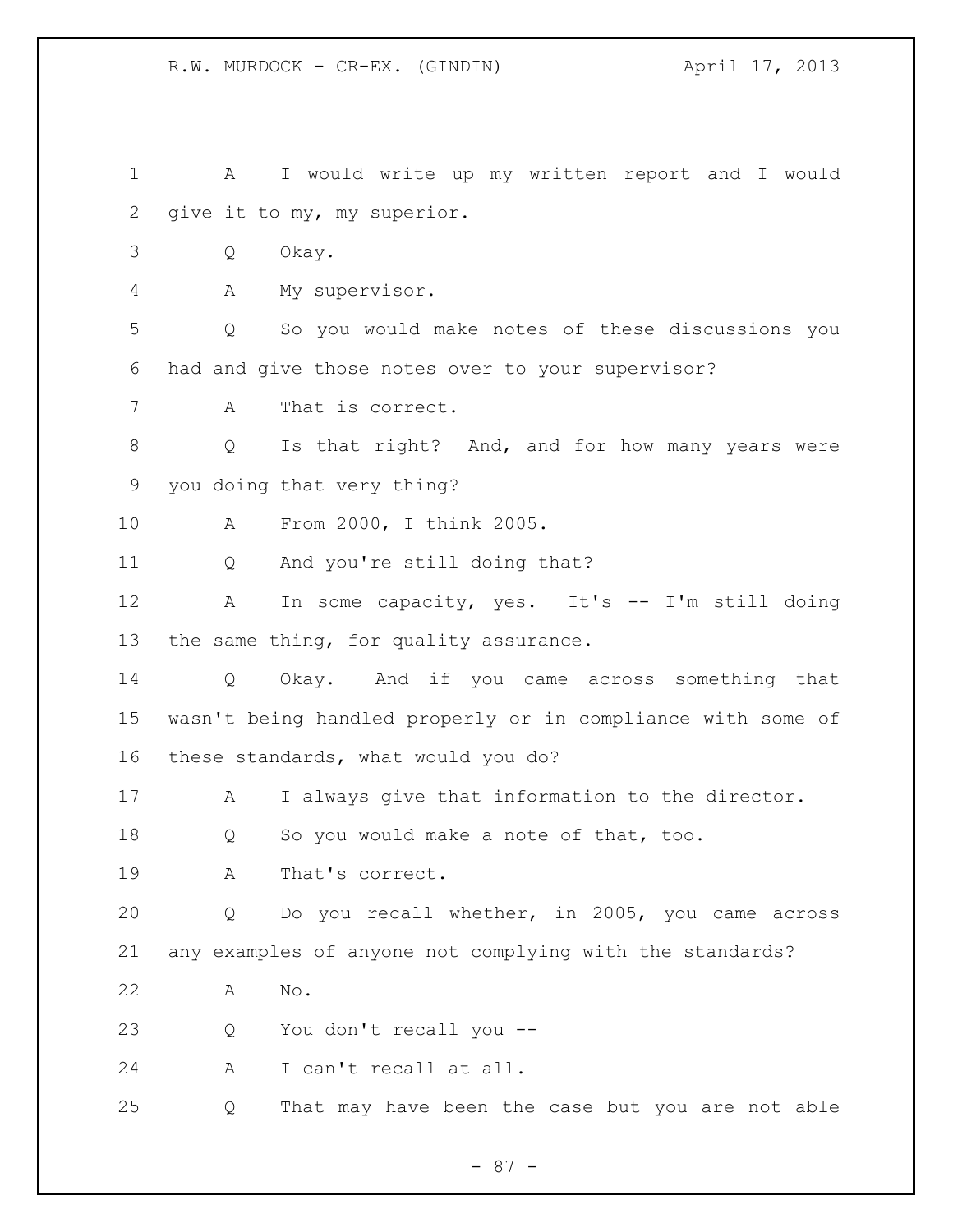to tell us today?

A That's correct.

 Q All right. And one of the things that you were concerned about was that the various social workers make proper notes?

A Yes, proper documentation.

 Q And you wanted to make sure that they knew that? 8 A Yes.

 Q And with respect to phone calls that came in to the various offices, the idea was that these things should be recorded somewhere?

A Yes.

Q That's the way it should work?

A Yes.

Q Correct?

A Yes.

 Q Whether or not, in fact, every single call was recorded somewhere or not, you can't really tell us?

A Pardon me?

 Q You can't really tell us whether every single call that came in was actually recorded somewhere?

A That's correct.

Q But ideally it should be?

A Yes.

Q Now, when you took the call from the mother, from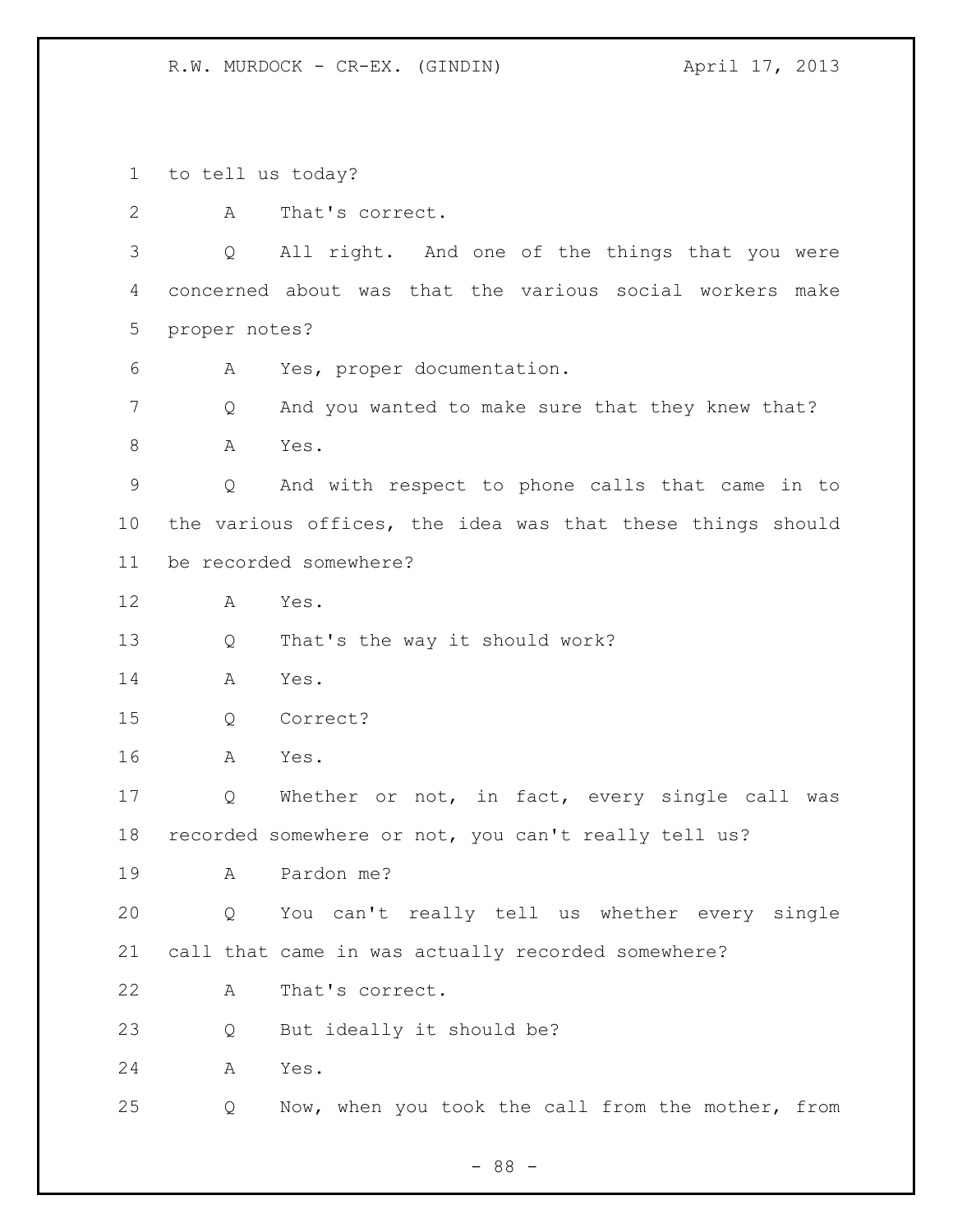| $\mathbf 1$ | #3, I think you said that you took it because the<br>DOE         |
|-------------|------------------------------------------------------------------|
| 2           | regular person who would take the call wasn't there?             |
| 3           | She was busy.<br>А                                               |
| 4           | She was busy.<br>Q                                               |
| 5           | Right.<br>Α                                                      |
| 6           | Had you not been there, that call might have been<br>Q           |
| 7           | missed, I suppose?                                               |
| 8           | I'm not too sure.<br>A                                           |
| 9           | Who else was there besides yourself when you took<br>Q           |
| 10          | the call?                                                        |
| 11          | There was a few other people.<br>A                               |
| 12          | You don't usually take these kinds of calls?<br>Q                |
| 13          | No, I don't.<br>A                                                |
| 14          | And that was the one time that, that you did?<br>Q               |
| 15          | Yes, I did.<br>Α                                                 |
| 16          | Because either others were busy or weren't<br>Q                  |
| 17          | available?                                                       |
| 18          | I was the closest one to the phone.<br>A                         |
| 19          | I see. Okay. Now, I just want to briefly go<br>$Q \qquad \qquad$ |
| 20          | through some of the notes that you made that we have             |
| 21          | already discussed. These notes that you went over earlier        |
| 22          | with counsel here, I think you told us that what your            |
| 23          | practice was to make them almost immediately?                    |
| 24          | Yes.<br>Α                                                        |
| 25          | Right? So you would get a call, you would get<br>Q               |

- 89 -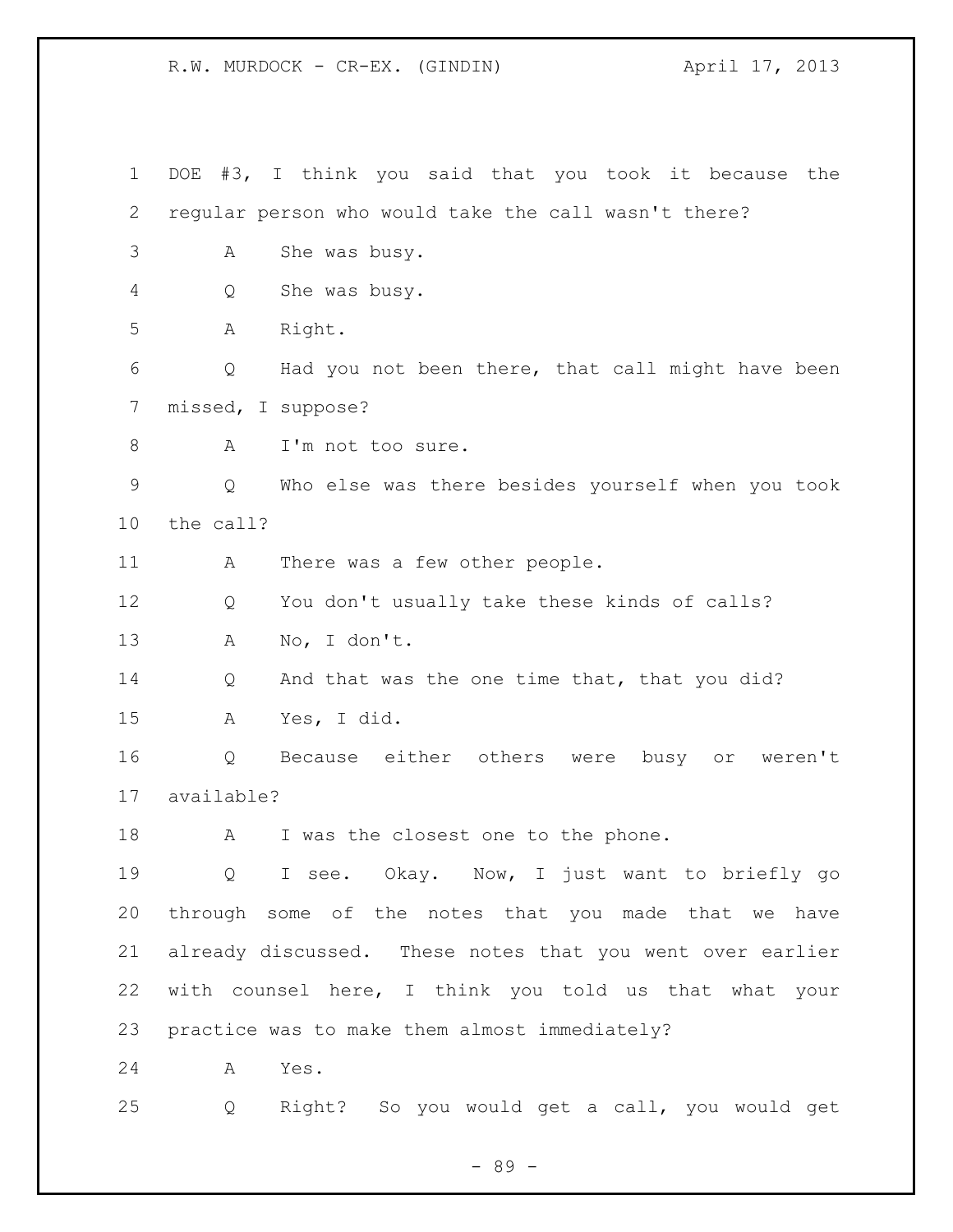some information and as soon as you hung up you made sure you made the notes right away? A Yes. Q And basically typed them up on, on the computer, or is that what you did? A Or laptop. Q Or laptop. Okay. So if I can direct you to page 34633. Is that up on the screen? Yes. So this is how it began. You got a call from DOE #3; correct? A Yes. 12 Q And you were trying to remember, as best you could, exactly what was said? A Yes, I was trying to go word-for-word. Q Yeah. But more importantly, you wanted to get the gist, for sure of the -- A I wanted to get what she was telling me, thus putting it down. Q So the notes that we're looking at here were made a matter of a minute or two after the call; right? As quickly as you could do it? A Yeah, as quick as I could. Q Now, we've talked about this but at the bottom of that page it appears as though something was added to the page, obviously; right?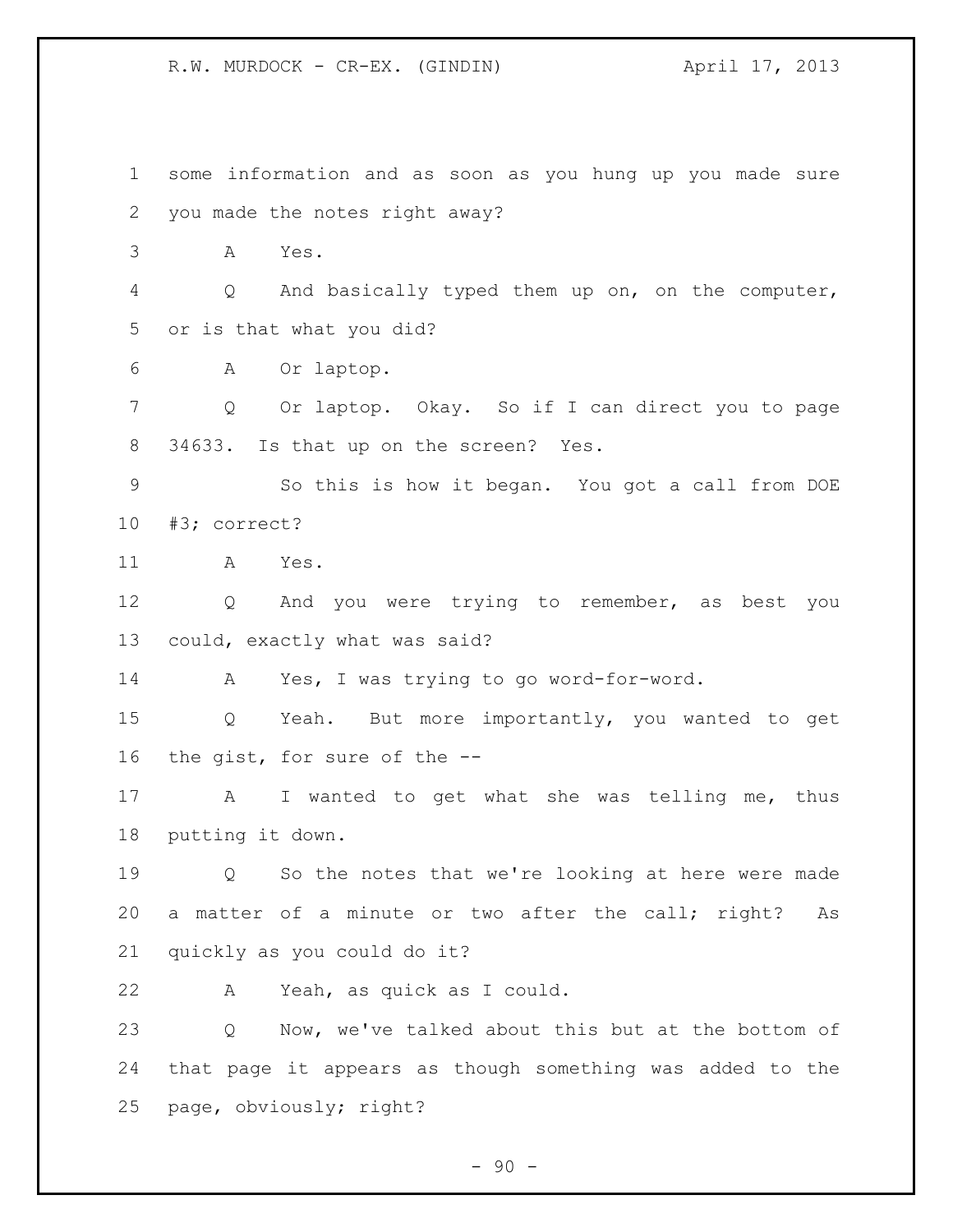1 A Right. Q And it appears as though that was added on March the 8th, 2006. A Yes. 5 Q Correct? Now, the note says that -- pardon me, the mother, stated that she called the agency regarding her concern. Do you recall whether you asked her which agency she is referring to? A No, I didn't. Q At least you don't remember asking? A No, I didn't. Q Okay. A I didn't ask her. Q You didn't ask her. Is there any reason why you wouldn't ask which -- A No, I don't, I don't know. Q Okay. Now, if you look at the next page, 34634, this is a phone call that's only a few minutes later; correct? A Yes. Q In the middle of that page where it says why would [redacted] report to Fisher River ICFS? Now, who's asking that question? Is that your -- you're posing that question to yourself? 25 A In a sense, I guess, because it -- I guess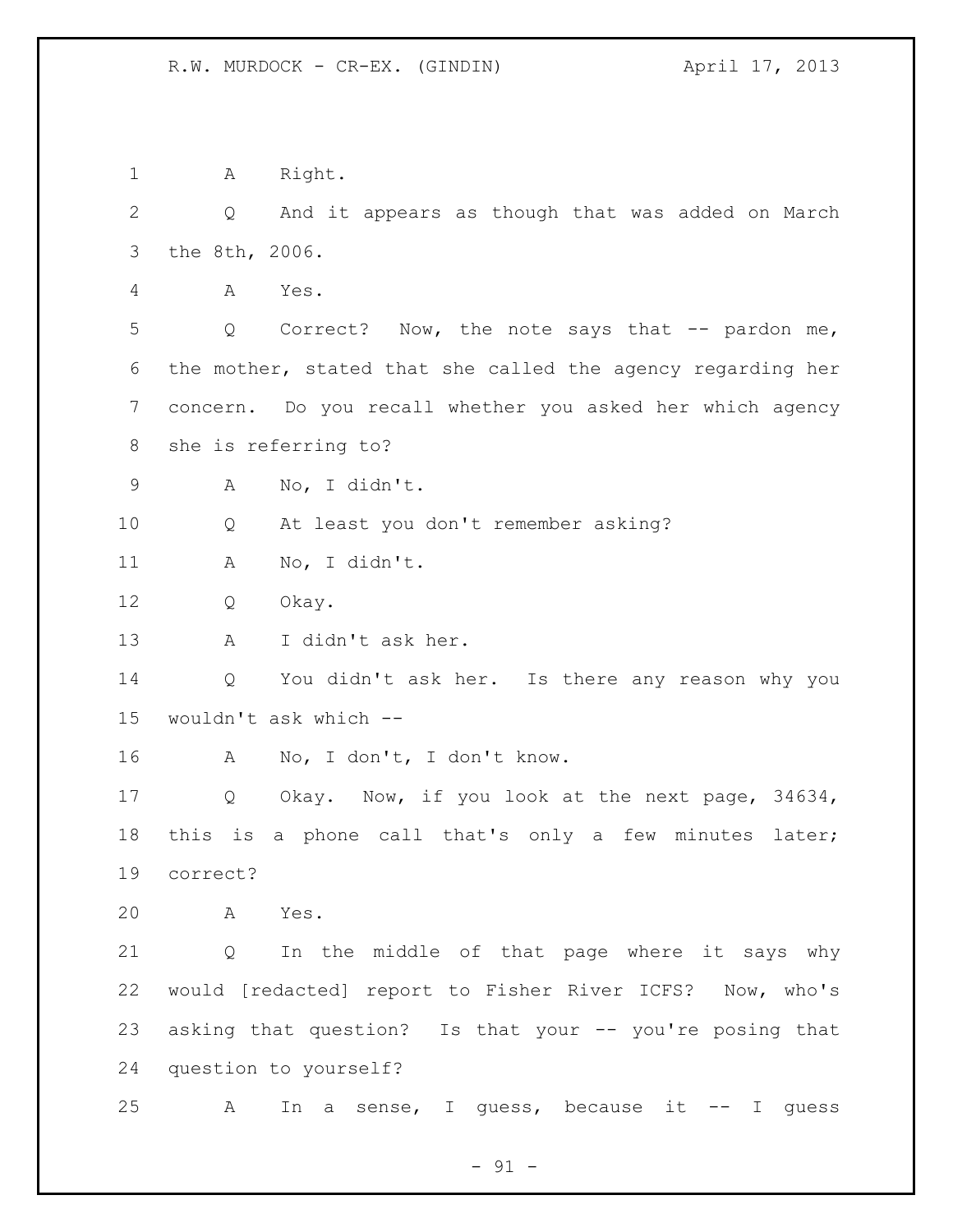because she's not our band member that's why I probably thought that.

 Q But I notice that what you said is why would [redacted] report to Fisher River ICFS? Pardon me, I'm sorry, I made that mistake.

THE COMMISSIONER: DOE #3.

 MR. GINDIN: Yes. We'll call her the mother, maybe that will be a little easier for me to remember. I apologize and of course, the media has to keep --

 THE COMMISSIONER: You're not, you're not the only one.

12 MR. GINDIN: DOE #3, I'm sorry.

## BY MR. GINDIN:

 Q So you're, you're asking this question, why would DOE #3 report to Fisher River ICFS and, of course, the previous note doesn't say Fisher River ICFS it just says the agency. So that's confusing, to me, why you would ask about that unless you had some information that that's where the call was made.

A The main office is in Fisher River.

Q The main office is, is in Fisher River?

A Right.

 Q Okay. So did you take her call in which she tells you she contacted the agency to mean that she likely

- 92 -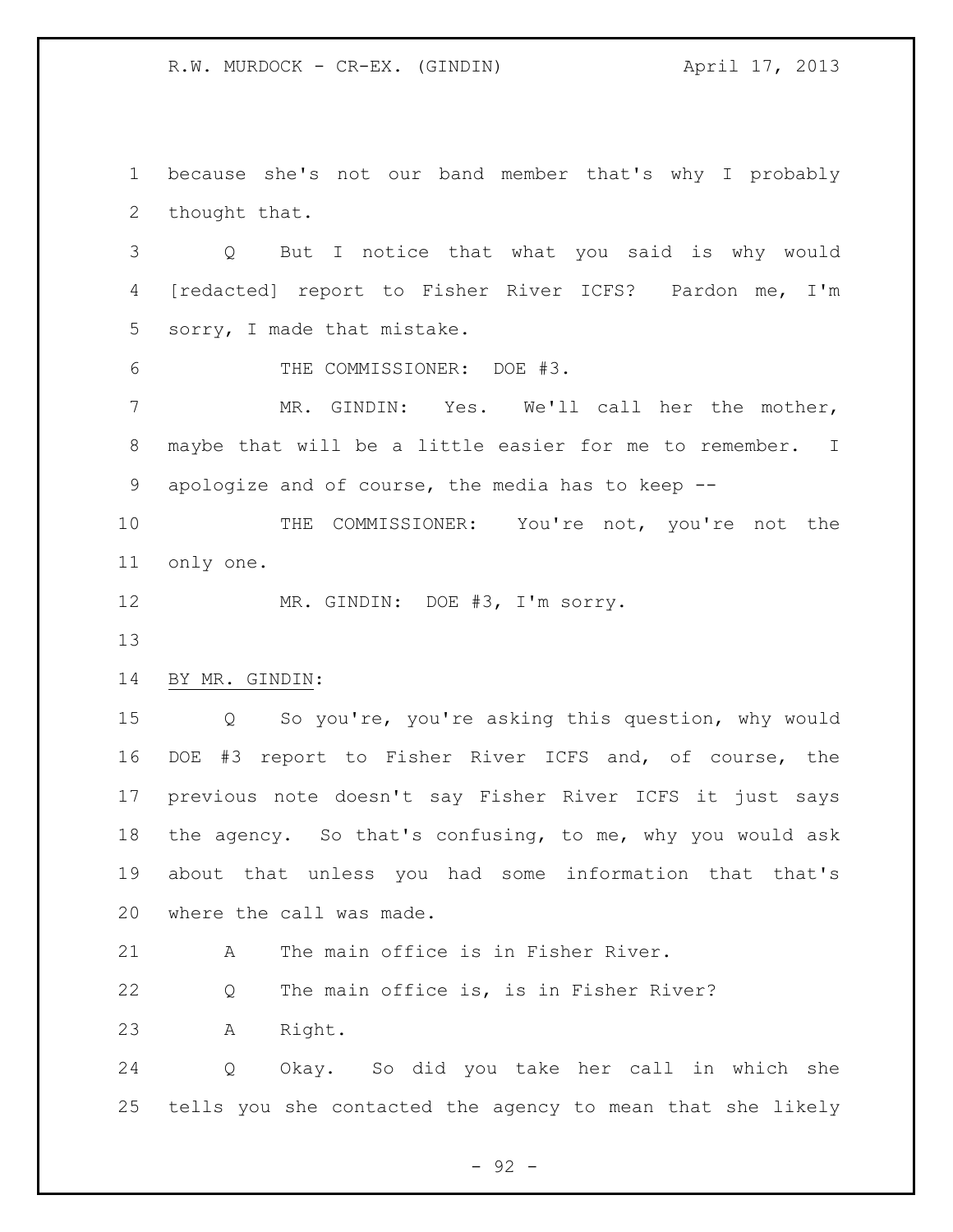R.W. MURDOCK - CR-EX. (GINDIN)  $\overline{A}$  april 17, 2013

 contacted Fisher River ICFS? A No, I just put Fisher River because that's the main office and ... Q Um-hum. Okay, so you were asking why would she -- why she would report to that office? A Why she would report to Fisher River main office, like. Q Okay. A I guess I shouldn't have wrote Fisher River, I should have just put Intertribal Child and Family Services because we have -- we are one entity and -- Q Okay. But I'm just curious why you put ICFS at all unless you were told that's where she had called? A She didn't tell me where she called. Q So for some reason you just put down why would she report to Fisher River? A I don't have a question in my head. Q Okay. And then there's a comment there, alleged abuse took place on the Fisher River Cree Nation, so is that your own answer to why she might call there? A Well, she did, she did mention in that, in that phone call that the child was on the Fisher River Cree Nation. Q Okay. So these are notes of, of a conversation you're sort of having with yourself, I suppose?

 $-93 -$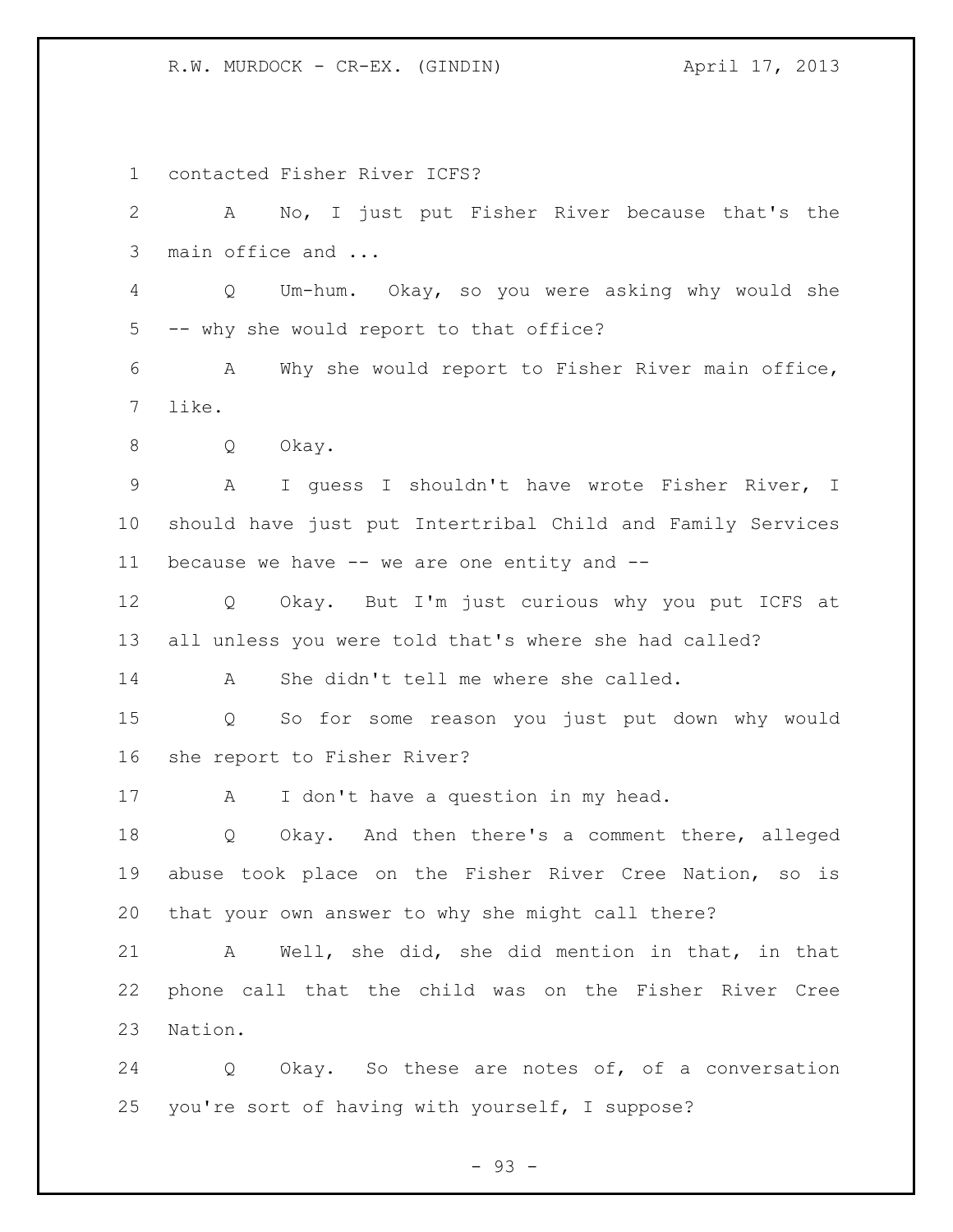You're asking questions, you're giving an answer? A Yeah, in a sense, yes.

Q Okay.

 A Because it -- I was trying to validate what I was thinking about that day.

 Q So you were surmising there that one of the reasons why DOE #3 might call Fisher River is because that's where the alleged took --

A Right.

10 0 Abuse took place; right?

A Yeah.

 Q Okay. Now, the next page, 34635, one of the things you write in your notes is that several -- about half-way through the page -- "Several questions was asked to me." It doesn't appear as though those questions are recorded there. Is that so?

A Yes, they weren't.

 Q Now, just going to page 34639, this is the note where you talk about getting a call from Constable Baker of the RCMP. You see that? Do you have that in front of you? A Yeah, it's on the screen.

 Q All right. And you were told by Constable Baker that the mother, DOE #3, did make several calls to the agency to follow up with this alleged abuse. That's what you were told; right?

- 94 -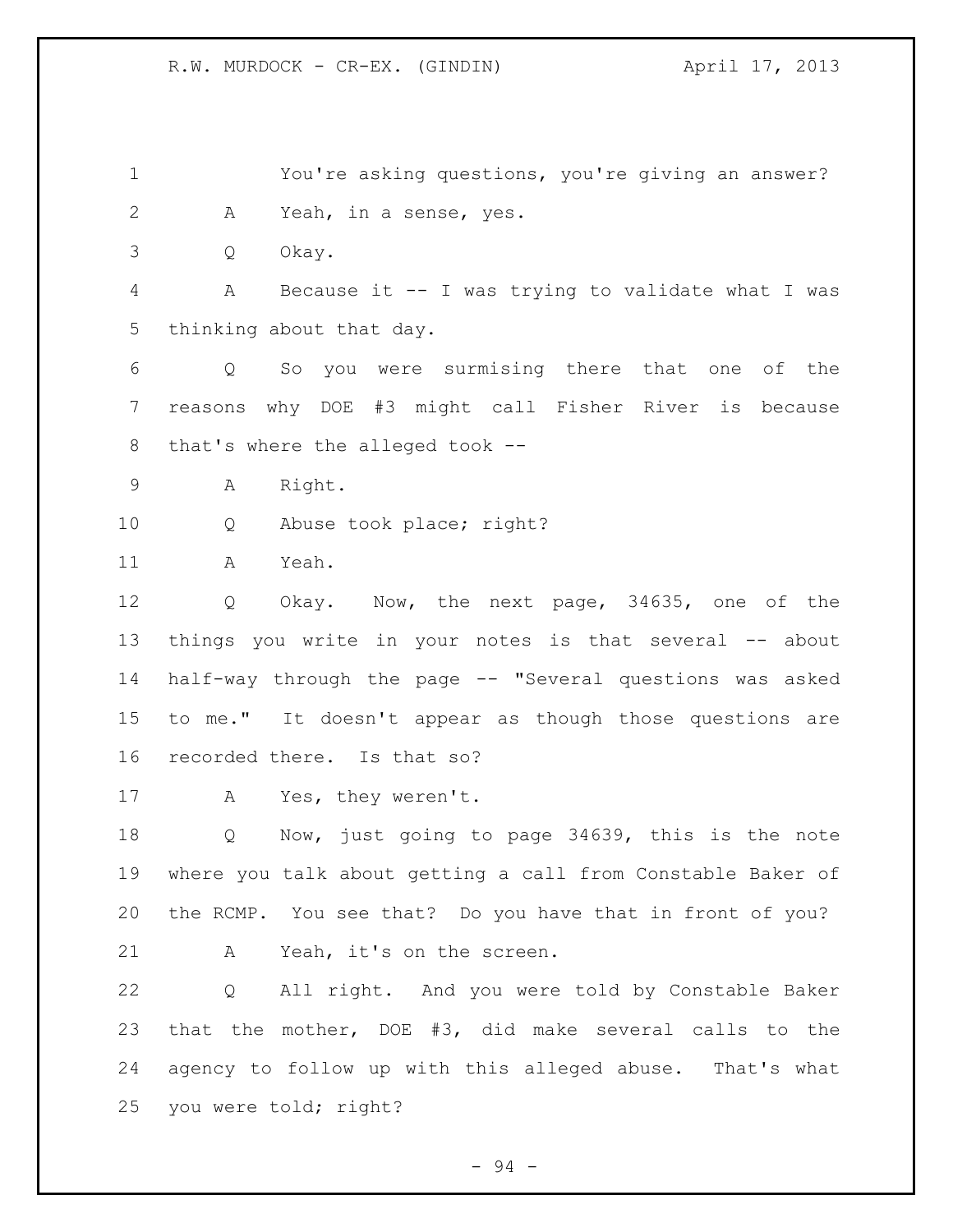A Right.

| $\overline{2}$ | And is it possible that being told that by<br>Q             |
|----------------|-------------------------------------------------------------|
| 3              | Constable Baker, that refreshed your memory, that the       |
| 4              | mother did, in fact, tell you she made a call and that's    |
| 5              | why you went back to the March 6th note and added it at the |
| 6              | bottom?                                                     |
| $7\phantom{.}$ | No.<br>Α                                                    |
| $8\,$          | No?<br>Q                                                    |
| $\mathsf 9$    | Α<br>No.                                                    |
| 10             | I'm curious as to why that wasn't typed like the<br>Q       |
| 11             | rest of the note was and simply written in later.           |
| 12             | Because I had handwritten, it was just something<br>A       |
| 13             | I did.                                                      |
| 14             | All right. So you remembered, shortly after<br>Q            |
| 15             | making the March 6th note, that, that the mother had told   |
| 16             | you about the call? Is that right?                          |
| 17             | No, like I mentioned before, this phone call was,<br>A      |
| 18             | was not something I had experienced before and it was, I    |
| 19             | quess it was shocking for me, and this information kept on  |
| 20             | replaying back in my head and it would come up, it would    |
| 21             | just repeat itself and I'm quite sure she told me that.     |
| 22             | Yeah.<br>Q                                                  |
| 23             | So that's why I put it down.<br>Α                           |
| 24             | And so you added it --<br>Q                                 |
| 25             | Yes.<br>Α                                                   |
|                |                                                             |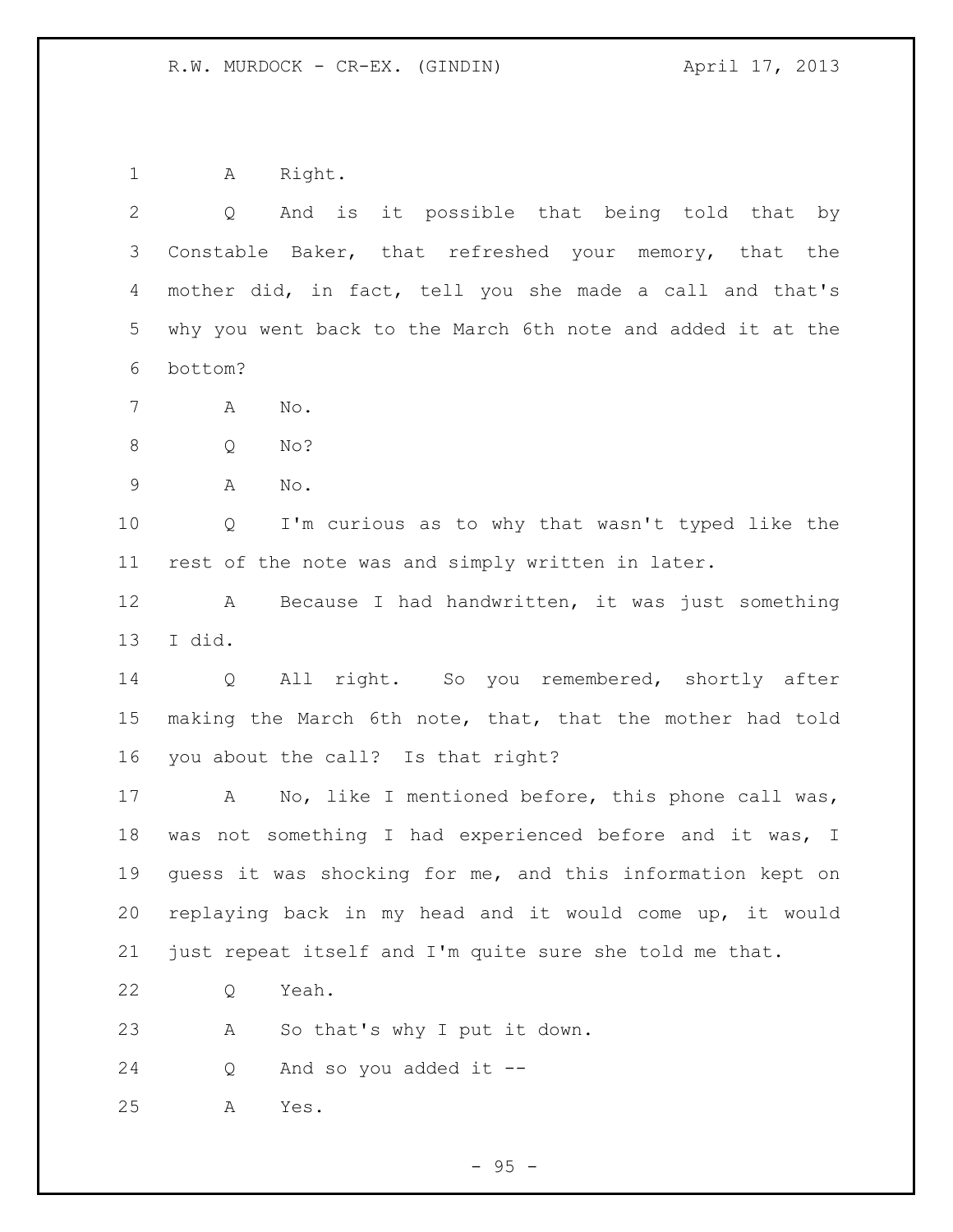Q -- to make sure that we had the right information? A I made sure that it was down -- Q Yes. A -- because I thought it was important. Q And in addition to you being quite clear that she told you about the call, Constable Baker also told you that DOE #3 had made these calls, as well? Correct? We can see that from the notes. A Yeah, he did tell me that. Q You were also asked whether the RCMP had later spoken to any of the members of your staff and I think your answer was you don't know. 14 A Yeah, that's what I said. Q So you never spoke to members of your staff after this very disturbing information came out? A No, because I was told not to. Q I see. All right. So the RCMP, in fact, told you that we have an investigation going on so -- A Yeah. Q -- don't speak to these people? A Yeah. Q I see. Now, one of the last things I noticed in the notes that you provided was 34640 or pardon me, 34639, pardon me, the page before, and there you refer to the fact

- 96 -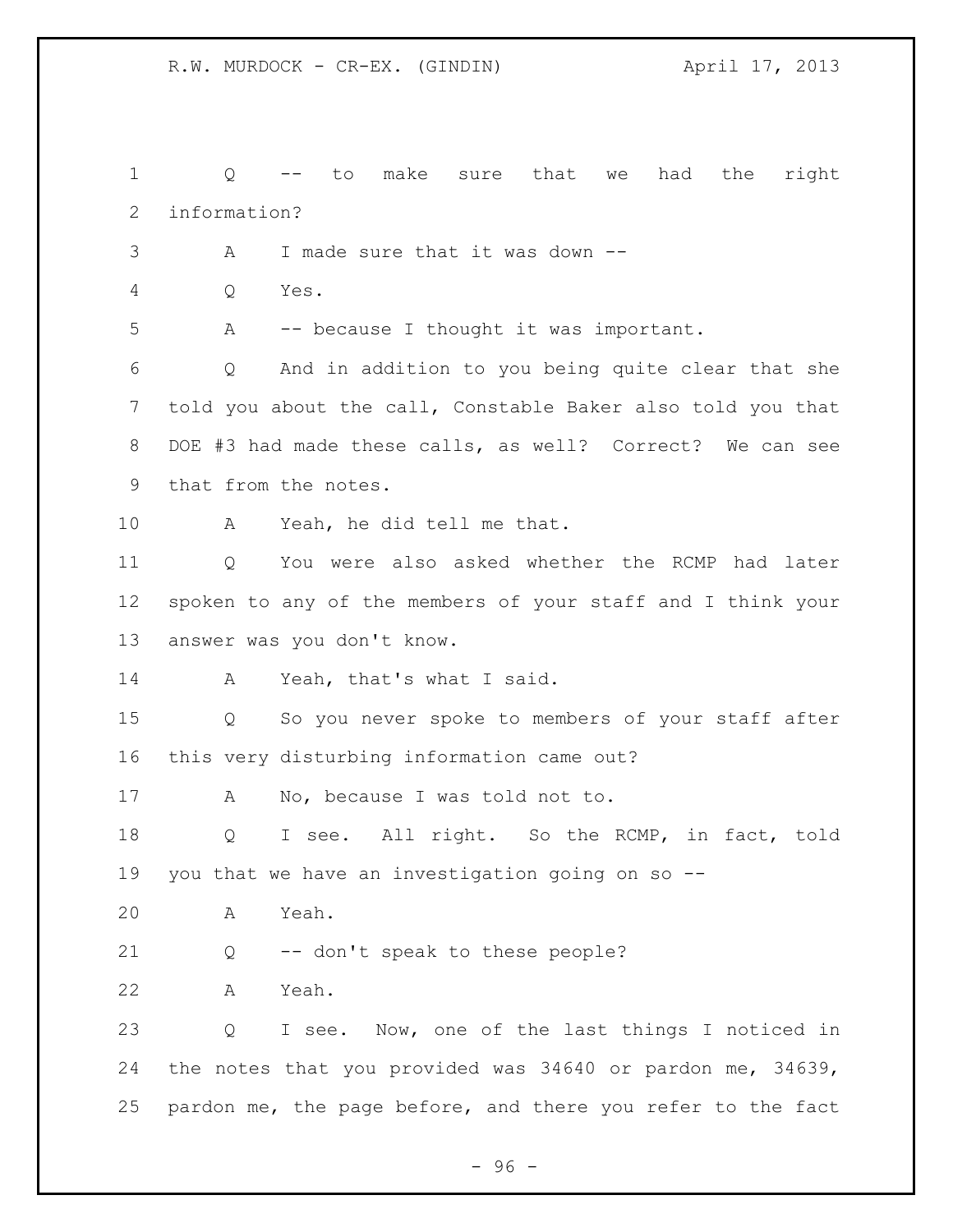that by this point you had done some digging of your own; correct?

A Yes.

 Q And you checked with -- you checked to see if there were previous files and, and you found out some information; correct?

A Right.

 Q And that page tells us that you discovered that the assigned worker was Christopher Zalevich. You see that there?

A Yes.

 Q And did you connect with him, did you contact him?

A No, I didn't.

Q To ask anything at all?

A No.

 Q Now, when you were looking around to see if you could find any sort of notes about a call that might have come in from DOE #3, what you're telling us is that you didn't find any notes?

A No.

 Q Okay. That doesn't mean there wasn't a call that came in, it just means that you weren't able to verify it with a note; correct? That just means that you weren't able to verify that call coming in by a note that you

- 97 -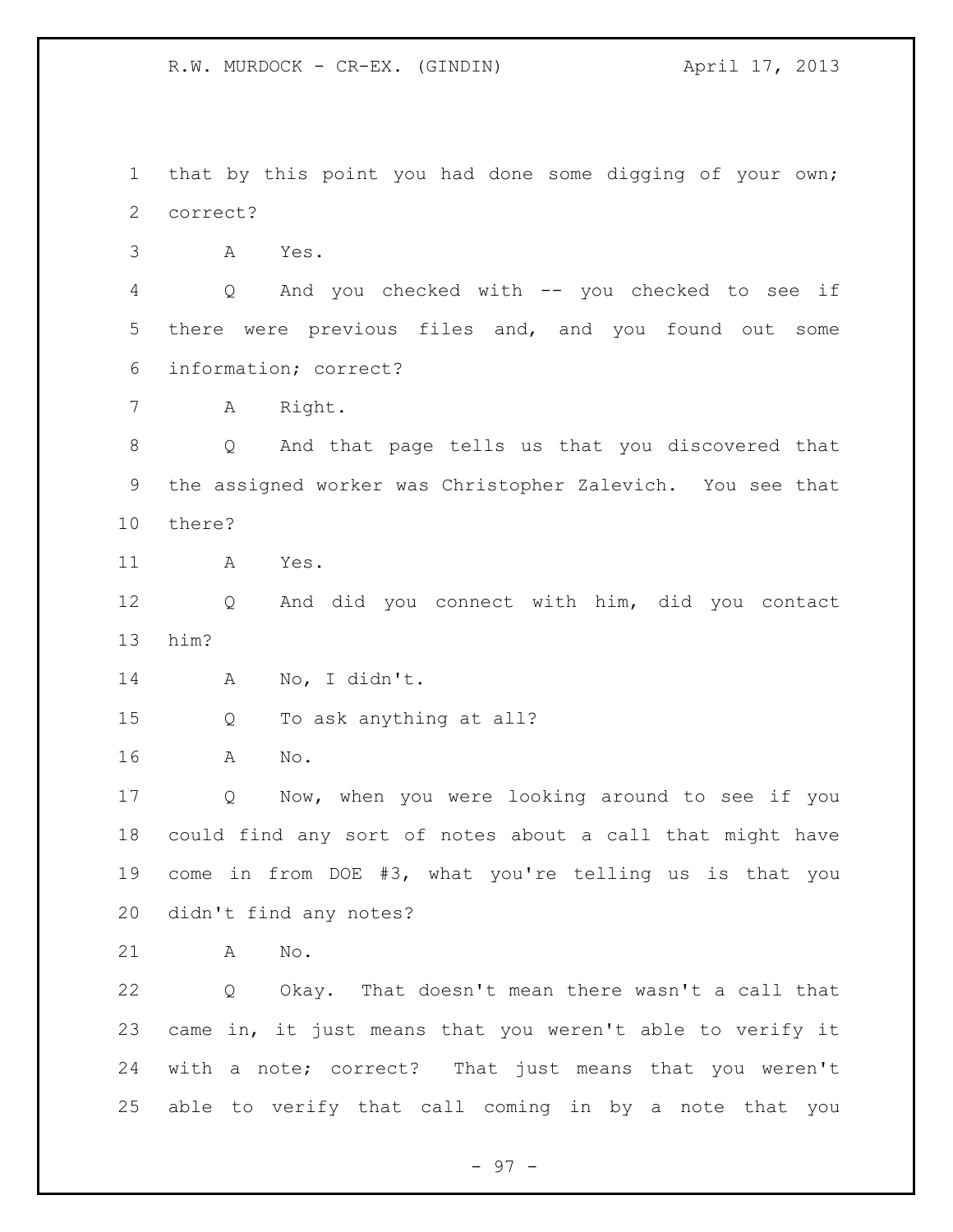R.W. MURDOCK - CR-EX. (GINDIN) April 17, 2013 R.W. MURDOCK - CR-EX. (RAY)

found? Correct?

 A You're saying that I -- there was a call that came but I couldn't verify it? Q I'm, I'm -- A Because there was no contact notes? Q I'm saying that all you can tell us is that you found no note verifying a call. You can't say to us no call was made? A Yes, that's true. MR. GINDIN: Yeah. All right, thank you, those are my questions. 12 THE COMMISSIONER: Mr. Ray? MR. RAY: Yes, thank you, Mr. Commissioner. For the record, Trevor Ray, I represent a number of social workers that were involved in providing services to Phoenix Sinclair, as well as the MGEU. CROSS-EXAMINATION BY MR. RAY: Q I just have a couple of quick questions for you. Do you have -- I -- do you have any experience as a social worker with Winnipeg CFS or in the City of Winnipeg or is your experience restricted to ICFS? A No, I used to work with different agencies. Q Pardon me? A I had an opportunity to work with another agency.

- 98 -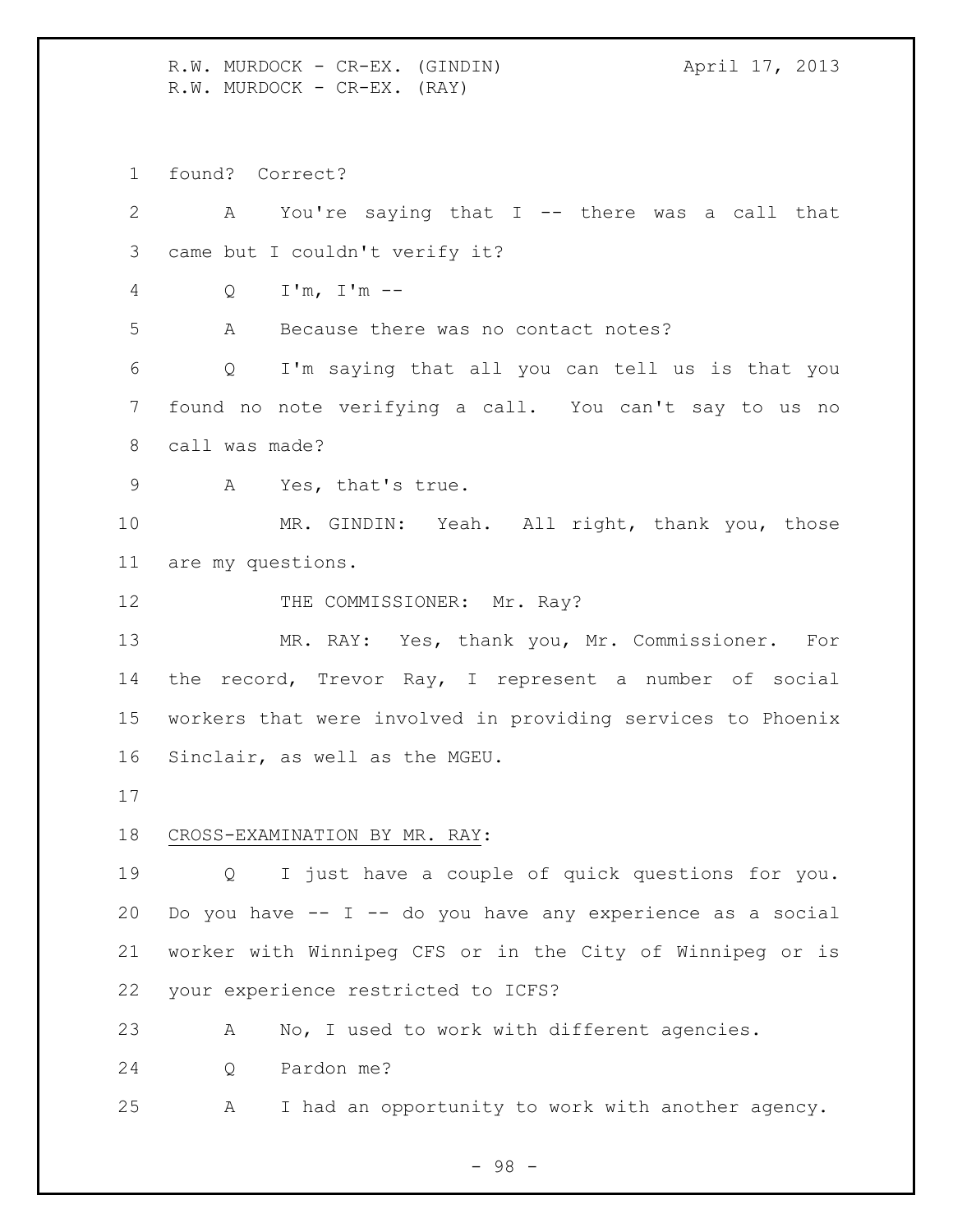Q Which agency then? A I worked for a short period of time -- a brief period of time at Brandon. And also, I worked with Dakota Ojibway Child and Family Services. Q Okay. And in your capacity with ICFS, do I understand correctly that you were primarily a quality assurance person and that you didn't perform social worker functions, generally. Is that, is that basically what your primary role was? A As of today or in 2005? Q At the -- and in -- from 2000 to 2005? 12 A It was -- no, I, I did family service work in the past. Q Okay. In your capacity in, in -- let me back up. When you were in your role as a quality assurance person, were you doing almost exclusively quality assurance? A Yes. 19 0 Okay, that was my question. And you mentioned that at one point in time the response to a question asked by Mr. -- I believe Mr. Olson, about standards and standards training that were provided to your staff, and you mentioned that one of the things that people learned in terms of standards was learned through department training that was offered about standards. We've heard lots of

- 99 -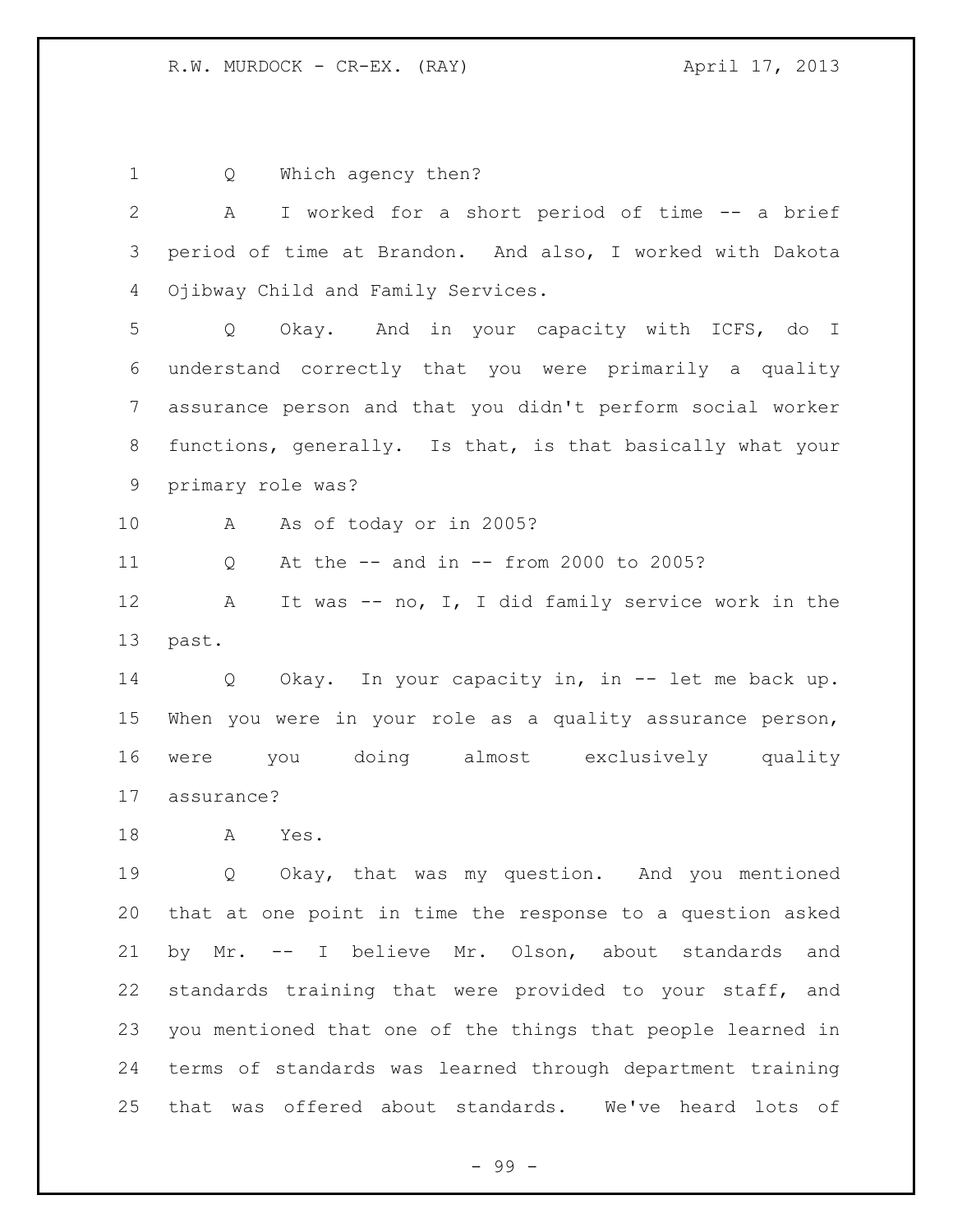R.W. MURDOCK - CR-EX. (RAY) April 17, 2013

| $\mathbf 1$    | evidence that that's -- those types of standards did not    |
|----------------|-------------------------------------------------------------|
| $\overline{2}$ | occur from -- at least for social workers in Winnipeg,      |
| 3              | until roughly 2006 or later. Is it possible that that       |
| 4              | would be the timeframe that the types of standards training |
| 5              | would have occurred?                                        |
| 6              | I'm not sure.<br>A                                          |
| 7              | You're not sure?<br>Q                                       |
| 8              | Yeah.<br>Α                                                  |
| $\mathcal{G}$  | And, in any event, you would not be in a position<br>Q      |
| 10             | to disagree with the evidence of the, of the social workers |
| 11             | that said they did not receive, personally, standards       |
| 12             | training until much later and more recently like            |
| 13             | approximately 2006?<br>You wouldn't know either             |
| 14             | way?                                                        |
| 15             | No, I wouldn't.<br>A                                        |
| 16             | MR. RAY: Okay. Thank you, those<br>are<br>my                |
| 17             | questions.                                                  |
| 18             | THE COMMISSIONER:<br>Thank you, Mr. Ray. Anybody            |
| 19             | else? I guess you're on then, Mr. Khan. Oh, sorry, Mr.      |
| 20             | Gange.                                                      |
| 21             | MR. GANGE: Mr. Commissioner, again I'm going to             |
| 22             | seek leave on behalf of DOE #3, to question Mr. Murdock. I  |
| 23             | will not be long.                                           |
| 24             | THE COMMISSIONER: Granted.                                  |
| 25             | MR. GANGE: Thank you.                                       |

- 100 -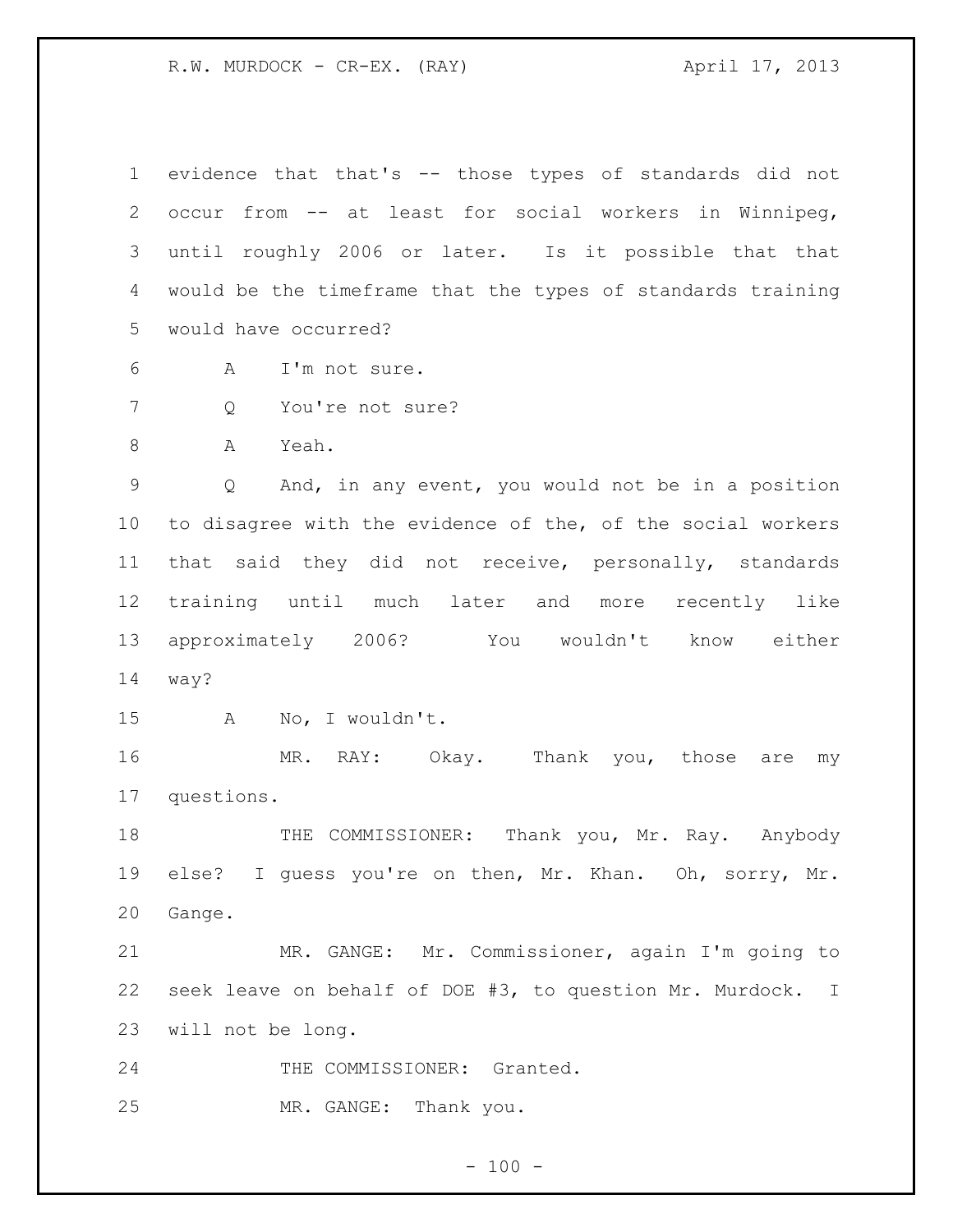CROSS-EXAMINATION BY MR. GANGE:

| $\overline{2}$  | Mr. Murdock, I act for the person who<br>is<br>Q            |
|-----------------|-------------------------------------------------------------|
| 3               | identified as DOE #3 in these proceedings, who you spoke to |
| 4               | on March 6th as, as shown in, in document 34633 so the      |
| 5               | mother of the boys. And just a couple of questions, sir.    |
| 6               | In -- if you look at page 34633, I think that can           |
| 7               | be brought up on the screen. And, and if we looked at the   |
| 8               | bottom of that page, I'm just a little bit confused, sir,   |
| 9               | in terms of the, the note that you made and, and all that   |
|                 |                                                             |
| 10 <sub>o</sub> | we've got is photocopies so obviously I don't have the      |
| 11              | original document but it says: "[Redacted] did state she    |
| 12              | called the --"                                              |
| 13              | THE COMMISSIONER: DOE #3.                                   |
| 14              | MR. GANGE: Pardon me, I, I, I -- boy, oh, boy,              |
| 15              | isn't that awful, me of -- I apologize, sir.                |
| 16              | THE COMMISSIONER: Well, we've been<br>very                  |
| 17              | fortunate that the --                                       |
| 18              | MR. GANGE: That I haven't been here all that                |
| 19              | often.                                                      |
| 20              | THE COMMISSIONER: No, the, the media                        |
|                 | 21 representatives have very faithfully followed the        |
| 22              | instructions and they --                                    |
| 23              | MR. GANGE: Yes, thank you.                                  |
| 24              | THE COMMISSIONER: -- they have observed the                 |
|                 | 25 rules and we're thankful for that.                       |

- 101 -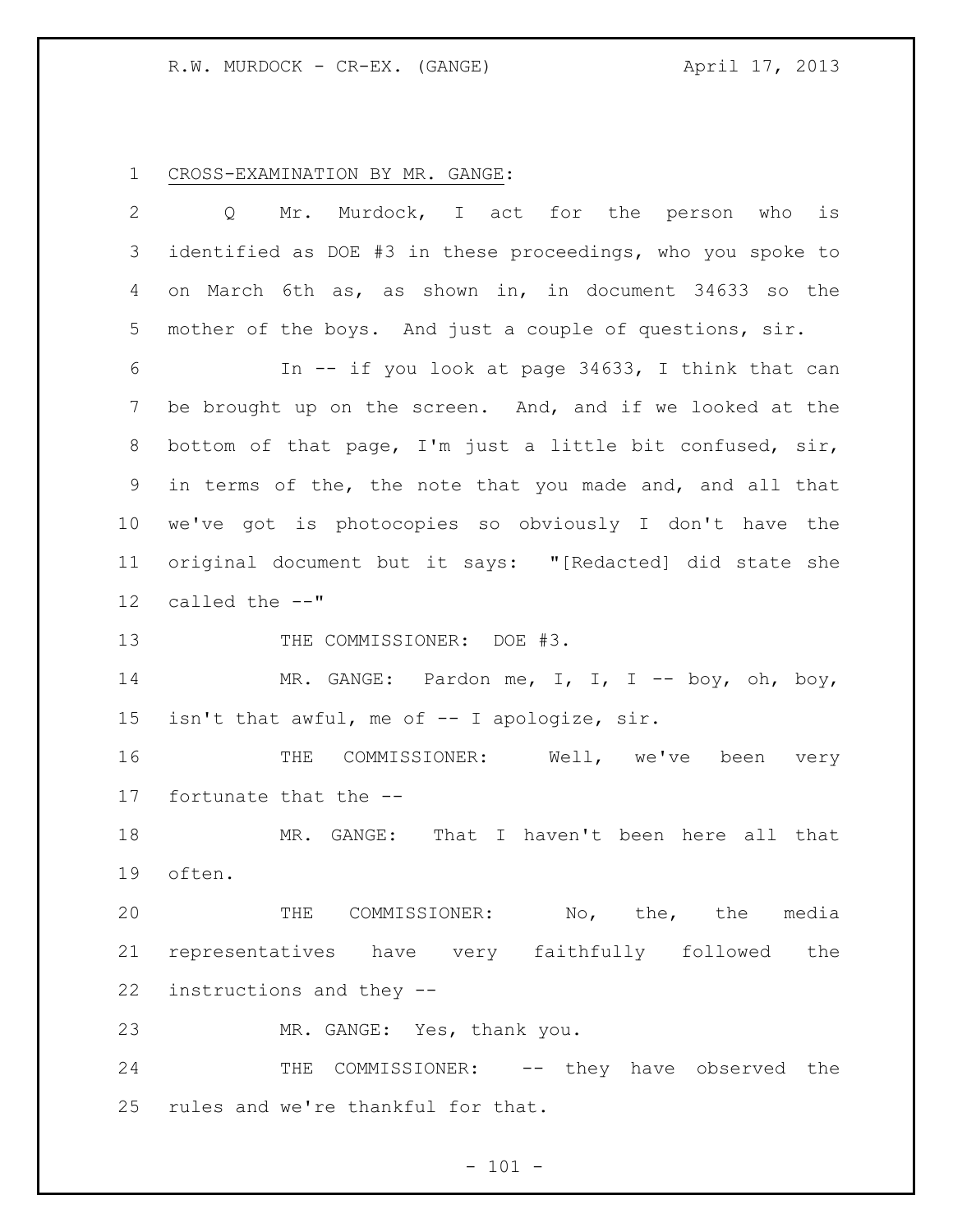MR. GANGE: Thank you, Mr. Commissioner, I apologize. BY MR. GANGE: Q So, Mr. Murdock, if you look at that it, it talks about DOE #3 did state she called -- and then, and then there's both the word "a" and "the" in that, in that next word. You see that, sir? A Yes, I do. Q Which one was written first? Do you remember? 11 A No, I can't remember. Q When we look on the screen it certainly looks as though the word "the" is the more predominant. Now, is -- do, do you agree with that? Is that the way that you see it, as well? A No, I, I couldn't -- I don't know if she said a agency or the agency. Q So -- and, and you don't know -- you don't remember if it was at the exact time that that happened, that you wrote both of them -- A Yes. 22 Q -- or if it was later -- A No. Q -- that you corrected that? A It was right after I took the call.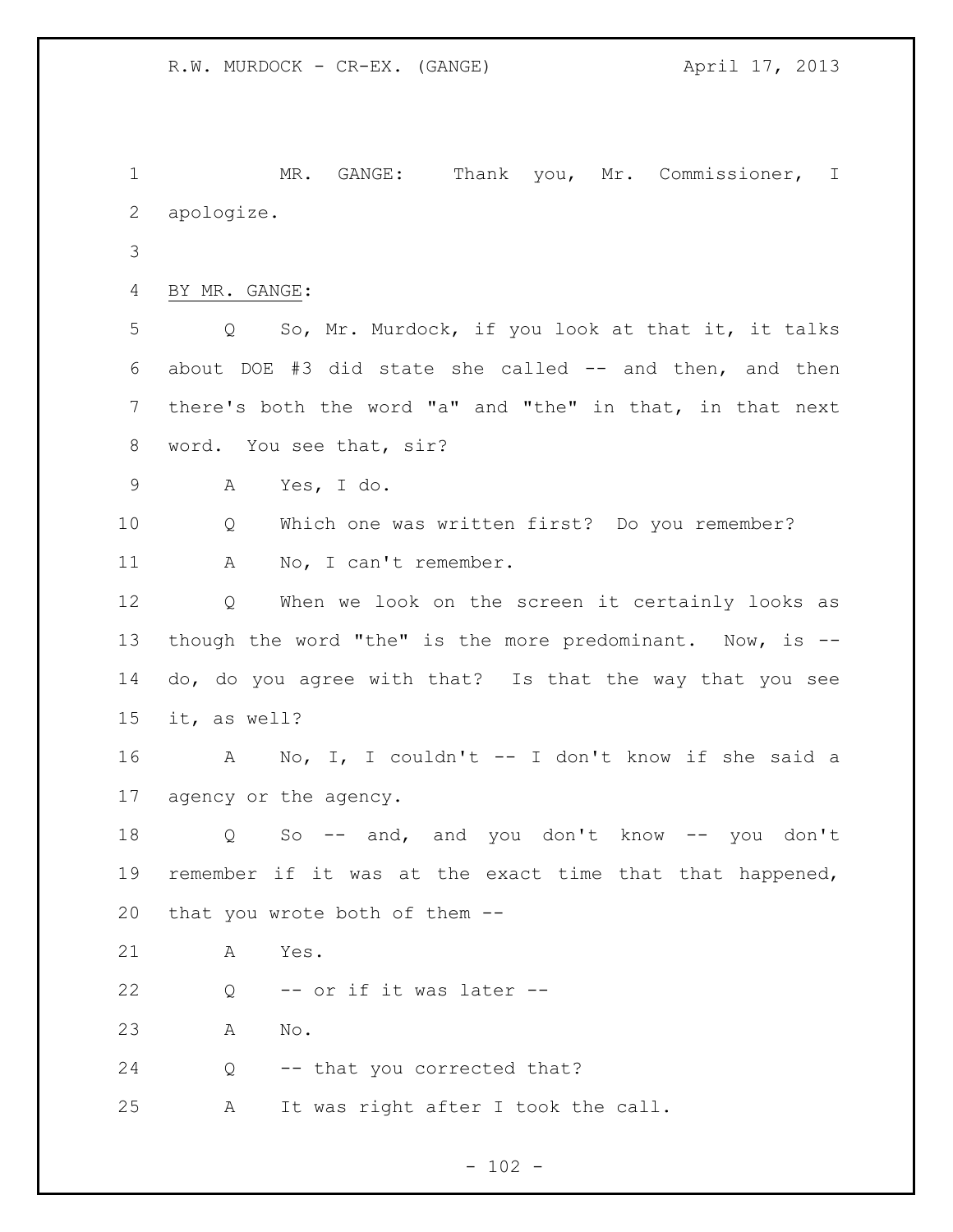Q Well, no, it's not right after you took the call, because it's dated -- A I mean -- Q -- March 8th, 2006. A (Inaudible.) Yeah, it's (inaudible). THE COMMISSIONER: But you agree that they're both there? 8 THE WITNESS: Yes, they are, they are both there. It's just that I don't know which one, which word she used. BY MR. GANGE: Q Which one was first? A Right. Q Okay. And then if you look at page 34634, the next page, and I wasn't clear, sir, on, on the commentary that you made. This is documenting your phone call with your supervisor. Correct? Shirley Cochrane? A Yes, it is. Q And, and just very briefly we'll note that the next page, 34635, is, is -- there's a notation that it's made at 12:40 p.m. and this is when you called the police force, sir; correct? A Right. Q And the phone call on, on 34634, is at noon hour. Did you spend 40 minutes talking to Shirley Cochrane?

 $- 103 -$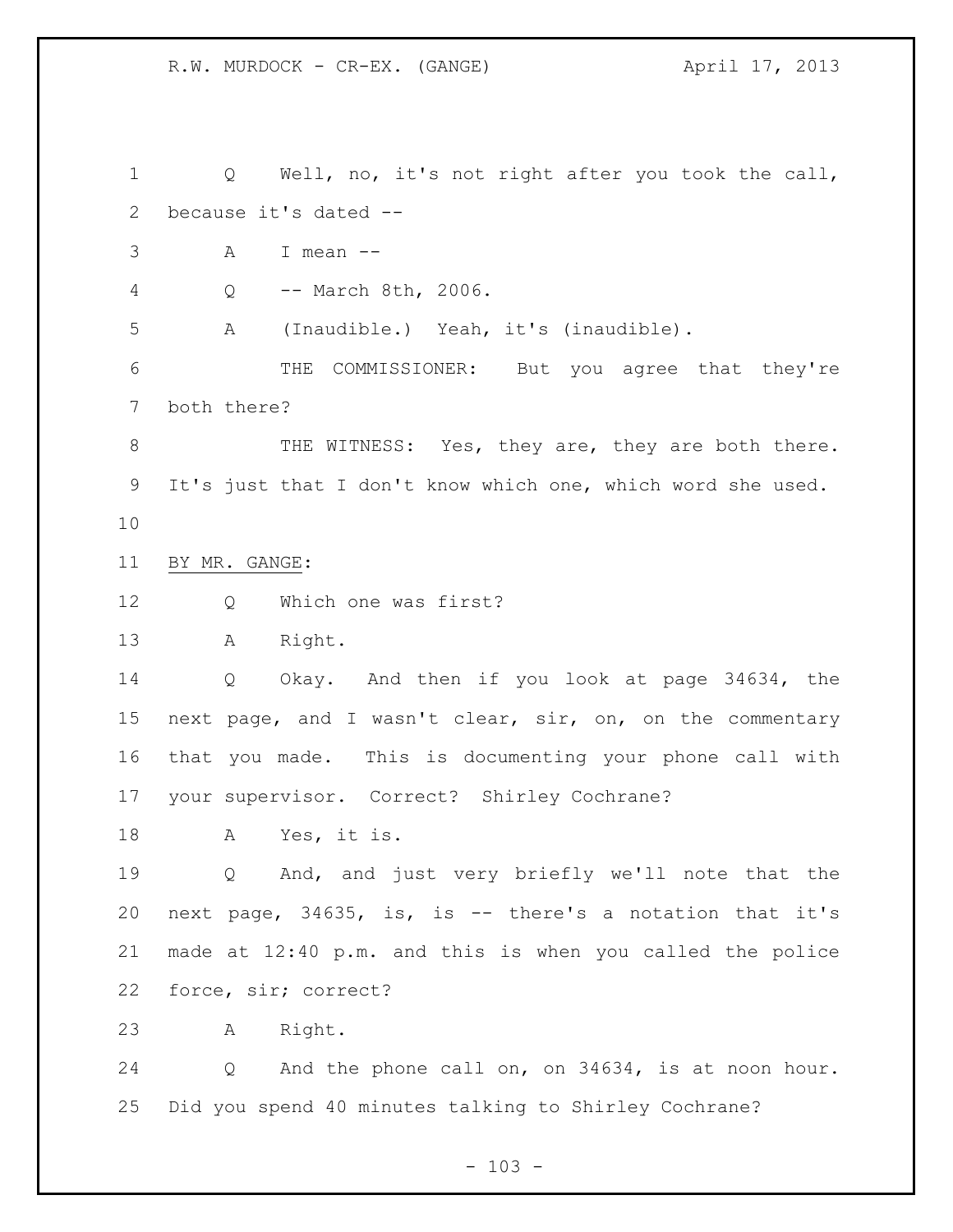A No, I didn't.

 Q And any, any idea of how long it was that you talked to Shirley Cochrane?

A No, I don't -- I can't recall.

 Q Okay. The, the, the phrase "Consult: report to RCMP, Fisher Branch Detachment, or Winnipeg Police Service" 7 do I take that, sir, that what was happening there was that these were the directions that you were being given by Shirley Cochrane, saying to you, Mr. Murdock, what you have to do now that you've got this information, contact either the RCMP or Winnipeg Police?

12 A Yes, in a sense (inaudible).

 Q So that's, that's a discussion -- whether, whether it's a direct -- I'm not sure if order is the right word but she is your supervisor so I will use the word order. Ms. Cochrane saying to you call the, the authorities.

A That's correct.

 Q And, and I would have thought, sir, that, that immediately after hanging up you would have called either the RCMP or the, or the Winnipeg Police force and that's why I'm kind of wondering, because it makes sense to me that, that the phone call would be 40 minutes long with, with Ms. Cochrane.

A No, I don't.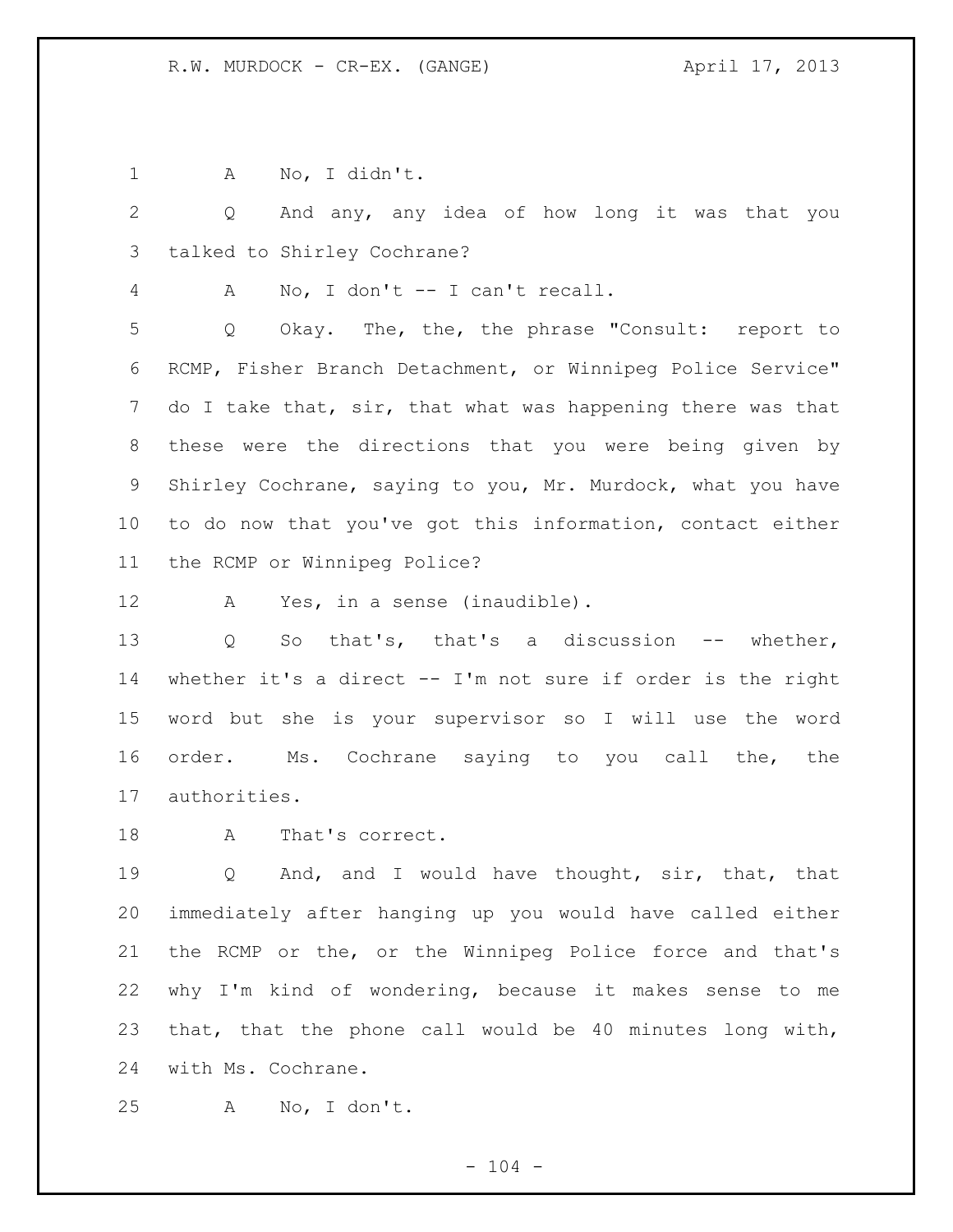Q But you don't think it was? A No, I don't. Q And, and I recognize, sir, this is, this is going back seven years ago though. A Right. Q But, but any thoughts of what you did between hanging up with Ms. Cochrane and then calling -- 8 A No. Q -- the authorities? A No. Q Okay. And then the next -- are these notes your record of everything that you discussed with Ms. Cochrane? A Yes. Q Okay. So the next part, status of case, did, did Ms. Cochrane say to you, Mr. Murdock, what you've got to do is you've got to find out if, if these people are involved with our agency. Did she say that, she wanted you to do that? A No. Q Whose, whose -- if it's -- if she didn't say that, she didn't give you that order, why does it appear in this note that is concentrating on your phone call with Ms. Cochrane? A I guess like I was -- like I had mentioned before, I was trying to validate, I was trying to validate

 $- 105 -$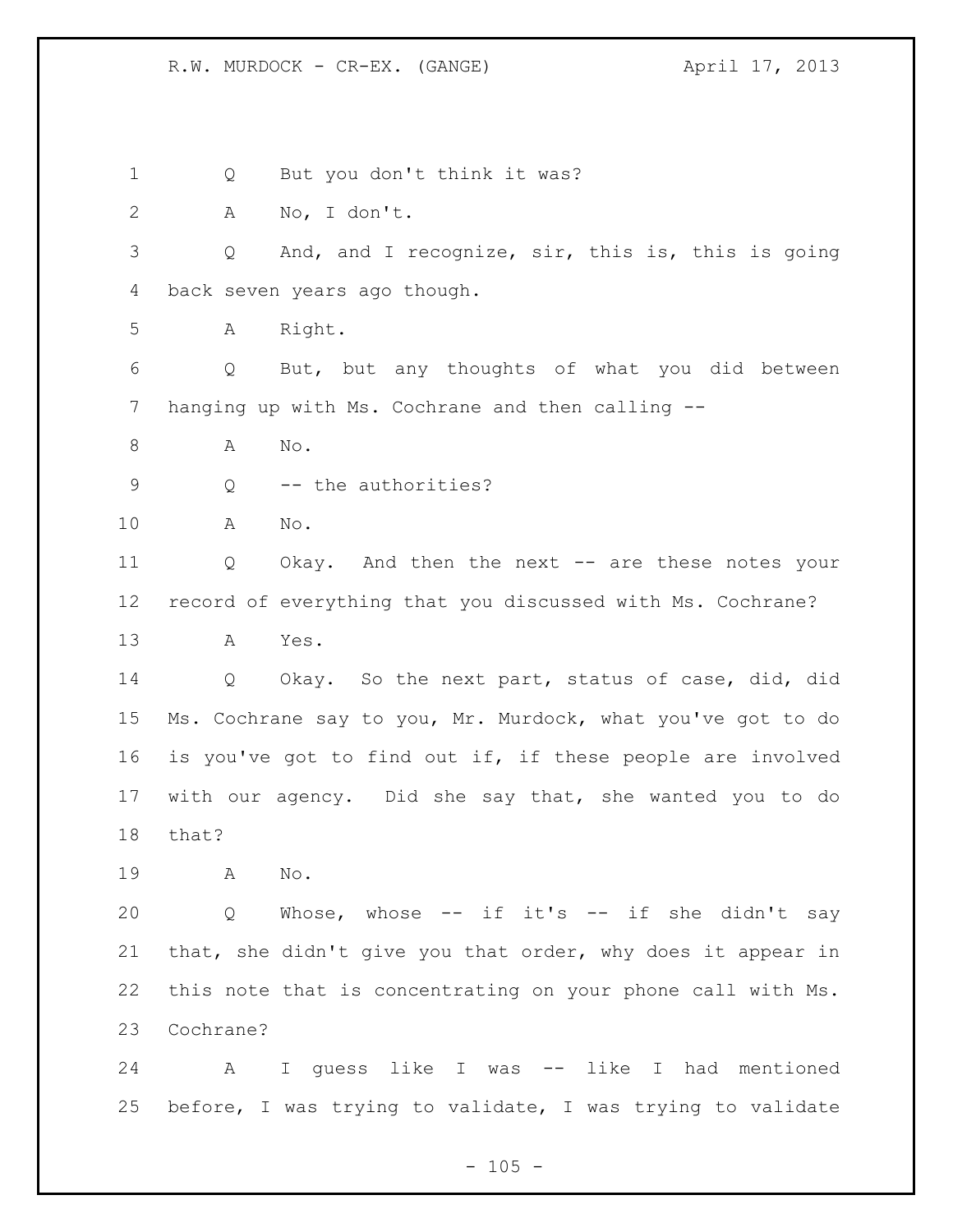R.W. MURDOCK - CR-EX. (GANGE) April 17, 2013

1 that information I did have from the ...

Q From DOE #3?

A Right, yes, my -- yeah.

 Q Yes. Yes, I understand that but, but these are notes of, of, of the conversation with Ms. Cochrane, that's the part that, that I, I am just having a little bit of trouble understanding. I would have thought that, that was a discussion that you had with Ms. Cochrane. Am I wrong on that, sir?

 A It was with Ms. Cochrane but basically it was -- I was trying to confirm my plan of action. Was it the right, proper process? And she did validate that I was doing the proper format and to report.

 Q Right, right, right. And, and that question about why would report -- why would DOE #3 report to the Fisher River ICFS, that's part of your discussion with Ms. Cochrane, as well, is it not, in terms of, of you attempting to validate the process?

 A I could have, could have done it, I said that.

 Q Yeah. Do you recall, during that discussion with DOE #3 where the comment, as, as stated, that, that DOE #3 did state she called the agency regarding her concerns, do you recall DOE #3 saying something to you -- or, or something to you that went like this. I called and I was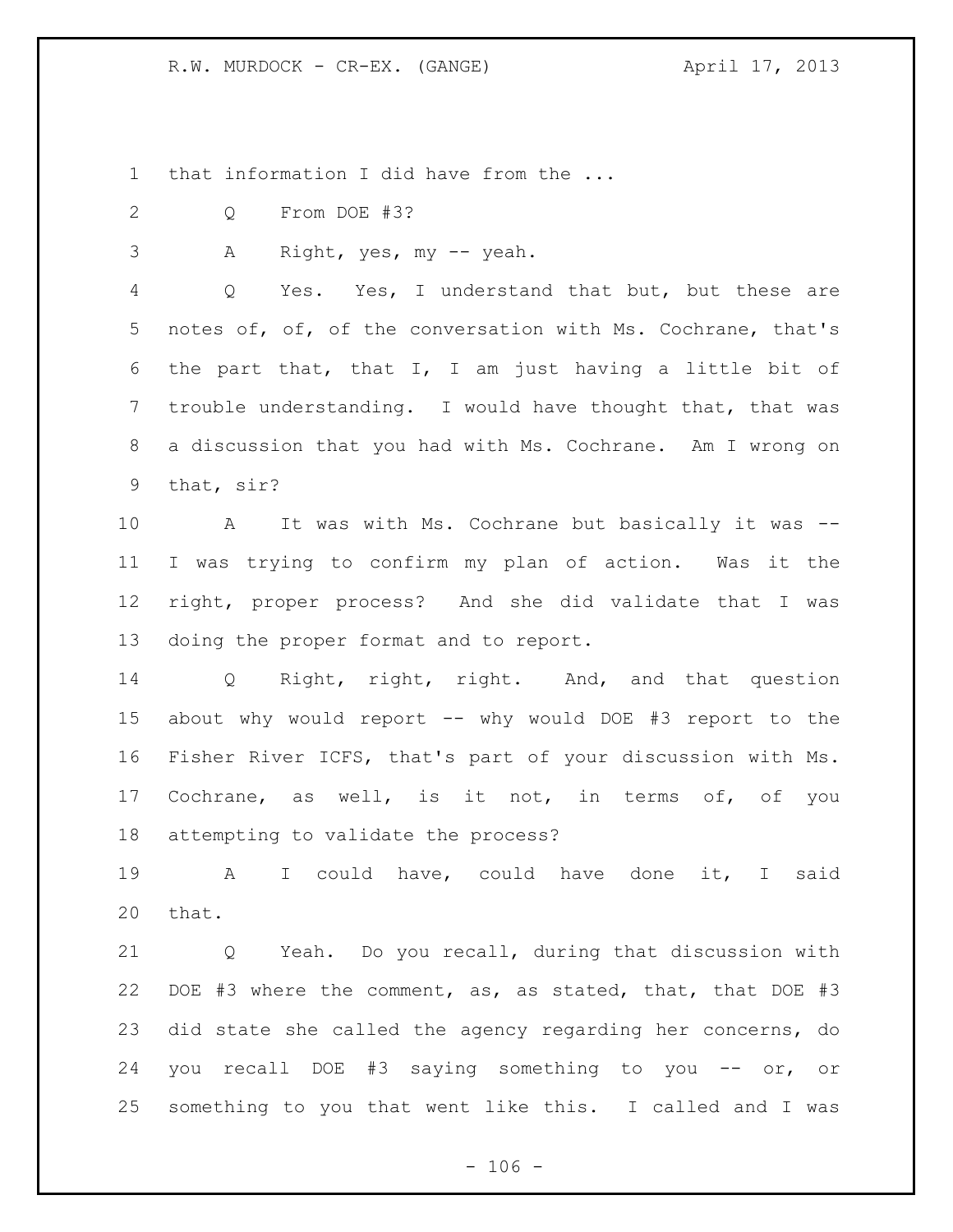R.W. MURDOCK - CR-EX. (GANGE) April 17, 2013

 told that everybody was busy? A No. Q Now, do you recall her saying that, that, that her attempt to notify the agency was not given credence? A No. Q Your only recollection is that she said that she called an agency; is that correct? 9 A Or the agency. Q Or the agency. A Yes. Q So -- but, but you didn't go down that path at 13 all about what happened when, when -- DOE #3, what happened when you called the agency? A No, I didn't. MR. GANGE: Those are my questions. Thank you, Mr. Commissioner. 18 THE COMMISSIONER: Thank you. MR. GANGE: Thank you very much, Mr. Murdock. 20 THE COMMISSIONER: Mr. Khan? MR. KHAN: Madam Clerk, if you can bring up page 34646. And just for the record, it's Hafeez Khan, representing Intertribal Child and Family Services. Hello, Mr. Murdock. THE WITNESS: Hi.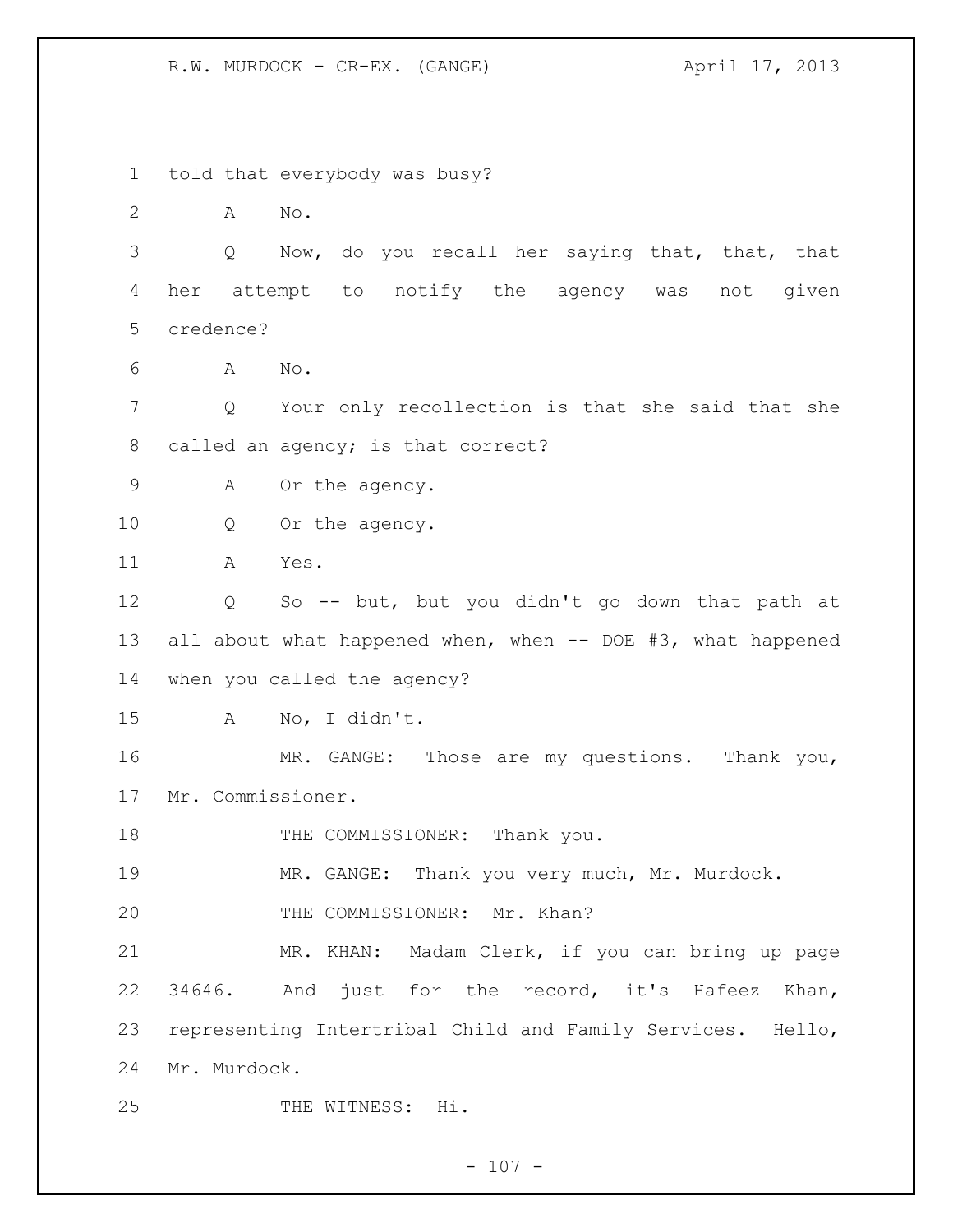## R.W. MURDOCK - CR-EX. (KHAN) April 17, 2013

CROSS-EXAMINATION BY MR. KHAN:

| Mr. Murdock, in answering questions from Mr.<br>Q          |
|------------------------------------------------------------|
| Gindin you had mentioned that you were advised by the RCMP |
| not to disclose this information to anyone?                |
| A<br>Yes, I was.                                           |
| If you can take a look at your monitor, please.<br>Q       |
| This is<br>a contact note dated March 8, 2008.<br>It was   |
| recorded by Clemene Hornbrook and reviewed by, I           |
| believe -- is that your signature at the                   |
| bottom?                                                    |
| I can't see the bottom.<br>A                               |
| Q<br>Sorry, Madam -- thank you.                            |
| Yes, it is my signature on the right-hand<br>Α             |
| side.                                                      |
| And when you had mentioned to Mr. -- when you<br>Q         |
| told Mr. Gindin that you were advised not to discuss this  |
| with anyone else, is, is this the information you were     |
|                                                            |
| referring to?                                              |
| A Yes, I was.                                              |
| THE COMMISSIONER: Is this your writing?                    |
| THE WITNESS: No, it's not.                                 |
| THE COMMISSIONER: Pardon?                                  |
| THE WITNESS: Not, not my writing.                          |
| THE COMMISSIONER: Whose is it?                             |
|                                                            |

- 108 -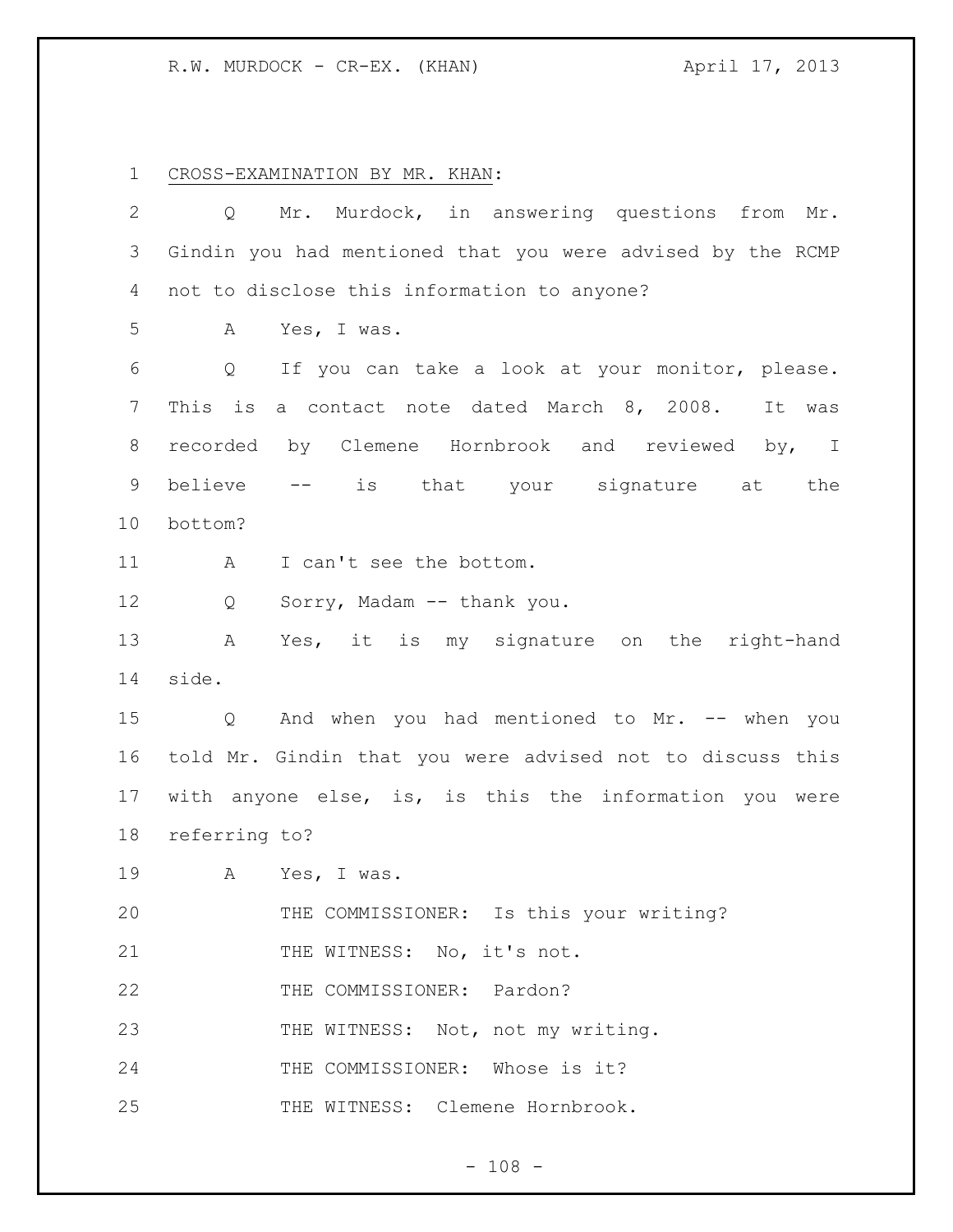BY MR. KHAN:

| $\overline{2}$ | In fact, can you just explain to the -- Mr. -- to<br>$Q \qquad \qquad$ |
|----------------|------------------------------------------------------------------------|
| 3              | the Commissioner who is Clemene Hornbrook?                             |
| 4              | Clemene Hornbrook was my co-worker at, at the<br>A                     |
| 5              | outreach office on that particular day.                                |
| 6              | Mr. Murdock, you picked up the phone on March 6,<br>$Q \qquad \qquad$  |
| 7              | 2006 when DOE #3 called?                                               |
| 8              | That's correct.<br>A                                                   |
| $\mathsf 9$    | Now, was it because no one else was answering the<br>Q                 |
| 10             | phone?                                                                 |
| 11             | I just thought there was no one there to take it<br>A                  |
| 12             | and my co-worker was busy so I answered the phone.                     |
| 13             | Q And you had mentioned to Mr. Gindin that you were                    |
| 14             | the first one to get to the phone?                                     |
| 15             | Yes, I was the closest one to that phone.<br>A                         |
| 16             | Are you suggesting that no one would have<br>Q                         |
| 17             | answered the phone if you didn't pick it up?                           |
| 18             | No.<br>A                                                               |
| 19             | Madam Clerk, if you can bring up page 34634,<br>Q                      |
| 20             | please.                                                                |
| 21             | Mr. Murdock, when you write:                                           |
| 22             |                                                                        |
| 23             | "Status of case: is the agency                                         |
| 24             | involved with this family, (would                                      |
| 25             | DOE #3 report) Why would DOE #3                                        |

- 109 -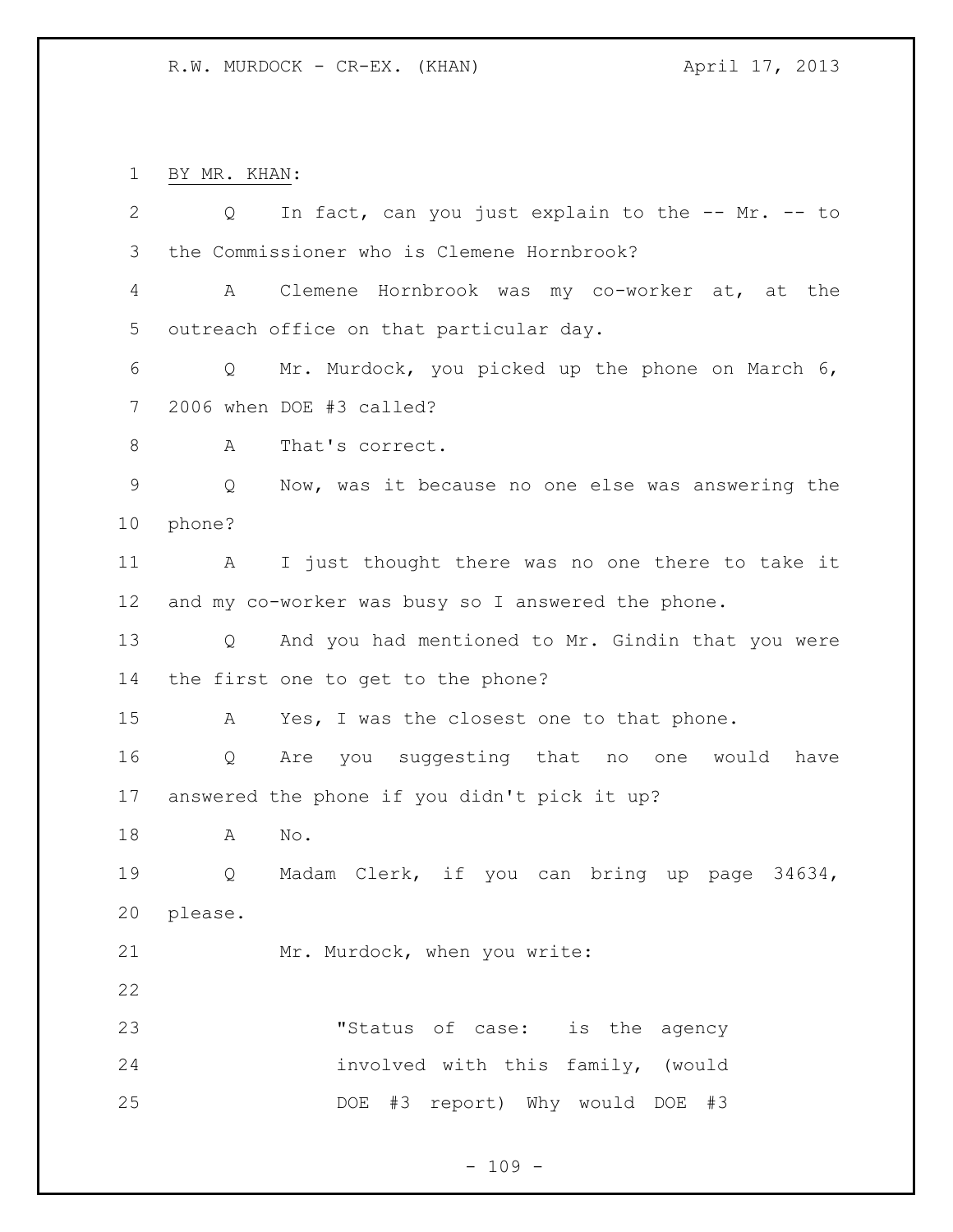**1** report to, to Fisher River ICFS?" When you, when you wrote down "Why would DOE #3 report to Fisher River ICFS," are you referring to reporting the call of March 6, 2006? The report of the murder? A I'm not too sure. 8 Q And Fisher River is the location -- sorry, Mr. Murdock? A I never said nothing. Q And Fisher River is, is the location you work out of. Is that correct? A Yeah, I worked out of the main office in Fisher River. MR. KHAN: Thank you, those are my questions. 16 THE COMMISSIONER: Thank you, Mr. Khan. Any re-examination? MR. OLSON: I have no re-examination. 19 THE COMMISSIONER: Thank you very much, witness, you are completed. 21 THE WITNESS: Okay, thank you. 22 THE COMMISSIONER: You can leave. (WITNESS EXCUSED)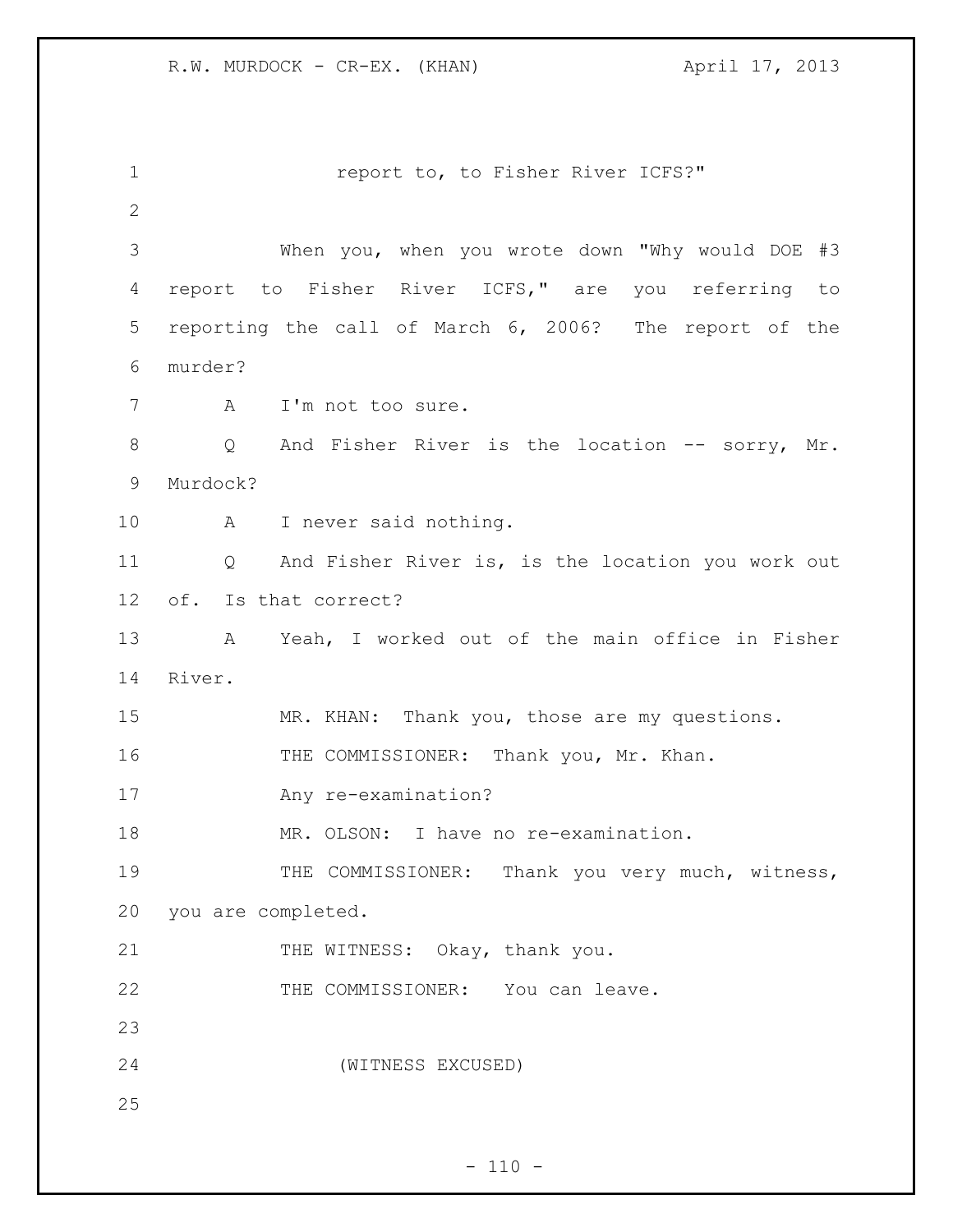GS April 17, 2013

| 1              | THE COMMISSIONER: Now, do you want to start the      |
|----------------|------------------------------------------------------|
| $\overline{2}$ | next witness now or, or adjourn till 1:45?           |
| 3              | MR. OLSON: Either is fine, or whatever is            |
| 4              | your --                                              |
| 5              | THE COMMISSIONER: Well, whatever suits you,          |
| 6              | whatever you want to do, you're -- it's -- I mean    |
| 7              | MR. OLSON: I'd like to start now.                    |
| 8              | THE COMMISSIONER: Okay.                              |
| 9              | THE CLERK: Is it your choice to swear on the         |
| 10             | Bible or affirm to tell the truth without the Bible? |
| 11             | THE WITNESS: The Bible.                              |
| 12             | THE CLERK: Take the Bible in your right hand.        |
| 13             | State your full name to the court.                   |
| 14             | THE WITNESS: Shirley Cochrane.                       |
| 15             | THE CLERK: And spell me your first name.             |
| 16             | THE WITNESS: S-H-I-R-L-E-Y.                          |
| 17             | THE CLERK: And your last name, please.               |
| 18             | THE WITNESS: C-O-C-H-R-A-N-E.                        |
| 19             | THE CLERK: Thank you.                                |
| 20             |                                                      |
| 21             | SHIRLEY COCHRANE, sworn, testified                   |
| 22             | as follows:                                          |
| 23             |                                                      |
| 24             | THE CLERK: Thank you. You may be seated.             |
| 25             | THE WITNESS: Excuse me, I just needed to move        |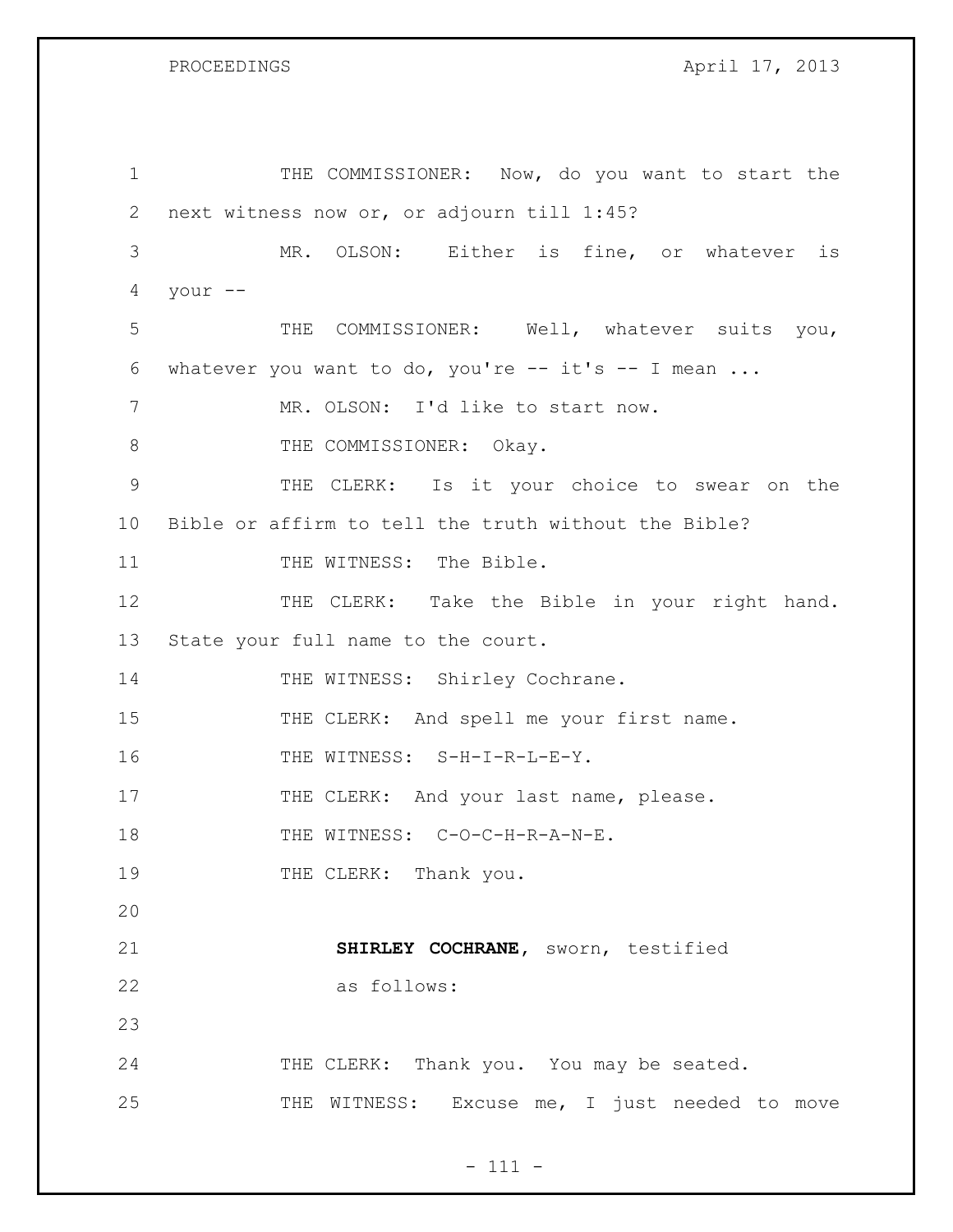this mike -- MR. OLSON: Sure. 3 THE WITNESS: -- where I'm comfortable. DIRECT EXAMINATION BY MR. OLSON: Q Ms. Cochrane, I understand that you're recently retired? A Yes. Q As the executive director of Intertribal Child and Family Services? A Yes. Q When did that happen? A Just recently. I retired in February. Q Okay. A 2013. Too loud? Oh, sorry. Q Can you just take us through your educational background? A Certainly. I took the counseling skills level, levels one and two, in 1990, '91. I've -- have numerous workshops, seminars, in regards to how to write policies and procedures, numerous workshops on finance, how, how to do financial budgets, as well as some other workshops as it relates to human resources such as employment laws, how do you do personnel policies that reflect, that reflect upon employment laws in Manitoba, the labour, the labour codes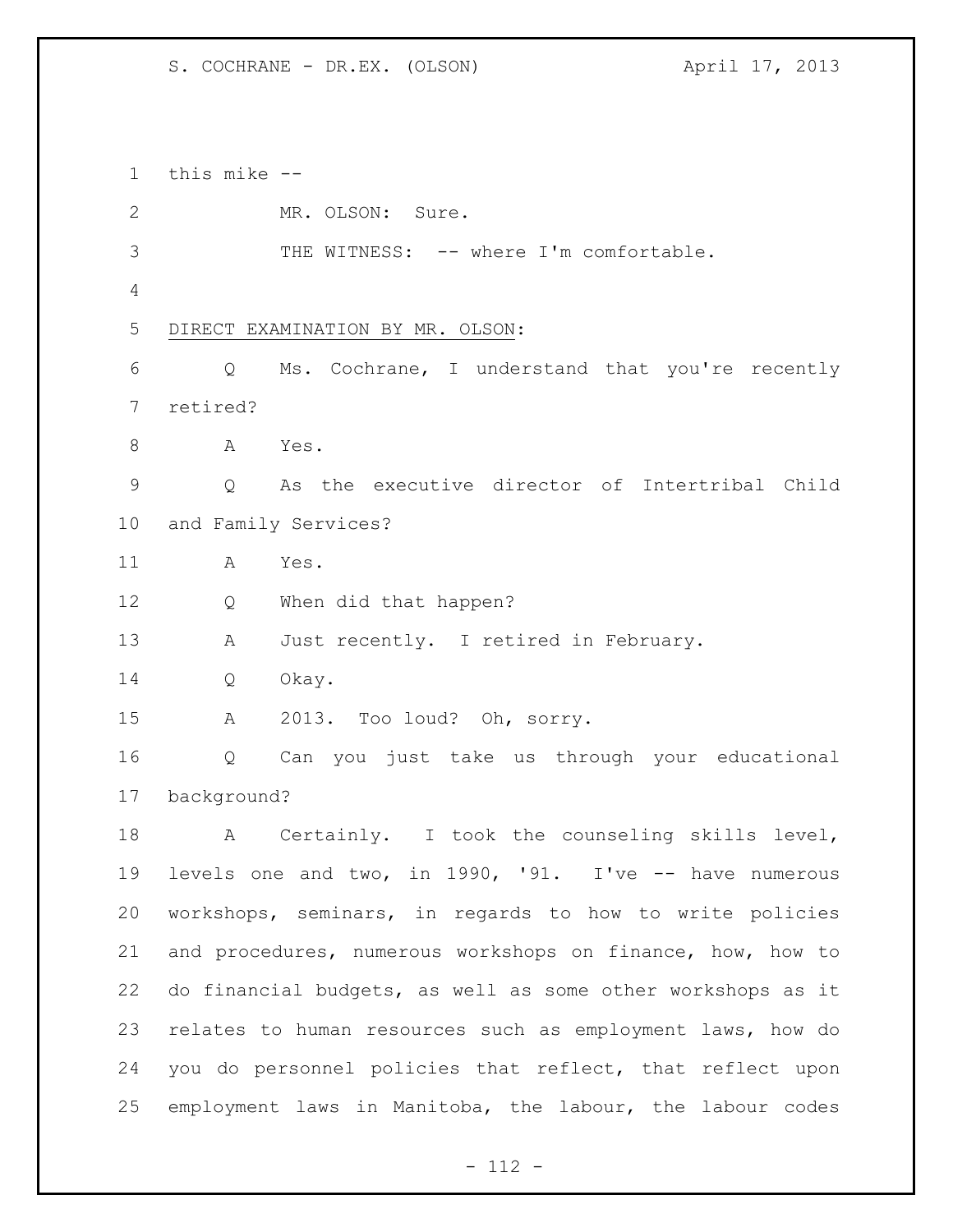to assist myself and my board of directors in developing policies and, and procedures.

 I have also attended workshops on virtues, that is how value system and virtues and working with people in our communities. These are the key areas that come to my mind. I can go on.

 Q Okay. I think that gives us a pretty good understanding. Is it fair to say that your background is not really in social work practice?

A No, it isn't.

 Q Okay. You've come more from a management perspective?

A Yes, I do.

 Q One of the issues that has come up in this inquiry is the idea of registrations, some sort of registration system for social workers. Do you have any views on that?

A Registration of social workers?

Q Right.

 A Well, my personal view is that there is work that is out there in regards to First Nation social work registration, I support that idea.

23 Q Is that something different -- are you distinguishing between First Nation social work and, and I'll call it main stream social work?

- 113 -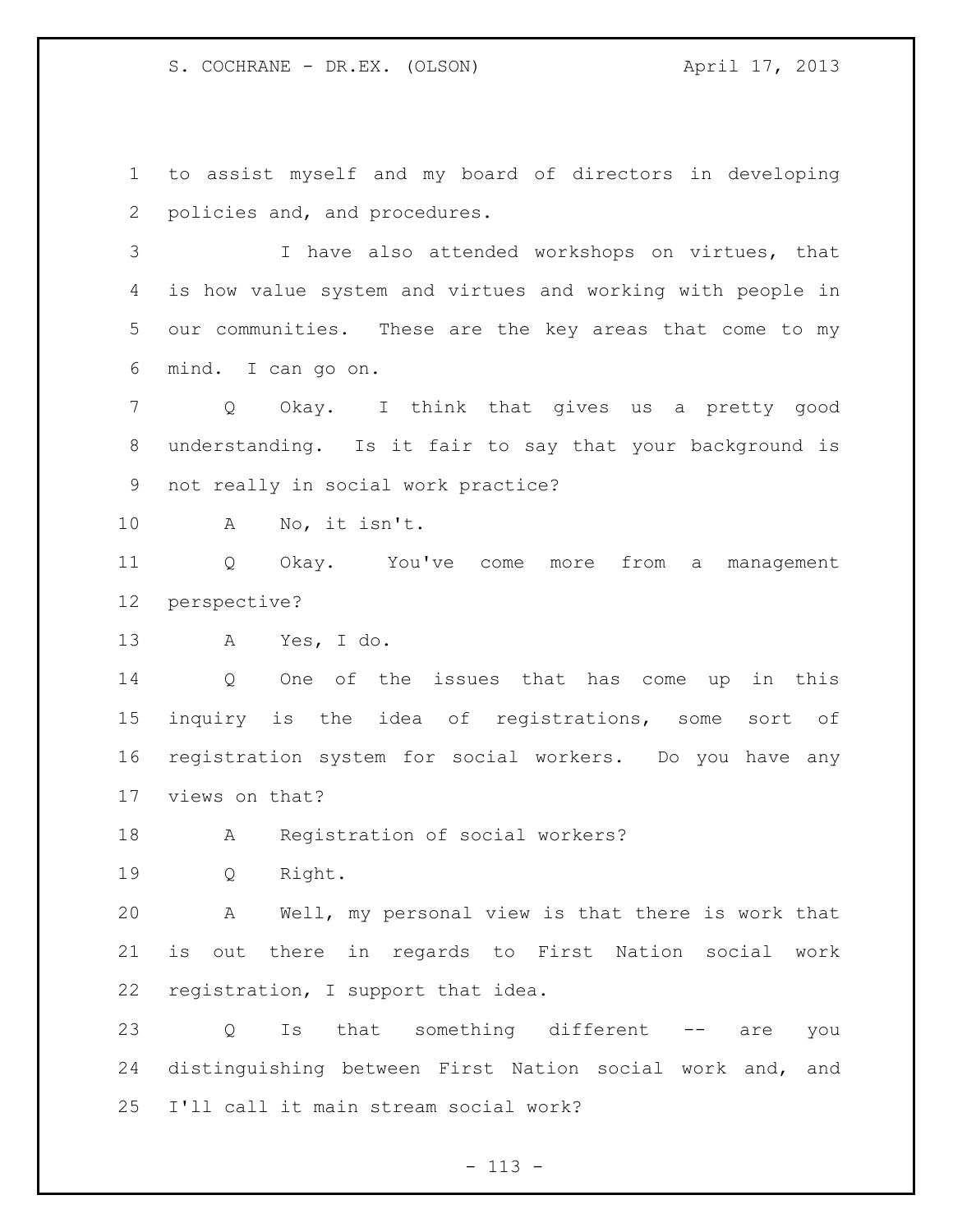A Yes, yes, I am.

Q Okay. And what is the distinction?

 A Well, it's just a registration of our current First Nations social workers that work in the field -- I'm sorry, that work in the field and that organization would assist them in, in First Nations social work.

 Q Now, I want to just go through your child related -- child welfare related employment history. I understand that you started as the executive director at ICFS in 1994? A Yes, that's correct.

11 0 Prior to that?

12 A Prior to that I was the supervisor of -- for the Fisher River community and prior to that I was the front line worker. I started working in Child and Family in 1988 as a front line worker.

 Q What is it that brought you into this line of work given your, your background?

18 A I wanted to -- I'm always -- I have always been active in my community. Prior to coming to Child and Family -- am I bit too loud?

21 THE CLERK: It's just making feedback with the other mike.

 THE WITNESS: Okay. Prior to coming to Child and Family I was in the community, I worked at the health, health services centre, in the health centre, as a

 $- 114 -$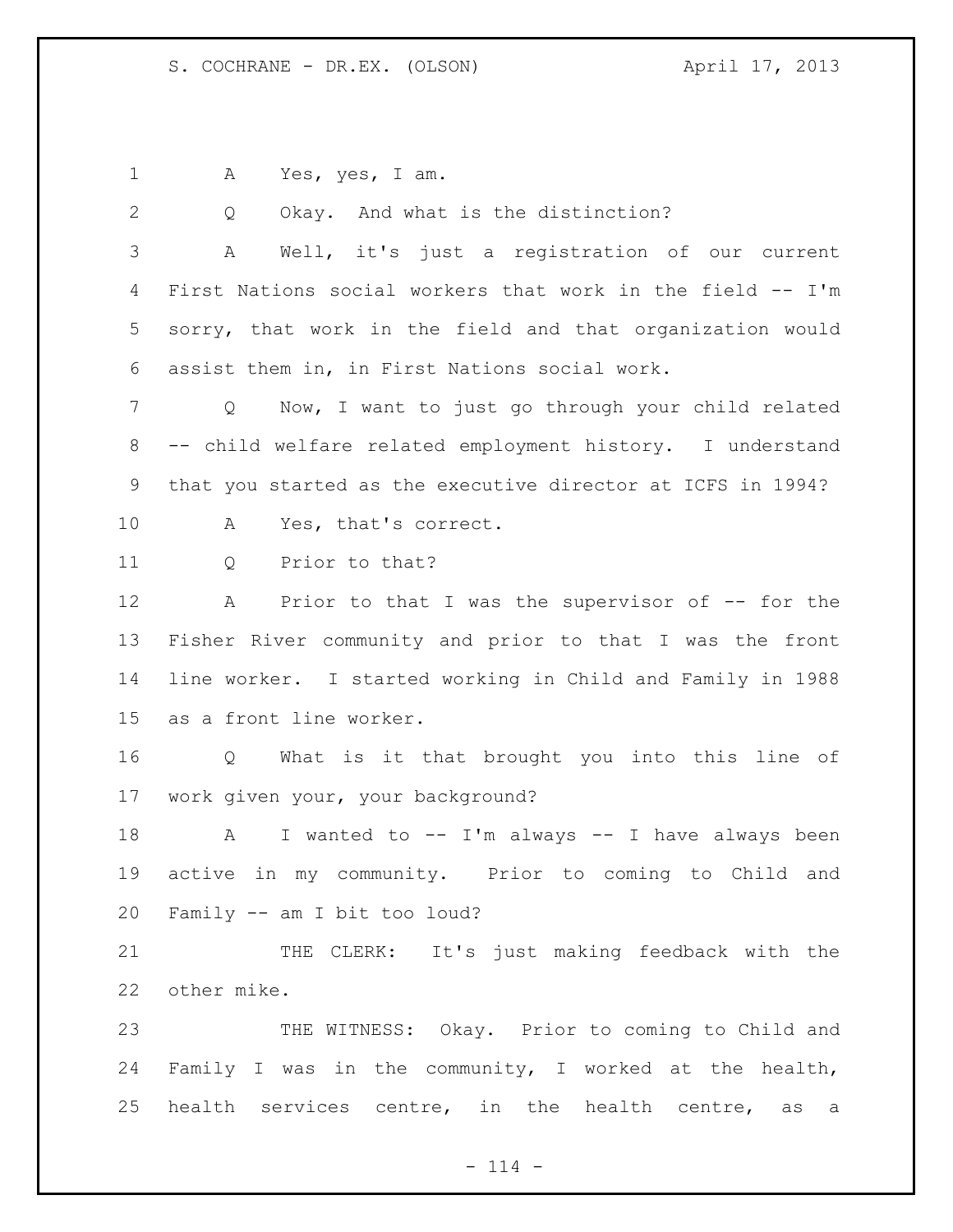community health representative. I worked there for eight year. I left there to pursue my, my goal, I wanted to be a nurse. I went up north to the university up north, in 4 Thompson, and I spent some time there. That was my ultimate goal, to be a nurse in our community.

 However, when it came time to do the medication, the needles, I said this is not for me, I don't want to take that chance. I wasn't confidence (sic) in, in my ability to draw up the syringe and, you know, I said no, I -- it's not for me. So I went home and I was at home for a couple of months, and there was an opening and I made application for a front line. We called ourselves family support workers back then.

BY MR. OLSON:

 Q Right. Has the delivery of child welfare on -- in Fisher River, has it changed from when you started as a front line worker to today?

A Yes, it has.

 Q Okay. And just really overview, how has it changed?

 A Well, there's a number of changes that has occurred throughout the years. One is increase in staffing, increase in support from the organizations within our community as well as outside our community. And the

 $- 115 -$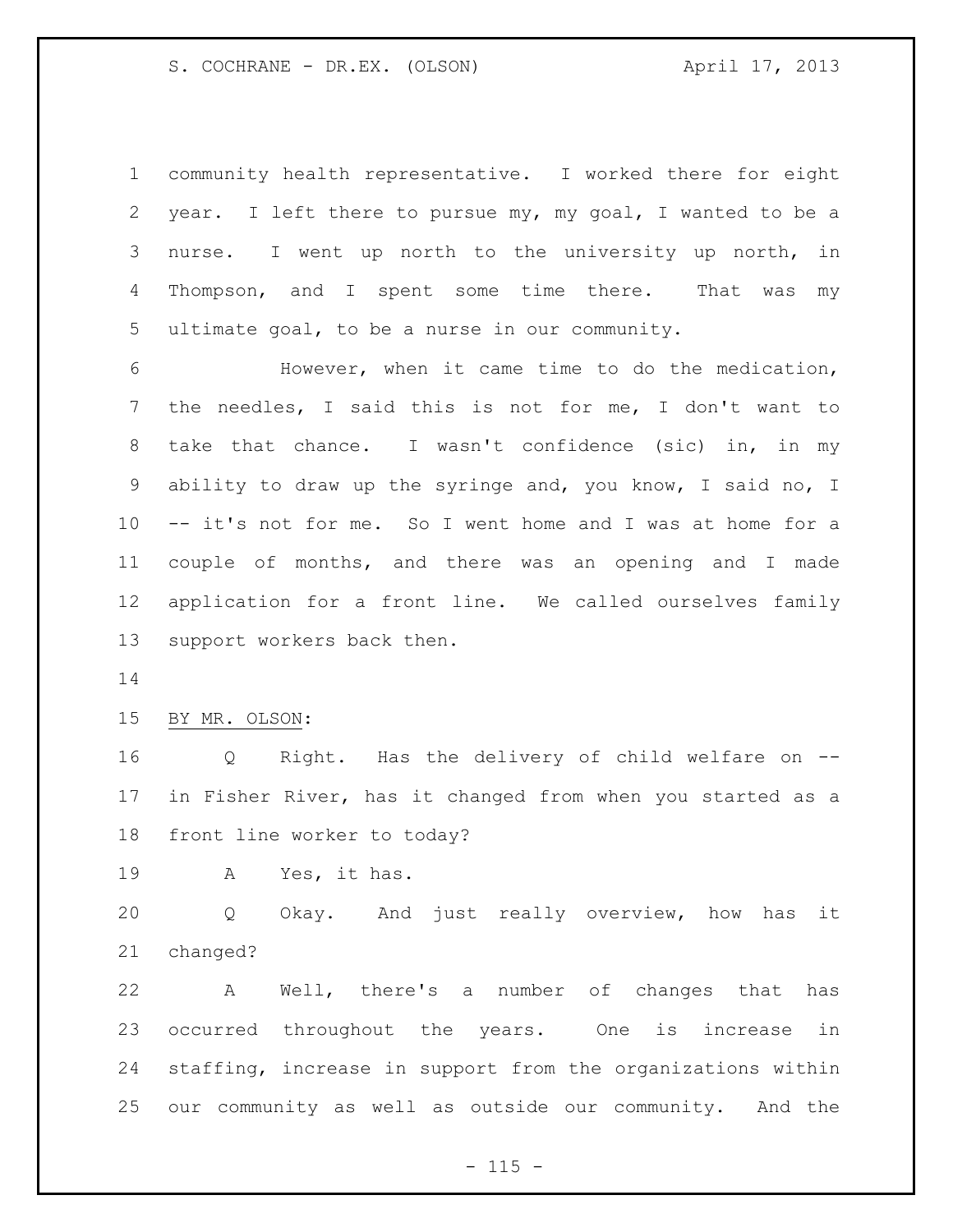recent development of resourcing in our community, of our leadership acknowledging that we need to have resources to support our families and -- Q When -- A -- Child and Family was -- Q -- when you talked about resources, are those things like addictions programs? 8 A Yes. Q Daycares? A Yes. Q Things like that? A Yes. Q Okay. 14 A And Child and Family was one of the resources that leadership had and I was part of the development and part of the beginnings of child welfare back in 1982 that -- I was part of that. What I mean part of that was that I was a representative from Fisher River Cree Nation, attending the Anishinaabe mandate and I came with a voice from Fisher River to establish Anishinaabe back in 1982. Q Okay. And these resources that you identified, these are things you saw there being a need for as a social worker? A Yes.

 $- 116 -$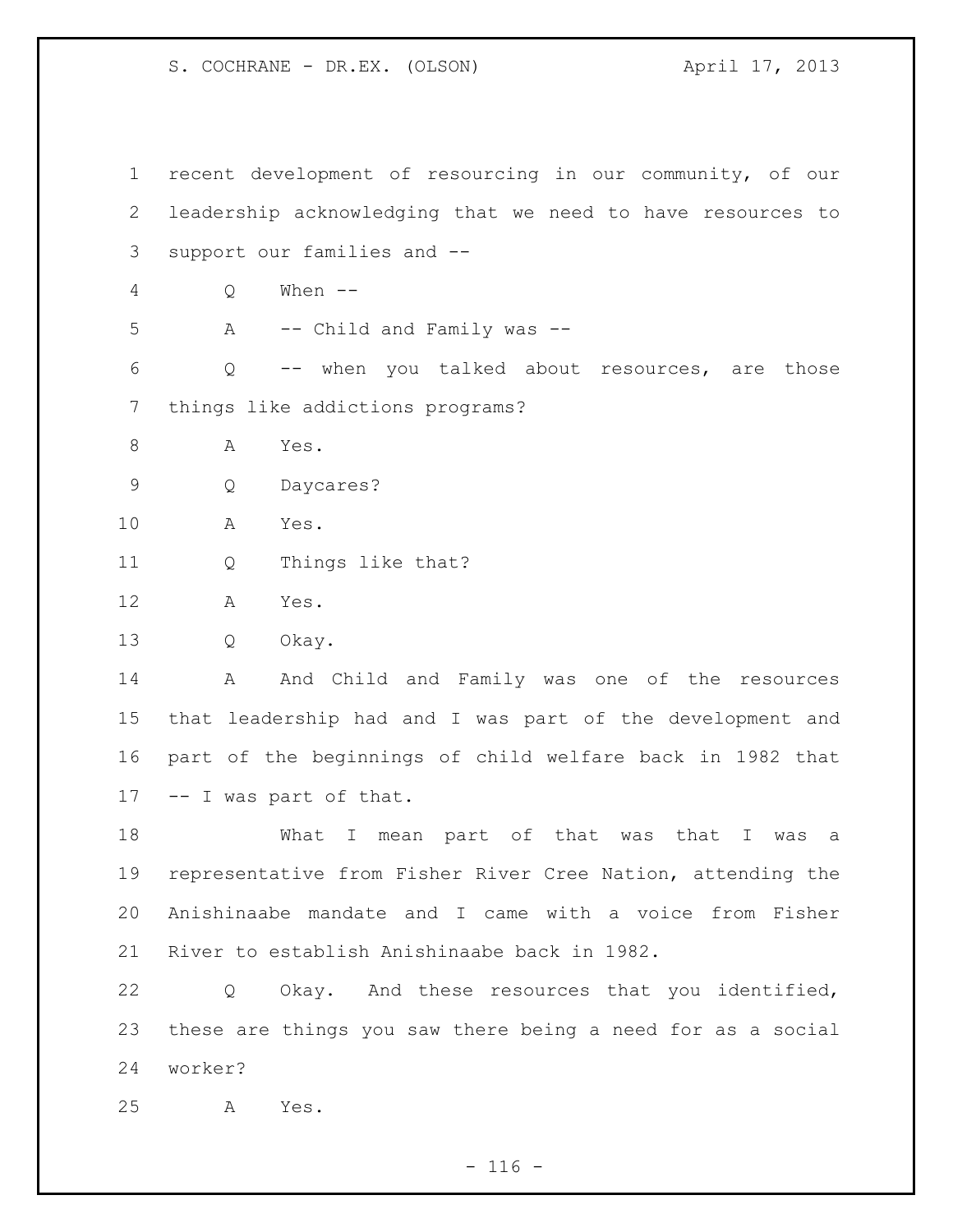Q As executive director who, who are you reporting to?

 A I report to my, my board of directors, first of all, and then I report to the Southern Network of Care, which is the Southern Authority.

Q Um-hum.

 A The Department of Indian Affairs, which is currently called ANCI. And the leadership of our 9 communities that we serve. In those communities I'm -- were part of -- is Fisher River is considered the main office of Intertribal.

Q Okay.

 A Dakota Tipi is the other sub-office and Kinonjeoshtegon, Jackhead, is another sub-office as well as our Winnipeg outreach office.

 Q Are, are all these communities in the same geographic location?

A Jackhead is next door to Fisher River.

Q Okay.

A Jackhead is further up north.

 Q Sorry, you said Jackhead is next door to Fisher River?

A Yes, it --

Q Okay.

A It's --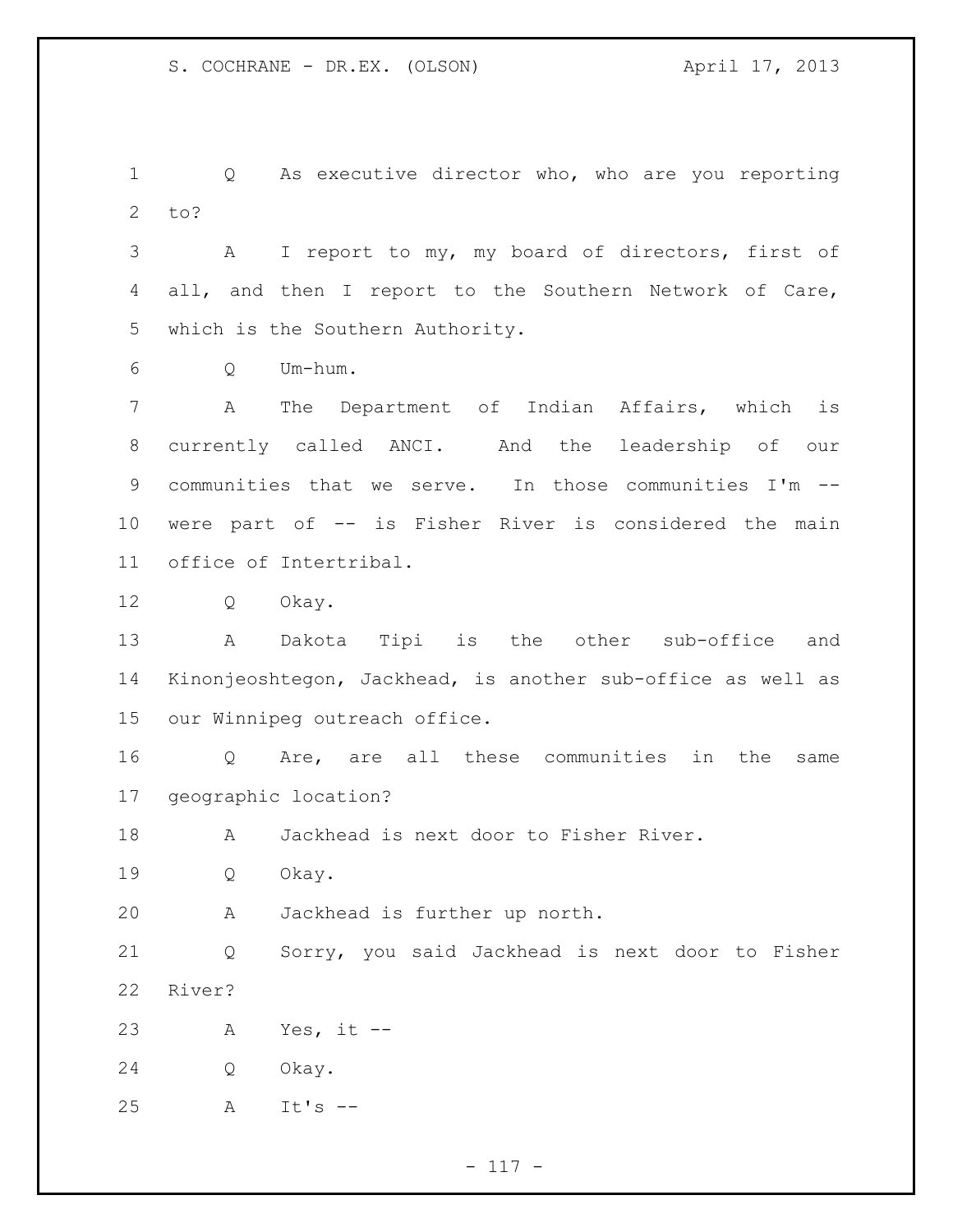1 Q About what's the distance, approximately? A About 30 kilometres further north of -- Q Okay. A -- Fisher River. Dakota Tipi, as you know, is located by the Portage. Q Um-hum. 7 A And our Winnipeg office. Q Okay. Between Jackhead, Dakota Tipi and Fisher 9 River, are there differences in terms of economic -- sorry, the economic situation of each community? A Yes. Each community is unique. Intertribal

 serves the Cree people from Fisher River, the Dakota people from Dakota Tipi and the Ojibway from Jackhead.

 Q Okay. Does that, in any way, impact the provision of child welfare services?

 A Well, the -- it doesn't necessarily impact it just does -- they just do things a little bit different.

Q Okay.

19 A And what, what I mean by that is that -- I'll, I'll use Fisher River as an example, the Cree people. And our community is a close-knit community, we support each other in times of need. It's quite relevant if there is a death, we all come together to support that family. We have different celebrations within our community of Fisher River.

- 118 -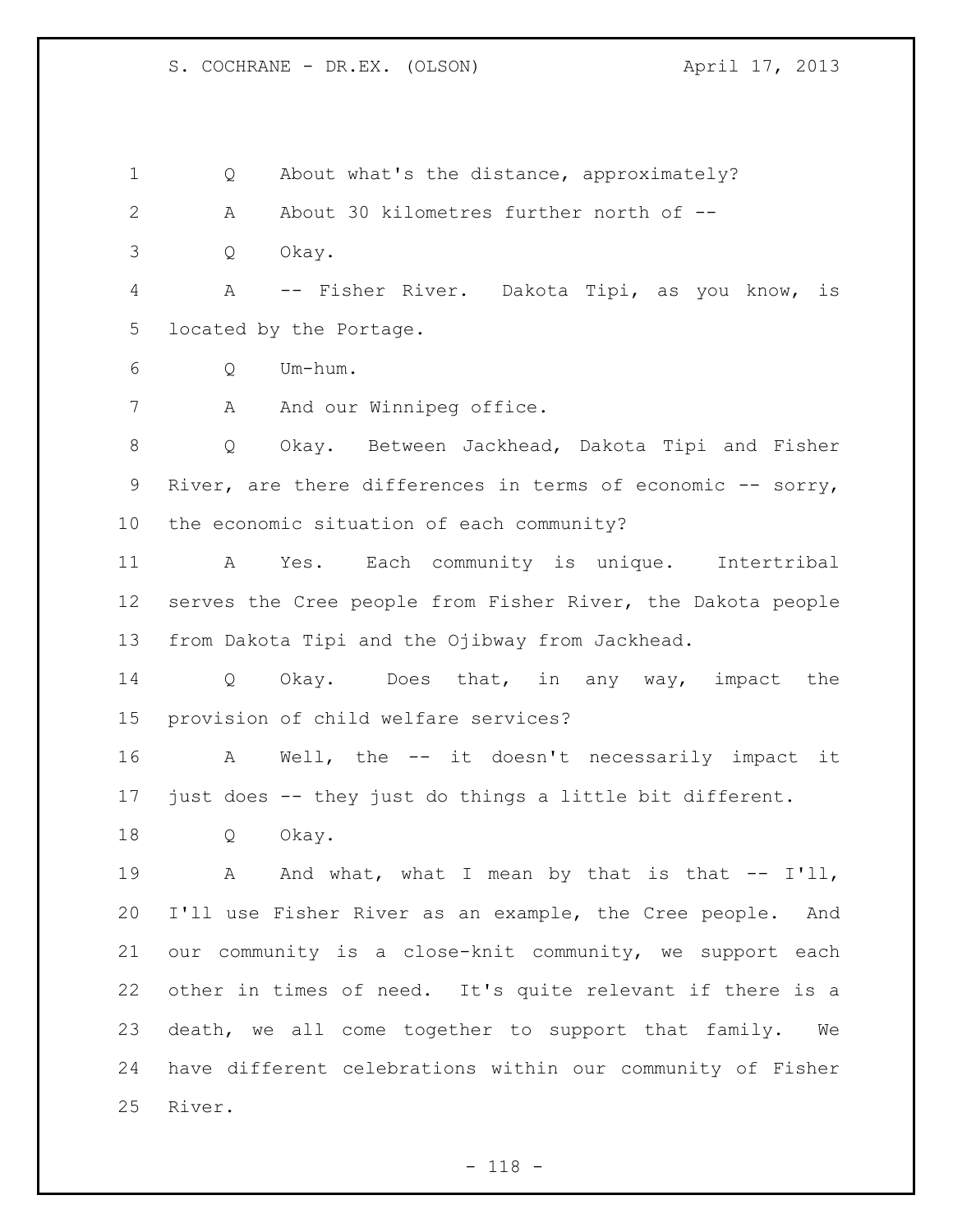1 What we call -- I know you've heard about Treaty Days, that's a celebration of, of our community and where all our people come together to celebrate and do activities. With the Dakota nation they have sort of like a flower day and it's to -- it's more or less the same concept but they just have it one day whereas our days are three to four days long and there's different activities for our community. Q Okay. What about in terms of resources? Fisher River seems like a fairly affluent community. A Yes. Q Are the other -- is, for example, Jackhead the same situation, economically? A Well, I mean no disrespect to the communities I used to serve. Yes, you're, you're correct, Fisher River is more advanced in, in development of programs. We -- I, I was involved with the establishment of the daycare, as well as involved with First Nations Women's Healing Centre. I was part of the board when we started developing that, that service. Fisher River, we have, we have a number of resources like you were informed from the previous workers. We have the First Nations Women's Healing Centre, we have the Wellness Centre, we have a kindergarten to Grade 12

school, as, as well as Head Start and daycare.

 $- 119 -$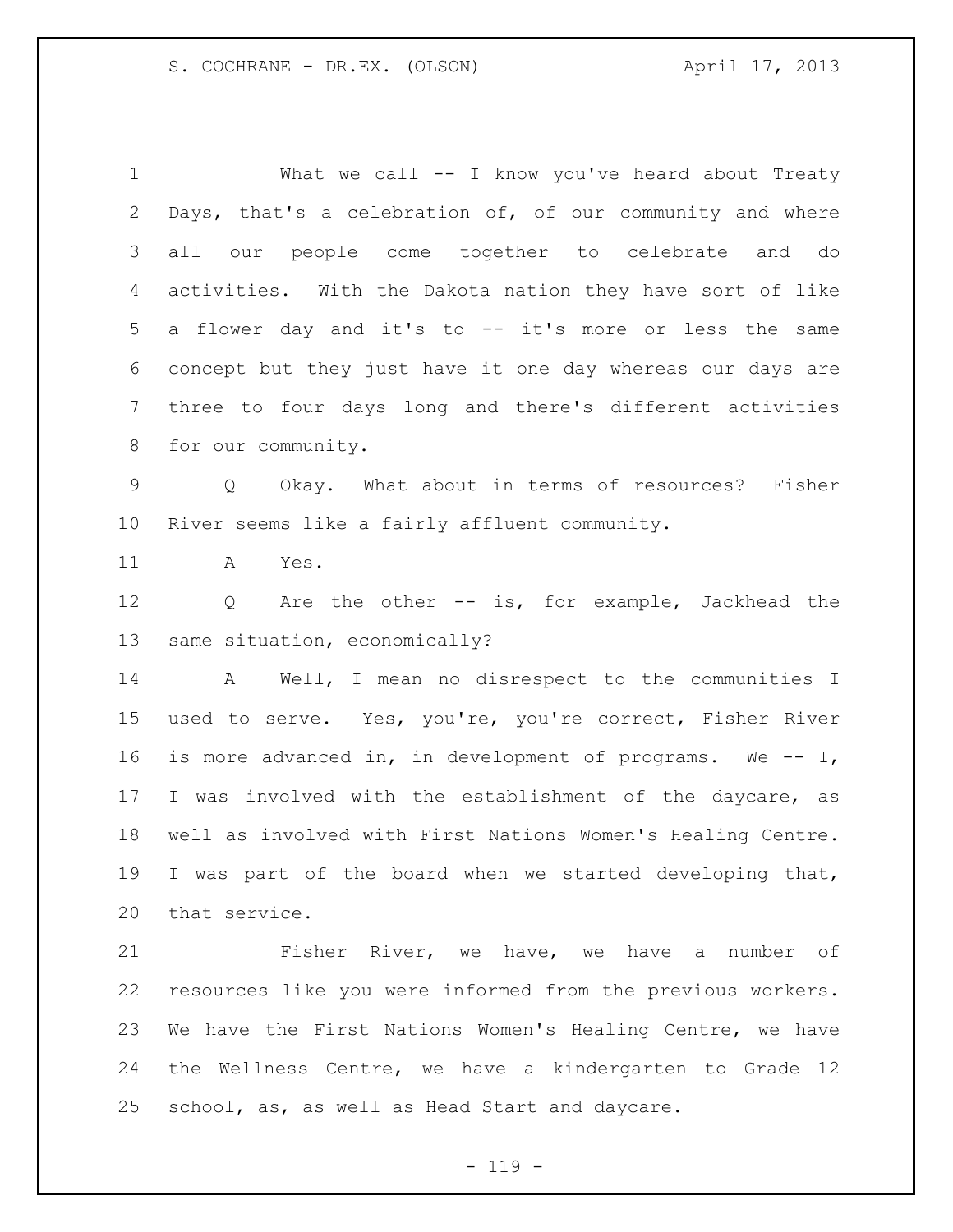Wellness Centre includes a number of workers, such as the addictions workers, which is called NADAP.

Q Um-hum.

 A That's the Native Alcohol and Drug Abuse program. Q Right.

 A As well as the mental health workers. And the compliance officer, who works with the drug, the drugs. I'm pretty sure that Fisher River, we've taken a step in regards to our drug problem in our community.

Q Um-hum.

 A As a result of that leadership was given direction from the membership to have zero tolerance for use of drugs in our community and the first step was to establish drug testing in our community and that drug testing was, first of all, to employees of all our organizations and, as well, and working towards other service providers which means that any employee, if you're working at the school, the Wellness Centre, Child and Family, the band office, the Healing Centre, like any organization, you will be subject to drug test and testing throughout your employment (inaudible) as a random basis.

 Q Okay. So with the various resources that you have mentioned, how does that contrast with, for example, Jackhead or other First Nations you are aware of that maybe don't -- and I'm not saying Jackhead doesn't have

 $- 120 -$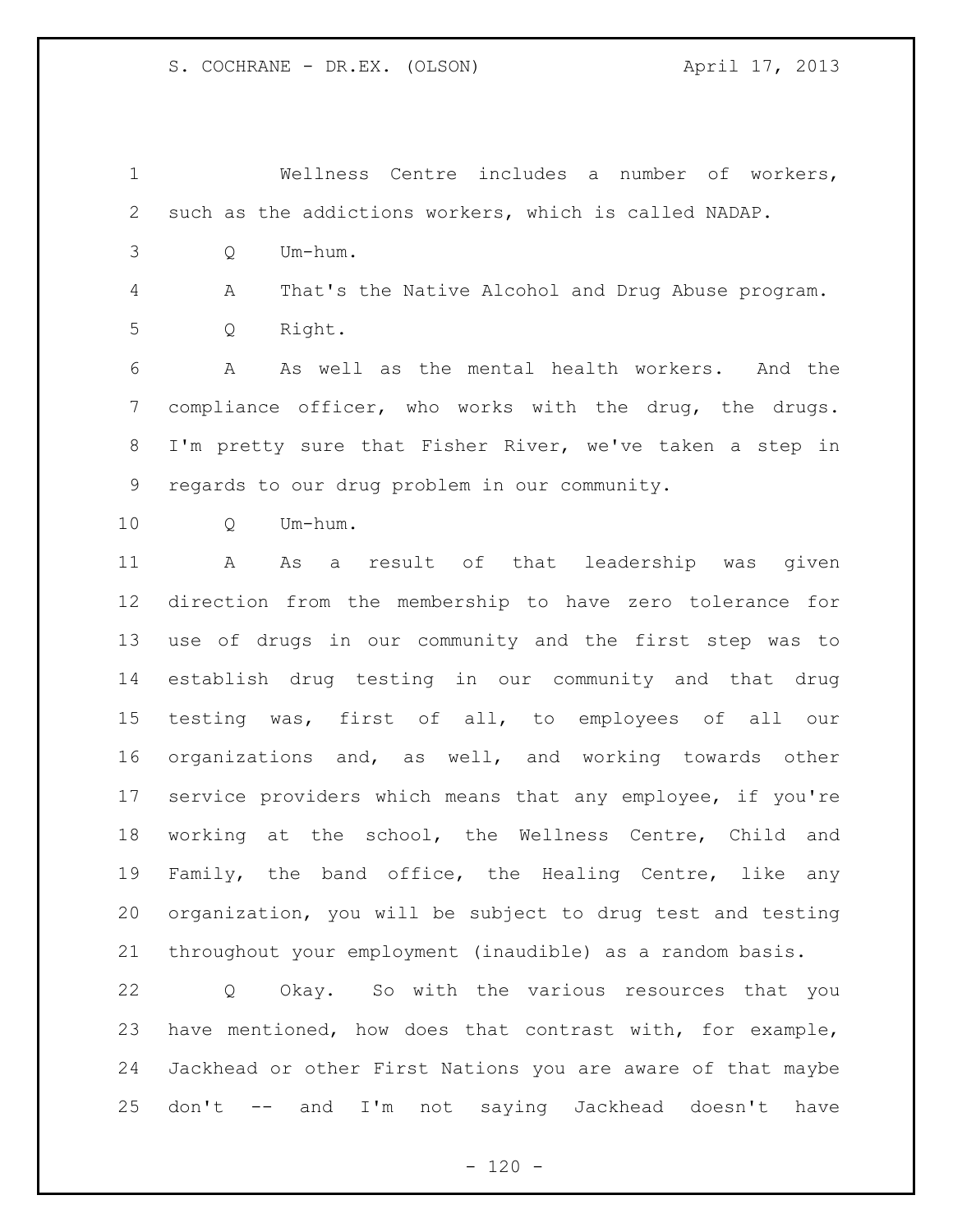resources, I'm just -- I just want to --

A Okay.

Q -- get an understanding of what the contrast is.

 A Okay. With the resources in Jackhead, they have a health centre and they have a school but they don't have the additional resources such as mental health workers, addiction, addiction compliance workers.

8 The community of Dakota Tipi has a school, they have a health centre, they have a native alcohol and drug program and -- but they don't have a -- like a women's shelter, the daycare they have as well but like it's unfortunate, I don't mean no disrespect to those other 13 communities, but you know, they're -- the government, we're -- First Nations are federal governments and you have to make applications for your services that you require in your communities.

 Q Okay. Just in terms of services available, broadly speaking, do you, do you see a correlation with the resources available in the community being -- you know, being accessible to people who need them and a decrease in the number of people that are going to access the child welfare system?

A I am, I am ...

 Q I'm not sure if it's the clearest question but -- A Yeah.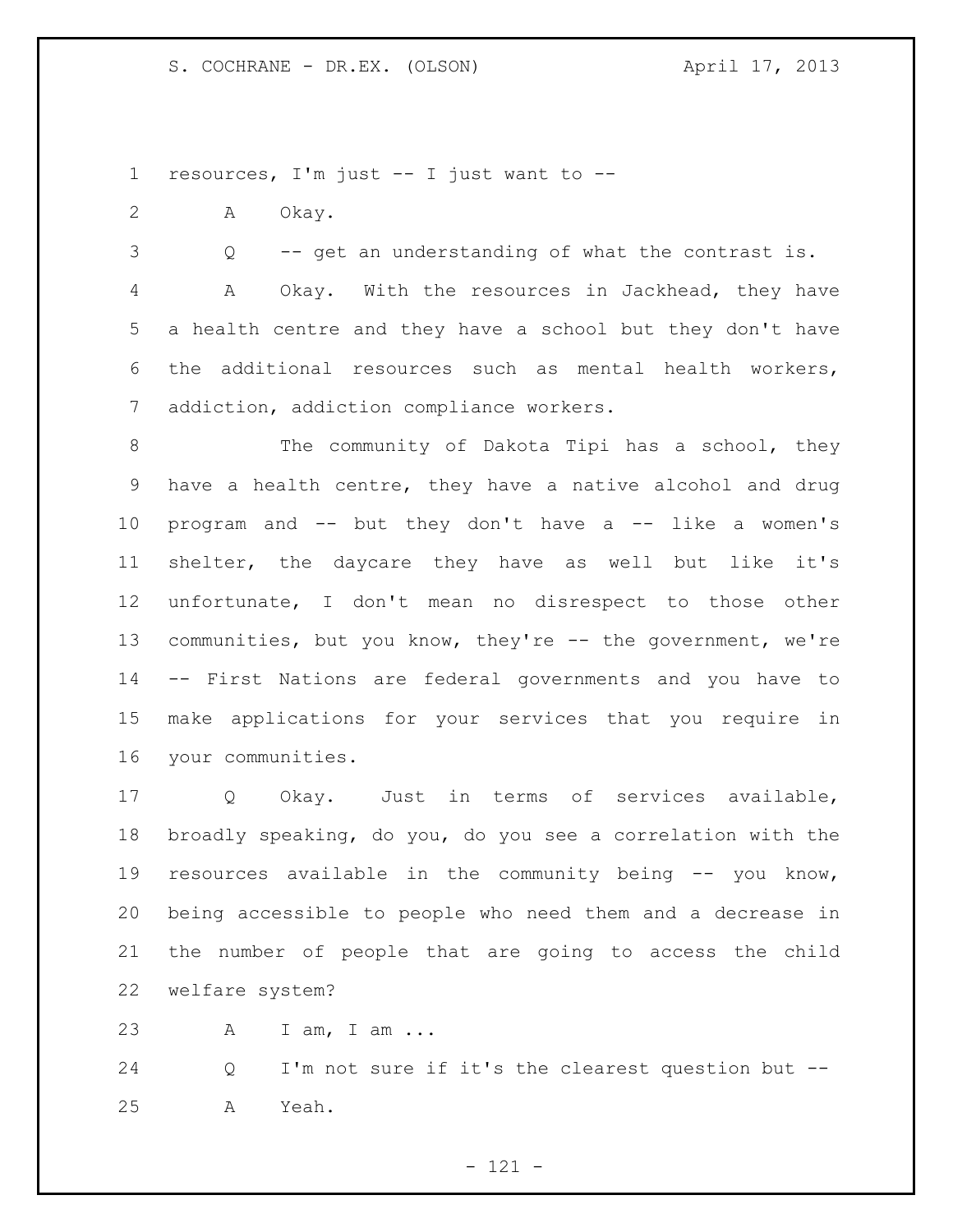Q -- basically, if you can put people in touch with resources. For example, addictions programs or daycares. Do you see less people needing protection services from Child and Family Services? A Well, it's two-fold. You know, it goes hand-in-hand. It is a challenge, you know. Let's, let's take addictions, for example. We may have clients that are, that are struggling with alcohol or drugs and we make a referral to our local addictions program and most likely they would be on a waiting period and that causes a concern of the time it takes to get a person into treatment. Sometimes it take -- it would take up to six months. Q So then in that six month period things can happen and -- A Yes. Q Which may require contact with Child and Family Services? A Yes. Q How many staff does ICFS have? A Currently we have 32 staff. Q Okay. 22 THE COMMISSIONER: Thirty-two? 23 THE WITNESS: Thirty-two. 24 THE COMMISSIONER: Now, you, you reviewed the three offices, I would be interested in hearing how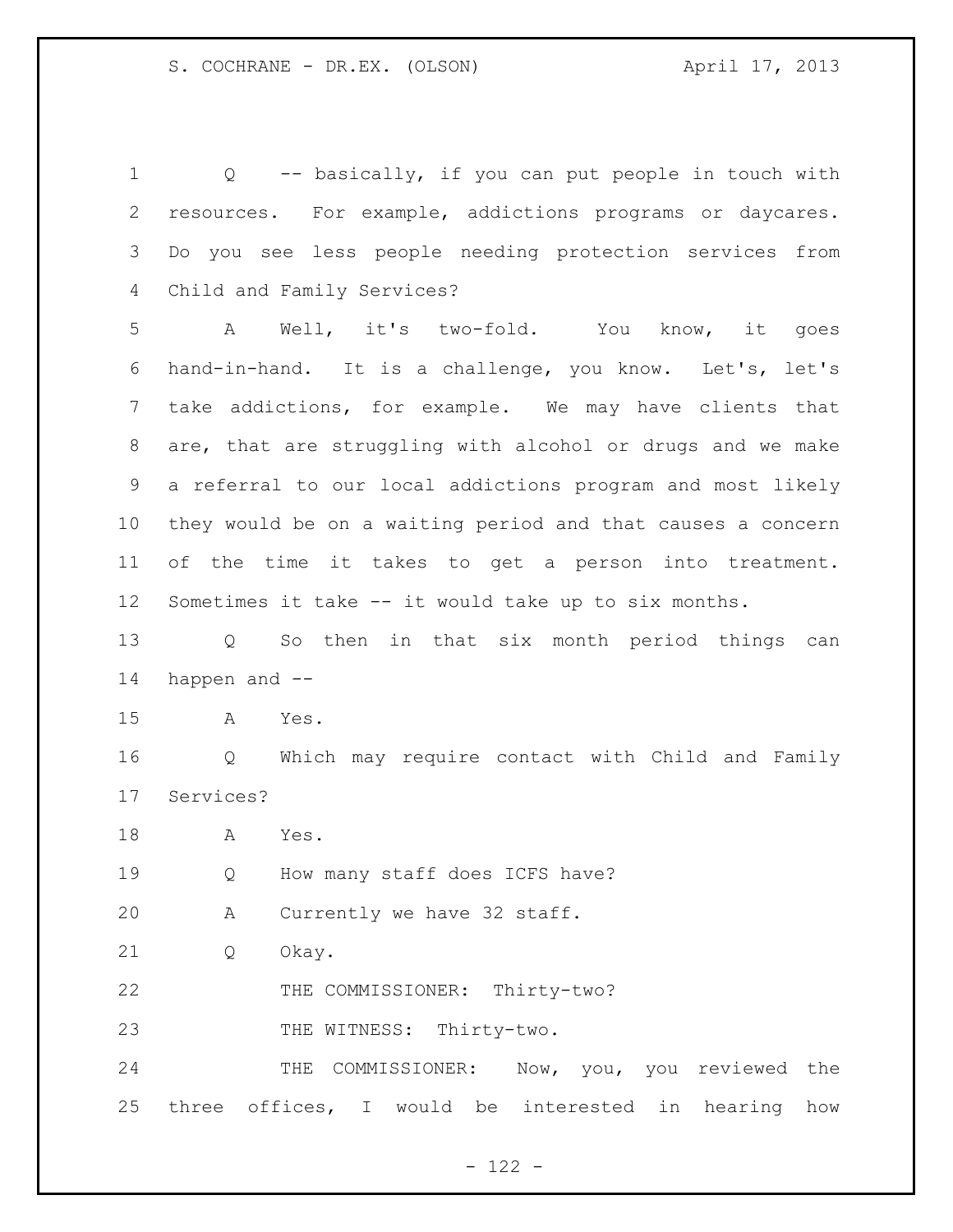1 Winnipeg operation works and who it serves. 2 MR. OLSON: Absolutely. 3 4 BY MR. OLSON: 5 Q Maybe you can tell us a bit about the Winnipeg 6 office. 7 A Certainly. Our Winnipeg office is located on 8 Berry Street. We've always had a Winnipeg office right 9 from 1982 because we were part of Anishinaabe east and we 10 were also part of -- Peguis was also part of Anishinaabe 11 east, Peguis, Fisher River, Jackhead and Dakota Tipi. 12 Those are the communities when we separated, they're -- we 13 decentralized, that's a bit of a history. 14 So, I think it's about 10 years that we've been 15 at -- on Berry Street. We offer the same, same program and 16 services that we do at the main office. We -- 17 THE COMMISSIONER: To, to any residents who have 18 come in from, from Fisher River, from -- 19 THE WITNESS: Jackhead. 20 THE COMMISSIONER: Jackhead. 21 THE WITNESS: And Dakota Tipi. 22 THE COMMISSIONER: The -- yes, your other three 23 locations? 24 THE WITNESS: Yes. 25 THE COMMISSIONER: And that's the -- that --

## - 123 -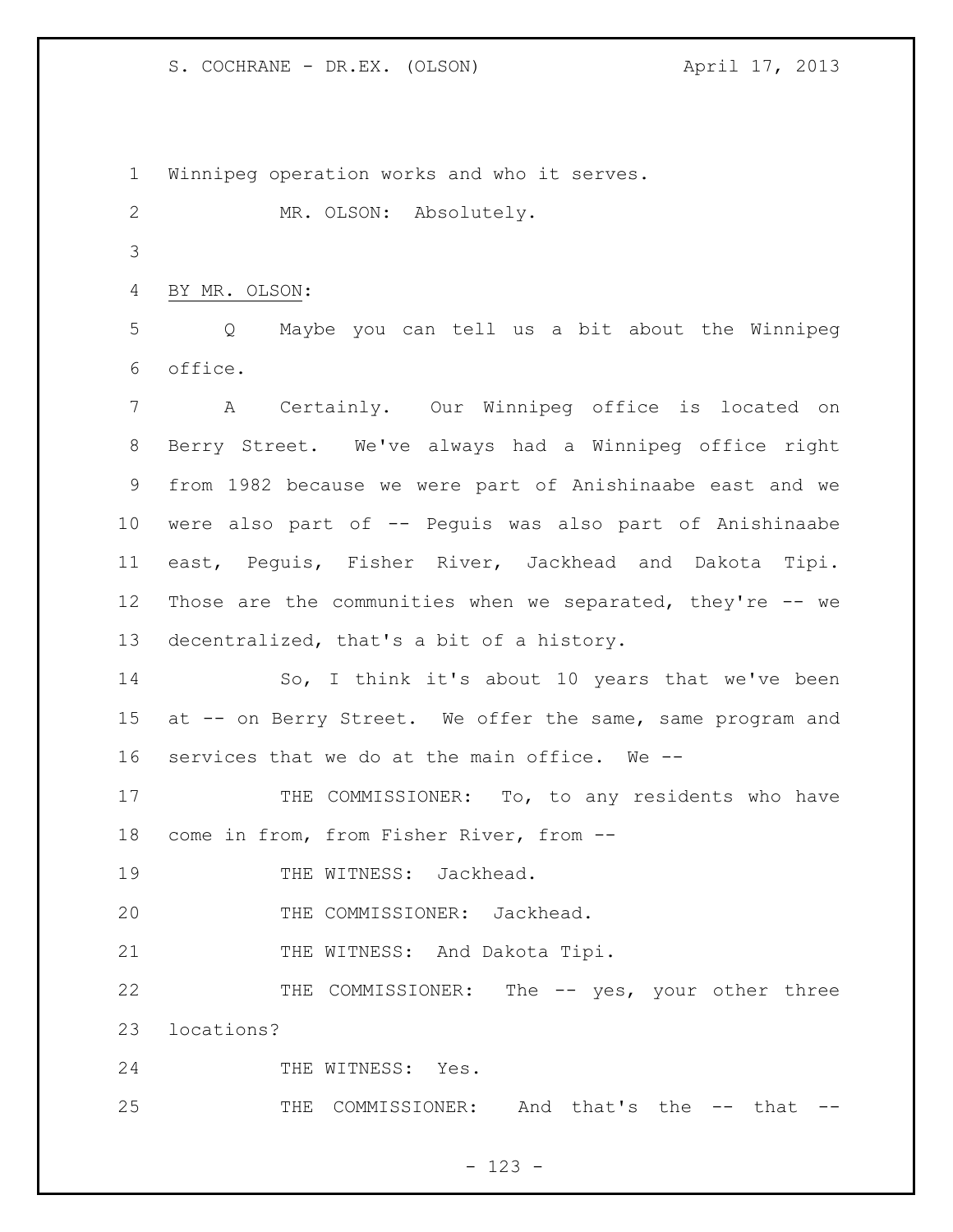they're the only ones who get service out of the Winnipeg office?

THE WITNESS: Yes.

4 THE COMMISSIONER: Thank you.

 THE WITNESS: And, and we offer services if they have a connection to family, as well, you know, if they have a connection to Fisher River, they -- we normally service them, as well.

BY MR. OLSON:

Q Even if they're from Winnipeg?

A Yes.

 Q Okay. What -- do you see there being different needs for the, for the people you service in Winnipeg as opposed to the people on, on reserve?

 A Yes. There's a -- it's totally different. In Winnipeg it's a really fast pace in Child and Family. There's a number of things that occur on a daily basis, you, you know, you get calls -- we get referrals from ANCR, we get intakes and, and our families are not connected as, as they are to our community. Families who live in Winnipeg are, are more or less to be on their own, they don't have that connection to family that they do in our, in our communities. As a result there's some struggles, challenges, in living in Winnipeg, you know, and being

 $- 124 -$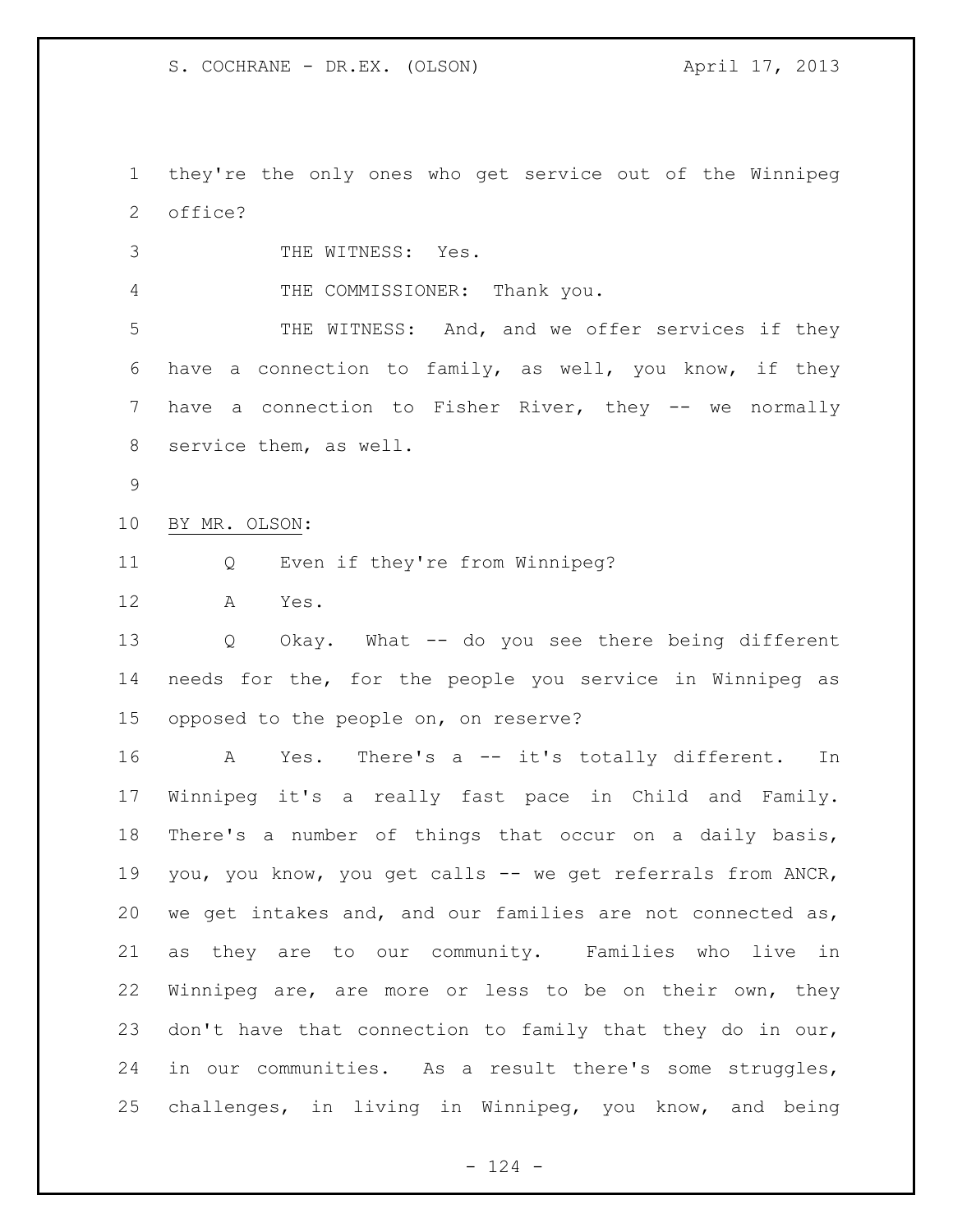isolated and in the -- in, in Winnipeg is, is another issue. They don't know where to go.

Q Right.

A You know.

 Q And does that often end up with problems down the road?

A Eventually.

 Q What -- in what ways does the Winnipeg office attempt to address those issues?

 A There's -- if we get a referral that's how we, we, we get involved with the family, is always through a referral process and through that process the workers do assessments to determine their, their needs and it is challenging, too, because of access to buildings is another thing that we, we have because at home you would know where the person lives, you won't have to have a buzzer to buzz 17 in and those are the other challenges that -- again, you can't have access to our clients because we can't get to them.

Q Okay.

A That's one of the challenges that we have.

 Q When you talk about referrals, we heard, I think, evidence the other day that often people will leave their reserve to go, you know, work in Winnipeg for a time, seasonal work, that sort of thing. Would referrals come

 $- 125 -$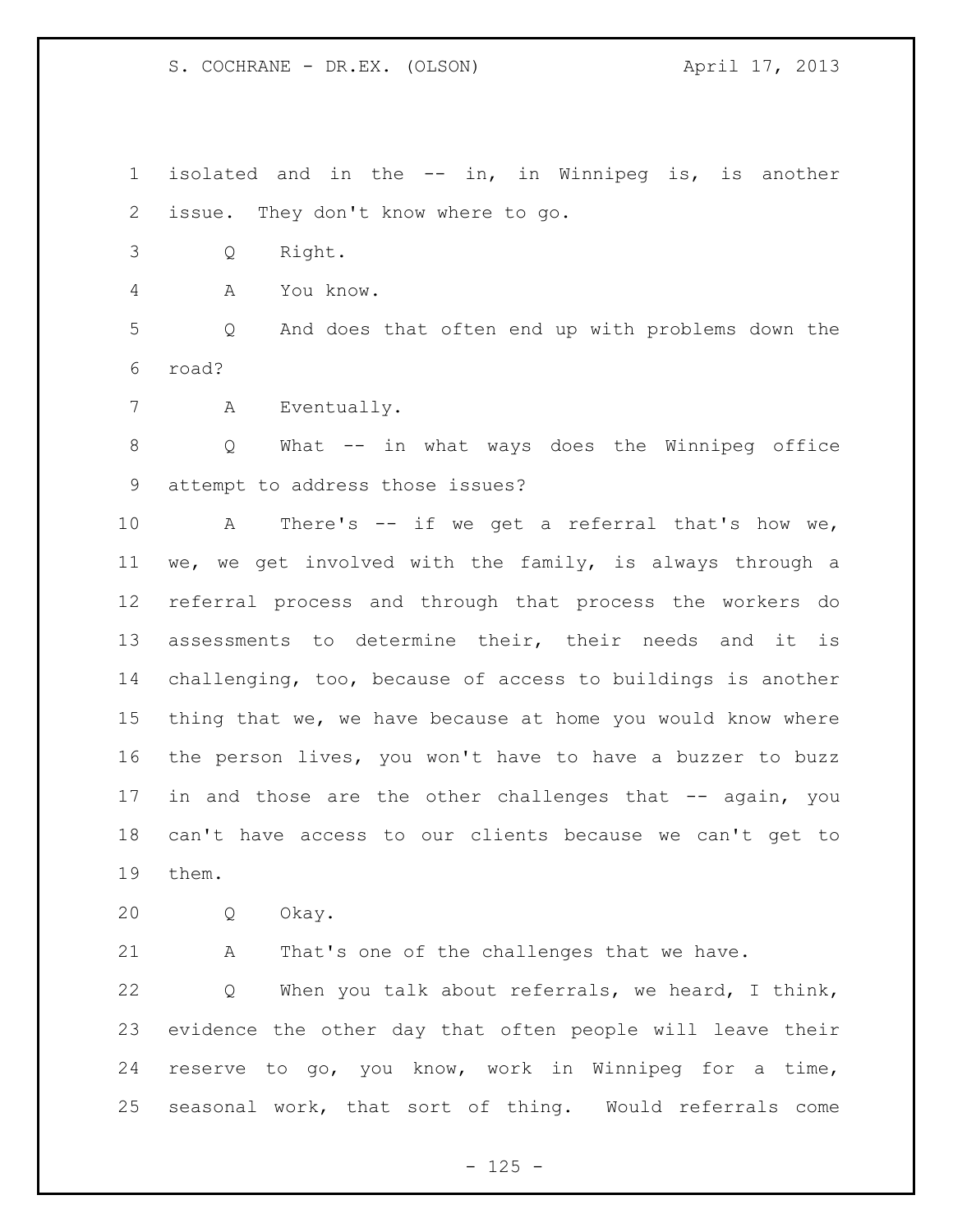from if there was a client of, for example, the office in Fisher River, Fisher River knows the family is moving to Winnipeg for work or whatever reason, will Fisher River office call the Winnipeg office to let them know they're coming? A Yes. If there is an open file with them. MR. OLSON: Okay. I see it's 12:30 just about. This might be a good, logical time to break for noon? THE COMMISSIONER: All right. If this is a good place and this is the correct time. So we'll adjourn until two o'clock and you will have to return, witness. 12 THE WITNESS: Okay. 13 THE COMMISSIONER: Thank you very much. Stand adjourned until two o'clock. (LUNCHEON RECESS) 18 THE COMMISSIONER: All right, Mr. Olson. BY MR. OLSON: Q So before the break I was just going to ask you how many staff were at ICFS. A In 2005 or present? Q In, in 2005. A In 2005 we had 22 staff.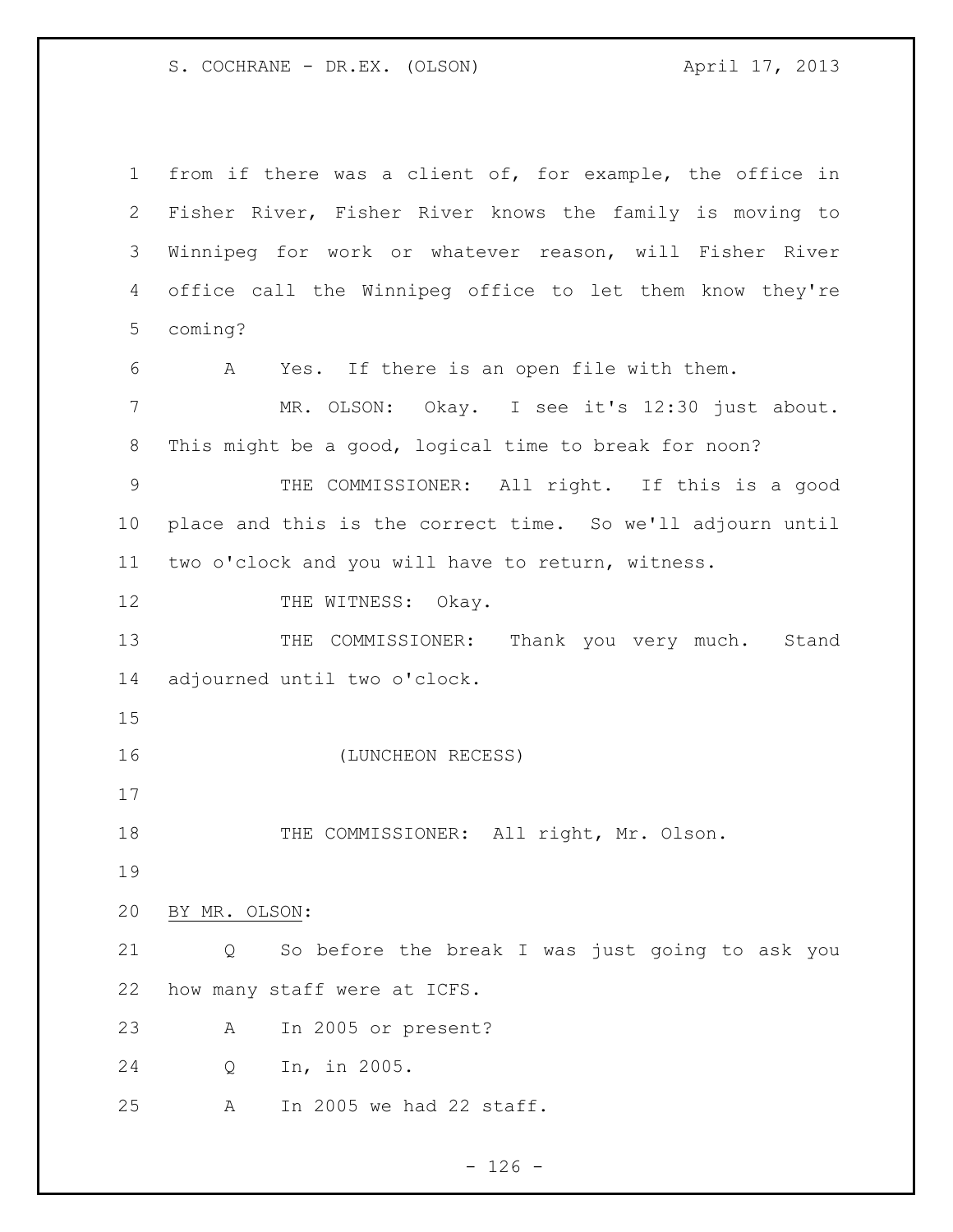Q Twenty-two. And how many were front line workers? A In all offices or just at the Fisher River office? Q Just at the Fisher River office. A Four front line. 7 Q Four front line out of 22 staff? A Yes. In, in Fisher River there was four front line workers. At the Winnipeg office we had four, as well. And Dakota Tipi we had one. And Jackhead we had two. Q Okay. 12 A And the other staffing are, are administration and finance and foster care. Q They made up the balance of the 22 -- A Yes. Q -- workers? A Yes. Q And what sort of a case load would the four front line workers have in the Fisher River office? A On the average of 21 cases per worker. Q Twenty-one per worker. And what types of cases would these be? A It will -- they would carry a generic number of cases. What I mean by generic is that they would carry child protection files, they would carry voluntary family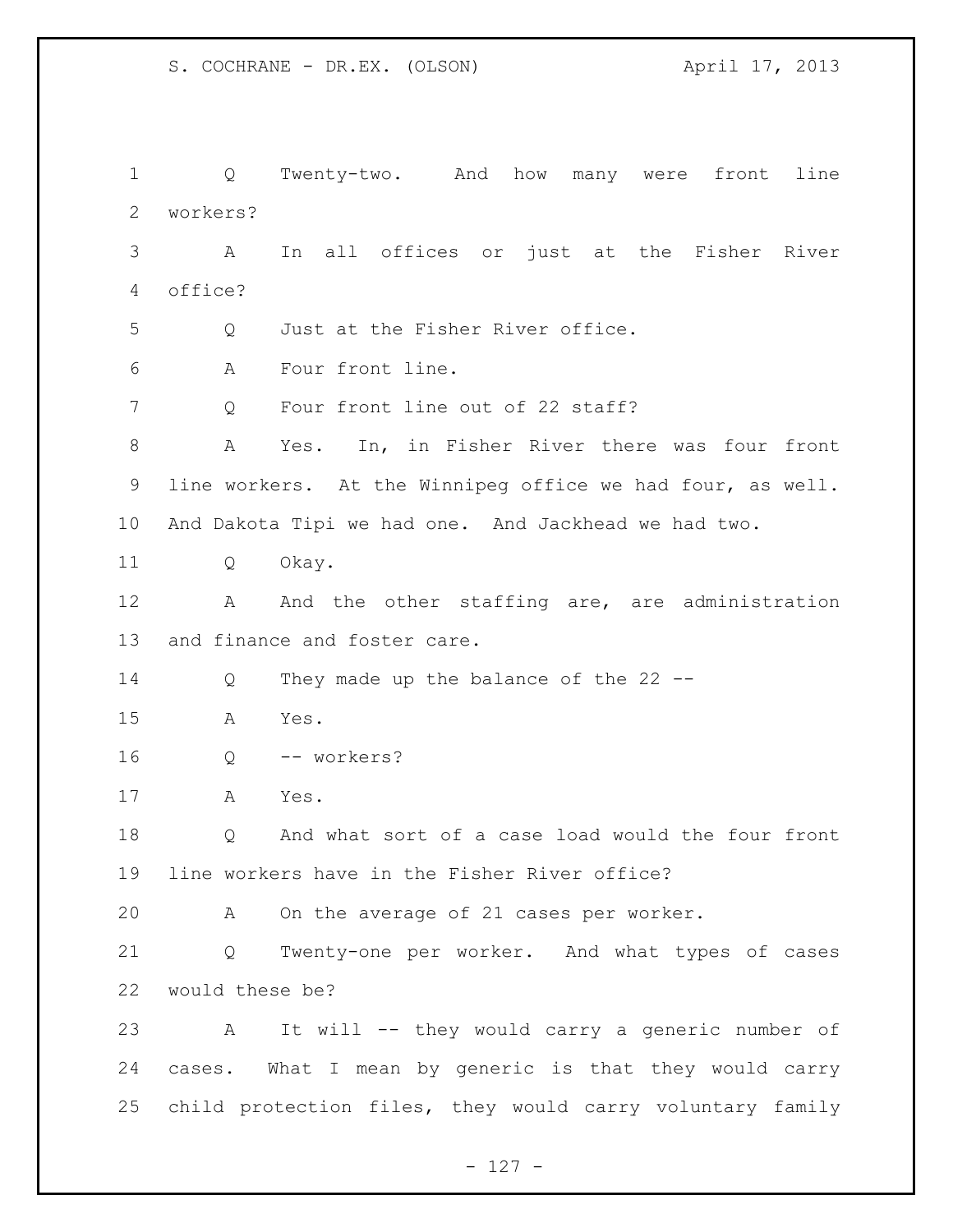files as well as expectant parent files, as well as child abuse files.

 Q So they weren't, they weren't specialized the way some workers are. They would carry a whole range of files? A Yes, they would.

 Q Okay. Can you tell the Commissioner a bit about the operation of ICFS, including family enhancement and building relationships within the community?

A The operations of Intertribal --

Q Right.

 A -- would consist of delivery of child protection as well as delivery of services to voluntary family files who didn't have children in care, however, requested support from the agency in regards to a number of issues they may have been facing. The --

Q You call that a voluntary family file?

A Yes. They --

 Q And just so that we're clear on that, that's where someone actually seeks out the agency for help?

A Yes.

Q Okay. And sorry, I interrupted you. Go on.

 A Abuse files where there's allegations of, of abuse on a particular child, we would open up an abuse file on that particular child. Expectant parent services, that we would open a file if there was a minor mom expecting a

- 128 -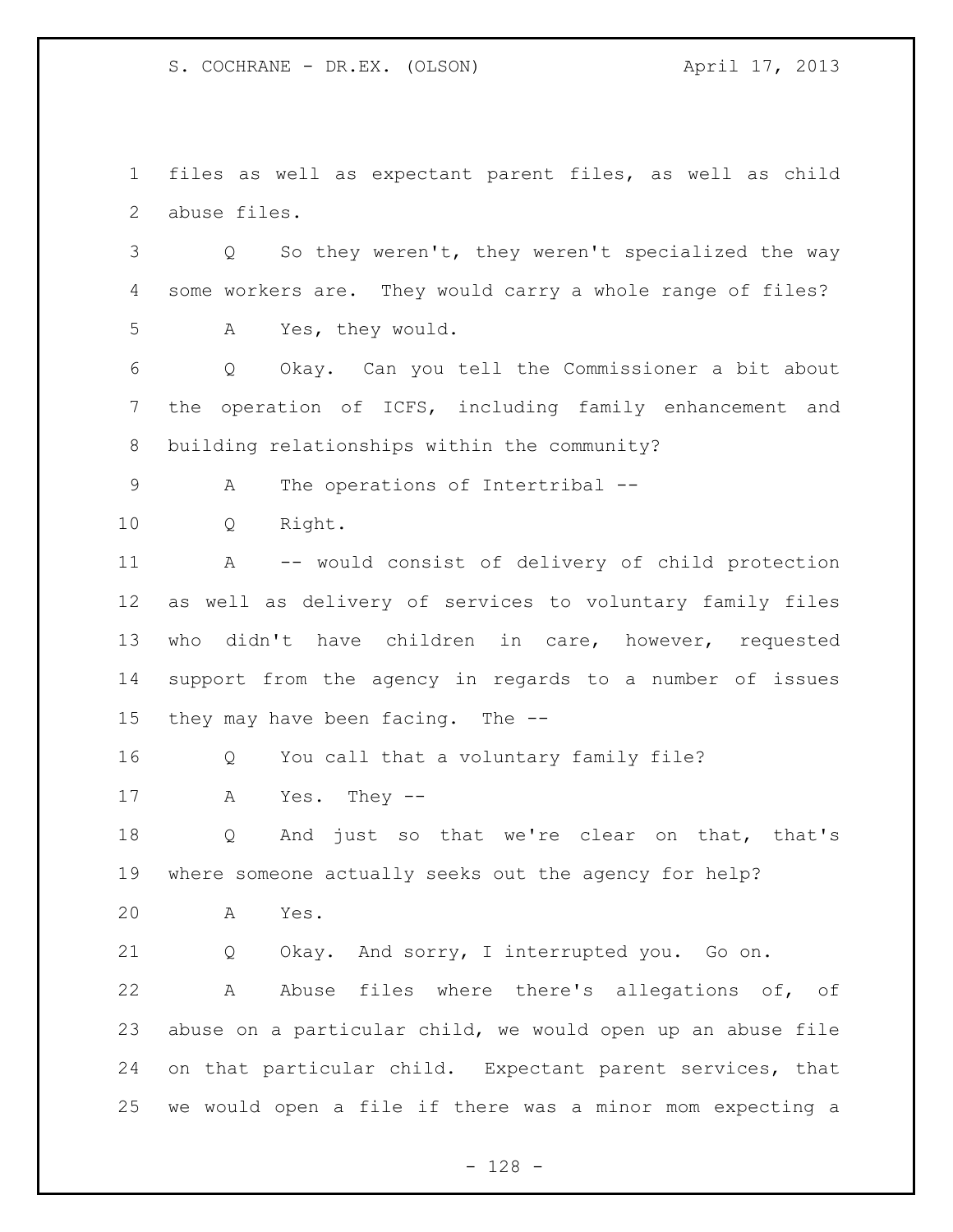child and we would certainly open a file to support that minor mom.

 And children in care files who are in care of the agency by way of the agency obtaining a permanent order where a permanent order is that the child will remain in care until the age of 18 and if necessary transitional out, out of care. They can be in care of an agency till the age of 21 and that, again, is depending on the circumstances and planning of that particular child.

 Q We heard evidence that Madeline Bird, in this particular situation, was related to Wesley McKay.

A Yes.

 Q You were here for that evidence. Is that something you're aware of?

A Yes.

 Q Is that a situation that the agency faces on a regular basis, that is workers having some relationship to members in the community they might come into contact with?

A Yes.

Q Okay. How is that addressed?

 A It's addressed by the -- it's mostly identified through the intake process and the source of referral would give out the identifying information of a particular client. Being a small agency, we would certainly be aware, if we got a call in regards to one, one of our workers, we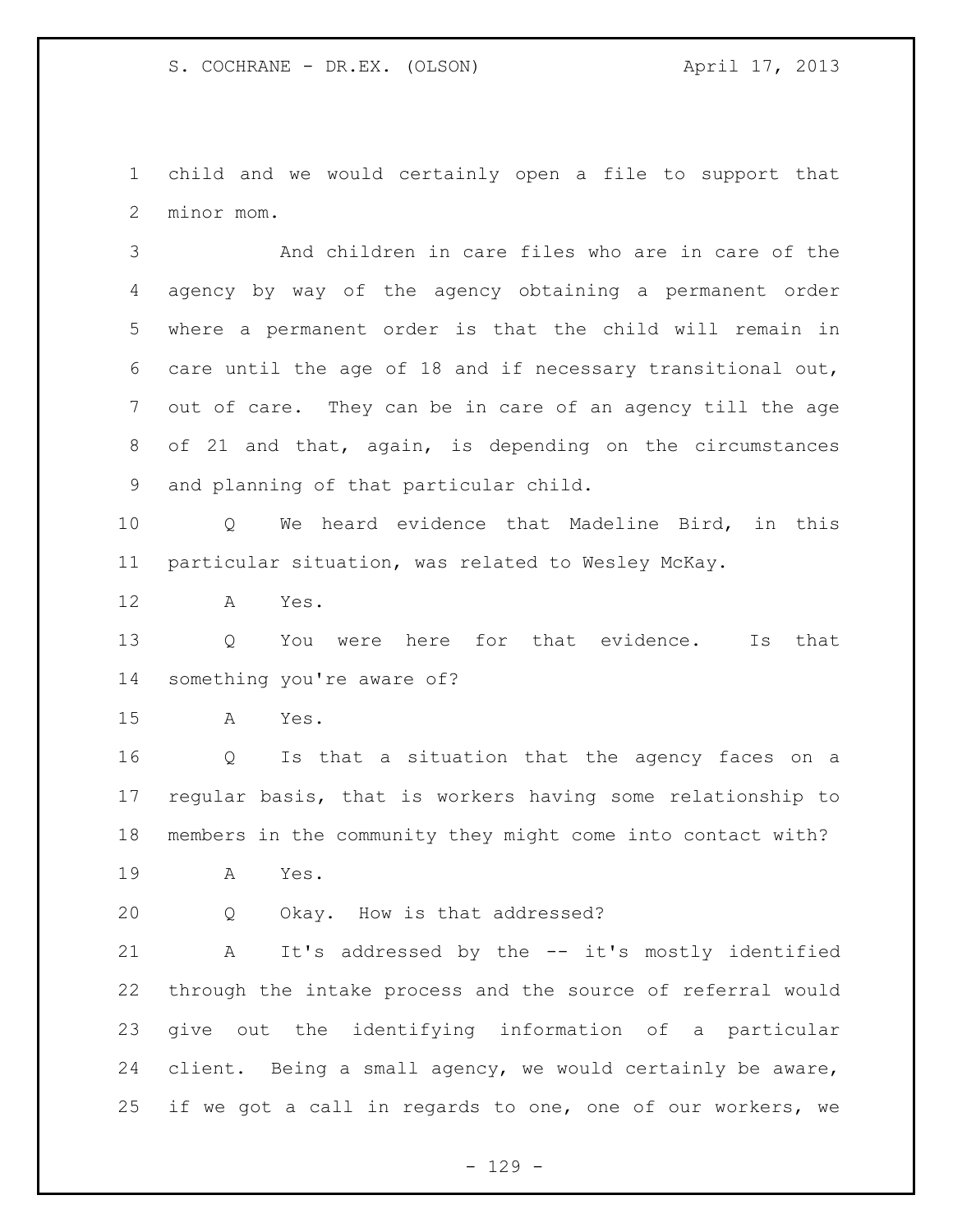would more or less flag it and saying that the worker is not to have any contact, no access to any files at intake, and it would be segregated, like put away, in a different cabinet within our filing room and would be under a lock and key so the worker had no access to that file. Q Okay. In this case the facts seems to be that Ms Bird took the, took the call and realized it was a relation to her -- A Yes. Q -- and brought Ms. Sinclair into the file to work with her. A Yes. Q Was, was the way that that was handled in accordance with the policy of the agency? A Yes. Q Okay. And explain how it was. A The practice of the agency, it's unfortunate that Madeline was on -- was that day on that day and there was two workers on that day and the normal practice would be that in an instance if there is perceived conflict of interest and the worker is the only person to go out there and respond to a call, that they would have requested the assistance of a co-worker. Q Okay. Which is what Ms. Bird did --

A Yes.

 $- 130 -$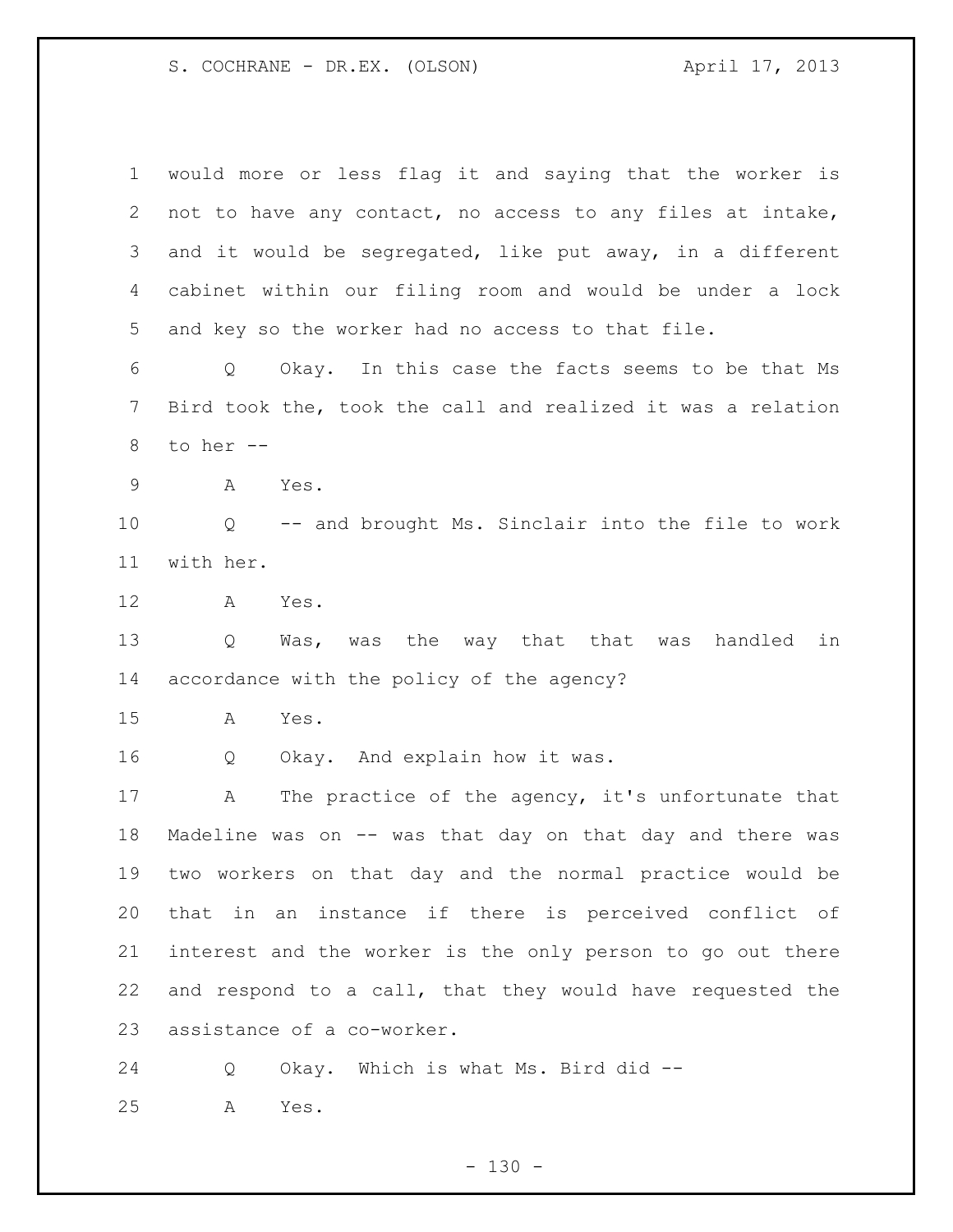- Q -- in this case?
- A Yes.

 Q Does the degree of the relationship make a difference or the closeness of the relationship make any difference?

- A Yes.
- Q Okay. How so?

 A First, second cousins, is the closeness of what we look at but there are, there are times where there, there might be a family relationship when we get a call, that plays into -- that comes into play at a different stage that we have to respond to immediate child protection concerns and we'll gather the, the necessary information, we'll have a co-worker attend to, to ensure that, that the workers are doing what is necessary to protect this child.

 Q So you're saying because of the size of the agency, the size of the town, sometimes it's inevitable that a worker with a close relationship might go out on a call --

 Q -- even though there was a close relationship? A Yes.

 Q We heard some evidence yesterday that in Fisher River there are really only four large families.

A Yes.

A Yes.

- 131 -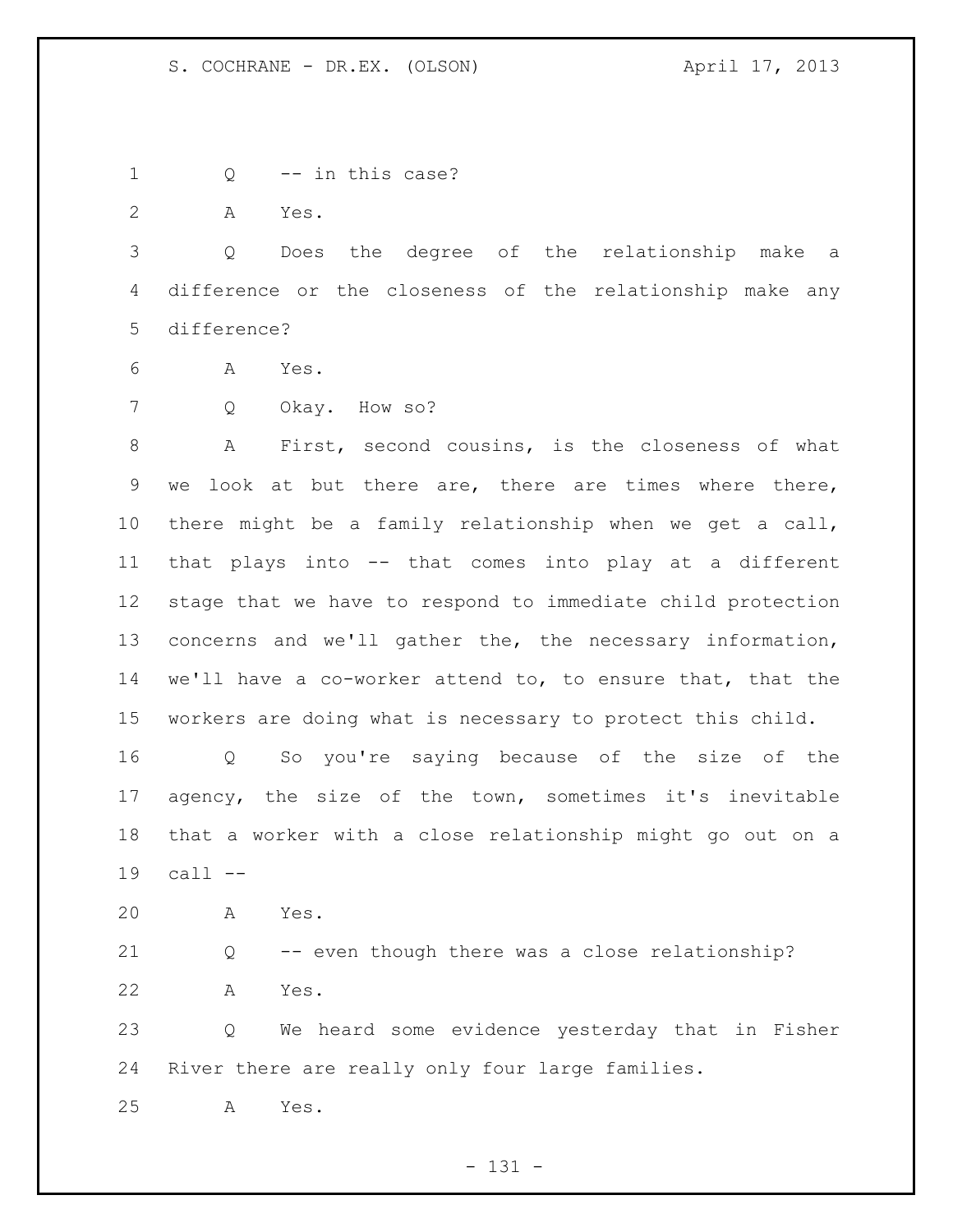| $\mathbf 1$    | Q                 | so the relationships, somehow almost<br>And               |
|----------------|-------------------|-----------------------------------------------------------|
| 2              |                   | everybody is related to, to each other. Is that --        |
| 3              | А                 | Yes.                                                      |
| 4              | $Q \qquad \qquad$ | -- accurate? Okay. One of the issues that has             |
| 5              |                   | come up in this case is whether a call was made by DOE #3 |
| 6              |                   | to the agency about Phoenix Sinclair.                     |
| $\overline{7}$ | Α                 | Yes.                                                      |
| $8\,$          | Q                 | That's an issue you're aware of?                          |
| $\mathsf 9$    | A                 | Yes.                                                      |
| 10             | Q                 | Do you recall how you first became aware of that          |
| 11             | issue?            |                                                           |
| 12             | Α                 | From the phone call from Mr. Murdock.                     |
| 13             | Q                 | Okay. If we take a look --                                |
| 14             |                   | THE COMMISSIONER: Phone call from who?                    |
| 15             |                   | THE WITNESS: Randy Murdock.                               |
| 16             |                   |                                                           |
| 17             | BY MR. OLSON:     |                                                           |
| 18             | Q                 | If we take a look at page 34634. This is the              |
| 19             |                   | March 6, 2006 phone call which I believe is the one Mr.   |
| 20             |                   | Murdock records first talking to you about this?          |
| 21             | Α                 | Yes.                                                      |
| 22             | Q                 | Okay. Is this the call you're referring to?               |
| 23             | Α                 | Yes.                                                      |
| 24             | Q                 | Okay. What do you remember about this,<br>if              |
| 25             | anything?         |                                                           |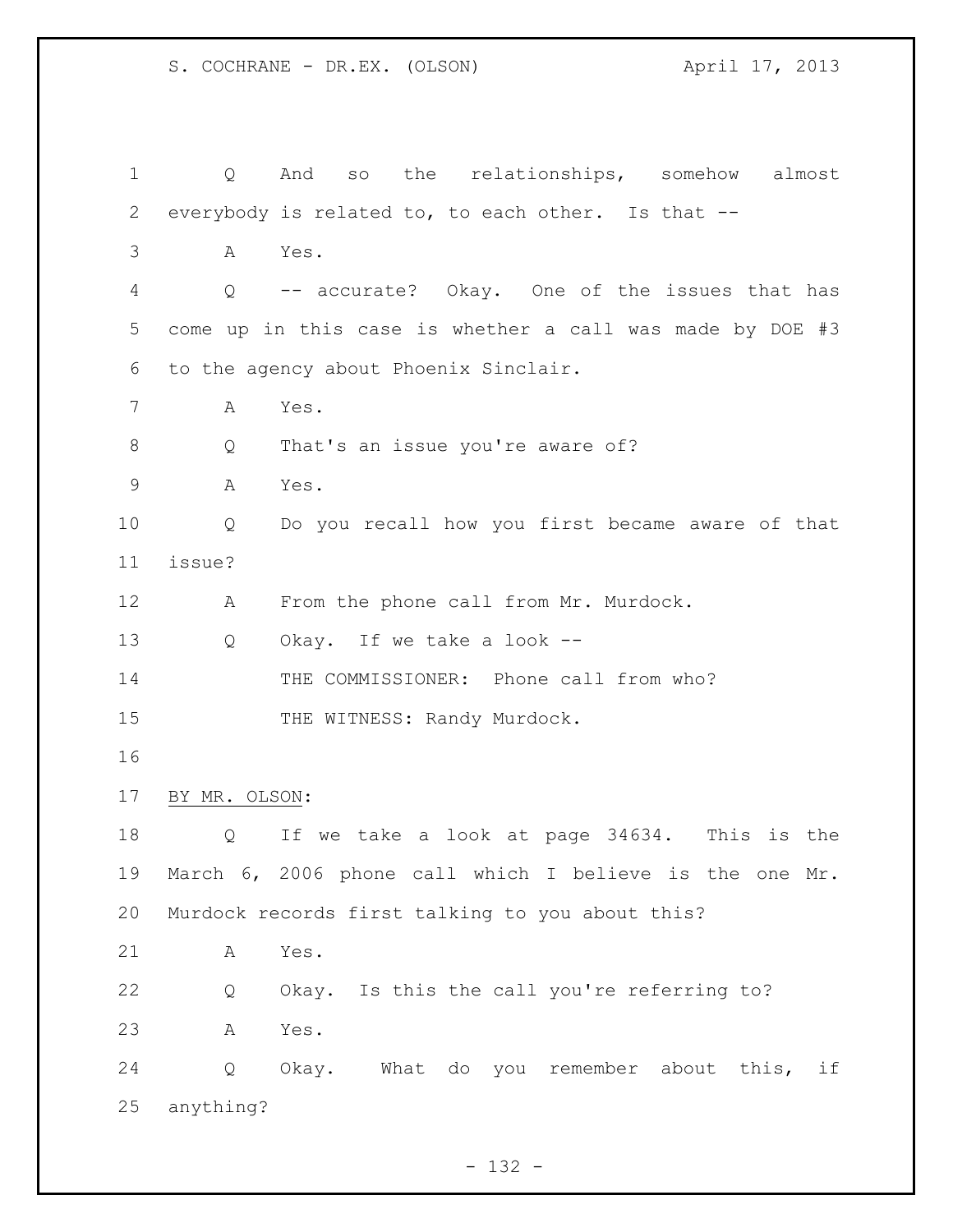| 1              | What I remember is the disclosure, the nature of<br>Α       |
|----------------|-------------------------------------------------------------|
| 2              | the disclosure. What I distinctly remember him saying to    |
| 3              | me is that I received a call and the call was in regards to |
| 4              | a gruesome disclosure made by DOE 1, 2 -- I'm trying to --  |
| 5              | and was made to DOE 3. And that he informed me that he was  |
| 6              | informed from DOE 3 that she informed him that there was a  |
| $\overline{7}$ | game, they were playing choke the chicken, and this little  |
| 8              | girl fell down the stairs, cracked her skull open and was   |
| 9              | buried in the backyard.                                     |
| 10             | Okay, this is $-$ -<br>Q                                    |
| 11             | That's what I remember.<br>Α                                |
| 12             | -- this is what you remember --<br>Q                        |
| 13             | Α<br>Yes.                                                   |
| 14             | -- independently of any notes?<br>Q                         |
| 15             | Yes.<br>А                                                   |
| 16             | Okay. Did he mention anything about DOE 3<br>Q              |
| 17             | indicating she had called on previous occasions complaining |
| 18             | about abuse or about this child?                            |
| 19             | I can't recall if he did at this phone call.<br>Α           |
| 20             | Did he at some phone call or at<br>Okay.<br>Q<br>some       |
| 21             | point?                                                      |
| 22             | At some point he did, yes.<br>Α                             |
| 23             | Okay. Do you know when that would have been?<br>Q           |
| 24             | Probably the following day.<br>Α                            |
| 25             | Okay.<br>Q                                                  |

- 133 -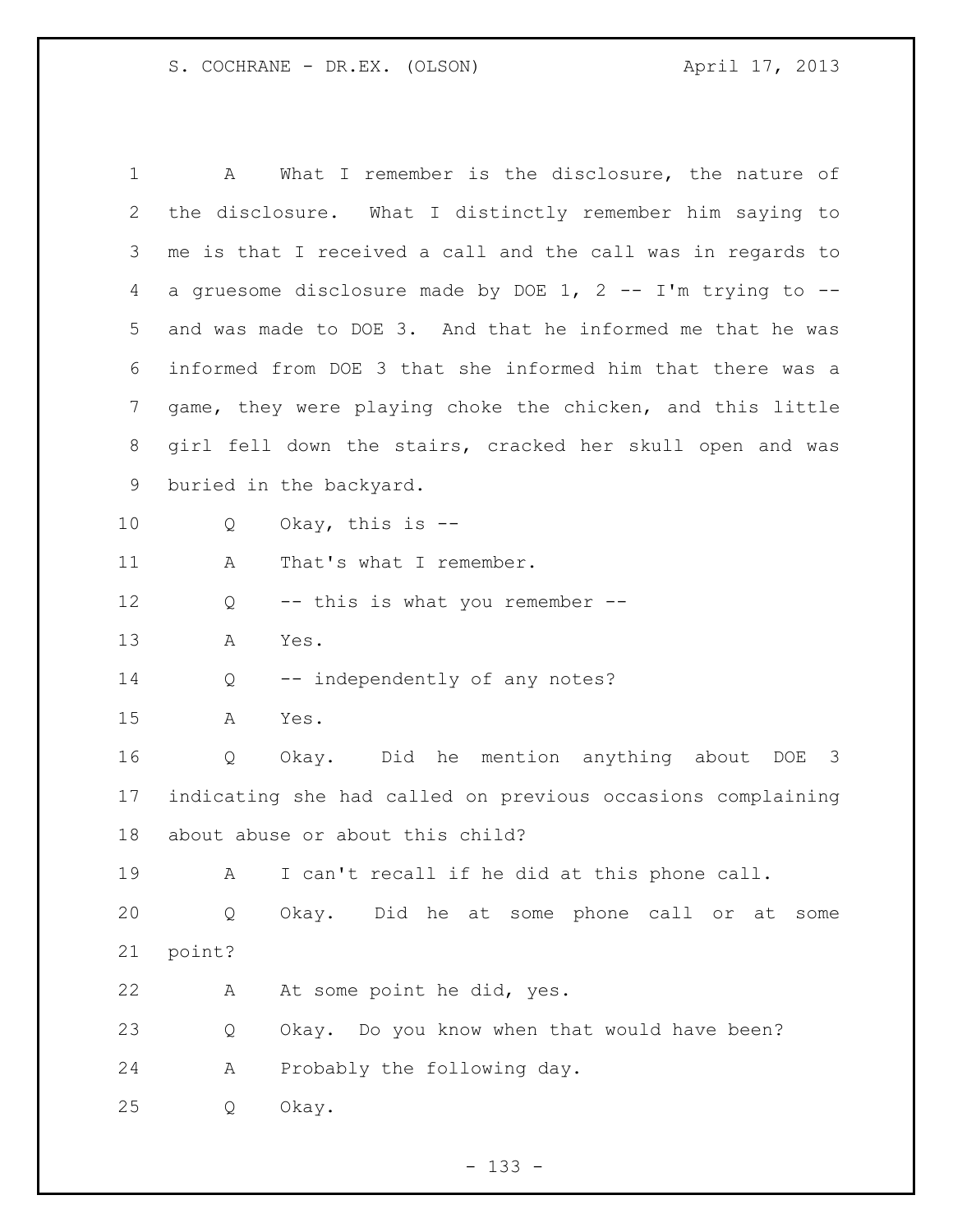1 A I think when -- Q We know -- A Might be the following day, I'm not really clear on how soon he informed me. Q Okay. We know from looking at Mr. -- 6 THE COMMISSIONER: He informed you of what? MR. OLSON: Of, of -- 8 THE WITNESS: Of her calling. 9 MR. OLSON: -- of Ms. Doe -- sorry, DOE #3 having indicated that she had called in the past with respect to concerns of abuse of the little girl. BY MR. OLSON: Q We know from earlier today that Mr. Murdock made an addendum to his, his note, where he, he indicated on March 8th, he had an addendum. A Yes. Q That this disclosure was made by DOE #3. A Yes. Q So would it have been in between those two dates? A Yes. Q Okay. So shortly after? A Shortly after, yes. Q Do you, do you recall if it would have been you who instructed him to, to make that note on the file?

- 134 -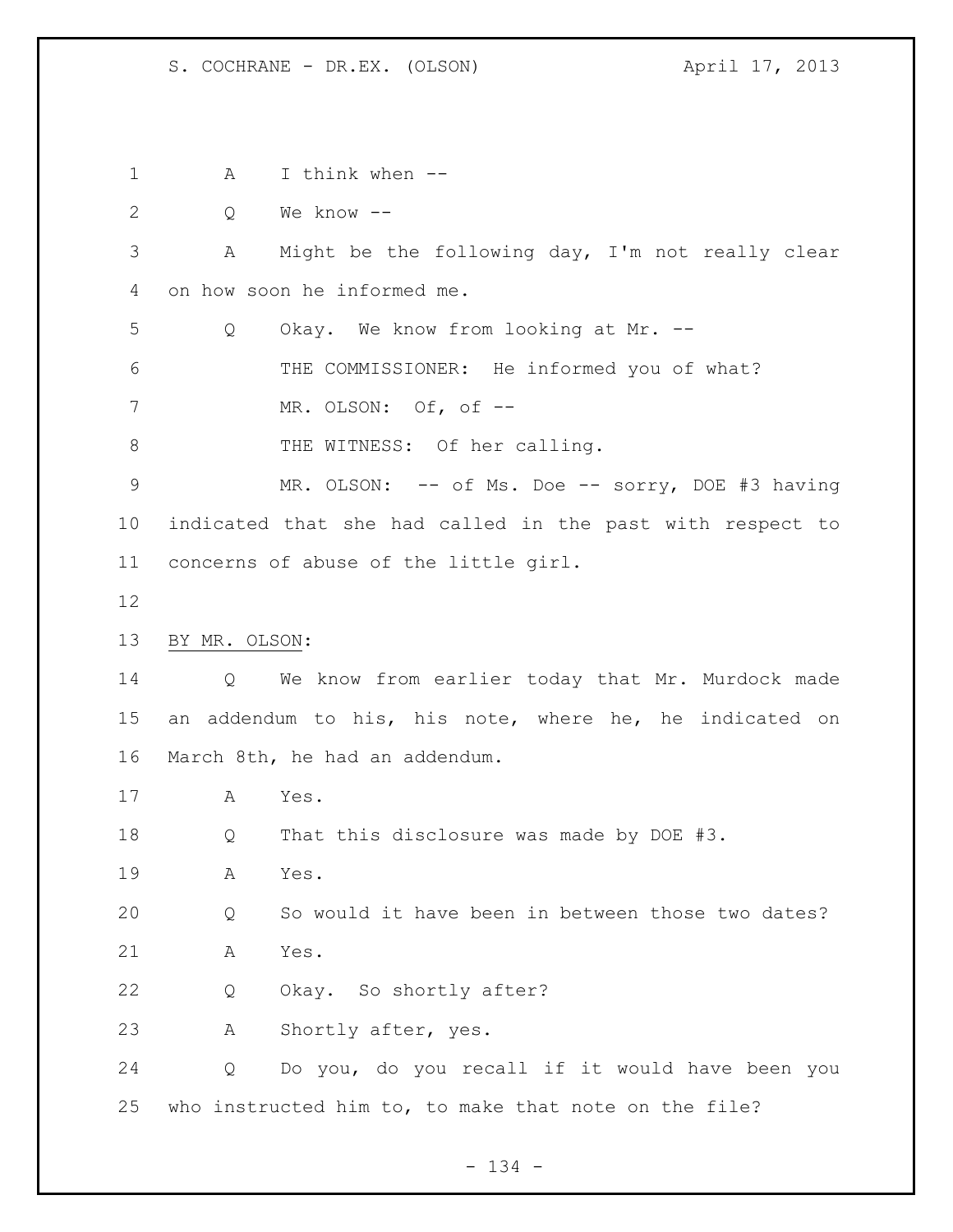1 A No, I don't recall. Q Okay. If, if that's something that DOE #3 said is that something you would want him to make a note of? A Yes. Q Okay. Did you -- when you heard this information, did you know any of the people involved? A No. Q Were you aware that Wesley McKay was on the reserve? A No. Q Did you know Wesley McKay? A No. Q When you look back at the, the documents, the, the involvement by Ms. Bird and Ms. Sinclair, on July 12, 2005, note that there is no prior contact check done of Mr. McKay. A Yeah. Q And that's what they confirmed when they testified. A Yes. Q Is that something you would have expected them to do? A Yes. Q Was that something that was available to them? A It was available to them, yes.

 $- 135 -$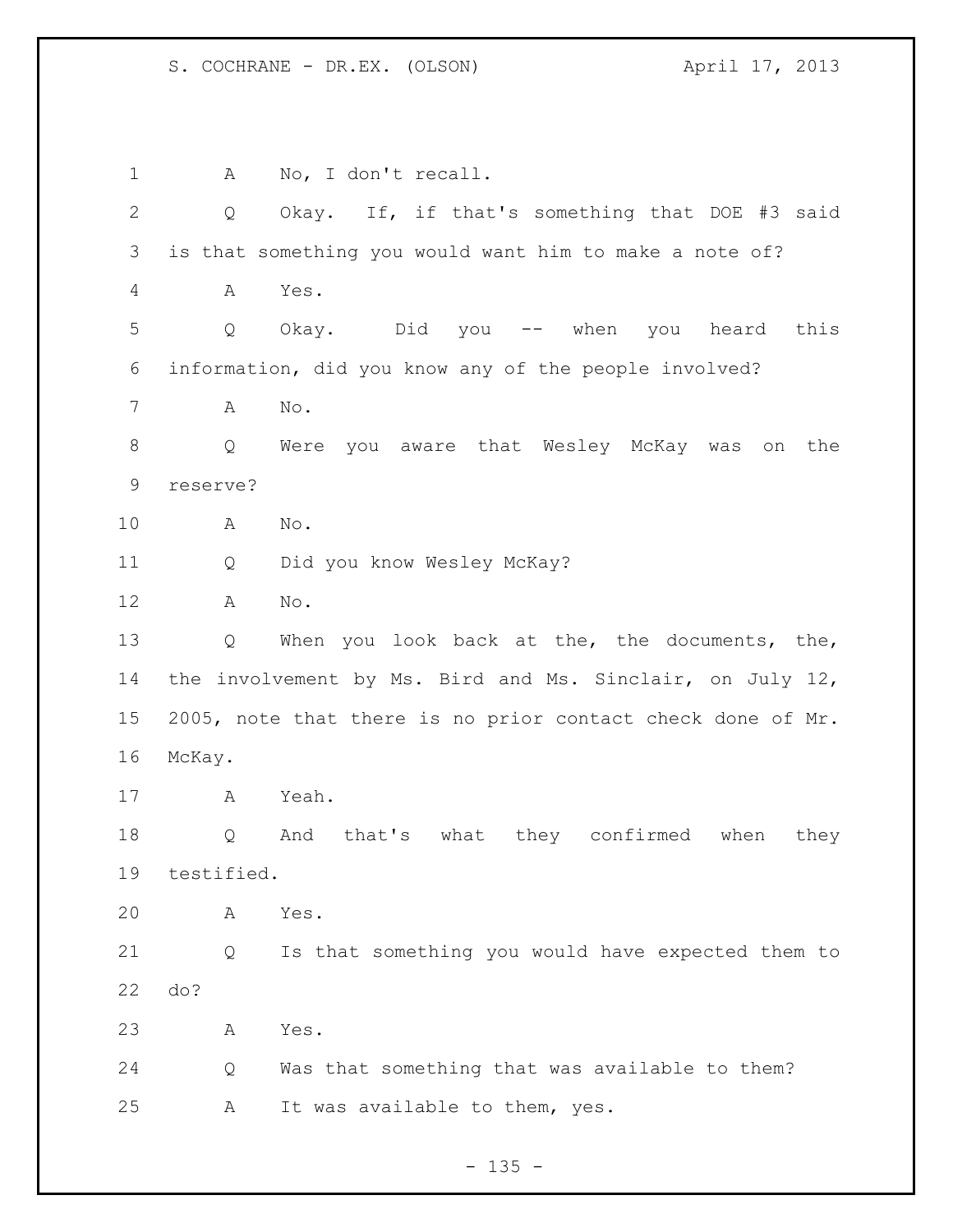Q Did you ever discuss with them why they didn't do it in this case? A I can't recall if I did or not. Q Okay. But it is something you would expect your workers to do when they come in contact with a family? A That's common practice that, you know, we would do the prior contact checks and all the necessary checks. Q Okay. A Police checks. 11 O What's the reason for that? 12 A Just to ensure that we know if there was any, any prior involvement with any agency. Q Okay. 15 A And if there -- the police checks, through the risk assessment we would call the province to determine if they have any record as being high, medium, low. Q Okay. Through the criminal risk assessment unit? A Yes. Q Okay. For the prior -- THE COMMISSIONER: Now, when you, when you say this was available to them, available through what source? 24 THE WITNESS: Through CFSIS. 25 THE COMMISSIONER: Thank you.

 $- 136 -$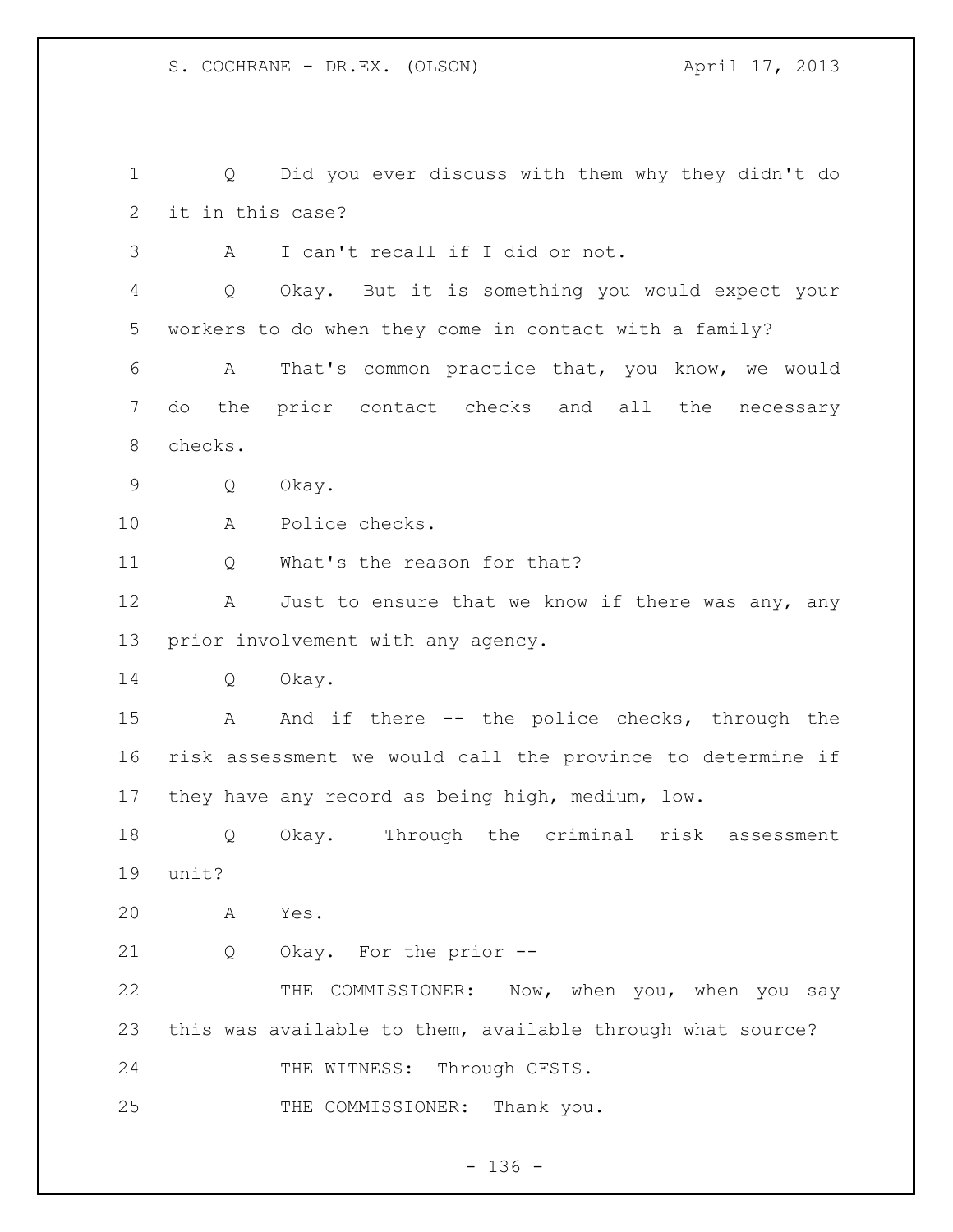BY MR. OLSON:

| $\overline{2}$ | So what you're telling us is back in 2005, in the<br>$Q \qquad \qquad$ |
|----------------|------------------------------------------------------------------------|
| 3              | summer, July, when they received the information about Mr.             |
| 4              | McKay's children being at home, alone, or with an                      |
| 5              | inappropriate quardian, they should have run a background              |
| 6              | check on CFSIS or prior contact check on CFSIS on Wesley               |
| 7              | McKay?                                                                 |
| 8              | A Well, normally I would expect that they could do                     |
| 9              | that.                                                                  |
| 10             | And the check that they could have done would be<br>Q                  |
| 11             | the same check that a worker could run in Winnipeg or --               |
| 12             | Yes.<br>A                                                              |
| 13             | -- anywhere else?<br>Q                                                 |
| 14             | Α<br>Yes.                                                              |
| 15             | Now, would they have access to the actual files<br>Q                   |
| 16             | on Wesley McKay on CFSIS?                                              |
| 17             | They would have the basic identifying<br>$\mathbb A$                   |
| 18             | information.                                                           |
| 19             | Okay. So they would see what the intakes were<br>Q                     |
| 20             | and the basic reason for intakes --                                    |
| 21             | Yes.<br>A                                                              |
| 22             | -- and that sort of thing?<br>Q                                        |
| 23             | Yes.<br>A                                                              |
| 24             | Okay. And if they wanted more information they<br>Q                    |
| 25             | might have to call another agency or --                                |

- 137 -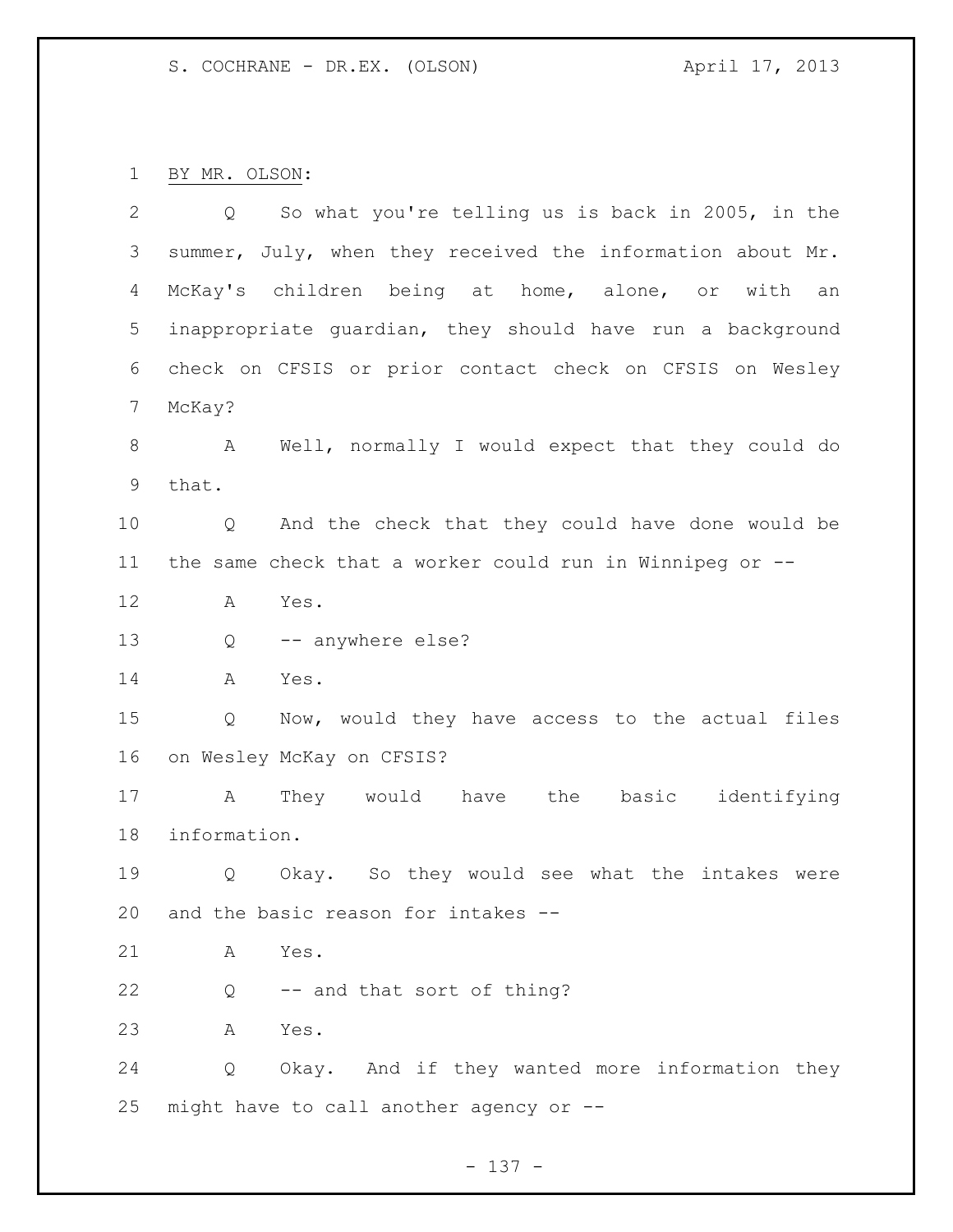A Yes.

Q -- dig a little deeper?

A Yes.

 Q Okay. With this information that DOE #3 indicated that she had called the agency in the past to report allegations of abuse, first of all I take it that would have been concerning to you?

A Yes.

Q What did you do with that information?

 A I asked Randy Murdock to do a file review to determine if we had any involvement with this family.

 Q Okay. Now, we know that the police asked that no news be told -- nothing be told in the community or the workers about this situation --

A Yes.

 Q -- but did you -- was Mr. Murdock able to do a file review on his own?

A Yes.

Q Okay. And did he report back to you?

A Yes.

 Q Okay. And what were the results of his report? A His report identified Intertribal's involvement in -- with Mr. McKay's sons, in July of 2005.

 Q Now, he told us that was based strictly on reviewing the files of Intertribal Child and Family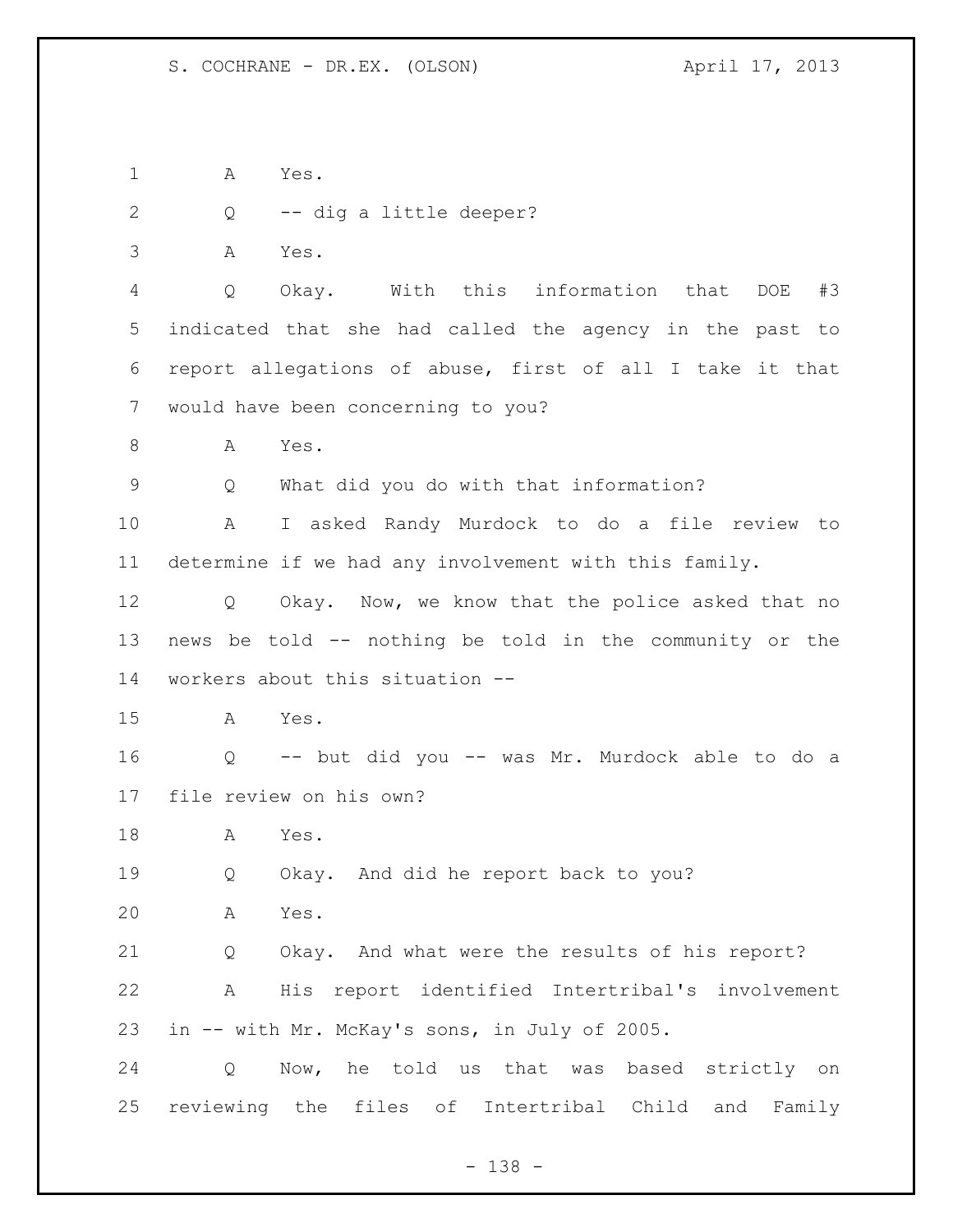Services. Is that your understanding?

A Yes.

 Q Okay. Since that time, has any further work been done to see whether or not calls had come in from -- come into the agency from Ms. -- from DOE #3?

 A When you refer since that time are you referring to the  $-$ 

8 Q Between then and now.

A Yes.

 Q Okay. And can you just tell the Commissioner what efforts have been made to check to see whether or not there was any evidence of calls being made by DOE #3.

 A Okay. I gave direction for Randy Murdock to do a file review and ask the question to our, our receptionist, who was the -- had the dual responsibility of filing, ask her a question does, does the agency have an open file on Mr. McKay and, if so, please remove that file from the common filing cabinet and please put that file in a safe place where no one will have access to that file until we get back to the office.

 Q Okay. And I'll stop you there for a minute. Are all calls that come into the agency documented?

A Yes, they are.

 Q So if someone calls in, for example, from, from the local school and says, you know, Johnny showed up today

- 139 -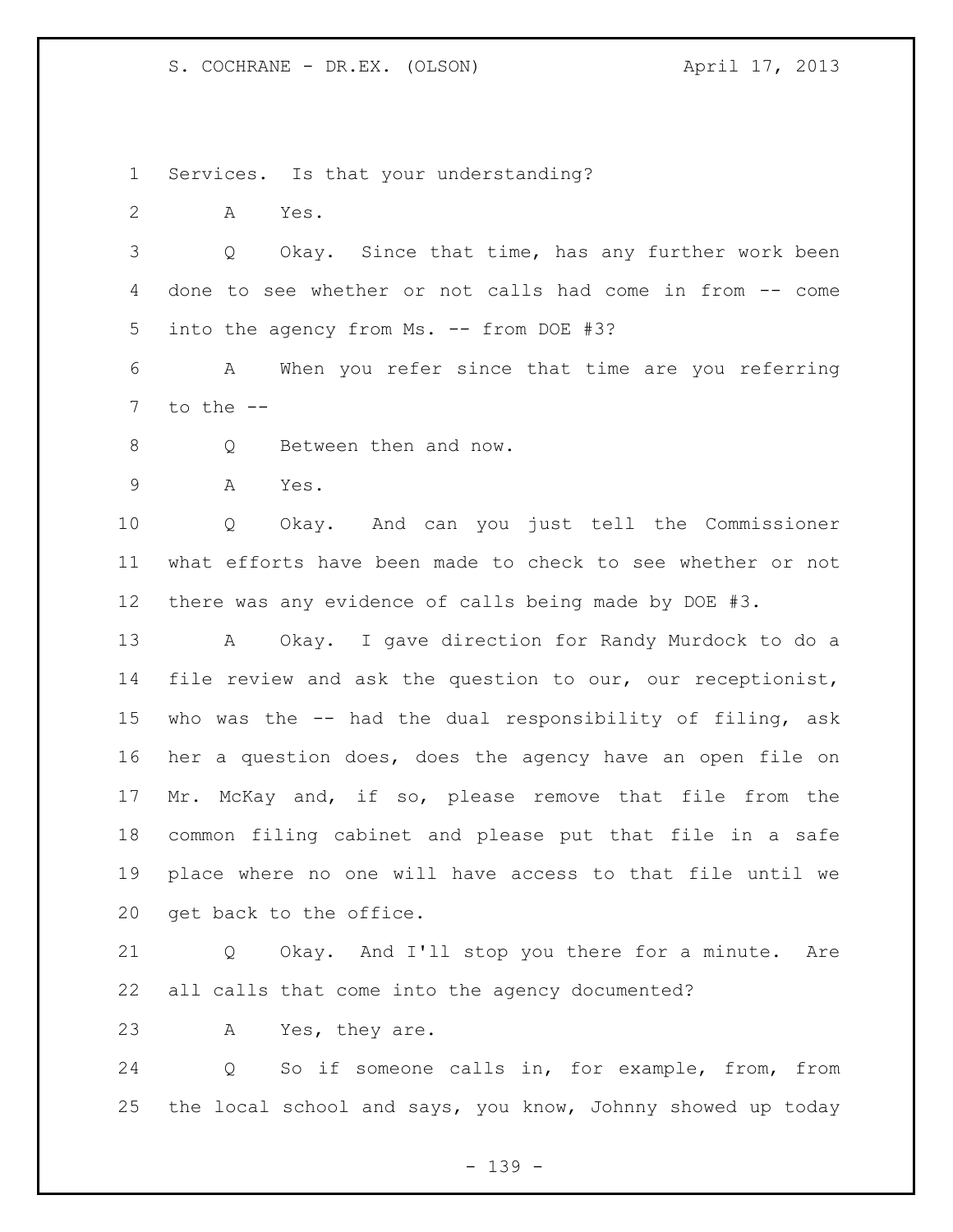without shoes on, I'm concerned -- A Yes. Q -- that will be documented? A Yes. Q And who would do the documenting? A It -- the call usually comes through the receptionist -- Q Okay. A -- and the receptionist would transfer that call to the supervisor and if the supervisor is not around would transfer a call to the -- any of the front line workers that are in the office. 13 O And what sort of documentation would be produced? A Sort of documentation would be a contact note in regards to telephone contacts. Q Okay. 17 A And a contact note. Q Okay. And did the agency review contact notes and, and records to see whether or not there was any contact by [redacted] -- sorry, by DOE #3? A Yes, we did. We look at all our contact notes that is associated with, with any file that might have been opened. After hours, we looked at the after hours contact notes to determine if there was any calls. Q And what, what were the results of those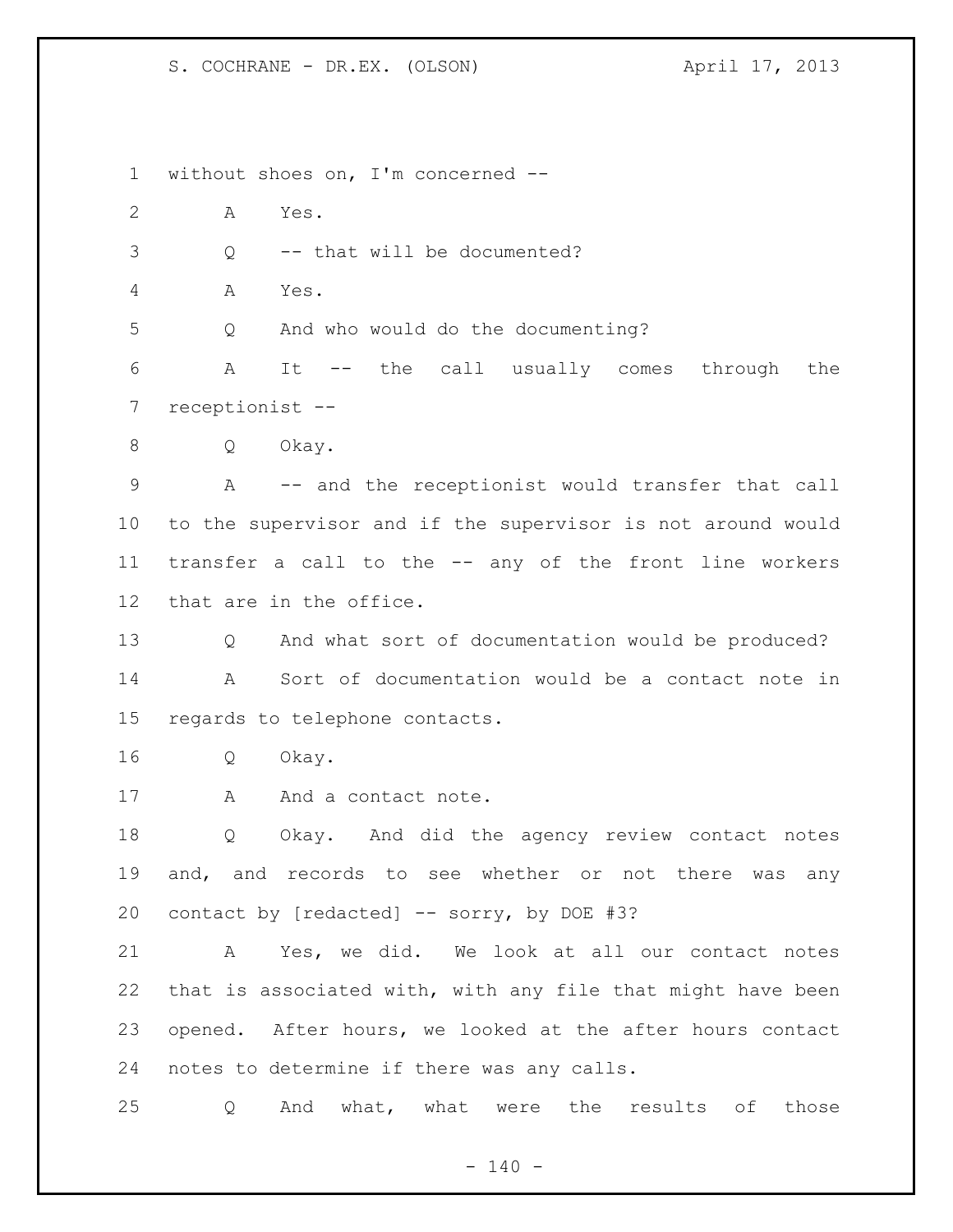searches? A There was no, no record. Q In terms of calls coming in the, the -- they are calls that are answered by a receptionist? A Yes. Q And my understanding is there were either one or two receptionists at any given time? A Yes. Q And sometimes the receptionist maybe wouldn't be at the desk to answer a call? A Yes. Q What would happen in that case? A Usually it would be taken from another worker that hears the phone ringing and would take that call. Q Is it possible that on occasion someone may not be around to take a call? A No. 18 Q Or that a call would be missed? A No. Q Or that a call could come in and the receptionist might say there is no one here to deal with this matter now, call back in an hour? A No. Q Okay. Just going back to the use of CFSIS again for a moment, in 2005 the evidence of Ms. Bird, I believe,

- 141 -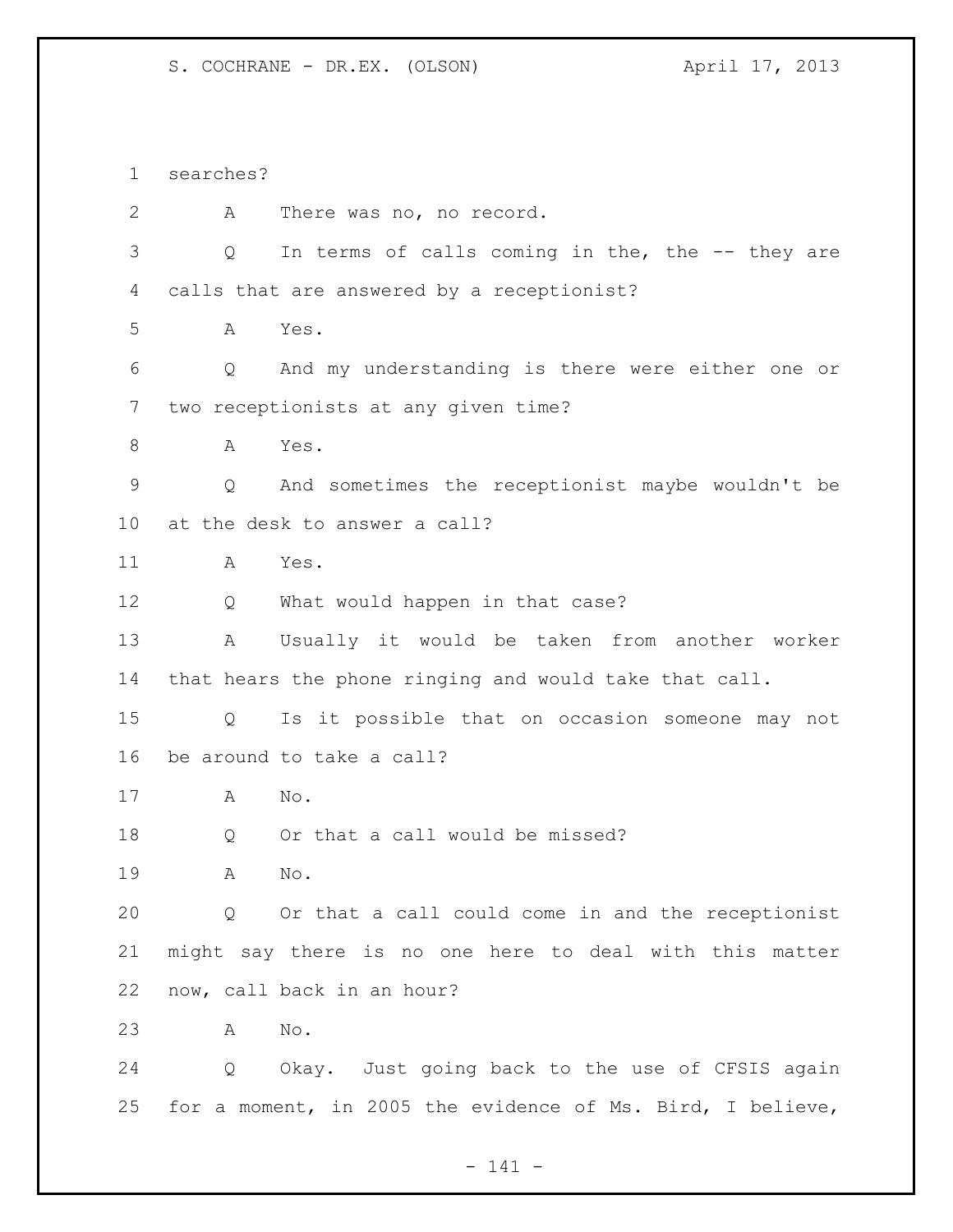S. COCHRANE - DR.EX. (OLSON) April 17, 2013

 was that CFSIS was difficult to use because of connectivity issues? A Yes. Q Is that something you're aware of? A Yes. Q Can you, can you tell me what the issue was there? A It's the internet, connection to the internet. In our, in our area we have a dial-up system, and it's through the MTS is our service provider and MTS doesn't have high speed internet in our service area. Q Okay. So is the situation the same as it was in 2005  $-$  A Yes.  $Q$  -- as it -- today, as it was in 2005? A Yes. Q Are workers now using the CFSIS system more? A Yes. Q Why is that? A They've been -- they're encouraged to use CFSIS as a, as a tool for documentation and that is encouraged. I realize the frustration that workers have when they try to get on CFSIS and, and they get timed out and what I mean by timed out is that they lose whatever document they have and they have to start all over again.

- 142 -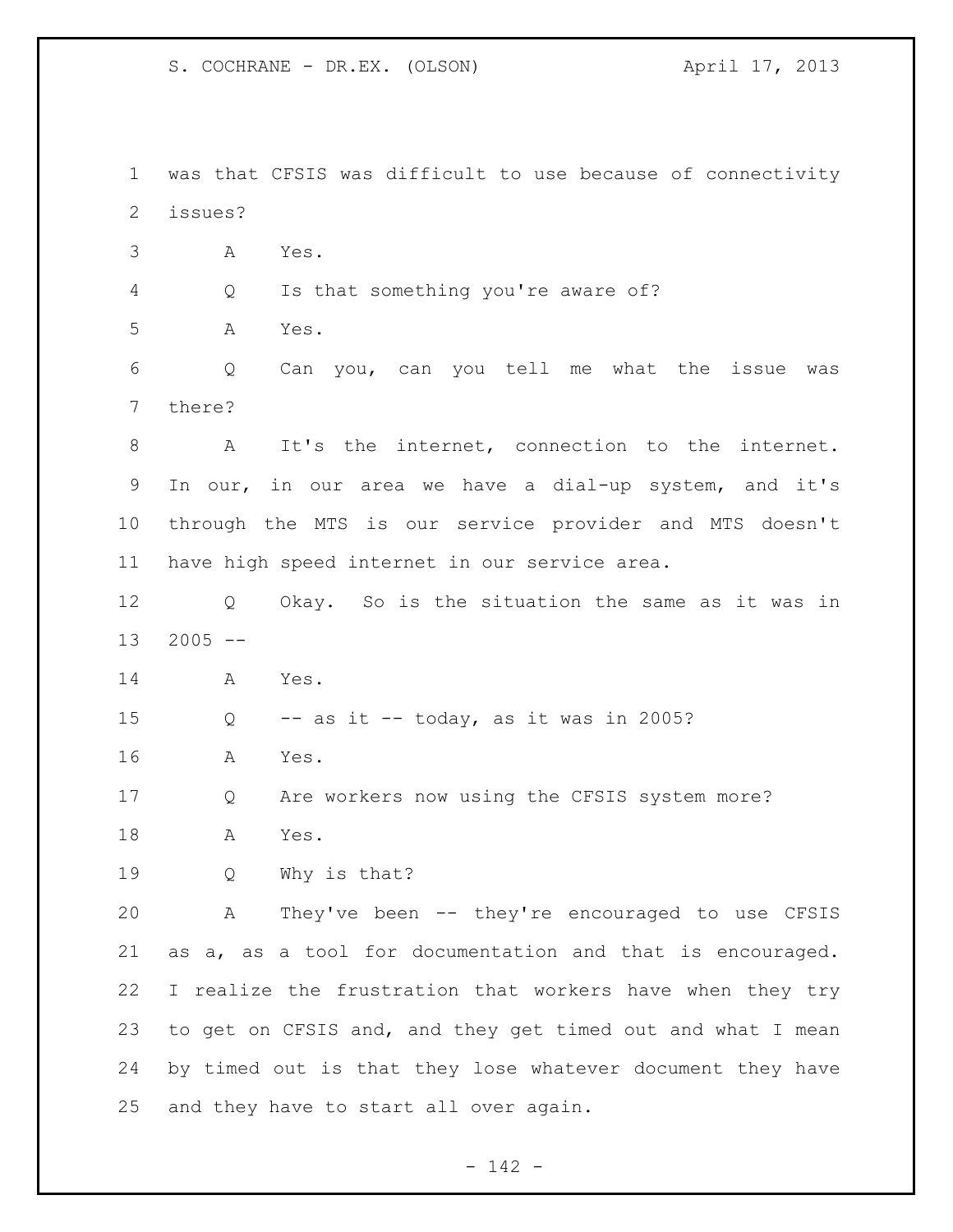Q Um-hum. A And that is, that is the reasons why we don't use it on -- as a daily, daily tool for gathering and putting information on. Q Okay. Still isn't used the way that you were -- A We would -- Q -- describing, that -- where you would use it as a case management tool, putting all the information and all the names, all the details? A Yes. Q And that's because it's a -- it's just too slow? A Yes. Q Are there -- are you aware of anything in the works to address that issue? A Yes, currently the Southern Network of Care is, is assisting the agency to get the V-lan system in. We just got new technology and having phones and the whole new system of our phones and voice messaging is, is established just recently. And the ultimately goal is to get the connection through the V-lan system. I'm not a techie, but it's supposedly to be a higher, higher speed -- high speed internet service. Q Okay.

 THE COMMISSIONER: And when is that supposed to be in place?

- 143 -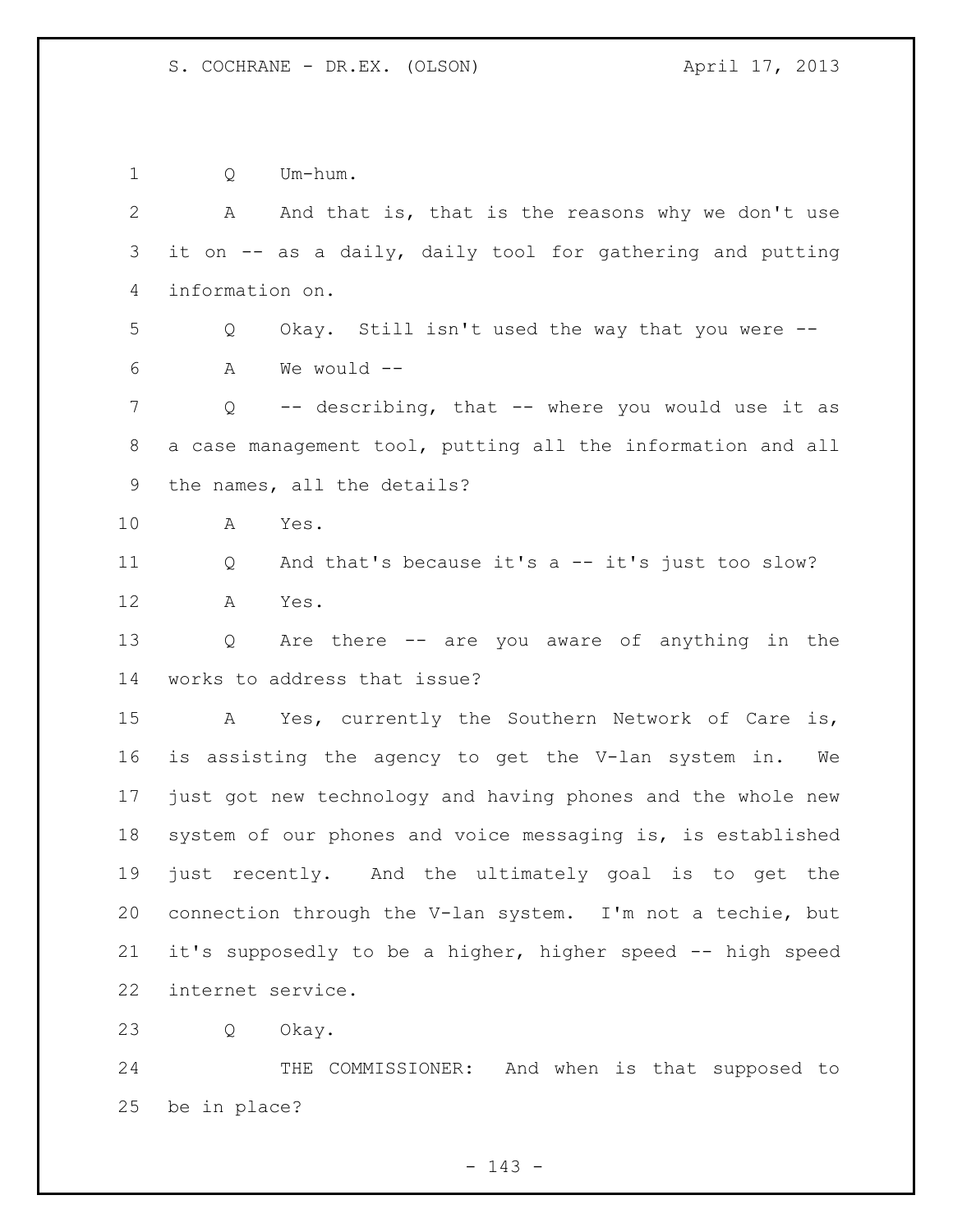THE WITNESS: Hopefully soon, I'm not sure of when that will be complete. BY MR. OLSON: Q Do you think that having a better, better access to CFSIS or what information, computerized information system database is out there, will improve the worker's use of the system? A Yes. Q Which may ultimately then result in workers doing more thorough background checks -- A Yes. Q -- and things of that nature? A Yes. Q Okay. What's the structured decision making tool? A That's the -- that's a new assessment tool that the agency has been working on. That's just more recent to the, to the agencies in having a tool to have a structured assessment done on families. Q Is that something the agency has been using as of late? A As of late, yes. Q Okay. A Within maybe a couple of years we've been using

 $- 144 -$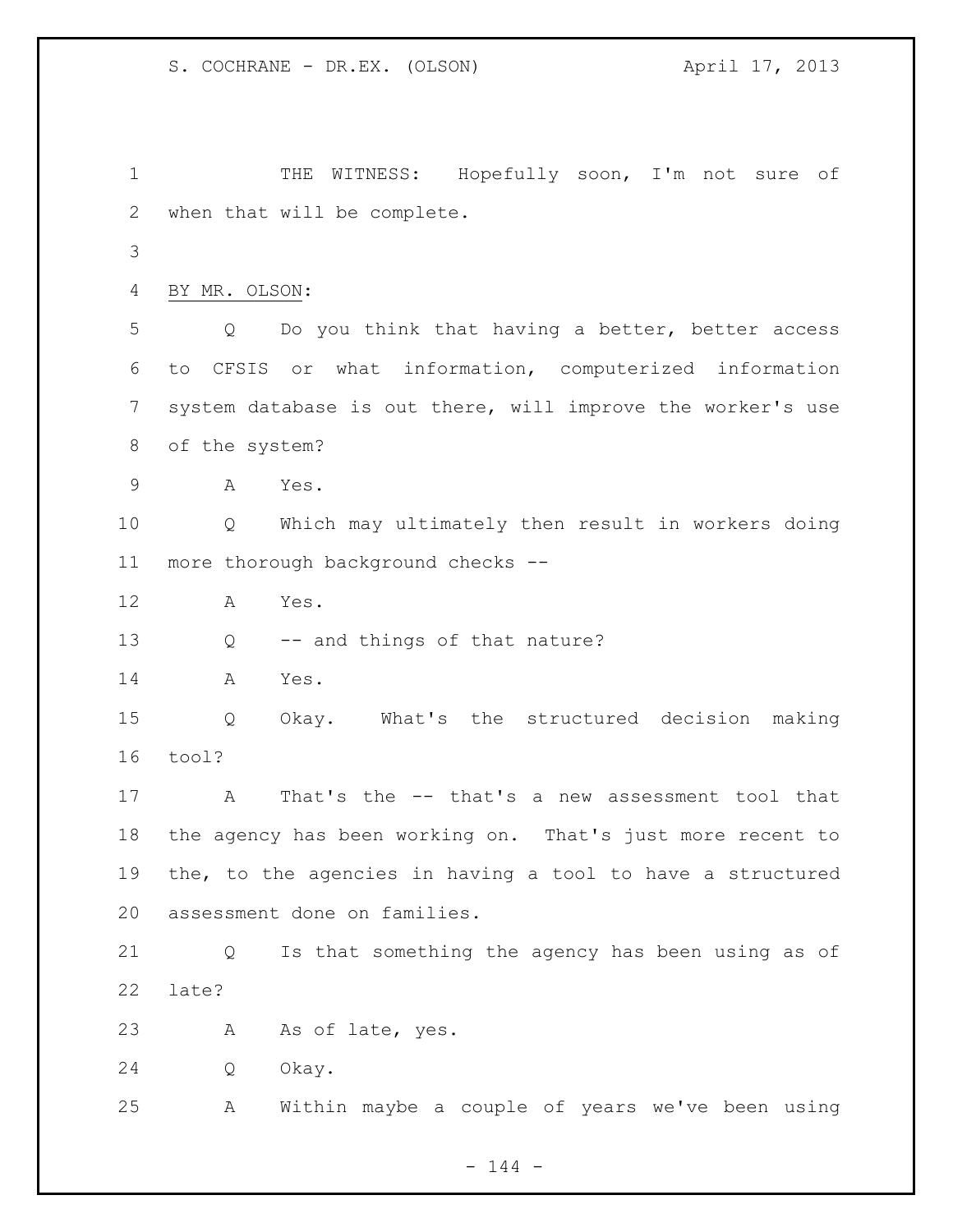that, that tool.

 Q Okay. And have you had feedback on, on it? A Somewhat. Q Okay. And what sort of -- A The, the workers think it -- thinks it's a good tool because of the structure of asking -- in asking questions and making decisions, it's more, more accountable to the worker in doing their assessments as well as the supervisor, there's more accountability of, of the work that is being done for doing those assessments. Q Does use of that tool require internet connectivity? A Yes. Q Okay. So again, another barrier to using that tool fully is not having great access to the internet? A Yes. Q Just getting back, again, to ICFS' involvement with Phoenix Sinclair or her family, did you ever ask or have anyone ask the workers, each worker in the agency, whether they recall having any involvement with this family? A I can't recall. Q You can't recall if you have ever asked anybody

that?

 $- 145 -$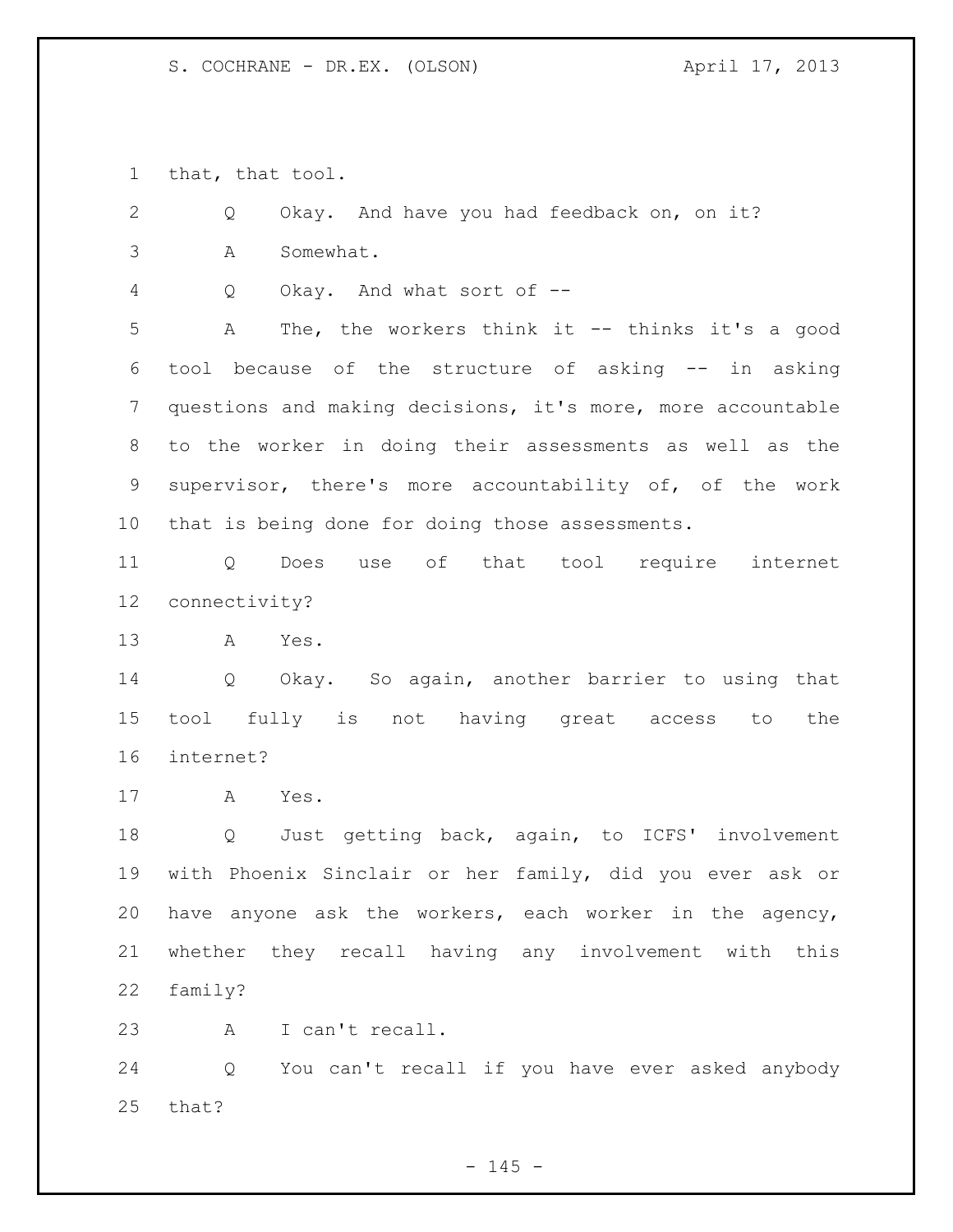S. COCHRANE - DR.EX. (OLSON) April 17, 2013

 A Yes. I can't recall if I asked everybody that. I recall asking the supervisor and Mr. Murdock. Q Okay. The supervisor being Madeline Bird? A Yes. Q And what was -- A And -- 7 Q -- her answer? A She informed me of the July incident. Q And that was it? A Yes. 11 Q And what about Mr. Murdock? A Informed me of the July incident, as well. Q Okay. And aside from that, you haven't spoken to anybody else? A No. Q To your knowledge was anyone at Intertribal Child and Family Services aware of Phoenix being in the community in 2005? A Was I aware of? Q To your knowledge was anyone at Intertribal Child and Family Services aware of Phoenix being in the community in 2005? A To my knowledge, I would say that the agency were not aware of her being in the community.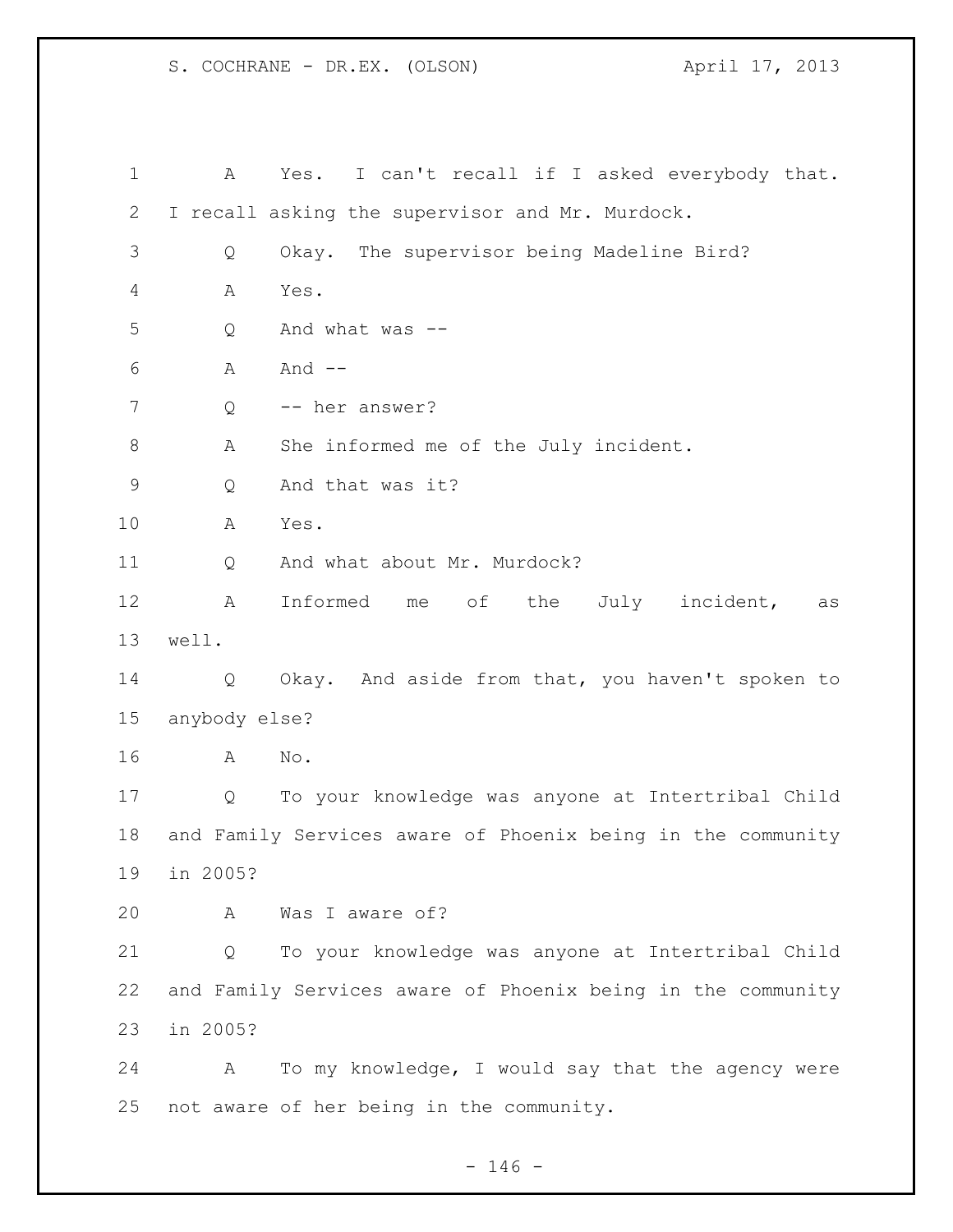Q Now, can you tell me what impact Phoenix Sinclair's death had on the agency?

 A Well, the impact was on the workers. As you say, 4 the, the agency was quite shocked by, by that and, as well, the disbelief of, of this occurring and we had the same questions as, as Manitoba did, how can this happen? How can she be missing? We had the same, same questions that Manitoba was asking at that point.

 Q We've heard, and I think we're going to hear a lot more about changes that have been made to the system, child welfare generally in Manitoba, the next while. You've seen some of these changes, I take it?

A Yes.

 Q In your view, from these changes are children better protected, these children that you're familiar with, are they better protected than they were in 2005?

A In speaking of today? Yes.

 MR. OLSON: Yeah. Those are my questions for you. Thank you.

 THE COMMISSIONER: All right. I'm sure there will be some questions for you.

22 THE WITNESS: Yeah.

 THE COMMISSIONER: Mr. Gindin. Mr. Gindin, please.

MR. GINDIN: Thank you.

- 147 -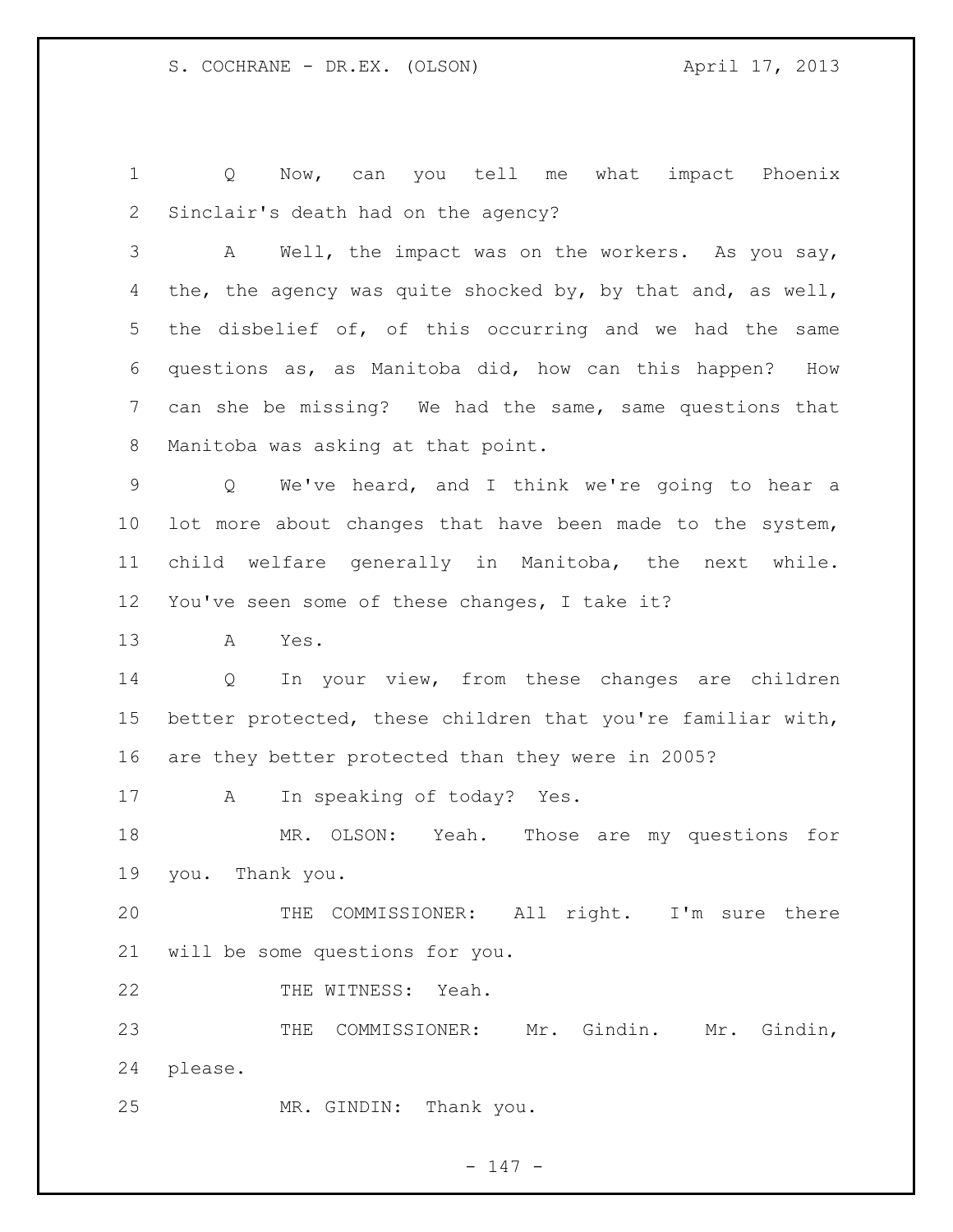## S. COCHRANE - CR-EX. (GINDIN) (April 17, 2013)

 CROSS-EXAMINATION BY MR. GINDIN: Q My name is Jeff Gindin, I appear for Kim Edwards and Steve Sinclair. A Yes. Q You were asked some questions about the, the issue of potential conflict of interest -- A Yes. Q -- in relation to people being related to one another. A Yes. Q Remember that? And I think you said that the policy was that a worker should not have access to a file 13 or, or in any way be connected to a file if there was this relationship. A Yes. Q Right? And then I think that you indicated that what occurred here on July the 12th, 2005 was in accordance with that policy? A Yes. Q But the evidence we heard was that Madeline Bird, who was related to Wes McKay, actually went down to the premises to check out the call? A Yes. Q Should it not have been perhaps another worker that went?

- 148 -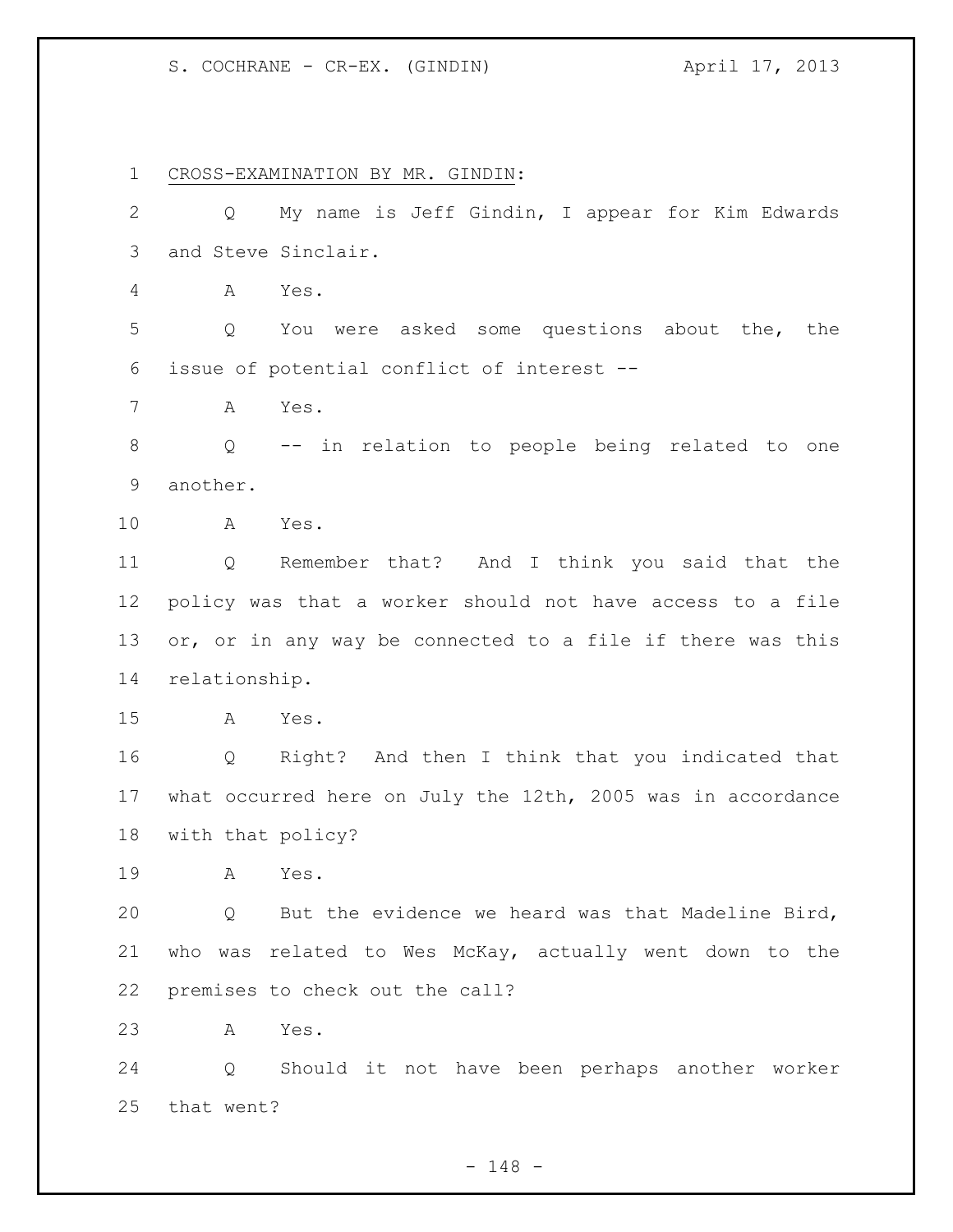S. COCHRANE - CR-EX. (GINDIN) (April 17, 2013)

 A Perhaps but that day there was only two workers in the office, from my understanding, that they, they attended. Q Okay. So that wasn't the ideal solution but based on what was available that's the way it happened? A Yes. Q Okay. A Foremost -- Q Yeah. A -- I think, is the protection and wellbeing of children. Q Right. A Versus the conflict that -- Q Right. 15 A -- a worker may have. Q Right. So they obviously thought that the important thing was to get down there? A Yes. Q Okay. You indicated that there are usually four people employed at that office in, in Fisher River? A Yes. Q But on this occasion that we're talking about there was just the two people there? A From my understanding, yes. Q So there isn't always four people there,

 $- 149 -$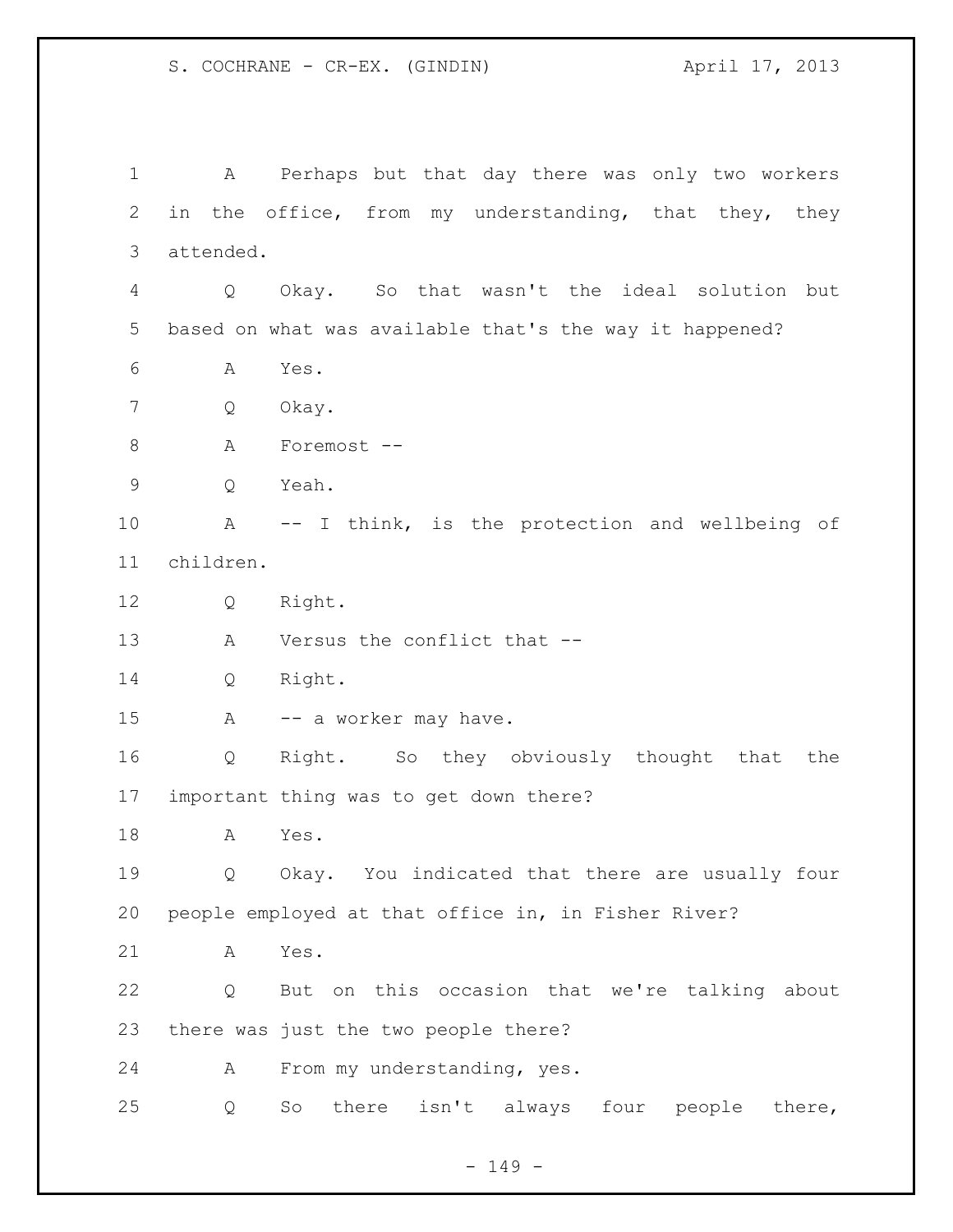obviously?

A Obviously, yes.

Q On occasion there would be perhaps a couple?

A On occasion.

 Q And if someone was on vacation, what would happen, would you have someone else fill in or you would just get by with one less person?

 A When, when a person takes vacation the, the co-worker takes their file. And at all times there has to be -- we have four front line workers in our Fisher River office and all times we say that there needs to be at least two workers out of those front line workers, to be at work.

13 Q I see. Even though you have four workers, all four aren't, aren't always there?

A No. There would be two workers.

Q There would be two but not all four?

A Not all four.

 Q Okay. You were also asked whether you would have expected the workers in this case, I'm referring specifically to what occurred on July 2005, with respect to Madeline Bird and, and Violet Sinclair, that you would have expected them to do a prior contact check?

A Yes.

 Q And the advantages of doing that, of course, would be to find out if there's been any previous concerns.

 $- 150 -$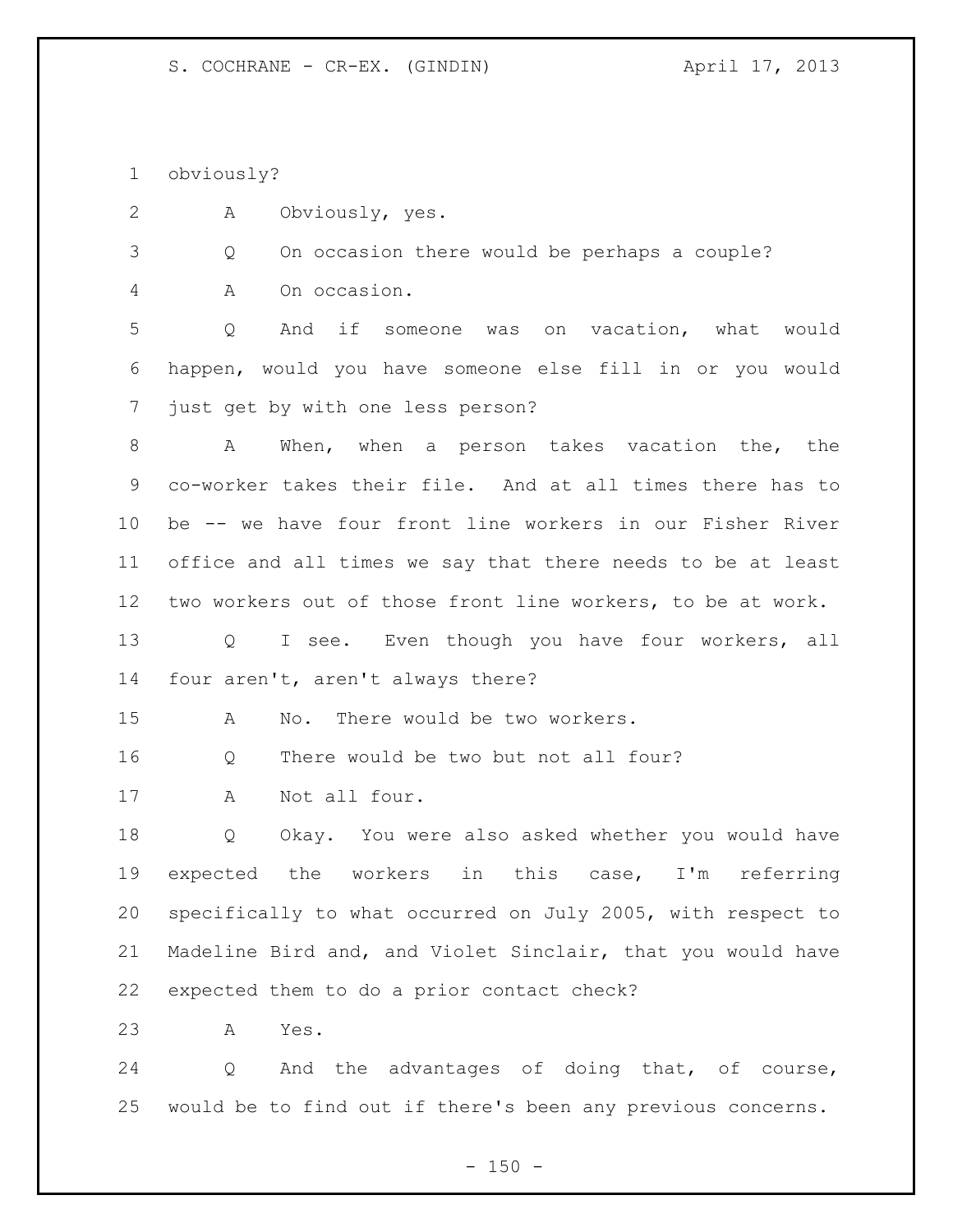A Yes. Q Right? And there's obviously good reasons to do that. A Yes. Q Because of the information you might get. A Yes. Q Right? Would you also have expected them to make inquiries as to whether or not Wes McKay had other children, other than just the two boys that were in that house? A Yes. 12 Q Had that been done, for example, it may have been discovered that he did have another child, Phoenix Sinclair? A May have been, yes. Q Yeah. And then, I suppose, some questions could have been asked about where is that person? A Yes, probably. Q You told us that all calls are documented? A Yes. Q You're referring to people phoning in and -- A Yes. Q -- having something to report? A Yes. Q And I take it what you mean is all calls should

 $- 151 -$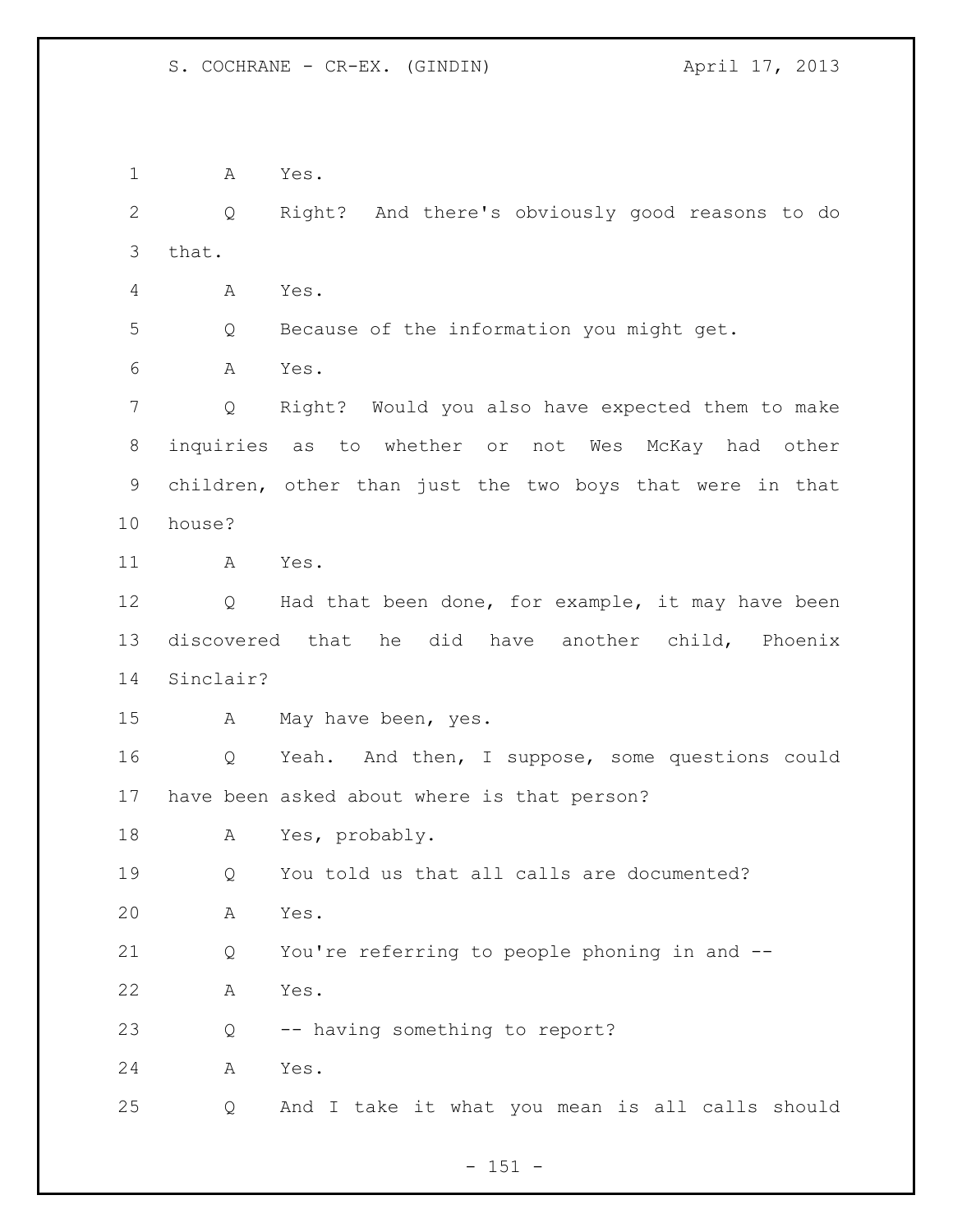S. COCHRANE - CR-EX. (GINDIN) April 17, 2013

be documented?

| $\overline{2}$ | A         | Well, most of the time all calls should be           |
|----------------|-----------|------------------------------------------------------|
| 3              |           | documented, yes, I agree with that statement. If --  |
| 4              | Q         | That's the way they're trained?                      |
| 5              | A         | Yes.                                                 |
| 6              | Q         | Right. Of course, you're not there all the time,     |
| 7              | yourself? |                                                      |
| 8              | A         | That's true.                                         |
| $\mathsf 9$    | Q         | So you have to assume that they are, in fact,        |
| $10 \,$        |           | making a record of every call that came in?          |
| 11             | A         | Yes.                                                 |
| 12             | Q         | So when you say that it's not possible that a        |
| 13             |           | call was missed, what you're saying to us is that it |
| 14             |           | shouldn't happen, calls shouldn't be missed; right?  |
| 15             | A         | I agree somewhat with that statement.                |
| 16             | Q         | Yeah. But you can't be a witness to the fact         |
| 17             |           | that no calls were missed?                           |
| 18             | A         | No, I can't.                                         |
| 19             | Q         | And even if a call was received, the next step,      |
| 20             |           | of course, was to make a note of that?               |
| 21             | A         | Yes.                                                 |
| 22             | Q         | And it's quite possible that a note could have       |
| 23             |           | been made and a note can't be found.                 |
| 24             | A         | Could be possible.                                   |
| 25             | Q         | Yeah. You were asked whether you inquired as to      |

- 152 -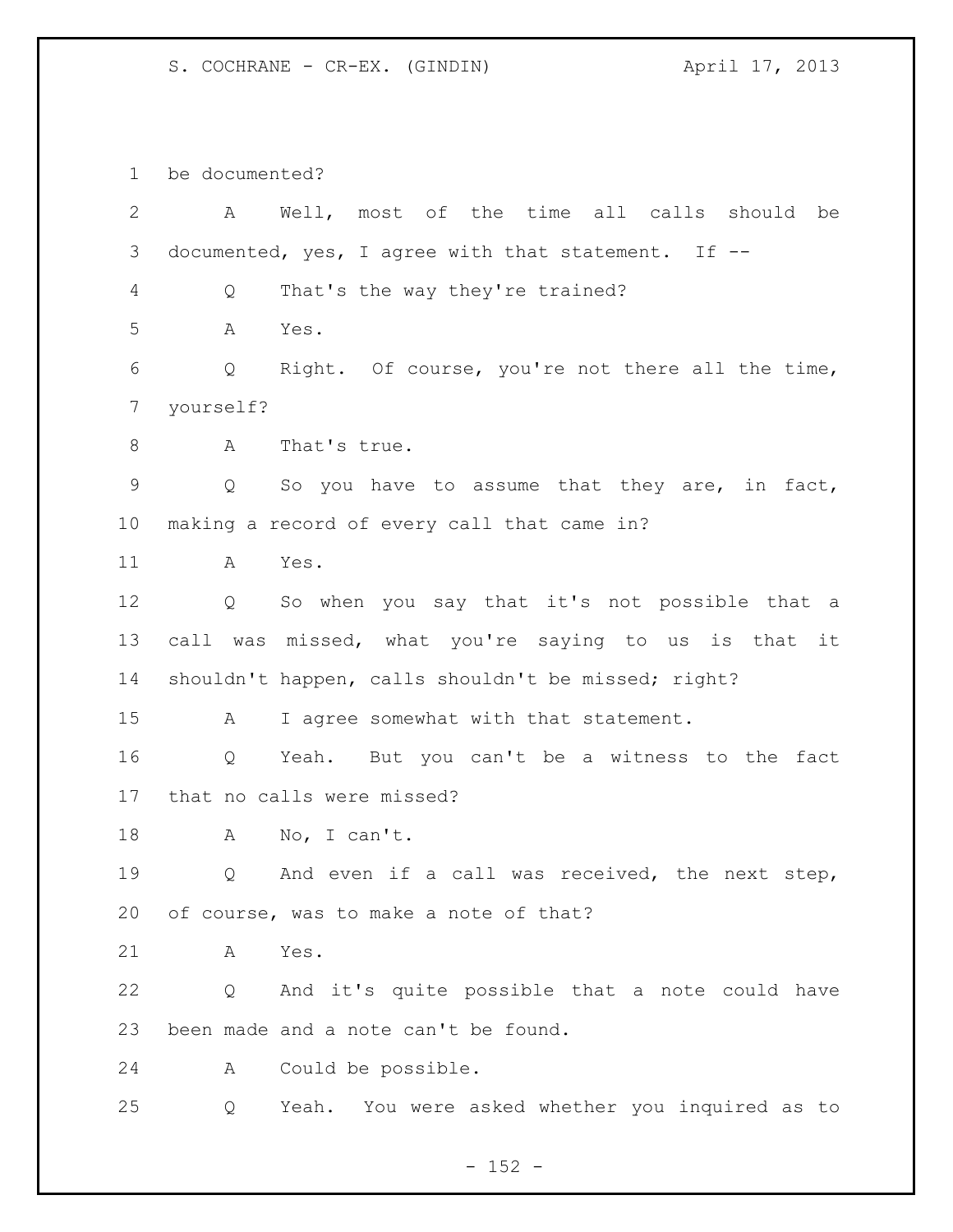S. COCHRANE - CR-EX. (GINDIN) (April 17, 2013)

 whether anyone in Fisher River had acknowledge of this family, Wes McKay or Samantha Kematch, and we were, we were talking about people who were at ICFS; correct?

A Yes.

 Q I think the only people that you actually spoke to, that you've told us about, were Madeline Bird and Randy Murdock?

A Yes.

 Q So you didn't speak to the other people who worked at the office to see if they had any knowledge at all of Wes McKay?

 A No. I would get that information if they -- from the supervisor or Randy Murdock if there was any other documentation that was given to them.

 Q You've told us that you feel that, today, children are better protected than they were back in 2005?

A Yes.

 Q Correct? Is that based on some changes you've seen?

A Yes, it is.

21 Q Okay. What would you base that on, what, what -- A It's based, it's based on more, more increased for funding to the agencies to support -- to provide services to our families. It's based on those funding included an increase in staffing. Different ways of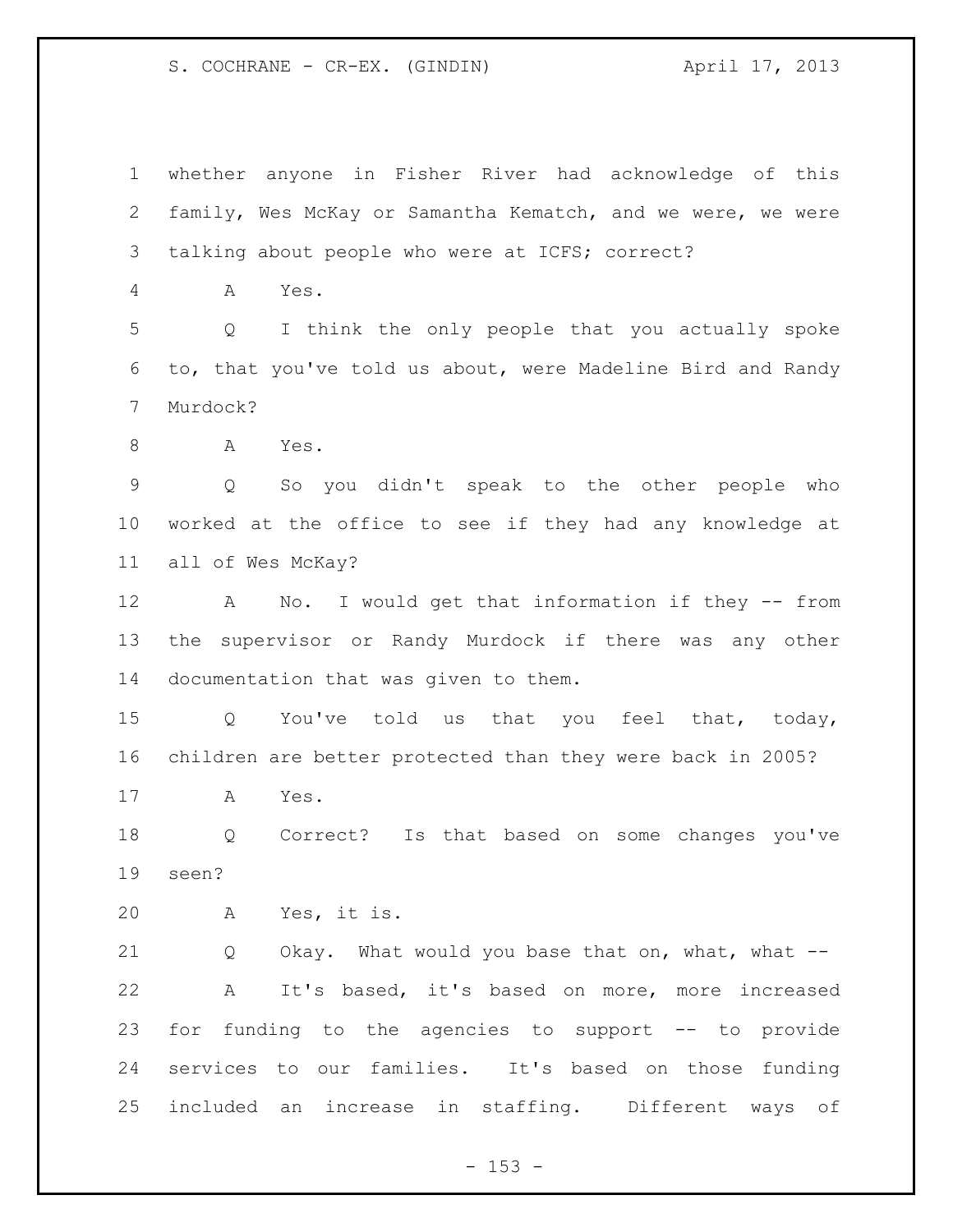S. COCHRANE - CR-EX. (GINDIN) (April 17, 2013)

 approaching child and family and using risk assessment tools. Hopefully one day we'll have fully internet access and to use the CFSIS system as well. Q Okay. The CFSIS system isn't perfect yet? A That's true. Q Still problems exist? A Yes. Q In connecting? A Yes. Q Okay. You mentioned the structured decision making tool. A Yes. Q And when you were explaining that to us you said that you felt it results in more accountability for work being done? A Yes. Q And what did you mean by that? A It's more accountability that this assessment tool you have, have to answer a number of questions and, at 20 the end of the questions there is a calculation of low, medium and high risk. Q Okay. So when you say more accountability, do you mean that it's, it's more consistent? A Yes. In their decisions to planning. Q It's less subjective?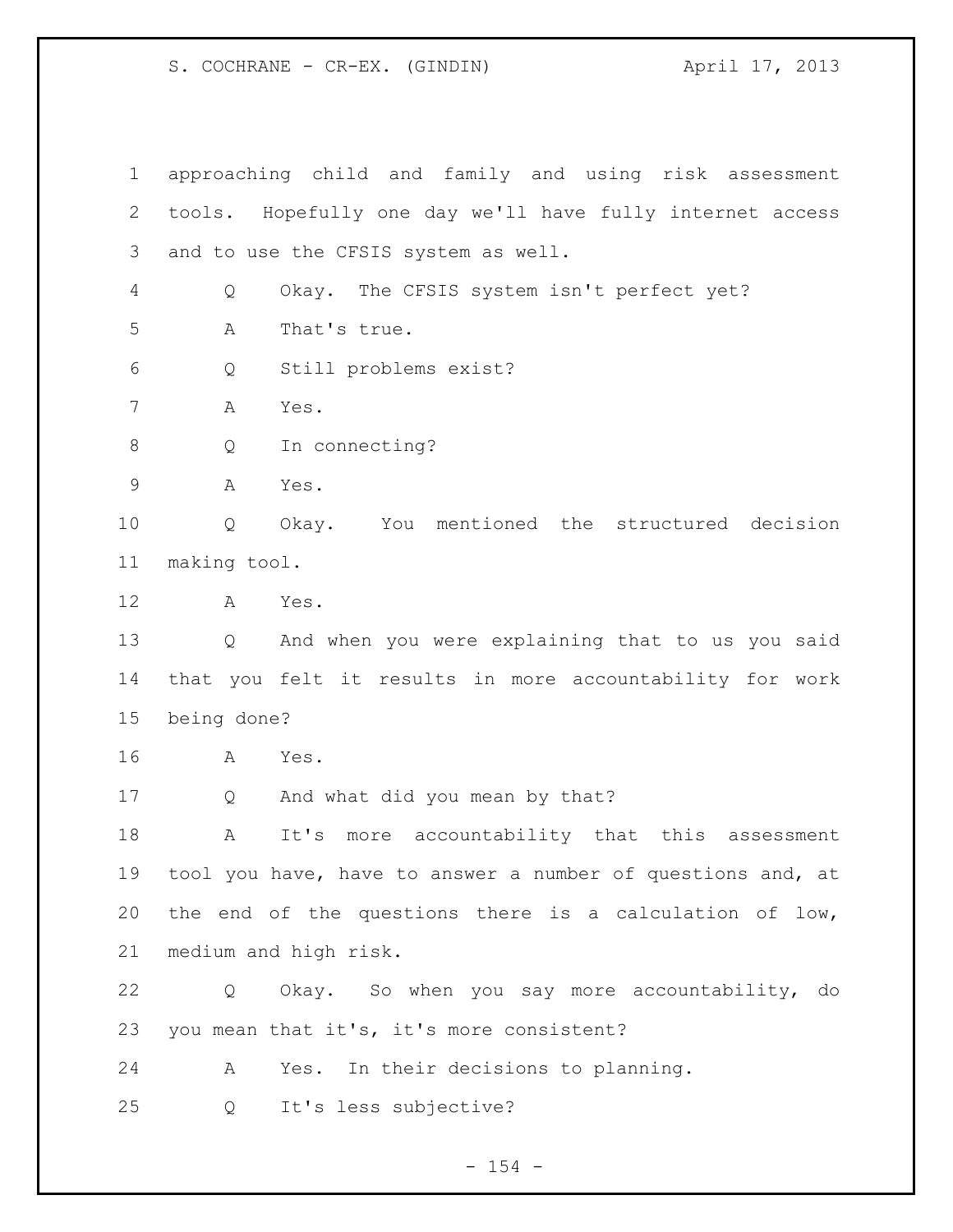A Yes. Q And less discretionary? A Yes. Q And more fixed? A Yes. Q And that, you say, leads to more accountability because there's more consistent information available to the public if they wish to have a look. A Yes. Q Right? Okay. Now, just one other point, on the screen now there's a document there. A Yes. Q Page 34634. Do you see that? A Yes. Q And that is notes made by Mr. Murdock, who testified before. A Yes. Q And it begins by saying: "Phone call to Shirley Cochrane." Correct? A Yes. Q You see that? A Yes. Q And that, that would be you. A Yes. Q Right? And do you remember this phone call --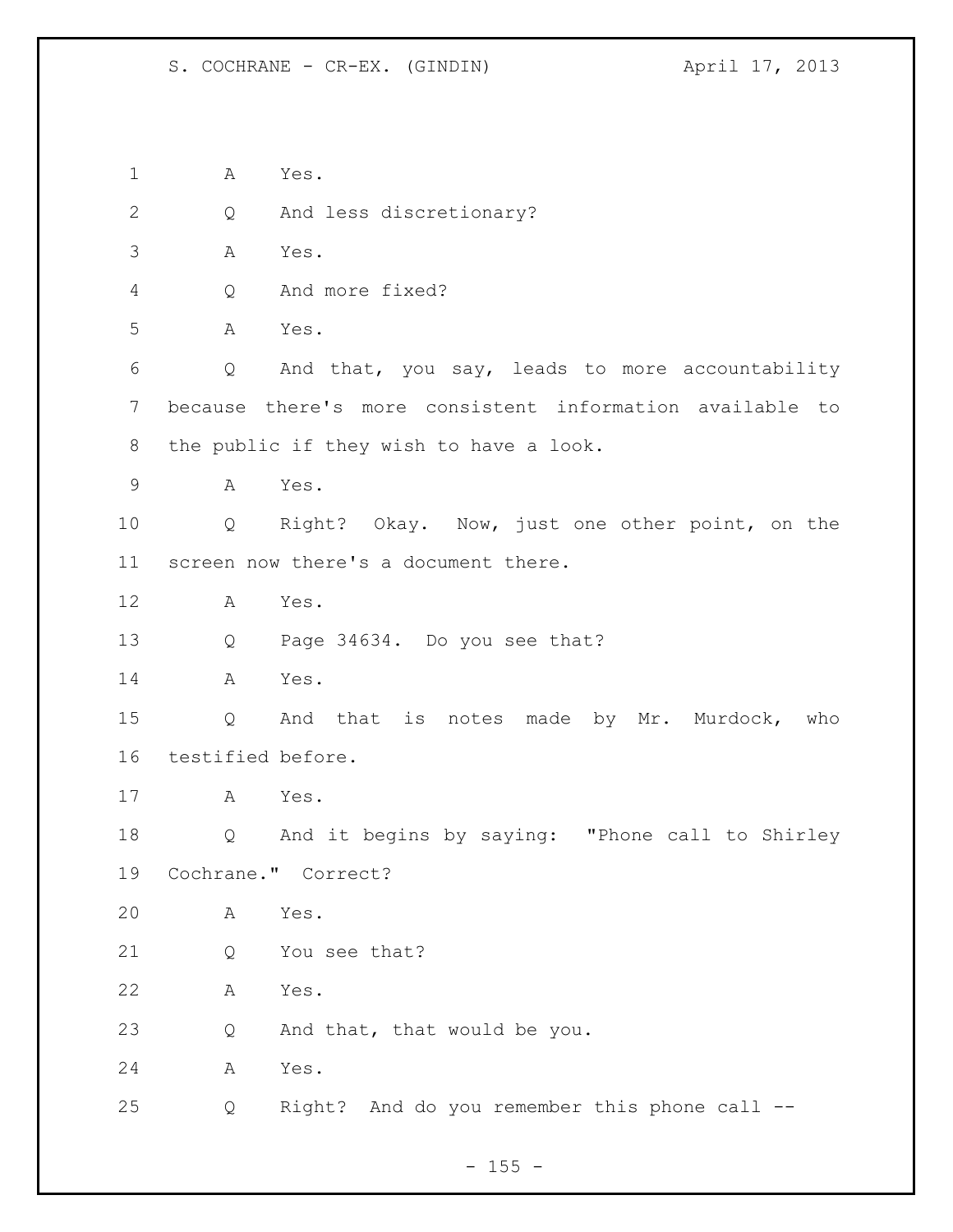S. COCHRANE - CR-EX. (GINDIN) April 17, 2013

 A Yes, I do. Q -- approximately? Yeah, okay. Now, he begins in the note by informing you about the call he got -- A Yes. Q -- from DOE #3. A Yes. Q And your recollection is that he told you a little about the call? A Yes. Q That's not actually recorded here but that's your recollection -- A Yes. Q -- that he told you about the call? A Yes. Q And then a little bit further down it says: "Consult." A Yes. Q Can you tell us what you make of that, is that part of the conversation you had with him? A Yes. Q Okay. And what, what's your recollection of that part? 24 A My -- what I recall is that I informed him of --to call the RCMP or the nearest police detachment in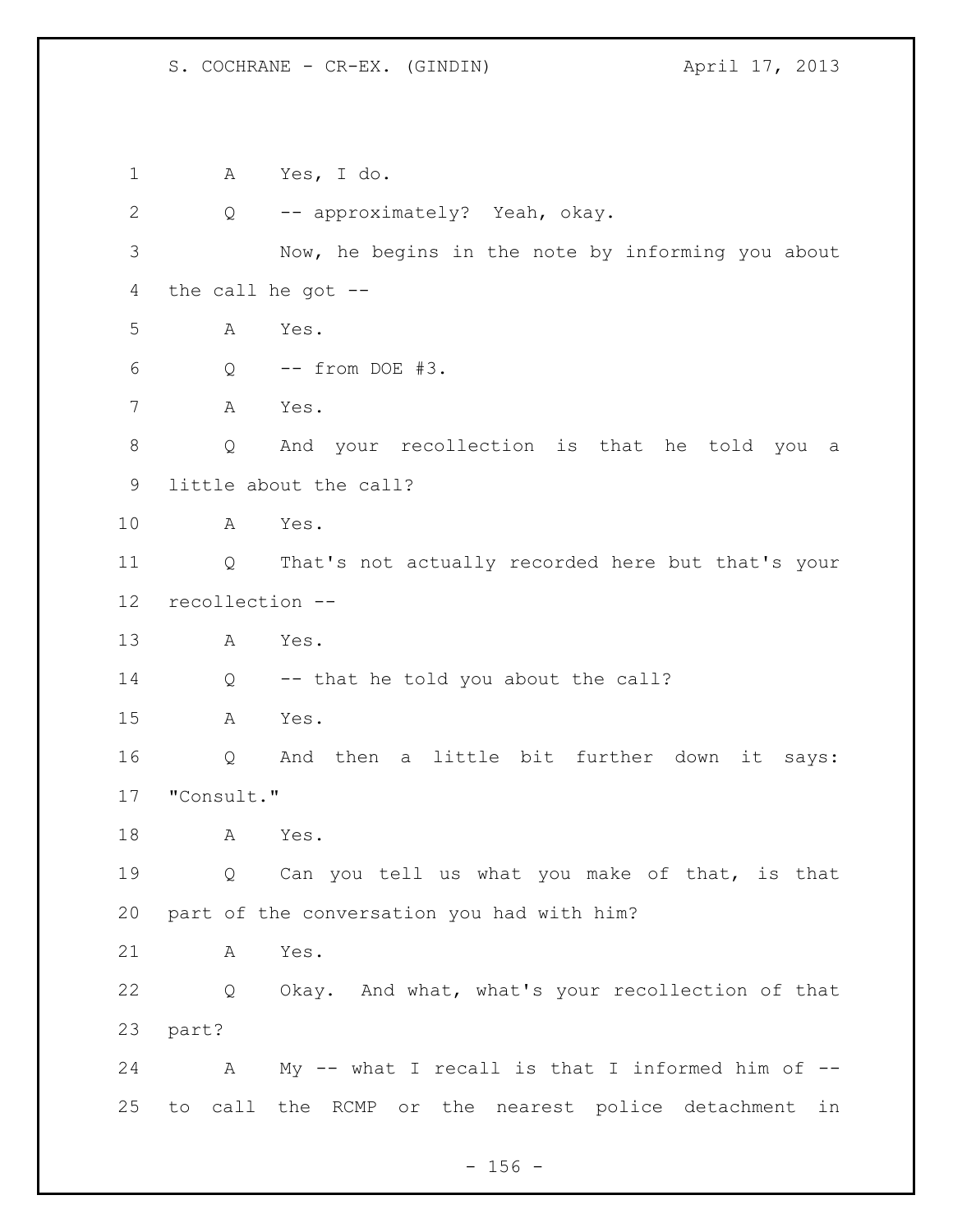S. COCHRANE - CR-EX. (GINDIN) April 17, 2013

 Winnipeg. Q Okay. And that would be a pretty obvious -- A Yes. Q -- thing to tell him; right? A Yes. Q Okay. And then later on past that line, it says: "Status of case." 8 A Yes. Q Now, again is that -- does that form part of the conversation you're having with him or -- A Yes, it is. Q Okay. And is that a phrase that you would use or -- A I asked him the status of the case, if the -- does the agency, is the agency involved with this family. Q Okay. So from your -- A That's -- Q -- from your reading of that note, you're telling us that that was a question that you would have asked him? A Yes. Q Okay. And the next question says: "Why would DOE #3 report to Fisher River ICFS?". A Yes. Q Is that also a question that you -- A Yes.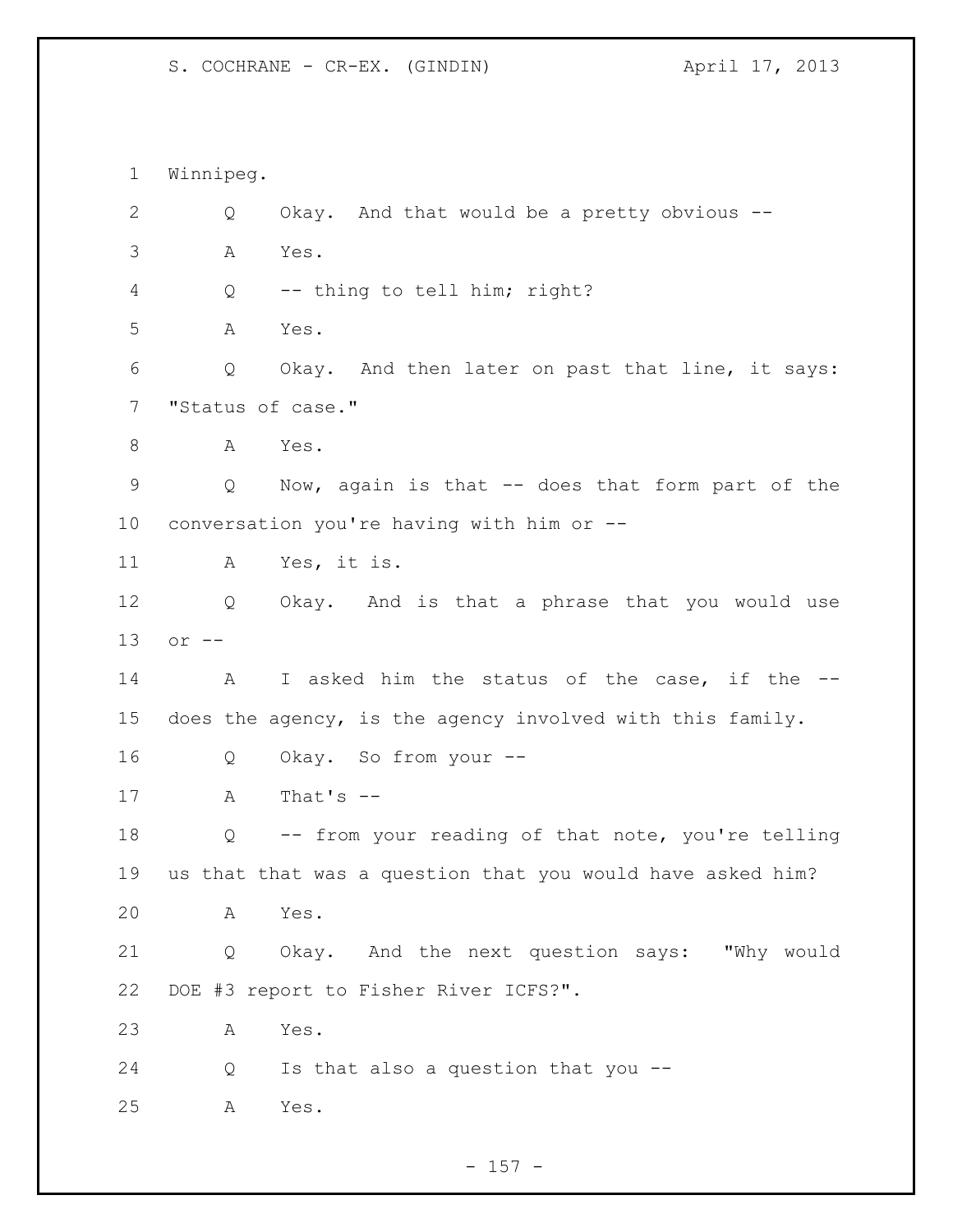S. COCHRANE - CR-EX. (GINDIN) (April 17, 2013)

 Q -- recall having asked? A Yes. Q Okay. And you're, you're sure of that? A I am pretty sure. Q Okay. A I asked them that question just to determine why because ICFS represented Peguis as well during that timeline and I wanted to make sure if she was calling the, the Intertribal office versus the Peguis office and I tried to get that clarification. Q I see. Because the first question simply mentions the phrase "the agency"? A Yes. 14 Q And it's not specific. A No, it's not. Q And then your next question mentions Fisher River ICFS? A Yes. Q Is that because of something you were told or directed to specifically by Mr. Murdock? A I guess it's just because of Intertribal Services Fisher River, that's the nature of -- Q So that was -- 24 A -- how, how, how that came about. Q And did you get an answer to the question when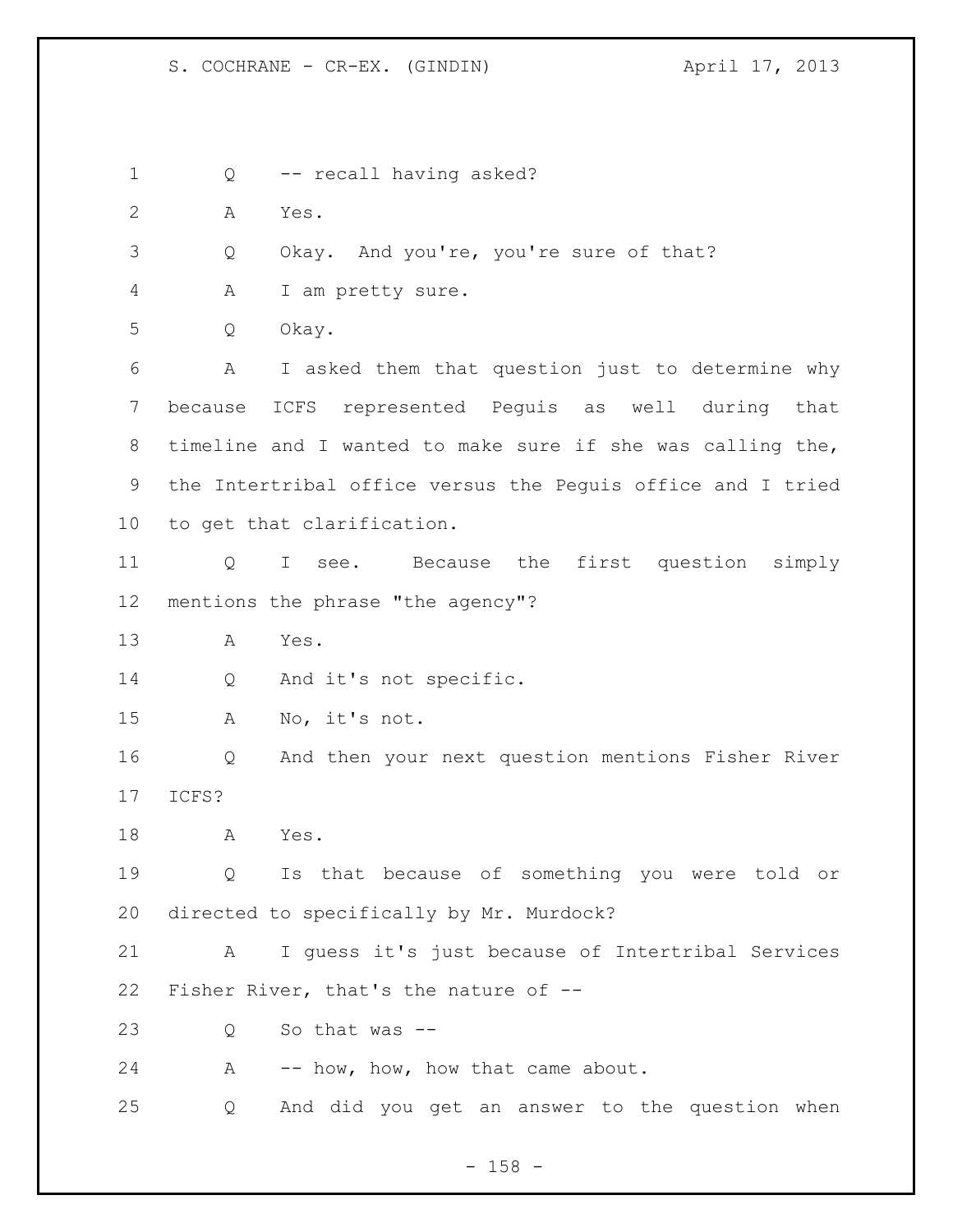S. COCHRANE - CR-EX. (GINDIN) (April 17, 2013)

you asked him that?

 A I can't recall if I did. Q Now, in fairness, the next line -- I'm not sure if that's the answer you got, it says: "Alleged abuse took place on the Fisher River Cree Nation." A Yes. Q And is that -- could that have been the answer you received as to why a call might have been made there? A Most likely, yes. Q Okay. Just going back for a moment, we were talking about changes that might have been made and, and the changes you were talking about related to funding and staff, essentially. A Yes. Q Anything else that has changed in terms of the practice there that you're aware of that improves safety towards children? 18 A I can't recall right now. Q Are there things that you think still need to be done? A Certainly. There's, there's always, there's always growth in different organizations. Q Um-hum. A My expectation is as we go along in years of development in Child and Family that there will be ultimate

 $- 159 -$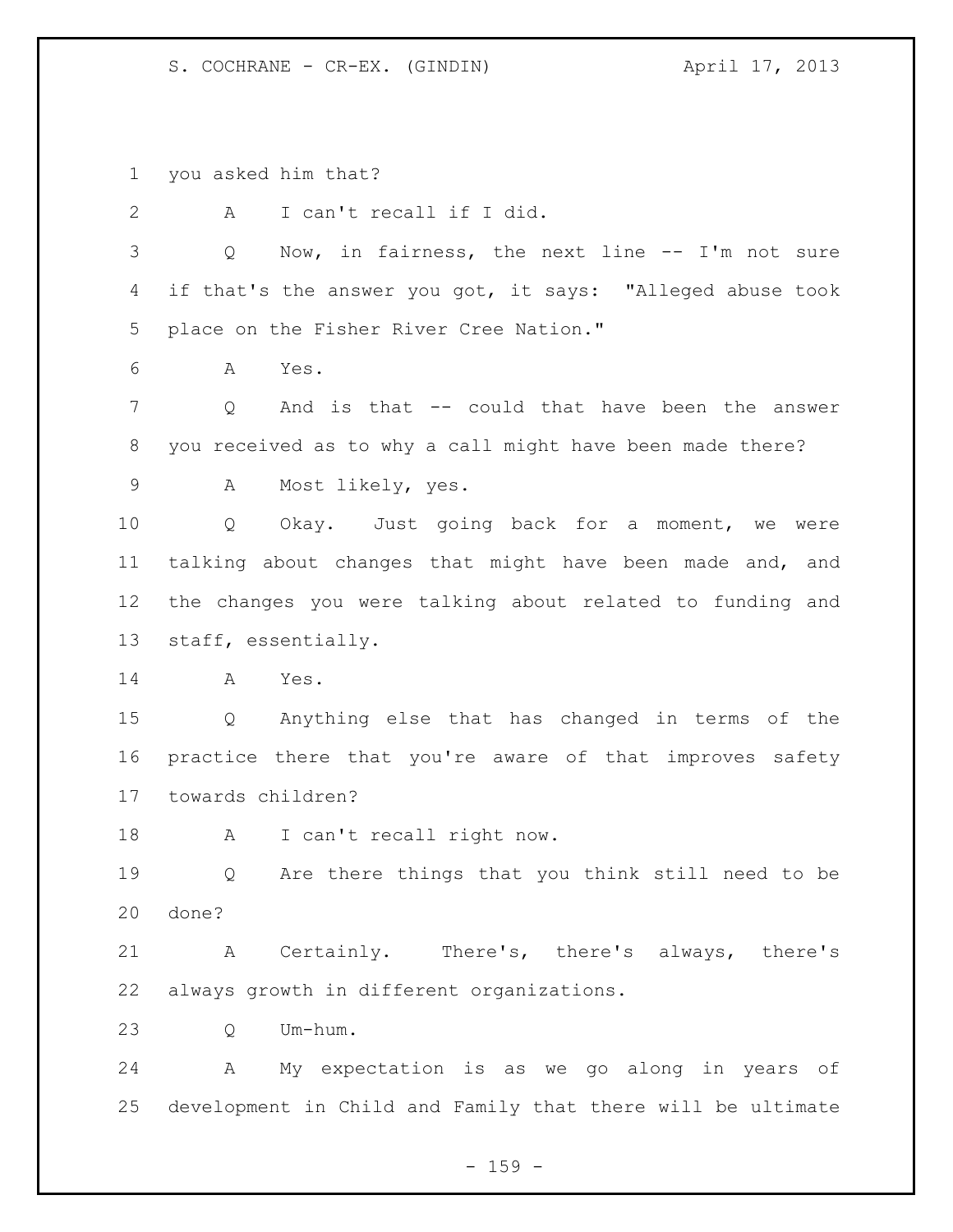S. COCHRANE - CR-EX. (GINDIN) (April 17, 2013) S. COCHRANE - CR-EX. (PAUL) positive changes to Child and Family. 2 Q Anything specific that you can -- A No. Q Comes to mind? A No. MR. GINDIN: Thank you. THE COMMISSIONER: Mr. Gindin. Mr. Paul? CROSS-EXAMINATION BY MR. PAUL: Q Good afternoon, Ms. Cochrane, my name is Sacha Paul. A Hi. Q I am one of the lawyers for Winnipeg Child and Family Services and the Department. A Yes. Q And I have just one area of questions for you and it relates to CFSIS. And I'm going to do my best because I think you, I think you told the Commissioner that you're not a technical person. A No, I'm not. Q Okay. So I'm going to try and do this as, as best as, as I can. My understanding, if we look at CFSIS, is that documents can be created on Microsoft Word, or some word processing program and you don't need the internet in order to type out that document.

 $- 160 -$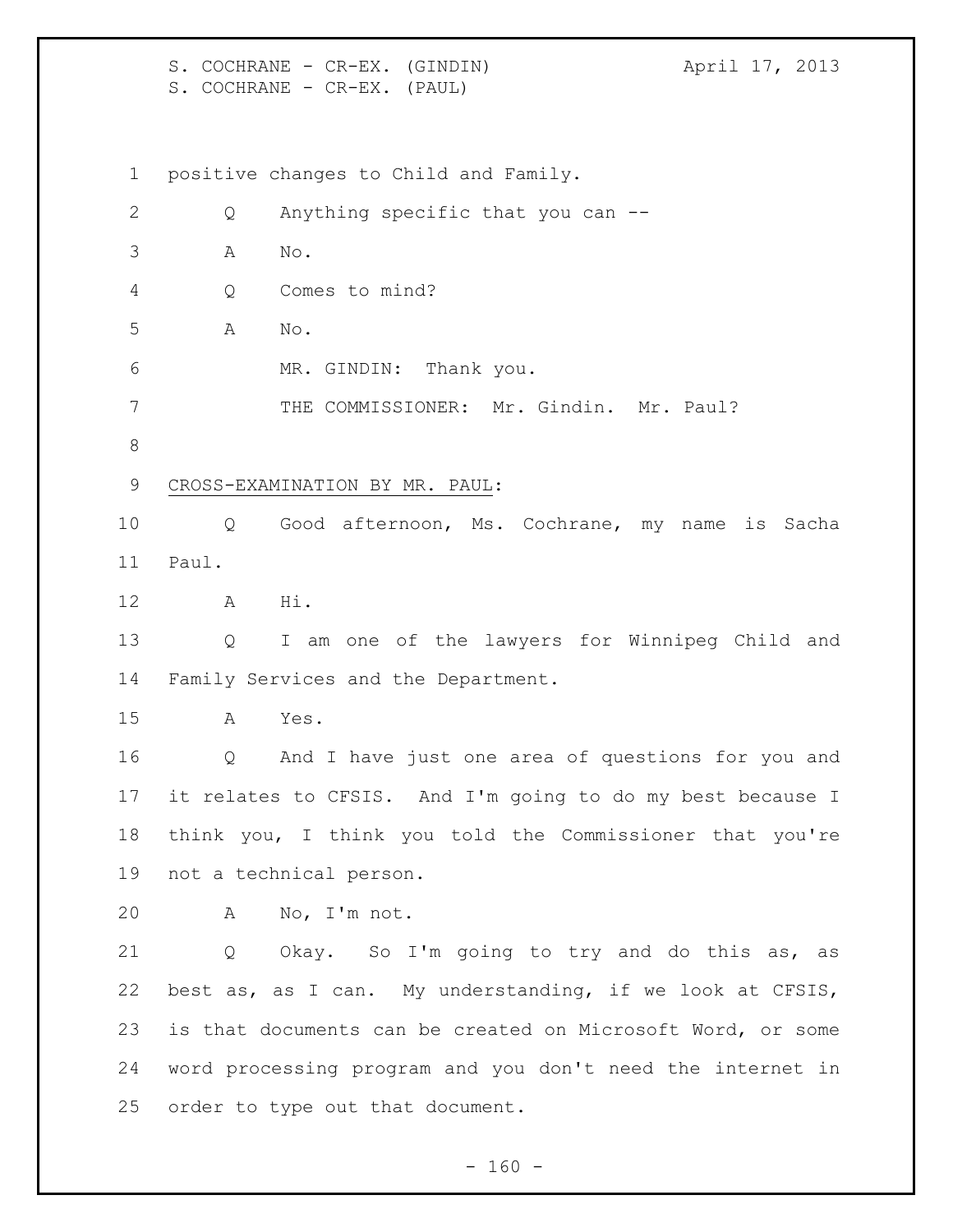A No.

2 Q Is that correct?

A That's correct.

 Q Right. And that the issue of CFSIS isn't so much typing out your document on Word, it's the issue of uploading it?

A Yes.

Q To, to the --

A Yeah.

 Q -- to the system, itself. And so if there happened to be any particular issues with the internet that day, the only thing that would be frustrated was actually uploading that document to CFSIS?

A Yes.

 Q Your actual Word product would still be there? A Yes.

Q So you don't have to start from scratch?

18 A That's, that's true.

 Q Okay. And my understanding is that when it comes to the intake module --

A Yes.

 Q -- the information that I, that I have is that it's possible to do an intake module off line on an Excel spreadsheet.

A Yes.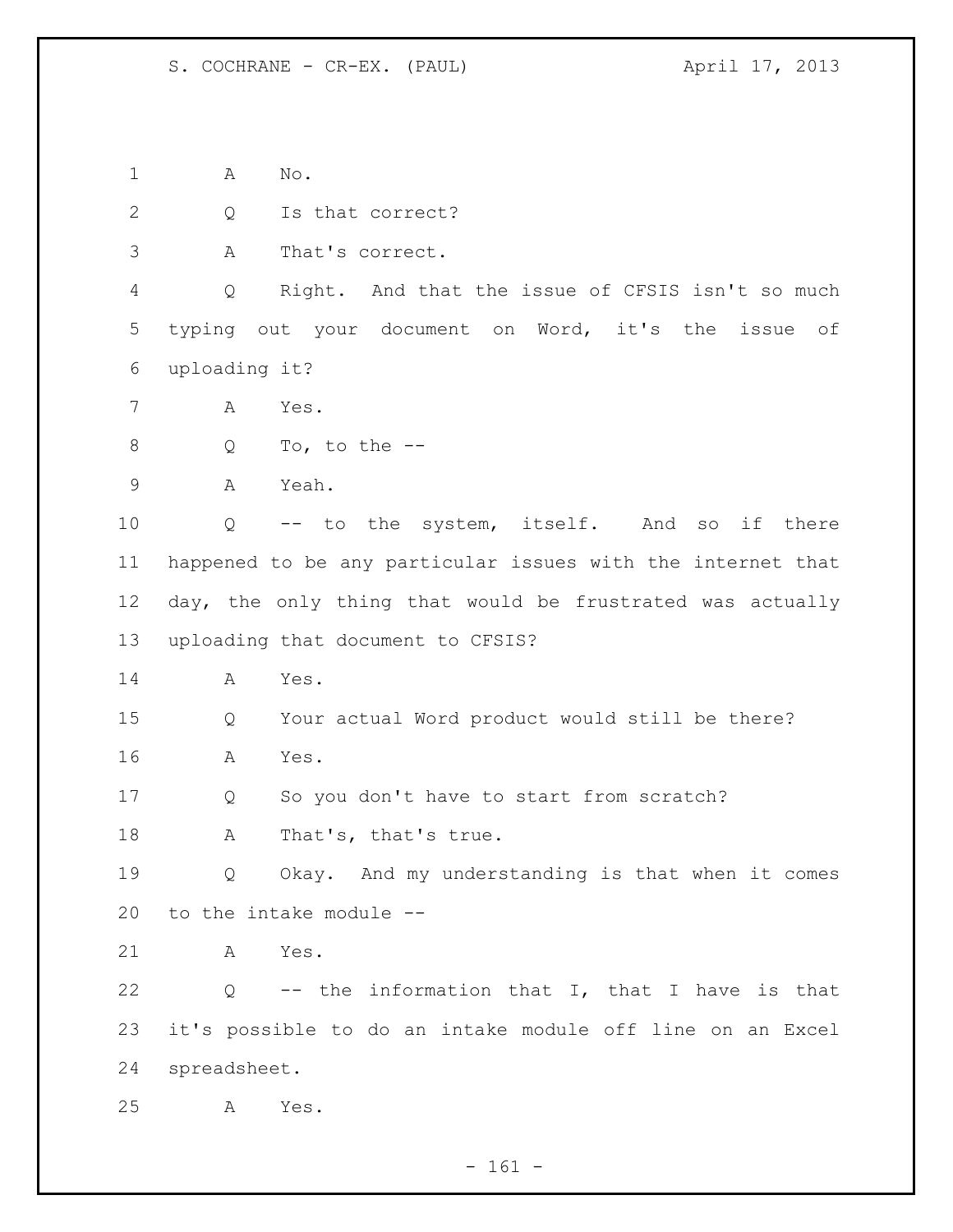S. COCHRANE - CR-EX. (PAUL) (2013) S. COCHRANE - CR-EX. (GANGE)

1 Q Are you aware of that? A Yes. Q And so you wouldn't need the internet to actually do that Excel spreadsheet? A Yes. MR. PAUL: Okay. Mr. Commissioner, those are my questions. 8 THE COMMISSIONER: Thank you. Mr. Gange? MR. GANGE: Mr. Commissioner, I would again ask leave, on behalf of DOE #3 to take part in the cross-examination. 12 THE COMMISSIONER: Granted. 13 MR. GANGE: Thank you. CROSS-EXAMINATION BY MR. GANGE: Q Ms. Cochrane, I act for DOEs #1, 2 and 3 and, and specifically DOE #3 with respect to this matter. A Yes. Q I would like to ask you just a few questions. I, I understand that there were two receptionists that take calls during regular hours? A Yes. Q At ICFS. Are there two receptionists in the Winnipeg office? A In 2005?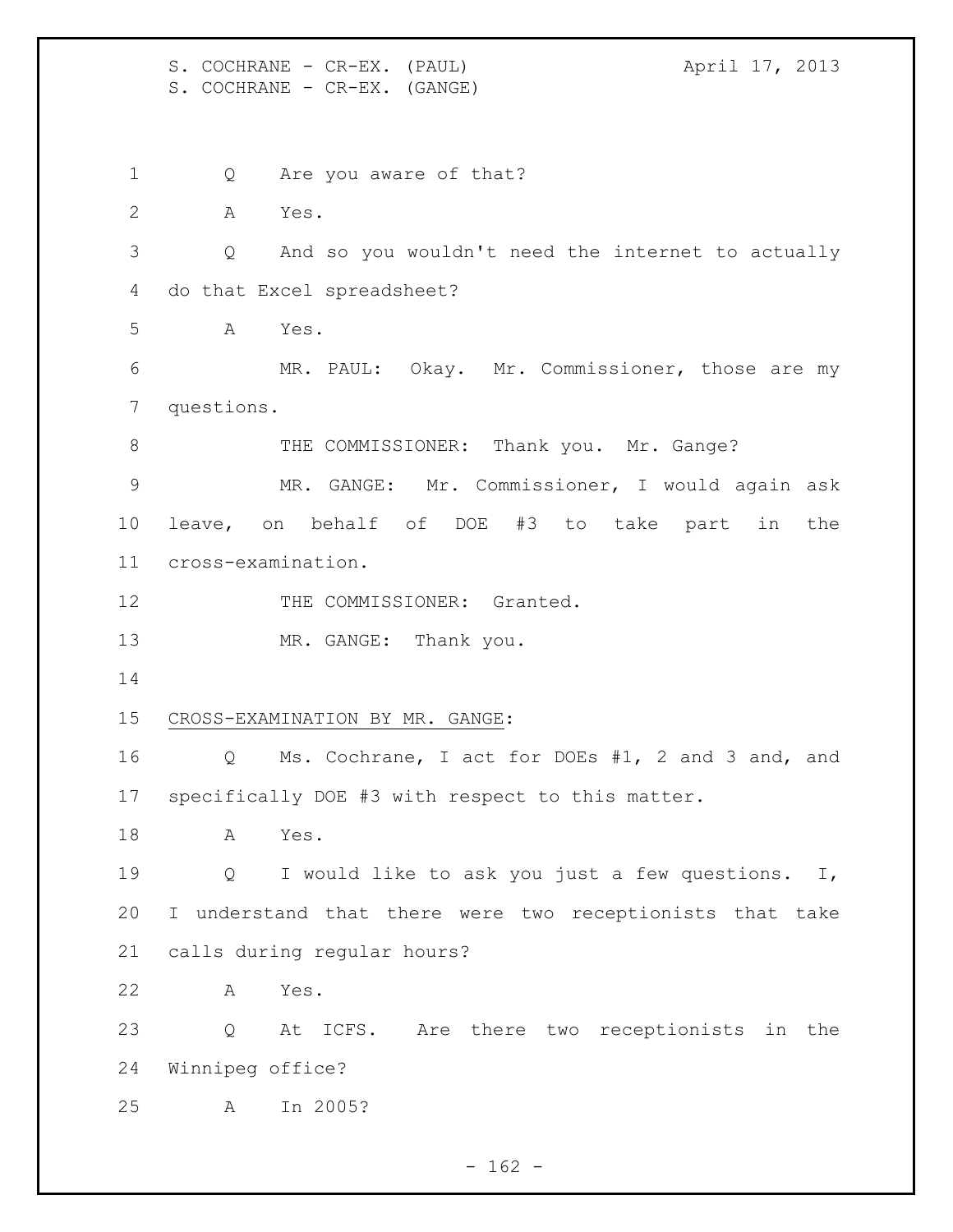Q Yes.

- A Yes.
- Q And --

 THE COMMISSIONER: That's where they -- only two receptionists where they were the receptionists for all four places where the service is provided?

 THE WITNESS: No. Each office has a receptionist.

THE COMMISSIONER: Each office has two?

10 THE WITNESS: No, each office has -- Fisher River and our Winnipeg outreach office have two receptionists, the other communities have one.

13 THE COMMISSIONER: That's clear.

BY MR. GANGE:

 Q And the, the Winnipeg office had a Winnipeg land line, did it not?

A Yes.

 Q So that if a phone call from within Winnipeg -- there, there is a phone number in the book, I think, that Mr. Murdock had indicated that, that he understood that there was a Winnipeg phone number that could be discovered in the Winnipeg telephone book. Would that be right?

A Yes.

Q And if someone were calling from Winnipeg, they,

- 163 -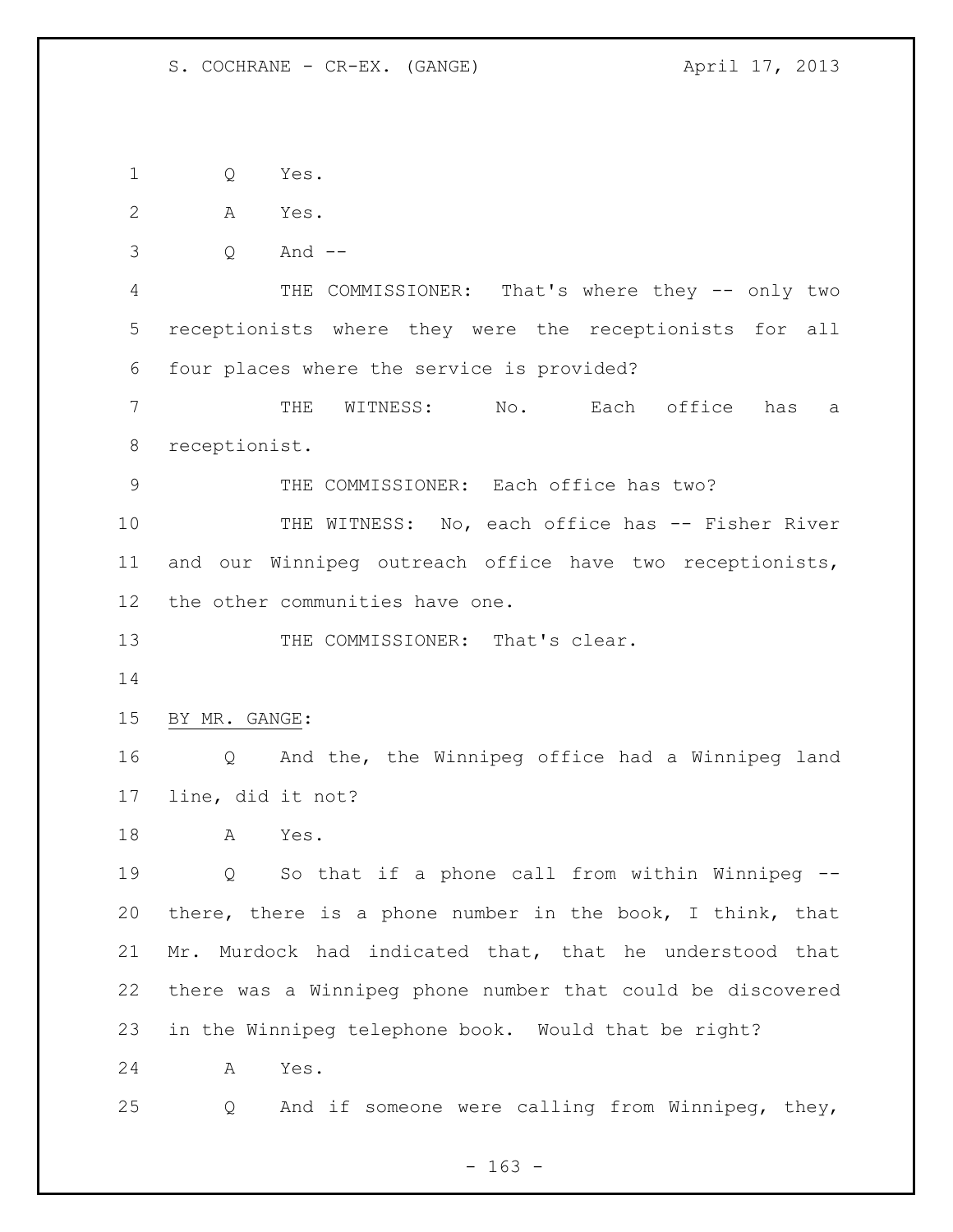S. COCHRANE - CR-EX. (GANGE) (ANGE)

 they could -- they didn't have to call an 800 number, they could just call a local Winnipeg number? A Yes. 4 Q Okay, thank you. The receptionist -- as I understand it, there's a receptionist on duty during regular business hours and after business hours there would be an after hours worker that would also be responsible for the phone. A Yes. Q Is that 24 hours a day? A Yes. Q That person -- the, the after hours worker, and 13 the receptionist, is that their, their sole responsibility or are they considered intake workers, as well? A The receptionist just takes the call and if you're referring to the after hours? Q Yes. A It would be a worker that is taking the after hours phone to, to respond to any calls. Q Okay. And what qualifications would that after hours worker have? A It's our front line workers during the day, our workers that work during the day are on an after hours schedule after 4:30 to 8:30 the following morning. Q I see. So they're on call, in essence?

- 164 -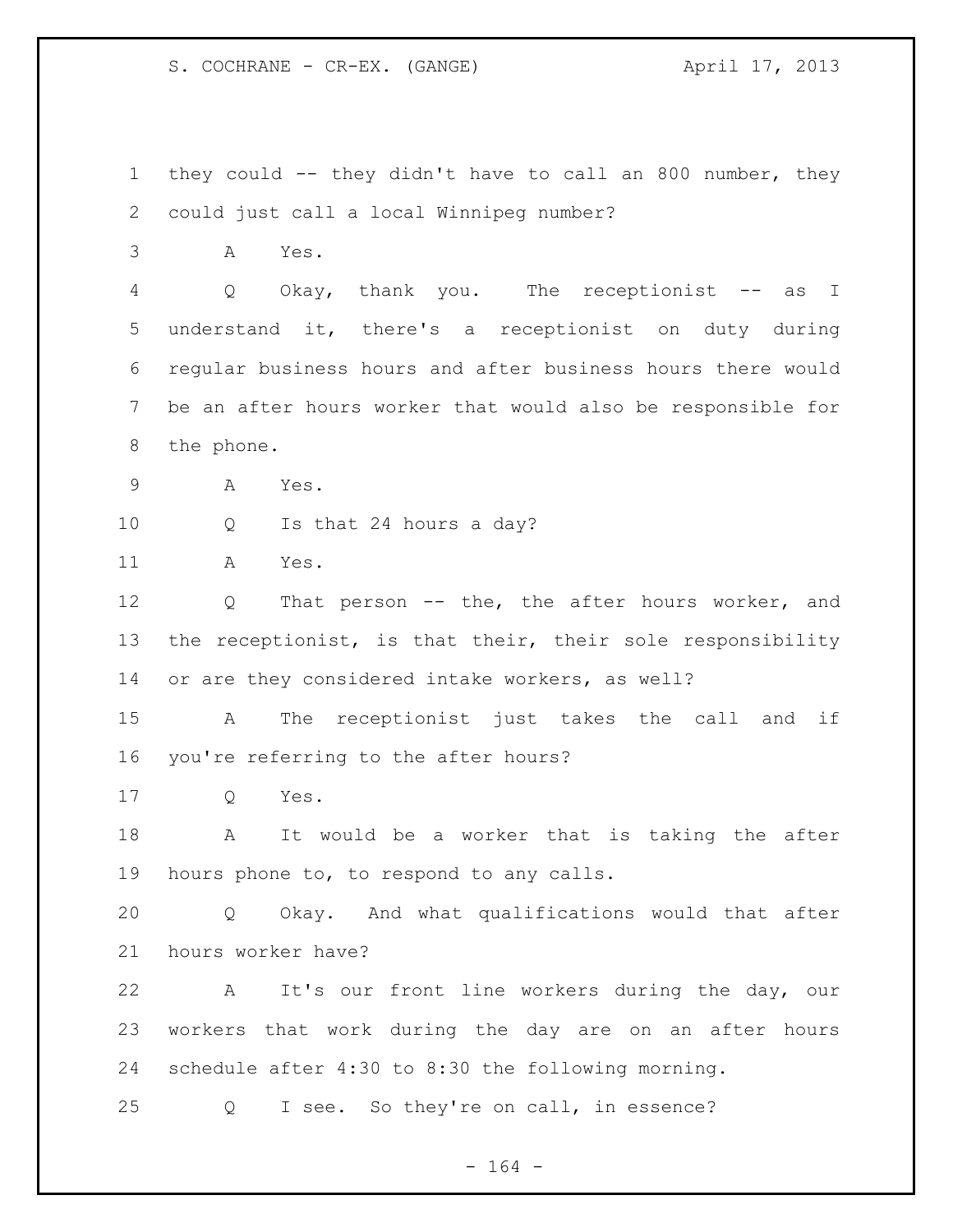A Yes.

Q Okay.

 A And they, they are on a schedule to take the after hours phone.

 Q But the person during the day, the receptionist, they're not, they're not an intake worker, they're --

A No.

8 Q That's their job?

A Yes.

 Q What training would that person receive with respect to note taking and documenting calls?

 A Which one are you referring to, the receptionist --

Q The, the receptionist. Thanks, Ms. Cochrane.

 A There's -- the receptionist would get training on how to take calls, how to get information, what type of, what type of call is coming in. Is this an emergency? May 18 I direct you to a worker or a supervisor, that sort of training they would have.

 Q Okay. And, and is there any formal process that, that those receptionists would go through?

A I don't understand, process --

Q Well --

A -- of training or?

Q Yeah, yeah, yeah. Is there a formal program that

 $- 165 -$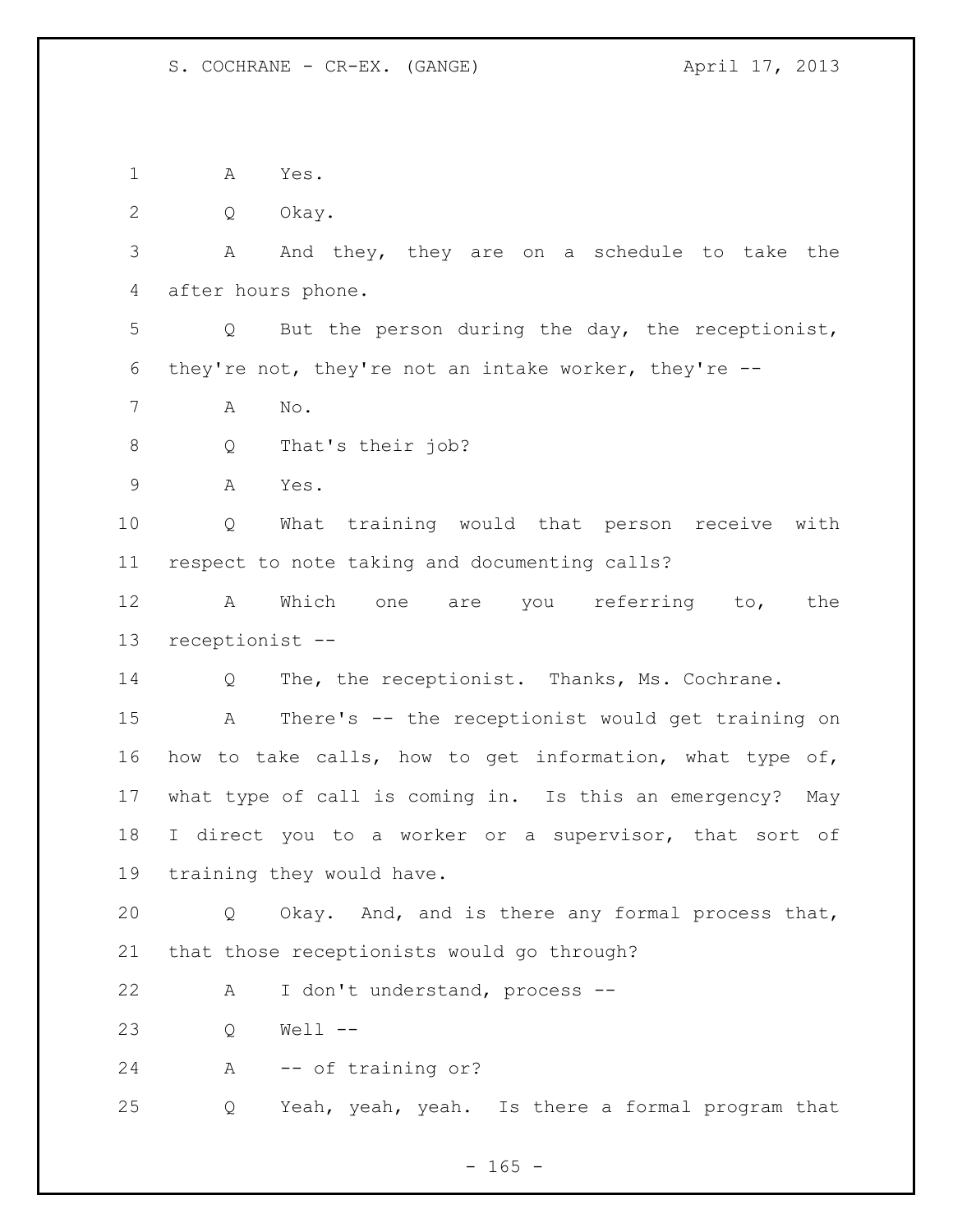-- back in 2005, and prior to 2005, that ICFS had instituted?

 A We have a secretary's binder that we developed in how to answer a phone, how to take messages. That's our internal document that we had for our receptionist.

 Q Okay. And I understand that, that, that the protocol was that even hang-ups were supposed to be noted?

A Yes.

 Q Okay. And, and from your perspective, did you ever review the records on, on a regular basis, or even an irregular basis, to determine if the receptionists that you employed were keeping the notes in that fashion?

A No, I didn't.

 Q Okay. Let me put this to you. If a phone call was received and, and the person making that phone call said that they had a problem that they wanted to report --

A Yes.

 Q -- and, and they named one of the reserve's or one of the First Nations that you've referred to.

A Yes.

 Q And, and you mentioned the four of them. And the receptionist said sorry, there's nobody here because we're short staffed, would you -- let's just go that far. Would

- 166 -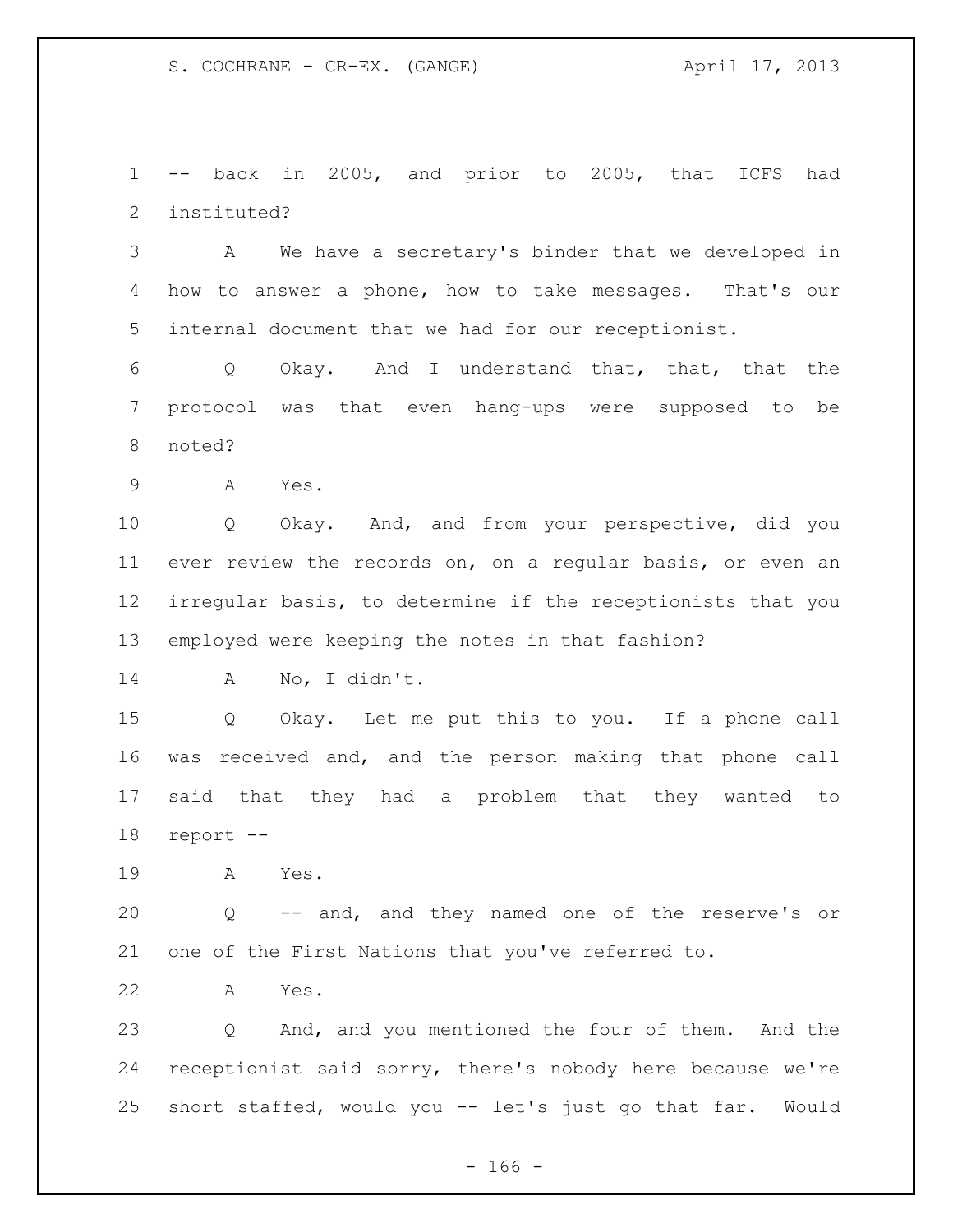S. COCHRANE - CR-EX. (GANGE) (ANGE)

 you agree with me that if somebody did that, that would be completely inappropriate?

A Yes, I agree, it would be inappropriate.

 Q And, and that, that is not the type of conduct that you would have expected or tolerated if you were aware of it. Is that correct?

A That's correct.

 Q If, if I were to hear that, and I were in your shoes, I think that I would say well, that, that, that somebody doing that is shirking their responsibilities completely. Would you -- and would you have that same reaction?

A Yes.

 Q And the next thing that I would think is that if someone were to shirk their responsibilities in that fashion, I wouldn't expect that they would be documenting that kind of a phone call and that kind of a reaction. Would you agree with me on that?

A I would agree, yes.

Q Yeah, okay. Thank you.

 Now, let me put one other thing to you. You've mentioned that there was a -- that there was conflict of interest protocol, in effect, and that that was an important thing at Fisher River because of the interconnectiveness and the interrelationships on that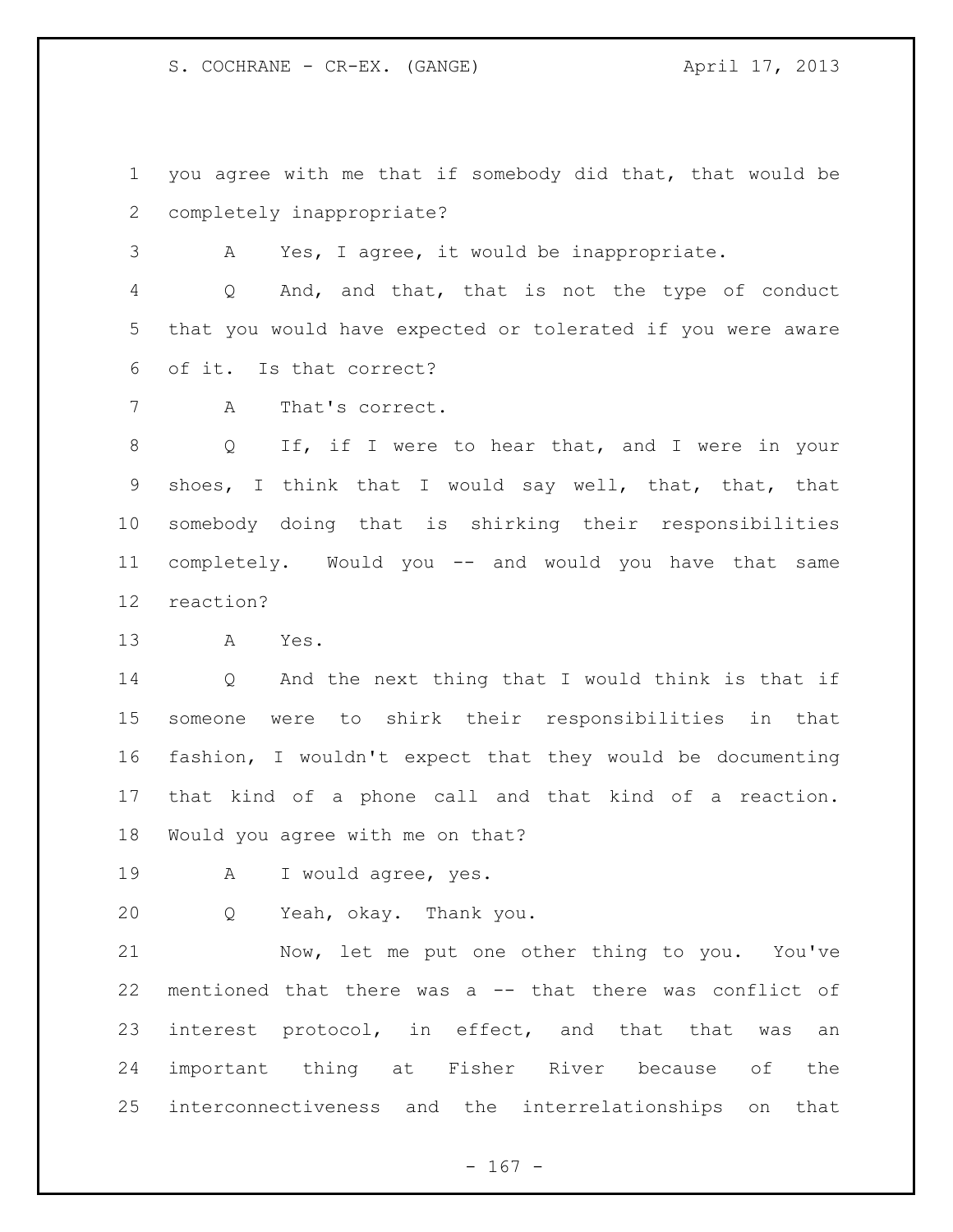First Nation?

- A Yes.
- Q You recall that?
- A Yes.

 Q And, and as a result of that, you have established protocols so that those conflict of interest, those familial conflict of interests will not interfere with the proper running of your department?

A Yes.

 Q And if, if someone were to advise a family member that a phone call had come in about him, because of -- because there's a relationship there, that would be completely unacceptable, would it not be?

A Yes.

Q That's not something you would tolerate?

A Yes.

 MS. GANGE: Those are my questions. Thank you, Ms. Cochrane.

19 THE WITNESS: Okay.

20 THE COMMISSIONER: Thank you, Mr. Gange. Anyone else? It would appear not so you're on, Mr. Khan.

 MR. KHAN: For the record, it's Hafeez Khan, for Intertribal Child and Family Services. Hello, Ms. Cochrane.

25 THE WITNESS: Afternoon.

 $- 168 -$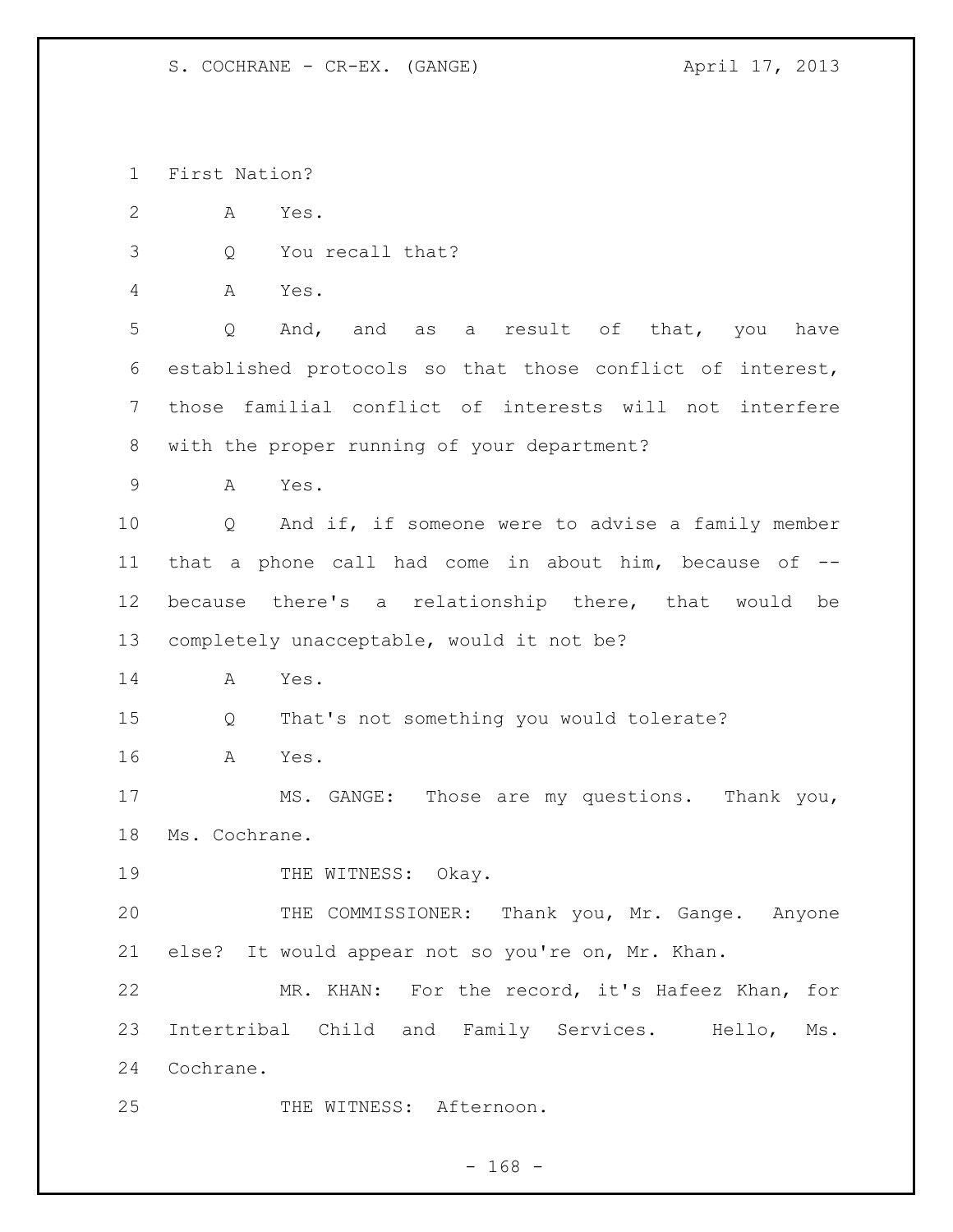## S. COCHRANE - CR-EX. (KHAN) April 17, 2013

CROSS-EXAMINATION BY MR. KHAN:

 Q You discussed, just briefly, the after hours worker.

A Yes.

 Q And so if you can just explain to the Commissioner how after hours operates at Fisher River.

 A Okay. After hours -- Intertribal is considered DIA, a designated intake agency. We are a intake, designated intake agency for the geographical area three within the Interlake. What that means is that Intertribal has authority to respond to any calls within geographical three area, which consists of beyond the reserve line, which I mean beyond the community of Fisher River. We are responding to any after hours calls in the communities of Pine, Pine Dock, Beaver Creek, Lake St. George to Jackhead Harbour and -- on Lake Winnipeg so we have a vast area of designation as an intake agency, that we have -- deliver after hours services to.

19 THE COMMISSIONER: They're, they're off reserve? THE WITNESS: Yes. And we are responsible to provide after hours for the authorities, authorities being the Northern Authority, the Southern Authority, the Metis and the General. What that means is that if we get a call our after hours worker, back then, had a satellite phone that they took responsibility at 4:30 and the satellite

 $- 169 -$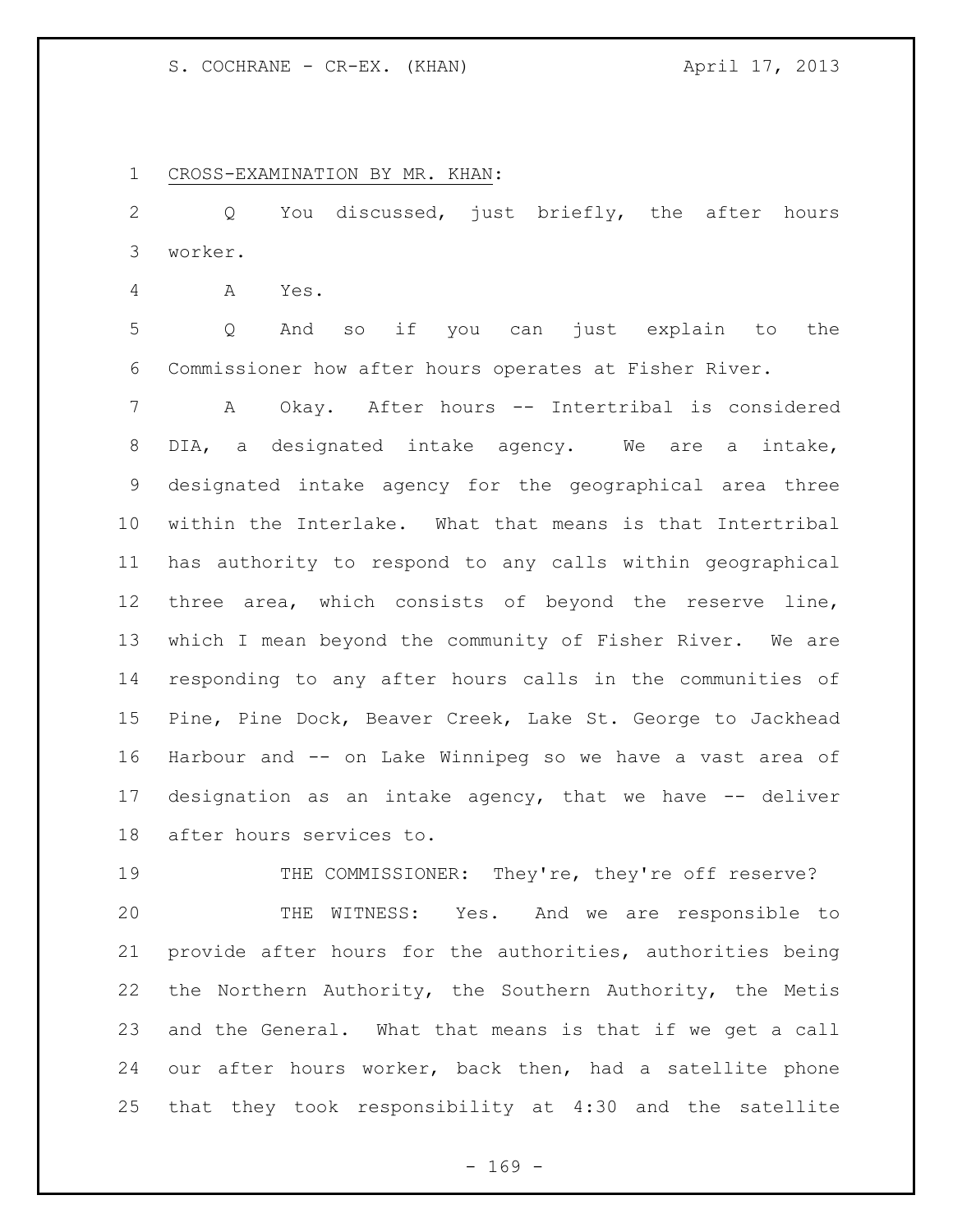S. COCHRANE - CR-EX. (KHAN) April 17, 2013

| $\mathbf 1$ | phone what I mean is -- I don't know if you're familiar     |
|-------------|-------------------------------------------------------------|
| 2           | with the RCMP and their big phones that they carry on the   |
| 3           | side of their -- it's like a satellite system, that's --    |
| 4           | was the only way we can do after hours services in having   |
| 5           | those satellite phones because of the connection, we didn't |
| 6           | have cell service back in 2005.                             |
| 7           |                                                             |
| $8\,$       | BY MR. KHAN:                                                |
| $\mathsf 9$ | So that was in 2005?<br>Q                                   |
| 10          | Α<br>Yes.                                                   |
| 11          | And when a call came in --<br>Q                             |
| 12          | Yes.<br>A                                                   |
| 13          | -- to an after hours worker, who would respond to<br>Q      |
| 14          | that call?                                                  |
| 15          | The after hours worker was established through<br>A         |
| 16          | the supervisor, doing a schedule of our -- all our front    |
| 17          | line workers would take a rotation of being on call after   |
| 18          | hours.                                                      |
| 19          | Q And what I mean is when a, when a call actually           |
| 20          | comes in --                                                 |
| 21          | Yes.<br>A                                                   |
| 22          | -- who is the person who will respond to an<br>Q            |
| 23          | intake?                                                     |
| 24          | The after hours worker.<br>A                                |
| 25          | So there's just that one worker?<br>Q                       |
|             |                                                             |

- 170 -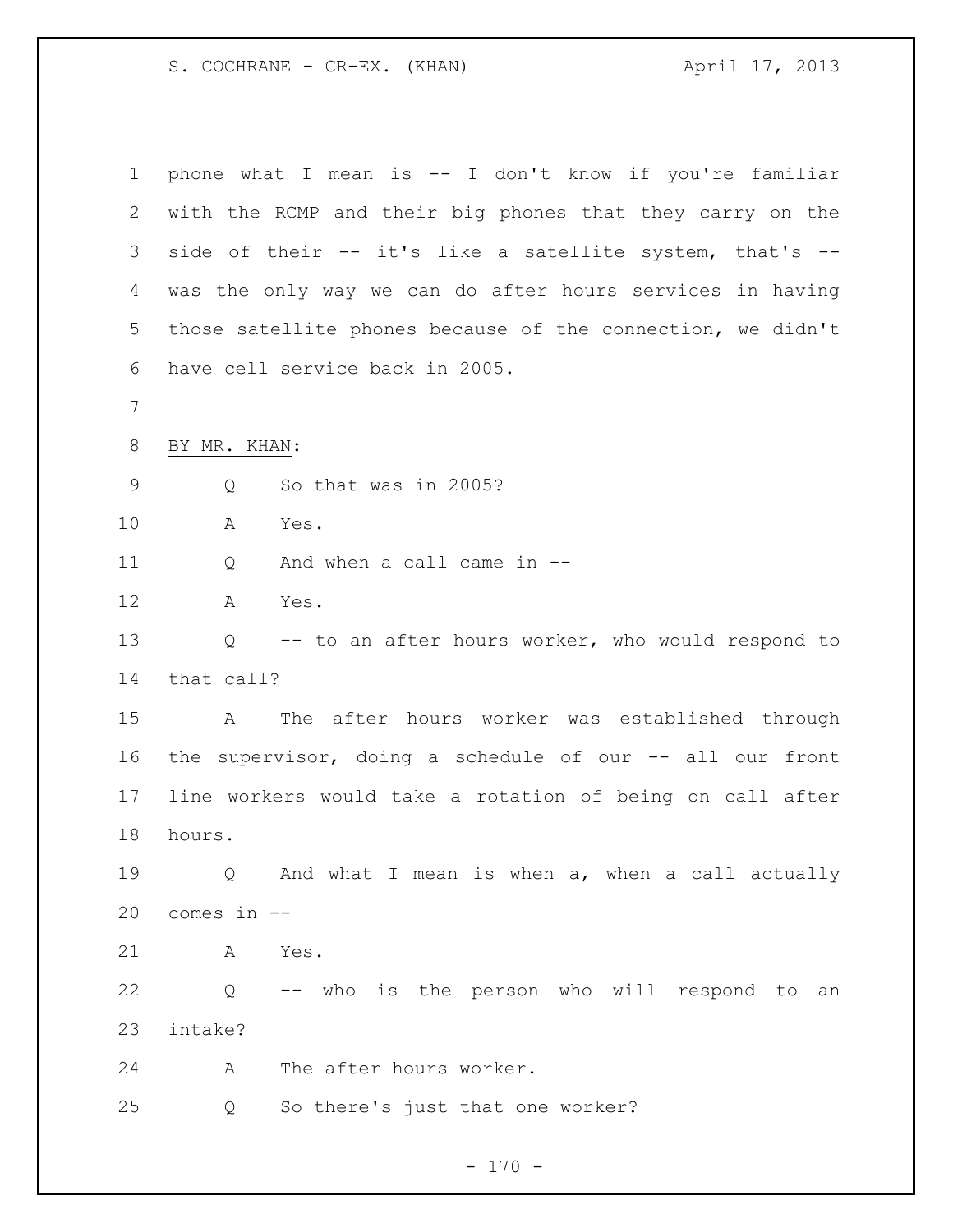A Yes. 2 Q No other staff? A No. Q So staffing is not an issue? A No. Q In the designated intake area is Fisher River the largest population? 8 A Yes. Q And Fisher River, we've heard, is about 16 to 17 hundred people? A Yes. 12 Q How busy was -- is the after hours? 13 A On the average maybe one or two calls. Q One to two calls a night? A Yes. Q Has workload ever been an issue for after hours? A No. Q Now, for intakes during the day -- A Yes. Q -- you've, you've explained that the policy is always to have two workers, two front line workers in -- on the staff? A Yes. Q And so how are holidays arranged then? A It's arranged that there still has to be two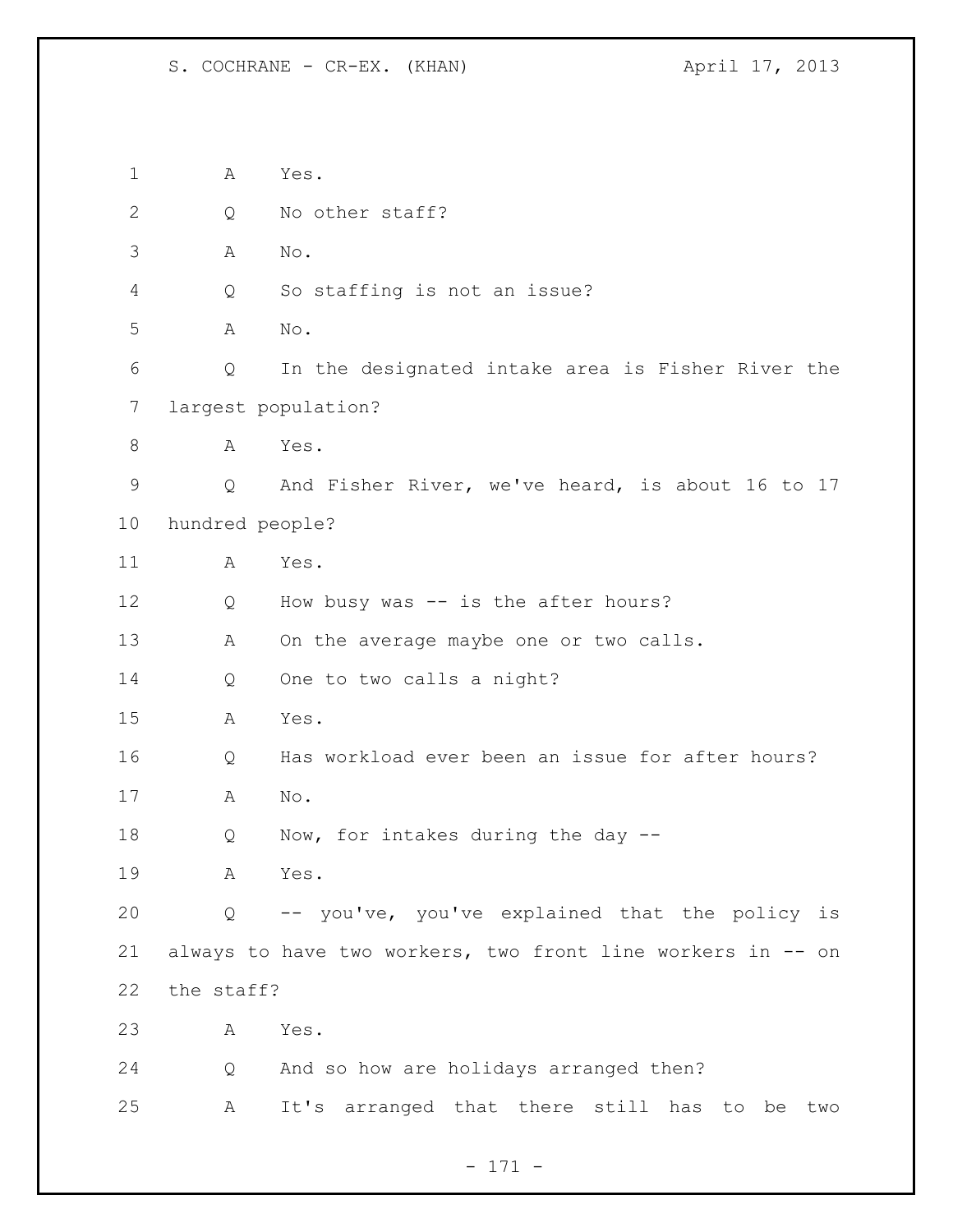S. COCHRANE - CR-EX. (KHAN) April 17, 2013

 workers on, on staff during the day and they coordinate -- the supervisor coordinates holidays with all the staff to ensure that there are two workers available at all times during the day. THE COMMISSIONER: Is that in addition to the two receptionists? 7 THE WITNESS: Yes. BY MR. KHAN: Q And, of course, it's the front line workers that respond to the intakes; is that correct? A Yes. Q Has workload ever been an issue in terms of being able to respond to intakes? A No. Q How many intakes would you say the, the, the day service receives? A On the average at intake? Usually on a given day maybe two or three. Q And I take it sometimes some of the intakes, some of the referrals aren't substantiated? A Yes. Q This happens regularly? A Yes. Q The agency investigates in any event?

- 172 -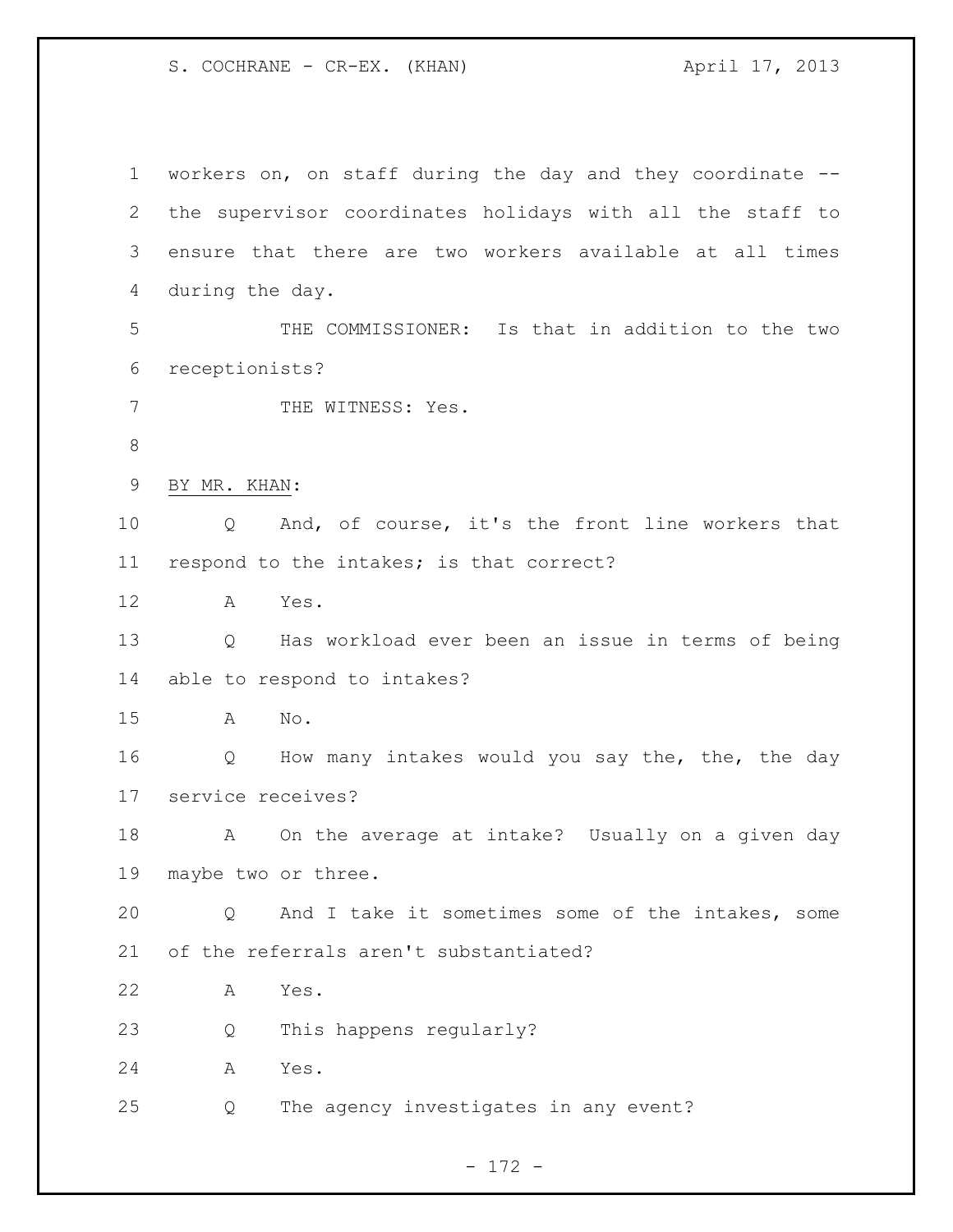A Yes. Q Ms. Cochrane, now the death was discovered in March 2006. A Yes. Q And there was a lot of, of media exposure -- A Yes. Q -- and media in Fisher River at the time? 8 A Yes. Q And at the time there was a misconception that Intertribal Child and Family Services had a file on Phoenix Sinclair? A Yes. Q And also, that the, the Phoenix file had been transferred to Intertribal at some point? A Yes. Q Now, can you state for the record whether or not Intertribal Child and Family Services ever had a file on Phoenix Sinclair? A We never had a file on. Q And was -- did Intertribal ever have Phoenix in its care? A No. Q And apart from -- 24 THE COMMISSIONER: What was that last question? MR. KHAN: Did, did Intertribal ever have Phoenix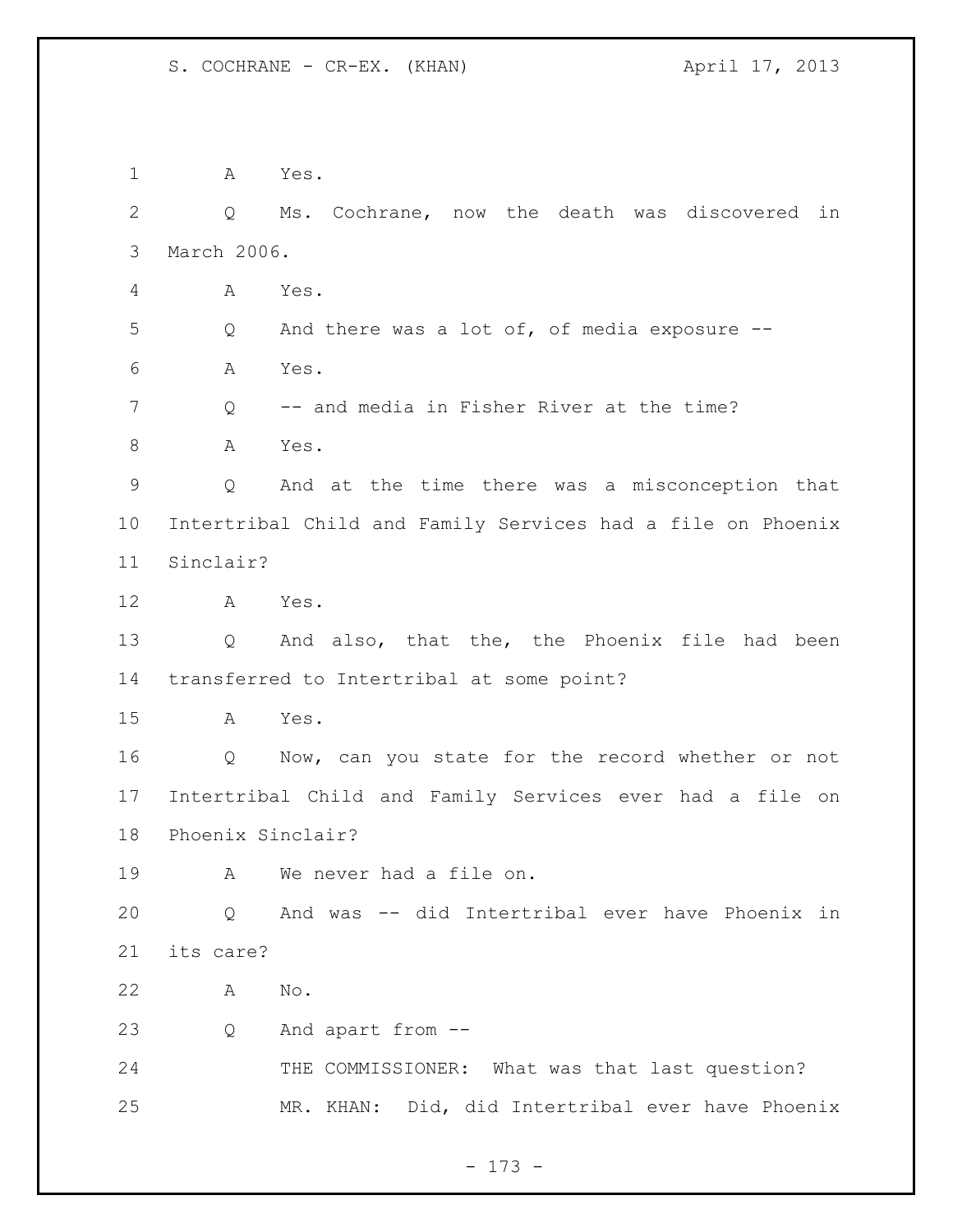S. COCHRANE - CR-EX. (KHAN) April 17, 2013 S. COCHRANE - RE-EX. (OLSON) in its care. BY MR. KHAN: Q And apart from the brief services on July 12th, 2005, was Intertribal involved in any other way with this matter? A No. 8 MR. KHAN: Thank you, Mr. Commissioner, those are my questions. 10 THE COMMISSIONER: Thank you, Mr. Khan. Any re-examination? MR. OLSON: Just one quick question. RE-EXAMINATION BY MR. OLSON: Q In terms of CFSIS, my understanding is that if workers were having trouble accessing CFSIS, in Fisher River, they could call up the Winnipeg office and ask for, you know, for example a prior contact search to be done or, or whatever they needed -- A Yes. Q -- would be done. A Yes. MR. OLSON: Thank you. 24 THE COMMISSIONER: All right, witness, thank you very much, you're completed.

- 174 -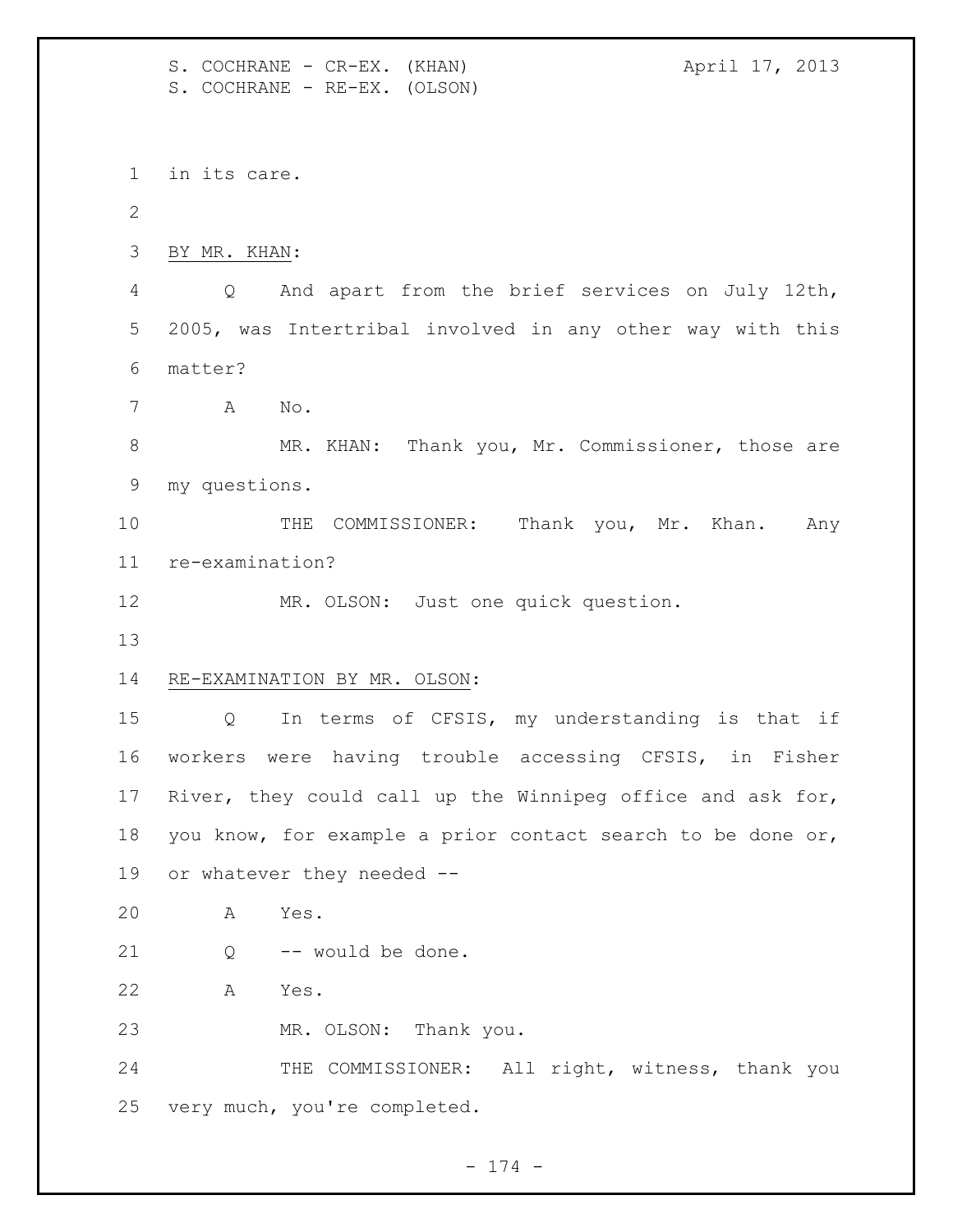PROCEEDINGS April 17, 2013

| 1             | THE WITNESS: Thank you.                                     |
|---------------|-------------------------------------------------------------|
| $\mathbf{2}$  |                                                             |
| 3             | (WITNESS EXCUSED)                                           |
| 4             |                                                             |
| 5             | THE COMMISSIONER: Now, do you want to carry on              |
| 6             | for half an hour or                                         |
| 7             | MR. OLSON: We could carry on for half an hour, I            |
| 8             | think the next witness could be done within a half an hour. |
| $\mathcal{G}$ | COMMISSIONER: Well, let's take the next<br>THE              |
| 10            | witness then. Then we'll take our break.                    |
| 11            | MR. OLSON: Yes.                                             |
| 12            | THE CLERK: Is it your choice to swear on the                |
| 13            | Bible or affirm without the Bible?                          |
| 14            | THE WITNESS: Affirm.                                        |
| 15            | THE CLERK: All right. Just state your full name             |
| 16            | to the court, please.                                       |
| 17            | THE WITNESS: Jeremy Roulette.                               |
| 18            | THE CLERK: Spell me your first name.                        |
| 19            | THE WITNESS: J-E-R-E-M-Y.                                   |
| 20            | THE CLERK: And your last name?                              |
| 21            | THE WITNESS: R-O-U-L-E-T-T-E.                               |
| 22            | THE CLERK: Thank you.                                       |
| 23            |                                                             |
| 24            | JEREMY ROULETTE, affirmed                                   |
| 25            | testified as follows:                                       |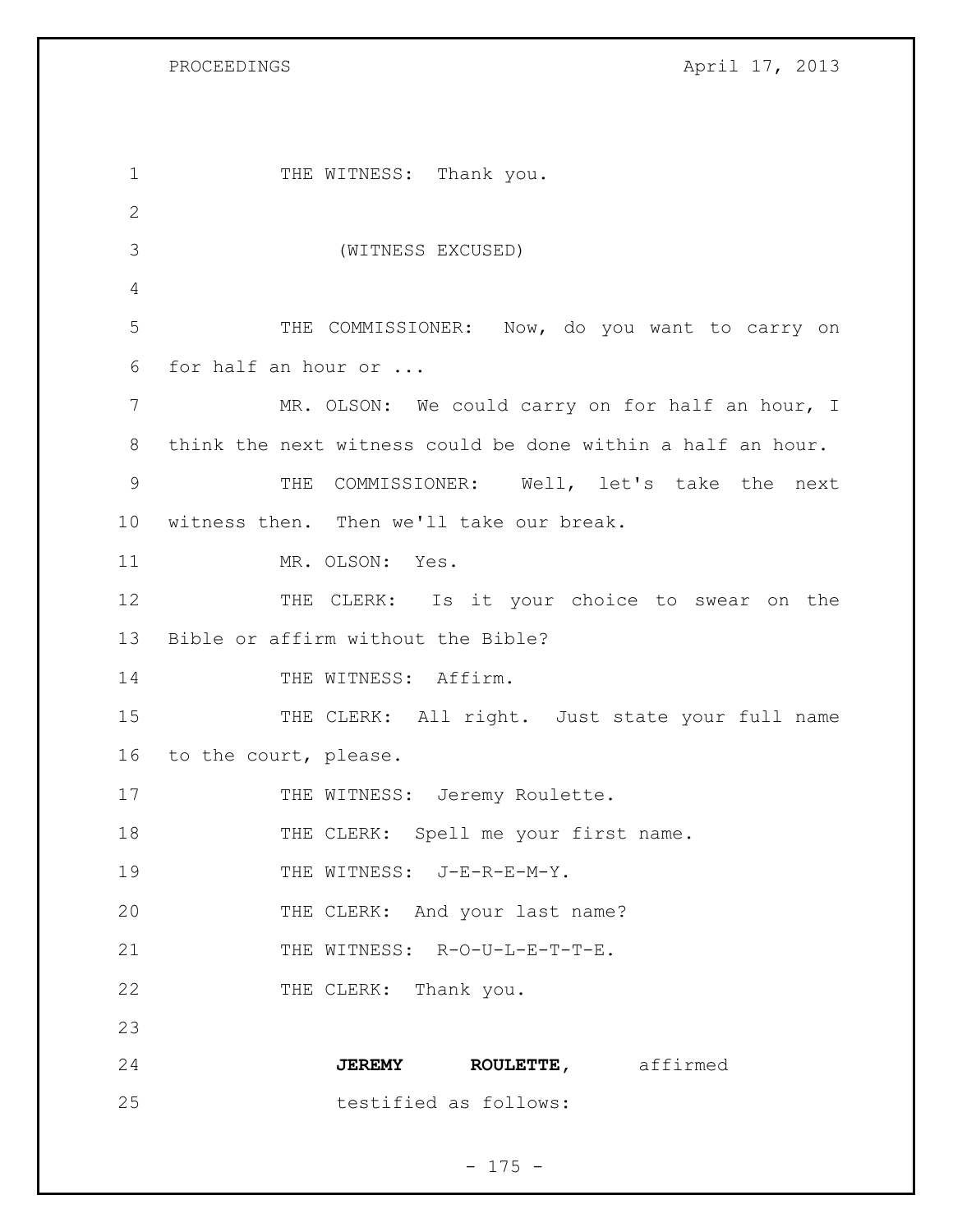1 THE CLERK: Thank you. You may be seated. DIRECT EXAMINATION BY MR. OLSON: Q Good afternoon, Mr. Roulette, I understand you're 30 years old and you live in Winnipeg? A Yeah. Q You have a bit of a quiet voice so if you wouldn't mind pulling -- you see the mike in front of you there? If you wouldn't mind pulling it up a little bit. So Lisa Marie Bruce was here yesterday and she gave evidence. I understand she's your sister? A Yeah. Q And I also understand you're close friends with DOEs #1 and 2? A Those are my foster brothers. Q Foster brothers. And DOE #3 is your foster mother? A Yeah. Q Okay. And from time to time you grew up in the same household with DOEs 1 and 2 and DOE #3 raised you? A Yeah. Q For a period of time, I think you were about six or seven years old, Karl McKay, who I understand is your uncle? A Yeah, he's my mom's brother.

 $- 176 -$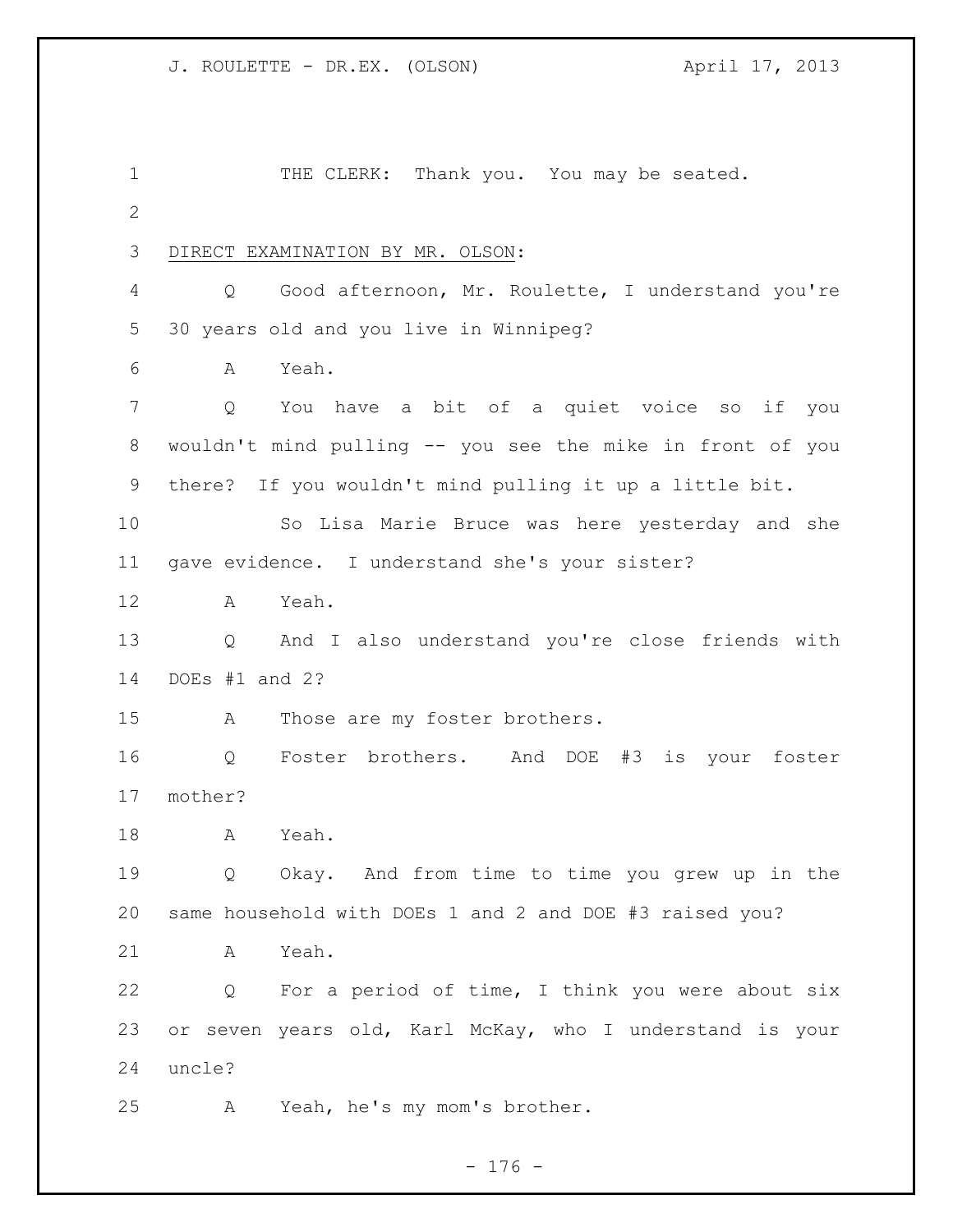Q Yeah. You don't like to refer to him as your uncle; right? A No. Q Okay. I understand that Karl McKay lived in the same house as you lived in and you -- how old were you at the time? A Like six or seven. 8 Q Six or seven years old? A Yeah. Q So you were just a kid. A couple older -- a couple of years older than Phoenix was at the time she died. A Yeah. Q Do you remember how Karl McKay treated you at that time? A Yeah. Q Can you tell us just a bit about, about that? 18 A He was pretty rough with me. Q He was rough with you? A Yeah. Q And would he push you around? A Yeah, he, he would hit me. Q Basically physically assault you? A Yeah. Q Did anyone see him do this?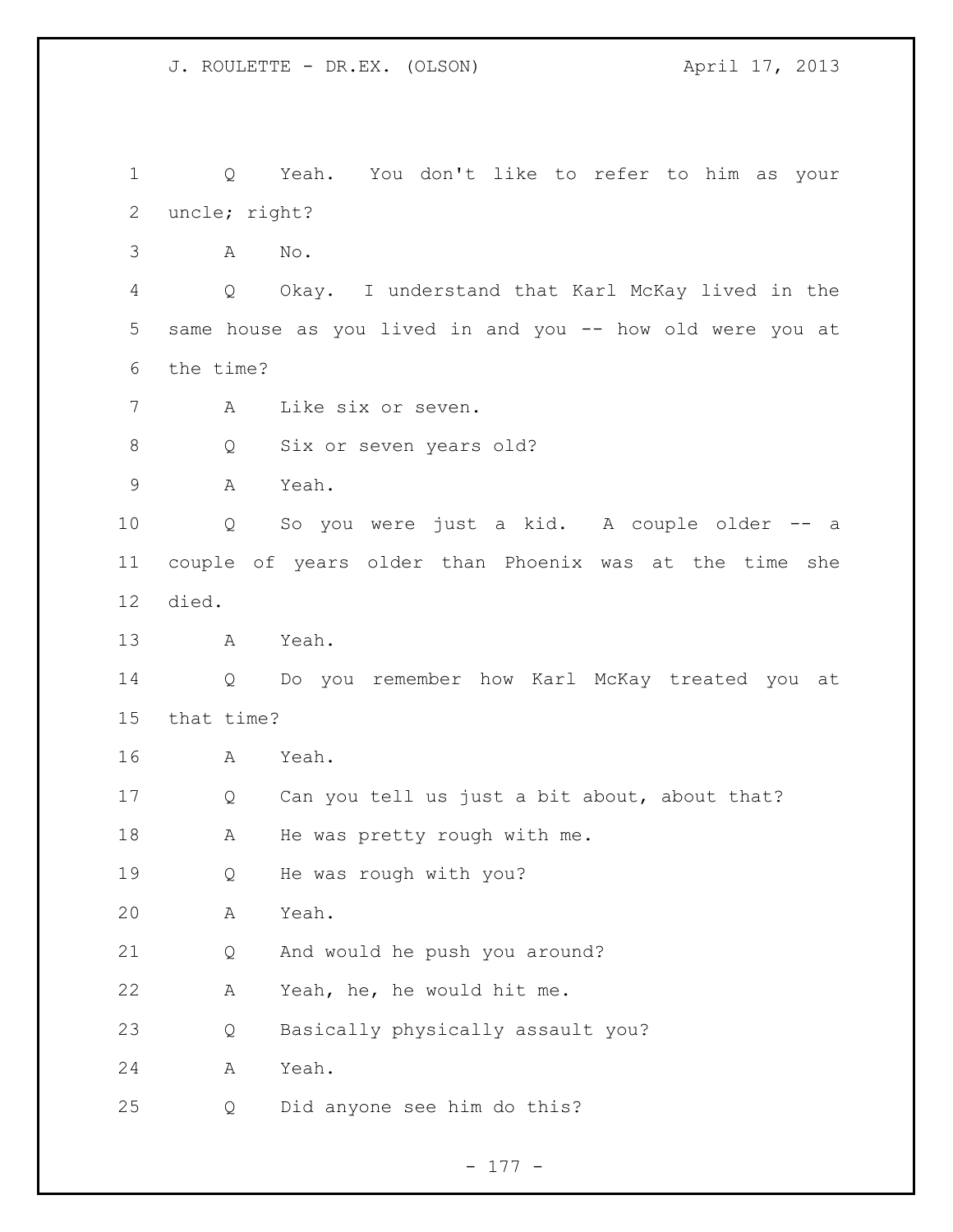A I guess sometimes some people would. Q Okay. Did anyone do anything about it? A No. Q Do you know why he, he would, he would do this to you? A No, I don't. Q How often would he assault you? A I guess it would almost be regular, like. If I was told to do something, if I didn't do it right. Q Right. So he -- you weren't his, you weren't his child? A No. Q Did he treat you differently from his own children? A Yeah. Q Did you notice that as a, as a child when you were seven or eight? Did you, did you recognize that he wasn't treating you the same way? A Yeah. Q Yeah. So when, when did Mr. McKay stop living with you? A Probably, like, nine of 10. Q Okay. And did the abuse carry on through the whole time he lived with you? A Yeah, basically.

- 178 -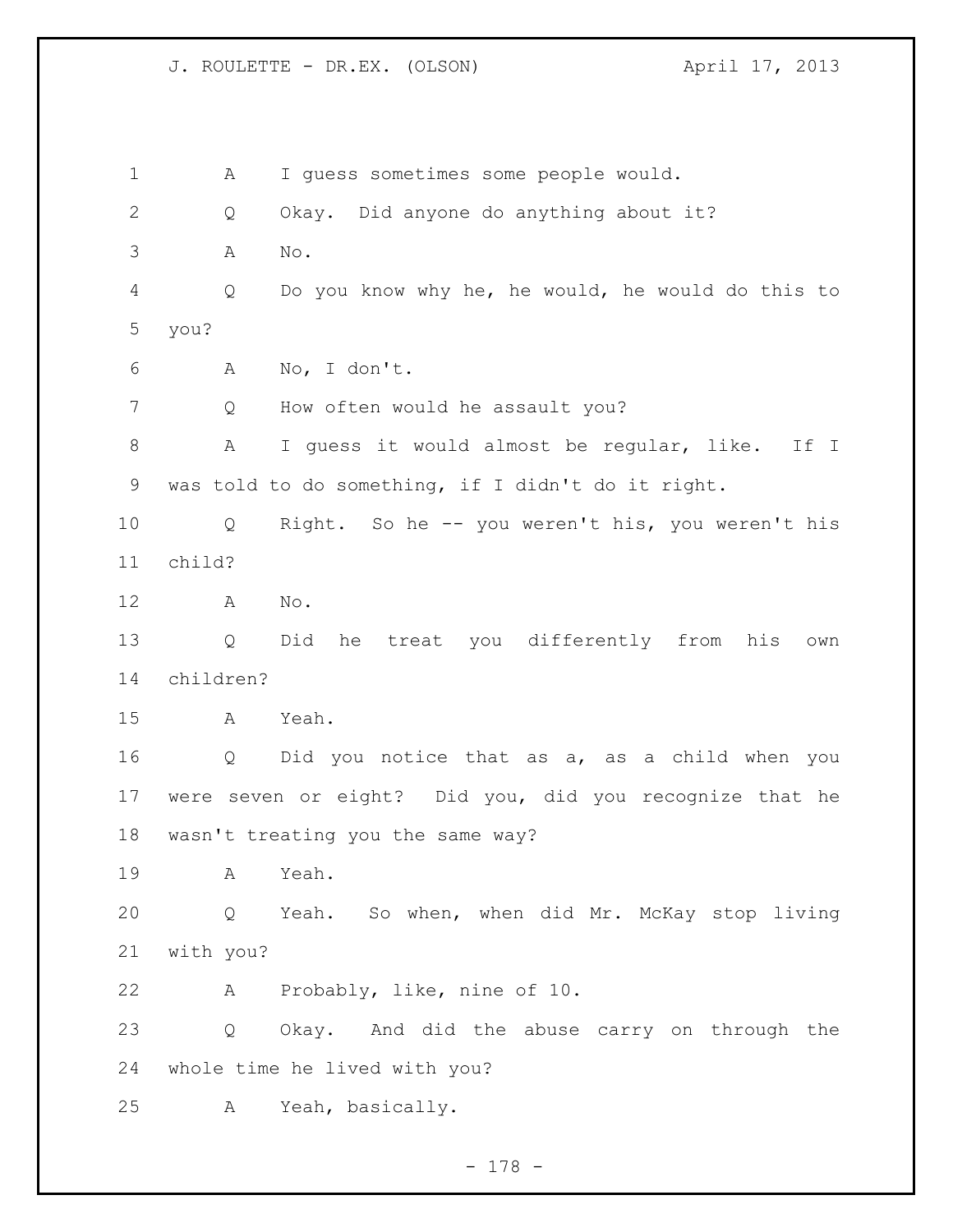Q Okay. Did you ever tell DOE #3 about it, your step-mom, about it? A No, not really. Q Do you know how he treated your step-mom? A He fought her sometimes. Q Okay. Did you see this happen? A I never really saw much of him fighting her but I seen after. Q Now, if Karl McKay was, you know, abusive to you, how is it you were able to go to school and be out in the community without someone saying something? A It wouldn't be in places where I -- people could see it. Q He wouldn't hurt you in places where people could see it? A Yeah. Q Okay, I'm going to ask you now if you knew Samantha Kematch. Did you know Samantha Kematch? A Yeah. Q Okay. Did you know about her relationship with Karl McKay? A Yeah. Q Okay. When -- after, after McKay moved out, or you moved out of the house, I'm not sure which, which it was when -- did you have much to do with him after that?

- 179 -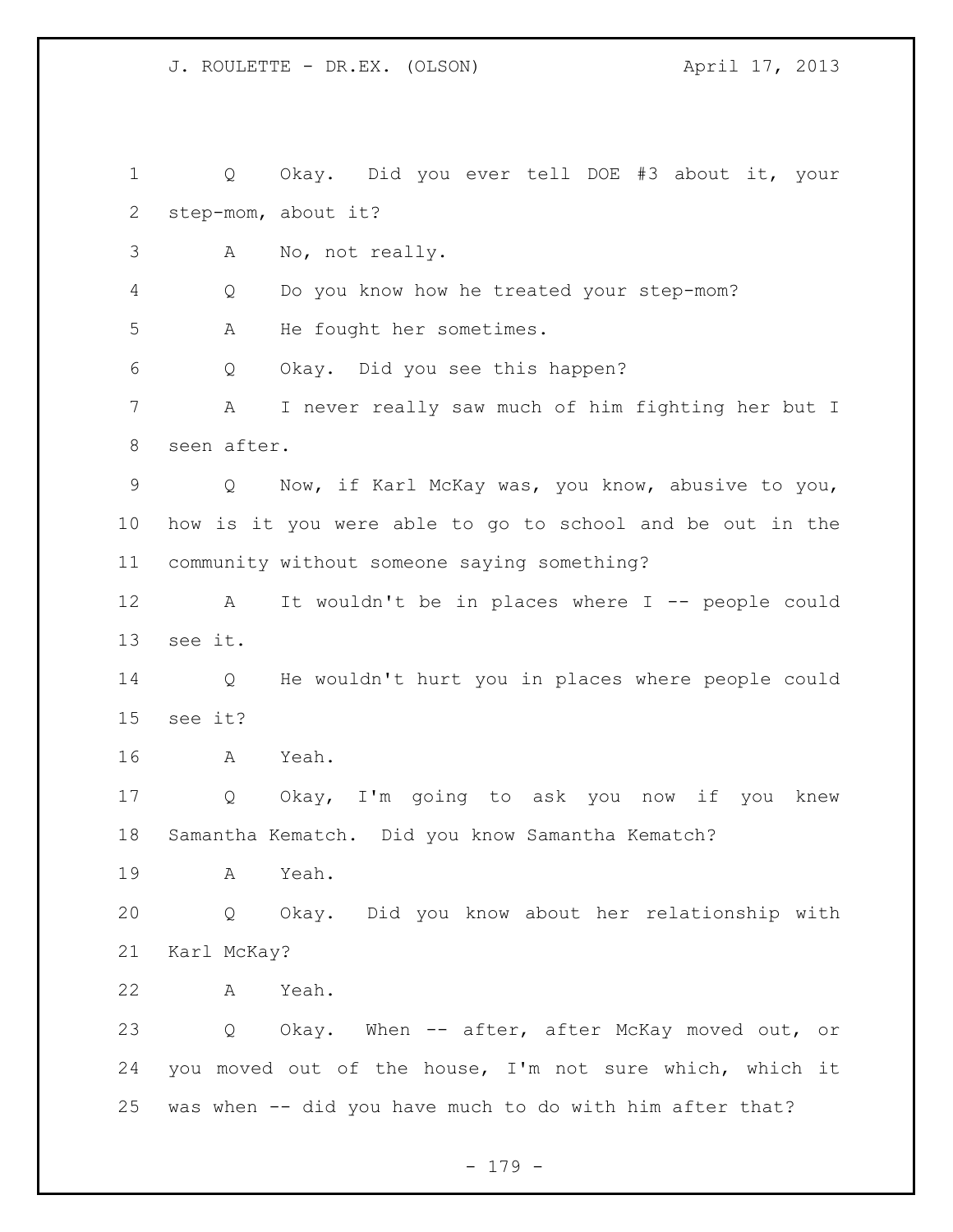| $\mathbf 1$  | A                 | Very little but my, my daughter's mom, we were      |
|--------------|-------------------|-----------------------------------------------------|
| $\mathbf{2}$ |                   | having a baby at the time.                          |
| 3            | Q                 | Okay. So how, how old were you around this time?    |
| 4            | Α                 | About 21.                                           |
| 5            | Q                 | So you were around 21 and your, your girlfriend     |
| 6            |                   | at the time was having a baby?                      |
| 7            | Α                 | Yeah.                                               |
| 8            | Q                 | Okay. So up until that time you didn't have much    |
| 9            | to do with McKay? |                                                     |
| 10           | A                 | No.                                                 |
| 11           | Q                 | Okay. And then somehow you got involved with him    |
| 12           | a bit again?      |                                                     |
| 13           | Α                 | Yeah.                                               |
| 14           | Q                 | Tell us about that.                                 |
| 15           | A                 | They had a baby.                                    |
| 16           | Q                 | Okay.                                               |
| 17           | Α                 | They lived in the same block as my sister.          |
| 18           | Q                 | They being Karl McKay and Samantha Kematch?         |
| 19           | A                 | Yeah.                                               |
| 20           | Q                 | Okay. What block was that, was that McGee?          |
| 21           | Α                 | McGee, yeah.                                        |
| 22           | Q                 | And a bunch of your family lived in McGee; right?   |
| 23           | Α                 | Yeah.                                               |
| 24           | Q                 | Okay.                                               |
| 25           |                   | Did you say you were living<br>COMMISSIONER:<br>THE |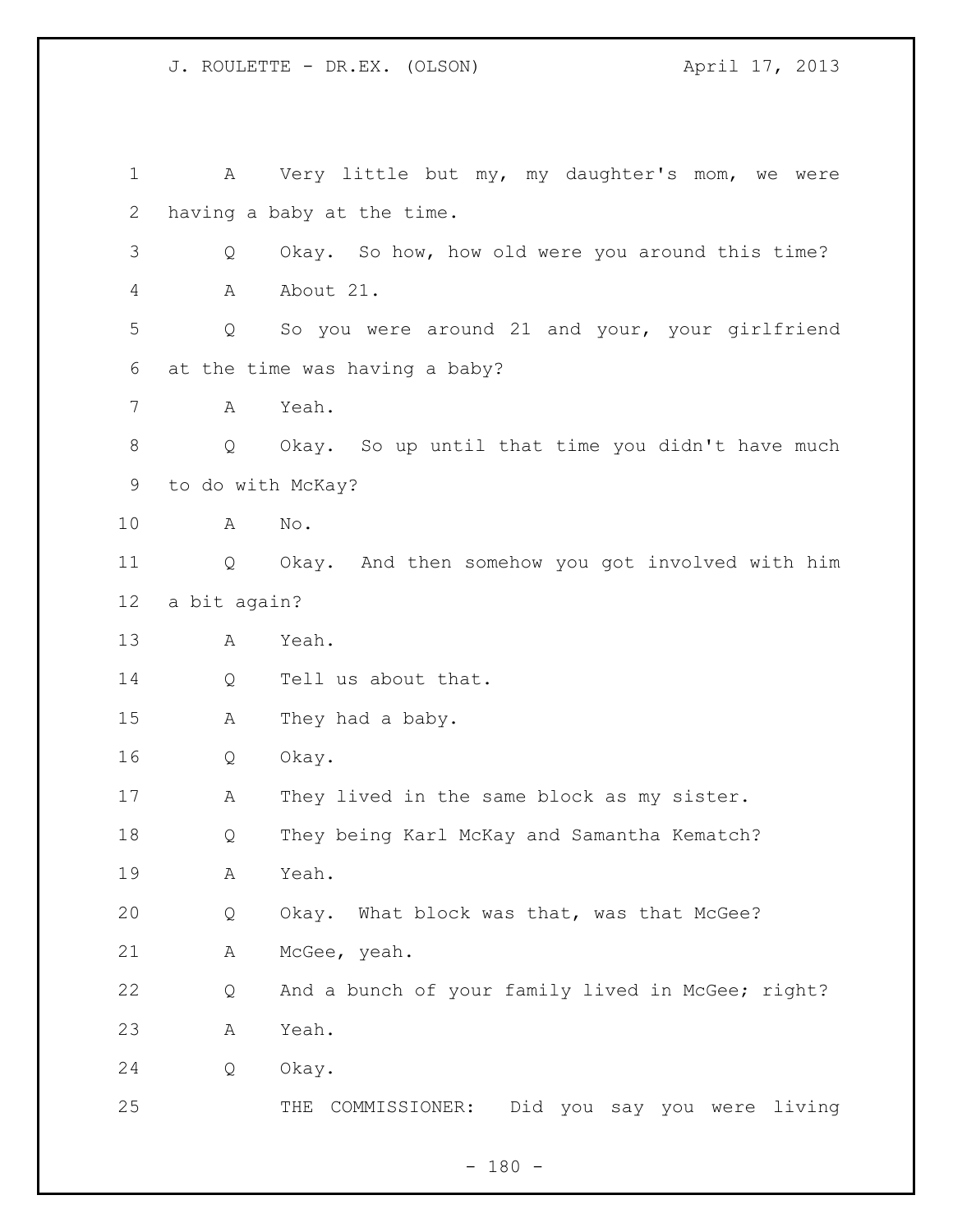there? 2 THE WITNESS: No. BY MR. OLSON: Q Who out of -- who in your family lived on McGee at the time? Can you remember? A My sister, my cousin Amanda, they did. I, I think my cousin, Stephanie, might have lived there. Q Okay. Okay. So you were telling us that you were, you were about to have a baby or you had a baby at the time and Samantha and Wes were having a baby or had a baby. 13 A Yeah, they had a baby. Q Okay. So you would go there and visit with the baby? A Yeah. Q Did you see Phoenix? A Not always but it -- even when I did it was very brief. Q Okay. Can you tell us a bit about what you saw? A When we came there she would try to come out of a bedroom. Q She being Phoenix? A Yeah. Q And what would happen?

- 181 -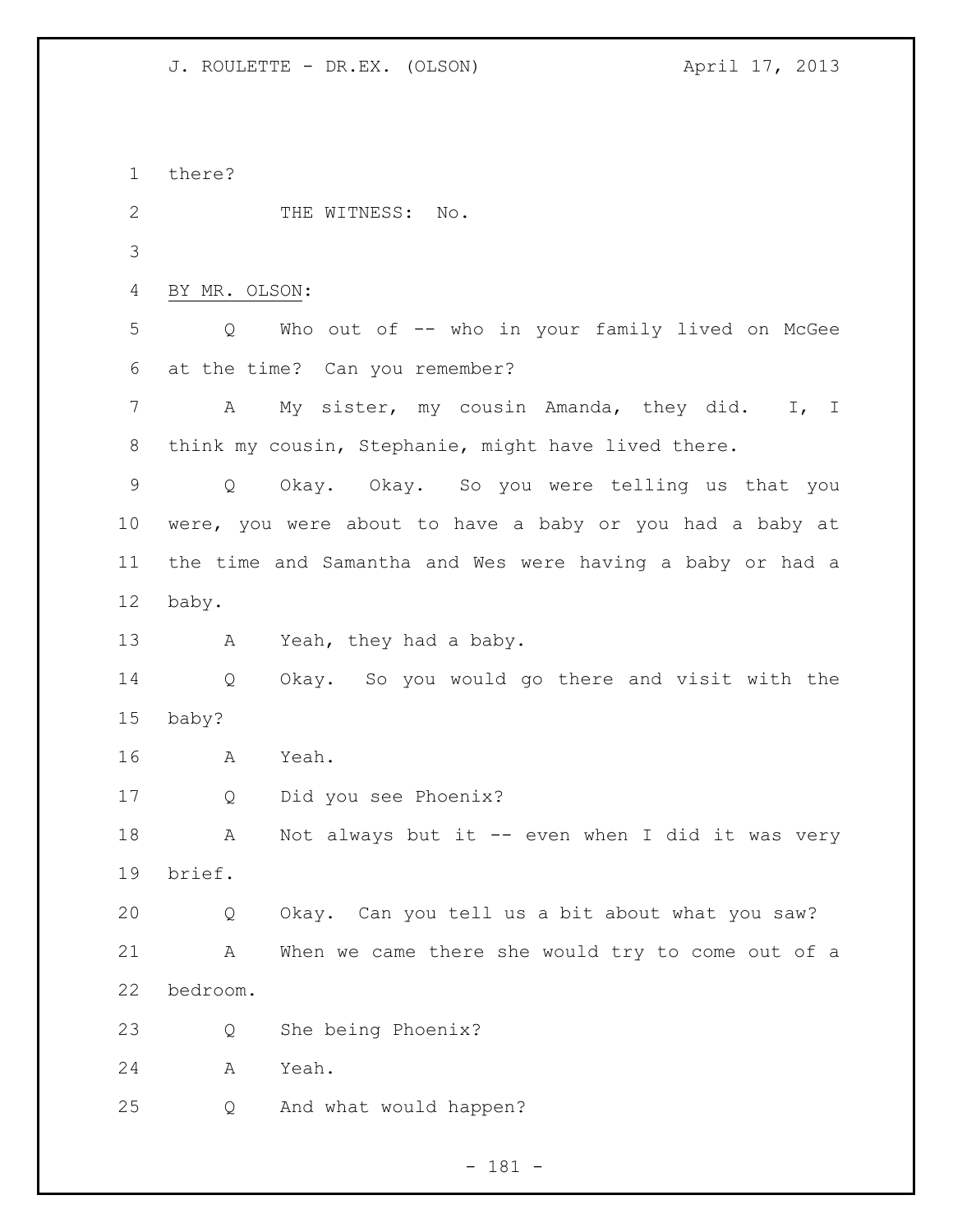A They would put, put her back into the room. Q They as in both of them, Karl and Samantha? A Yeah. Q And how would they put her back in? A Sometimes they would put her in there pretty rough, they dragged her by the arm. Q More than a -- more than you would expect from a parent being a little rough? A Yeah. Q Would they say anything to her? A I can't remember what she -- it would have been said for sure. Q Do you remember what Phoenix was like? A To me -- I guess it would curious, curious. Q Curious, okay. Do you remember the, the year, approximately, the time this was happening? 17 A I think it would be 2005. 18 Q 2005. You think the year your daughter was ... A Yeah, it would have to be the year my daughter was born. 21 O When abouts in 2005? A Well, when they lived there and we used to go there, it would probably be winter or spring, around there. Q So early 2005? A Yeah.

- 182 -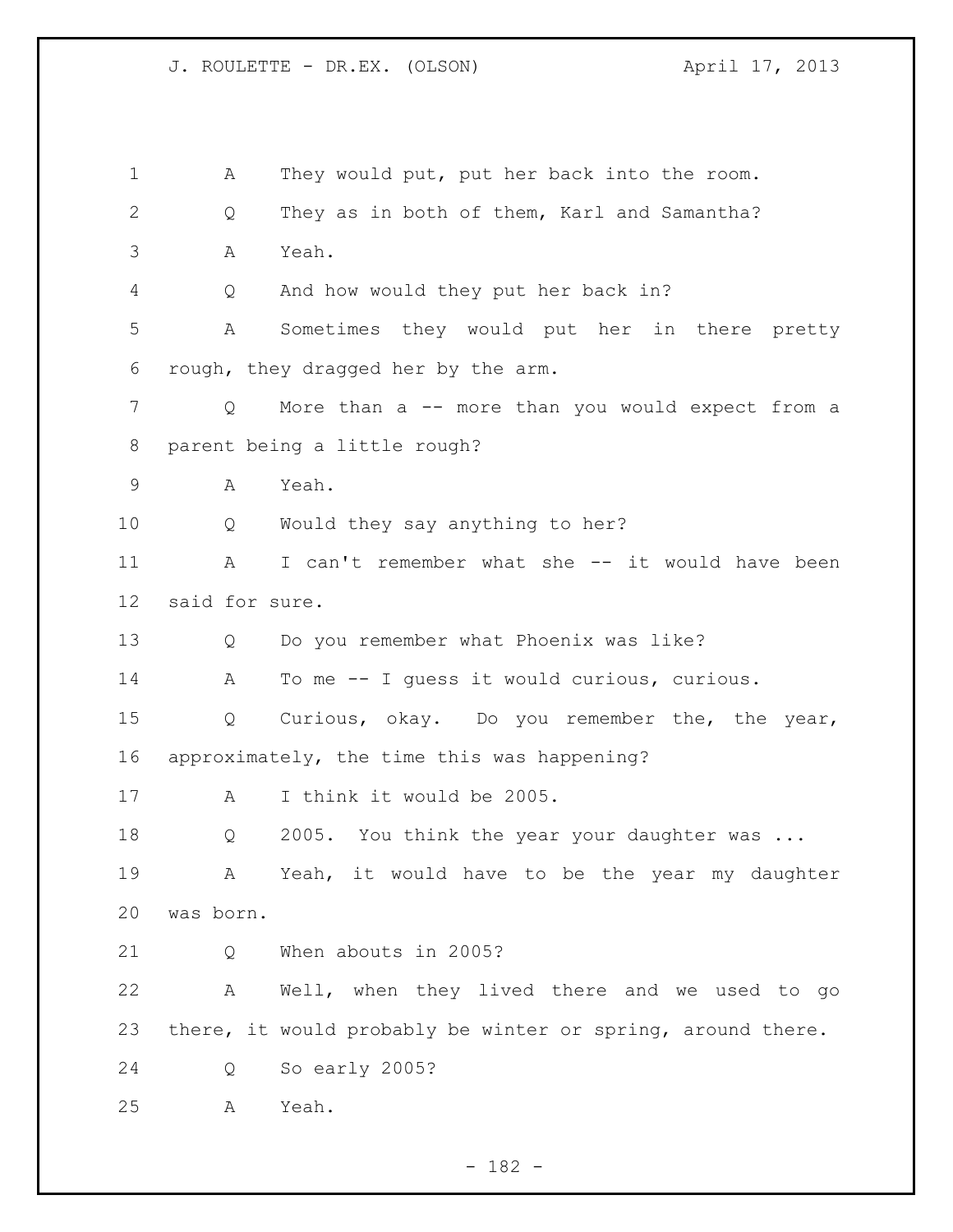Q Did you notice any unusual bruising, or cuts or marks on Phoenix at that time? A Not that I can remember at that time. Q And you weren't really there to focus on Phoenix when you visited; is that right? A No. Q And your attention was on the babies? 8 A Yeah, I would -- yeah. Q Was Phoenix allowed out of her room when you were there? 11 A No, never. Q She was never allowed out of her room? A I have never seen her outside that room other than when she would try come see us. Q Okay. And when she would try and come and see you she would be pushed back into the room? A Yeah. Q How many times do you think you went over there in that period? A I used to go visit my sister a few times a week so we would go there a couple of times a week for sure. Q Okay. I want to now talk to you about April 2005. Do you remember an incident where the -- Karl McKay was going out to Fisher River? Can you tell us about that? A He came, he came to my foster mom's to pick up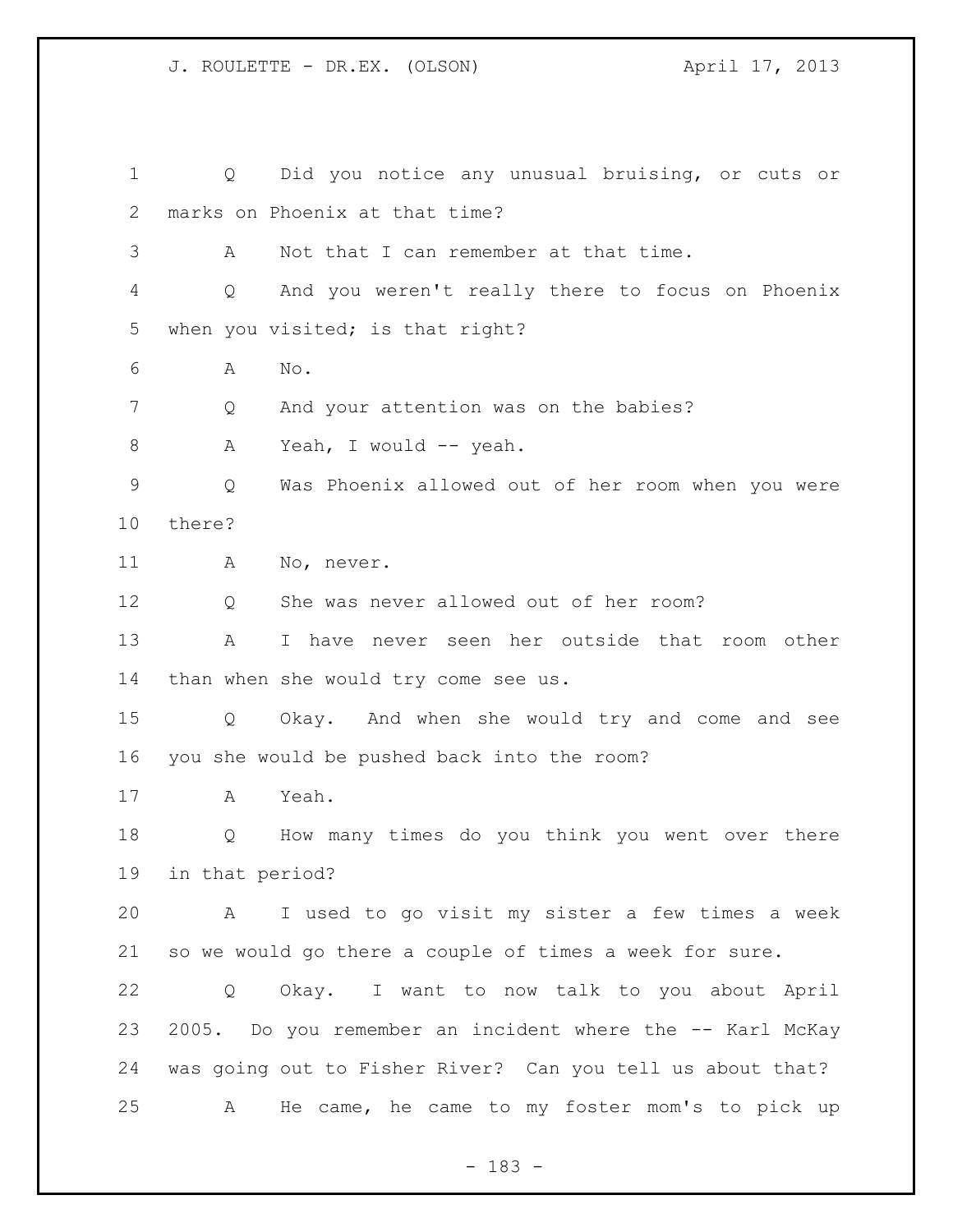one of the boys.

 Q And you were, you were staying there at the time; right?

 A Yeah, we were staying there and I went outside to go see, to go see them and I seen Phoenix with -- in the back seat, basically hidden behind where the driver's seat 7 is, behind -- on a -- shopping bags, and she was sitting there. And she showed me her, her head.

Q Did she just do this herself?

A Yeah, she took her hat off.

Q What kind of hat was it?

 A It was like a little, like a, like a bucket hat, like a little fishing hat.

 MR. OLSON: Madam Clerk, could you put Exhibit 7 on the monitor?

BY MR. OLSON:

Q Is it -- was it a hat like that?

A Yeah.

 Q So she showed -- so -- I'm sorry to interrupt you 21 there, if you could just go on, she showed you -- you were going to say she was showing you something.

 A She showed me an injury of her forehead, what, what looked like, like if somebody scratched the skin right off her forehead, like a deep -- like a gouge or, or just

- 184 -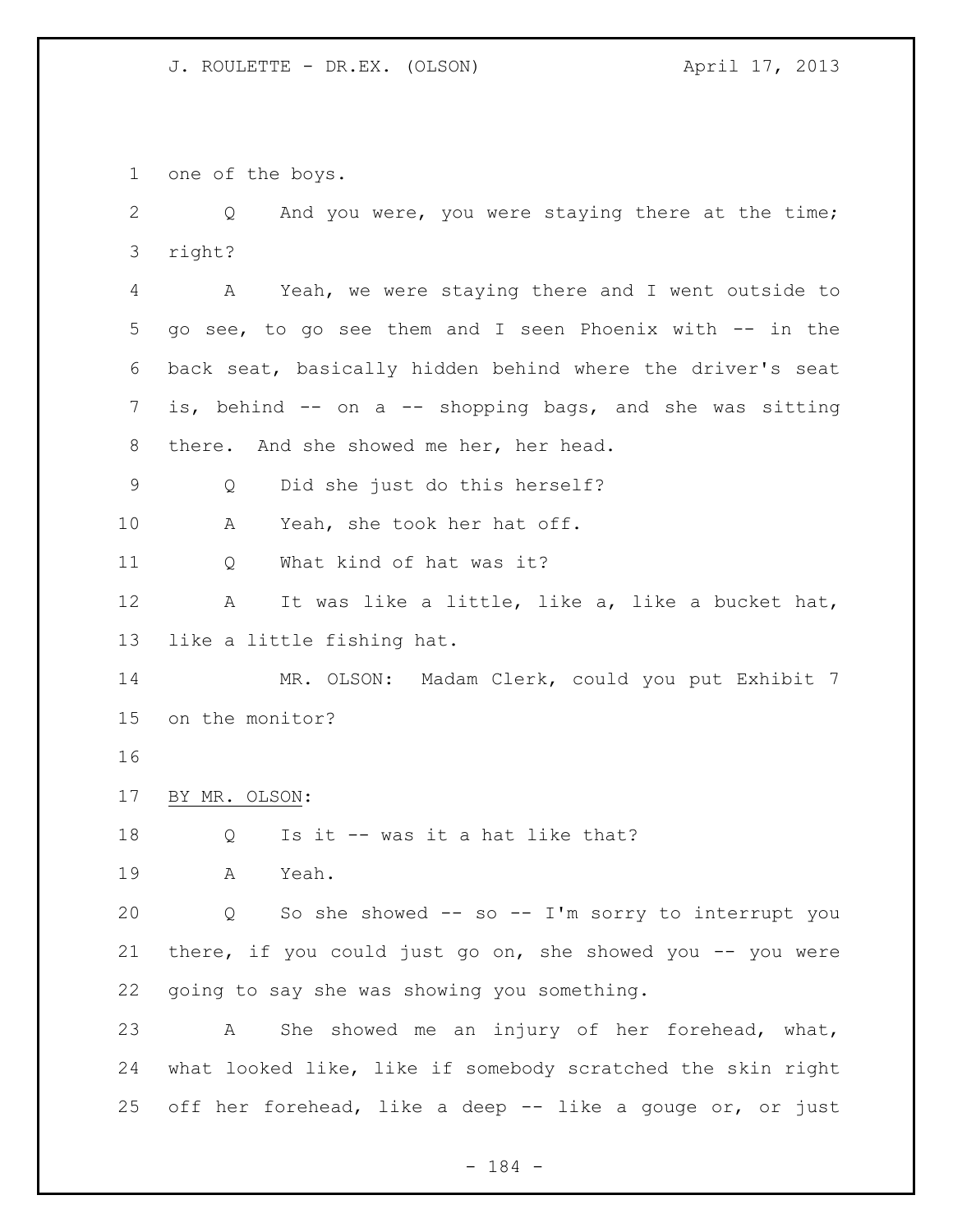somebody just scratched the skin off her head.

 Q How, how, how long -- like was it something you had noticed right away on seeing her? A Well, it's -- it wasn't something you can hide, it's just like it's -- it was a big scratch, it was -- she was a little girl and it was, it was on her forehead, it was -- it wasn't little. Q Did, did you think it needed any medical attention or ... A To me it looked like it had -- it, it looked like, like at a point where it, it needed medical attention but it was almost like it, it, it didn't get medical 13 attention or it -- maybe it was already a day or two past when it already happened. Like it wasn't bleeding but it was already dry and like, you know, like a scab, I guess. Q Did she say anything to you? 17 A She just took her hat off. And then she -- Q Did you say anything to her? A I asked her what happened to her forehead. And basically he, he just basically spoke for her and she almost repeated what she -- he said. Like I hurt myself. Q So you're talking about Wesley McKay? A Yeah. 24 Q So he -- in other words, he -- your impression was that he sort of coached her to say she hurt herself?

 $- 185 -$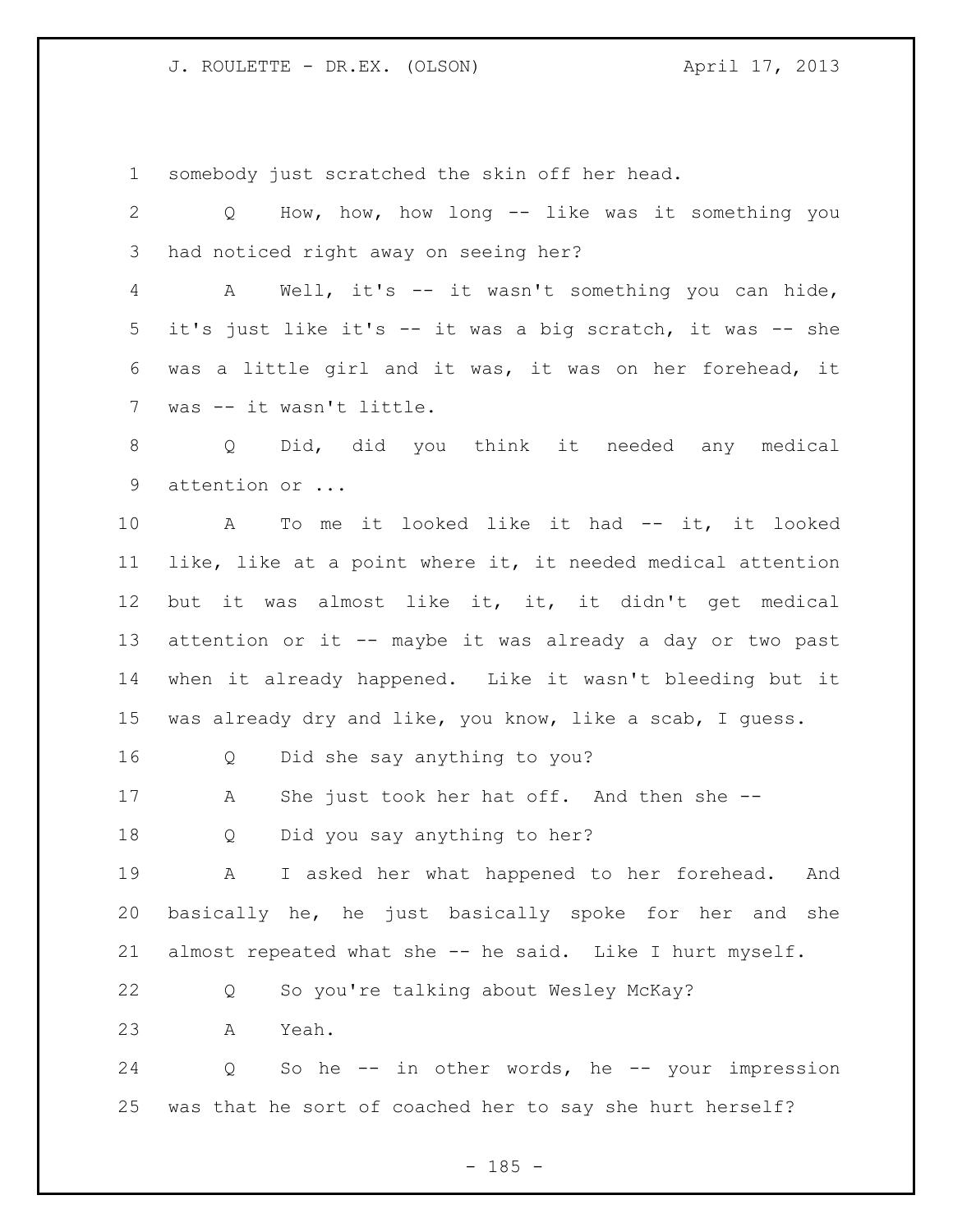A Yeah. 2 Q Did you believe that? A No. Q What did you think happened? A I, I honestly wouldn't have a clue what, what happened but it just didn't put it -- I wouldn't have put it past Wesley to -- I wouldn't put it past him to have done that to somebody. Q So what did you do after that? A I went inside and I told my foster mom. Q Okay. That's DOE #3? A Yeah. Q Do you remember what you told her? A I, I explained to her how the injury looked and what I thought it would be like, how I said like it looked like somebody just -- like she was missing skin off her forehead, I guess. Q Did -- what did you expect her to do with that information? A I, I actually expected her to, to -- I figured she would call somebody or tell somebody about it. Q Did you consider calling anybody, CFS or the police? A No, I didn't. I just thought that she would. Q Do you think that, that Phoenix was trying to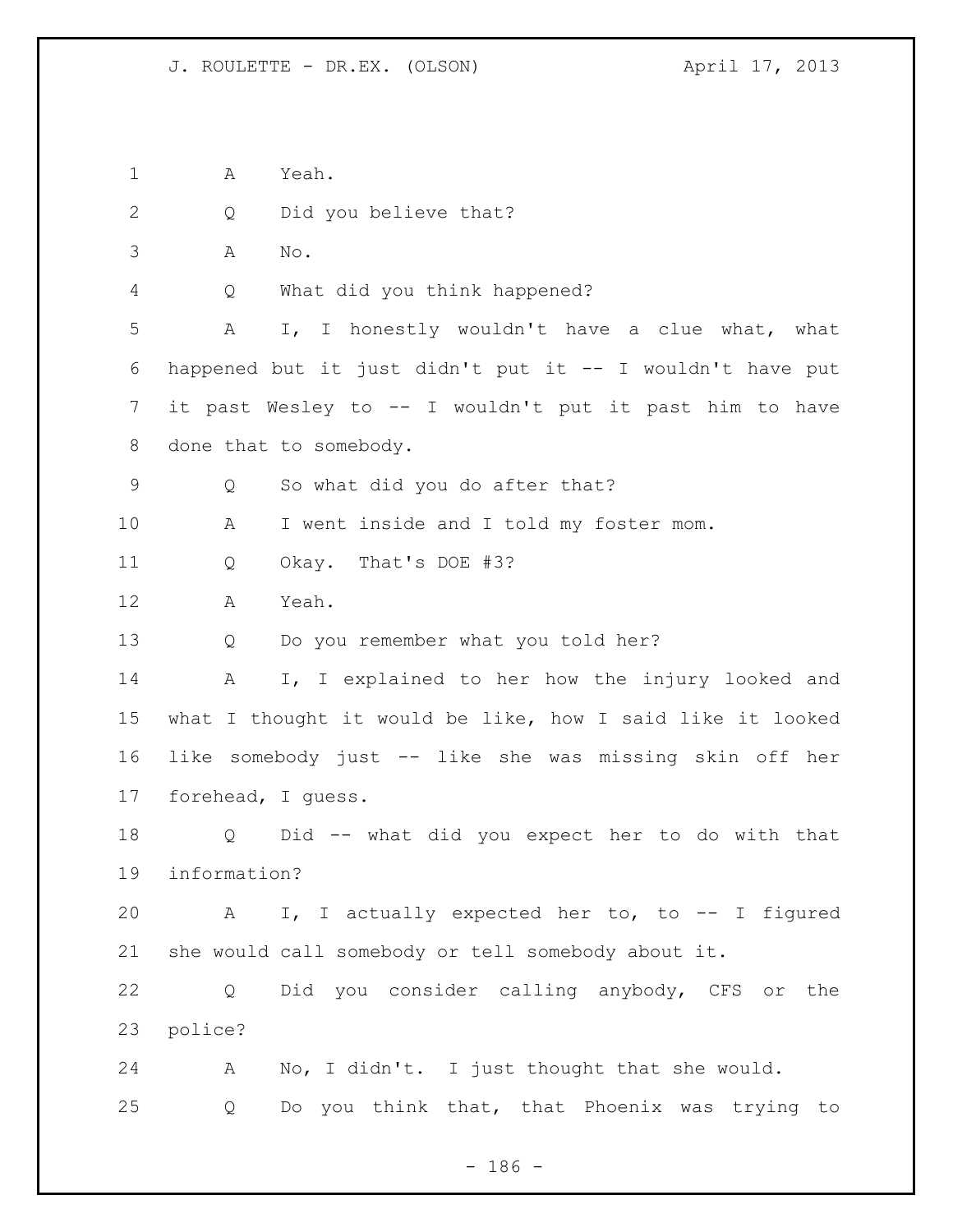tell you something by taking the hat off, was that your impression? A Yeah. Q Did -- do you need a minute? A Yeah. Q Take your time. You, you had your own experiences with police, I understand? A Yeah. Q You also had your own experiences with the child welfare system? A Yeah. Q Were either of those pleasant experiences? A No. Q No. So did that influence your personal reluctance to contact them? A Yeah. Q Okay. And so you told DOE #3 with the expectation that she would tell the appropriate people? A Yeah. Q Okay. I want to ask you now, just moving on to another area, about Samantha Kematch. Can you tell me if you knew if she was using drugs at any point? A Yeah. Q What do you know about that?

- 187 -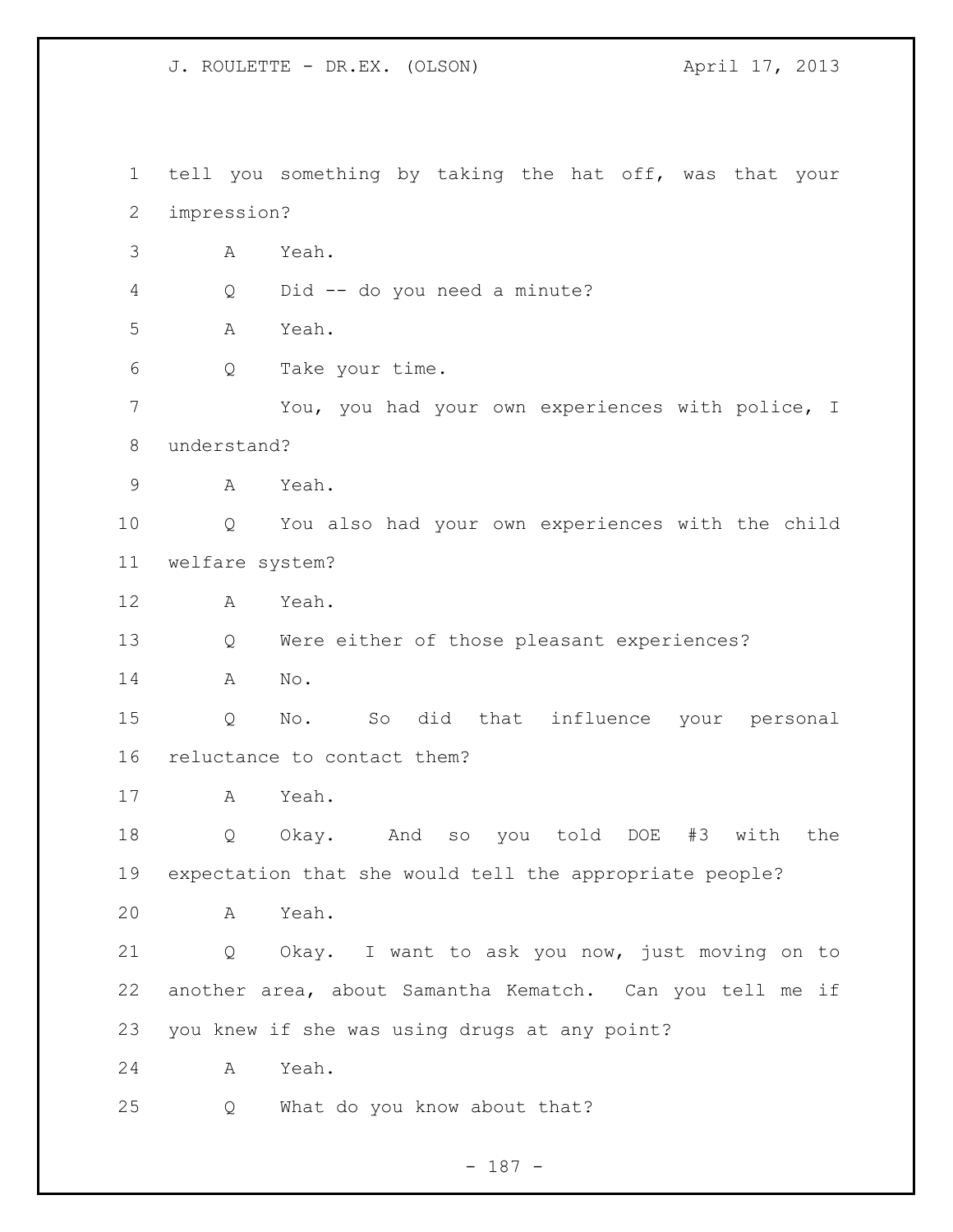A I sold her drugs. Q When was that? A The summer. Q That summer? A July, August. Q Of 2005? A Yeah. 8 Q Do you remember how many times? 9 THE COMMISSIONER: No, just a minute. This man hasn't got counsel of his own? MR. OLSON: He's, he's -- he can address it, he's already served time on the, on the basis of this. THE COMMISSIONER: You're comfortable that -- you're prepared to answer these questions, witness, are you? THE WITNESS: I just don't have a clue like what  $--$  MR. OLSON: Well, we, we -- 19 THE WITNESS: -- what I could say. MR. OLSON: We can leave this, Mr. Commissioner, maybe it's a good time to take the break. THE COMMISSIONER: Well, I'm concerned about you asking him questions that -- MR. OLSON: I appreciate that. THE COMMISSIONER: -- could cause difficulties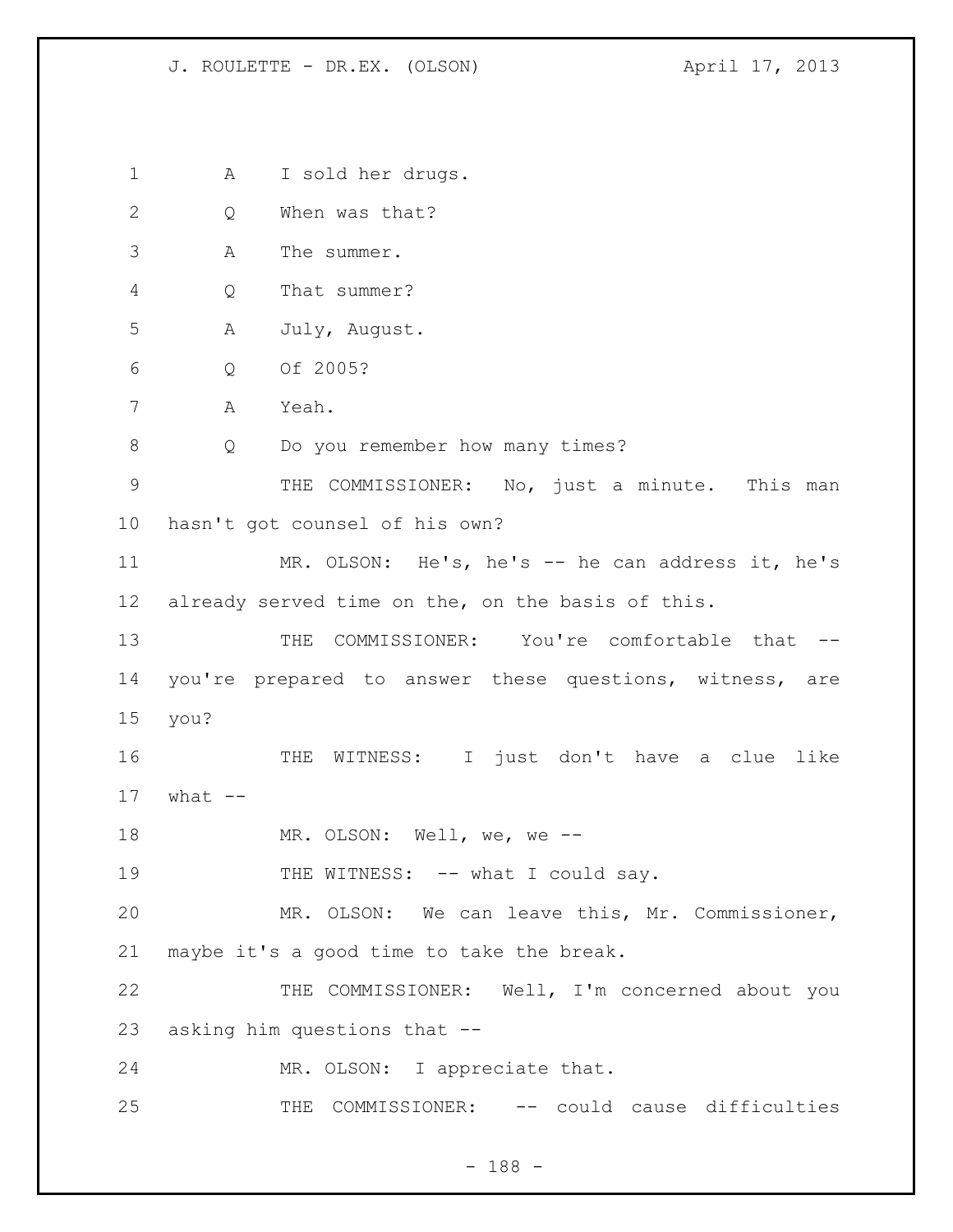when he's unrepresented.

| $\overline{2}$ | MR. OLSON: Yeah. I don't know that it's                              |
|----------------|----------------------------------------------------------------------|
| 3              | important to get into this, at this point.                           |
| 4              | COMMISSIONER: I think we'll take an<br>THE                           |
| 5              | adjournment, you can decide -- well, there may be some               |
| 6              | other questions. I, I do have that concern.                          |
| $7\phantom{.}$ | MR. OLSON: I share that concern.                                     |
| $\,8\,$        | THE COMMISSIONER: All right. Then perhaps we'll                      |
| 9              | leave that point?                                                    |
| 10             | MR. OLSON: We'll leave that point.                                   |
| 11             | THE COMMISSIONER: All right.                                         |
| 12             |                                                                      |
| 13             | BY MR. OLSON:                                                        |
| 14             | The only, the only other area mentioned is that<br>$Q \qquad \qquad$ |
| 15             | you did testify at the criminal trial of Samantha Kematch            |
| 16             | and Karl McKay.                                                      |
| 17             | A<br>Yeah.                                                           |
| 18             | MR. OLSON: Those, those were my questions for                        |
| 19             | this witness.                                                        |
| 20             | THE COMMISSIONER: If, if there is some reason                        |
| 21             | why you subsequently think that delving into that area is            |
| 22             | important to this inquiry, I'll consider making a move to            |
| 23             | get counsel for this man before he --                                |
| 24             | THE WITNESS: I think I would rather maybe call a                     |
| 25             | lawyer myself.                                                       |

- 189 -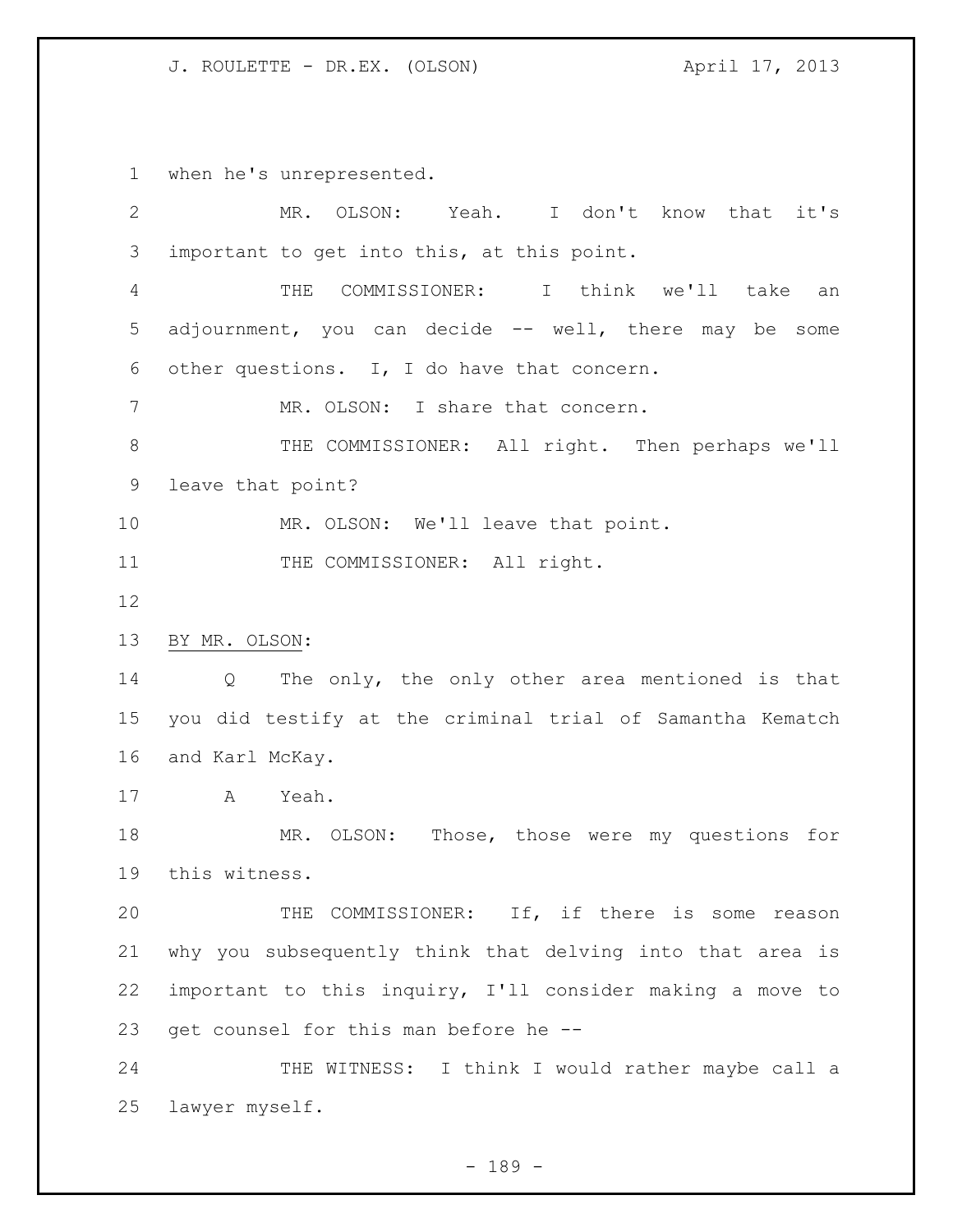J. ROULETTE - DR.EX. (OLSON) (April 17, 2013) J. ROULETTE - CR-EX. (PAUL)

1 THE COMMISSIONER: Yes, okay. THE WITNESS: To tell you the truth. THE COMMISSIONER: Okay. If you're needed back on that subject, we'll see that you, you have a lawyer that you're comfortable with. 6 THE WITNESS: Okay. THE COMMISSIONER: All right. But there may, may be some other questions from some lawyers today on the other areas that you've talked about. So you're through, Mr. Olson? MR. OLSON: I'm, I'm done. 12 THE COMMISSIONER: All right. Are there any other questions? 14 MR. PAUL: Yes, sir. 15 THE COMMISSIONER: Yes, Mr. Paul. CROSS-EXAMINATION BY MR. PAUL: Q Good afternoon. My name is Sacha Paul, I'm one of the lawyers for Winnipeg CFS and the department and I have a couple of questions for you. And I appreciate that this is difficult so I want to -- if at any time you need a break, just let me know. I didn't hear your evidence on this point, I couldn't hear back there but you were describing to the

Commissioner the fact that Karl McKay was abusive towards

 $- 190 -$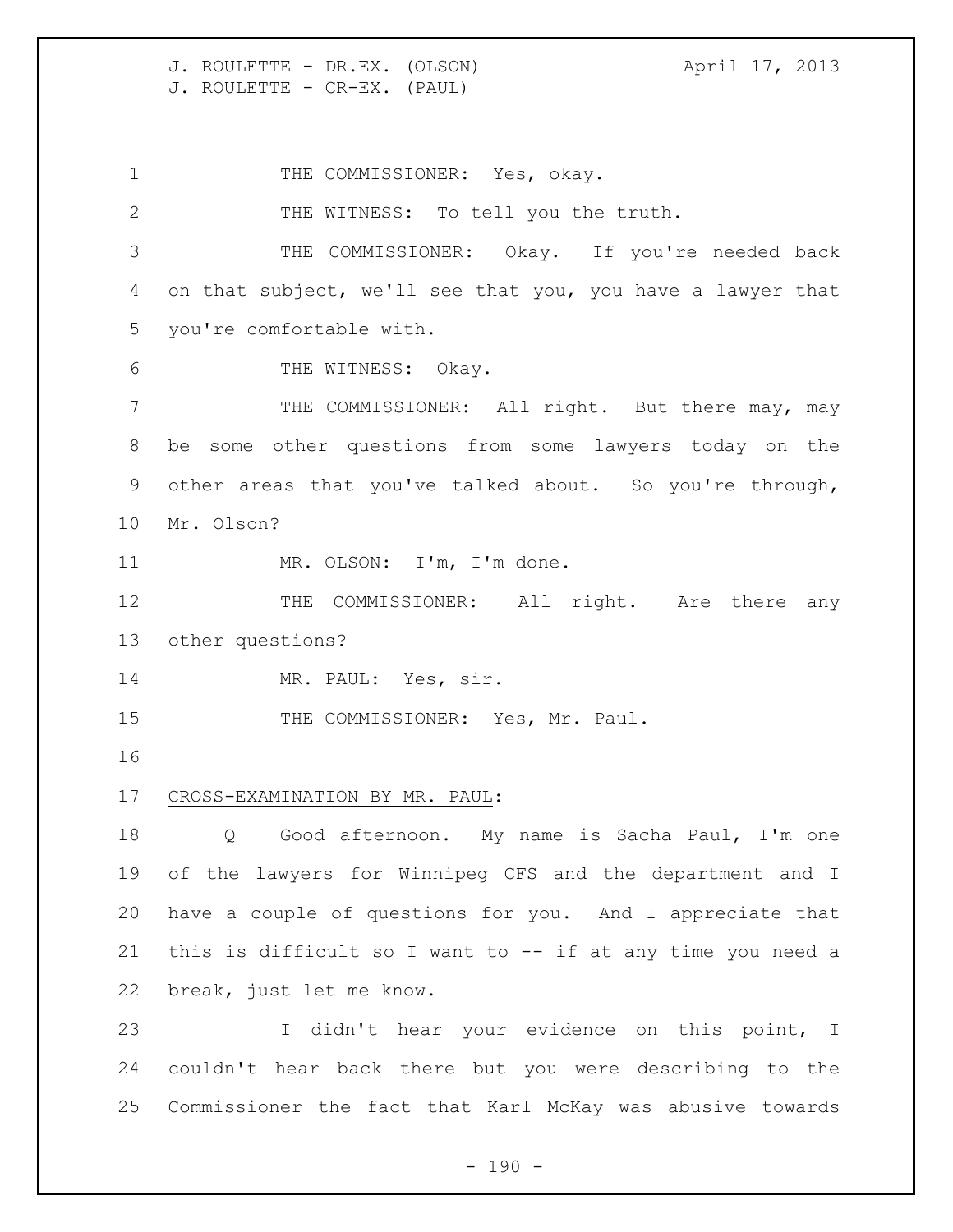J. ROULETTE - CR-EX. (PAUL) (3) April 17, 2013

you as a child; is that correct?

A Yeah.

Q Yes?

A Yeah.

 Q And I think you were asked this question but I didn't hear the answer, about whether or not you told DOE #3 about that.

8 A What was the question?

 Q Did you ever tell DOE #3 about the fact that Mr. McKay was being abusive to you as a child?

A No.

 Q Thank you. If I can turn now to your evidence about April, my understanding is that when you see Mr. McKay and Phoenix Sinclair in April of 2005 DOE #1 is getting picked up?

A Yeah.

Q Is that correct?

A Yeah.

 Q And my understanding is that Mr. McKay is coming from Fisher River to Winnipeg to pick up DOE #1. Is that correct?

 A I don't know where he came from, he was there picking up DOE #1.

 Q Okay. And Mr. Roulette, my friend, Mr. Olson, mentioned that you gave evidence at the criminal trial of

- 191 -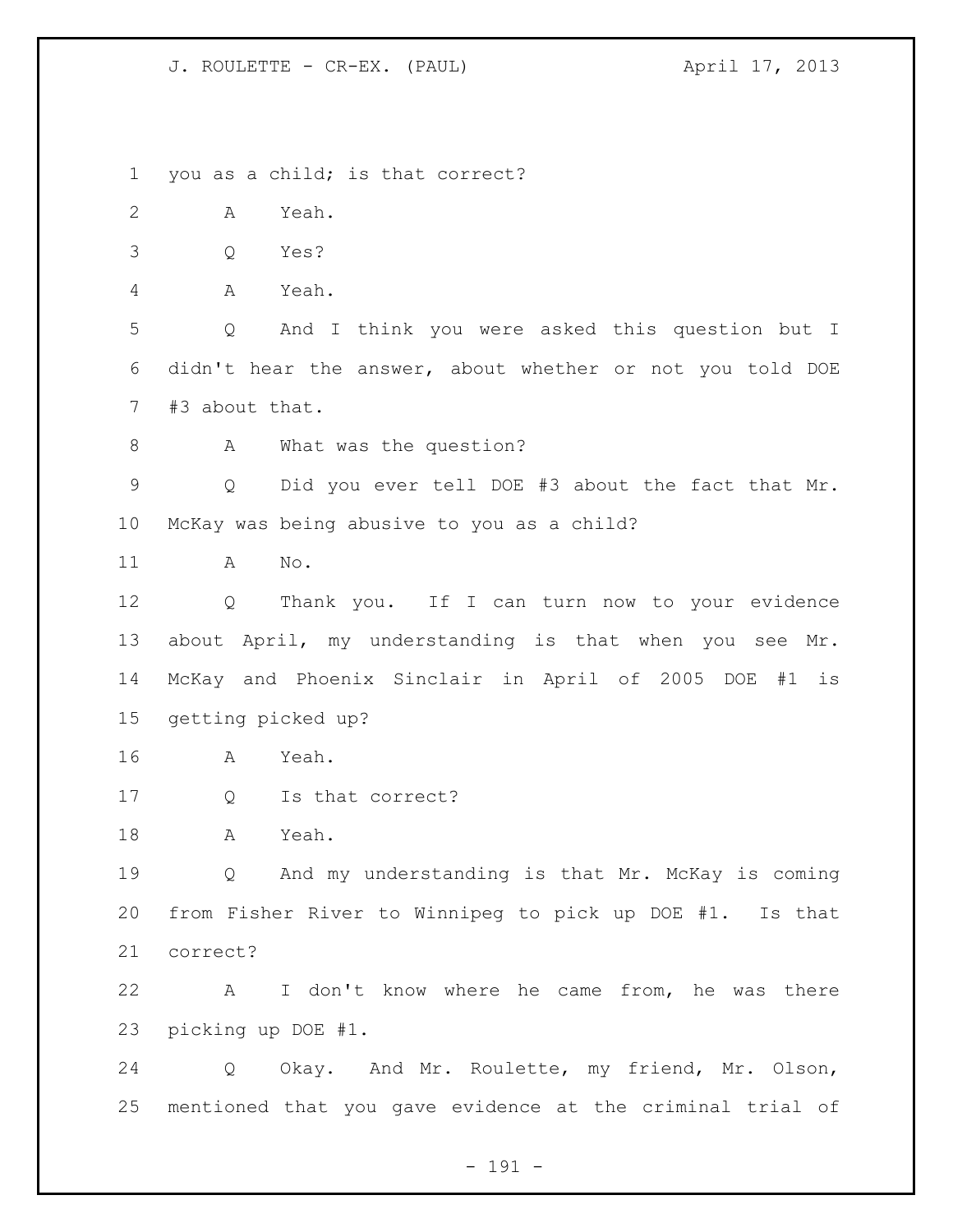J. ROULETTE - CR-EX. (PAUL) April 17, 2013

| $\mathbf 1$ | Ms. McKay and Mr. -- sorry, Mr. McKay and Ms. Kematch; is  |
|-------------|------------------------------------------------------------|
| 2           | that correct? You went to court in their criminal trial?   |
| 3           | Yeah.<br>A                                                 |
| 4           | And before that you also gave a statement to the<br>Q      |
| 5           | police; is that correct?                                   |
| 6           | Yeah.<br>A                                                 |
| 7           | Right. And if I can turn up page 5578.<br>Q                |
| 8           | Sorry, 5578. You'll see at the top there it says           |
| 9           | statement of Jeremy Steven Roulette. That's you?           |
| 10          | Yeah.<br>A                                                 |
| 11          | Q And you will see, about half-way down the page, a        |
| 12          | question by someone named Coade, who I believe is a police |
| 13          | officer.                                                   |
| 14          |                                                            |
| 15          | "Yeah I just have a few questions                          |
| 16          | here. Do you know where Wes and                            |
| 17          | Sam were living at the time that                           |
| 18          | you saw the big gash on Phoenix's                          |
| 19          | head?                                                      |
| 20          | I believe it was uh in Fisher                              |
| 21          | River."                                                    |
| 22          |                                                            |
| 23          | Do you recall giving that answer?                          |
| 24          | Sure.<br>Α                                                 |
| 25          | And is that -- was that your understanding, that<br>Q      |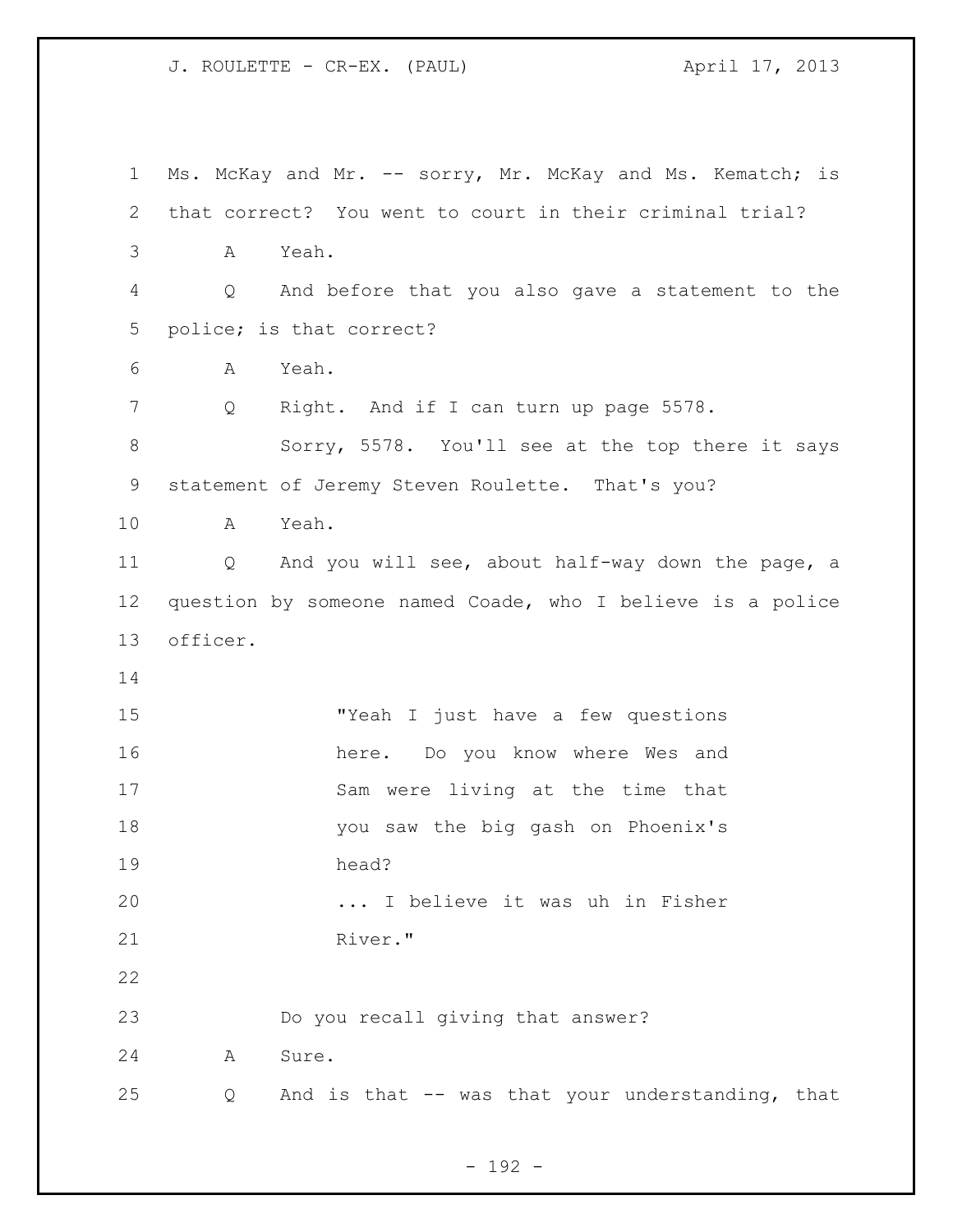J. ROULETTE - CR-EX. (PAUL) (3) April 17, 2013

 when DOE #1 was getting picked up, that Mr. McKay and Ms. Kematch were, indeed, living at Fisher River at that time? A Yeah. But you asked me, he said do I know where they came from? Do I know that they came from Fisher River? I don't know that they came from Fisher River. Q But at the very least -- and I apologize for that -- at the very least your understanding, at that time, was that McKay and Kematch were living in Fisher River -- A Yeah. Q -- in April of 2005? I'm sorry about that. And my understanding of your statement is that this event, in April of 2005, occurred in the middle or end of April of 2005; is that correct? A What? Q That this time that you saw Phoenix Sinclair and Karl McKay, that would have occurred in the middle or end of April of 2005? 18 A Around there, yes. Q And again if we could pull back up Exhibit Number 7. Sorry, can you pull up Exhibit 7 in one moment? Madam Clerk? THE COMMISSIONER: Are you able to get that number -- Exhibit 7. 24 THE CLERK: I'm sorry. MR. PAUL: Sorry.

- 193 -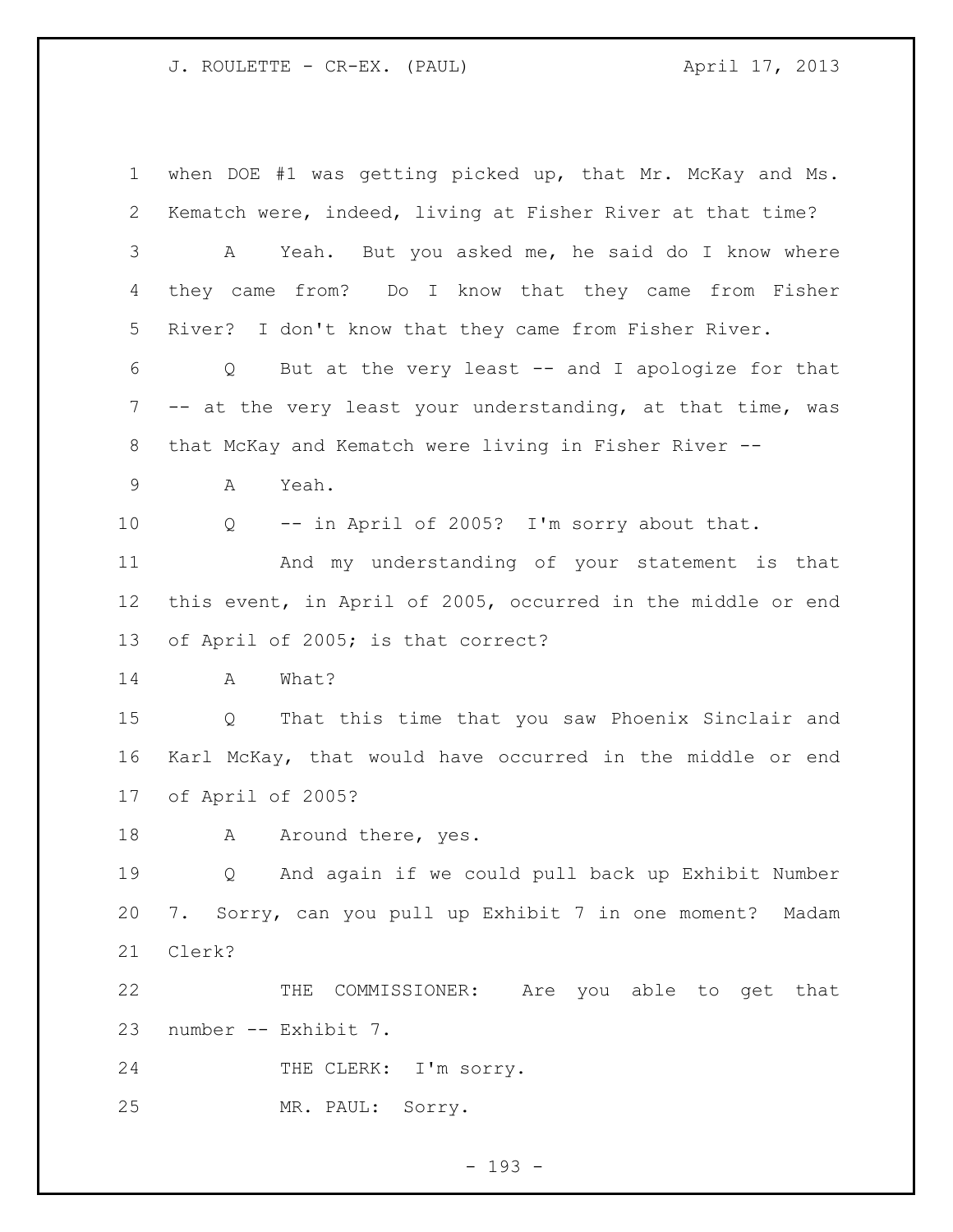J. ROULETTE - CR-EX. (PAUL) (300) April 17, 2013

1 THE CLERK: I didn't hear it. 2 THE COMMISSIONER: Oh, we, we were -- MR. PAUL: Could you pull up Exhibit Number 7 please. 5 THE CLERK: Sorry. THE COMMISSIONER: There we are. BY MR. PAUL: Q Mr. Roulette, we've heard evidence from a witness named SOR #6, that she took this picture that you see there on the screen, on March 18, 2005. She's also told this Commission that on that day Phoenix Sinclair walked one kilometre on her own. I take it you don't disagree with her evidence on that point? You can't say either way? A What? Q You don't have anything to contradict that evidence? 18 A No. I guess not, I don't know. Q Okay. And further, SOR #6 told the Commissioner that at this point she didn't see any signs of physical abuse on Phoenix and you wouldn't dispute that either; correct? A Sure. Q And again, if we go to April of '05, my understanding of what you told the Commissioner in your

- 194 -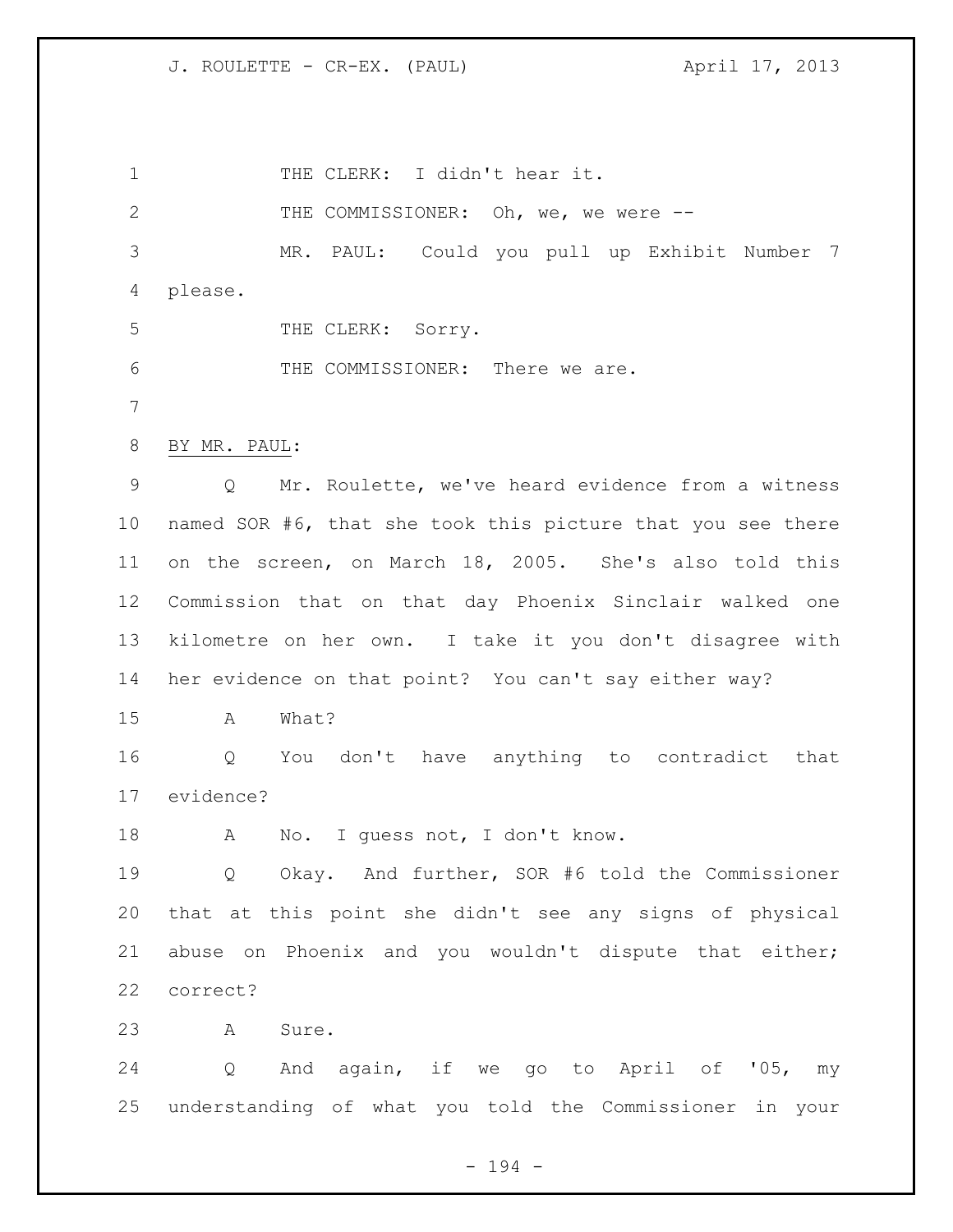J. ROULETTE - CR-EX. (PAUL) (3) April 17, 2013

 direct examination is that when you see the gash on Phoenix Sinclair's head, head -- and I might have misheard so I want to clarify -- is that this occurred, in your view, say two or three days prior to when you saw her. Is that what you said?

A Can you say that again?

 Q The gash on Phoenix Sinclair's head, that you saw in April 2005, what I heard you say and I could be wrong but what I heard you say is that that gash may have been two or three days old.

 A The injury wasn't fresh is what I, what I think I said.

 Q Um-hum. But you can't date it any further than that?

 A I'm just saying that it's not fresh, it wasn't fresh, you know I --

 Q Okay. And again, your evidence was at that time when you see the gash on Phoenix Sinclair, in April, again your evidence is that McKay and Kematch were living in Fisher River at that time; correct?

A From what I know, yeah.

 Q Yeah. And again, my understanding of your evidence is that you told DOE #3 about this gash that you had seen on Phoenix Sinclair's head; right?

A Yeah.

 $- 195 -$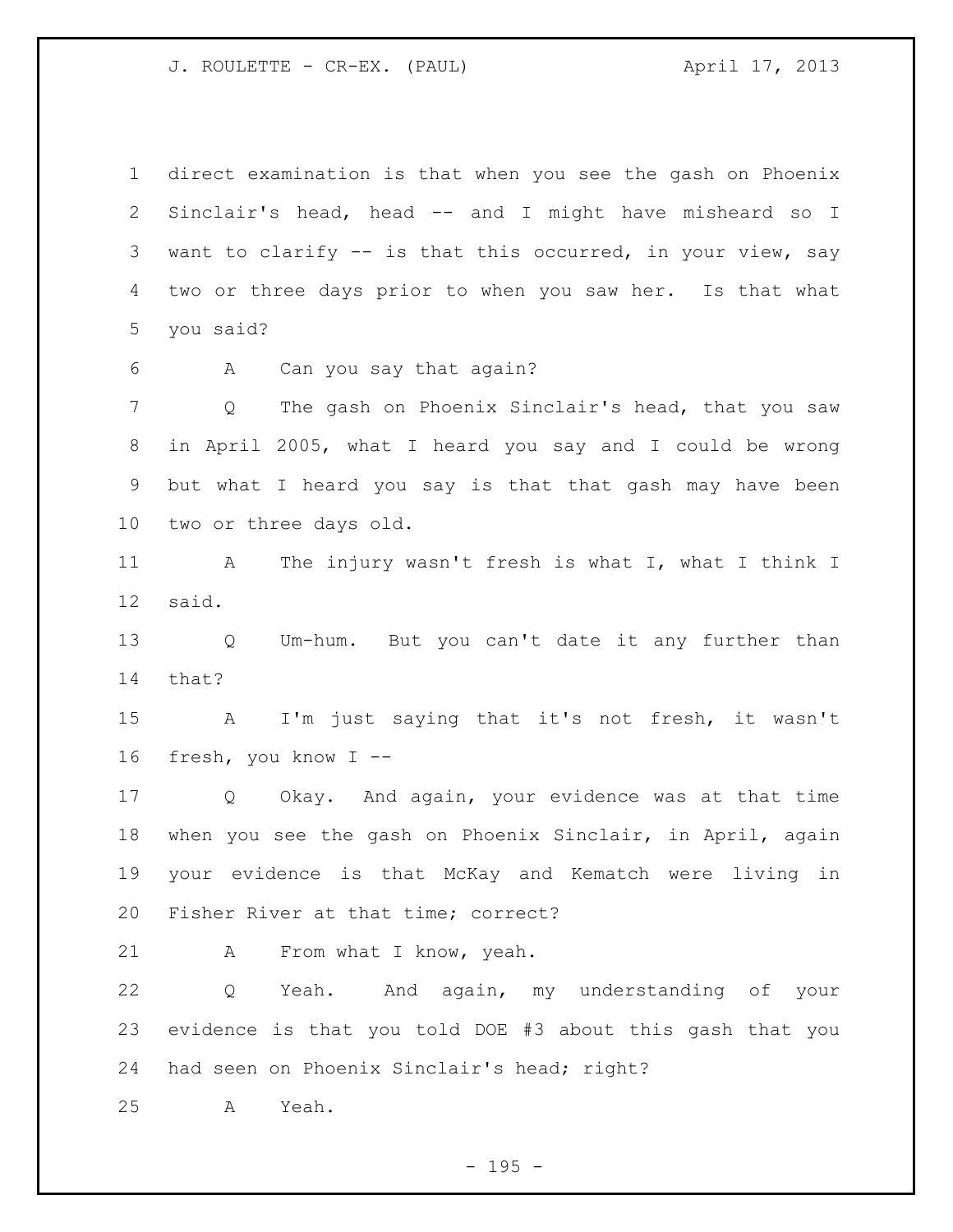Q And is it fair to say that you would have told DOE #3 immediately, that you see it and then Wes McKay drives off and then you raise it with DOE #3? A I went inside and I told her, yeah. Q Okay. And again, as, as you tell DOE #3, this is when DOE #1 is going up to Fisher River? A Yeah. Q Okay. And if we could pull up page 5571. At the very bottom. Is it fair to say ... 10 THE COMMISSIONER: What is this? MR. PAUL: This is your police statement, Mr. Roulette. 13 THE COMMISSIONER: Oh, yeah, okay. All right. BY MR. PAUL: Q And it's fair to say that once you've told DOE #3 about it, the response that you got was she's like "oh well" -- next page -- "maybe he did it. Maybe, Maybe, maybe uh, 'cause 'cause he's capable of this stuff eh." You see that there? A Yeah. Q And that's the response that DOE #3 gave you at that time? A Yeah. Q Right. And again, your understanding then is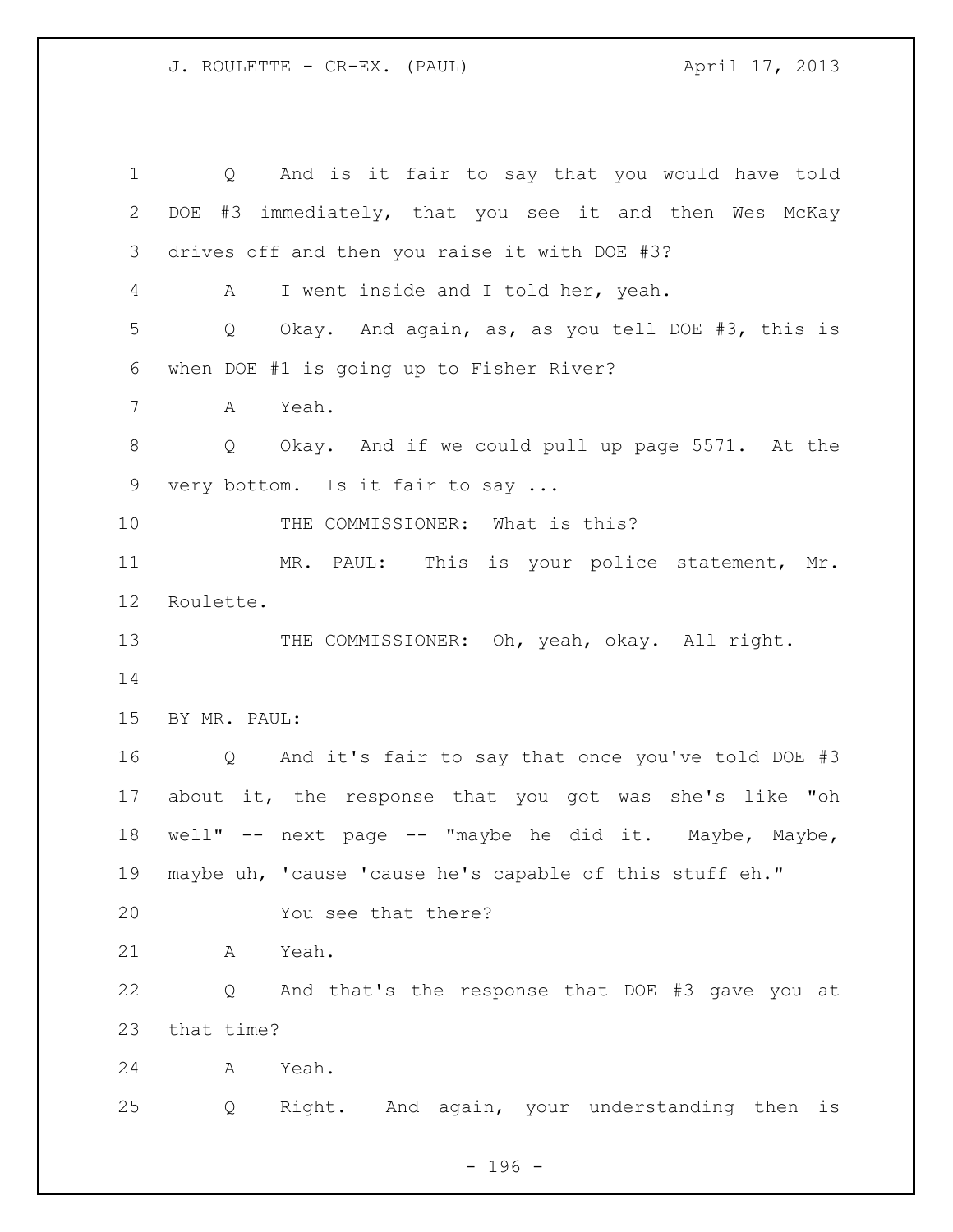J. ROULETTE - CR-EX. (PAUL) (3) April 17, 2013 J. ROULETTE - CR-EX. (COCHRANE)

 that DOEs 1 and 2 remain up in Fisher River until they come back in July of 2005. Or you wouldn't dispute that evidence?

A I don't know when they came back.

 Q And again, your evidence was that you never called CFS yourself about this?

A No.

8 MR. PAUL: Mr. Commissioner, those are my questions.

10 THE COMMISSIONER: Thank you, Mr. Paul. Any 11 other questions for this witness? If not -- yes, Mr. Cochrane?

## CROSS-EXAMINATION BY MR. COCHRANE:

 Q Mr. Roulette, my name is Harold Cochrane, I'm counsel to Southern Authority, Northern Authority and ANCR. I just have a few questions in large part because I couldn't hear the, the responses, Mr. Commissioner, there's some construction work or something going on in the back so I do apologize if you had answered this and I'm repeating, I just didn't hear him myself.

 But I think I heard you say that Mr. McKay or Wes McKay moved in, into your -- the house you were living in, living in when you were about six years of age. Did I get that correct?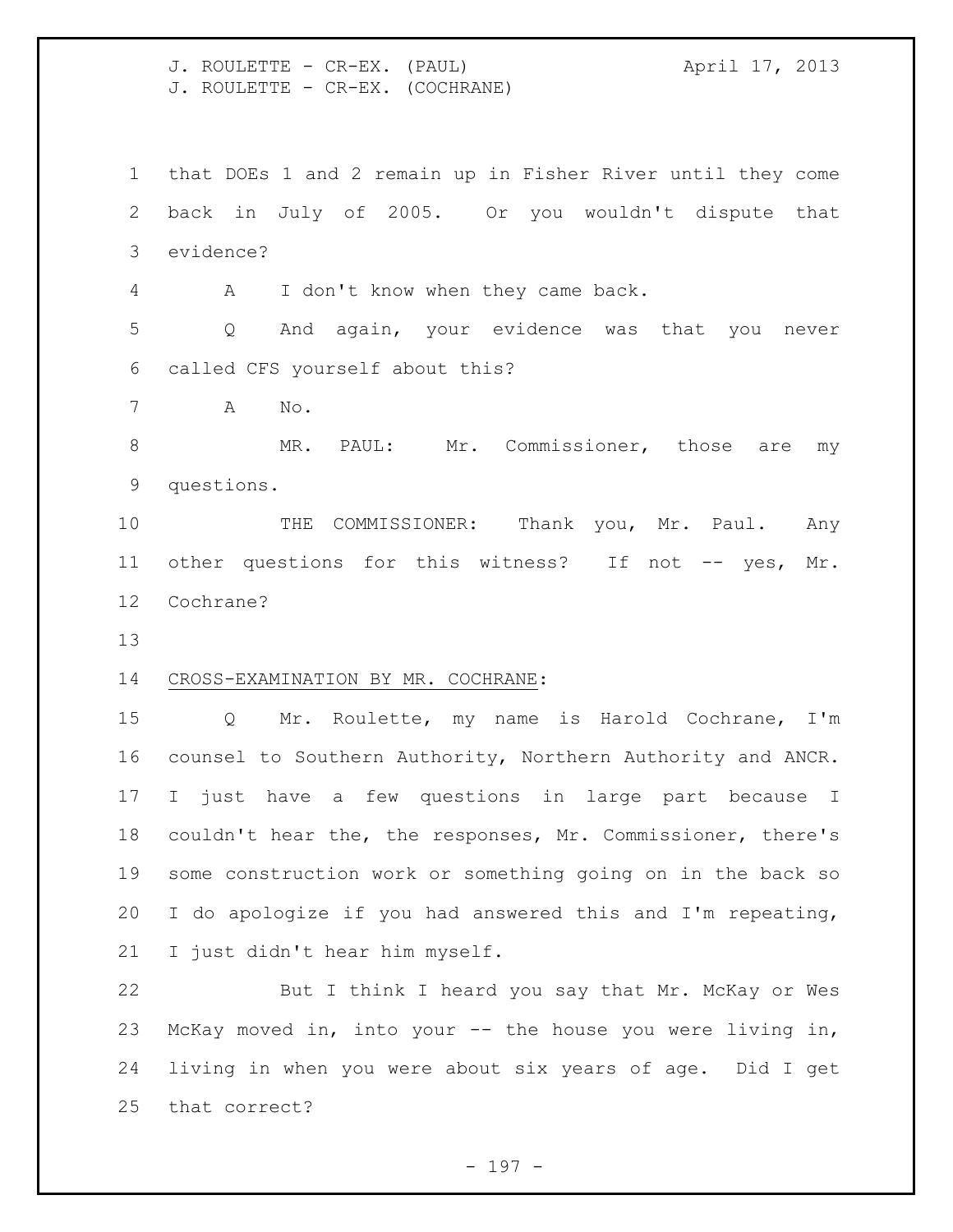1 A No, I didn't say that.

Q Sorry?

A I didn't say that.

 Q Okay, then I, I misheard. So what -- when, when did, when did Karl McKay come to live in the same house that you were living in?

A I don't know, I moved into their house.

 Q I see. And you were -- is that, is that where I got the age six from? Were you six years old when you moved in?

11 A About six, seven.

12 O I see.

13 A Around there.

 Q Okay. And I also think I heard that -- or let me ask you this in case I misheard it wrong. When did Karl's abuse of yourself start?

 Was it shortly after you moved into the home? A Sure, yeah.

19 0 Okay. And I heard you mention until you were 10 years of age. And again, I'm not sure if I heard this right but were you saying that the abuse then continued until you were about the age of 10? By Karl?

23 A Around there, yeah.

 Q Okay. Because I wanted just to make sure that was that four year time period; right? Is that what you're

- 198 -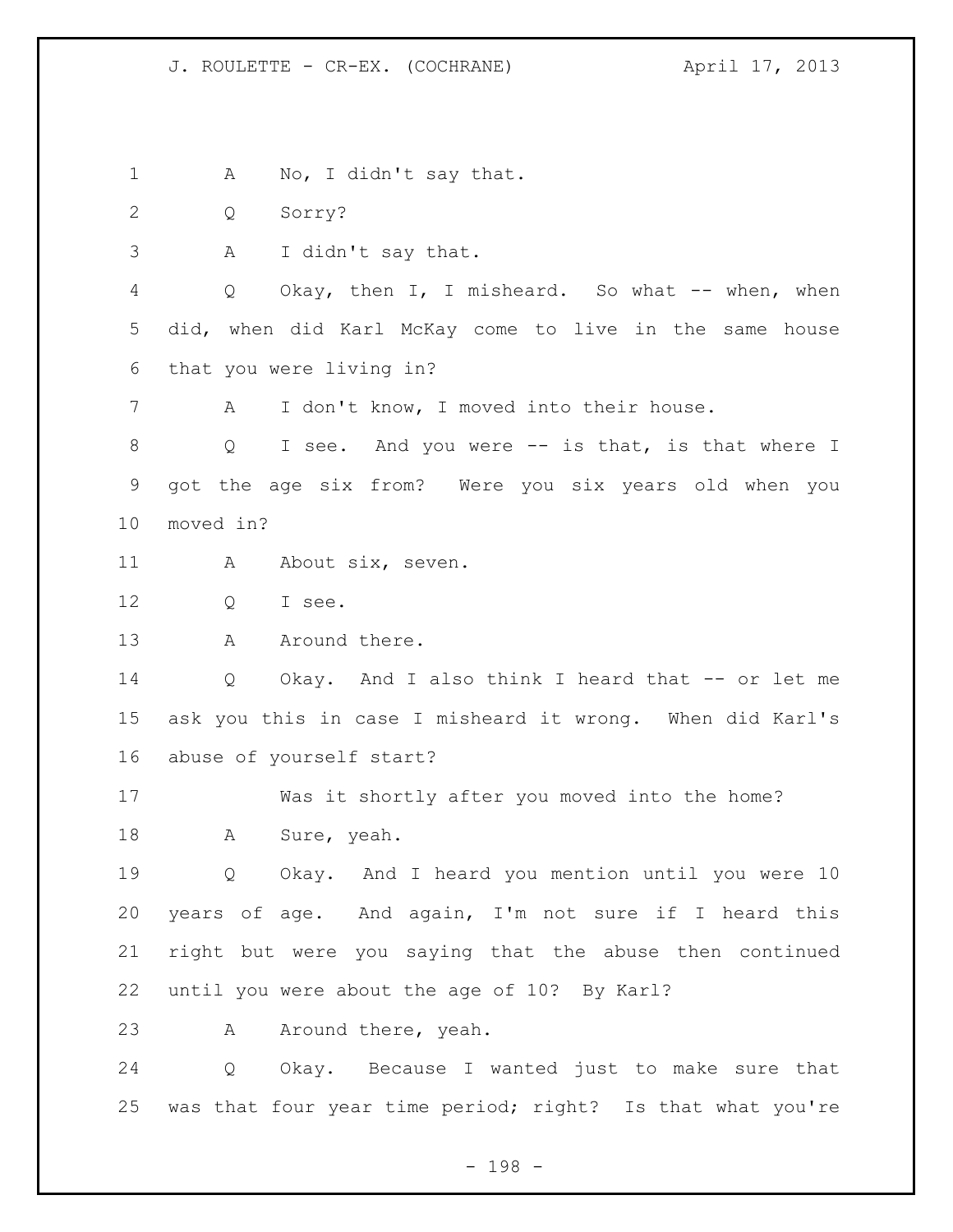J. ROULETTE - CR-EX. (COCHRANE) April 17, 2013

 saying? THE COMMISSIONER: You can pour some more water out of that pitcher, if you wish. BY MR. COCHRANE: Q Did the abuse from Wesley McKay, that you received, did that happen where? Was it mainly in the house where you were living? A Yeah. Q And if I understand right, that was an apartment? A No. 12 Q It was a house on McGee? 13 A I never lived there with them. Q You didn't live there, okay. Can, can you clarify that then for me? A I was six years old, seven years old, that was over 20 years ago. Q Yes. A We lived on Grove. Q I see. A In a duplex, upstairs. Q Okay. A Then we moved to Lorne. He stayed with us there 24 for awhile until he beat, he beat my foster mom up and then he moved again and he never came back.

- 199 -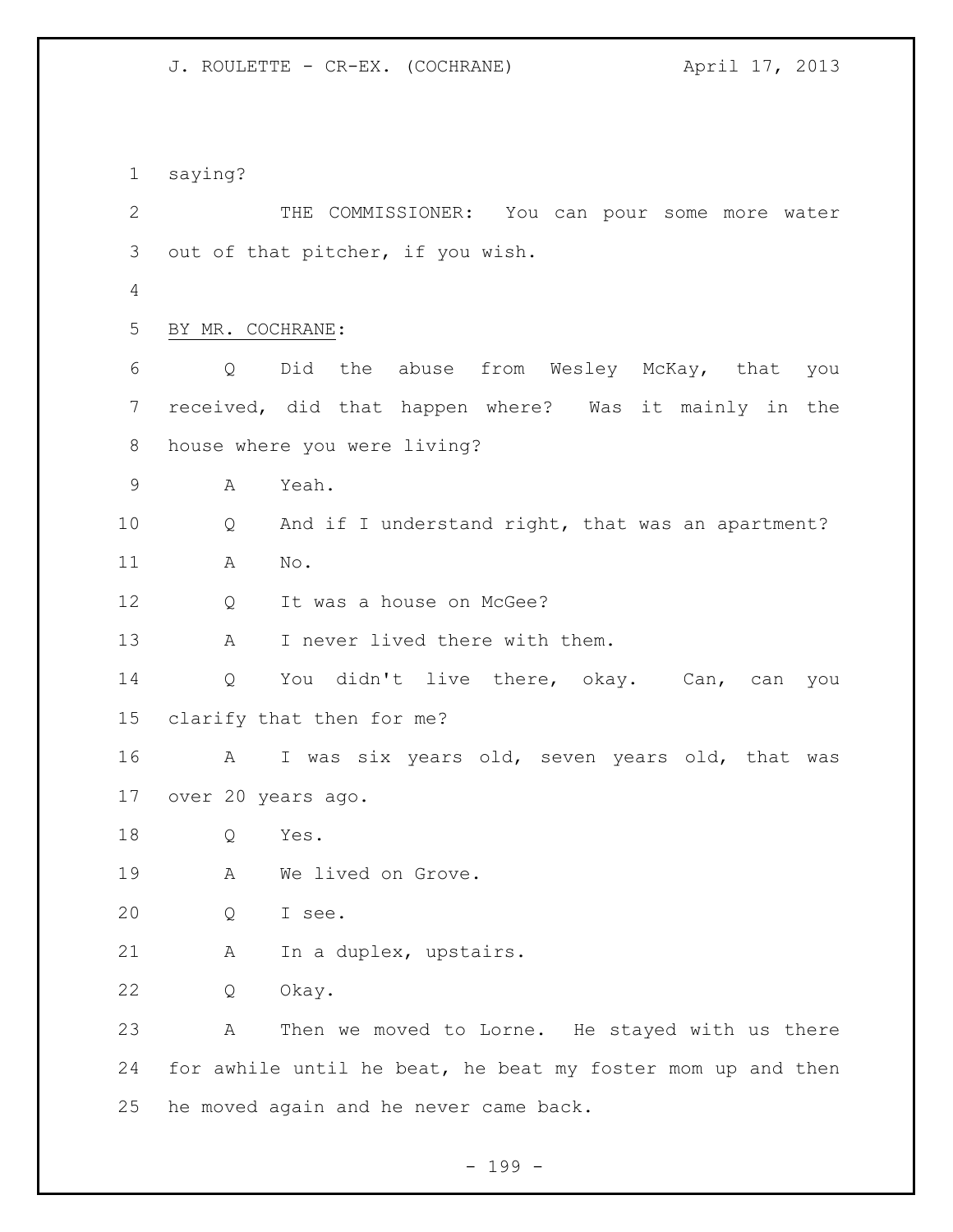| $\mathbf 1$ | Okay. Okay. You were asked a few times by the<br>Q          |
|-------------|-------------------------------------------------------------|
| 2           | lawyers that came ahead of me whether or not DOE #3, the    |
| 3           | question was did you, did you tell her of the abuse and     |
| 4           | your answer, twice, was no. The question I have is was DOE  |
| 5           | #3 aware of the abuse that you, that you were receiving?    |
| 6           | I'm not sure.<br>A                                          |
| 7           | Are you aware of DOE #3 ever seeing the abuse<br>Q          |
| 8           | that you received? Did she ever see it being committed      |
| 9           | against you?                                                |
| 10          | A She, she might have seen it but she would never           |
| 11          | let it go on to where, like -- I don't know how to explain  |
| 12          | it but she never let it go on, she never let him keep       |
| 13          | going, you know, like I was, like I was her son, that's who |
| 14          | I was to her. I wasn't just a foster kid, I was her son,    |
| 15          | so she didn't just let it happen, she stopped it, she       |
| 16          | Okay, so she would intervene, she would $-$ -<br>Q          |
| 17          | Yeah.<br>Α                                                  |
| 18          | -- she would protect you?<br>Q                              |
| 19          | Yeah.<br>Α                                                  |
| 20          | Is what you were saying? Okay.<br>Q                         |
| 21          | So although you didn't tell her, it's clear she             |
| 22          | was aware that that happened?                               |
| 23          | Yeah.<br>A                                                  |
| 24          | Did you ever have to receive medical attention?<br>Q        |
| 25          | No.<br>Α                                                    |

- 200 -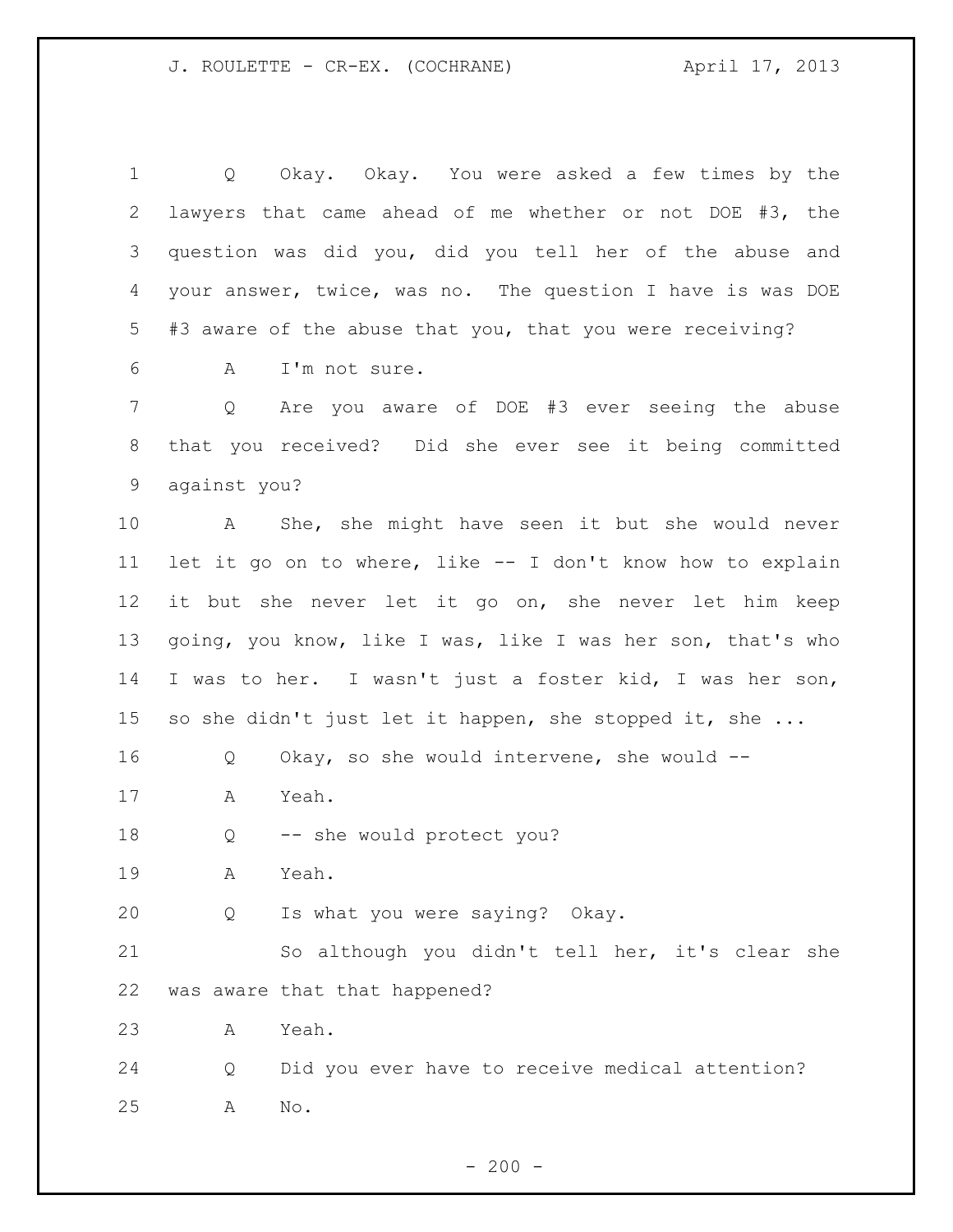1 MR. COCHRANE: For the assault. Thank you, I have no further questions. 3 THE COMMISSIONER: Thank you, Mr. Cochrane. All right, any re-examination, Mr. Olson? Assuming there's no one else. MR. OLSON: No re-examination. THE COMMISSIONER: All right, witness, thank you very much, you're completed. (WITNESS EXCUSED) 12 THE COMMISSIONER: Now, I guess we'll take a 15 minute break and then start -- I see you're two witnesses behind so we'll try to start the next one at least today. MR. OLSON: I think we're just one witness behind. 17 THE COMMISSIONER: Oh, are we? Just one? MR. OLSON: Yeah. 19 THE COMMISSIONER: Oh, yes, all right. MR. OLSON: And it's just the cross-examination so we should be doing okay. 22 THE COMMISSIONER: Oh, we -- will we have -- maybe my list isn't up to date, I have one other one coming, but that's fine, we'll adjourn for 15 minutes and then take that witness.

 $- 201 -$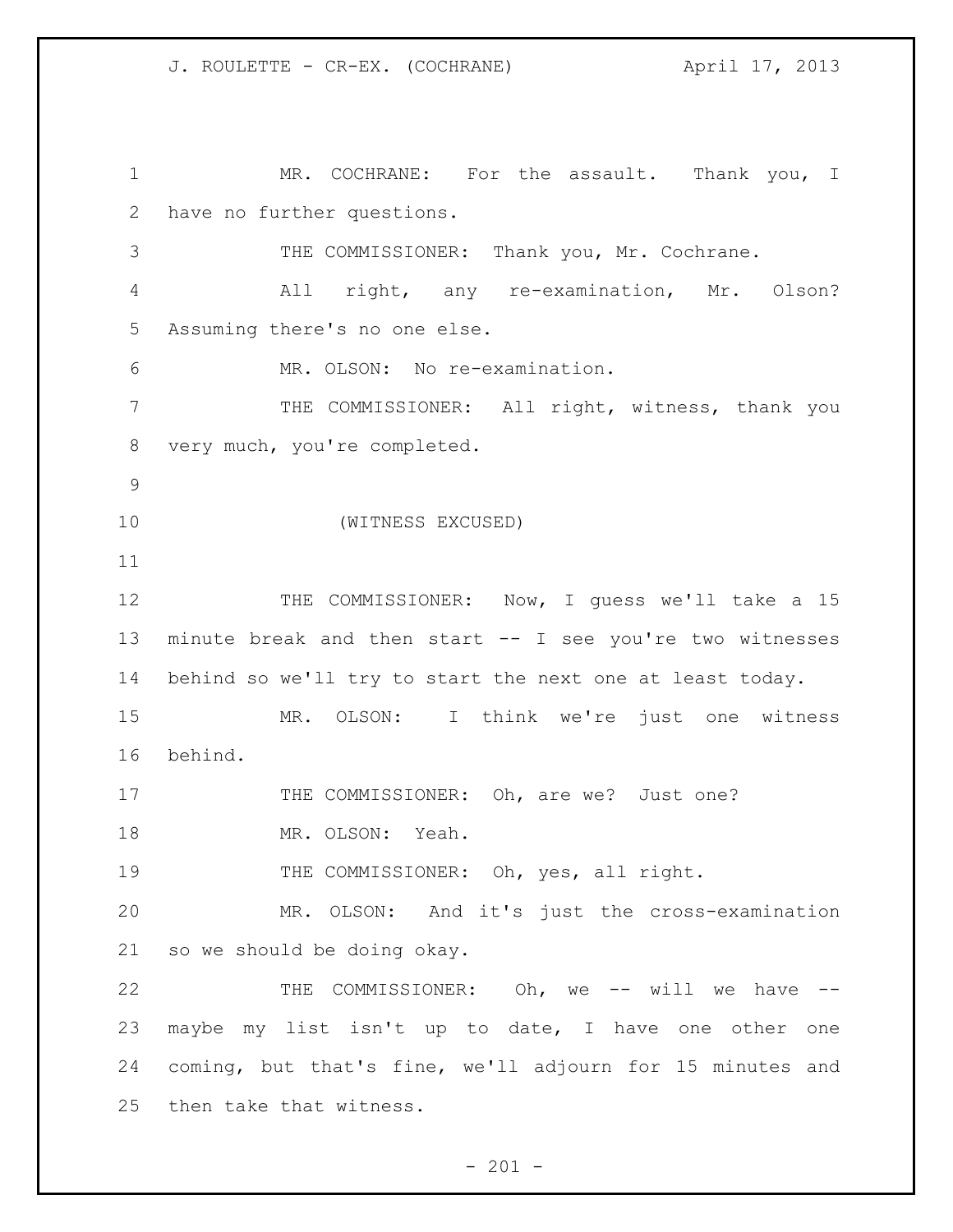MR. OLSON: Very good. (BRIEF RECESS) THE COMMISSIONER: Good afternoon. THE WITNESS: Good afternoon. THE COMMISSIONER: Now, we're ready for examinations. You're first, Mr. Gindin. MR. GINDIN: Yes, this is the cross-examination. 10 THE COMMISSIONER: Yes. THE CLERK: Can I just ask the witness just to repeat her name for the record. 13 THE WITNESS: Alana Brownlee. 14 THE CLERK: Thank you. **ALANA SMITH BROWNLEE,** previously sworn, testified as follows: CROSS-EXAMINATION BY MR. GINDIN: Q And just for the record again, I'm Jeff Gindin and I appear for Kim Edwards and Steve Sinclair and you gave -- you've given your evidence several months ago and at that time you went through various policies and regulations and amended regulations all concerning with the keeping of notes and records. Do you recall that?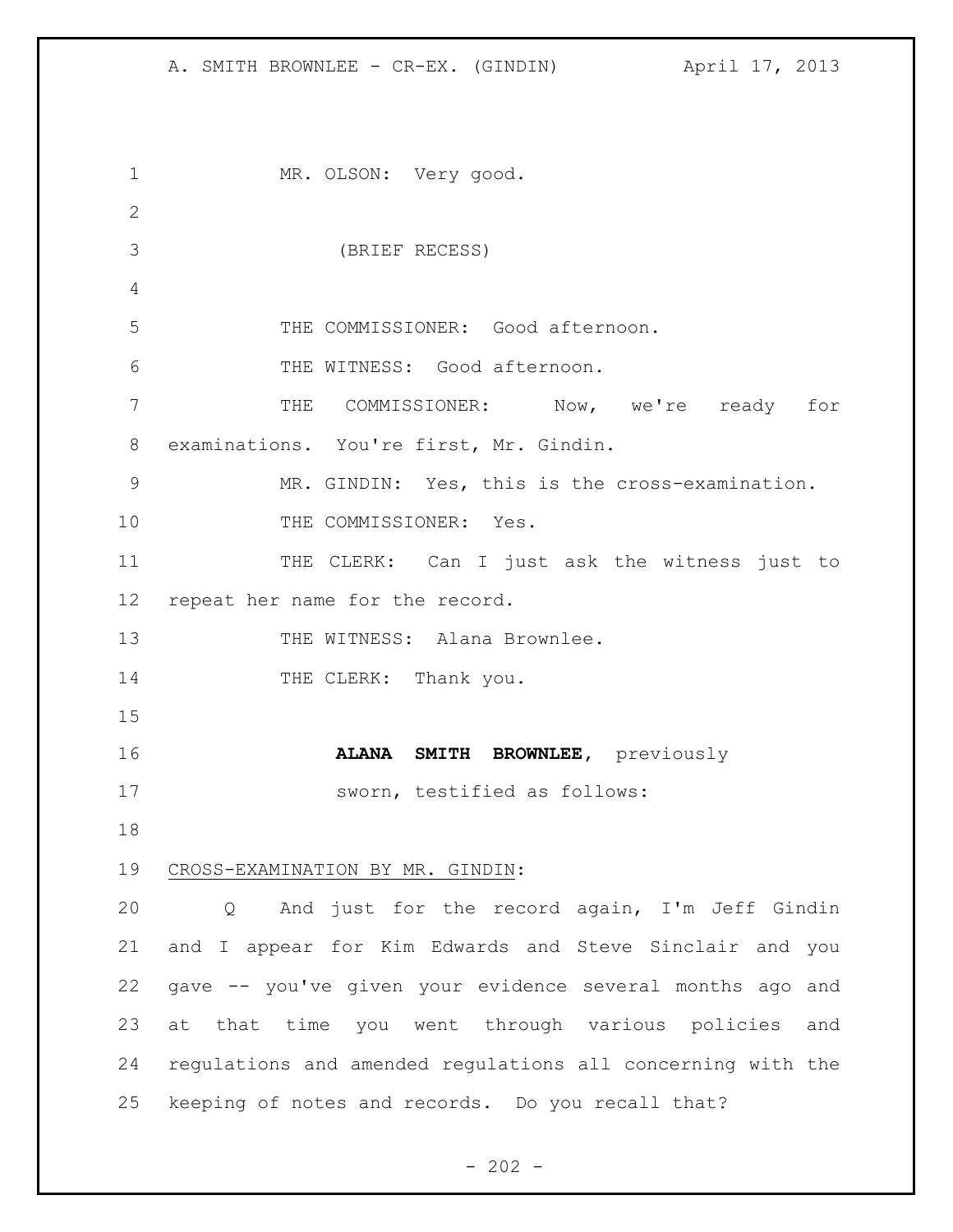A Yes.

 Q Okay. And I just want to refer you briefly to Exhibit 24 just to refresh our memories because it's been some time. How would you describe that document, what is that exactly? A That was the agent's -- or Winnipeg Child and Family Services' recording policy, it outlined what was expected of staff related to documentation that they should

be keeping on file.

 Q Um-hum. And I notice it says: "Proposed July 13th, 2001" so essentially this was the policy during the time period we're talking about?

A Yes.

 Q Okay. And the, the opening paragraph there, if you can just read, read out the first sentence, first of all. To us.

17 A I have a screen blocking the first sentence.

18 Q Oh, I see. I can read it for you but maybe we can get rid of that.

 UNIDENTIFIED PERSON: It's also at tab 3 in the paper in front for you.

22 THE WITNESS:

 "Winnipeg Child and Family 25 Services and its staff are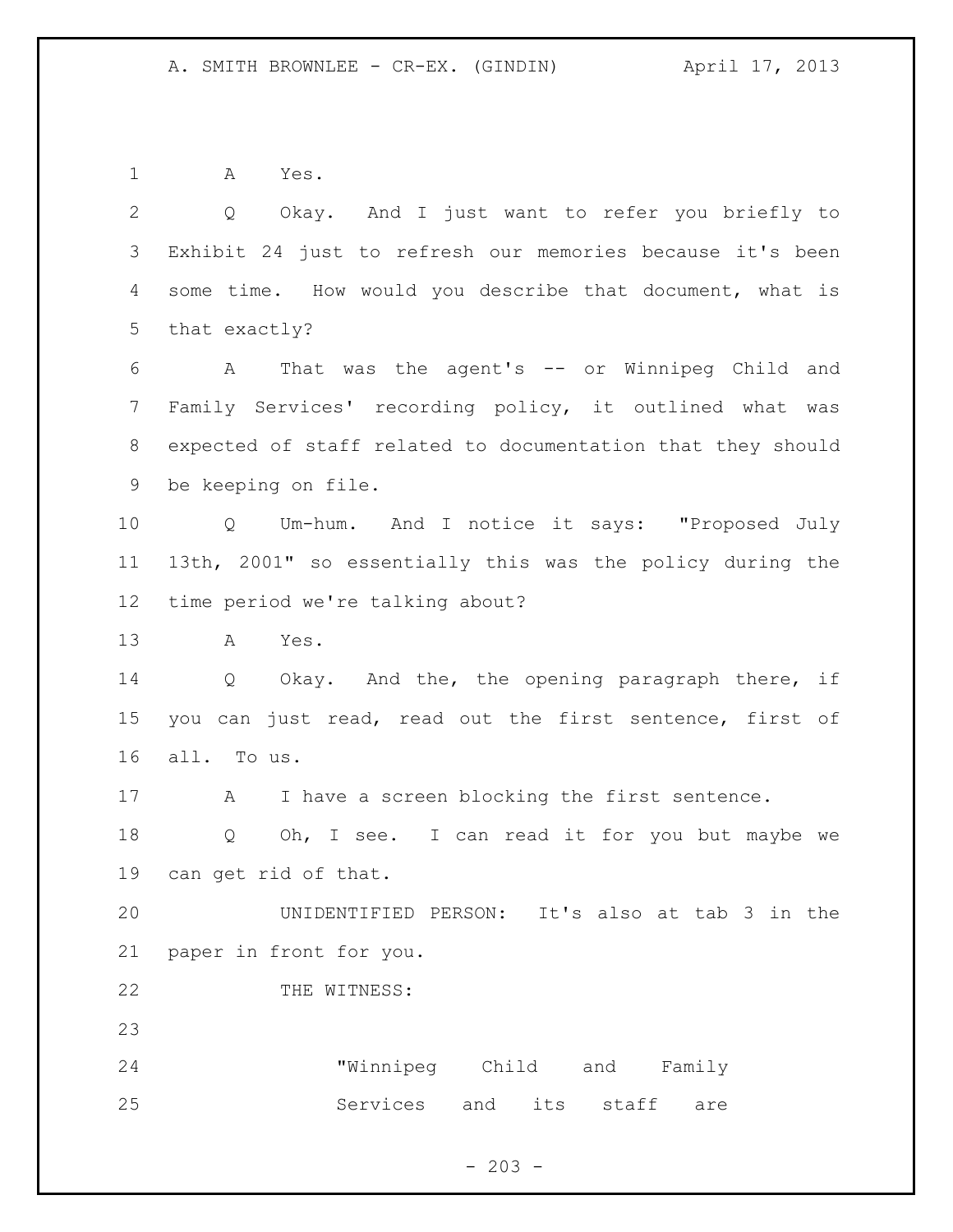A. SMITH BROWNLEE - CR-EX. (GINDIN) April 17, 2013 professionally and publicly accountable for services provided." BY MR. GINDIN: Q Okay, I just -- 7 A "Accountability" -- Q -- want to stop you there for a moment. A Okay. Q And that is a statement that I take it you would agree with? A Yes. Q And I think it goes on to explain how that accountability would be measured? A Yes. Q Perhaps you can tell us what comes next. A "Accountability is demonstrated in and measured by information and materials contained within formal case records. Accordingly, case records will be standardized in terms of case recording content as well as organization and maintenance of file records.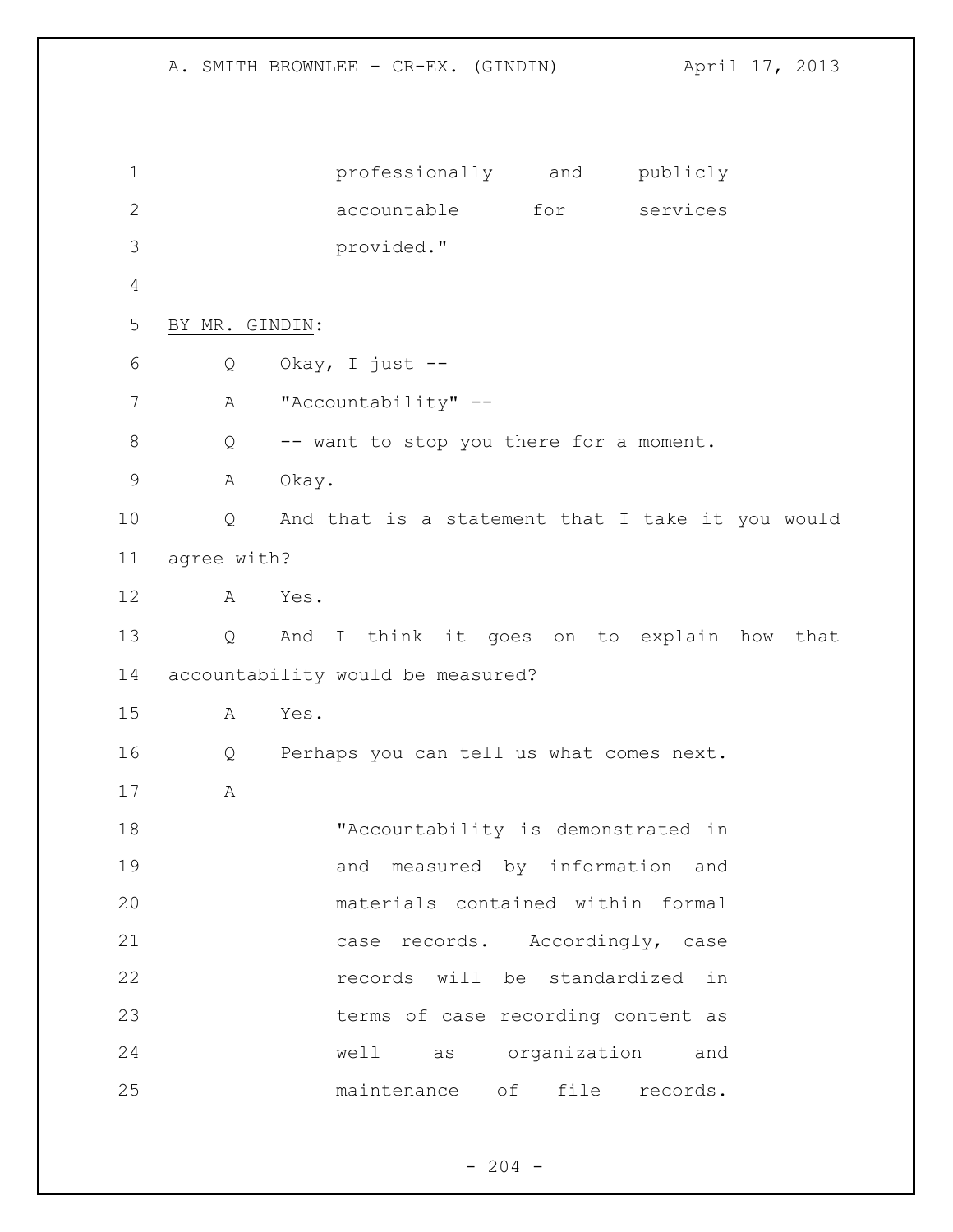1 Adherence to (the) agency standard will be monitored by means of regularly scheduled file audits. Q All right. Do you know whether there were regularly scheduled file audits? A I know that during the course Winnipeg CFS had completed file audits. I wouldn't say that they occurred on a regular basis but certainly periodically file audits were completed. Q Okay. And you would agree with the statement concerning how you would measure accountability by the records that are kept, you had to receive the records that 14 are kept, the completeness of the records that are kept, et cetera? A I think that that would be one aspect of accountability, I'm not sure that I would agree that that would be accountability in its entirety -- Q No. A -- related to services provided but certainly as, as one aspect. Q Certainly an important aspect? A Absolutely, yes. Q And one of the goals, I, I suppose, would be to have some consistency in the way records are kept among the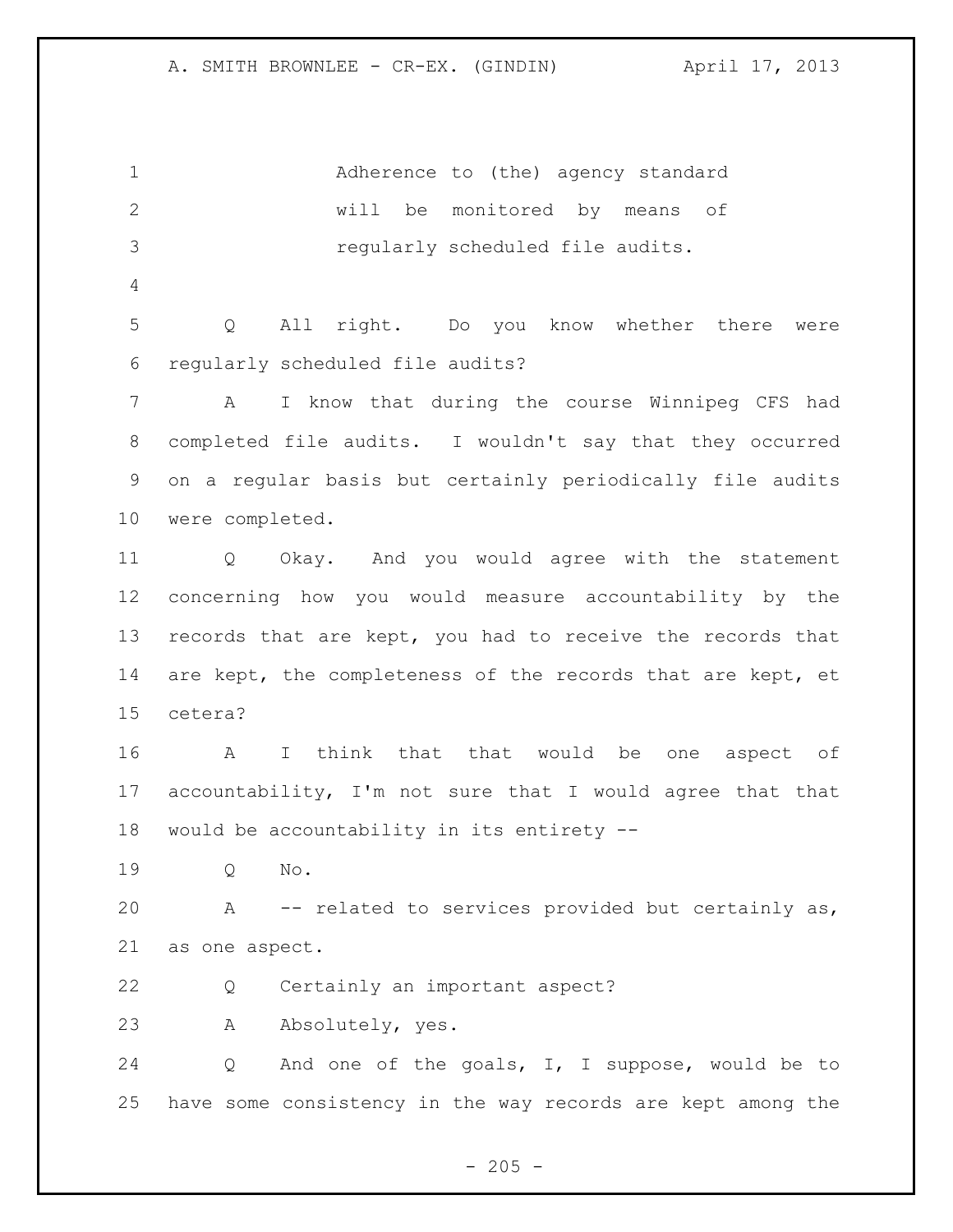various social workers, et cetera?

| $\overline{2}$  | A Yes, consistency related to the, the type of             |
|-----------------|------------------------------------------------------------|
| 3               | information that should be contained.                      |
| 4               | Q Right. Okay. I want to refer you now to Exhibit          |
| 5               | 26 which is a series of e-mails which reflect the efforts  |
| 6               | that you made, at least some of the efforts that you made, |
| 7               | in trying to locate notes and records. Correct?            |
| 8               | Yeah.<br>A                                                 |
| $\mathsf 9$     | Q The first one, on, on the page, the last part of         |
| 10              | that e-mail, says: "They actually tried to convince me     |
| 11              | that they did not need to do supervision." Now, I'm        |
| 12 <sup>°</sup> | curious as to who you're talking about there.              |
| 13              | This is information that Sandie Stoker conveyed<br>A       |
| 14              | to me.                                                     |
| 15              | Right. And so she was doing some searches for<br>Q         |
| 16              | you?                                                       |
| 17              | A<br>Yes.                                                  |
| 18              | Q<br>Correct?                                              |
| 19              | Α<br>Yes.                                                  |
| 20              | And she's telling you that in the course of her<br>Q       |
| 21              | looking for notes, people tried to convince her that they  |
| 22              | didn't need to do supervision?                             |
| 23              | No, that would not be my understanding,<br>A<br>my         |
| 24              | understanding is that she's talking about when she came to |
| 25              | JIRU --                                                    |

- 206 -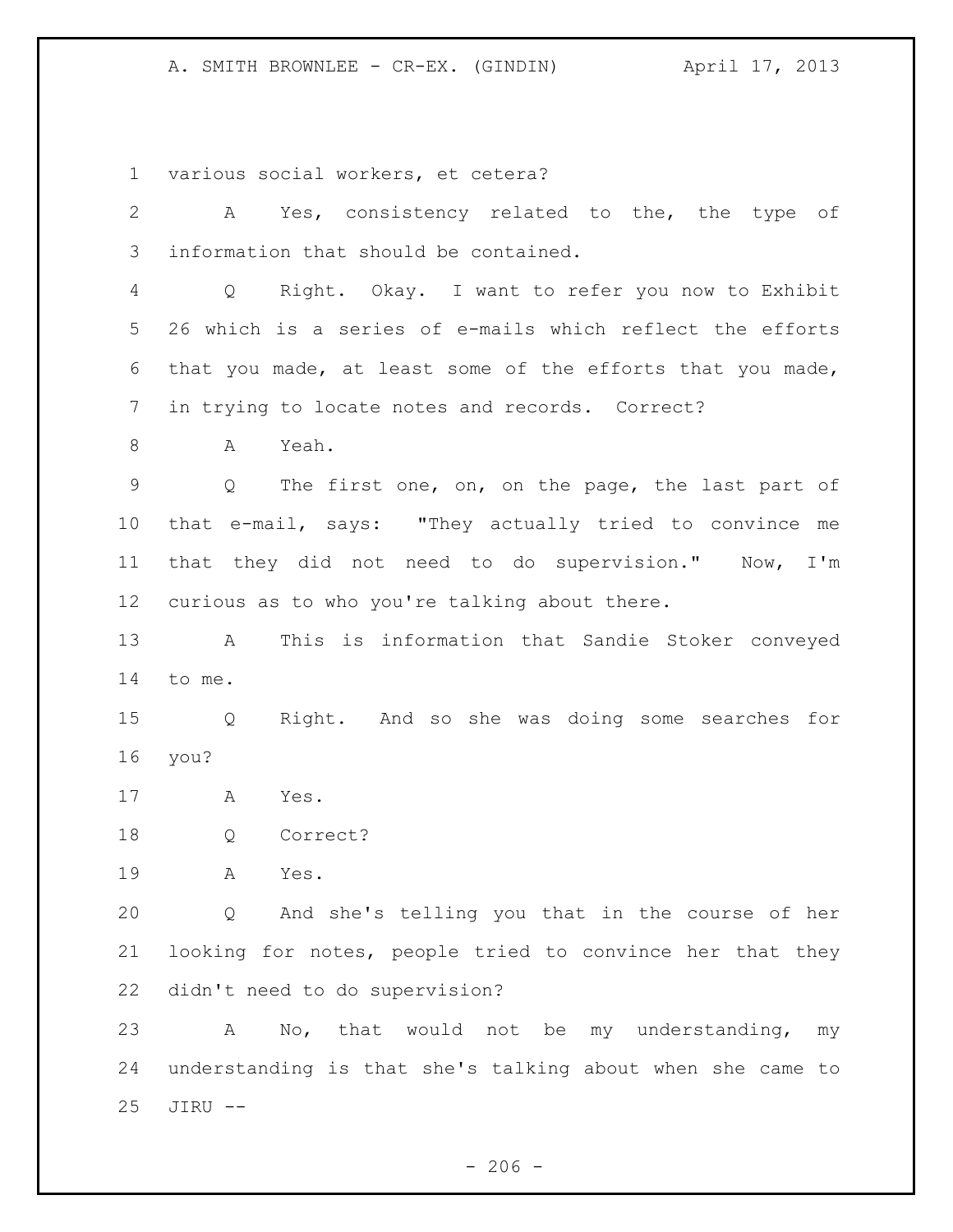Q Right.

 A -- as either assistant program manager or program manager, that that was something that was identified then not, not at the current time when she was responding to this. Q Okay. So she talks about when she got to JIRU in September of 2005 and that was a problem identified to her at that time. A Yes. Q Is that what you're saying? A Yes. Q And the problem was that there were people there who didn't think they needed to do, to do supervision? A You would have to clarify with Sandie but my

 understanding was the difference was between doing ad hoc supervision on a daily basis with staff versus a scheduled planned supervision which, I think the intake and CRU supervisors felt didn't meet the, the volume of supervision required or the, the nature of the, the case work at after hours, CRU, and intake.

Q So that's your, your interpretation?

A That's my interpretation.

 Q She, of course, doesn't say that they tried to convince me not to do it regularly or ad hoc, she simply says not to do supervision in the (inaudible).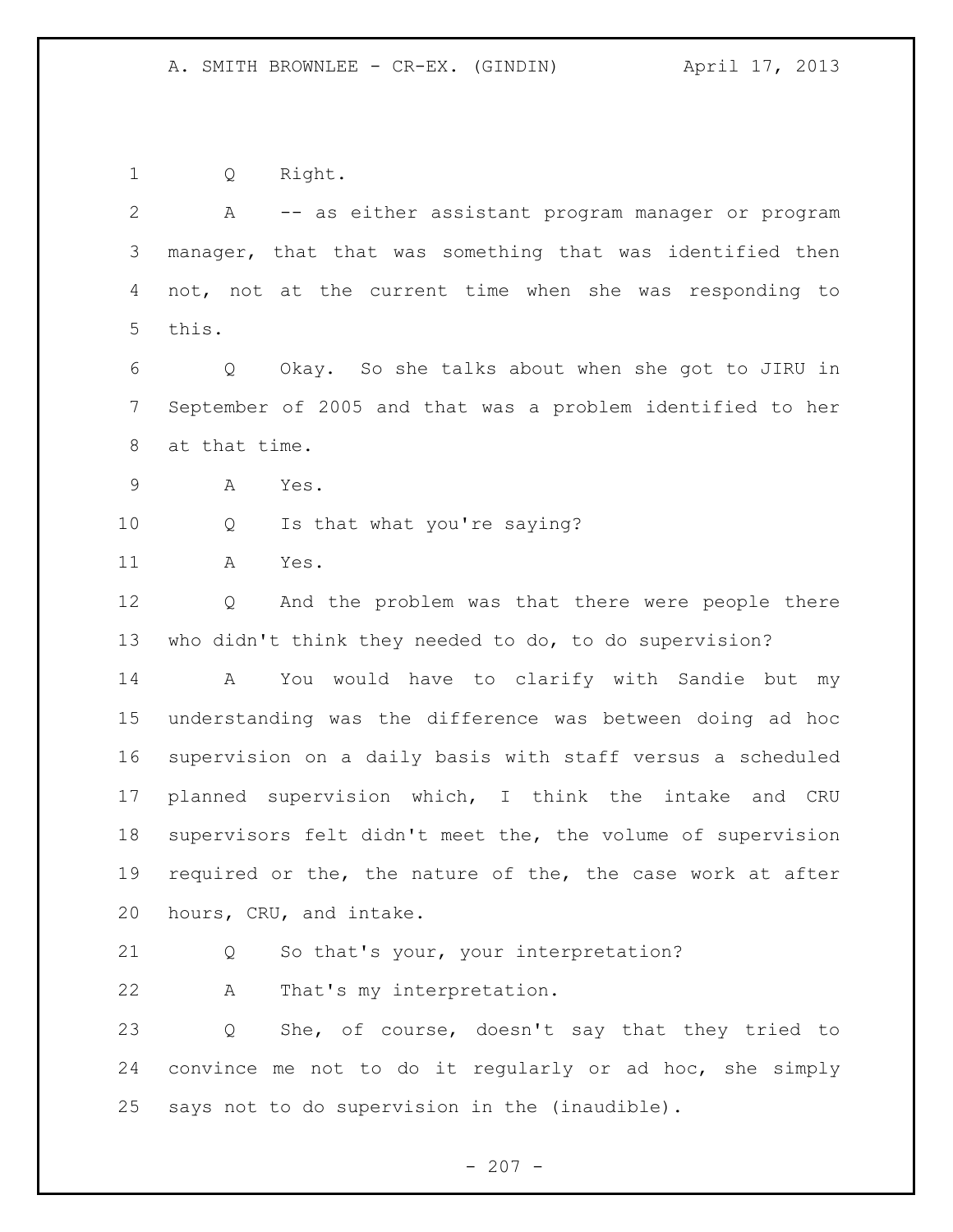A. SMITH BROWNLEE - CR-EX. (GINDIN) April 17, 2013 A It says we're not doing formal scheduled, only on an ad hoc so that's how I interpreted it -- Q I see. A -- it's between those two types of supervision. Q Okay. She goes on to say, referring to Doug Ingram, I presume -- A Yes. Q -- that he struggled with completing supervision with his staff up until the time he departed from ANCR. A Yes. Q Correct? So these were just some of the concerns expressed to you -- A Yes. Q -- in this particular e-mail; right? A Yes. Q A few pages down, there's another e-mail dated July 28th. If we can get that up on the screen. I just 18 have one quick question about that e-mail. Your -- yes, the -- a little bit further up please, where it says: "I have an odd question for you." Do you see that? A Yes. Q That would be your e-mail to Joanne Godin? A Yes. Q And who is she again? A She is an admin support person and she was admin

 $- 208 -$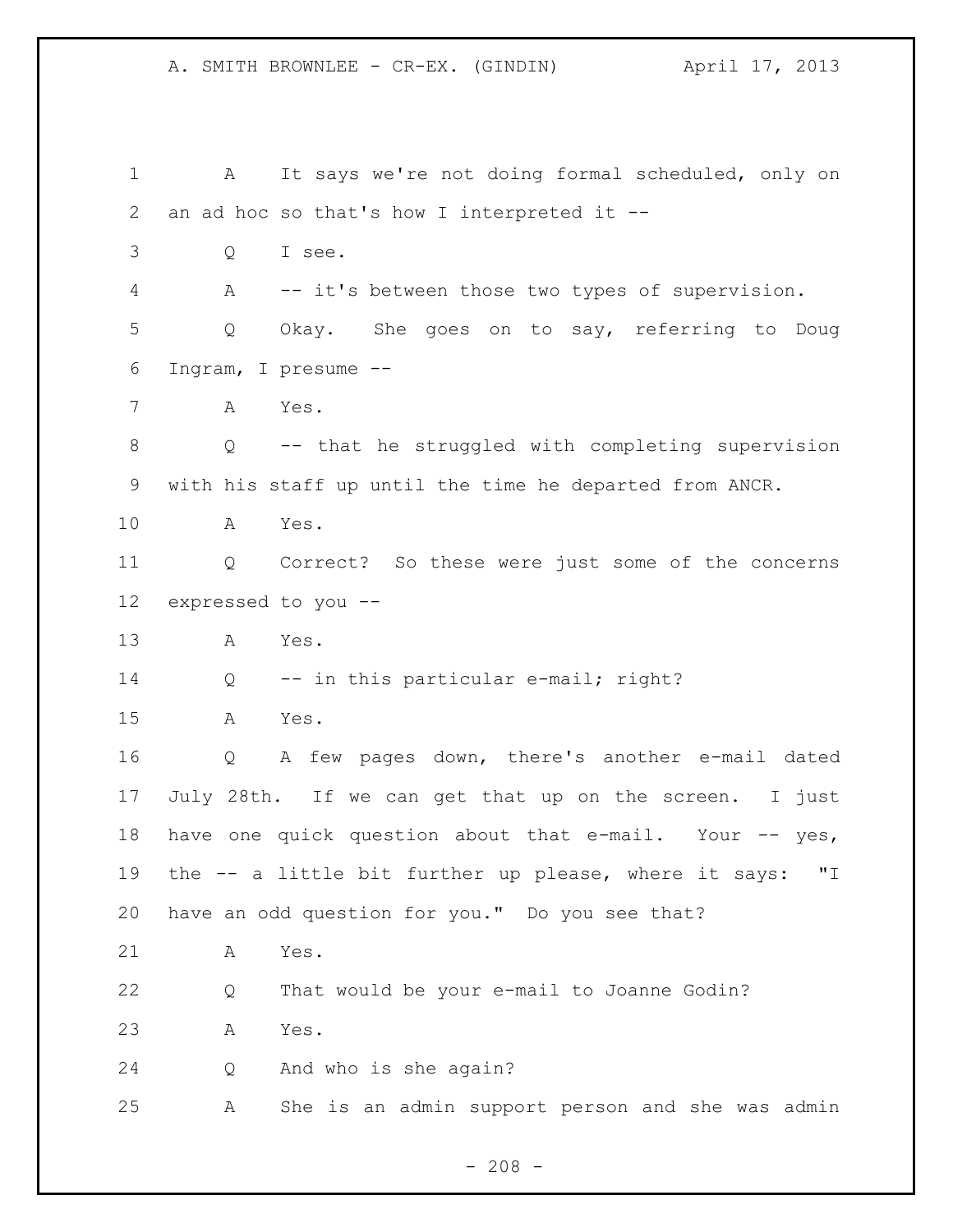support for Heather Edinborough at the time. Q So you're writing to her to, to get some assistance in looking -- tracking down what you're looking for? A Yes. I'm just trying to see, some people have very long memories and can recall what happened to specific things, so I was just wanting to know if she recalls the practice or doing anything specifically with Heather's supervision notes. Q And when you say "I have an odd question for you", are you referring to it being odd because you're going back in time? A Yes. Q Yes. A I'm asking her to -- if she has a recall of something that happened, you know, eight years prior. Q So that's why you meant by -- A Yes. Q -- it being an odd question? A Yes. Q I see. Okay. So you went through a pretty extensive search -- A Yes. Q -- trying to find out if there were any notes available for the supervisors who were involved in the

 $-209 -$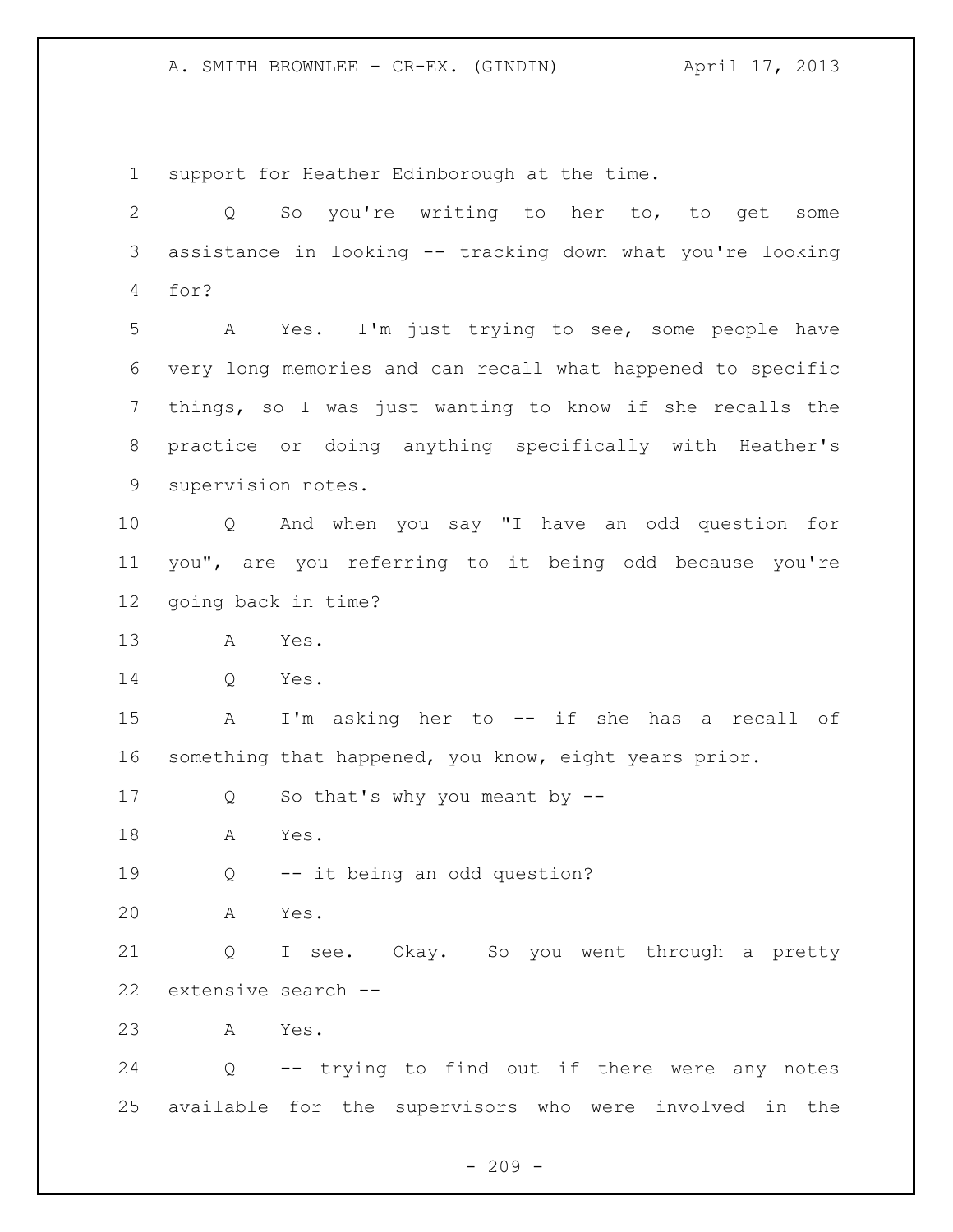Phoenix Sinclair matter?

A Yes.

 Q Including Wes McKay or Samantha Kematch or, or Phoenix Sinclair; correct?

A Yes.

 Q Particularly during 2000 to 2005, that's what you were looking for?

A Yes.

 Q Correct? And while you found some notes of some of the individuals involved, you found nothing related to this case?

A Yes.

 Q Is that right? But you did find some of the notes that these various workers had kept with respect to other matters?

A Yes.

 Q Okay. Now, I want to ask you specifically with respect to Andy Orobko. He testified that he kept some notes and his policy was after five years from the close of the file he shredded his notes, which would make it around 2010, according to his evidence, that he would have shredded his notes relating to this matter. You found, however, notes of his that went back to 1999.

A Yes.

Q Right? So that would seem to be contrary to him

 $- 210 -$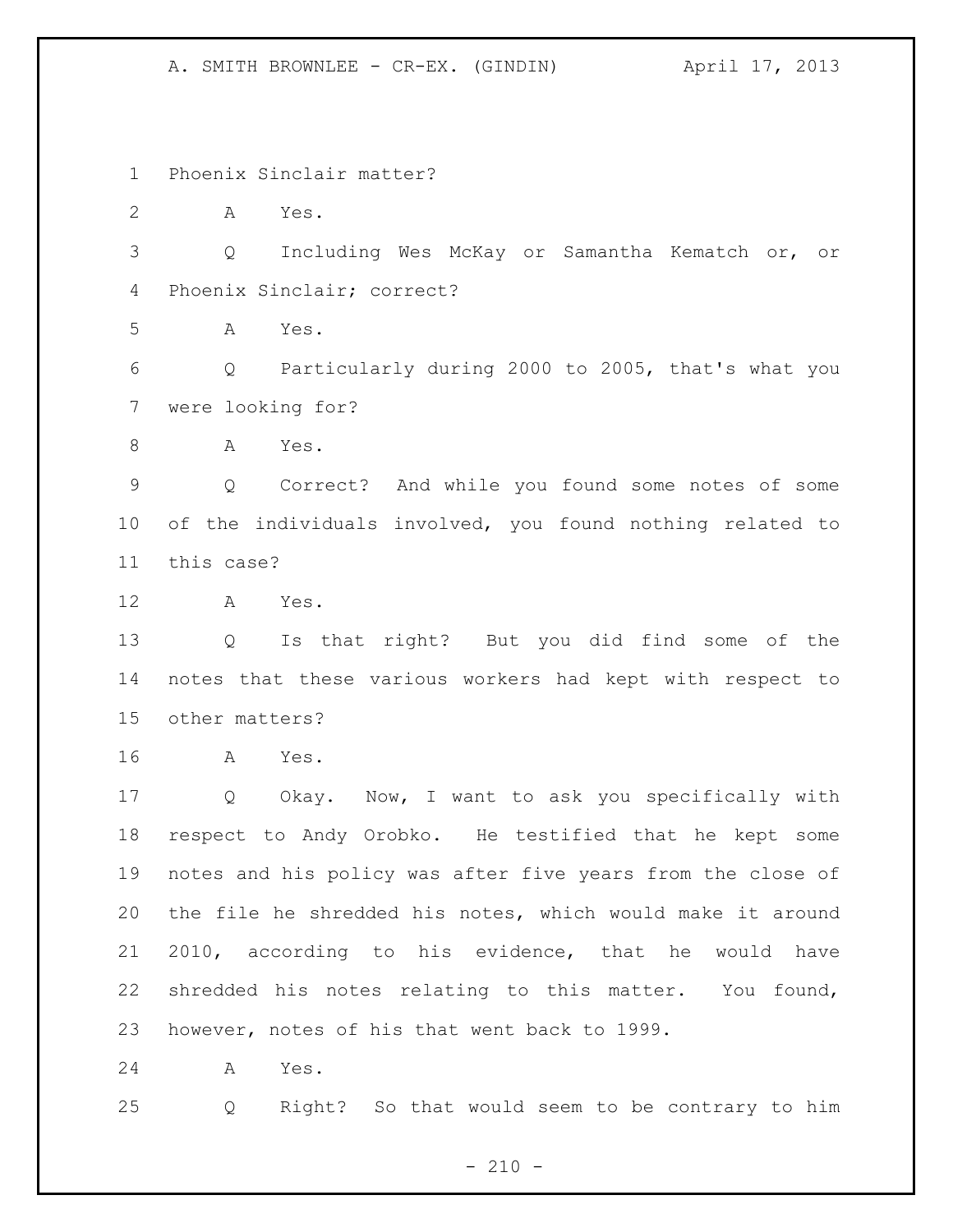shredding all of his notes because you did --

A It would.

Q -- you did find some; right?

A Yes, I did.

 Q And those notes that you found were obviously more than five years old?

A Yes.

 Q But none of the notes that you found that he had related to Phoenix Sinclair?

A No.

 Q And similarly, the notes that you found with respect to the other people you were asked to look into related to other matters but not with respect to this case? 14 A That's correct.

 Q Specifically with respect to Angie Balan, whose, 16 I think, diary was discovered; correct?

A Yes.

 Q That diary revealed that between October the 5th of 2000 and June 25th of 2001, which is about an eight month period, her date book showed 26 separate supervision sessions she had with Delores Chief Abigosis.

A Yes.

 Q But it didn't say in there which case it was about?

A Correct.

- 211 -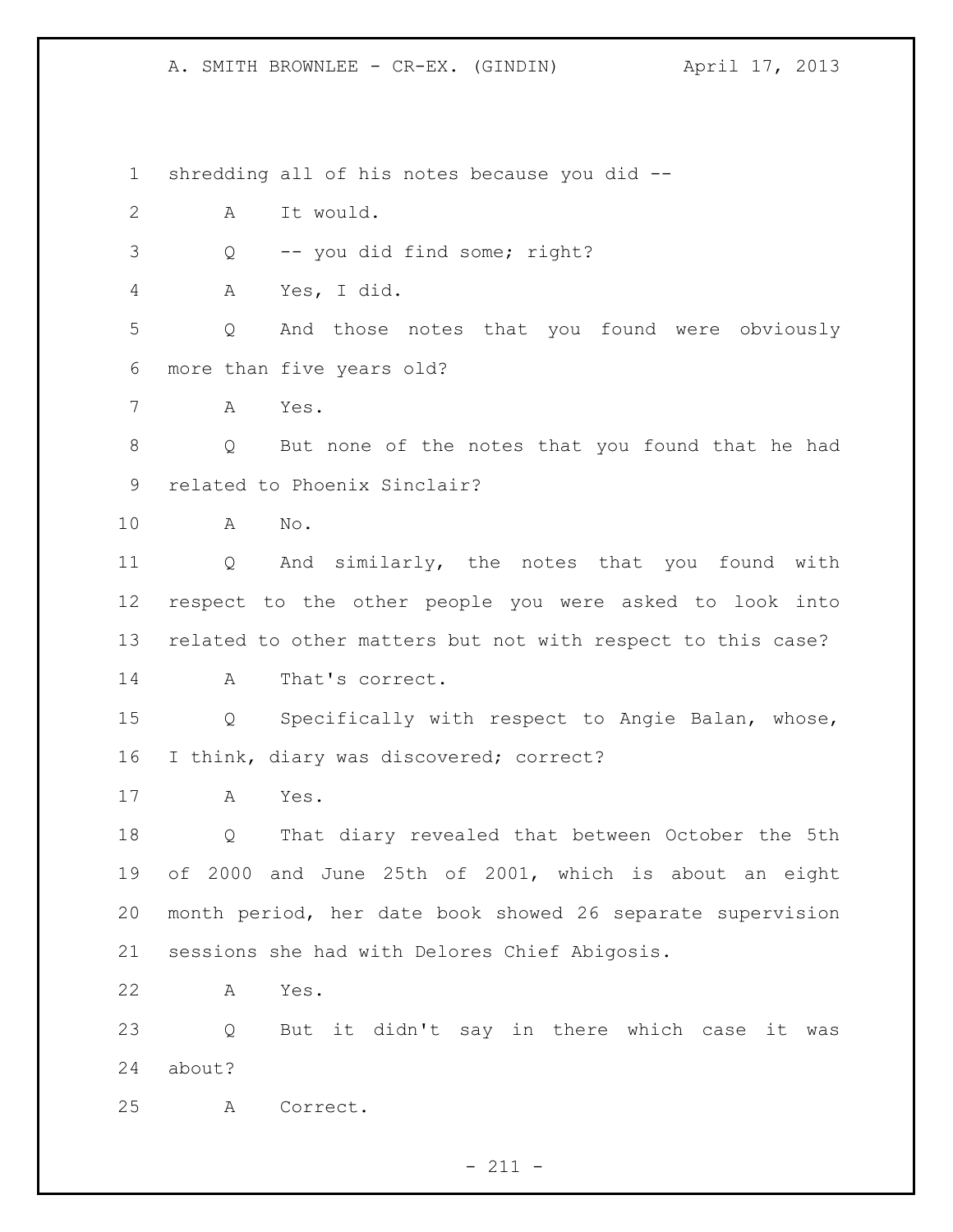Q So we can't really say if it related to the Phoenix Sinclair matter or her caregivers or not. A No, you couldn't say. I guess you could assume that out of 26 supervision sessions some of those sessions -- Q Some of them. A -- would have been dedicated to that case file. Q But -- and the diary doesn't tell us anything about the meeting, just that there was one? A Yes. Q Correct? So, again, it's not really notes of what took place? 13 A No, it's her date book. Q Yeah. A It's showing scheduled appointments. Q Now, you, you, you testified about policies and regulations and amendments and that kind of thing. If any of those rules or policies were followed at all, we would have those notes. In other words, there were no policies that said -- A There was, there was -- Q -- destroy your notes after five years or something like that? A -- absolutely no policy saying destroy them.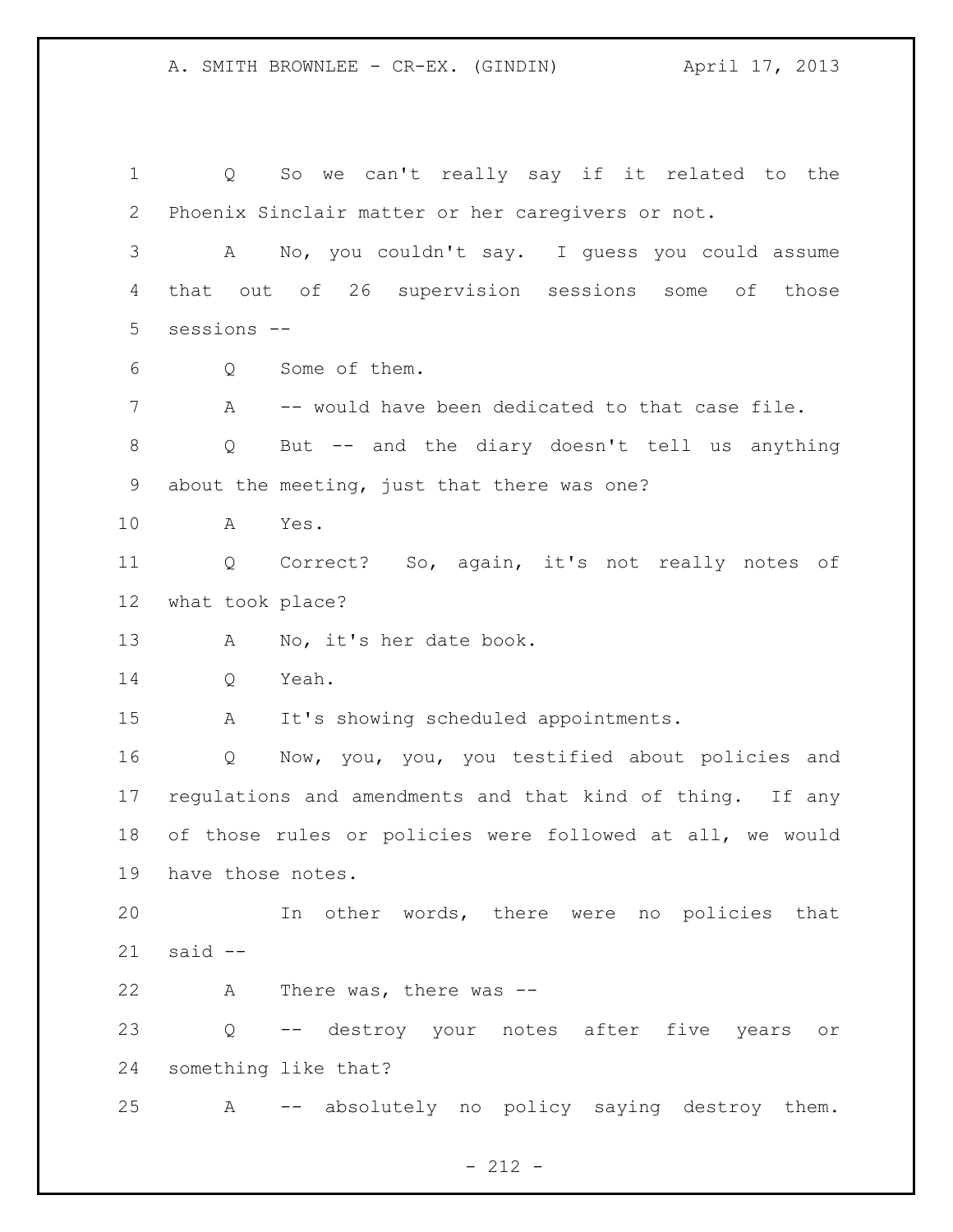There's nothing in the standards, the regulations or policy prior to 2004 that spoke to what supervisors should do with their notes so there, there was no clear direction ever given to supervisors and the 2004 policy is not, in my opinion, not very clear as to what supervisors should do with their supervision notes. It's clearer what they should do with HR notes and it's clear what they should do if they have direct contact but it doesn't actually directly say what they should do with supervision notes so there is still, even after 2004, a lot of misinterpretation or it was up for, I guess, debate or practice in terms of what supervisors would do with their notes.

 Q Yeah. But common sense would dictate that it's wiser to keep the notes somewhere.

 A Yes, and that's why I think the practice that the supervisors, a lot articulated, that they would leave them in their office if they changed jobs and, and wouldn't take them home and wouldn't shred them. I think that was much more the common practice.

 MR. GINDIN: Thank you, those are my questions. THE COMMISSIONER: Thank you, Mr. Gindin. Anyone else before Mr. McKinnon? Mr. Ray. 23 THE CLERK: I can't remember if you were sworn. 24 THE WITNESS: Sworn.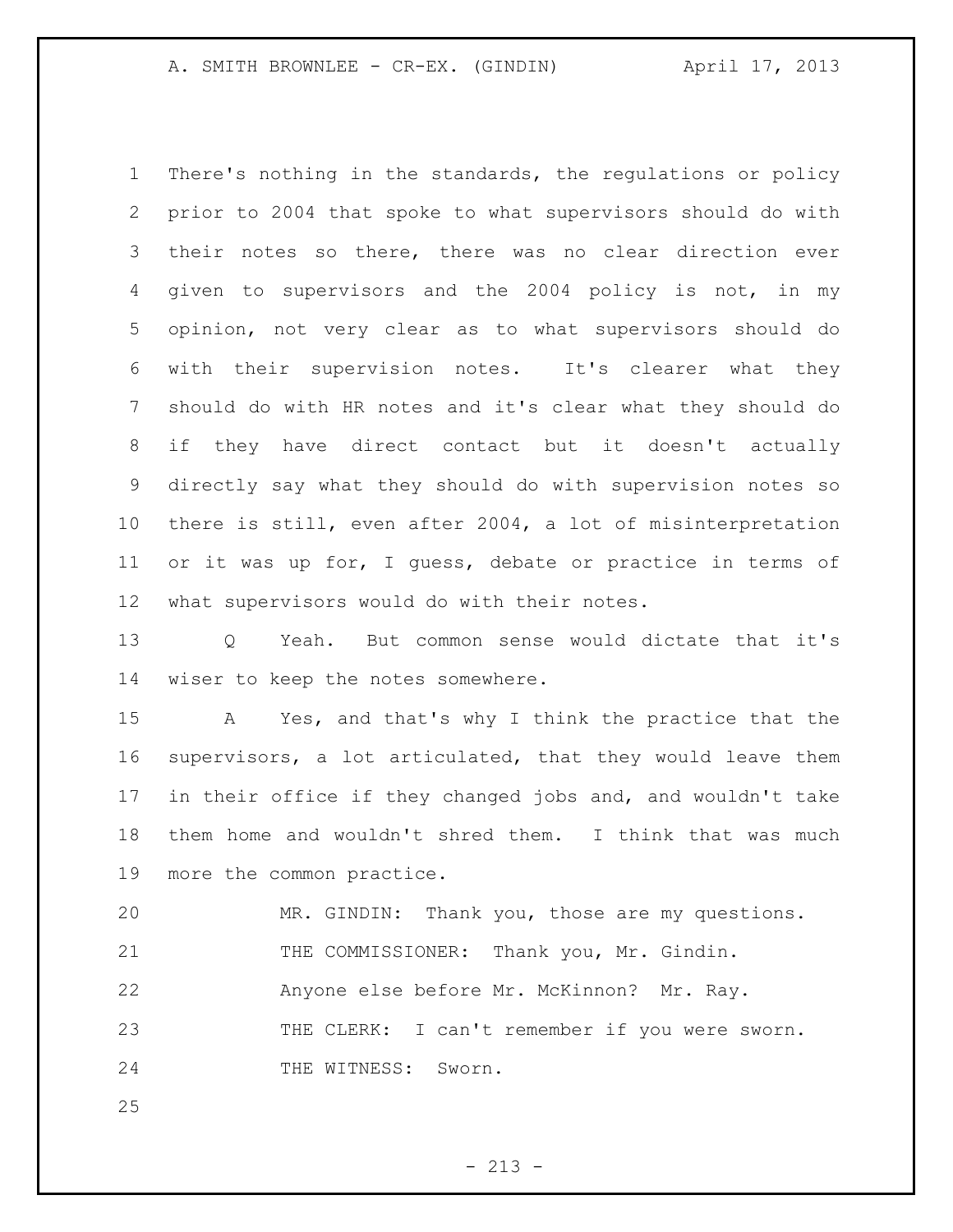## CROSS-EXAMINATION BY MR. RAY:

 Q Good afternoon, Ms. Brownlee, for the record Trevor Ray. As you know I represent a number of the social workers involved in this matter as well as the MGEU. I just have a few case or questions about your evidence, it's -- I don't think it's particularly contentious but I just would like to clarify some things for you regarding the documents and, and the summary.

A Okay.

 Q Now, I think you just clarified this for me a moment ago but let's start with a couple of the simple things. And I want to start with policies regarding notes 13 and recordings, specifically supervisors. Now, you're saying nothing existed until approximately March of 2004 as it related to supervisors, specifically the retention of their supervision notes or their HR notes?

A That's correct.

 Q Okay. And around that time I think your evidence was that because there was some inconsistency and perhaps some uncertainty by the supervisors, themselves, they got together, approached the department and suggested perhaps they would draft something to help make it more clear. Is that, is that correct?

 A We started working on modifying the supervision 25 policy as  $a$  -- we have -- twice a month we meet, all -- as

 $- 214 -$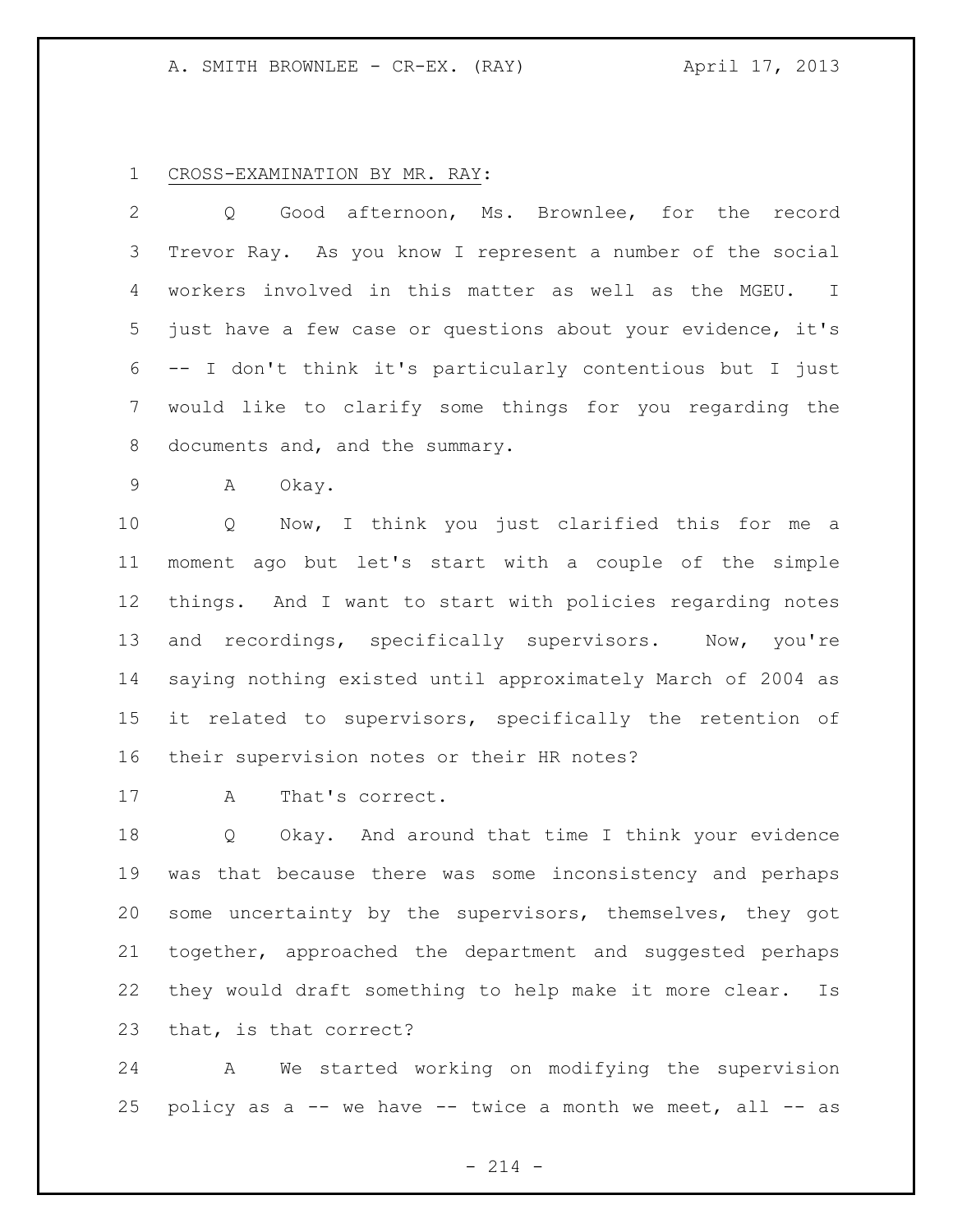a management group, with all the supervisors as part of -- it was kind of -- it was flagged as part of the inquiry process that -- what critical supervision is and we wanted to re-visit and look at the policy and update it. And from reviewing it and essentially canvassing the supervisors in terms of what is their understanding of what they are to do with their notes, it became very obvious that there was inconsistent understanding of what they should do with their notes at the end of the day so that's why we started working on the policy.

 We also wanted, I think, clarity around the importance of ensuring that at least there is quarterly reviews so that at least every three months you're reviewing every single case with every worker.

 Q Okay. Now, you've -- you mentioned that you got together as part of the inquiry process; is that -- did you say --

 A No, we have regular meetings but as part of the inquiry process, supervision and supervision policy and how we conduct supervision and the importance of supervision was really highlighted.

Q I see.

 A So that was part of the discussion at the management table that led us to want to, to at least re-visit our policy to see if it needed updating which we

 $- 215 -$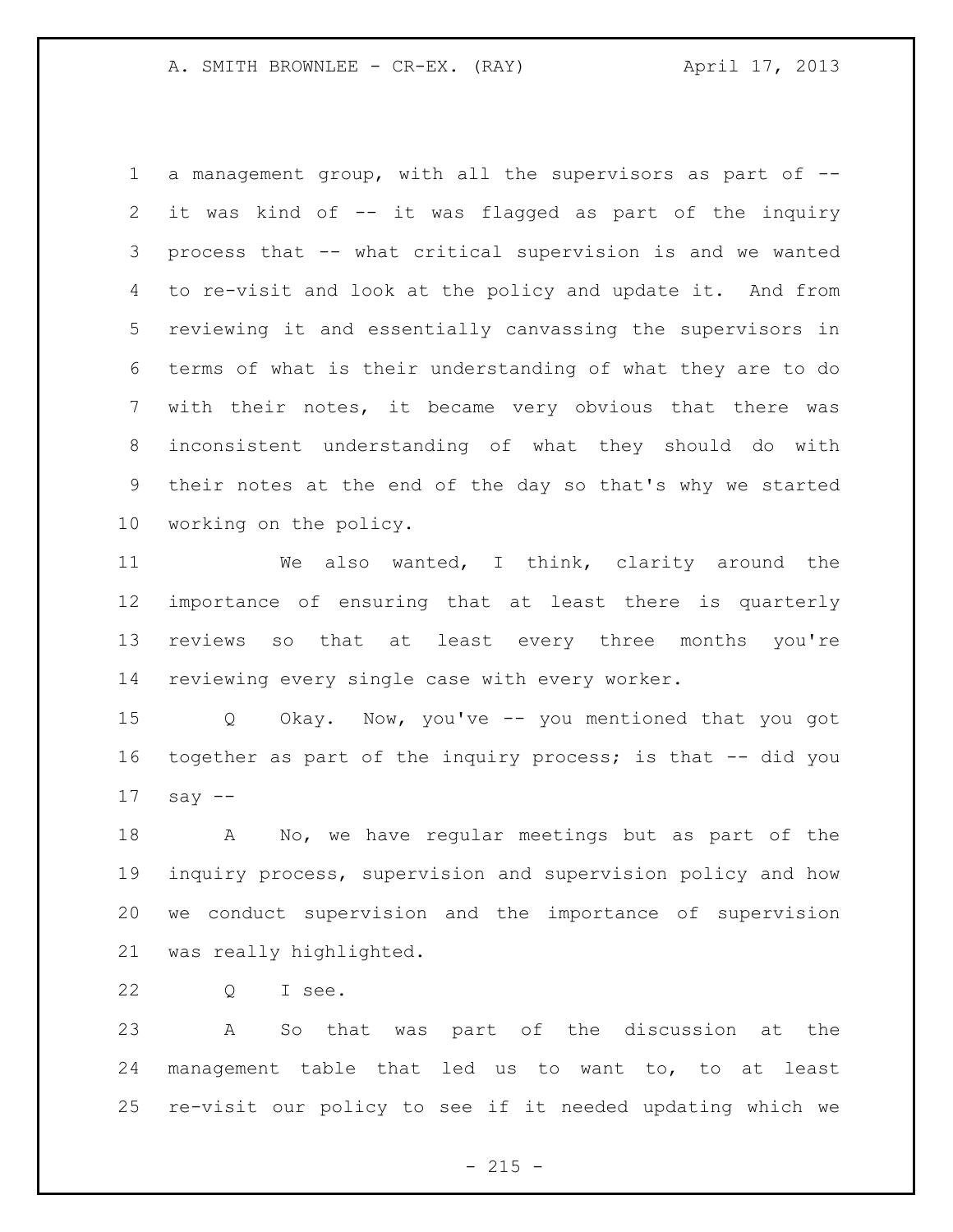did then update.

 Q And I understand that those updates occurred in approximately 2012?

A Yes.

 Q And -- but the drafting of the original policy occurred in 2004?

A Yes.

 Q And was it -- was -- the supervisors were the ones that suggested that that policy be created in order to 10 bring consistency to the, to the, the note maintenance and --

 A Yes, that was an initiative from the supervisors. Q Yeah.

 A They had attended the Tony Morrison training, supervision in social welfare or social care and following that they felt it was important to have a consistent policy related to the structure of supervision, the purpose, the frequency and that generated -- they had a committee developed then generated the policy and much of it was taken, I think, from some of the training materials from Tony Morrison.

 Q Okay. And if I understand your evidence, that policy that was originally created, at least in 2004, applied either exclusively or almost exclusively to supervisors of family services workers. Is that correct?

 $-216 -$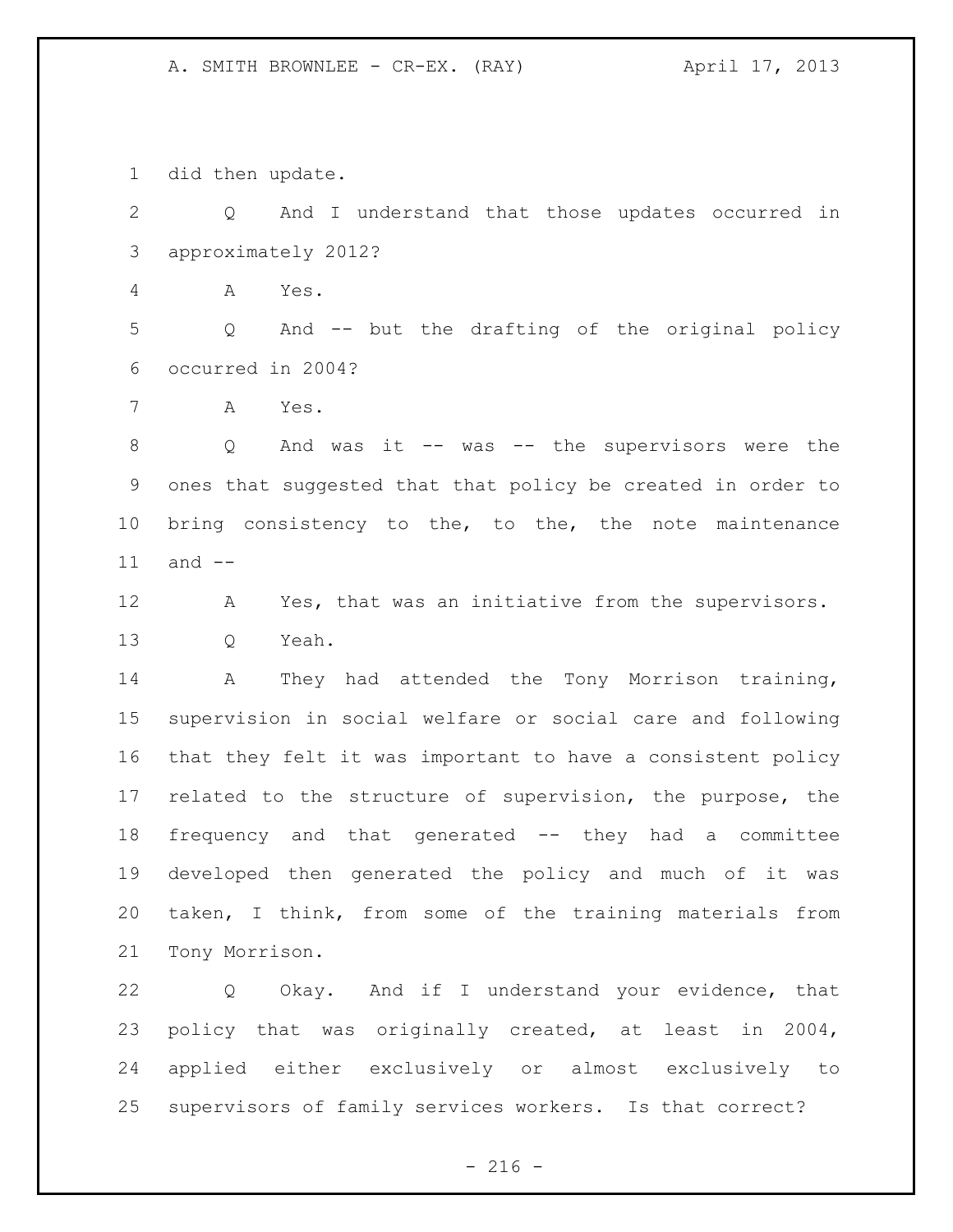A That's correct.

 Q Okay. And when, when we say family services workers, we're excluding workers that would -- or excuse me, supervisors that would supervise an intake unit and when I say intake I mean either a CRU unit, an after hours unit or a Tier 2 intake unit; correct?

A Yes.

 Q Okay. So the 2004 policy applied as it relates to those supervisors that were involved in this particular case, the Phoenix Sinclair case, it would have only applied to family services workers and then only to family services workers who are involved in the file after 2004?

A Yes.

 Q Okay. And we know from the evidence that in this particular case there were no supervisors involved beyond 2003. My understanding is Heather Edinborough was the last family services worker to -- supervisor to have been involved in this case and that was near the end of 2003?

A Yes.

 Q Okay. And the remaining supervisors that were involved in the file were CRU supervisors, such as Diva Faria?

A Yes.

 Q Or intake supervisors such as Carolyn Parsons and Doug Ingram?

- 217 -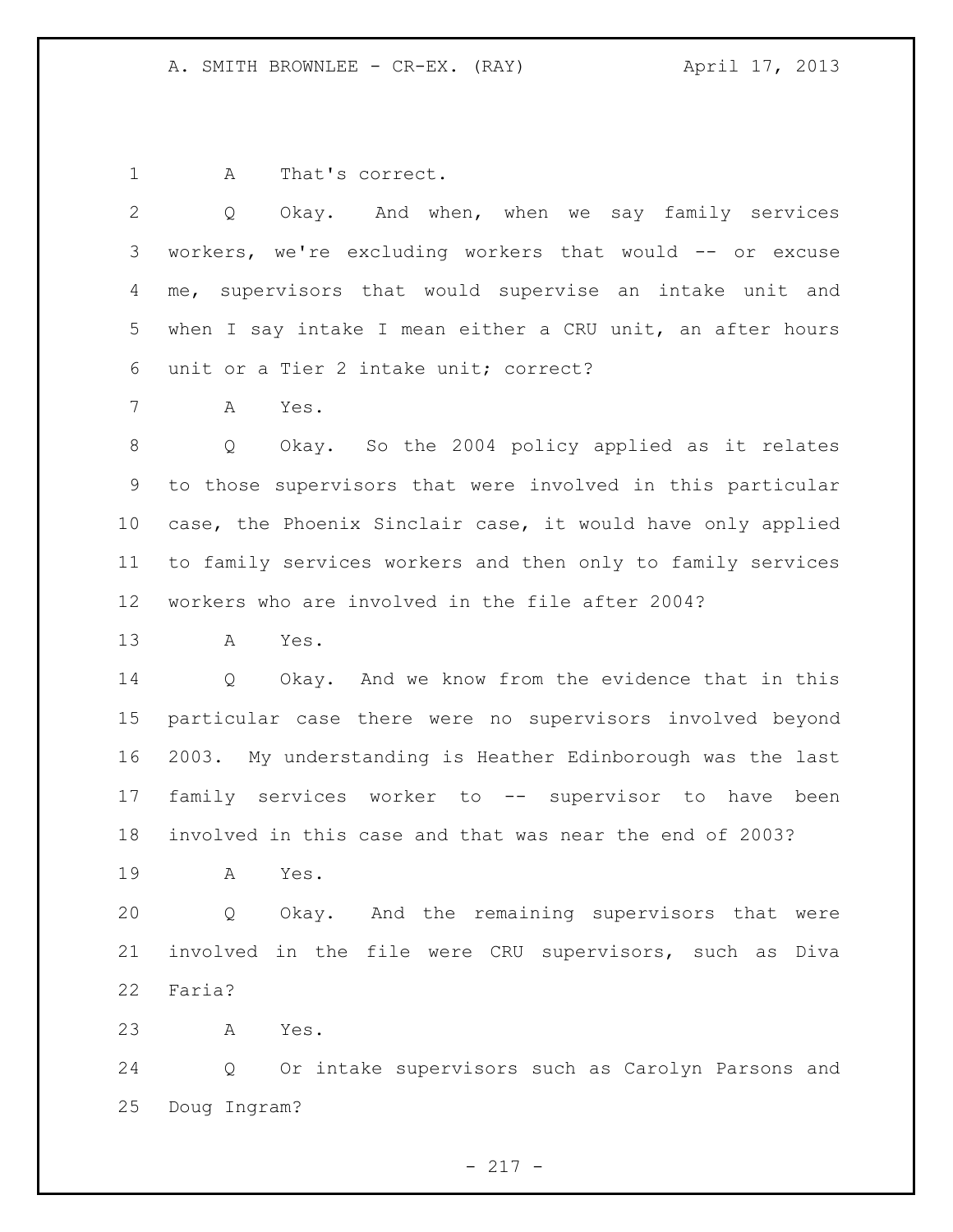A Yes. Q Correct? Am I missing anybody? I don't think so. But the policy would not have applied to them? THE COMMISSIONER: Is that correct? THE WITNESS: Yes, that's correct. BY MR. RAY: 8 Q Now, if I understand your evidence, there are really three types of notes that supervisors make. There is HR, human resources notations, supervision notes and case notes. A Yes. Q Right? Case direct notes is, I think, what 14 you're referring it -- them to; right? A Yes. Q And human resources would be notes along the lines of Joe Smith was late for work again today, I've put a note on Joe Smith's file and told him not to do it again, completely unrelated, possibly, to any actual file that Joe may be carrying; correct? A Yes. Q Okay. And then supervision could be a combination of case notes, case specific notes, or the type I just described to you, Joe Smith is not doing a very good job on the Phoenix Sinclair file, I talked of my -- about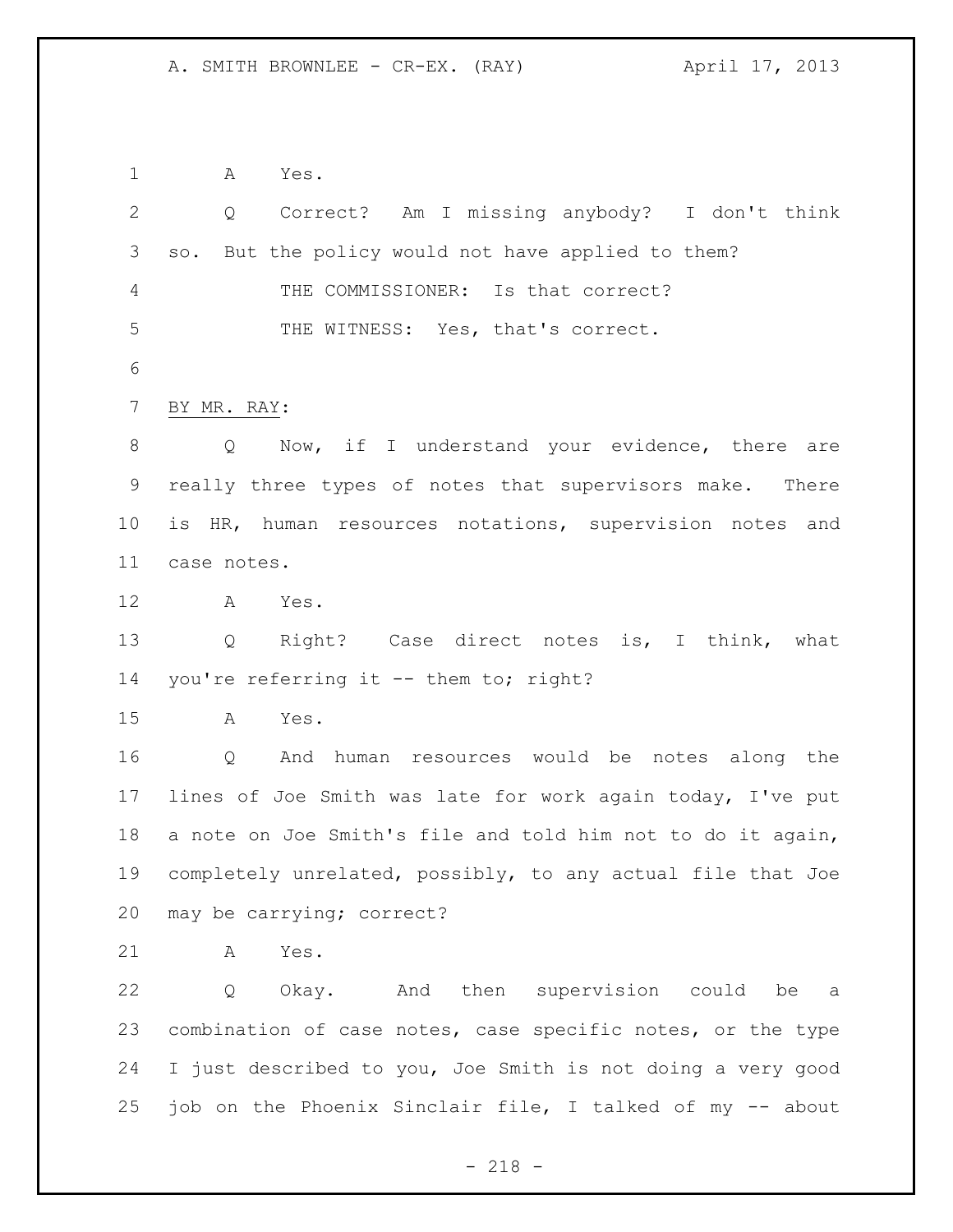my concerns with him on this file and we had a discussion how to address those things. Would that be what a supervision note would be?

 A Not specifically. I think a supervision note would be more related to the specifics of what the work is being done on a case. So it would be updated information related to the assessment, so what information do we know about the parents, what, what is your assessment? What is the next steps in your case plan? If you already have a case plan developed it would be getting an update in terms of where are we at, frequency of contact if children are in care, what is the placement, what is the reunification plan, what are the services being provided, that would be the kind of supervision that would be done related to the services.

 Now, if there was a particular problem related to, say, performance, which is kind of what your example was highlighting, generally you would be looking at a pattern of performance. So you might say, in supervision, you're asking someone about a specific case and they say I haven't seen this case in three -- I haven't been out to see this family in three months. So you would be looking 23 at what is a reason for that, is that because they're poorly organized, is that because of workload, has this been a low risk case and their time and attention has been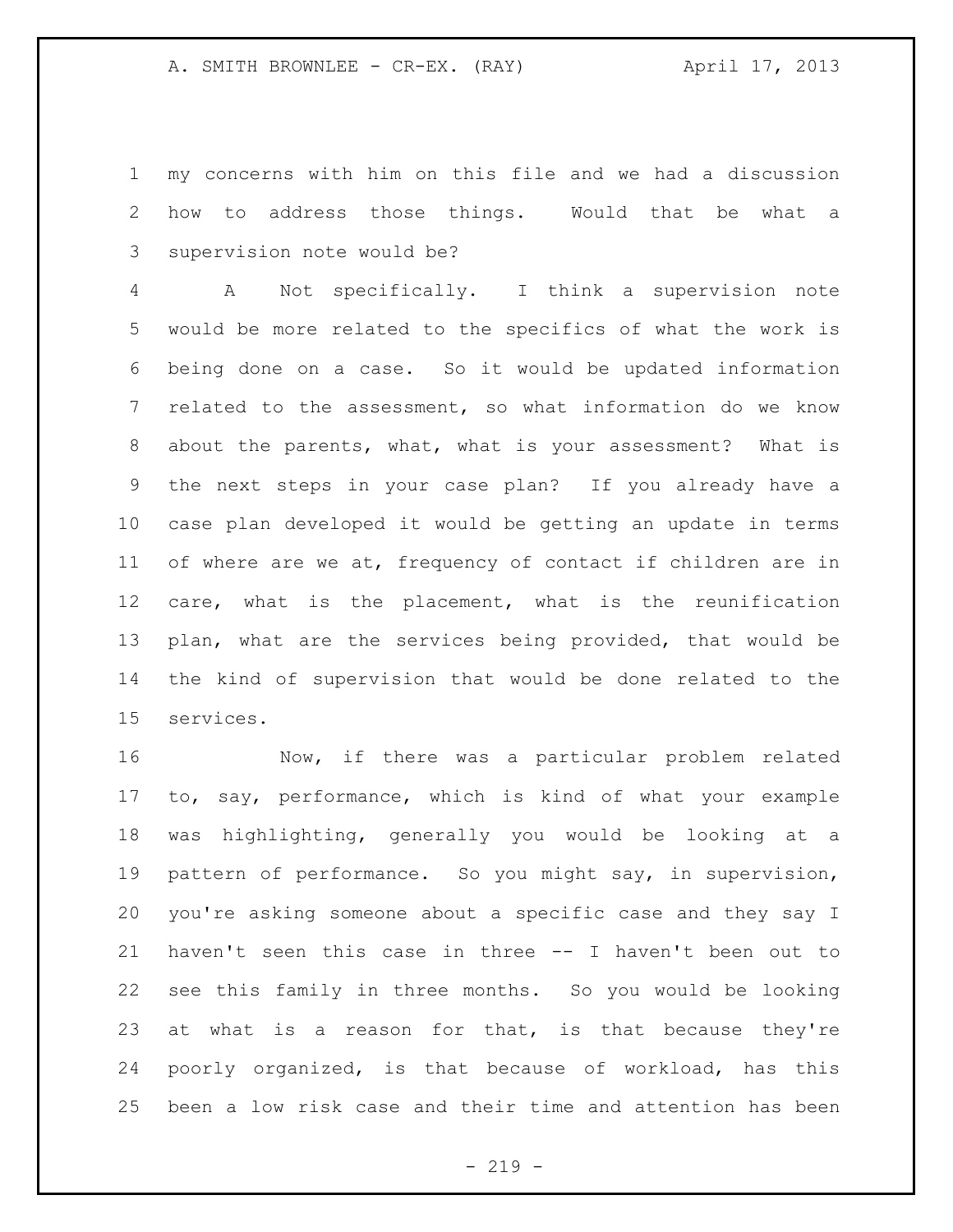focused on higher risk cases, and then you would have discussion related to what the next steps would be and an understanding of is this again related to something that the worker is failing to do or is this an impact of workload?

 So if the social worker is coming in and you're identifying that they haven't seen 15 of their 30 families in three months, that would reflect more as a performance issue. If they haven't seen three of their cases out of their 30 cases, in three months, that suggests it's more of a workload issue and then you would work with them around ensuring regular contact and what the next step should look like.

 Q Okay, so if I understand your answer then, supervision is -- supervision notes and, and, of course, as a supervision, is more related to the files that the social worker is carrying at that time. Is that what --

A Yes.

 Q Okay. Could, could supervision not also be somewhat generic because we've heard situations of, of ad hoc supervision, so -- now, we'll try to create an example -- social, social worker comes in to see a supervisor, says I would just like to bounce something off you, it's not necessarily involved in one of their cases, per se, but they want to know how does this new standard apply or that

 $- 220 -$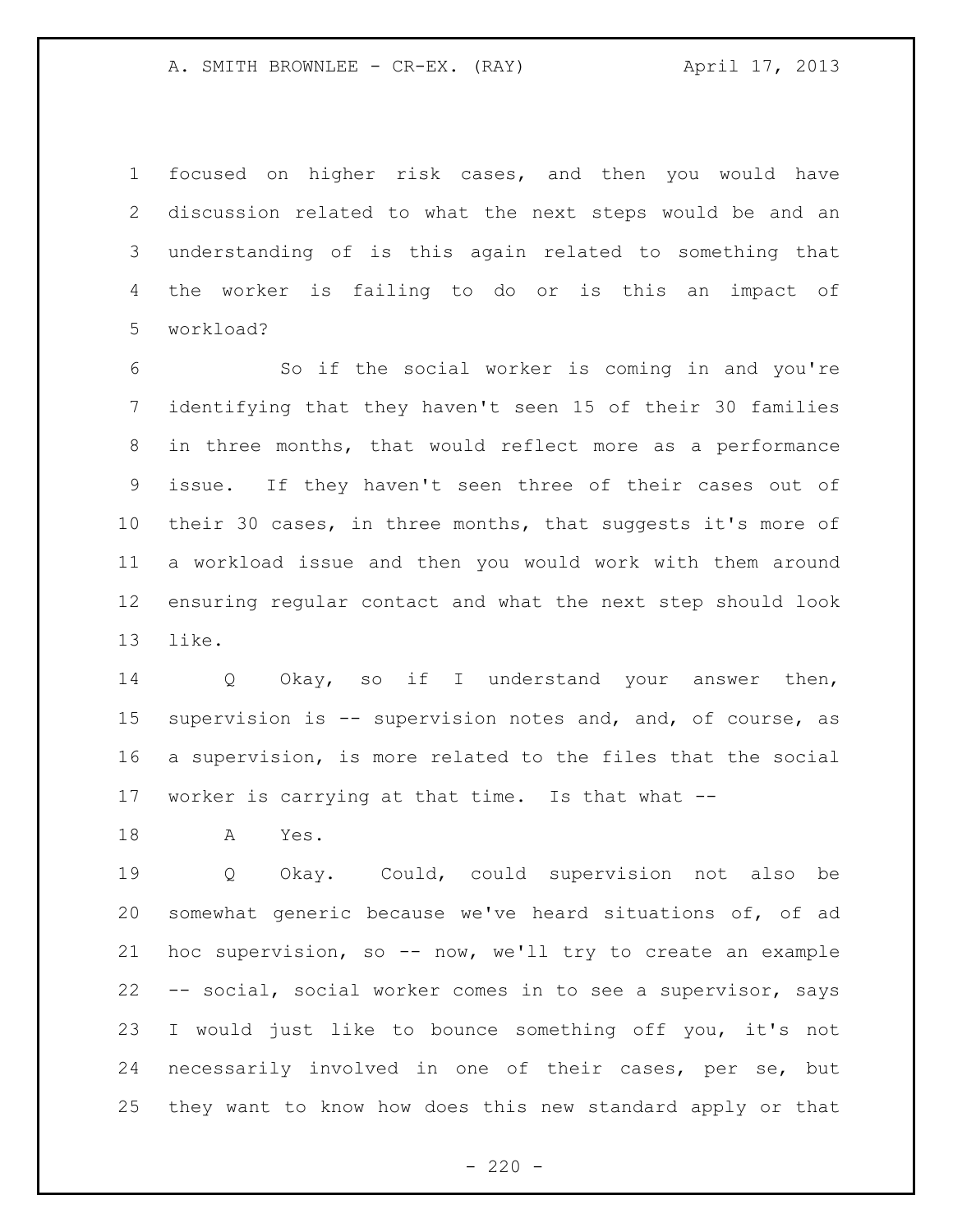sort of thing. Would that be considered supervision as well?

 A Yes, that would be a more generic supervision. There's also supportive supervision which is less likely to be documented in notes. So looking at how people are managing workload, if there's a critical incident on a case or you've just done an apprehension, touching base with them to see how they're managing that kind of stress level and, and working through that with a client. So there's different aspects of supervision.

 Would also be, with newer staff in particular, looking at identifying learning plans and learning goals that you would be doing regularly. And newer staff, as well, you would be trying to ensure that they have some understanding and connection between standards, policies and, and how you implement that into practice. So that could be an overarching piece of the supervision that's provided.

 Typically those kind of things are less likely to be documented in supervision, unless there's a concern --

Q Right, and that was --

A -- or something they want to follow up.

 Q -- that was my -- leading to my next question which was some -- there are some supervision -- there will be some supervision meetings that would not necessarily

 $- 221 -$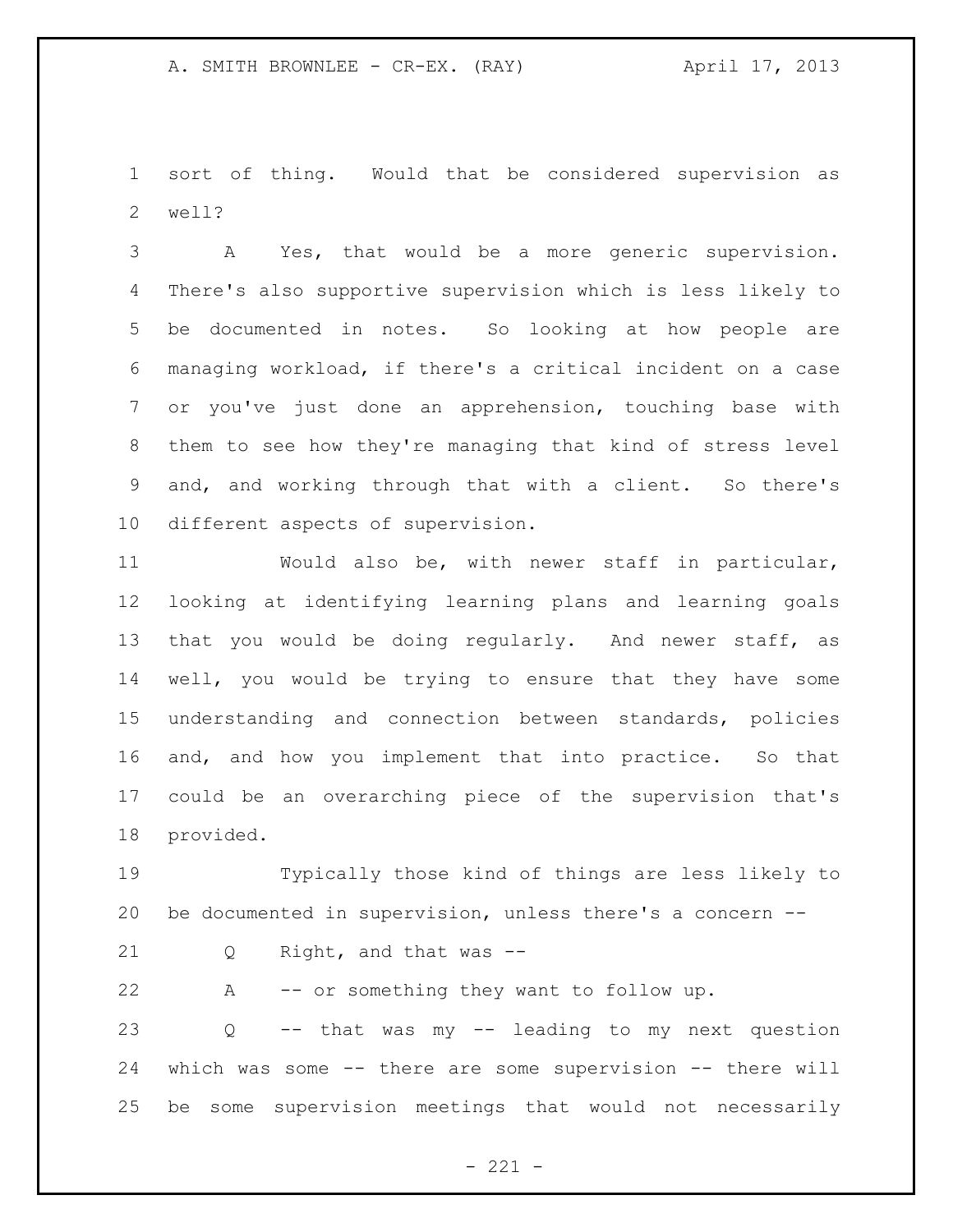lead to documentation being placed on a case specific file that that person might be carrying.

A Yes.

 Q It would be more along the lines of a -- almost a human resources type of, of notation, if any notes were to be taken at all?

A Yes.

 Q And then the third type is what I think you called is direct case notes so that's, that's a situation, if I understand, where a supervisor might deal directly with a family and because, perhaps, they're covering for the social worker, the supervisor then will note their involvement with the family and they will place those notes specifically on the case specific file?

A Yes.

 Q And we saw instances of that, in this case with, for example, Mr. Orobko, who noted that he, he had discussions with, I believe, the Stephensons or one of the Stephensons, just indicating what he spoke to them about and noting it for the file so that the worker would have a record of that and could refer back to that; correct?

A Yes.

 Q Okay. And those types of things are supposed to be maintained on the case specific file?

A Yes, because they're indicating direct contact.

 $- 222 -$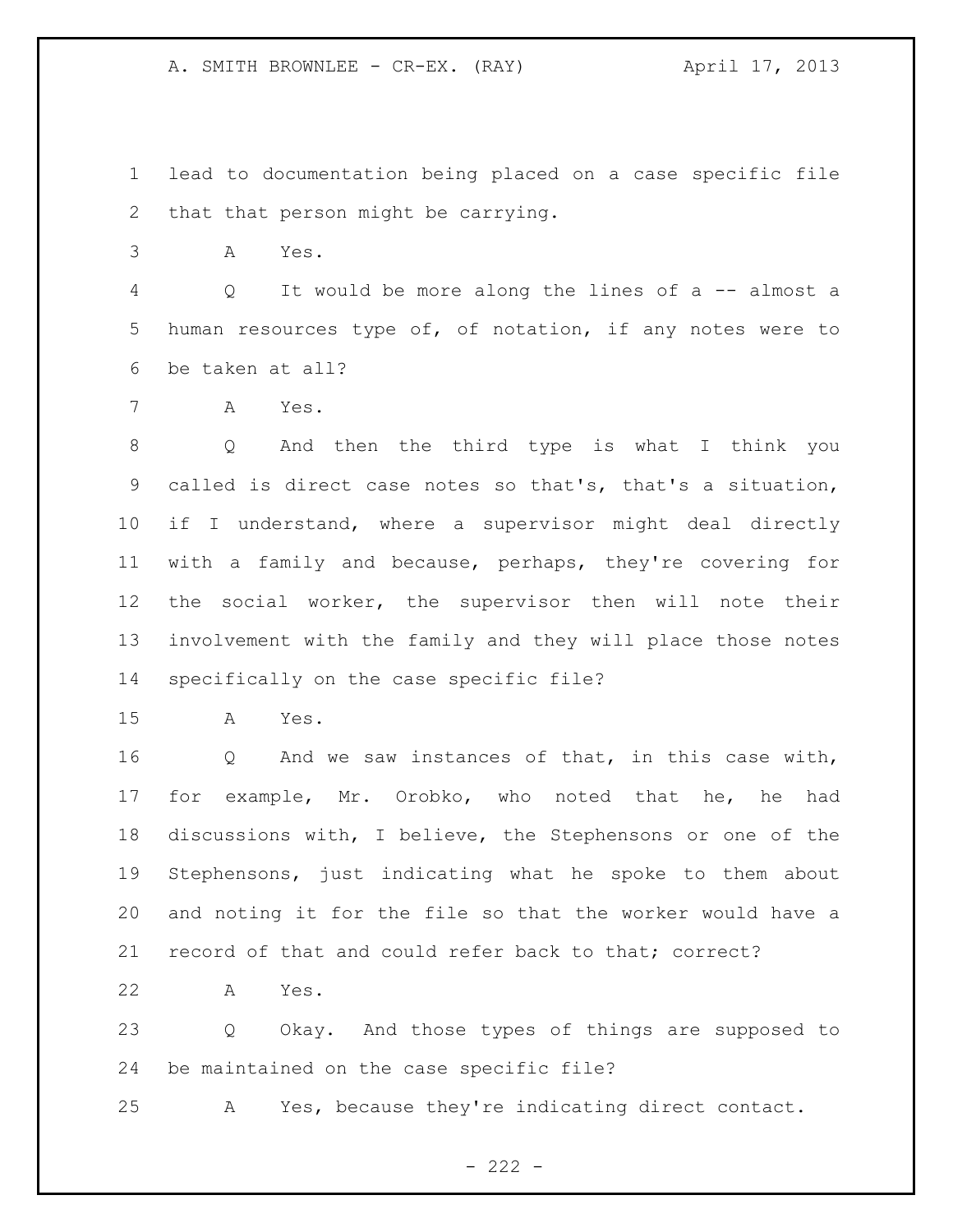Q Correct.

 A So it could be collateral, as well. You know, a teacher from a school, a service provider, a foster parent. Q And, and those types of notes all -- are really along the lines more of if a social worker type case note, albeit made by a supervisor? A Yes. Q I just wanted to speak to you about standards for a minute. Virtually every social worker who testified said that they had no real knowledge of standards or no training on standards until approximately 2006. Would you agree with me that people did not generally get trained on standards, including no training on standards about note taking? A No, that's true. Q Okay. A There was no formal process for training on

standards up until 2006-7.

 Q And I think Ms. Walsh asked you a question which was well, then how did people learn to do note taking if they weren't trained on standards and weren't familiar with the standards and your response was that you -- the department created, through using the standards, a template system and it was that template system that kind of guided social workers in terms of the types of recordings they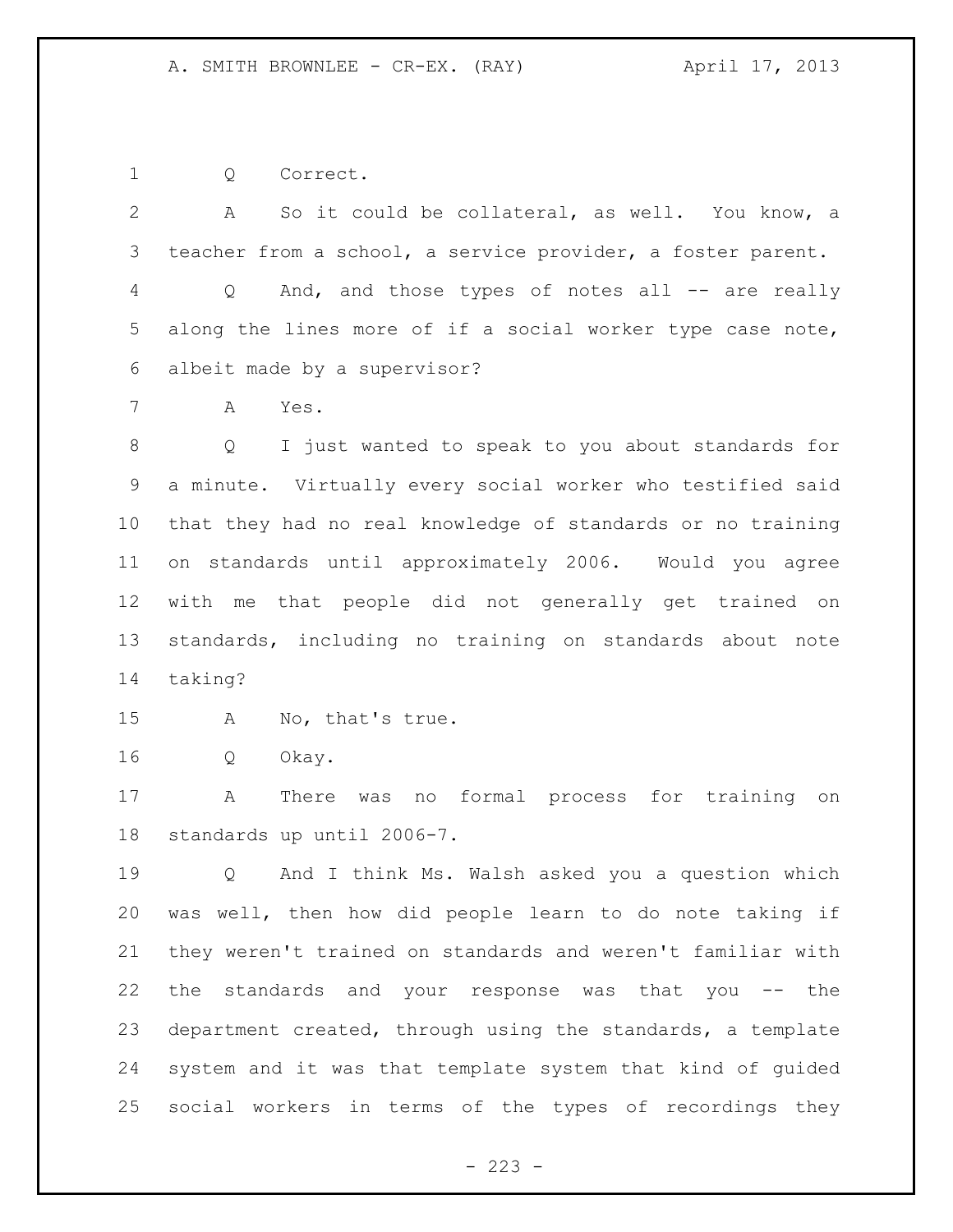were supposed to make, if I understand your evidence.

 A Yes, that applied to intake. If you look at the intake standards from 1988 it had very specific information related to what should be contained in an intake report and that was used prior to the intake module to develop the intake and the after hours reports that were generated. In terms of case notes for ongoing family services, that really would have -- training related to that would have fallen to the supervisor in terms of reviewing and training staff.

 Q Okay. So when you, when you say -- use the term template, do you mean the, the format of the form that we would -- one would use, for example, we saw many instances of a, of a CRU form, or an intake form, or an after hours form that would follow almost the same format every time.

A Yes.

17 Q Is that what you mean by template and that -- it's almost like a fill in the blanks, these are the types of things that we want you to fill in when you're taking this information?

21 A Yes. And those, those changed over the years but generally it would have headings and then underneath the headings it might have some bullet points that identify kind of further information or give you additional information about what should be contained in that section.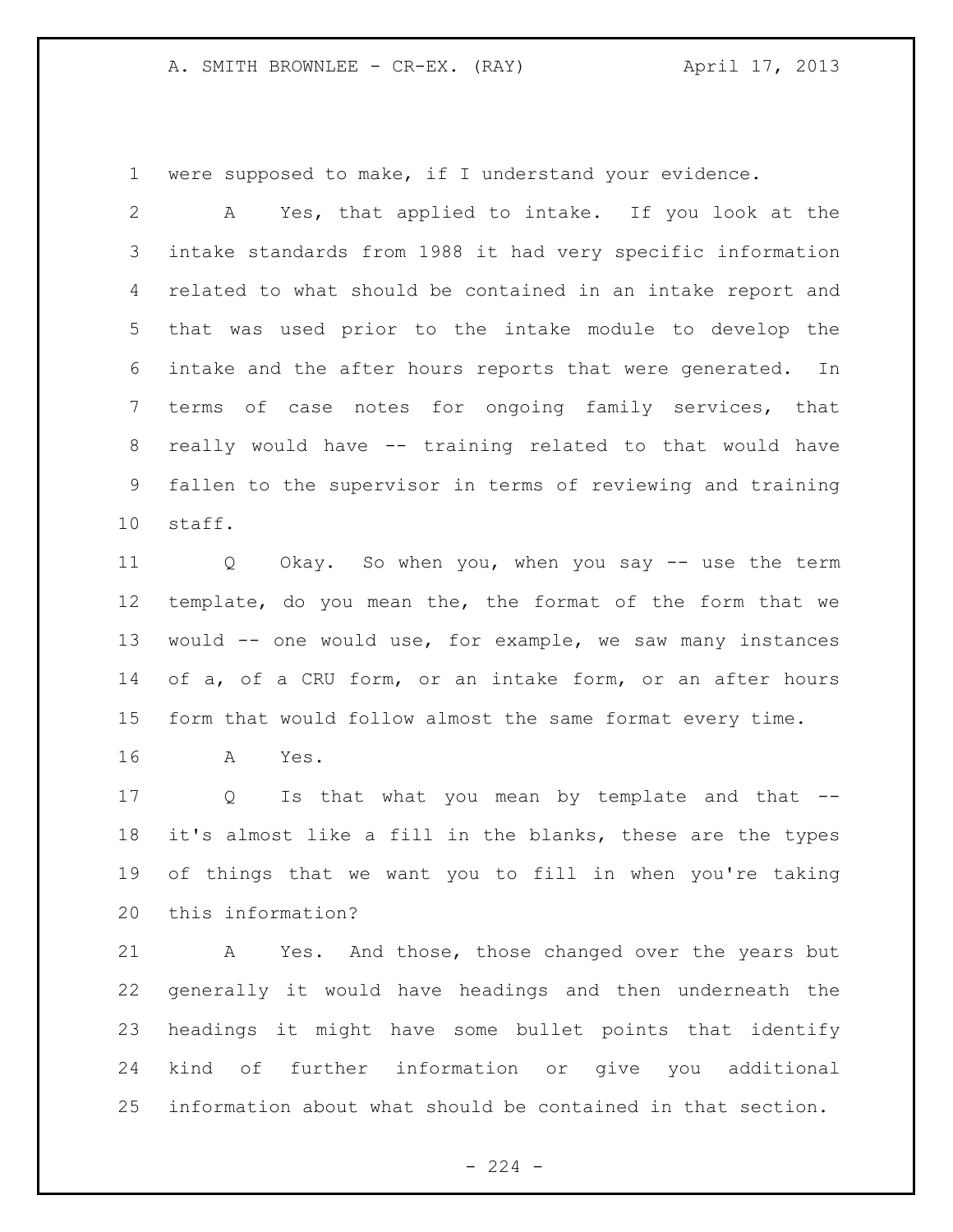Q Right. So when you say templates you're talking 2 about -- and I'll give you an example, the, the CRU form, Mr. Commissioner, we saw many examples of the after hours unit forms that people completed, and it would start off with the time, the date, the --

A Source of referral.

7 Q -- the source of referral, who the referral is about. For example, Ms. Kematch, her particular information, date of birth, contact information, then it gets into a history, and then it would talk about that person's history within the system, and then it would talk about the presenting problem, and talk about how they're dealing with that problem (inaudible) the interventions the worker made to deal with the problem and then their recommendations; right?

A Yes.

 Q And that's the template, and that's we saw many examples of people following that template --

A Yes.

 Q -- in this case. Okay. So when you talk about the templates, though, they don't tell a worker how long to store a file, the template is what type of information are you supposed to record.

A Yes.

Q And they don't tell a worker whether to keep

 $- 225 -$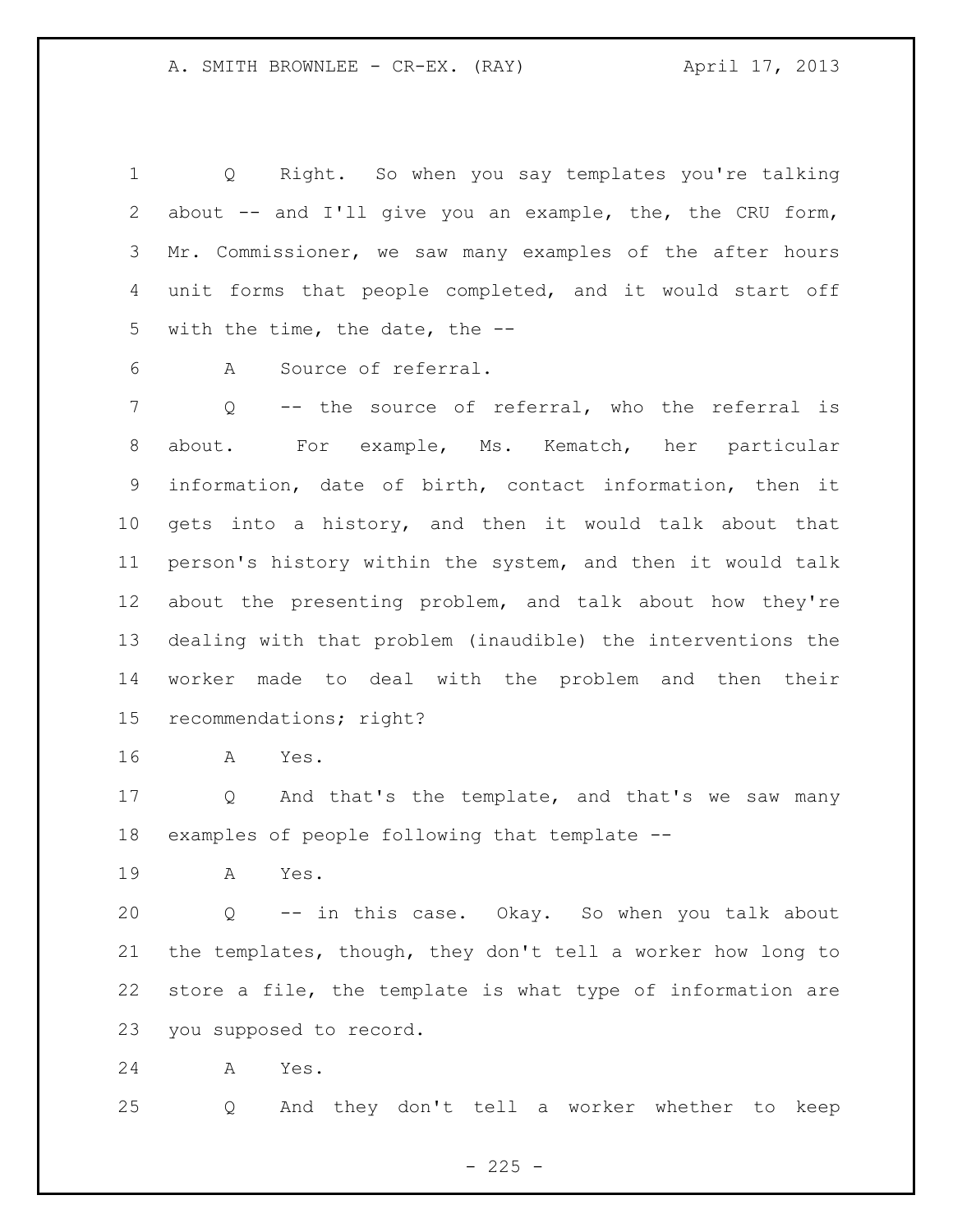notes or not to keep notes, those would be contained in the standards?

A Yes.

 THE COMMISSIONER: But did you say the templates were applicable only to the after hours?

 THE WITNESS: The templates that Mr. Ray is referring to were applied to intake, CRU and after hours. 8 The case note format for family services was very -- was contact notes and there was nothing specific --

10 THE COMMISSIONER: Yeah.

11 THE WITNESS: -- specifically developed to, to guide workers and what should be documented for that.

 THE COMMISSIONER: And that came from the supervisor?

15 THE WITNESS: Yes. And even with, like in terms of intake and after hours, even in terms of the, the level of detail would still be something that would require training from the supervisor so assisting them in identifying what's important information, what's extraneous information, how much is too much detail, how much is too little detail. That still would be training, and the template wouldn't give you that.

BY MR. RAY:

Q Okay, so let's move to the topic of storage for a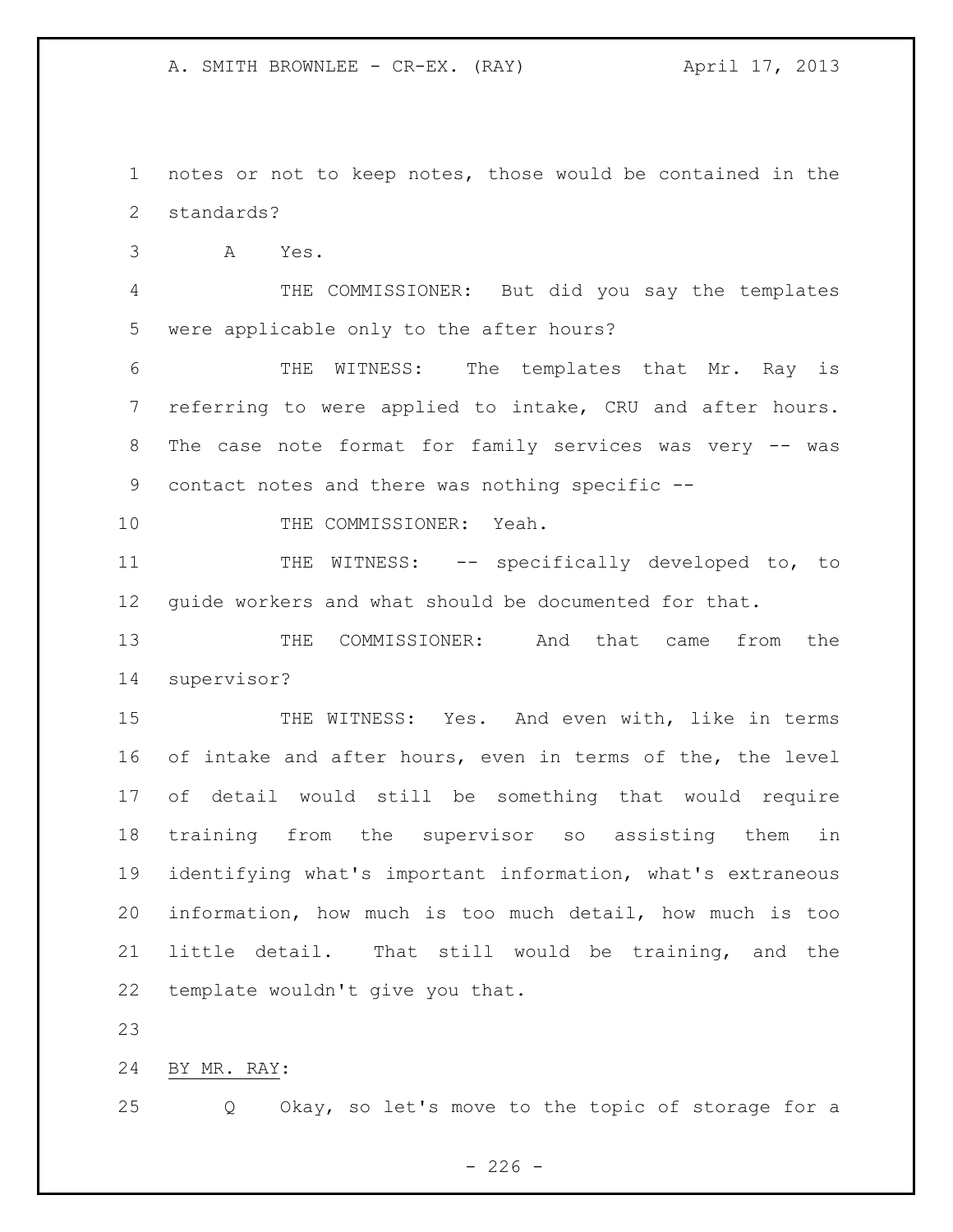moment. Storage is dealt with in the standards and you identified that in the standards that you provided and spoke to in your evidence. And I just want to make sure I understand your evidence about expected practice was, that materials would generally be stored in accordance with those standards.

 Now, one issue that you know has come up repeatedly in this, in this hearing is storage of or, or keeping maintenance of a person's handwritten notes, and I'm distinguishing handwritten notes from the types of recordings that we saw repeatedly through the file; okay?

A Okay.

 Q My understanding of your evidence was that -- and we've, we've heard evidence from social workers that they would often take handwritten notes when they're, for example, speaking to a source of referral on the phone or conducting a field, or visiting a family. They would bring those handwritten notes back to the office, afterward, and somewhere in the short time period after that, they would incorporate those handwritten notes into what I'm going to call the record. The record being their recording, their transfer summary, for example, or their closing summary, or their, their six month summary, or their intake form, those sorts of things would -- the notes would be used to create those documents; correct? The handwritten notes.

 $- 227 -$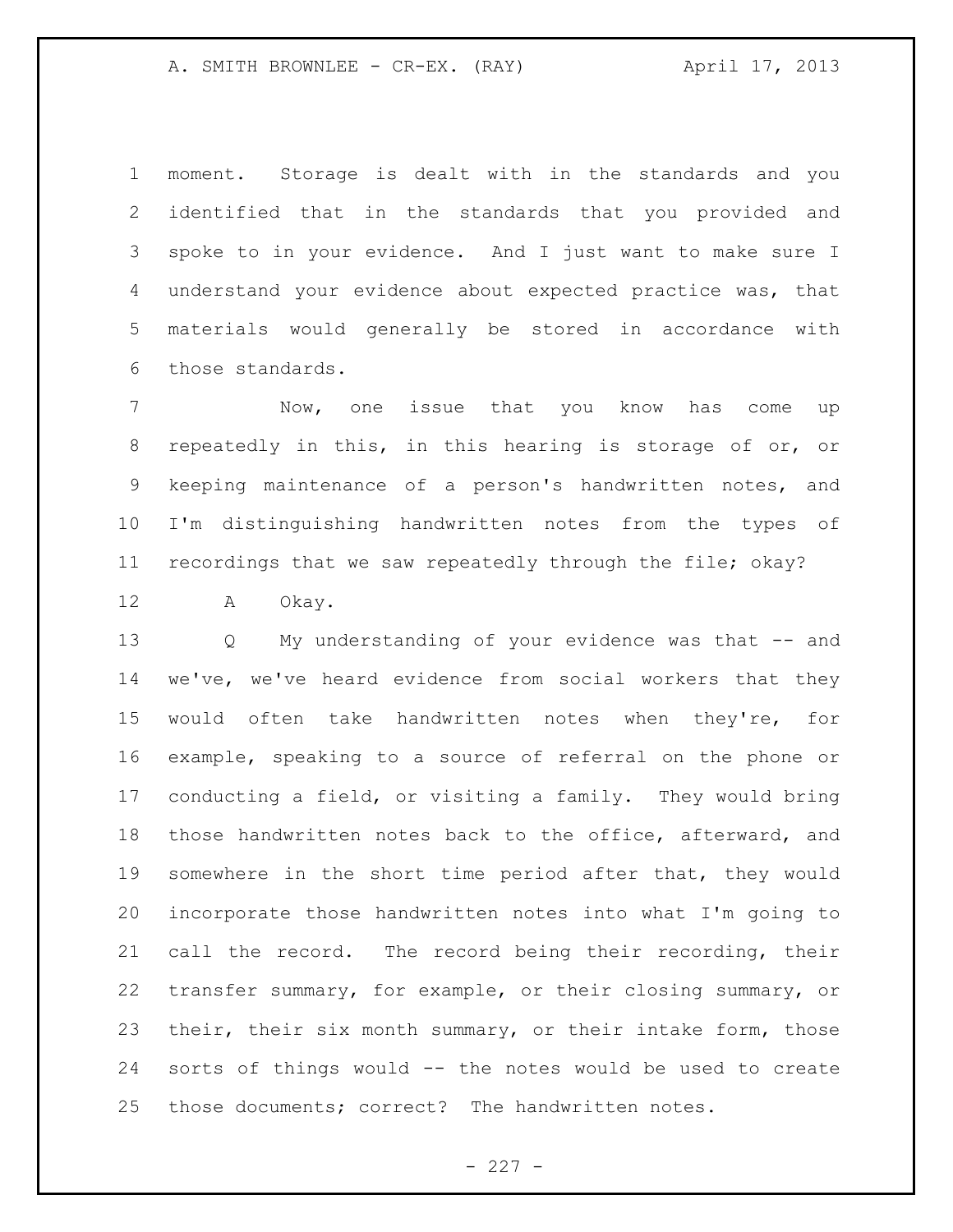| $\mathbf 1$     | The handwritten notes from contact information<br>A        |
|-----------------|------------------------------------------------------------|
| $\overline{2}$  | would be used to create an after hours report, would be    |
| 3               | used to a CRU report, would be used to create the intake,  |
| 4               | the intake report. In family services those notes would be |
| 5               | used to create case contact notes.                         |
| 6               | Right. Okay, so my understanding of your --<br>Q           |
| 7               | Now $--$<br>Α                                              |
| 8               | Go ahead.<br>Q                                             |
| $\mathsf 9$     | A -- a summary of that information would be used to        |
| 10              | create transfer or summary, closing summary, those kind of |
| 11              | things but the direct contact information would be         |
| 12 <sup>°</sup> | translated into one of those other reports.                |
| 13              | Q Right. And let's deal specifically with intake           |
| 14              | for the, for the moment and when I say intake, I mean all  |
| 15              | of intake. And so CRU after hours and the intake.          |
| 16              | My understanding of your evidence was if a social          |
| 17              | worker was taking handwritten notes, and let's say they've |
| 18              | taken them over the course of a day, while they're         |
| 19              | investigating a referral, a source of referral call, so    |
| 20              | they speak to a number of different people, they're taking |
| 21              | down what some people have referred to as jot notes, you   |
| 22              | referred to them as scratch notes, and at the end of the   |
| 23              | day, we heard evidence where people would then take those  |
| 24              | notes and create a more comprehensive and a more accurate  |
| 25              | document that would include all the important information; |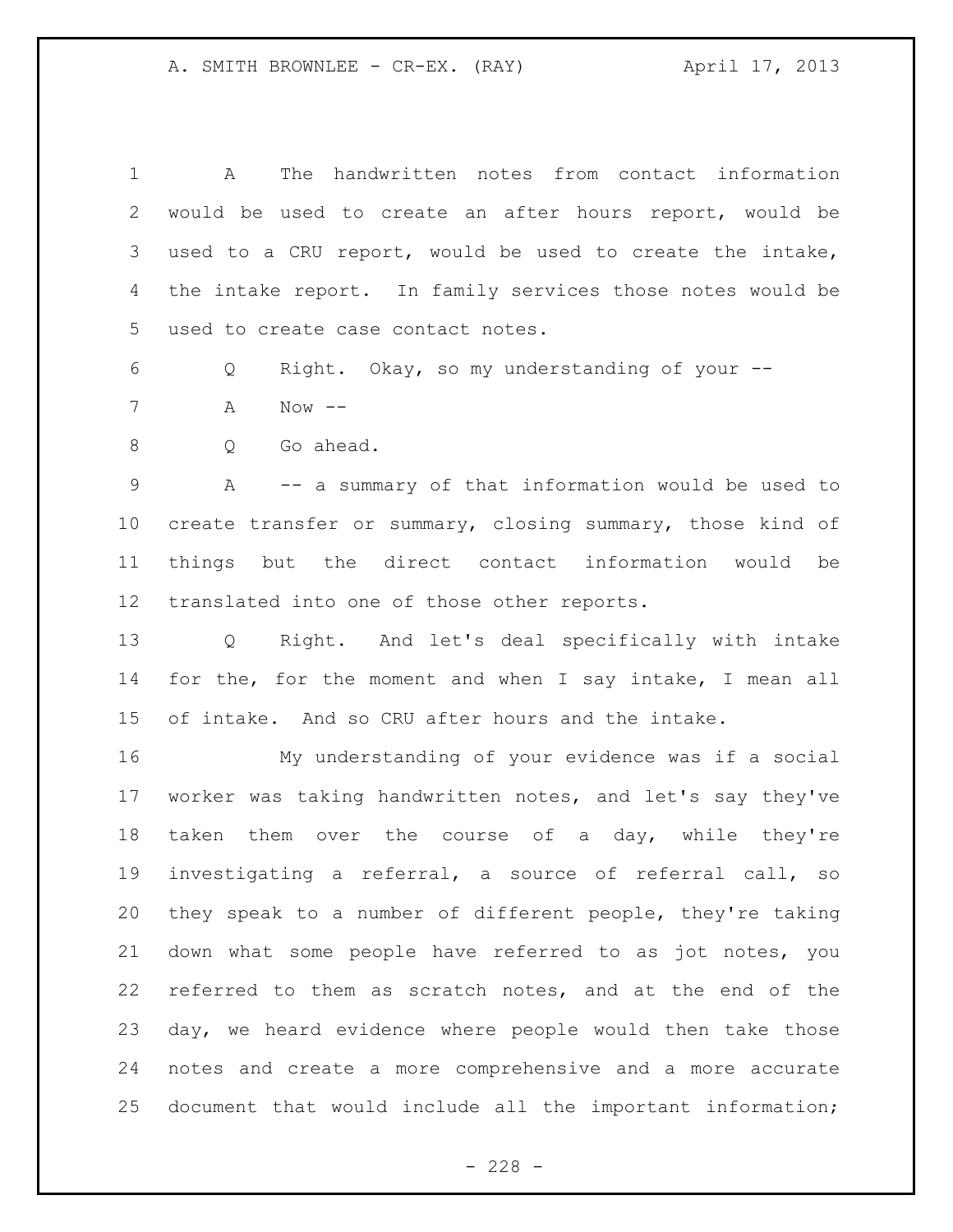okay?

A Yes.

 Q And you agree that that's -- was a common practice to occur within intake, generally?

A That was expected.

 Q That was expected. And once those people create that record and they're -- have taken all the important information from their scratch notes, it was acceptable practice to then take those handwritten scratch notes and destroy them?

- A Yes.
- Q Correct?
- A Yes.

14 0 And so to the extent that there are no handwritten notes that exist, that's acceptable practice, provided the content of those notes was actually recorded into the larger documents; correct?

A Yes.

 Q And we heard evidence that some people did not even take the handwritten notes, they would sometimes just enter -- just type the document up directly.

A Yes.

Q And that's acceptable, as well?

A Yes.

Q And so for those cases you would not expect to

 $-229 -$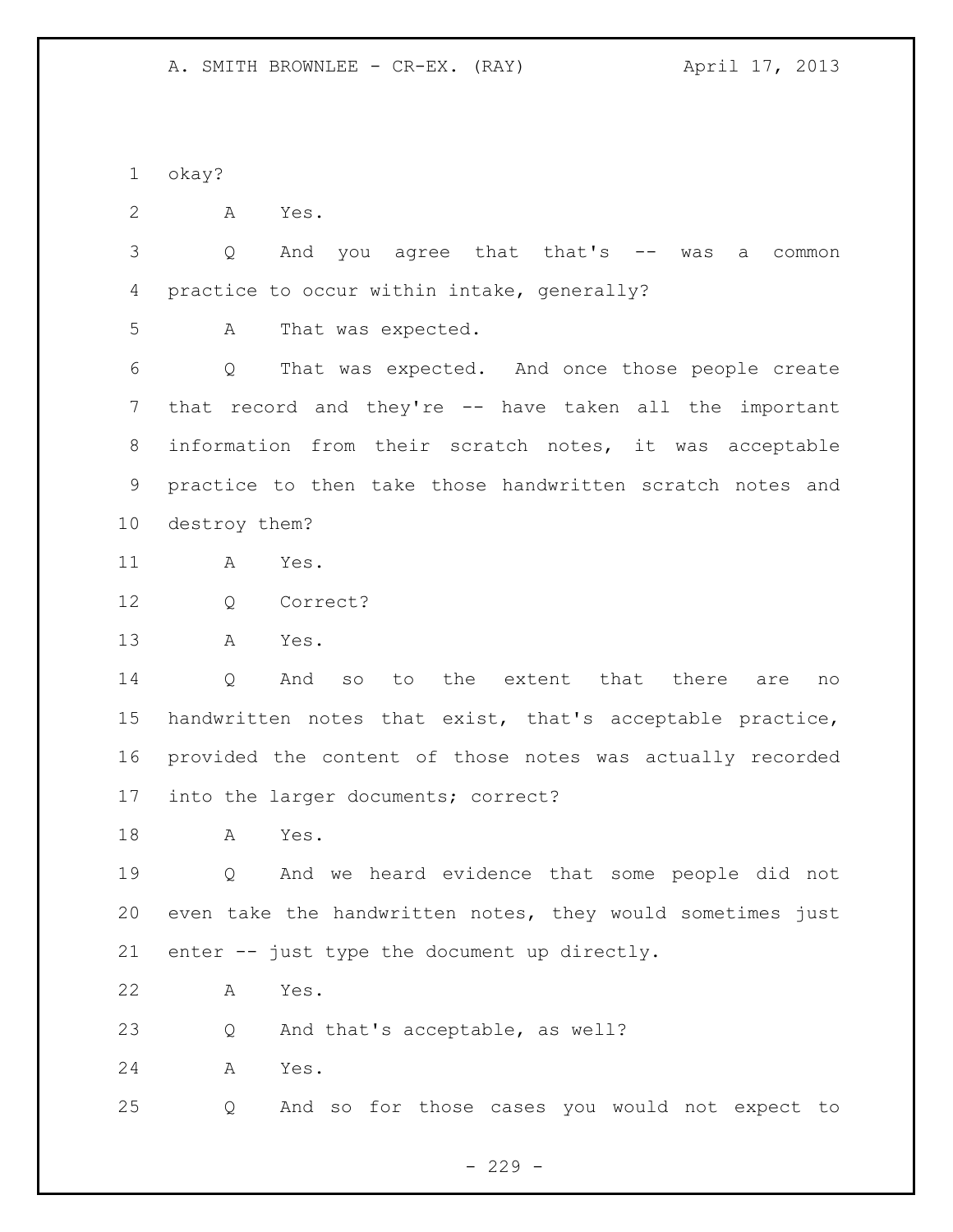necessarily find handwritten notes when you conducted your search for notes on it, on the Phoenix Sinclair file? A No, I would expect to find handwritten notes for family service workers, I wouldn't expect to find handwritten notes for intake. Q Yes, and, and I'm just strictly intake for now. A Yeah. Q Now, we did have some handwritten notes for some family services workers, for example, Kerri-Lynn Greeley? A Yes. Q We did find some notes for hers. She indicated that she kept her handwritten notes on the -- I think she said in an envelope at the back of the file and that was a common practice, if I understand correctly? A At the point their -- completed their involvement, yes. Q Okay. They would take their notes and put them at the back of the file? A Yes. Q Okay. And we heard evidence from other workers that their practice was to take handwritten notes, they believe they took handwritten notes but they're not sure why those handwritten notes were not maintained on the file after they -- and I'm talking family service workers -- after they did their recording. That doesn't mean they

 $- 230 -$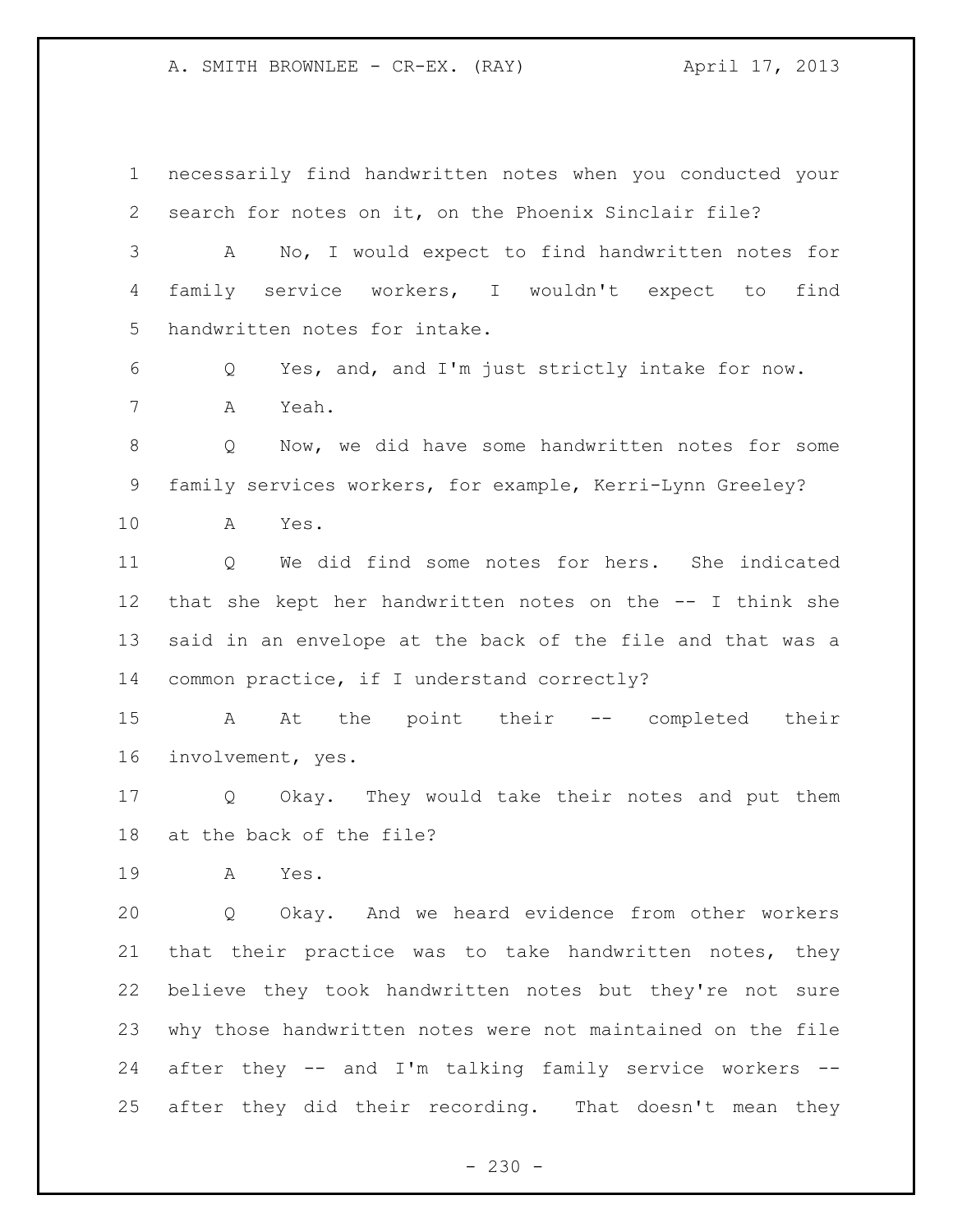didn't take the handwritten notes, does it? They just -- they can't be found.

A Yes.

 Q And would you agree with me that in many instances, and I guess maybe you're unable to comment beyond your own personal experience, that the, the recording -- the recorded document would actually be more articulate, somewhat better than simply the scratch notes which may have maybe some inconsistencies because it's kind of an early part of an investigation, they're, they're trying to get information and it's -- that's kind of a working -- those notes are kind of working notes and then they take everything that they're able to confirm and then they put it into the final recording, which is, in a sense, I suppose, better than the scratch notes are?

 A Yes. I would assume -- the scratch notes typically are not necessarily legible, they're not full sentences. Generally they're key words and key pieces of information to prompt recall. Certainly when social workers are meeting with families or, or doing an interview over the phone, you're not sitting down writing word-for-word what's said because that would be interfering with the flow of the interview and the investigation. So 24 it's, it's really there to prompt their memory so when they come back to the office so that they can provide a better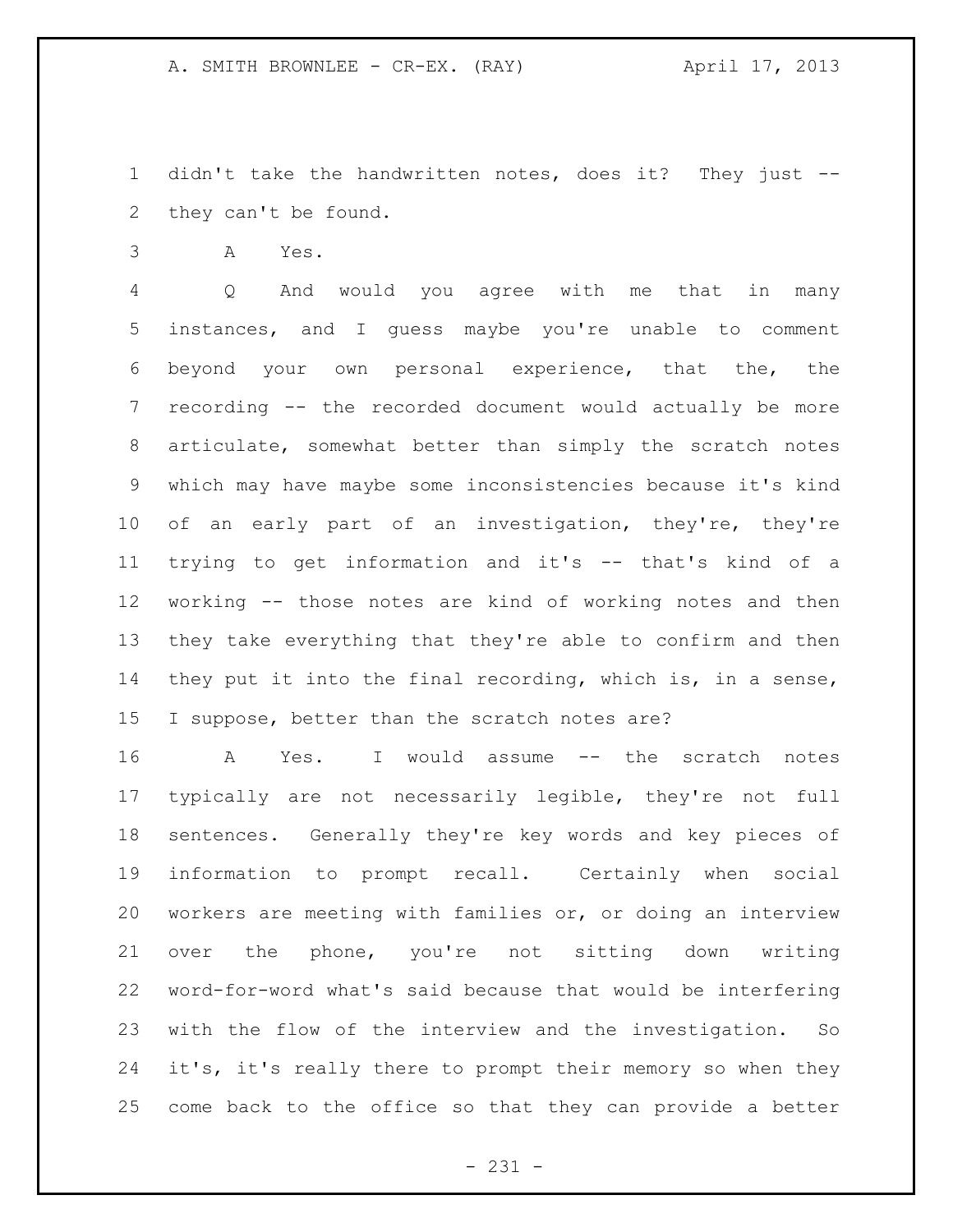written document related to their contact.

| $\overline{2}$  | Right. Just heading to the topic of standards as<br>$Q \qquad \qquad$ |
|-----------------|-----------------------------------------------------------------------|
| 3               | it relates to supervisor notes, including -- so supervision           |
| 4               | notes and HR notes. I understand from your evidence --                |
| 5               | THE COMMISSIONER: You're turning to standards                         |
| 6               | again, are you?                                                       |
| $7\phantom{.}$  | MR. RAY: Standards as it relates to supervisors,                      |
| 8               | and their notes specifically, as opposed to storage.                  |
| 9               | THE COMMISSIONER: Well, I thought you dealt with                      |
| 10 <sub>o</sub> | standards before you got to storage.                                  |
| 11              | MR. RAY: Possibly. I just have a couple of                            |
| 12              | questions.                                                            |
| 13              | THE COMMISSIONER: Okay, yeah. I'm keeping                             |
| 14              | headings and --                                                       |
| 15              | MR. RAY: Okay.                                                        |
| 16              | THE COMMISSIONER: But, but I'll note that this                        |
|                 | 17 -- you're coming back to standards.                                |
| 18              |                                                                       |
| 19              | BY MR. RAY:                                                           |
| 20              | We talked about the creation of the policy for<br>Q                   |
| 21              | the supervisors and you -- I believe you agreed with me               |
| 22              | that that occurred because of -- there was a feel for some            |
| 23              | -- by the supervisors, there's a need for clarity about how           |
| 24              | to treat notes, how to maintain them. For example, how to             |
| 25              | store them, that that was, that was fairly inconsistent, if           |

- 232 -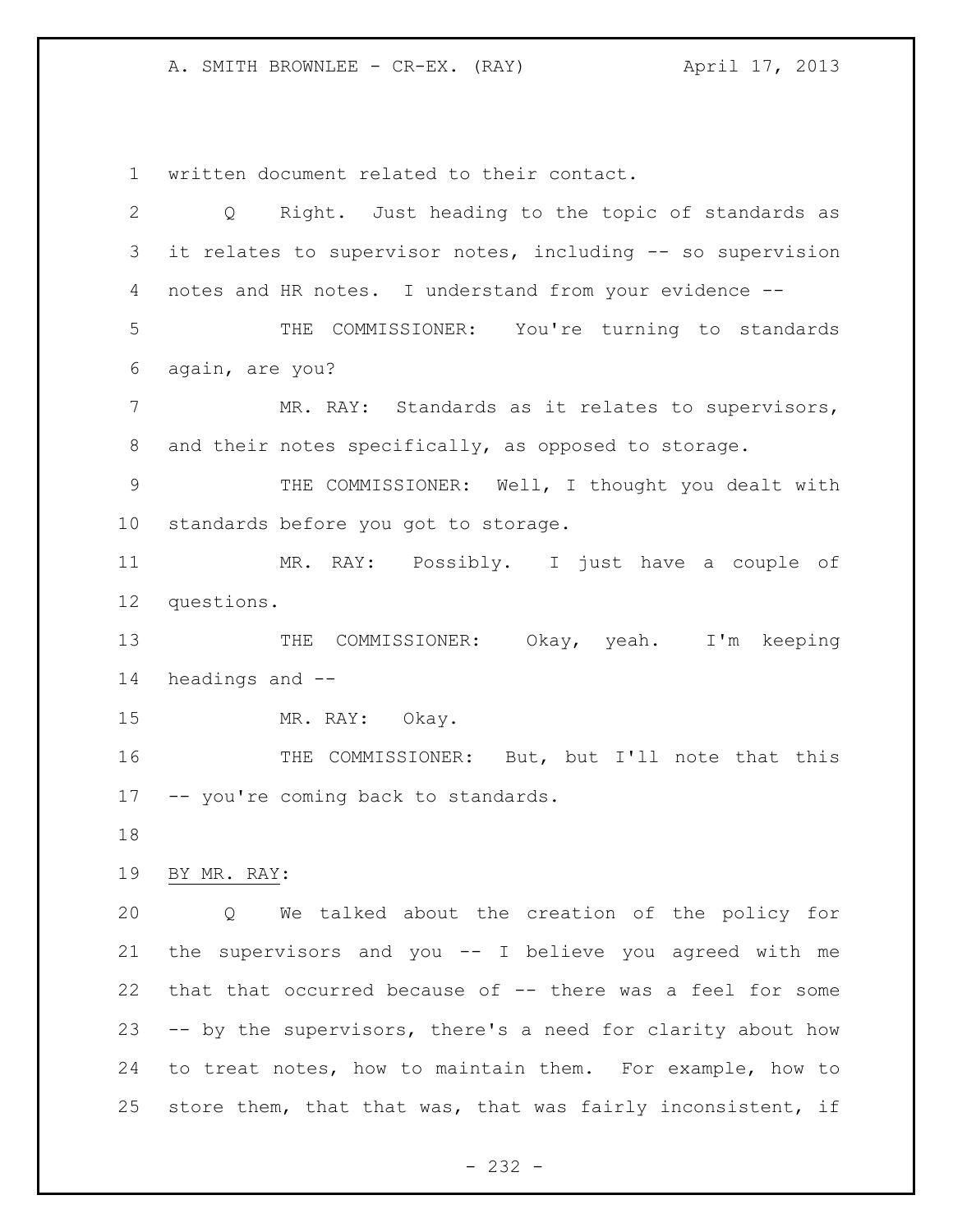I understand correctly.

| $\mathbf{2}$   | A Yes, it was inconsistent. I think the impetus             |
|----------------|-------------------------------------------------------------|
| 3              | for the policy was more related to other aspects of         |
| 4              | supervision, frequency of supervision, quality of           |
| 5              | supervision, purpose of supervision, and the notes, I       |
| 6              | think, has only really become more of a forefront of an     |
| $\overline{7}$ | issue related to the inquiry.                               |
| $\,8\,$        | Q And the standards that you introduced in your             |
| $\mathsf 9$    | evidence, the 1988 standards, those standards address       |
| 10             | direct case notes and storage of direct case notes --       |
| 11             | Yes.<br>A                                                   |
| 12             | Q -- made by social workers, not supervision notes          |
| 13             | or, or human resources notes made by supervisors?           |
| 14             | A<br>Yes.                                                   |
| 15             | Q Okay. And we heard various supervisors testify            |
| 16             | about their practices and you touched on it a little bit    |
| 17             | with Mr. Gindin, earlier, specifically that some            |
| 18             | supervisors might have a binder, a supervision binder, and  |
| 19             | that binder might have tabs on each worker and they would   |
| 20             | record their supervision notes and it would be kind of a    |
| 21             | running history of supervision and that that was<br>an      |
| 22             | acceptable practice for a supervisor to do, in terms of how |
| 23             | department felt about keeping those types<br>the<br>оf      |
| 24             | supervision notes?                                          |
| 25             | Yes.<br>Α                                                   |

- 233 -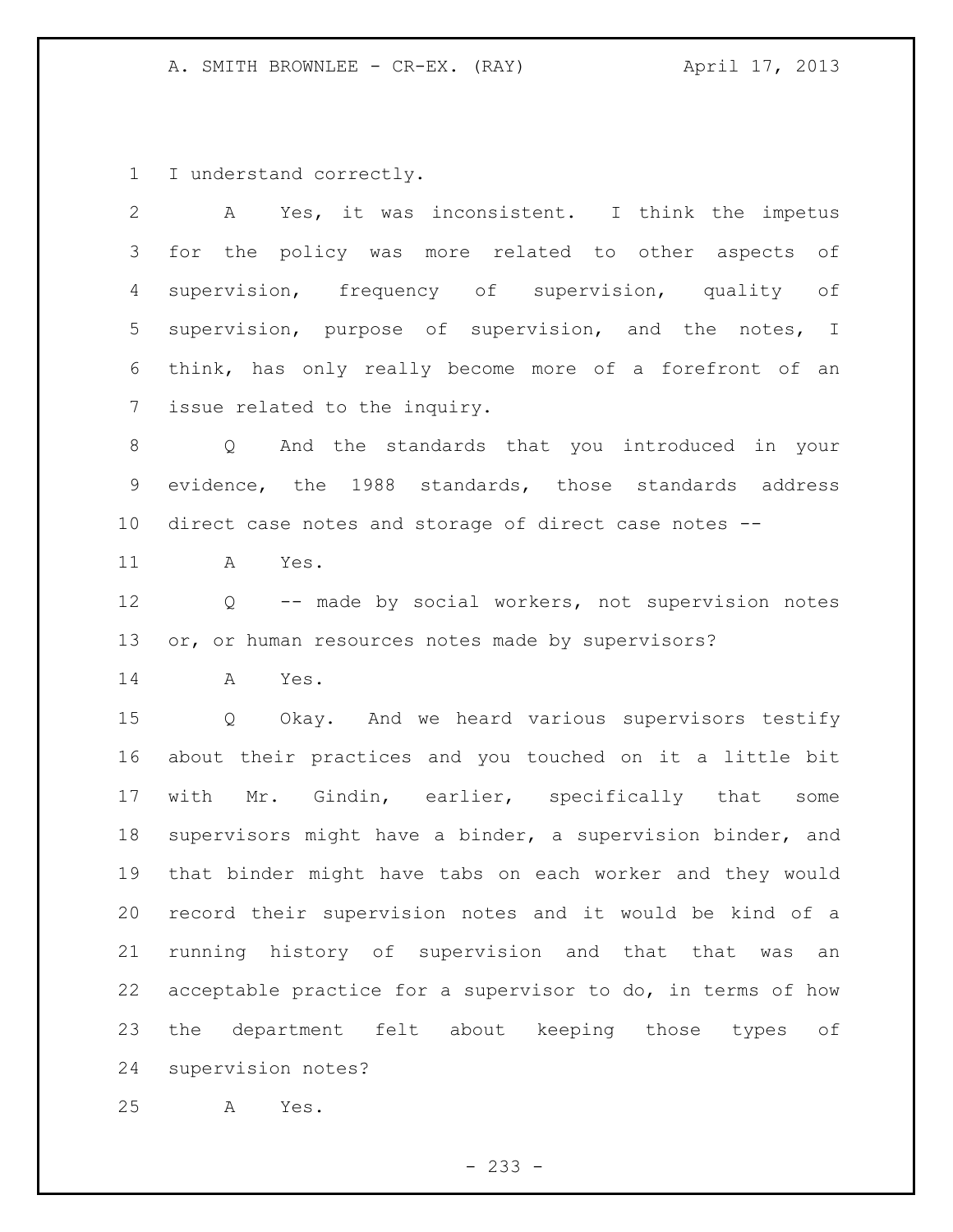Q And that's why I understand you conducted a search to attempt to find those binders and that's what you were not -- one of the things you were not successful in finding, although supervisors felt they should have been there, they just didn't know where they were and why they weren't in their office? A Yes. Q Okay. Are you familiar with, if I use the phrase, the remnants package? A Yes. Q Okay. Can you tell us what the remnants package is? A The remnants package is the leftover standards from 1988 that still applied once -- 15 THE CLERK: Sorry, I wonder if you could repeat

the answer just because of the coughing.

17 THE WITNESS: Okay. The remnants package is the leftover standards from the 1988 standards that were still applicable to the system, following the introduction of the standards from 2001.

 MR. RAY: Sorry, I've misplaced a document, Mr. Commissioner, if I could just have a moment, please? 23 THE COMMISSIONER: Yeah, sure.

 MR. RAY: Thank you. It wasn't the document, it was a binder. Madam Clerk, if you could bring up page

- 234 -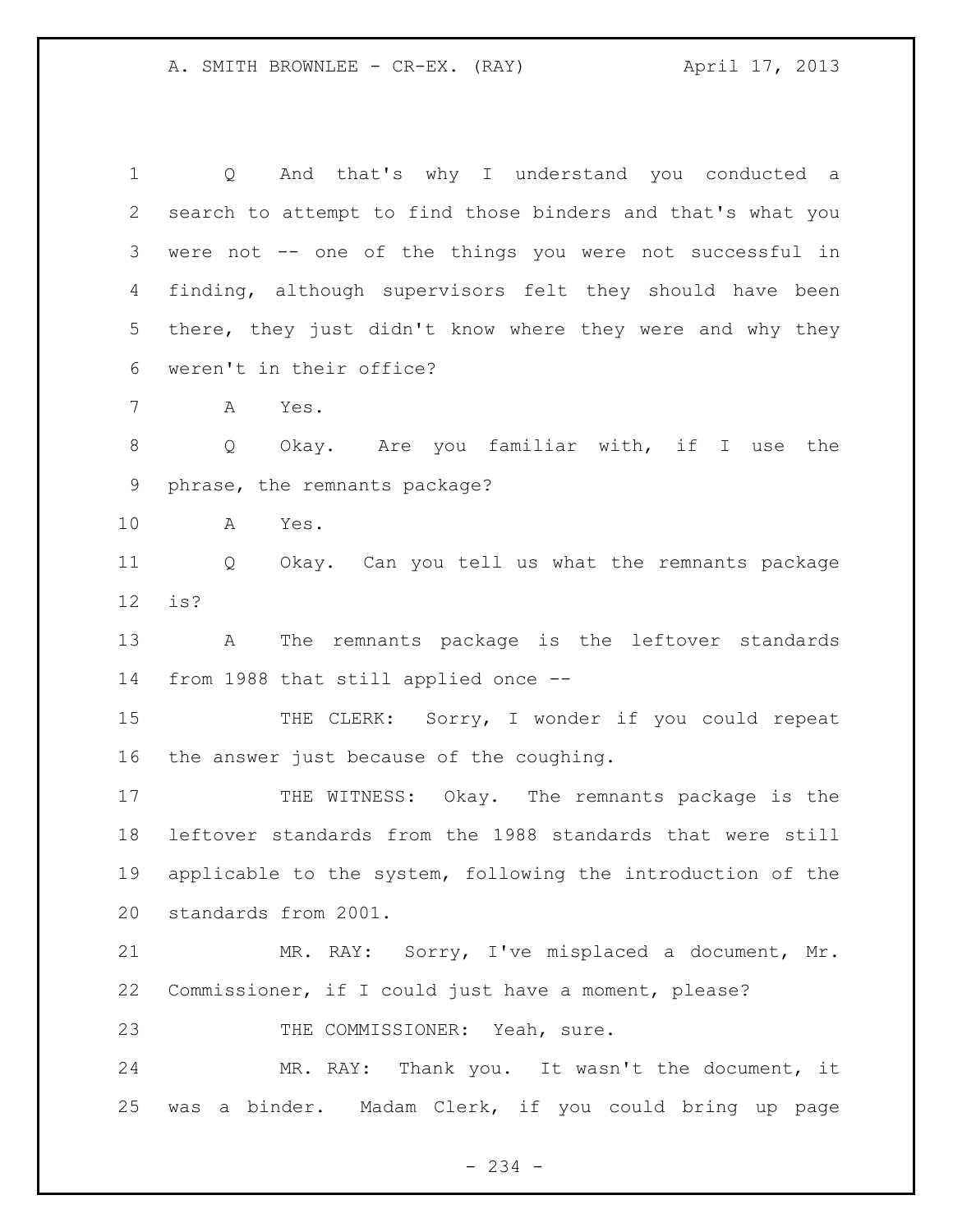19211.

 If you could just scroll down so that the witness can see the, the document. THE WITNESS: Okay, so I have my date wrong. MR. RAY: Oh, I'm sorry. THE WITNESS: I wasn't sure if it was the '99 or the 2001 standards. MR. RAY: And Madam Clerk, if you could just scroll a little further to the next page. Yeah, if you could stop there for a moment. BY MR. RAY: Q So, if I understand correctly, the remnants package was what was left of the 1988 standards, after certain standards were amended or removed. Is that correct? A Yes. So when the 1991 or 1999 ones came into place they didn't cover off all of the standards that were already in existence so the ones that still applied became known as the remnant package. So you had -- Q Okay. A -- the new standards and then the remnant package of standards. THE COMMISSIONER: When did the new standards come in?

 $- 235 -$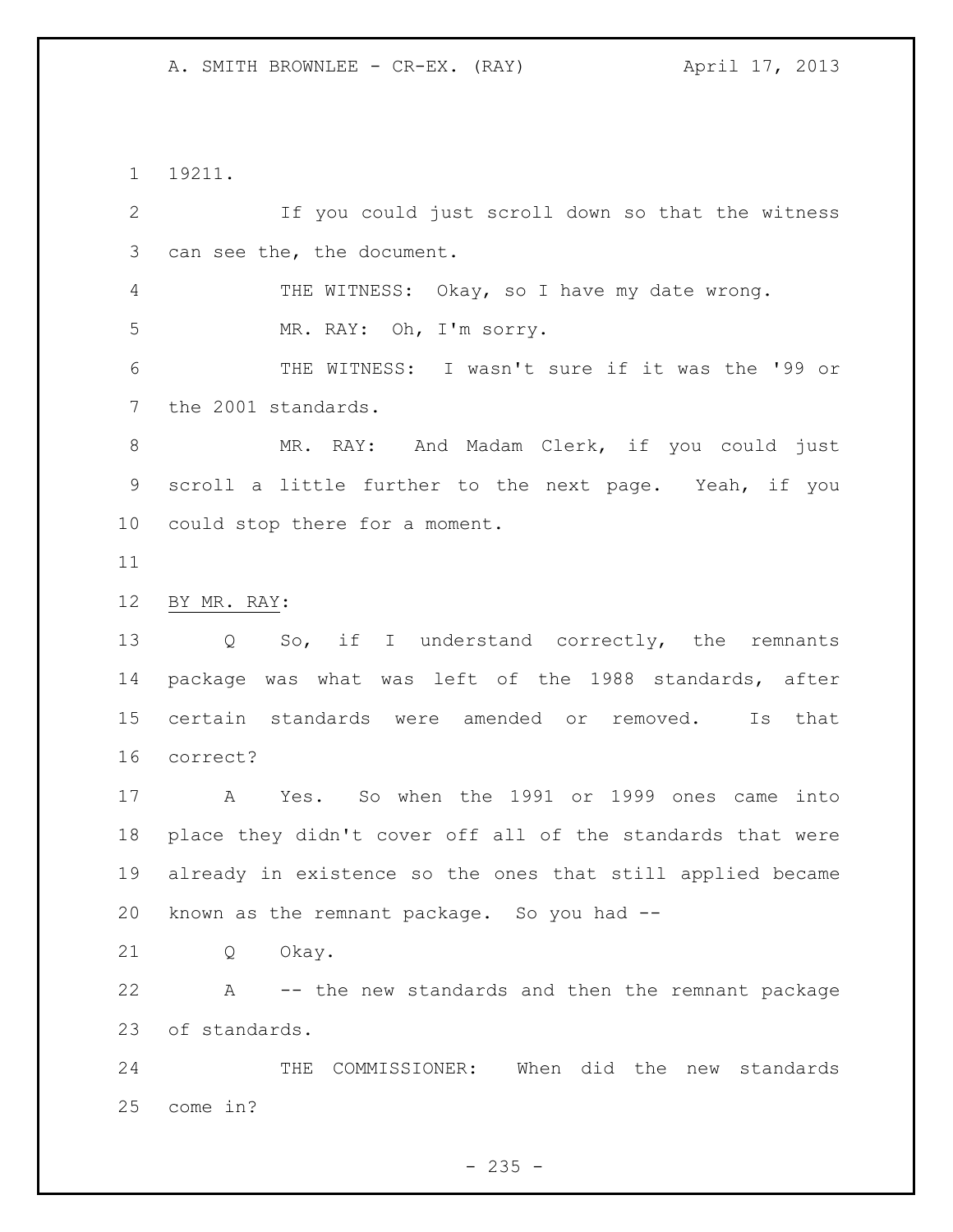THE WITNESS: Well, that's a little bit up for debate but there was draft ones in 1999 that were piloted. And in 2001 they were re-issued again, with the remnants package. THE COMMISSIONER: They were what again? THE WITNESS: They were re-issued again by the Child Protection Branch. And then in 2005 there was additional new standards that were issued. THE COMMISSIONER: And just if I may ask just one more question. 11 MR. RAY: Of course. THE COMMISSIONER: When in 2005 were the additional standards -- THE WITNESS: This was a new set of standards that came out in 2005, I believe they came out January 2005. 17 THE COMMISSIONER: And, and were there a new set of standards applicable right across the board covering all subjects? THE WITNESS: No. They still -- some of the remnant packages still applied but they replaced the 1999 ones. THE COMMISSIONER: And have there been any new standards since 2005? THE WITNESS: Yes, there was new standards in

 $-236 -$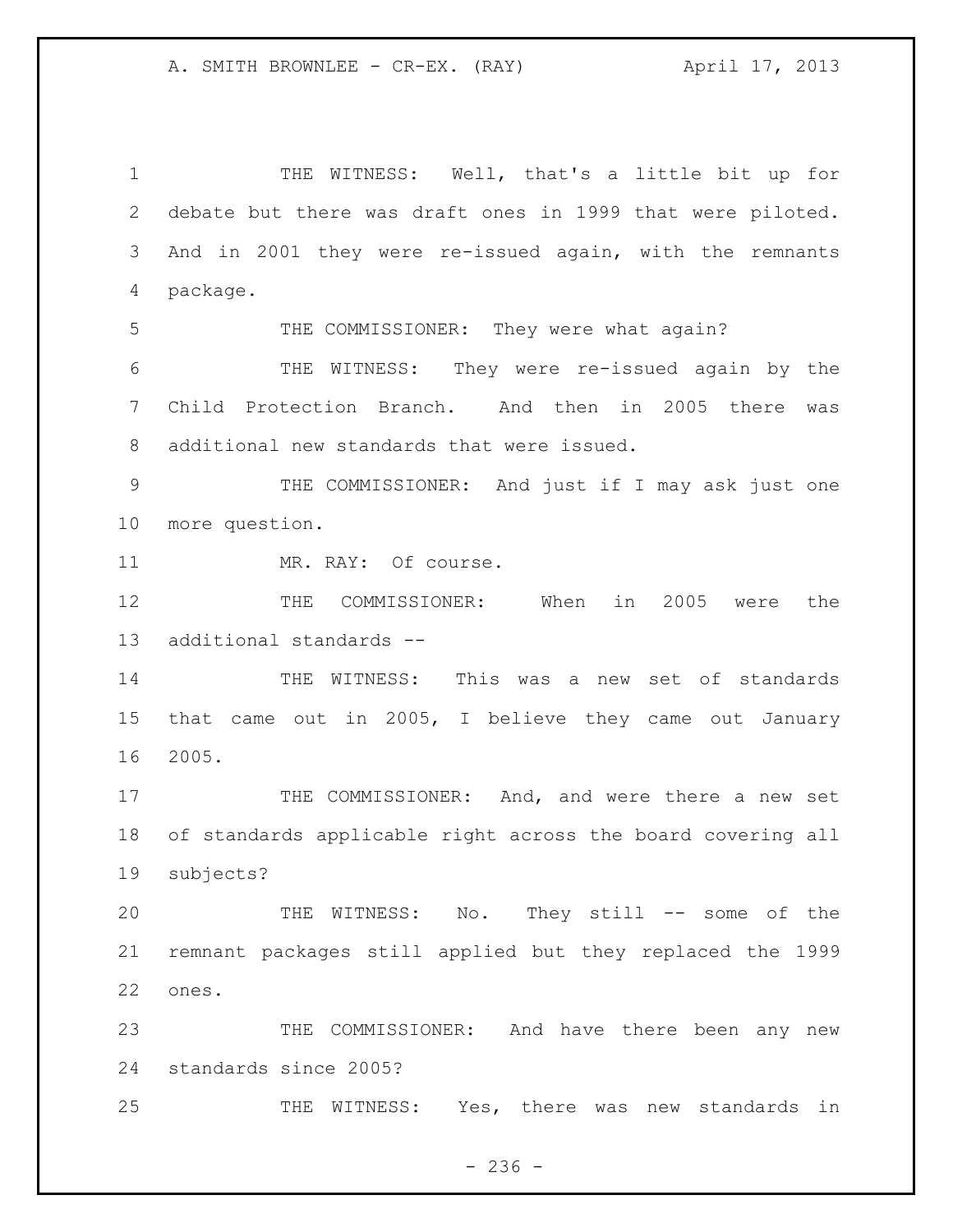2007 they were developed and then they were reviewed by the four authorities and they came in effect in 2008. And I'm not sure of the exact date. THE COMMISSIONER: Is there a chart available showing the dates and what standards were in place when? THE WITNESS: I think there is. MR. MCKINNON: There is, Mr. Commissioner. It's in the Commission disclosures, it's -- sort of looks like an index and it has dates when -- 10 THE COMMISSIONER: Oh, all right, I'll have -- MR. MCKINNON: -- various standards came into effect. And I know Ms. Walsh and I will be discussing that with the witness tomorrow. 14 THE COMMISSIONER: Oh, tomorrow. MR. MCKINNON: Not in evidence tomorrow just in preparation for -- 17 THE COMMISSIONER: All right. 18 MR. MCKINNON: -- further evidence. THE COMMISSIONER: And I'm obviously interested in that but that's fine. But I got into that because you were dealing with the various years and I just wanted to know what they, but if that's coming tomorrow, that's fine. BY MR. RAY: Q Yeah, I didn't mean to open that can of worms,

- 237 -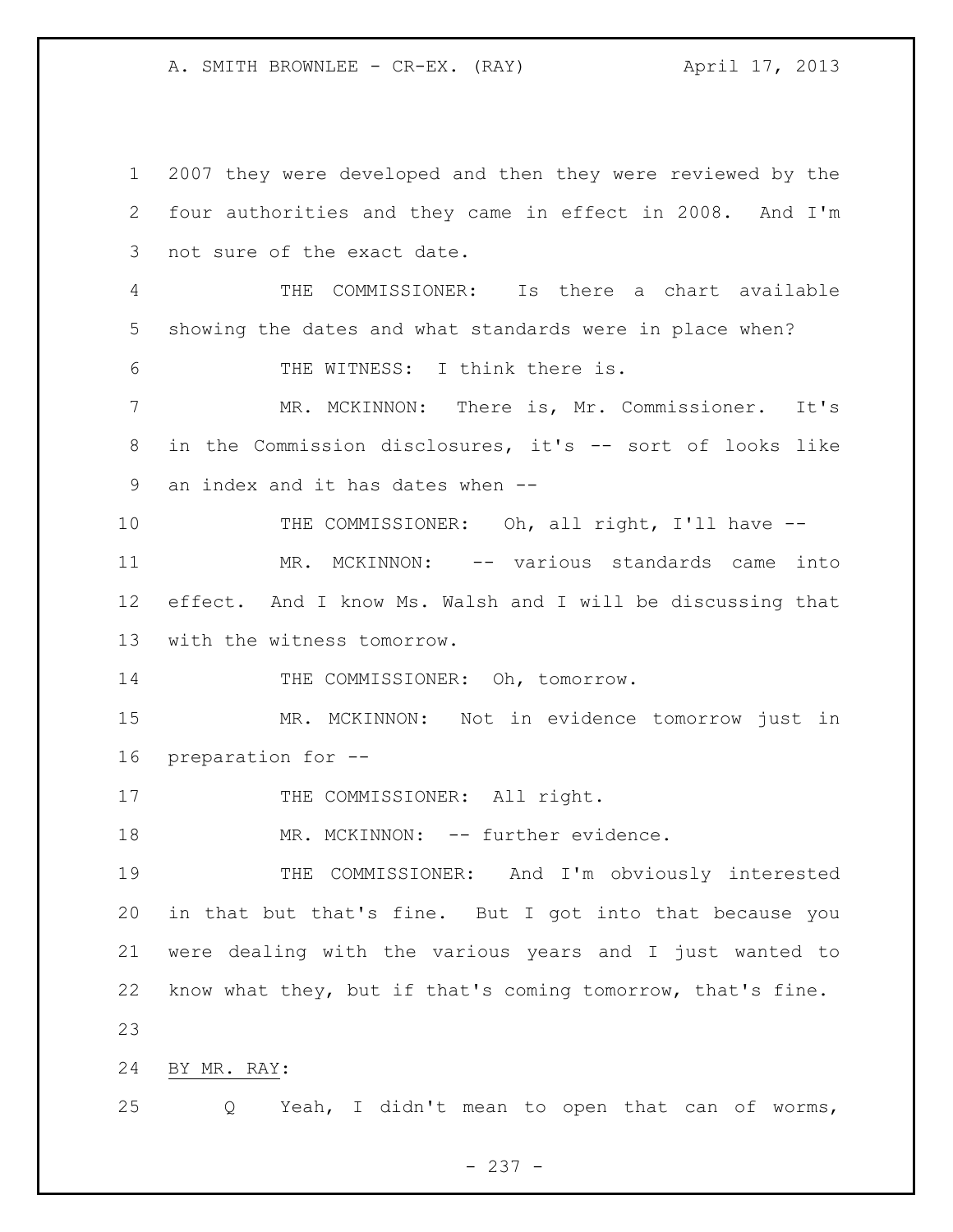inadvertently, Mr. Commissioner, but I guess for the purposes of this witness, today, if we -- you see the, the, the page in front of you? A Yes. Q And as I understand it, that is the list of programming -- the remaining program standards, as of the time that this letter was sent. Is that correct? A Yes. Q Okay. And this letter was from Mr. Goodman, dated January 17th, 2000? A Yes. Q Okay. So as of that date, if it wasn't listed in the list of remaining program standards, what was the status of the standard? A Those were the ones that were, that were in effect. Q Um-hum. A The ones that aren't listed no longer applied and were to be replaced by the 1999 standards. Q Which were in final form or not? A My understanding is they were considered by agencies as draft and were being piloted. Q Okay. Thank you. And Ms. Walsh put to you, in your evidence, a number of standards. I'm just going to kind of quickly rattle them off in reference to your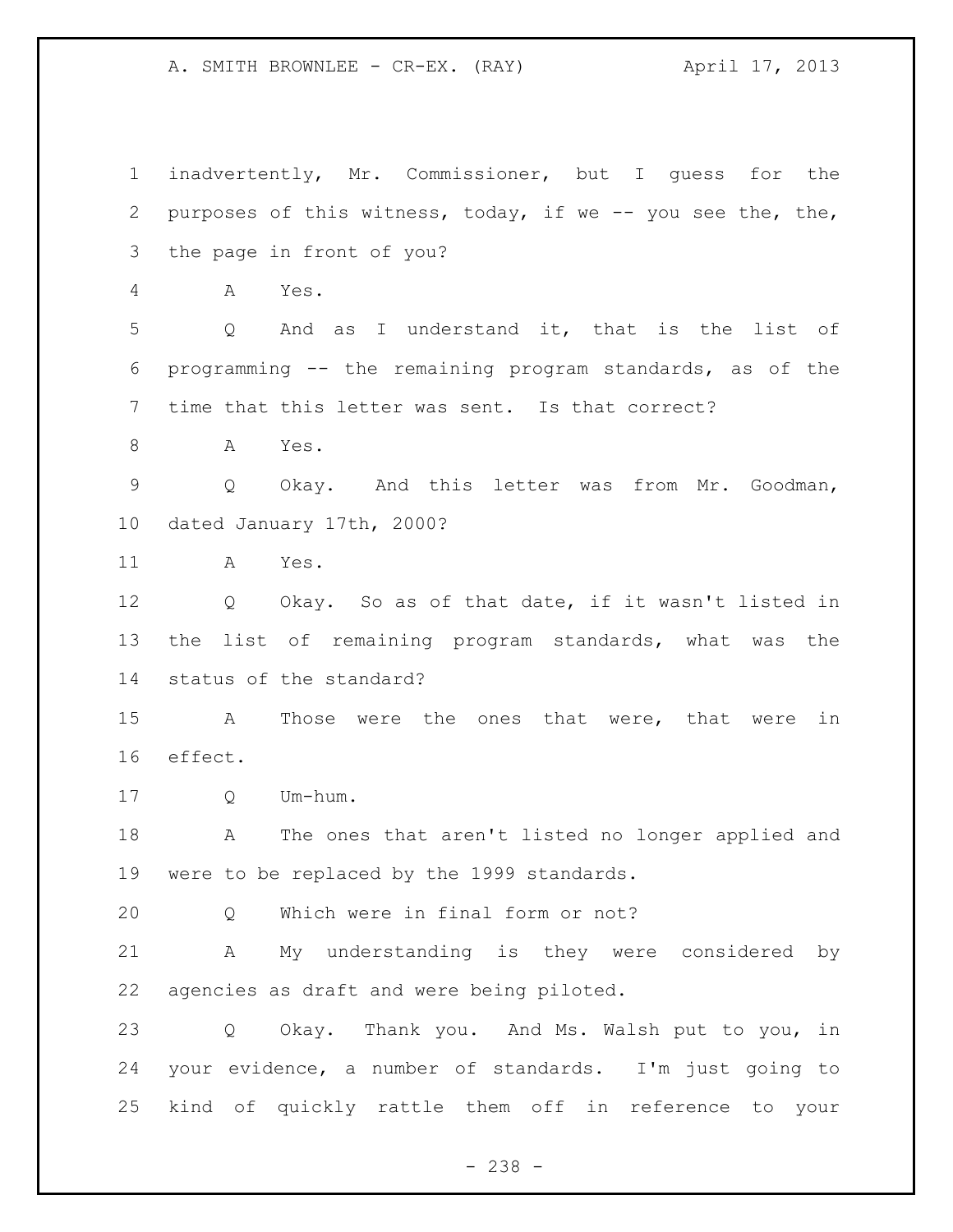transcript. And the ones that she put to you were specifically standard 221.7.

 UNIDENTIFIED PERSON: The page of the transcript? MR. RAY: Yes, page 22.

BY MR. RAY:

 Q Standard 311.1, that's page 36 of the transcript. Standard 313.2 and that's page 39 of the, of the 9 transcript. And standard 320.2 and that's -- and point three, and that's page 42 of the transcript.

 And so of those standards that I just recited for you, it's my understanding, if you look at the remnants package and the list that's -- follows the remnants package is that those standards, the, the 1988 standards that I just referred would not be in effect in light of the remnants package letter. Is that correct?

 A Well, the intake administration still applied, 313.

 Q 313 but not necessarily all of it, only portions of it; correct?

 A I would have to go back and look but I would think it's 313 in its entirety.

Q Okay, but you're, you're not sure?

 A I would have to see the actual remnants package in front of me --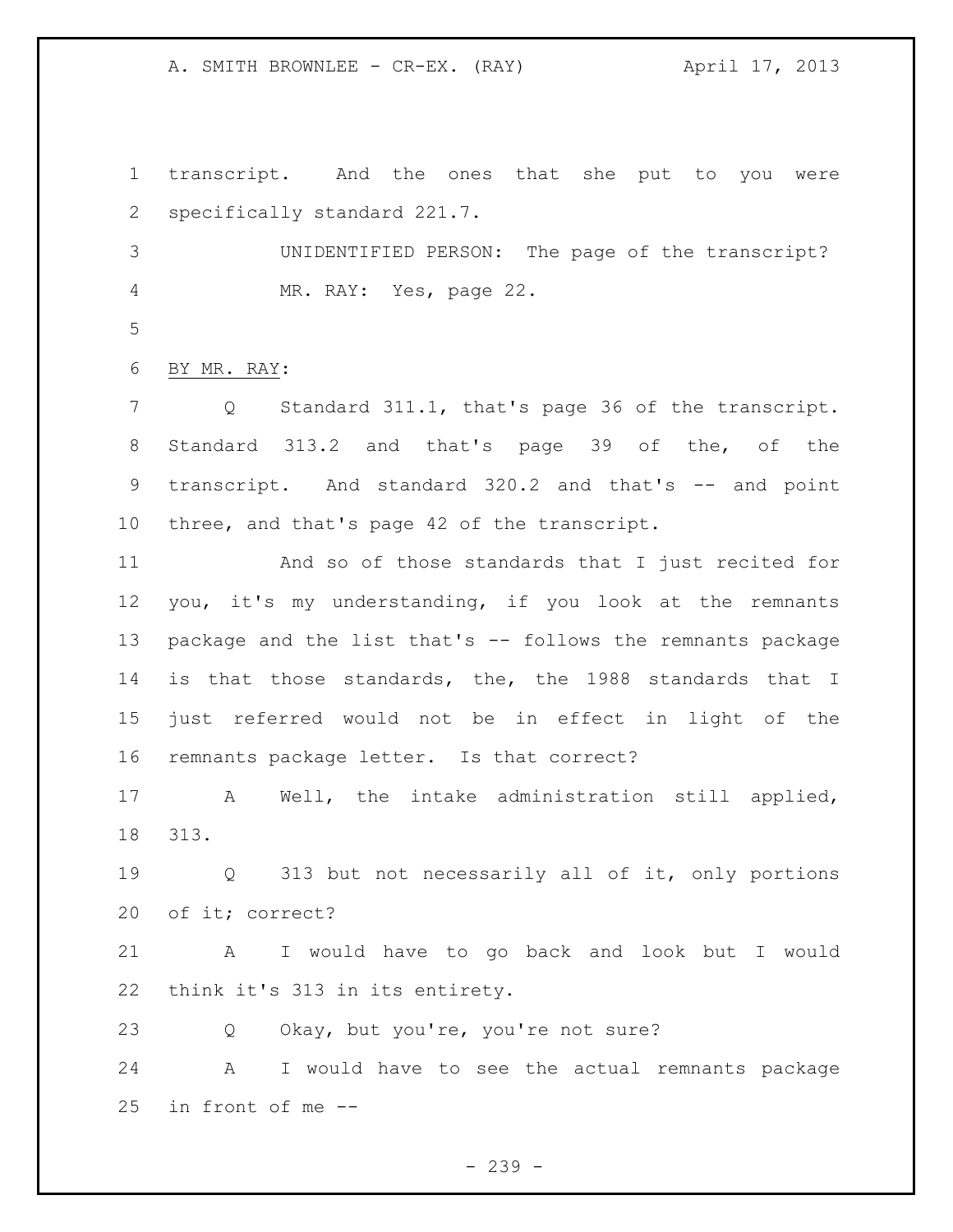Q Okay. I -- A -- to compare the two. Q -- appreciate that. A Yeah. Q Yeah, I, I understand that and I don't have that in front of you but ... 7 And is that the only one? 8 A 320 was the case recording so that's -- 320 is assigned workers. Q My understanding is that 320.2 and 320.3 were repealed but 320.1 does remain. A Okay. And, again, I would have to actually compare them. Q Okay. I understand that's a bit of a -- A Yeah. Q But suffice it to say that if what I'm discerning is correct and they weren't actually continuing to exist in light of the remnants package then they would not be in effect? A True. MR. MCKINNON: Mr. Commissioner, I'm just standing because this is a fairly complicated and technical issue, I didn't prepare the witness to answer these kinds of questions. I said to you Ms. Walsh and I are meeting tomorrow with another witness to go through this in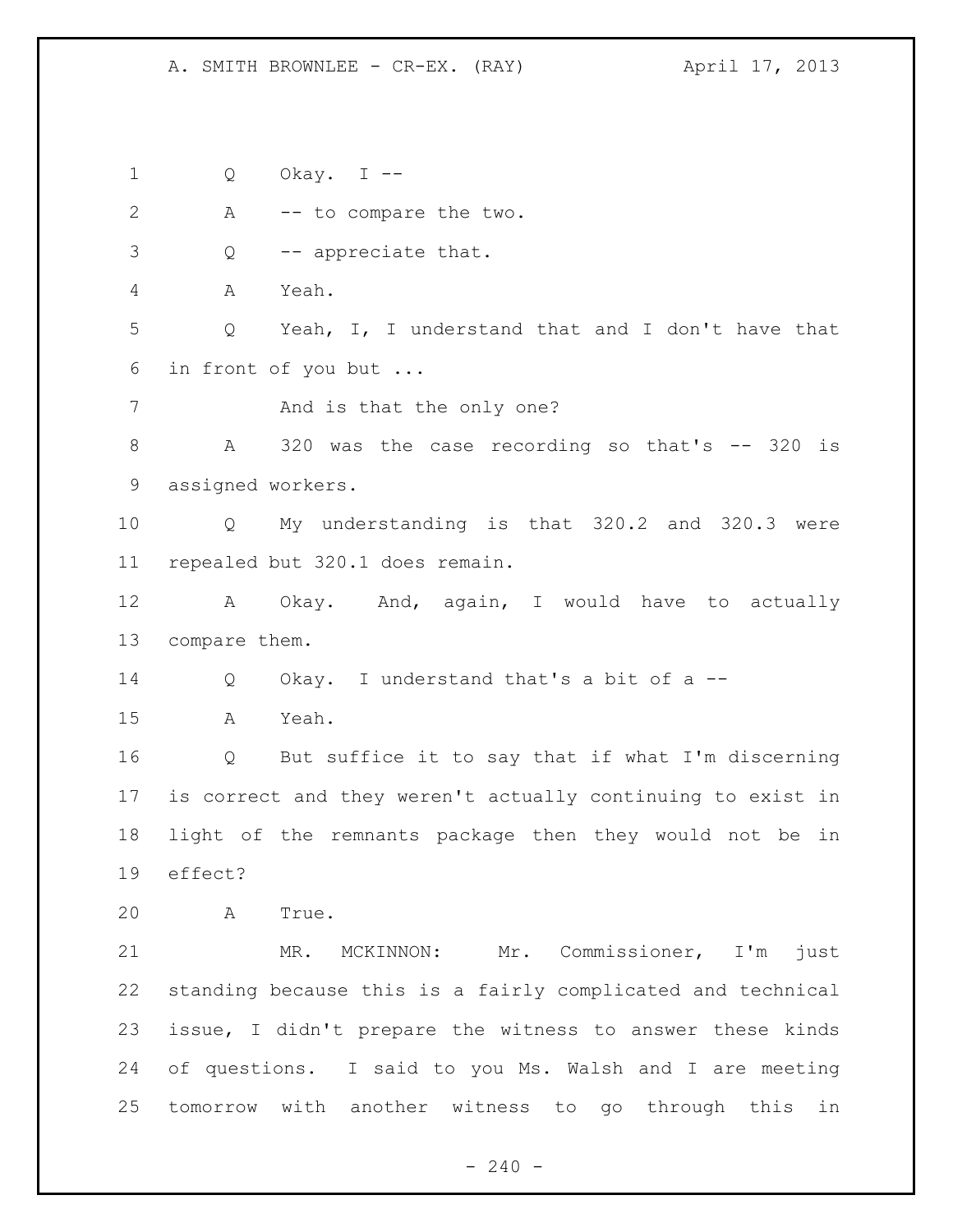anticipation of calling evidence next week on this. I think it would be quite a chore for this witness to now try and recall which of the remnants were in effect on a particular day. I think it might be --

 THE COMMISSIONER: But there will be evidence coming on that?

 MR. MCKINNON: There will be evidence coming on that, yes.

 THE COMMISSIONER: Does that satisfy you, Mr. Ray?

 MR. RAY: Yeah. That wasn't my intent, Mr. Commissioner, I just wanted to see if the witness was aware, if she knew which ones were in effect, because the statement in, in the material in her, in her direct exam was that certain standards were in effect and when I review the remnants list some of those standards that were supposed to be in effect were, in fact, not listed. So I just wanted the, the witness' comments on that and I -- fair comment by my friend, I didn't want to get overly technical with it.

21 THE WITNESS: And just to clarify, like I don't have my transcript in front of me but I think what I had said was that there wasn't a substantive change to the standards related to case recording.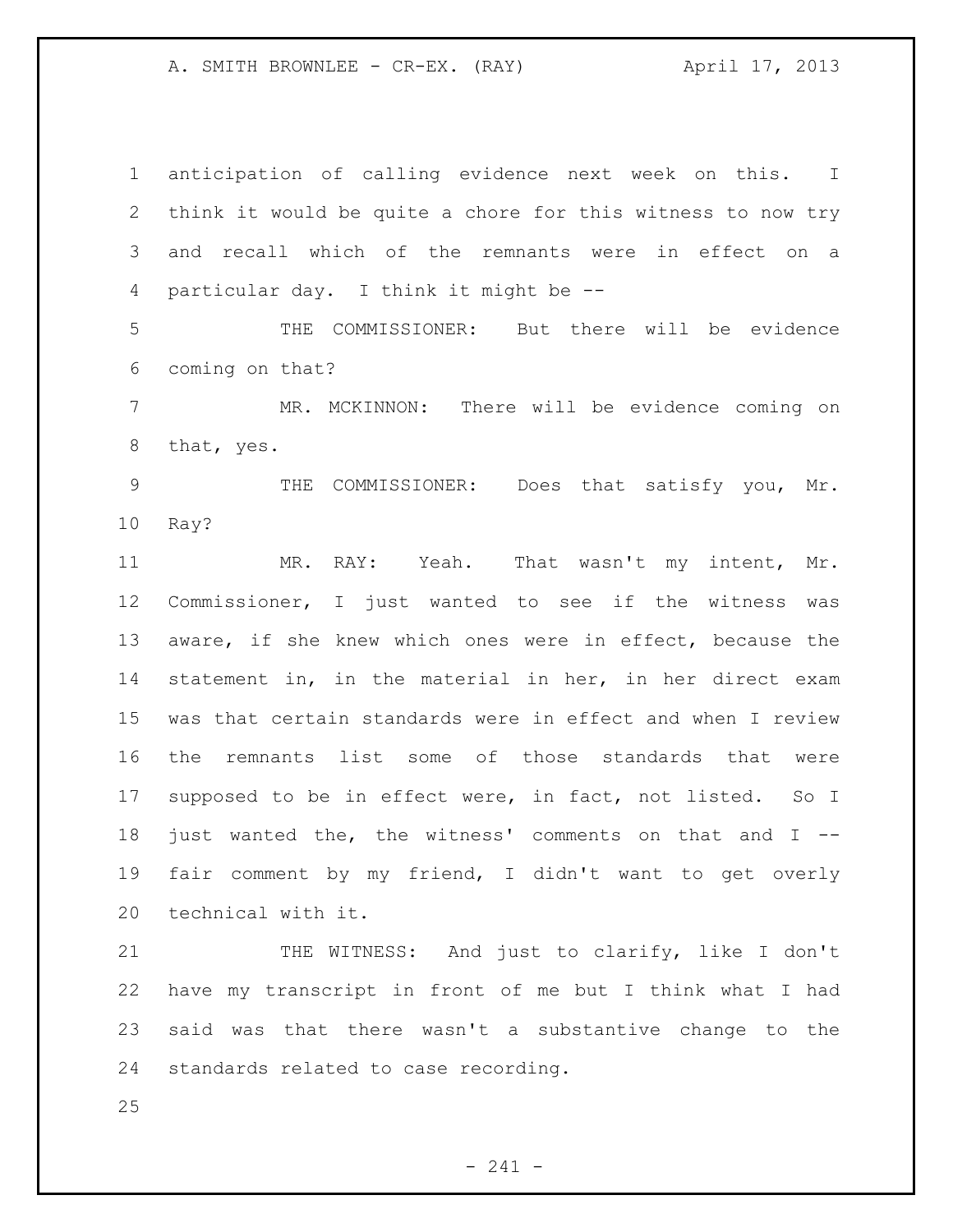BY MR. RAY: 2 Q To, to case recording. 3 A And case notes, yeah. Q Case recordings being -- A Case, case notes. Q -- what should be contained in a, in a, in a notation by a worker? 8 A Yes. Q The type of information? A Yes. Q Okay. Just if you could turn to Exhibit 24, Mr. Gindin had a couple of questions for you about that. MR. MCKINNON: For the witness, that's tab 9 in the binder in front of you. MR. RAY: Yeah, that's it. 16 THE WITNESS: I have it, that's fine. 17 MR. RAY: It's tab 3, sorry. BY MR. RAY: Q You see, in the box at the top there, and the bottom right-hand corner of the box it says: "Proposed July 13th, 2001." A Yes. Q Do you know, in fact, whether that was the date that it was implemented and became effective or thereabouts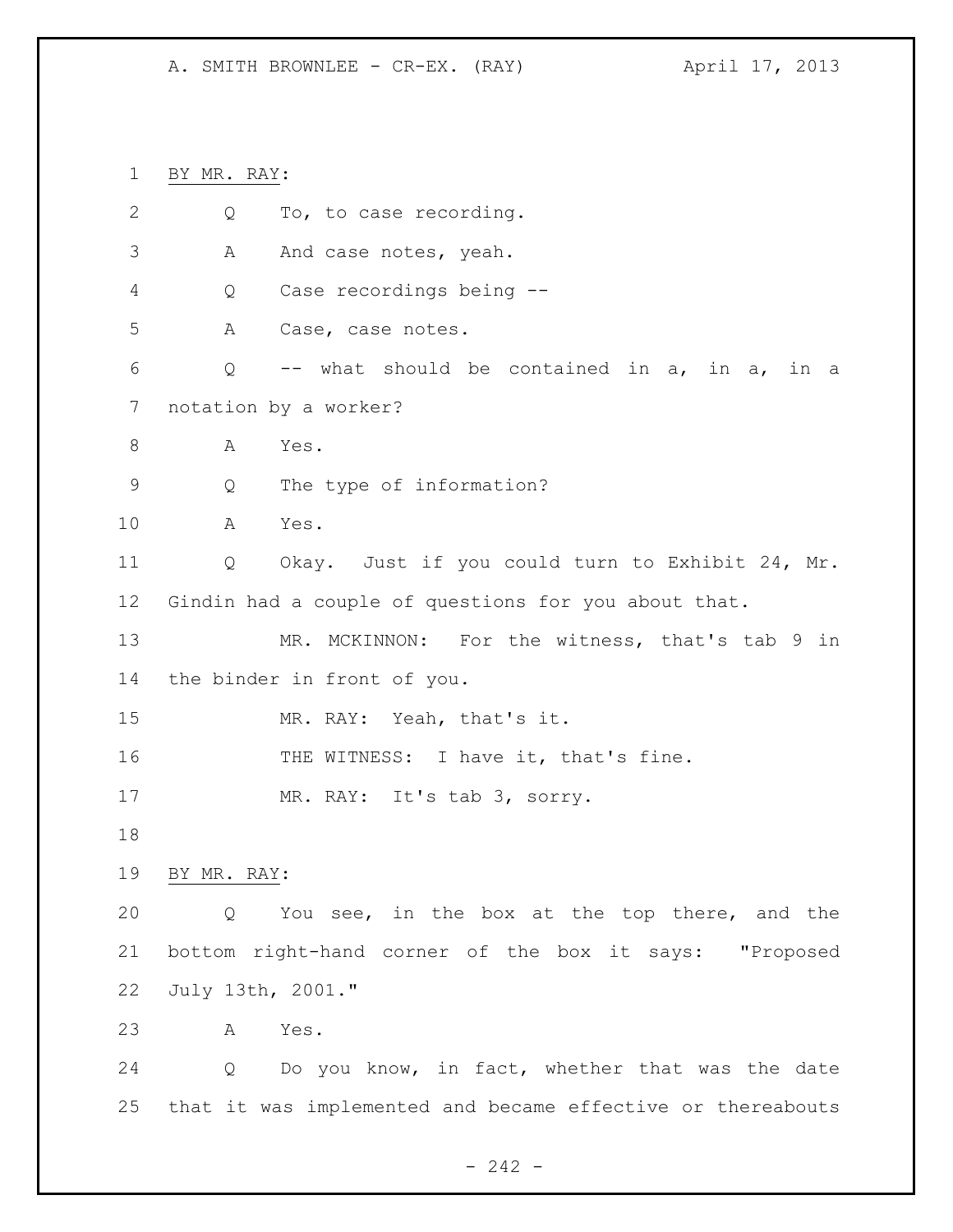or shortly after?

 A This policy has been in effect since 1996 in various versions so this was a version from 2001, but there was a version very similar to it that was in existence prior to 2001.

 Q Okay. Okay. If you could turn to Exhibit 25. Do you have it there?

A Yeah.

 Q Okay. So you've mentioned this is the supervision policy, this is the one that was created as a result of our discussions about the supervisors wanting to create a supervision policy. That's --

A Yes.

 Q -- that's this document? And it's implemented March 1st, 2004 and then you -- not you but the document indicates amended 2009 and 2012. Do you happen to know what portions were added after --

 A January 2009 it was -- there had been a learning contract as part of the attachment to the original supervision policy which this won't reflect. And it was being used inconsistently so it was removed as a requirement and was added or changed to the -- something 23 that you could use in this -- as a supervision -- sorry, a supervision contract. So it was changed from mandatory to you could use it, that -- so that was the primary change in

 $-243 -$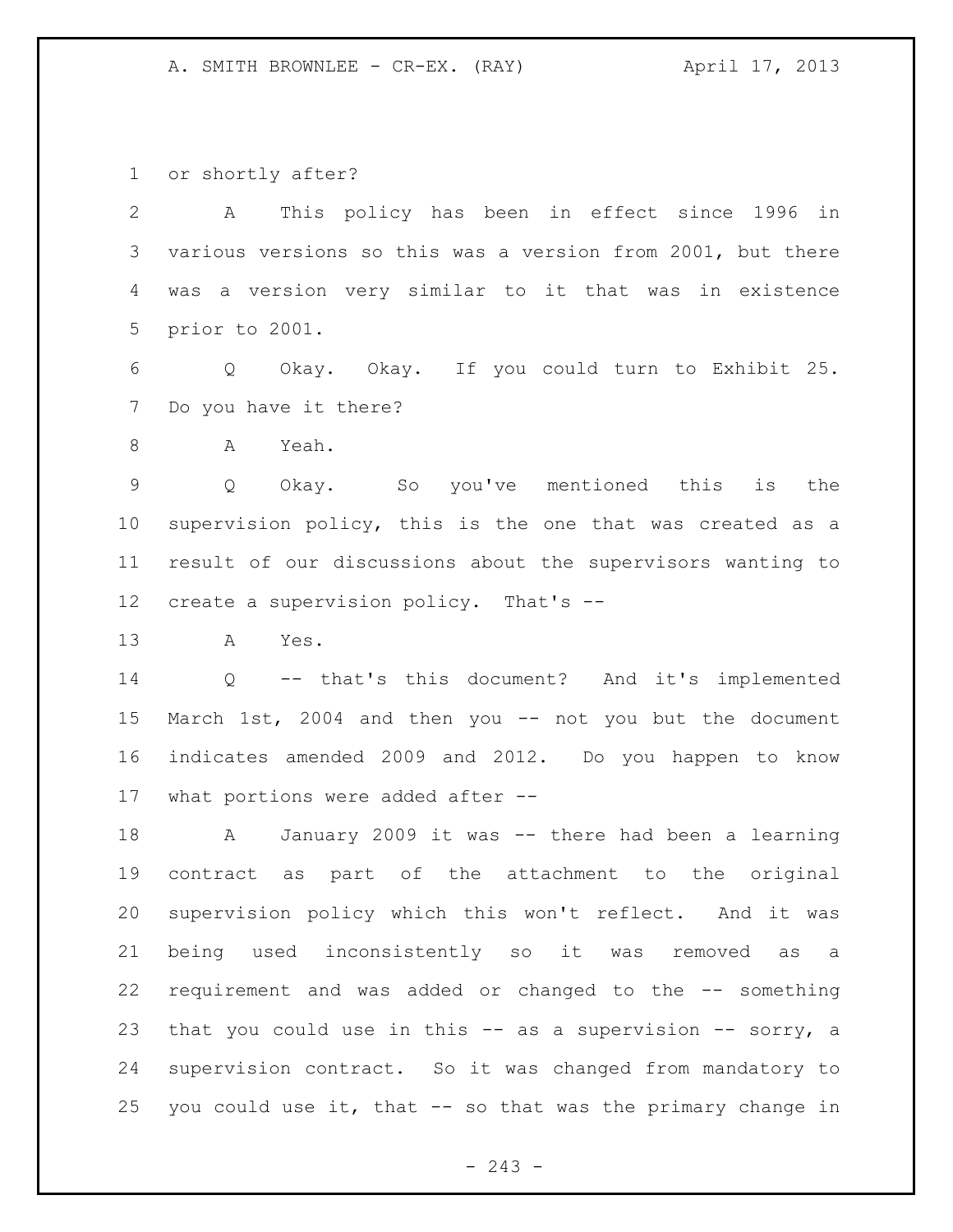January 2009.

| $\mathbf{2}$ | THE COMMISSIONER: Now, I'm going to interject,             |
|--------------|------------------------------------------------------------|
| 3            | I'm mindful it's now five o'clock and we've gone over half |
| 4            | an hour, which is fine, but other people, some people may  |
| 5            | have appointments and you've got a bit to go yet, Mr. Ray? |
| 6            | MR. RAY: I, I actually think I'll be done in               |
| 7            | about 10 minutes, maximum, if $-$                          |
| 8            | THE COMMISSIONER: And will you --                          |
| 9            | MR. RAY: I don't know if anyone else has --                |
| 10           | COMMISSIONER: -- have questions,<br>THE<br>Mr.             |
| 11           | McKinnon?                                                  |
| 12           | MR. MCKINNON: I only have two, Mr. Commissioner,           |
| 13           | and they won't be long.                                    |
| 14           | THE COMMISSIONER: And are there other counsel              |
| 15           | that -- to ask questions?                                  |
| 16           | Will you have questions, Ms. Walsh?                        |
| 17           | MS. WALSH: Just two very brief ones.                       |
| 18           | THE COMMISSIONER: What's the consensus of the              |
| 19           | three of you, do you want to continue now?                 |
| 20           | MR. RAY: I'll leave it to the witness,                     |
| 21           | personally, I                                              |
| 22           | THE WITNESS: I would like to get it done today,            |
| 23           | if that's possible.                                        |
| 24           | THE COMMISSIONER: You would like to be done now?           |
| 25           | THE WITNESS: Yeah.                                         |

- 244 -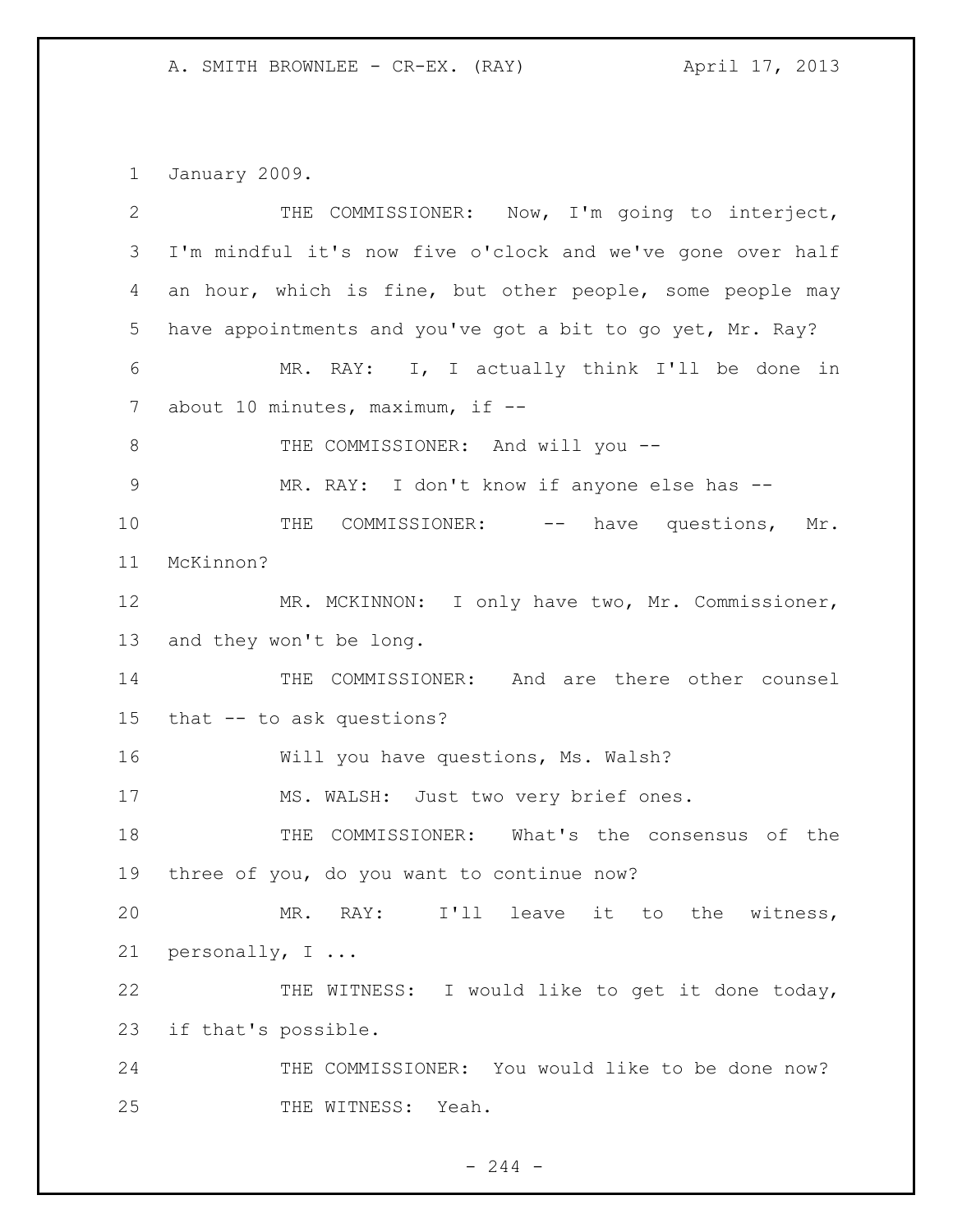1 THE COMMISSIONER: All right. That's fair enough. And, and come back at 9:30 in the morning. THE WITNESS: No, no, no, I would like to finish today. THE COMMISSIONER: Oh, you -- oh, I thought you meant done and -- 7 THE WITNESS: Yes. 8 THE COMMISSIONER: -- get out of here today? THE WITNESS: No, not come back tomorrow. 10 THE COMMISSIONER: Oh, all right. All right, if that suits these three then that's -- we'll do that. MR. RAY: Okay. MS. WALSH: I do have to be somewhere by 6:00. 14 THE COMMISSIONER: Well, I, I think you'll -- we'll make that possible. 16 MS. WALSH: Okay. BY MR. RAY: Q And if you could turn to Exhibit 29 for a moment, please. So that's called a records authority schedule? A Yes. Q My understanding is that -- I'm not exactly sure what this is, but my understanding is that, in speaking with social workers and supervisors, it's not a document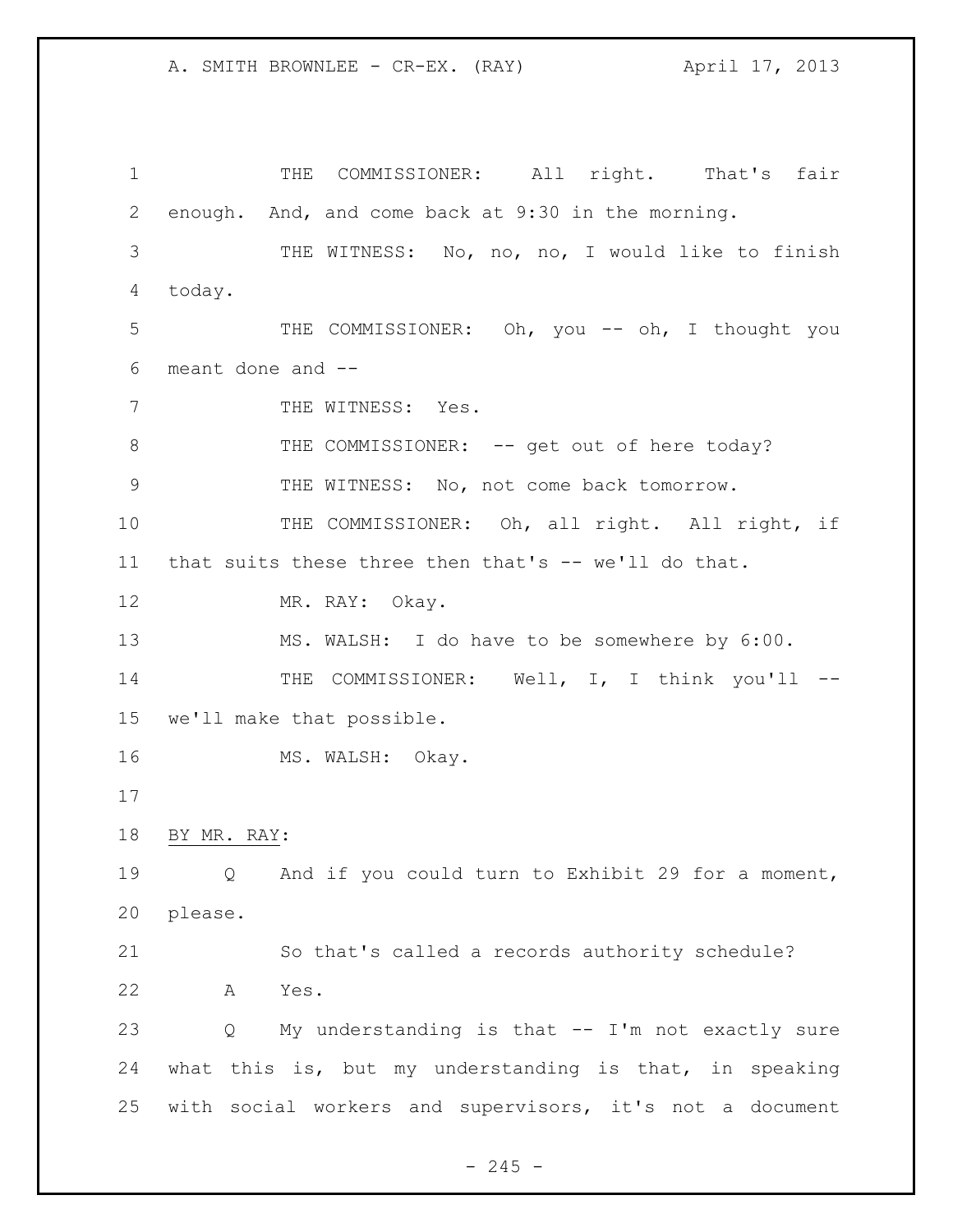that they would have been trained on or used to, to explain to them well, this is how you do a recording or this is how you're supposed to keep -- how long you're supposed to maintain these files?

 A No, this would be a document that would be relevant to our file room person in terms of how long she maintains files in our file room and when she sends them to 8 archives and those kind of things, it wouldn't be -- social workers would know that they close a file and they send it to the file room and then what happens from there they wouldn't really probably be privy to or wouldn't be something they would pay attention to.

 Q It's not something that you would expect social workers to, to follow or know about or to guide them in terms of what they did or did not do with, with a file?

A No.

 Q We've heard evidence about shredding boxes, specifically shredding boxes located at intake and when I say intake I include, again, after hours, CRU and Tier 2 intake. Were you aware that there were shredding boxes, roughly two to three, and that they were on roughly every floor of, of what, what is now known as ANCR?

23 A I would -- yes.

 Q Okay. And would you be aware that those were used to shred handwritten notes in the manner that we

 $-246 -$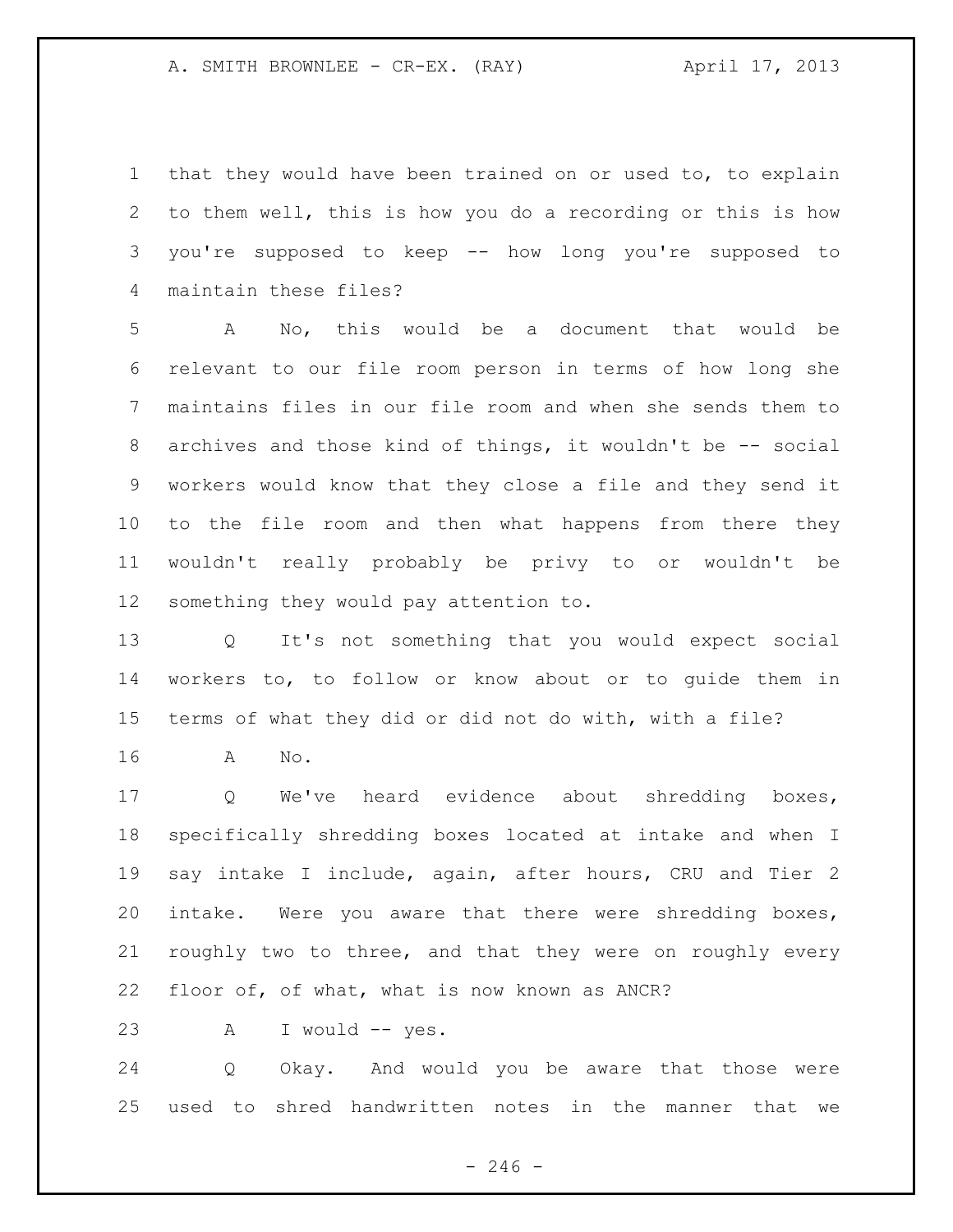discussed earlier?

| $\overline{2}$ | They would be used to shred documentation that<br>Α        |
|----------------|------------------------------------------------------------|
| 3              | doesn't need to be contained on the file but is<br>not     |
| 4              | something we would want to just throw in the garbage so    |
| 5              | it's protecting confidentiality of the type of             |
| 6              | documentation that agencies contain so I was certainly     |
| $\overline{7}$ | aware that intake, CRU and after hours would transcribe    |
| 8              | whatever handwritten notes they had into typed reports and |
| 9              | shredded it and that was considered appropriate --         |
| 10             | Of course. And --<br>Q                                     |
| 11             | -- and practiced.<br>A                                     |
| 12             | -- and in, in accordance -- provided it was done<br>Q      |
| 13             | in accordance with the --                                  |
| 14             | Α<br>Yes.                                                  |
| 15             | -- acceptable recording requirements.<br>Q                 |
| 16             | One of the standards mentions that a case book             |
| 17             | would be provided by the department to social workers for  |
| 18             | their use in making notes and I -- so in the field or in   |
| 19             | their day-to-day activity with clients. There wasn't a     |
| 20             | specific requirement or expectation though that they       |
| 21             | actually used that, they could -- you would agree they     |
| 22             | could use pads of paper or loose leaf or whatever form to, |
| 23             | make the recordings and that would be acceptable<br>to     |
| 24             | provided they were then logged and recorded in through the |
| 25             | recordings?                                                |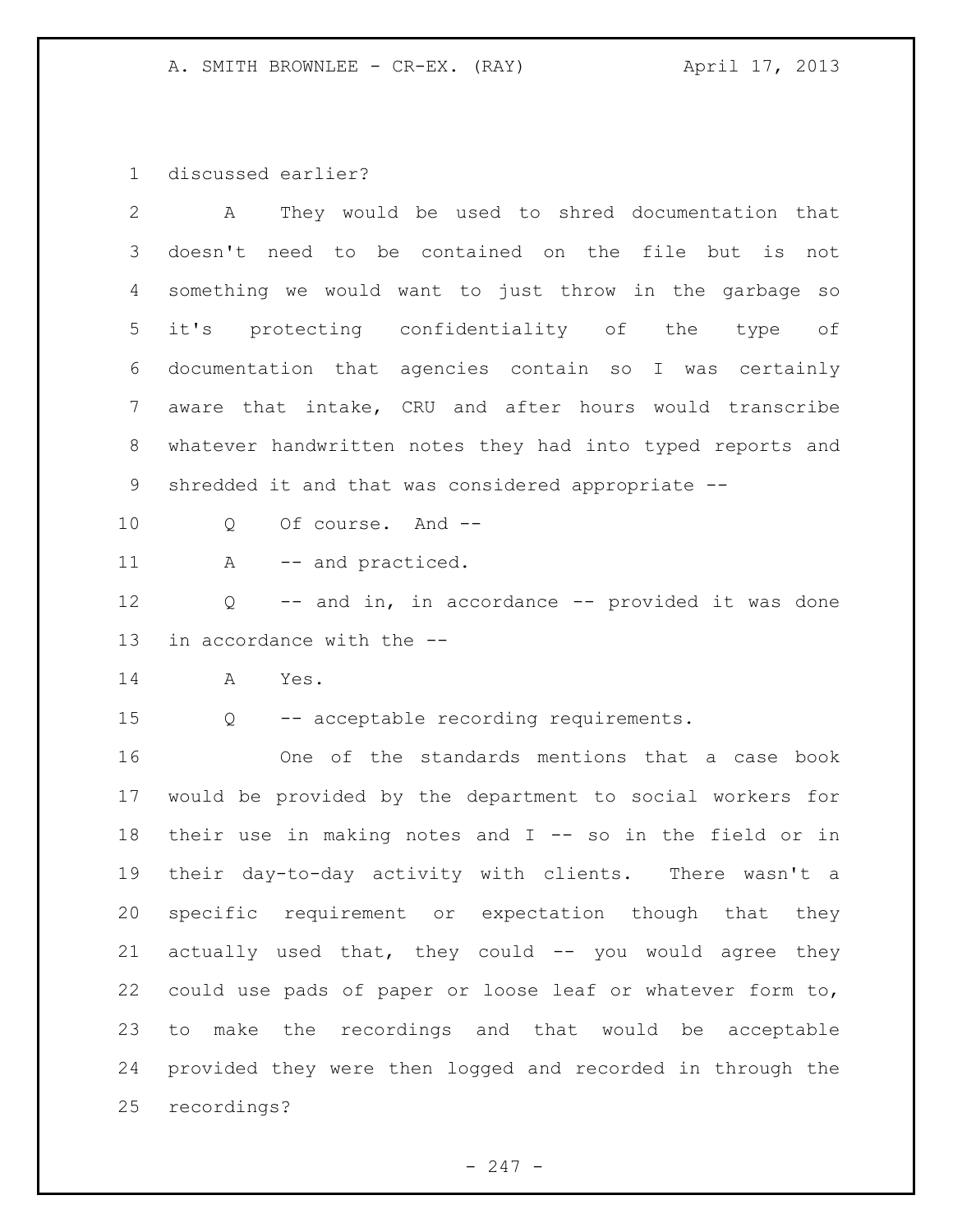A. SMITH BROWNLEE - CR-EX. (RAY) April 17, 2013 A. SMITH BROWNLEE - CR-EX. (MCKINNON)

A Yeah.

 Q We've heard evidence about high case loads and high workloads and some of the social workers have testified that high case loads and high workloads could impact a number of services they provided to families, including their ability to take more comprehensive notes and comprehensive notes that they wanted or were able to take. Would you agree that high case loads, high workloads could impact that type of a service to families and recordings? A Yes, it does, in my experience that's generally the first area that workers cut corners on is notes verses direct case contact. 14 MR. RAY: Thank you, those are my questions. 15 THE WITNESS: Okay. THE COMMISSIONER: Thank you, Mr. Ray, you kept your commitment. Mr. McKinnon? MR. MCKINNON: Just two matters for clarification and, in part, this is because this witness' evidence was split by two months so just to make sure that the -- you're clear, Mr. Commissioner, and that the record is clear. CROSS-EXAMINATION BY MR. MCKINNON: Q In response to a question by Mr. Gindin, you were asked about Angie Balan's diary, her, her, her schedule.

- 248 -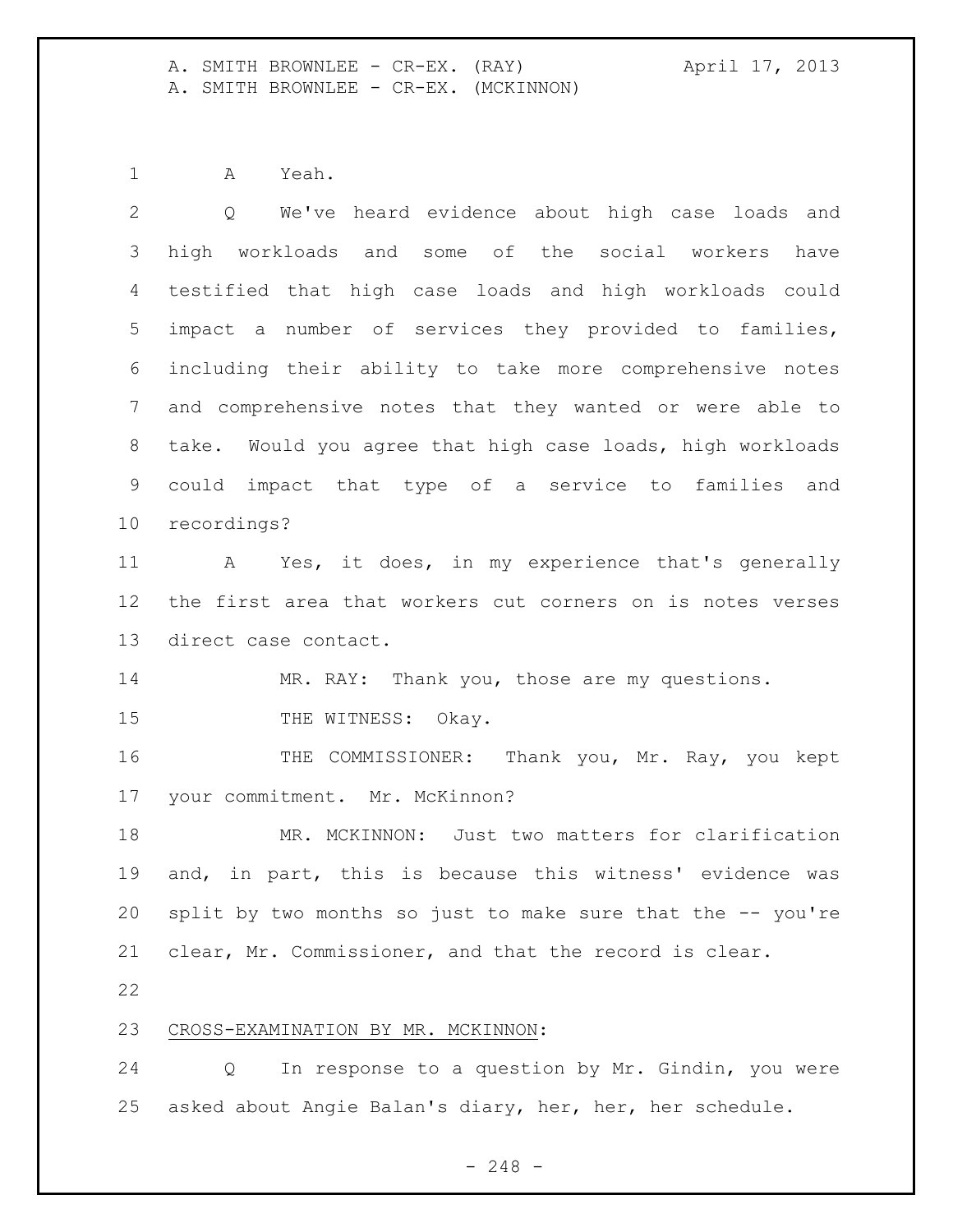A Yes.

 Q And as I understand it, when you were looking for her supervision notes you were unable to find her supervision notes but what you did find was her daytimer, her, her diary? A I didn't find her supervision notes for this case -- Q Right. A -- I found supervision notes, as well as her diary. Q But in connection with this case you couldn't find her supervision notes but we did produce her diary and, and Mr. Gindin pointed out there were a significant number of situations where Ms. Balan had given supervision to Delores Chief Abigosis, we just don't know what that was about because it was her diary not her supervision notes that you found? A Yes. Q And I don't want to leave the impression because Mr. Gindin asked you whether we could tell whether there had been any discussion between Delores Chief Abigosis and Angie Balan about this file, and you said no, we can't tell from the diary, it's just a diary, but there is other

24 evidence that I think you're aware of, that we've heard at this inquiry, that there were supervision notes from Angie

 $-249 -$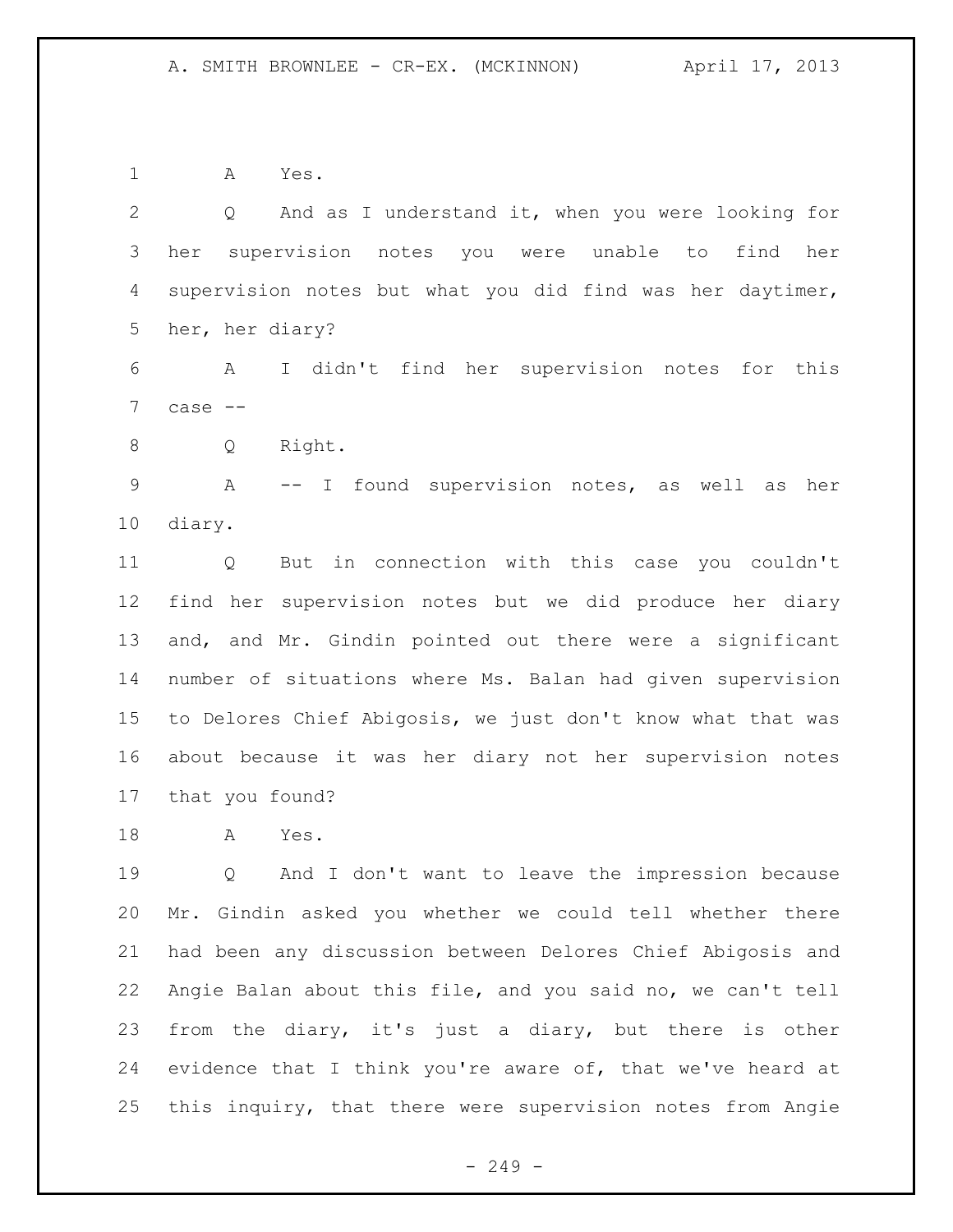A. SMITH BROWNLEE - CR-EX. (MCKINNON) April 17, 2013

 Balan of Delores Chief Abigosis and they became incorporated in a report? A Yes, there's -- her typed notes for one specific supervision session are a part of the case file. Q And, for the record, and if I could get that pulled up, it's 37021. And if you scroll down to the bottom of that page, we see at the bottom "Kematch, Samantha, supervision" and a file number. Is that what you're referring to? A Yes. Q And if we scroll back and forth on that, that's about five pages that have that caption that say supervision. Have, have you -- or have you seen this file, you're sufficiently familiar with that -- A Yes. Q Okay. The other point I wanted to clarify is in response to a question from my friend, Mr. Ray. You confirmed that there was no formal supervision policy in effect prior to 2004? A Correct. Q But I just wanted to ask you to comment on -- and I think you did touch on this in your evidence two months ago -- there was still an expectation of the agency, prior to 2004, that supervisors would take notes? A There's an expectation that supervisors would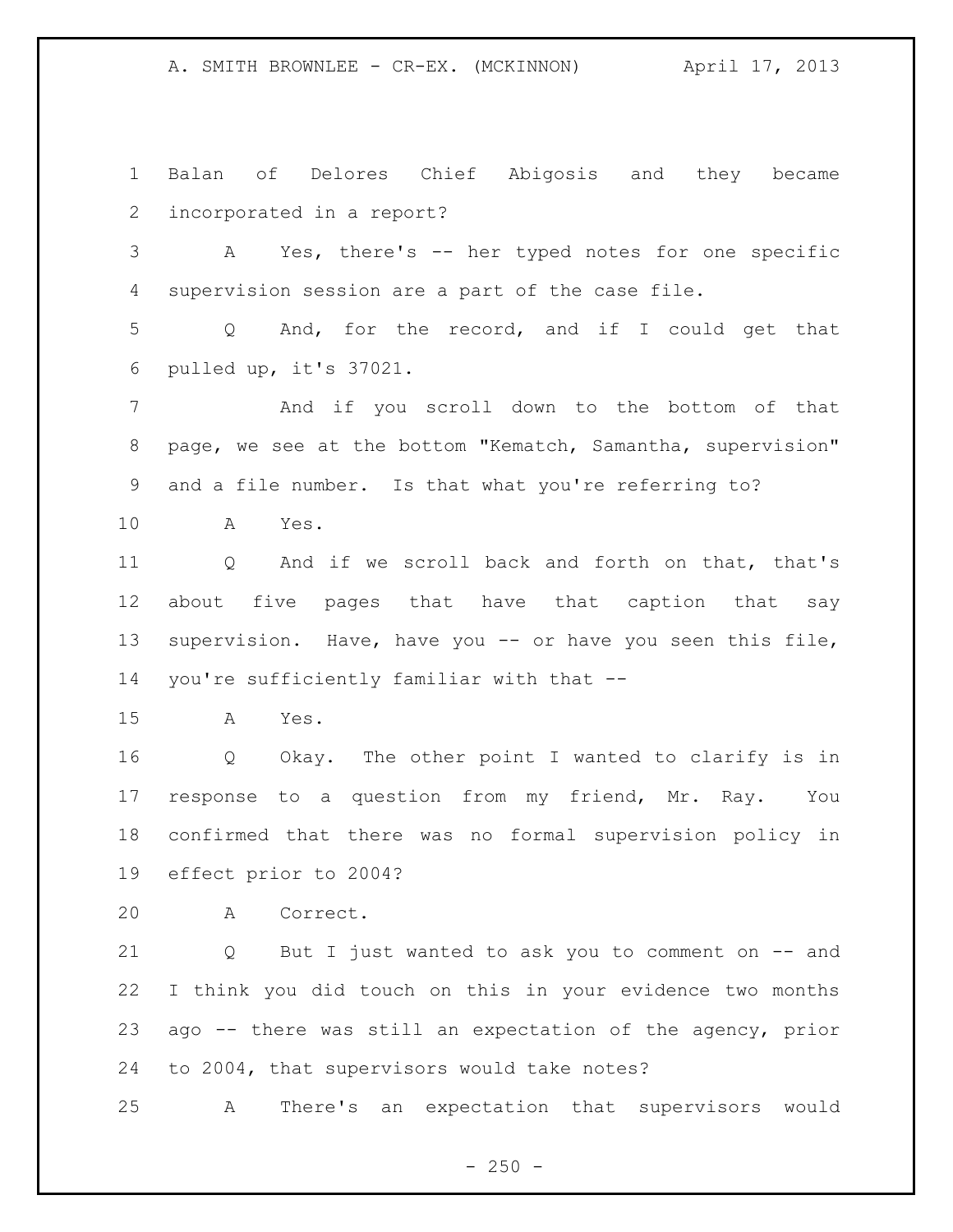take notes, the expectation though was that it was primary for their own purposes, so they would be taking notes so that they would be able to have recall and an understanding of what was transpiring, they would be responsible for approximately 200 to 230 cases so it would be for their ability to perform their job effectively and provide supervision and recall the cases that they were supervising.

 Q And I believe you said, a couple of months ago when you gave your evidence in chief, that in fact it was your view that the supervisor couldn't do their job without taking those kinds of notes, it would be a necessary part of their job?

 A For family services it would be impossible to recall or retain information on that many cases without having some note taking structure.

 Q Okay. And the creation of the supervision policy, did I understand you correctly that it wasn't particularly being driven by notes, it was being driven by other factors?

 A It was being driven more by the desire to, to formalize what was expected for supervision, so something formal related to the frequency of supervision, the quality of supervision, what were the areas that should be covered off in supervision. It -- that was the main driver, it was

 $- 251 -$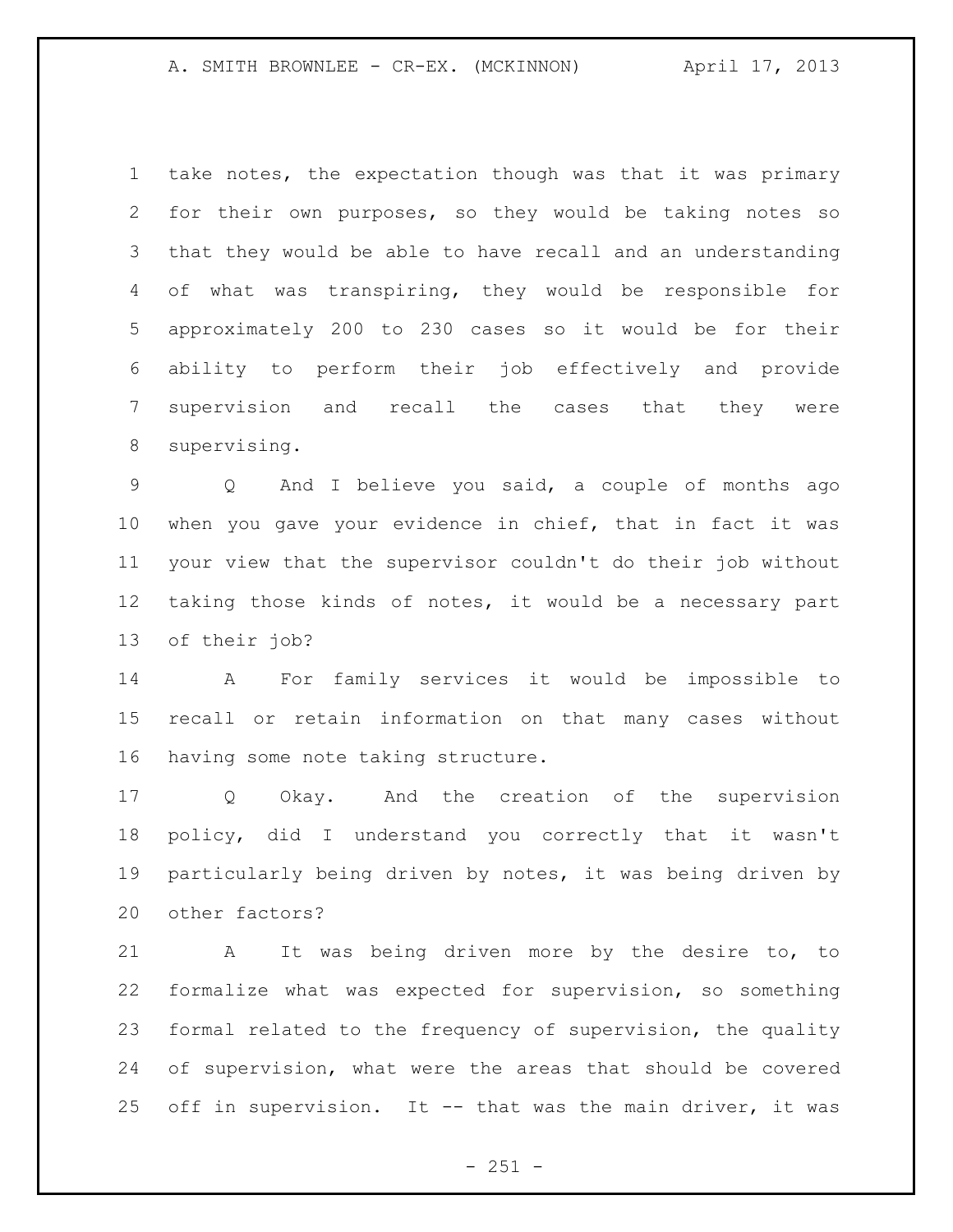A. SMITH BROWNLEE - CR-EX. (MCKINNON) April 17, 2013 A. SMITH BROWNLEE - RE-EX. (WALSH)

less about the notes.

| Q And in terms of the current policy in 2012, which<br>$\overline{2}$ |
|-----------------------------------------------------------------------|
| 3 you participated in the creation of, that is much more              |
| 4 clearer or much clearer about expectations for supervision          |
| 5 notes and how they're kept?                                         |

A Yes.

 Q And part of the reason that arose in 2012 was because of this inquiry?

 A Yes, it was -- highlighted the importance of the shared decision making being documented on the file. Most social workers make very few decisions without consultation with the supervisor so that consultation, this inquiry has really highlighted the importance of having that consultation directly on the file.

 MR. MCKINNON: Thank you. That's all I wanted to clarify, Mr. Commissioner.

17 THE COMMISSIONER: Thank you. Mr. McKinnon.

All right, Commission counsel.

## RE-EXAMINATION BY MS. WALSH:

 Q During the period 2000 to 2005, if a supervisor, any supervisor, family services, intake, CRU, disagreed with the recommendations of a worker, or the actions of a worker, or gave specific direction to a worker regarding case management, the expectation was that that direction by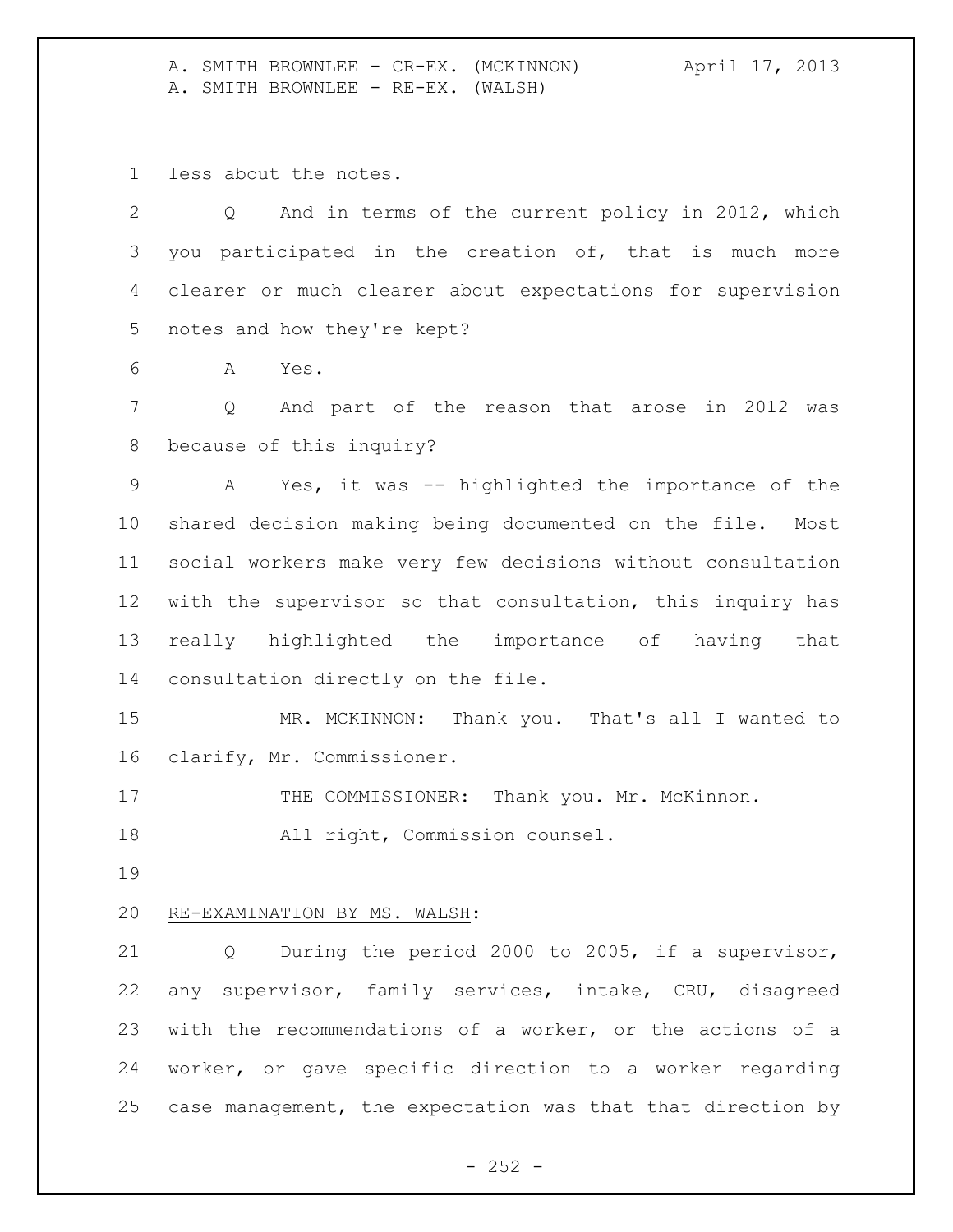the supervisor would be reflected directly on the file. Is that right?

 A If they were giving them clear direction that was contrary to something they had planned, it may be recorded on the file. Typically social workers, themselves, would document that kind of direction but certainly there are social workers that would not have.

 Q But supervisors were always required to sign a file before it was closed?

- A Yes.
- Q To sign a file recording.
- A Yes.

 Q And so if they had given a direction to do something with respect to case management, that would be reflected on the file before it would be closed.

- A In the closing summary?
- Q Yes.

18 A Because they would sign off -- they, they were not required to sign off case notes, they were --

Q Right.

 A -- were required to sign off assessments, so the direction they had given should have then been reflected in the assessment, reason for closing, and should be reflected in activities they directed.

Q Right. So, so if a, if a supervisor, during the

 $-253 -$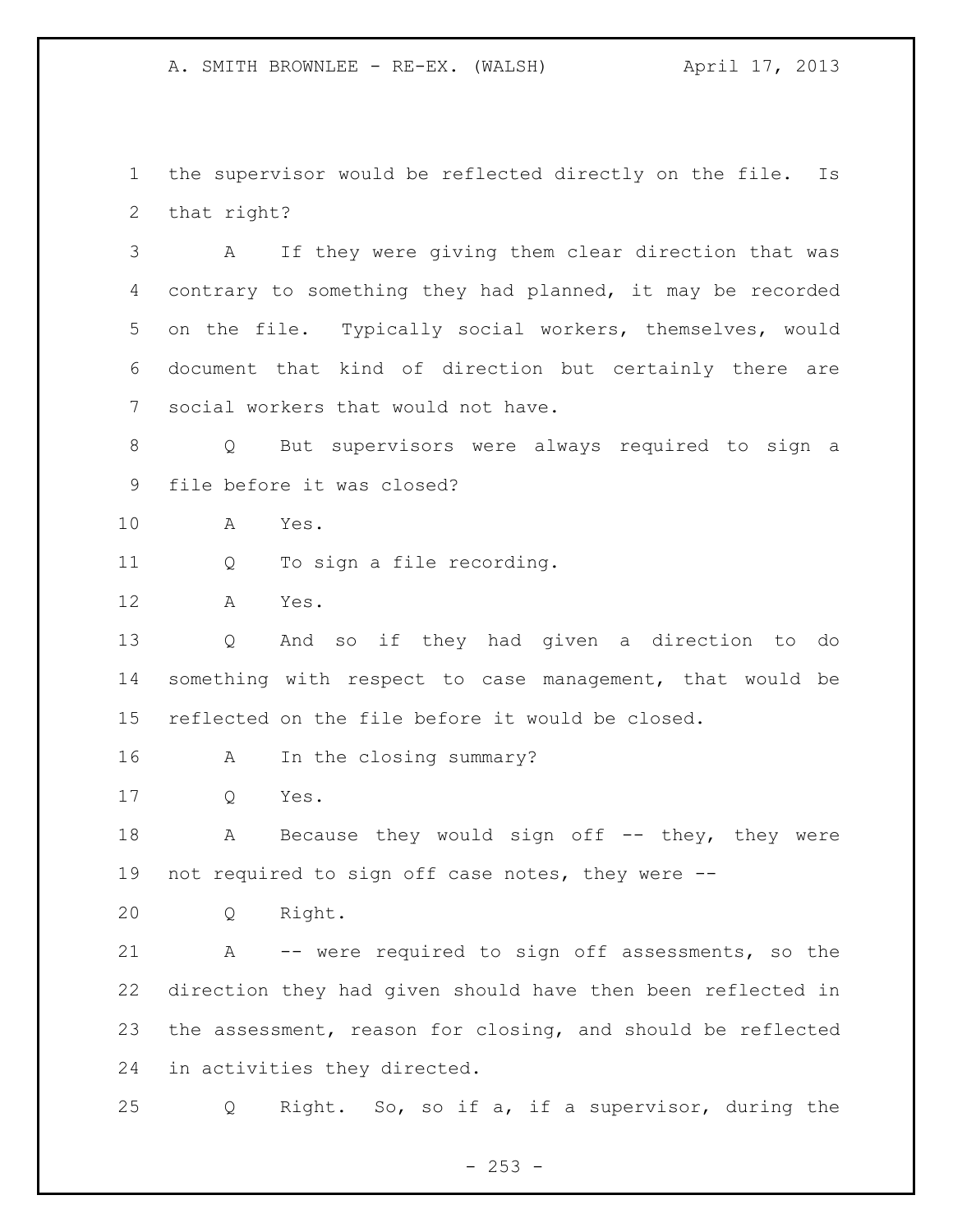period that Phoenix received services, gave directions as to what was to be done on a file, that would be reflected in the closing summary before the supervisor would be able to sign off on it? A The, the, the activity would be reflected -- Q Right. A -- I'm not sure it would be reflected supervisor directed me to -- Q Sure. A -- such and such. Q But, but the, the direction of the supervisor would be reflected in the activity that's documented on the file before a supervisor could -- A Yes. Q -- sign off on it. 16 A So if I, if I had directed a worker to, you know, refer someone to AFM for a treatment program, I would expect to see that that would -- that they would have -- those referred in the family would have attended at the next time we were reviewing it, so yes. Q Right. And so in that way, file recordings and in particular the file recordings that are signed off by supervisors, would reflect directions and recommendations by supervisors? A Yes.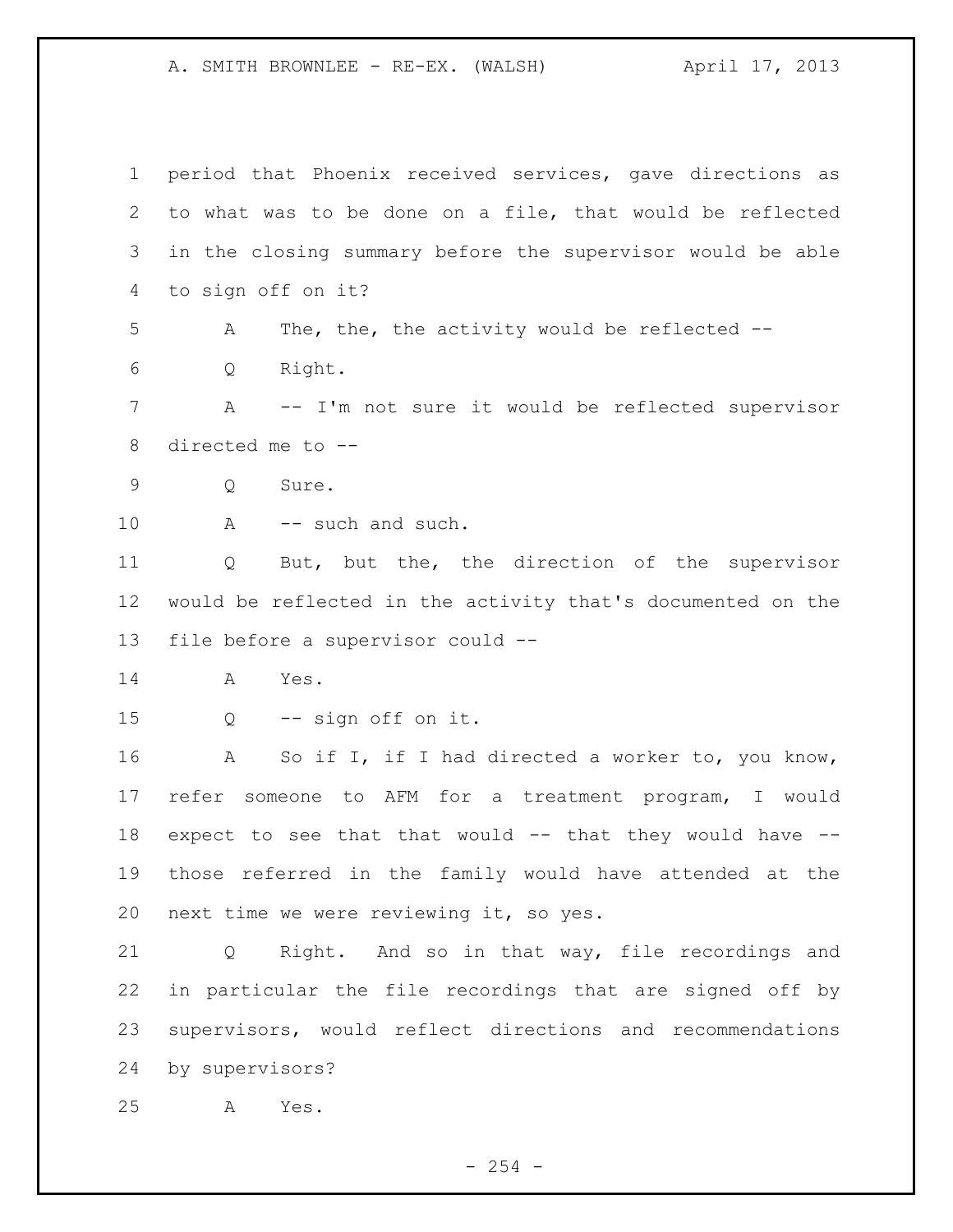Q One other matter. Just want to make sure as to whether you've changed your evidence or -- from the testimony that, that you gave in February, on February 6th, 2013. I don't know, do you have your transcript in front of you? A No. 7 Q That's, that's fine. I'm reading from page 47 for those who do. The question that I had put to you was: "What is your understanding as to which standards relating to record 12 keeping were to apply between that period, 2000 to 2005?" And here's the answer that you gave: "At different points in time -- I believe that up until 2005 **primarily**, the administrative standards or the 1988 standards would have applied. There isn't a substantive difference between the different sets of standards when it comes to the actual recording **practice.** The, the Act ... and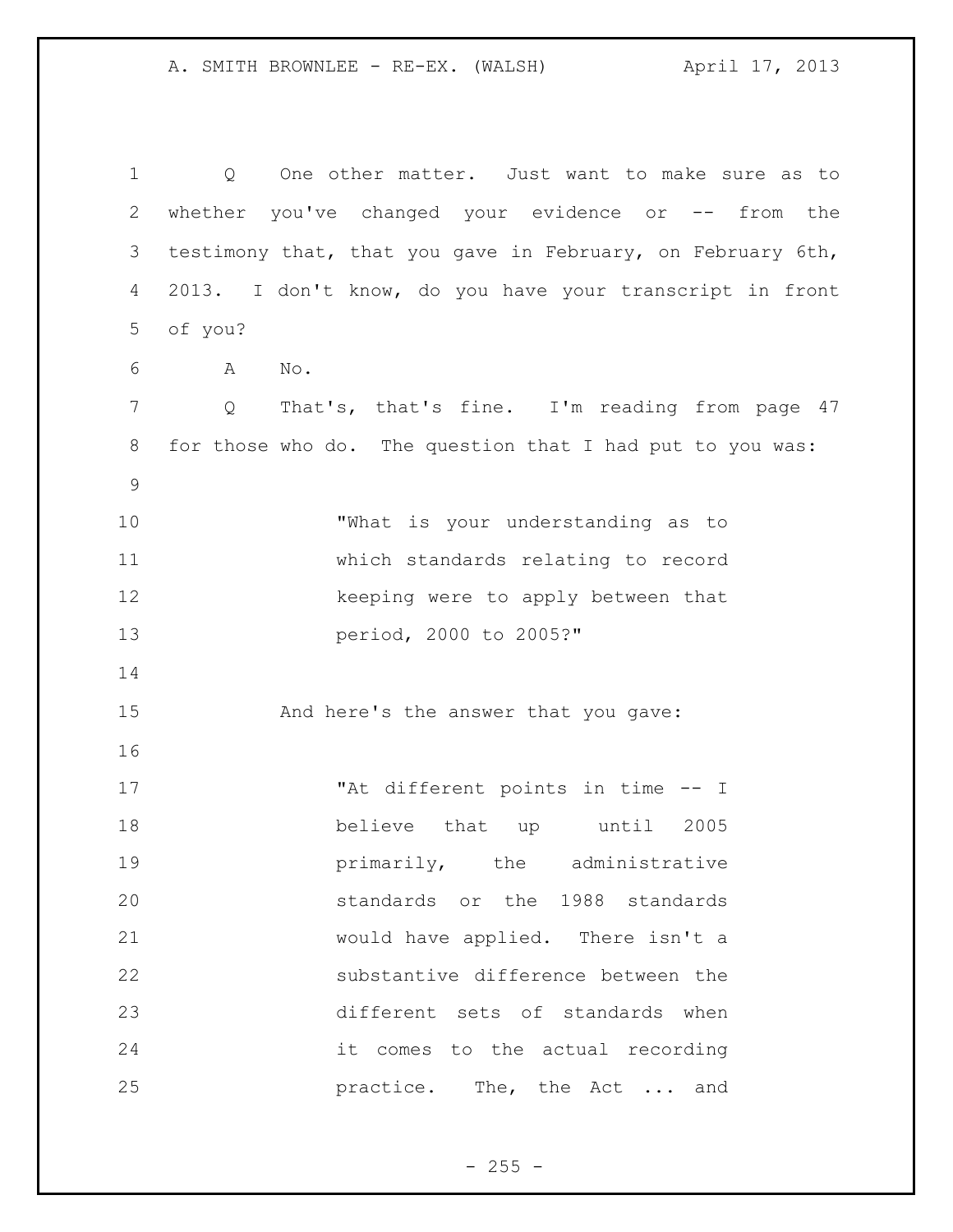1 the standards still require documentation related to intake, nature of the referral. So the same type of information is **19 required** to be collected, regardless of which set of standards was in place." Now, is your evidence today the same as it was on February the 6th? A Yes, most agencies continue to follow the, the 1988 standards because it was unclear related to the 1999 and the 2001, whether they were in effect or not in effect. So the question that Mr. Ray had asked was were these not in effect and he had a letter indicating that they were supposed to be in effect related to the remnants package which contained some of these standards in some of them. 18 Q The question that I put to you was -- A Um-hum. Q -- from the perspective not of what, what was in, in effect, not what workers understood but simply your understanding as to what was in effect. That's my understanding as to what your evidence was, that the 1988 standards were in effect until 2005. A That is my understanding but there is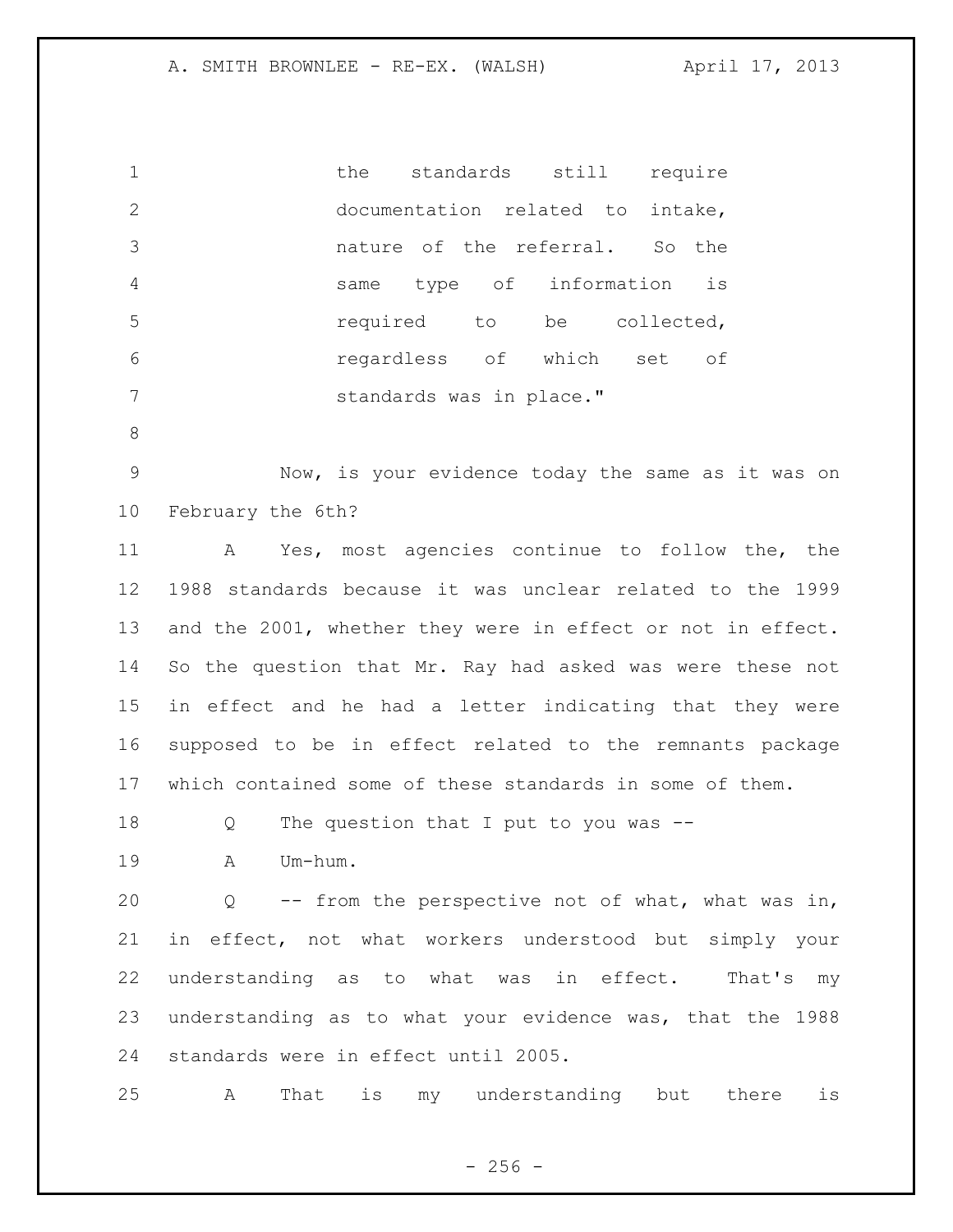documentation that says these are in effect and then there's a document that says that they came out and there's a document that says, you know, agency is asking for clarification related to standards so it's not a clear yes or no question in that sense.

 The 1988 standards were the ones that were known to be in effect while people were confused related to the standards, the 2005 standards were very clearly implemented and, and identified as the new set of standards.

 Q So have you qualified your evidence today from what your evidence on February the 6th or are you still saying the same thing?

 THE COMMISSIONER: Maybe you should put that transcript in front of her with that question and her answer so -- and then she can tell us whether she is qualifying her answer or whether she's -- holds to what she said on that previous occasion.

BY MS. WALSH:

 Q Okay, so what I said is the administrative standards, which are known as the remnant standards or the 1988 standards would have applied.

Q Did you see the word remnants?

 A No, I used the administrative standards but they're known as both.

 $-257 -$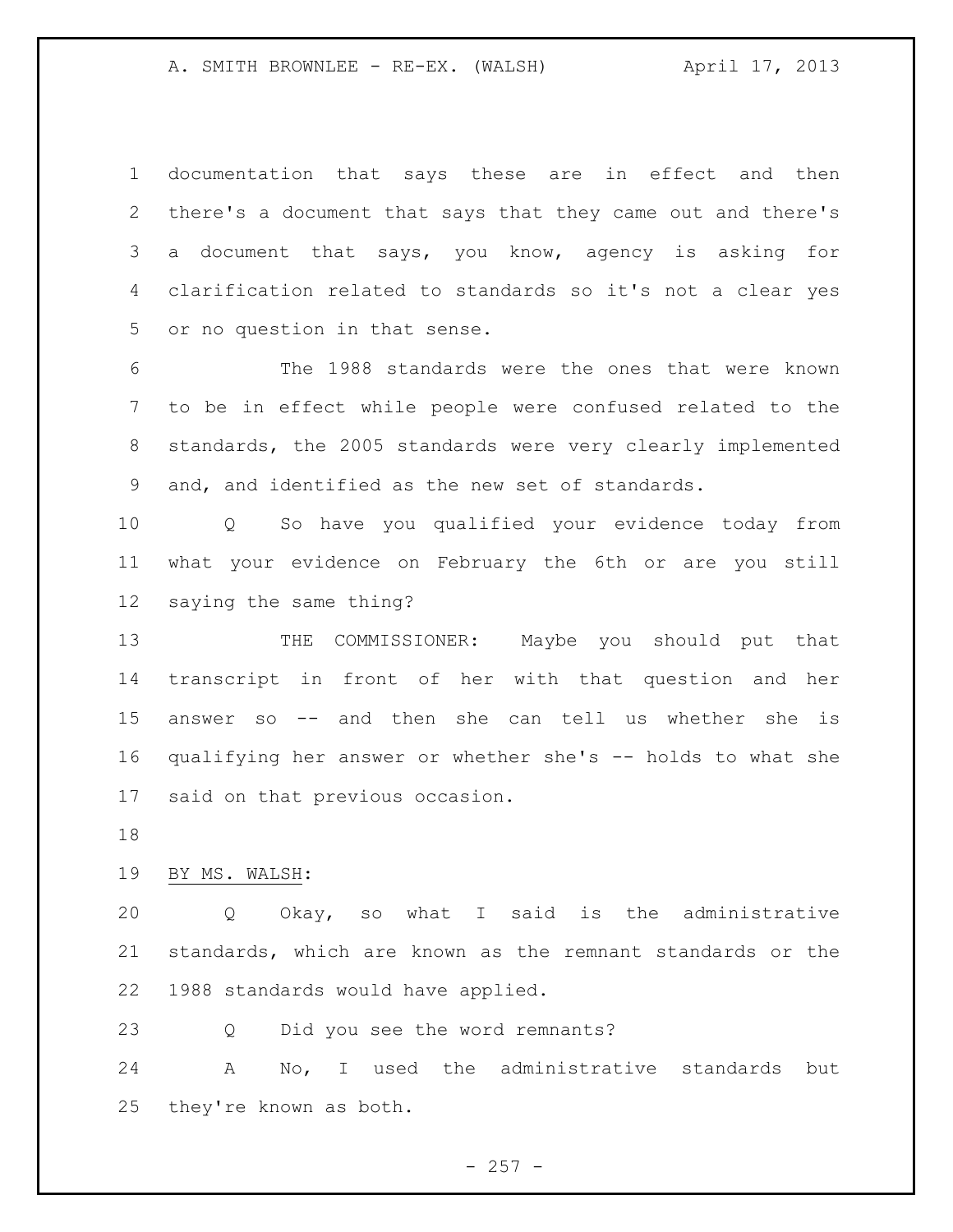Q Okay. That wasn't your evidence though? A It -- no, I said the administrative standards or the 1988 standards would have applied and the administrative standards are the remnant standards. Q Okay. A And there isn't a substantive difference between the different sets of standards when it came to the actual recording practice, which is true. Q So is the only difference in the evidence that you gave today from what you told us in February that remnants was another word for administrative standards? A Well, and I also didn't comment on the introduction of 1999 and 2001 standards. Q Okay. So you said -- I asked you which standards were in effect during the period that Phoenix received services and, and the evidence that you've got in front of you says the 1988 standards were in effect until 2005. A Or the administrative standards which is the smaller version of the 1988 standards until 2005. Q So, sorry, now I don't have the transcript in front of me. So what your evidence was, was: "I believe that up until 2005 **primarily**, the administrative

 $- 258 -$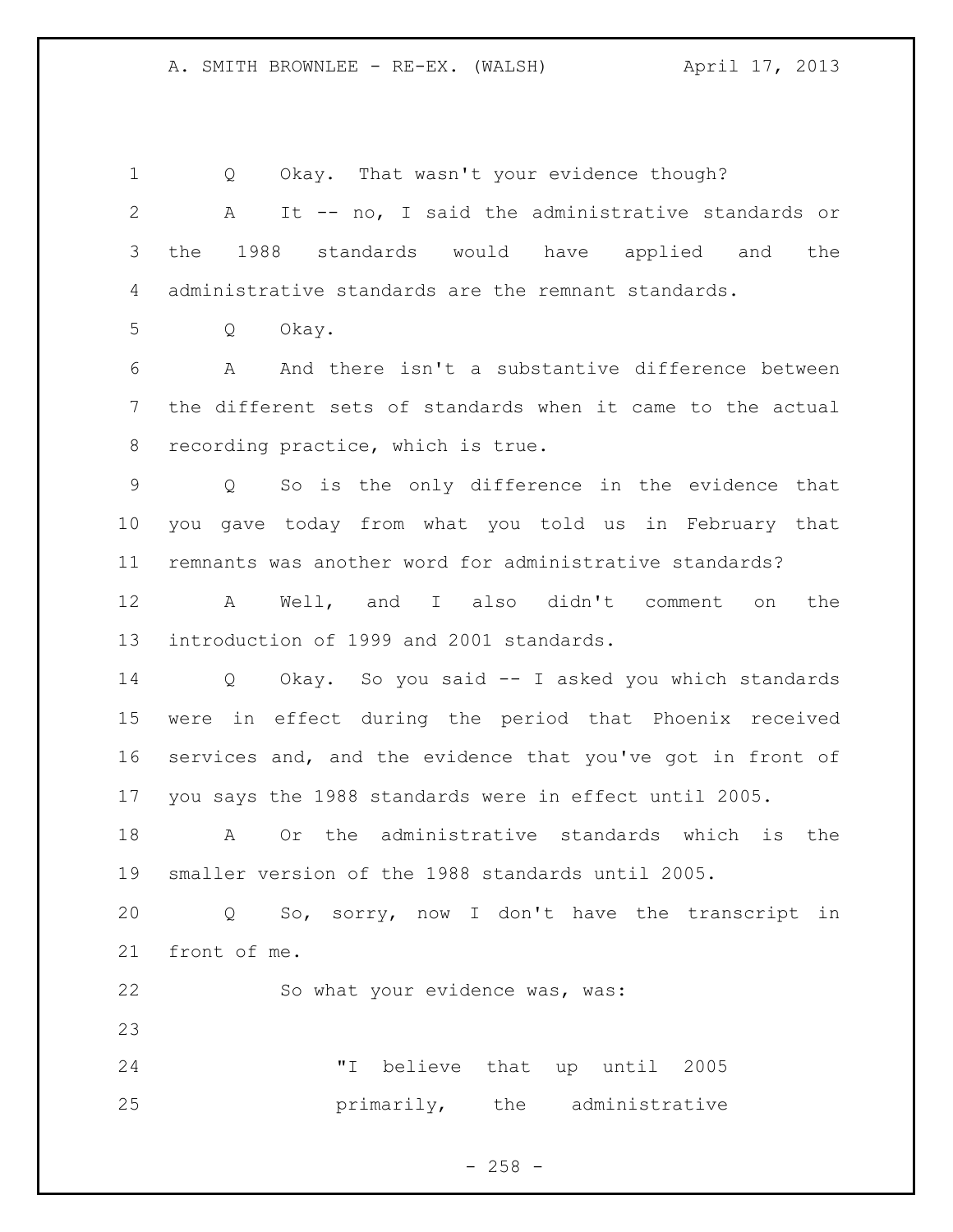standards or the 1988 standards would have applied."

 So were the 1988 standards the administrative standards?

 A A portion of them are the administrative standards, that's what the remnants package or the, the list that Mr. Ray demonstrated, said these are the ones that still apply, those were known as either remnants -- the remnants package or the administrative standards.

 Q Okay. And your evidence that there wasn't a substantive difference between the different sets of standards when it comes to the actual recording practice, has that changed?

A No.

16 MS. WALSH: Okay. Thank you, those are my questions.

18 THE COMMISSIONER: We've got that cleared now have we, to your satisfaction?

 MS. WALSH: No, but I don't know that we can get it any clearer with this witness and, and I don't mean to be unfair to the witness but I think that, that something came up through Mr. Ray's examination that is new and different and perhaps in fairness to Mr. Brownlee, and as Mr. McKinnon has indicated, we will clarify the evidence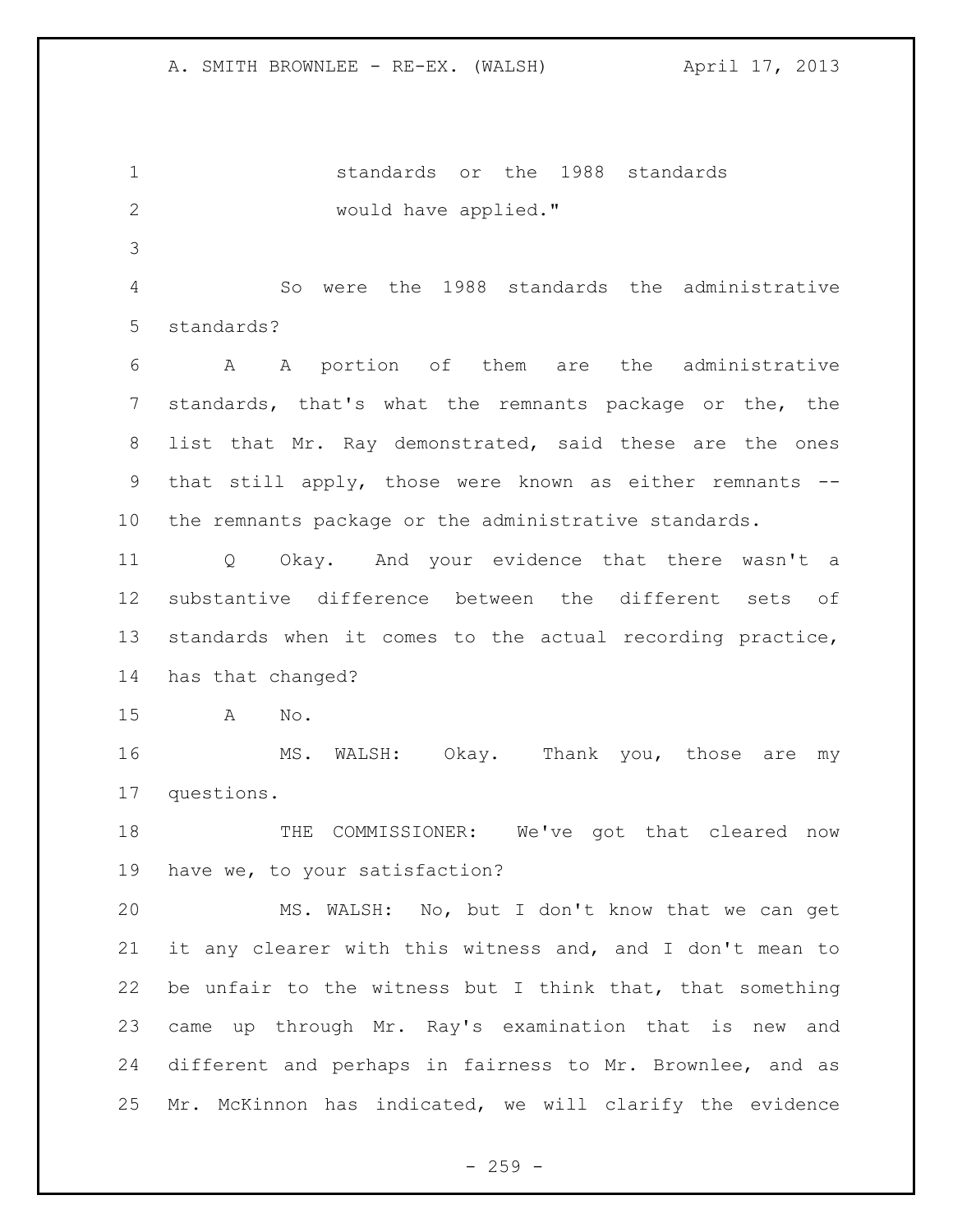through another witness. I think, though, to be fair to this witness, we do need to understand what your understanding was as to which standards were in effect in the period 2000 to 2005.

 THE WITNESS: My understanding is the 1999 and the 2001 were never enacted officially in the system and were never used. They were piloted, they were sent out and told to be used but they were never officially enacted so it was the 1988 and the remnants that were used until 2005. However, like Mr. Ray showed on the letter, there certainly were letters saying that these are the standards that you are to use but that is not my understanding that they were ever applied, other than in a pilot drafts format.

## BY MS. WALSH:

 Q And so really what, what we wanted was, what I wanted was your understanding.

18 A And that is my understanding. Did I clarify that?

 Q Not, not based on what other letters that, that were shown to you --

A Yes, so --

Q -- but your understanding.

 A -- my understanding is the remnants and the 1988 standards continued to be applicable until 2005 and the

 $- 260 -$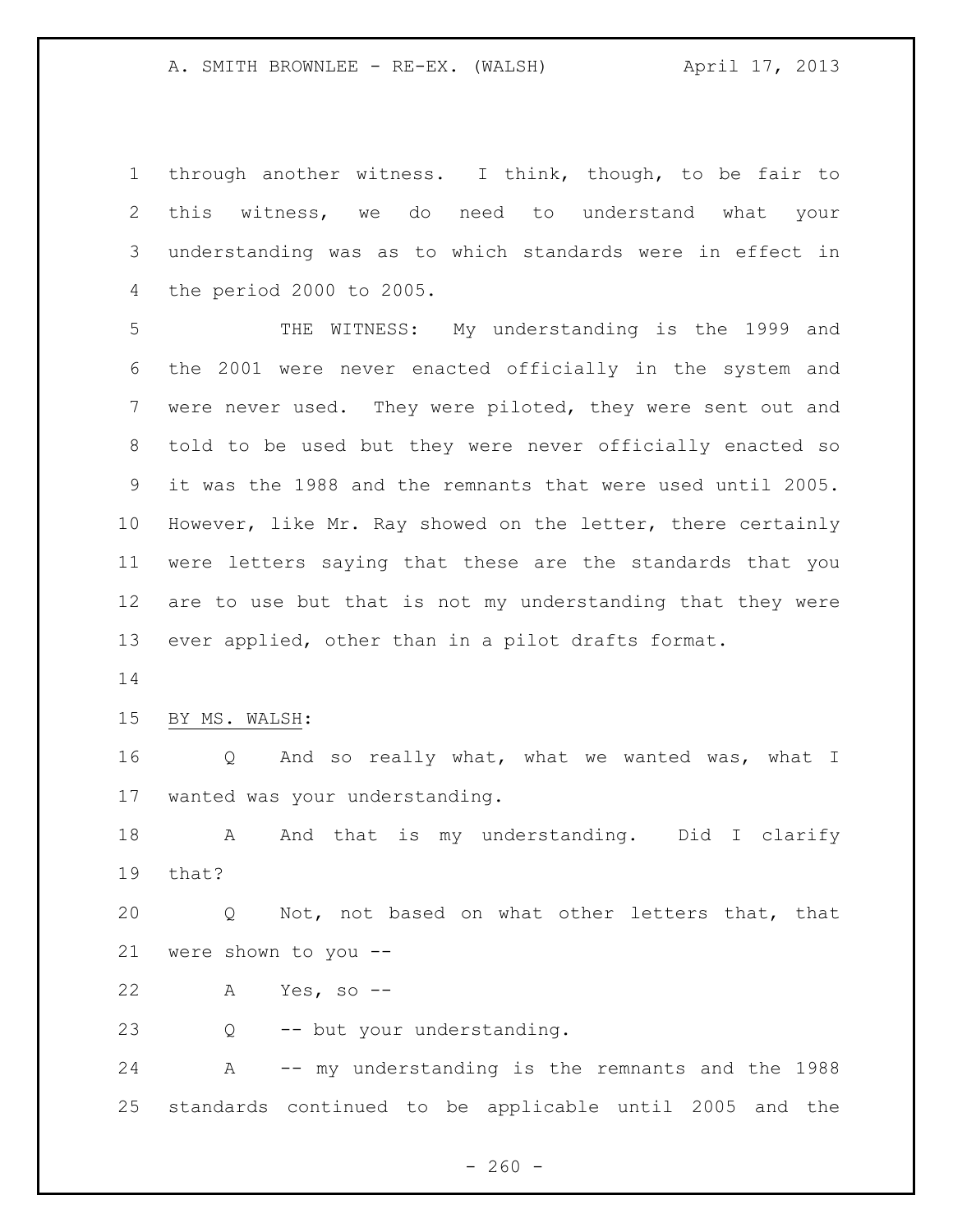other standards never came into -- in force, were never enforced.

 MR. MCKINNON: Mr. Commissioner, I think that will be my client's evidence to some but, but there will be some inconsistency between different members of my client as to what they understood but I think, at the end of it, my client will have to accept responsibility for that lack of clarity. I think that's what we're leading up to. I, I think that the consensus will be exactly as Ms. Brownlee has testified but not everyone shares that view and that's a responsibility that the department has to accept, that they were unclear in the way in which they handled this but I think the majority of the individuals who are still in this system, who were there then, will give evidence similar to what Ms. Brownlee just gave.

16 THE COMMISSIONER: Well, I aware that there was some disagreement about it.

18 MR. MCKINNON: Right.

 THE COMMISSIONER: And that's why I was trying to get the matter resolved and I, I assume Commission counsel was the same.

22 MR. MCKINNON: Right. And, and --

23 THE COMMISSIONER: But it --

 MR. MCKINNON: -- to some extent that's -- that issue has been with us for awhile and our position will be

- 261 -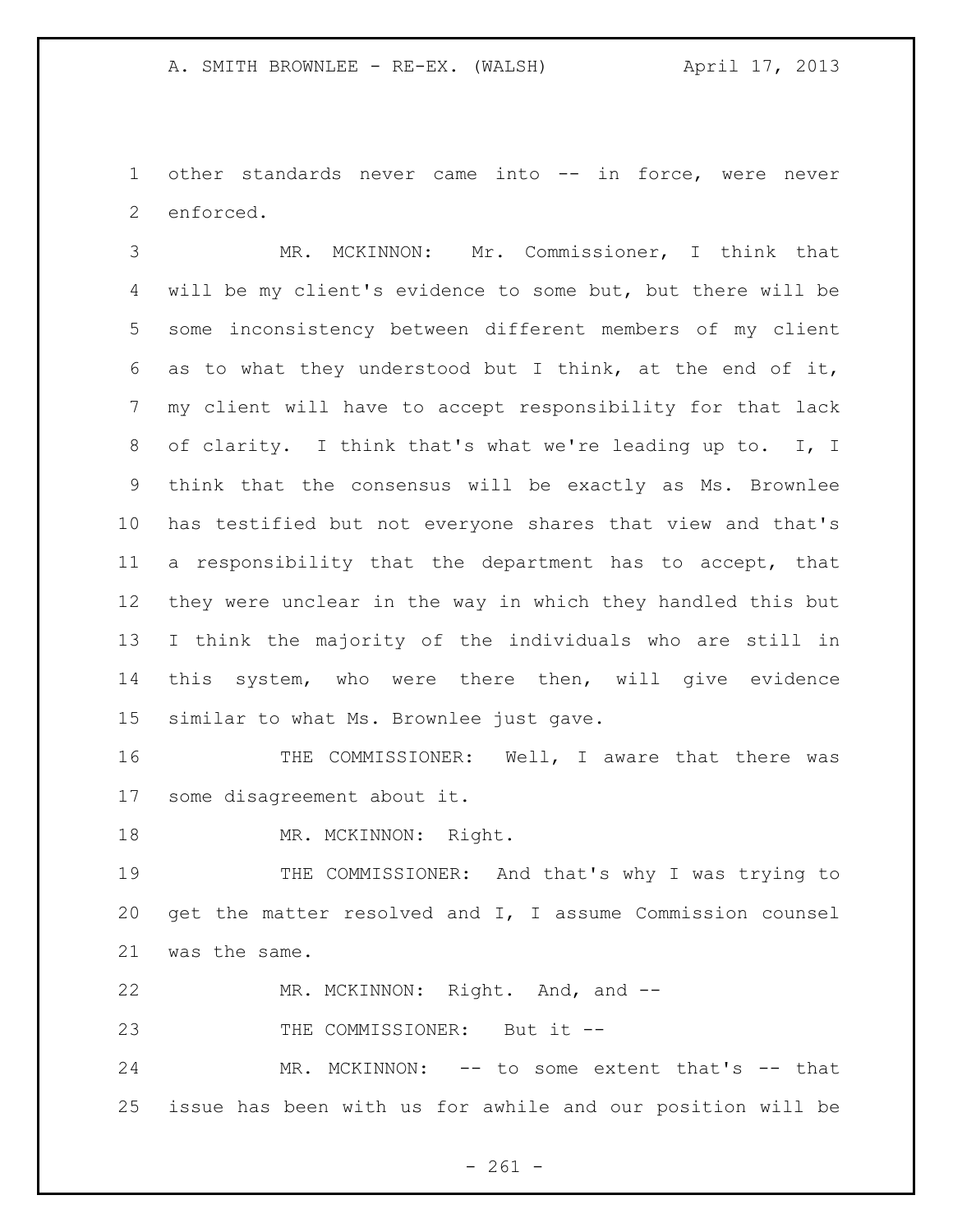it was 1988, there was a pilot in 1999, there will be -- and those pilots were only in a number of program areas and a number of agencies, not in all of them and then there's some confusion around 2001 for which my client the department, not my client the agency, must accept responsibility. And then there was 2005 when things became much clearer.

8 So I, I, I think we've got into a very large issue here that we'll need to hear some other evidence about.

## BY MS. WALSH:

 Q I am concerned for Ms. Brownlee, in terms of evidence that's been put to her that perhaps she wasn't prepared to process. My understanding, from what I've looked at so far, from our investigation, is that the remnants package related not to the 1988 standards but to the draft 1999 standards and so when you say -- when I examined you on February 6th, you referred to the 1988 standards and you said I believe that up until 2005 primarily the administrative standards or the '88 standards would have applied, you didn't refer to the remnants standards and my understanding is that the remnants package related not to the 1988 package or standards but to the 1999 package.

 $- 262 -$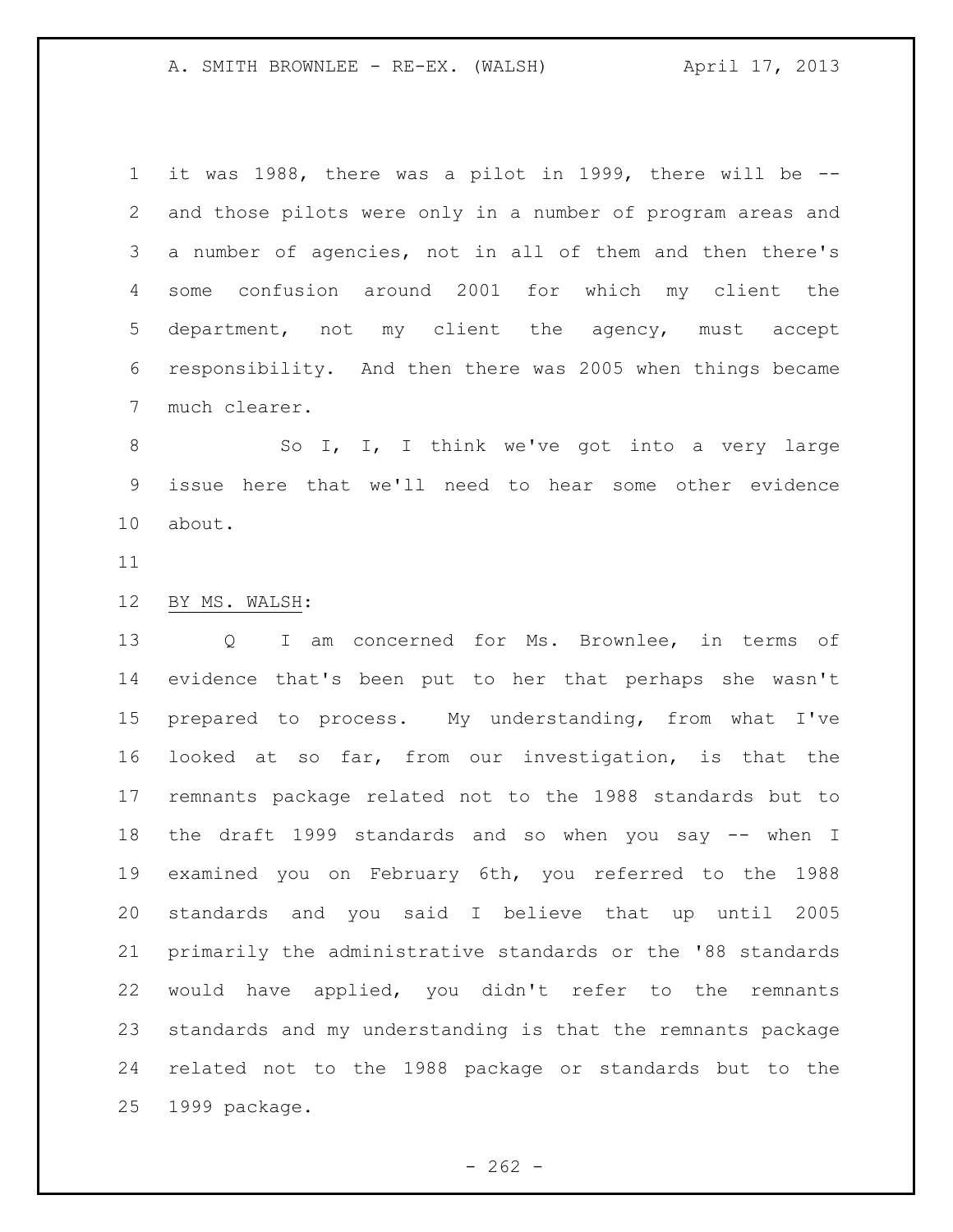A They're the, the remnants of the 1988 standards. When the 1999 ones were introduced the remnant package consists of the 1988 standards that were still applicable. Q But wasn't that with respect to standards that were only piloted? A The 1999 standards were piloted and they had tools and everything else. The remnants package was the 1988 standards that were still supposed to be applied and that remained consistent and we still have some remnants that are still applicable today. So that's been a kind of consistent package of standards that have been utilized although they've dwindled as the new standards have come into effect. Q So your evidence is the remnants package always reflected the '88 standards? A Portions of the '88 standards, yes. Q Right. Okay. 18 MR. MCKINNON: That's -- MS. WALSH: That's helpful. MR. MCKINNON: -- that will be our position, Mr. Commissioner. MS. WALSH: That is helpful. THE COMMISSIONER: Okay. You finish then I'll hear Mr. Ray, and then I'll give the witness last, last say, if there is anything else she wants to say in that it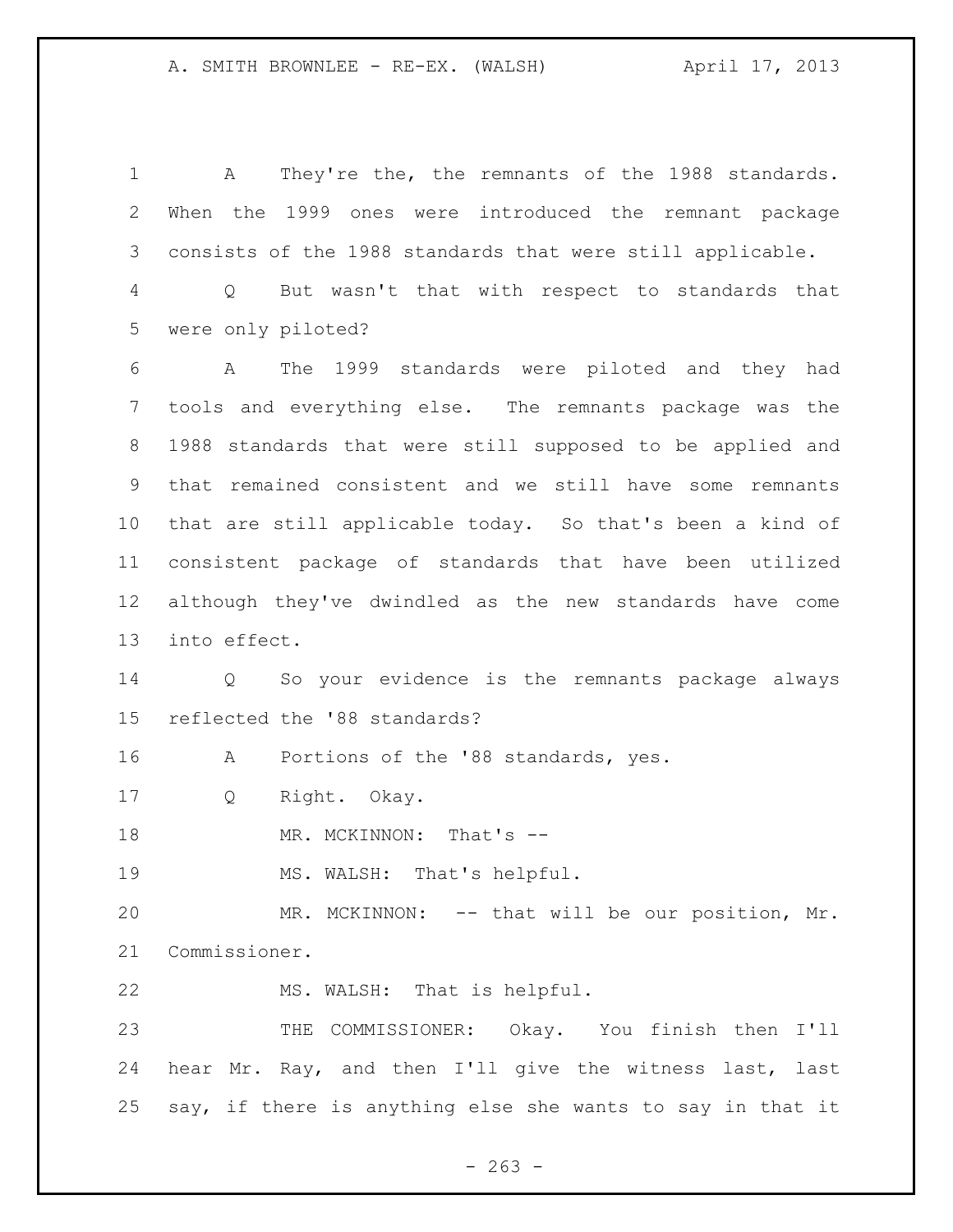has been this kind of an afternoon it is, with the -- it going both ways, back and forth. But is there anything else you want to ask her? MS. WALSH: No, I think I'm done. Thank you. 5 THE COMMISSIONER: Mr. Ray? MR. RAY: Yeah. In fairness, if it helps either 7 of my friends, the, the inconsistency and I'll just -- for lack of a better term, I wasn't introducing it in order to challenge Ms. Brownlee's credibility or just somehow suggest her evidence was inconsistent, I was simply raising it for purposes of trying to determine what, in fact, was in place, in an obviously very confusing set of circumstances, so I don't know if that assists and my apologies for, for opening this issue today. 15 THE COMMISSIONER: Well, you're entitled to ask, ask the question. 17 MR. RAY: Thank you. 18 THE COMMISSIONER: And witness, I -- you've made it clear you don't want to come back. Have we got all your evidence, is there anything else you want to add to what you've said on this bit of a controversy? THE WITNESS: No, other than I, I certainly 23 wasn't trying to be inconsistent, it's just it's a complicated issue, so I apologize. THE COMMISSIONER: Understood. All right, we're